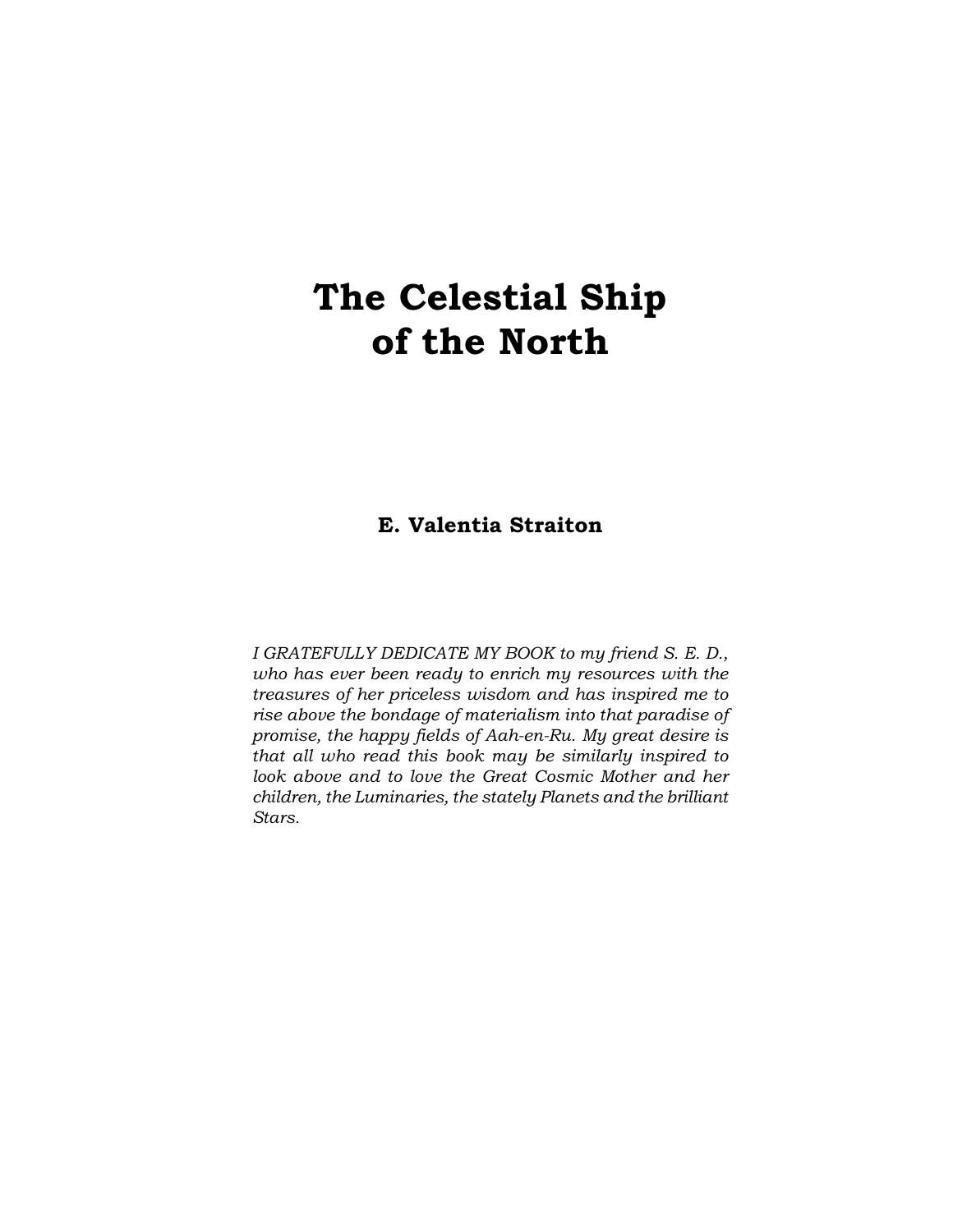# **Contents**

| BOOK ONE - Dawn of Divine Conception  6                                                       |
|-----------------------------------------------------------------------------------------------|
|                                                                                               |
|                                                                                               |
| CHAPTER III - "IT IS IN THE MYTHICAL WE HAVE                                                  |
|                                                                                               |
| CHAPTER V - THE GARDEN OF "THE BEAUTIFUL" 65                                                  |
|                                                                                               |
|                                                                                               |
| CHAPTER VIII - FESTIVALS OF FIRE.  119                                                        |
|                                                                                               |
| CHAPTER X - CELESTIAL ORIGIN OF JEWISH RACE AND<br>HEBREW LANGUAGE SEVEN, TEN AND TWELVE  148 |
| CHAPTER XI - HEAVENLY MEASURES  173                                                           |
| CHAPTER XII - MESSENGERS OF THE ETERNAL  185                                                  |
| CHAPTER XIII - KEEPER OF SUPERNATURAL TREASURES                                               |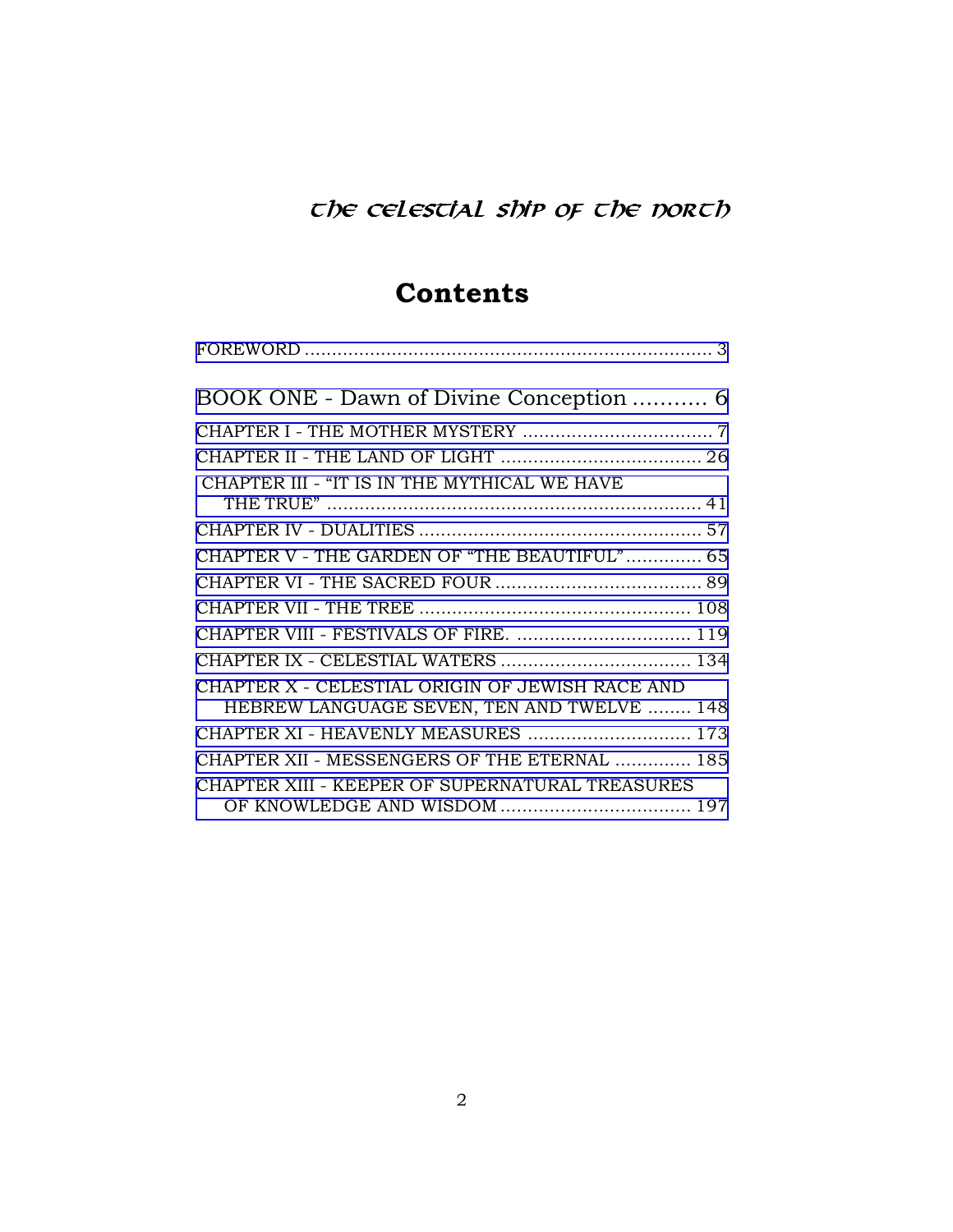#### **FOREWORD**

<span id="page-2-0"></span>Age after age the Great Architect of the Universe has sent his messengers in many lands to make plain to man that the laws under which life spiritual and temporal evolves have been the same from the foundation of the world and are but the reactions of the planet earth to the stimuli of the moon, stars, suns and super-suns of the heavens. And amongst these the Mighty Ruler, "Ship of the North," was ever pre-eminent in its primal energising.

The relation between the heavens and earth has been the same fundamentally in all ages. Out of knowledge of this ancient bond has been born the only true religion or "binding back" to causation.

Heavenly forces play upon earth and visibly impress their operative laws. The sun governs earth's motion. The moon sways earth's tides. The pole-star exerts a law-giving, orbit-directing influence upon earth's polar axis. And the signs of the zodiac through which the Sun takes his royal course year after year and in one of which earth dwells every age, being at present in Pisces and proceeding thence into Aquarius, were called the "living" creatures" because of their lively magisterial modification of forces playing through the sun upon earth. Of old other celestial governors of earth were known and their forces differentiated and reverenced.

Reverence in its highest essence is an eternal and nonpersonal attribute of the soul and withers slowly but fatally in the face of the reiterated assertion of a personal exegetic dogma divorced from Nature's laws. To continue in spiritual growth man must worship his Maker alone, that First Cause of which all other causes are but relegations or emanations.

Astrology and astronomy, esoteric and exoteric knowledge of the heavenly bodies or entities, have lain at the generating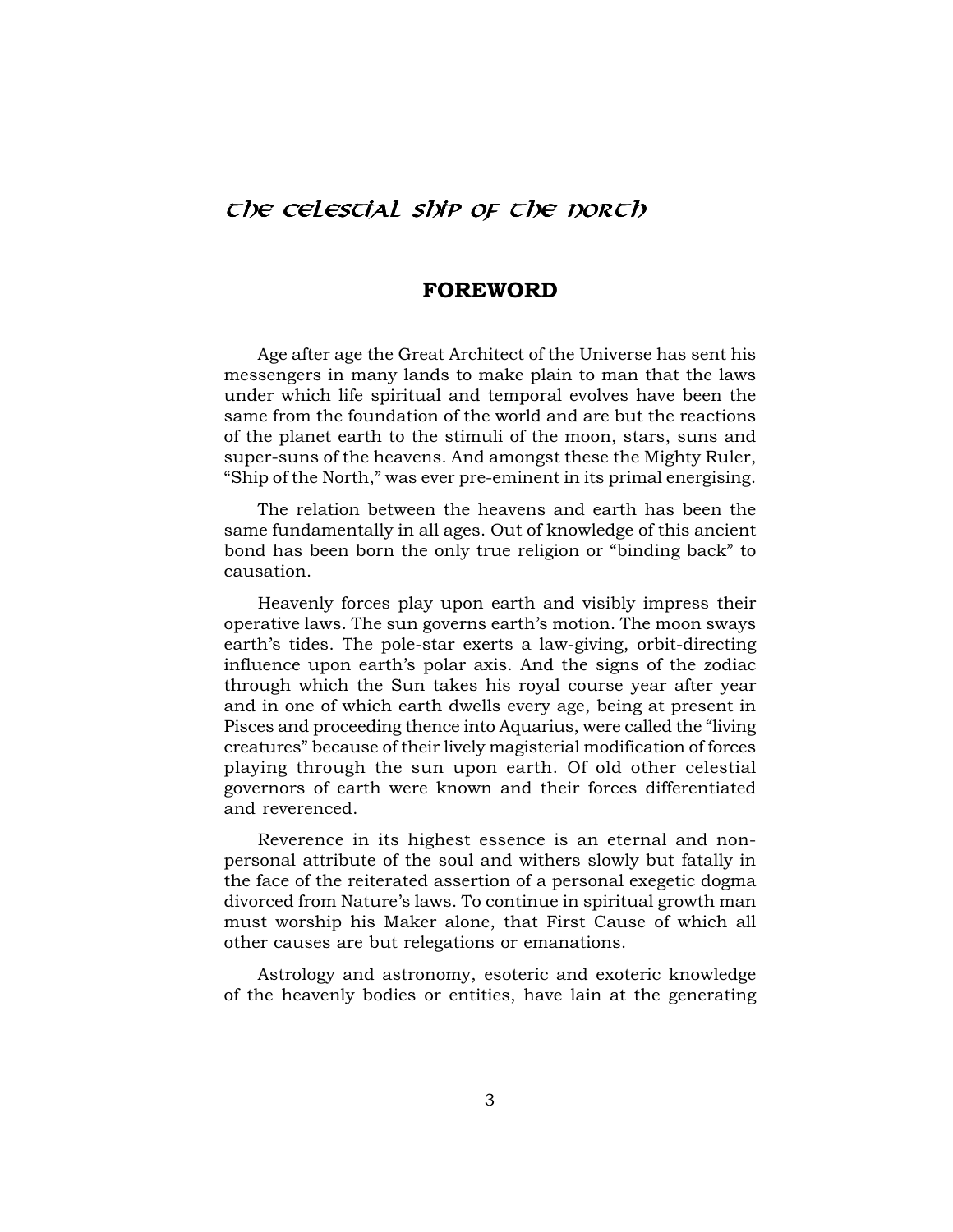heart of every great religion that has waxed and waned upon earth in accordance with cyclic celestial law.

Out of the past the author has brought path-finding clues to this First Cause which reveals Itself.

These pages are a contribution to that painstaking, scientific, selfless research which shall in the coming years identify behind the allegory, symbology and ritual of many faiths the same everlasting truth, which perceived will unite all races and creeds in reverence of creature for Creator, the one eternal religion or "binding back" to Causation.

S. E. D.

"Every one of these Stars that are in Heaven, do not make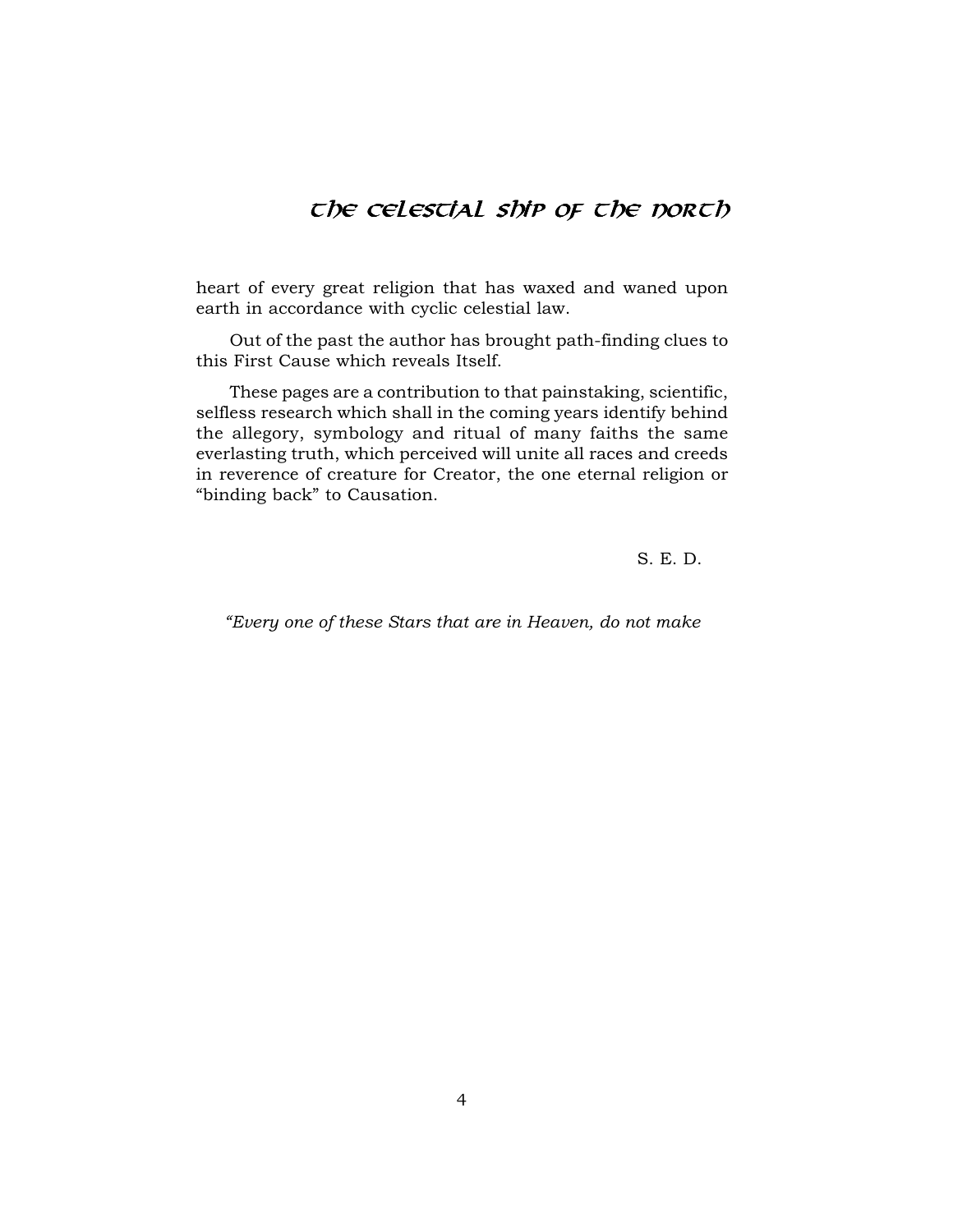the like, or an equal course; who is it that hath prescribed unto every one, the manner and the greatness of their course?

"This Bear that turns round about its own self; and carries the whole World with her, who possessed and made such an Instrument.

"Who hath set the Bounds of the Sea? Who hath established the Earth? For there is somebody, O Tat, that is the Maker and Lord of these things.

"For it is impossible, O Son, that either place, or number, or measure, should be observed without a Maker.

"For no order can be made by disorder or disproportion."

Hermes Trismegistus.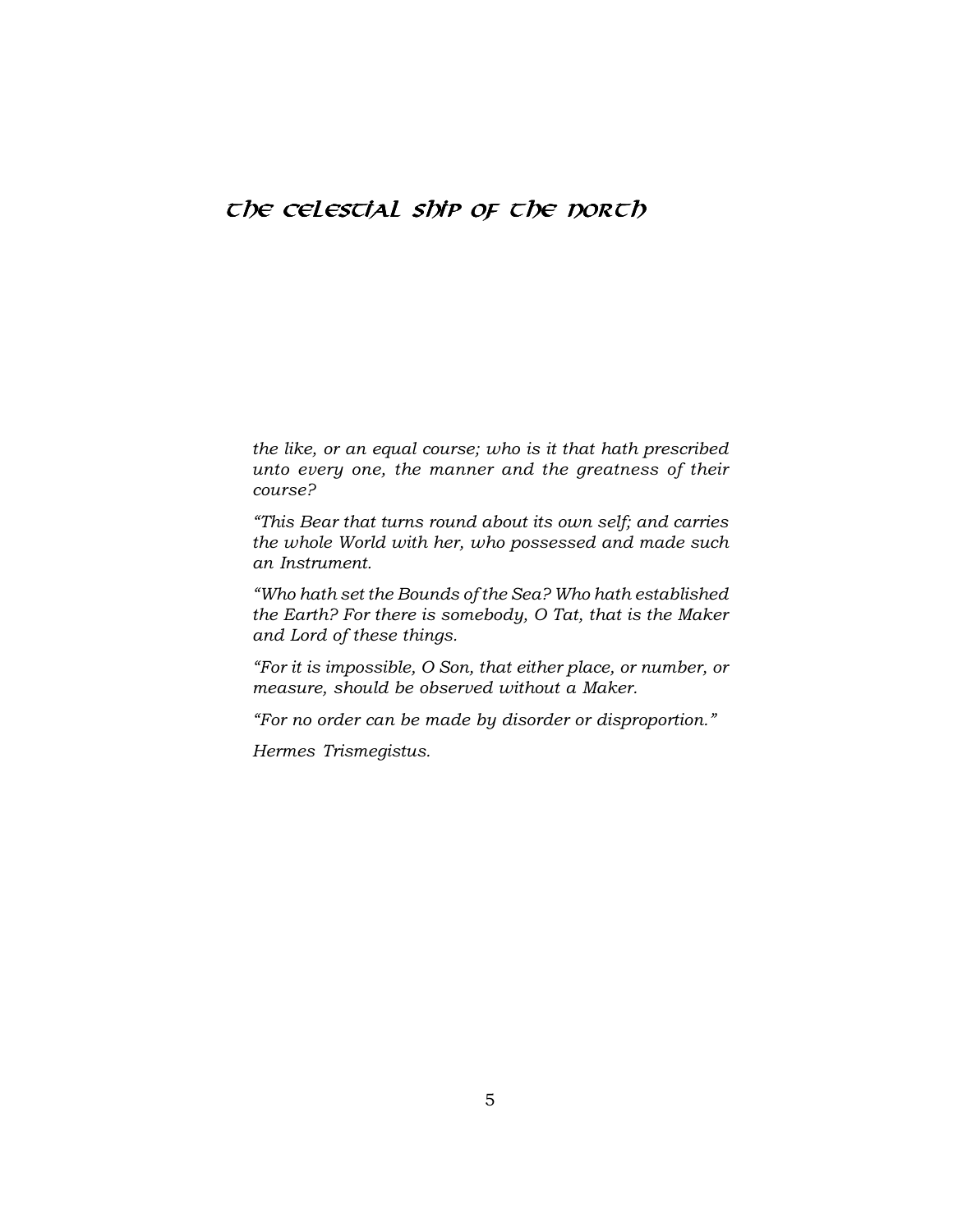# <span id="page-5-0"></span>**BOOK ONE**

#### **Dawn of Divine Conception**

"Depicted on the walls of the secret and sealed Shrine in the Temple of Denderah is this picture of Hathor, known to the Equptians as the Virgin Mother or the Mother of God, to whom the Temple was dedicated. Her name Hat-hor implying that she was the "Habitation of the Holy Light" or the incarnate Horus, shewn by the rays of divine splendor streaming from her.

"The secret and sealed Shrine was entered once a year by a high-priest, on the night of midsummer and an image of the Holy Mother was conveyed by a procession of priests up a secret stairway to the roof where communion with her divine father Ra was held, while within the Temple a festival to Hathor was celebrated." From "The Book of the Master," by Marsham Adams.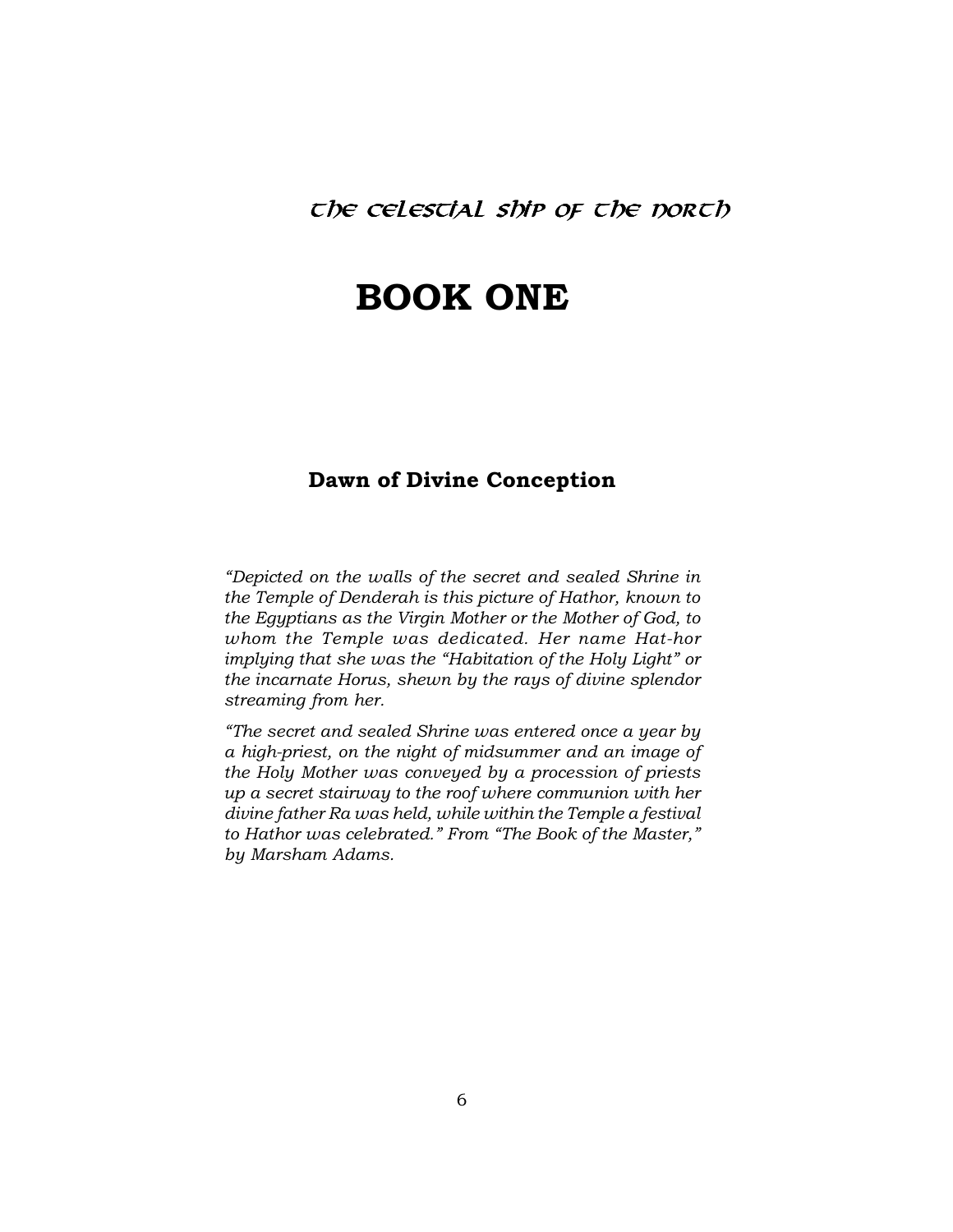## **CHAPTER I** THE MOTHER MYSTERY

<span id="page-6-0"></span>The most ancient peoples believed that God gave Revelation, and was the One Supreme, the Eternal, the Infinite, pervading all places and exalted in a super-celestial place of Divine Light, that He was spiritual in essence, self-existent, uncreated, yet was made manifest to all as the most tender love and truth, which they received in their lives on earth with happiness and joy. Born of this Supreme One was She of celestial loveliness and purity, Divine in nature, whom they called the Spirit of God, the Dove<sup>1</sup>, the Virgin Spirit, the Logos which is the Word of God, the earliest first Mother, whose name came to represent the essence of all that was beautiful and pure, and of most divine love. She was, in the Talmud, "The Spirit of God that hovered over the water like a dove, which spreads her wings over her young." She was the Shekinah, a mystic word often variously typified as a Lotus, a Rose, an Egg, and by symbols that were oval, as a Cup, a Boat or a Moon.

1 Wine has a mystical relation to the Dove, which is the Holy Spirit, in a passive sense, the Creator being the active power. Wine and the Holy Spirit are of one root in primitive language. "Truth, her essence, is spiritually called Wine, and sometimes Blood, for Wine is the Blood of the Grape." These symbols all play a remarkable part in both the Old and the New Testament.

"God when He meditates on Divine Beauty, is said to be one; but when He creates to be Bi-Une. The Syrians symbolized this communion by their image of Ad-Ad, the Sun-Father, shooting down his splendid rays toward the Earth, while she sent forth rays of splendor upward that met and minaled with His beam."<sup>2</sup>

2 Kenealy-The Book of God.

She was also the Argha, a most ancient form of the "Ship," the Ark that floated over the celestial waters of the Abyss, the Great Matrix of the Universe, that place of spiritual birth and rebirth and emergence into Immortality. Argha also means a Cup,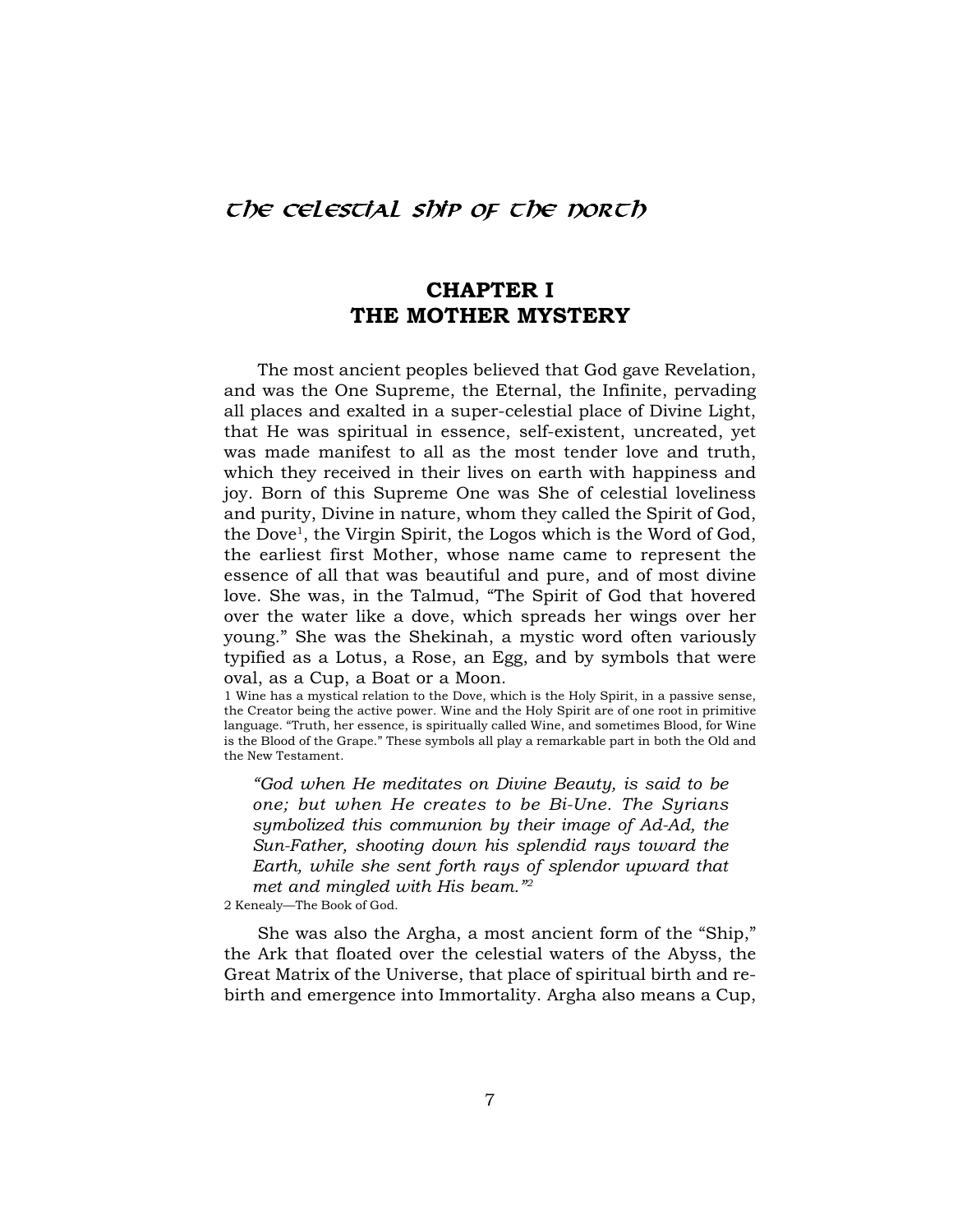a Vessel in which flowers and fruit are offered to Deity, the Cup that must always be curved like a ship.

This Argha was the primordial Mother of all, and was called the "Holy Spirit," the Ark that held the germs of all nature, that brooded over the Great Abyss, the Ship of the North, or Ship of Life, that bore the germs of all being over the vast ocean of the Infinite. She was the Immaculate of Supreme Heaven, in which God was the ruling Force. "When God has been called the Holy Spirit, the implication has been incorrect, the Holy Spirit was only His Regent or representation, the second Great Being of the Universe, the Anima Mundi, the Great Mother of Nature."

The Navi-formed Argha of the mysteries typified the Holy Spirit, the Great Mother of all existence. The High Priests of the Arabians make the Holy Spirit symbolized as a Cup or Ship, a necessary part of their religion. In the "Vision of Hermas"<sup>1</sup> the Holy Spirit was called "The Old Woman who was the first of all creation."

The basic belief of all ancient cults is that Spirit is from God, and that Souls come from the Holy Spirit, the great Soul of the world, ever productive and having the attributes of the Supreme. "The Spirit of God hath made me, and the breath of the Almighty hath given me life."—Job xxxiii, 4.

Again the Holy Spirit was Virgo, the Virgin of the Zodiac, who bore the Immaculate Son. She was the great nurse of all existence; she was Wisdom; she was the Power of God, more beautiful than the Sun, and when "compared with the light she is found before it." She was the Mother of the Gods; She was Issa, the Virgin of God; she was the Sea, the mystical Rose, the Cup with wings. To typify her transcendent beauty, she was called the Rainbow, having the seven colors or the seven stars in One.

<sup>1</sup> This Hermean work was an elementary Scripture used in the church, as Eusebius says, "before the Christ had been completely carnalized by the Sarkolatrae." This work was always held in very great reverence by Irenaeus, Clement of Alexandria, and other great thinkers, who considered it a divinely inspired work. Hermas was surnamed "The Shepherd."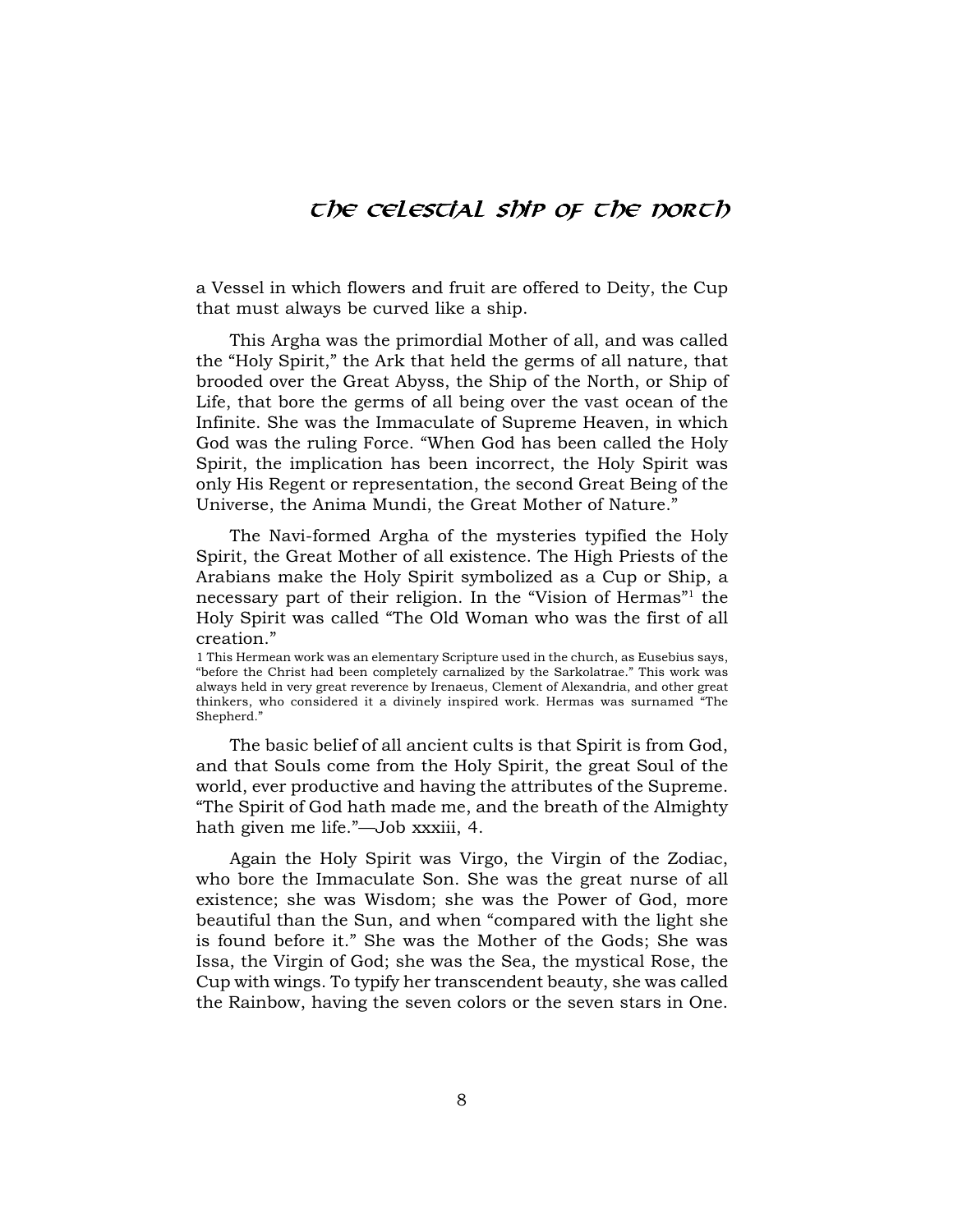At Sais she was bespangled with stars, and there she gave her mystic message: "I am all that is; I am all that hath been; I am all that will forever be: and my veil no mortal hath drawn aside. The fruit that I brought forth was the Sun."

She was called by the Sanconiathans, "The air shining with ethereal light."

She has been imaged as intensely black, her bosom bare, crowned with a golden pyramid, about which twined an immense serpent. Night and Darkness belong as symbols to very great antiquity. A superabundance of darkness metaphysically is Light. "Darkness adopted illumination in order to make itself visible."<sup>1</sup> 1 Fludd, Robert.

Out from the boundless Abyss of Darkness, acted upon by divine power, came the Holy Light. Paracelsus called the Sidereal Light the Astral Light, the reflection of the Great Immaculate Mother, to whom the name of the Astral Light had been given;<sup>2</sup> a name never given to the father, or the fatherless son of the Immaculate Mother, who was placed on the physical plane, as the lowest of the manifestations.

2 Astral Light—Light derived from the stars; a light only perceived psychically.

This Holy Spirit, the Great Mother,<sup>3</sup> is symbolized by a great Tree whose branches spread over the entire world, and reach above the heavens. A more beautiful symbol can hardly be conceived. This Tree "has three roots, widely remote from each other. The first is among the Gods; the second among the Giants (the blessed spirits); the third embraces hell (region of all who are not among the heavenly blessed). Under the roots is the fountain of carnal desires, whence flow the infernal rivers, and the roots are gnawed upon by the mighty serpent, Midhager (Conscience warring with carnal desires); under this, reaching towards the land of the Giants, is the Fountain of Wisdom and Knowledge."4

3 The Mexicans worshipped the Holy Spirit under the name Chuacohuatl, the Serpent woman; and as Tonacacihua, the woman of flesh. 4 Kenealy-The Book of God, p. 324.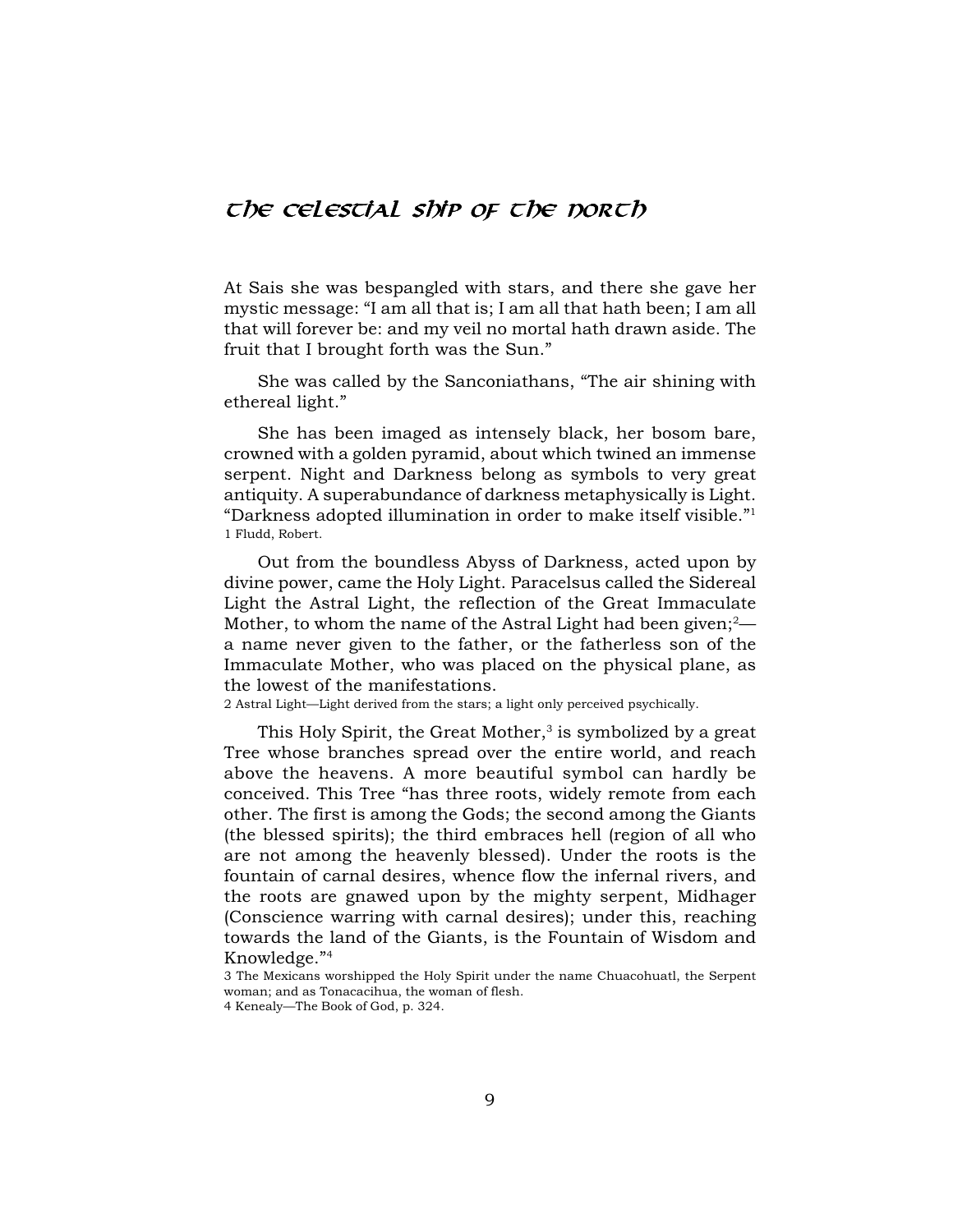At a very much later period in the mysteries, Apuleius presents a portrait of the supreme goddess mother, as she was unveiled to the Initiates-"the Mother-earth, flower crowned, with her bounteous-bosomed body full of fruit. The Mother-heaven in her black mantle, lustrous with moon and stars; a radiant reality of the divinest dreaming, unveiled in human form; a visible revelation of the bringer-forth."<sup>1</sup>

1 Massey, Gerald, The Natural Genesis, Vol. ii, p. 79.

In addition to these there are many beautiful revelations of the Mother, earliest known thought of the Creator and His first Creation, who, being direct from God, was the medium through which life was given to the world.

The Sons of God were offspring of this Mother, and the ancient world overflows with memories and symbols of these sons or Celestial Messengers, who were called the Messiahs, emanations from the Holy Spirit of God. The Messiahs were all incarnations of the Sun. They were all concealed, buried, and arose from the dead thereby typifying the setting and the rising of the Sun. Their "Incarnation was symbolized as a Golden Serpent coming out of the ark." The Serpent was a symbol of Immortality and Wisdom. The Ark was the Holy of Holies.

The religion of the ancient peoples seems to have been one throughout the entire world; a great brotherhood, a universal faith. Strange has been the impulse of priests and theologians, to deviate from the ancient holiness which was so solemn and majestic in primeval days, and to instruct the masses in false doctrines.

The Garden of Eden, or Paradise, was the place of birth of Man, and of Time. The Holy Spirit was a Garden, the Garden of Paradise, the female principle under its venerated symbol. In this garden, which was also called Meru, grew all the delicious fruits, flowers and vines, and among them the "Golden Apple" of primitive times. This Garden was placed at the North, the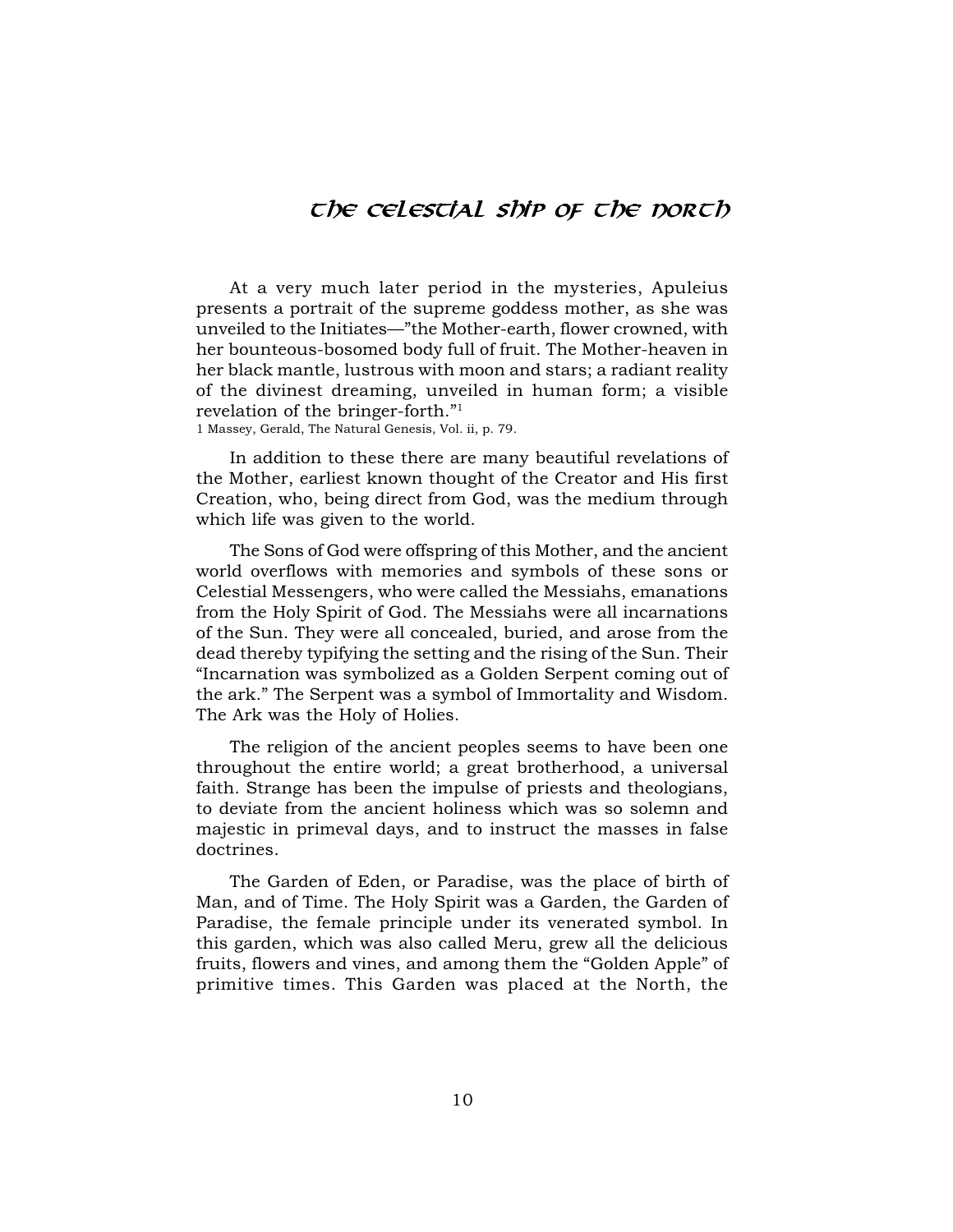Egyptians called it Sais, and Proclus remarks, "It partakes of a peculiar emanation from God." This is the Garden of Eden, the North Pole itself, the North that was called Sacred, the home of the constellation of the Great Bear, "The Genitrix," whose Seven Stars were the Sailors, who watched over and ever will watch over the celestial sea—"beautiful for situation, the joy of the whole earth, is Mount Zion, on the side of the North."—Psalm lxviii, 2.

The Abyss, in Egypt is a name of the North, and the original mother of this Abyss, which was Space, was called Typhon, the Mother of Beginnings, the Mother of the Fields of Heaven, the Mother of Revolutions (time cycles), $<sup>1</sup>$  as well as the Mother of</sup> Gods and Men. She was later made goddess of the constellation of the Great Bear, Mother-Goddess, and her first son was called Sut, the Dog-Star in the south. It is here, in the mystical allegory born amongst the stars, that we find the origin of the Immaculate Conception. This Mother was called "The Old Woman," because she was the first of all creation, and the world had been made for her. From this early beginning developed the so-called Typhonian Religion, which, with its types, is the oldest of all.

1 This Mother of Revolutions was called the Producer and Re-producer of souls, or gods, who were the self-born who came from the cycles, created by the revolutions of the stars of the Great Bear. They were later known as spirits of the gods, and in another phase as the planetary spirits. Helios, the Sun-God, was born in the cycles of the Sun—the Lightborn.

We read that from one Mother the Universe was born. This was the Mother Typhon, a primordial figure of Power. A very ancient form of Typhon was the Water Horse, the "Bearer of the Waters" which was the Hippopotamus. This animal has four toes on each of its four feet, and therefore was considered a type of the four corners of the earth. The earliest types were always feminine, and were represented as animals or having the properties of animals. Jehovah, who at first was considered female, was also represented as a type of animal, and by the Rabbins was known by the mystical name of four letters—J H V H—their Tetragrammaton. The portraval of a woman, arching over the earth and resting on her hands and feet, represents the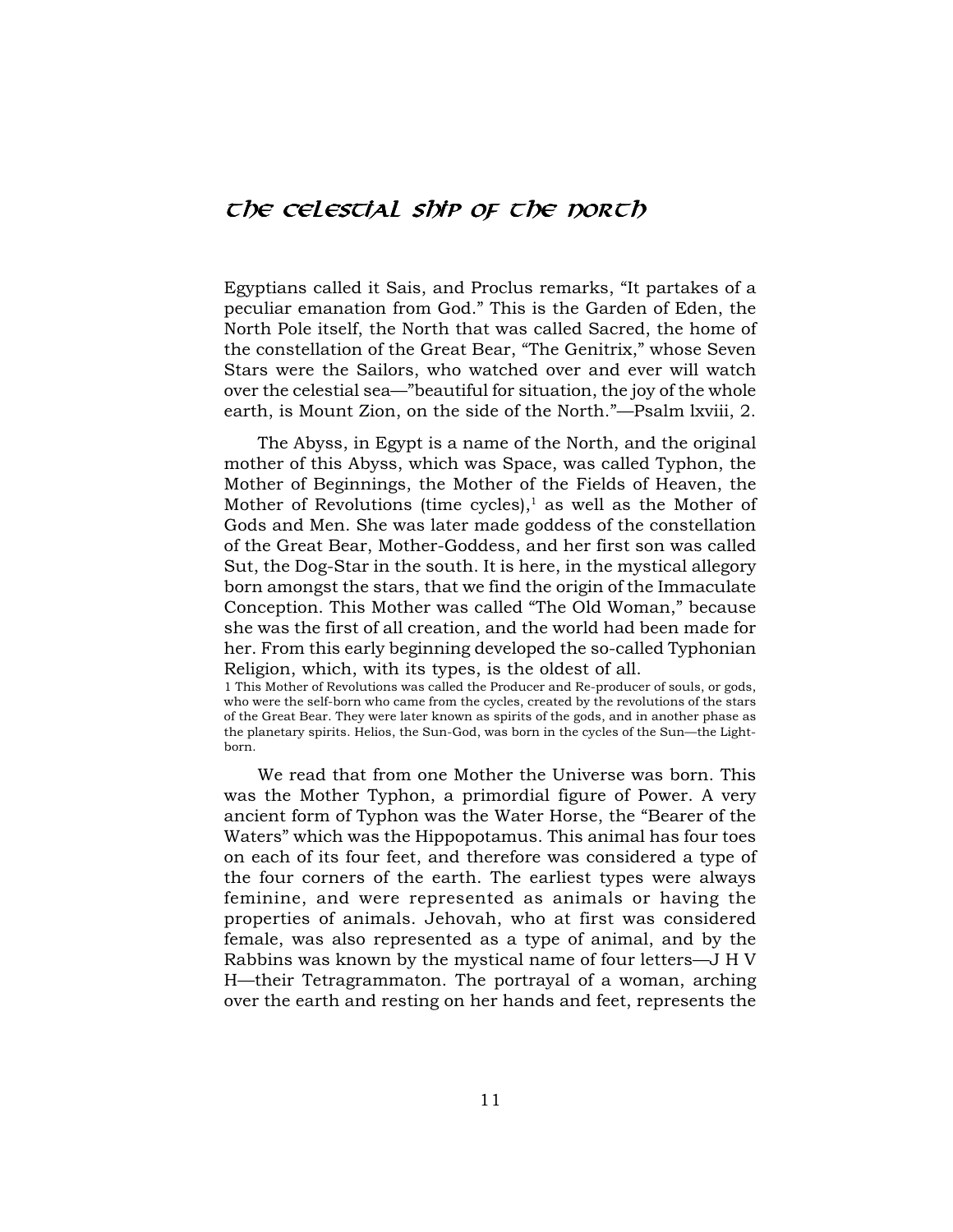four corners, or the four cardinal points. The Zodiac was given as a human female figure, and upon this the Astrological Chart was founded. Atum (the first Adam) is called in the "Book of the Dead," "The Mother Goddess of Time." All beginnings were founded on the feminine.

The constellation of the Great Bear was known as the Typhonian Thigh, the "Thigh of the North," the birthplace of the beginnings among the stars. In our Bible we read "The days come, saith the Lord, that it shall no more be said, the Lord liveth, that brought up the children of Israel out of the land of Egypt; but the Lord liveth, that brought up the children of Israel from the land of the North."-Jeremiah xvi, 14.15.

The original Mother Typhon, "Lady of the Heavens," was Mother of the male child known as Sut who grew up to be her consort, and who eventually became his own father, in the character of the generator. "The oldest permutation known in Theogony became apparent at this point, which is that of the son becoming his own father and the mother being generated by the son." It is in this Typhonian Religion that we first find the worship of the Virgin Mother, and the fatherless child, which later found a home in Rome. "But she came to be portrayed as a male virgin or maleless, to indicate the begetting or creating power on the way towards the final fatherhood." It was Manu who said the male-virgin gave birth to the Light. All mythical allegories of the heavens state that from herself the Mother came first. 1 Blavatsky, H. P.

At a far later period when solar time (i. e. time told by the Sun) took the place of the early Sabean time (time told by the stars), the self-creator was made in the image of the male. Forms of worship of this very early religion are somewhat obscure, but it did not in any way constitute a mystery of immodesty, for it is known that originally it was pure and beautiful relating to the mystery of life itself. Nothing impure had ever been connected with it. All that was claimed to be obscene and anathematized as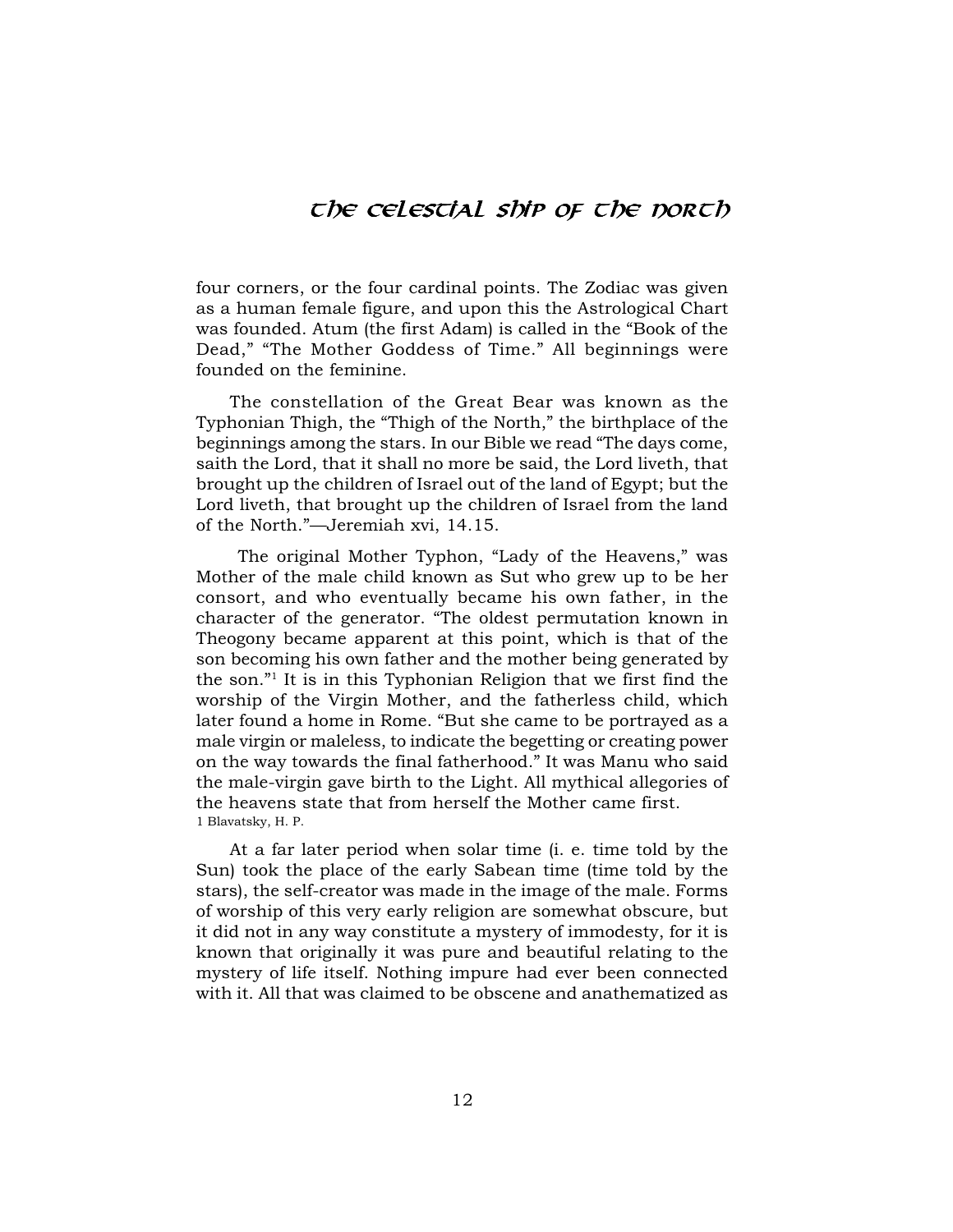unclean, was due to other and later interpretations. It represented the naked nature of primal beginnings, the primitive physiological conceptions of a creative force. There was nothing gross in it, but much that was of absorbing interest. This religion finally passed into Judea, making its home in Jerusalem. "The branding of the Sut-Typhonians as the fatherless ones, religiously speaking, came through worship of the mother and child, who became the harlot of Revelation, and the bastard of the Osirians." 1 1 Blavatsky, H. P.

Sut, son of Typhon, was the name given to the first male ever recognized or known, and though his manifestations were many, his beginning was as Sut, the Dog-Star, as we know it, in the south. He ended by becoming the Alpha and Omega of the Book of Revelation. Al-Shadai, Adonis, Baal and others were all personifications of this early son of the first Mother, and originally belonged to her cult, which is the same as that of the Church of Rome today—the worship of the Mother and the Child.

By a little searching many secrets of the ancient cult are recognizable as explanations given for the so-called orthodox forms of the religion of today. The Mother and Son worshipped by modern Christians, hark back to Typhon in the Egypt above and her son Sut. This Virgin Mother and the Child of heavenly conception were ages old before they became Semitic. They were also worshipped by the Hekshus, called the Shepherd Kings, of pre-monumental Egypt, who were the rulers for thirteen thousand years before the time of their first king, Menes. The Shus-en-Har, or Hekshus, were known as the followers of the great Egyptian God, Horus, with whom mythologically the Israelites were connected.

When superseded the Sut-Typhonians were denounced by those who had come to worship a Father and Son instead of the Mother and Son. Of the good Typhon it was said, however, "Hers is a figure so ancient that it belongs to a typology which preceded eschatology and mythology, and of an order set in heaven for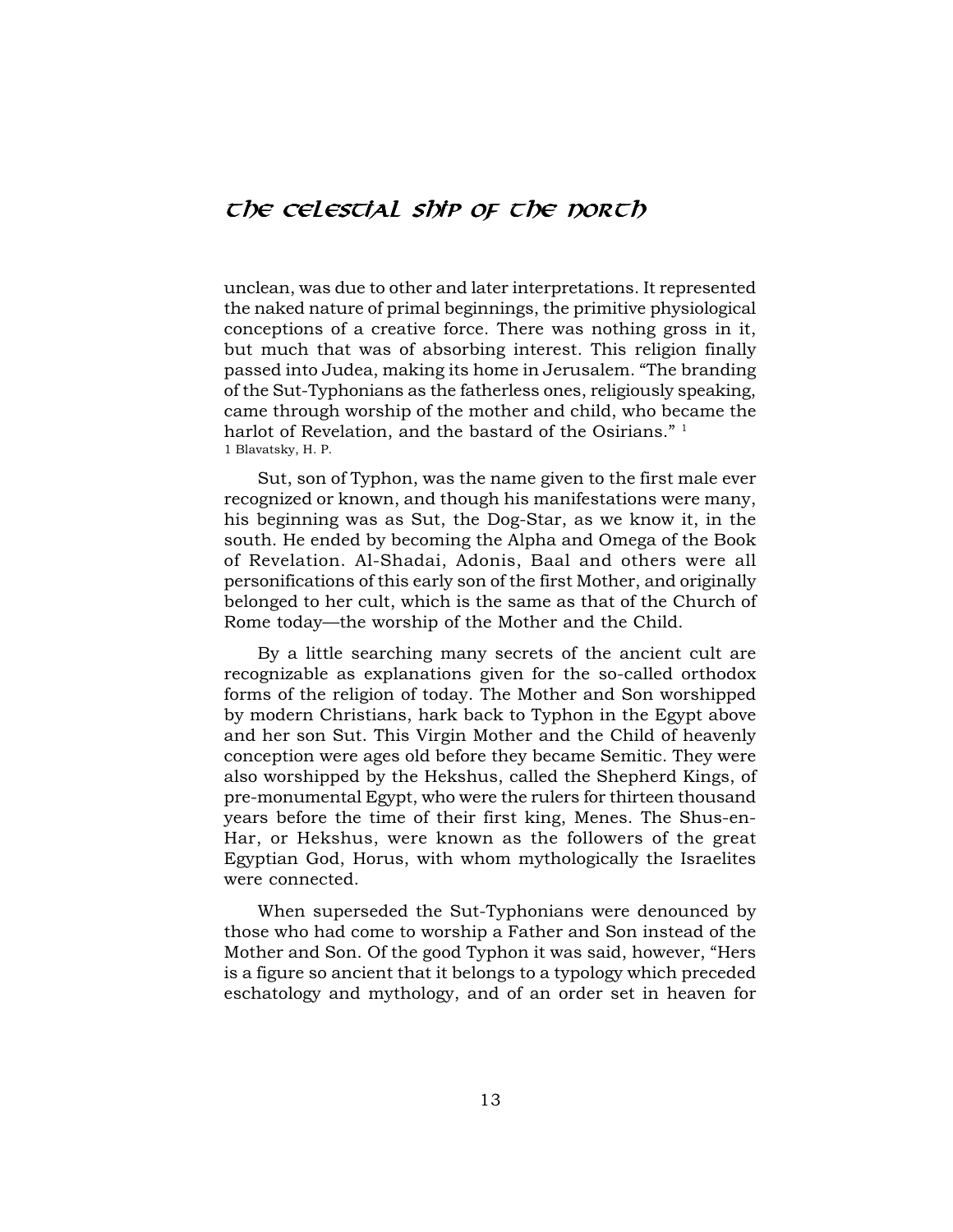use and not for worship, type of Time, and Force, and not for Beauty."

Primitive man knew nothing of the one God of a later religion. In all earlier cults, God meant the Absolute, pervading all places, in and of all, yet none might share His surpassing celestial majesty. God was not a solitary figure, a Silence. "He was surrounded by other gods of light, beauty, purity and divineness, immortal in their essence for it emanated from the Most High,"<sup>1</sup> but all were encompassed by His love, a source of all. The second Spirit of God, the second great power that began to exist when God developed beauty out of Himself was the Mother, the Mother first and foremost everywhere preceding any knowledge of that One God. She was Nature, the Spirit of God, the Virgin Spirit of ineffable loveliness, and as such received worship.<sup>2</sup>

1 Kenealy-The Book of God.

2 The Egyptians symbolically named God the "Ancient Darkness." Of this Darkness H. P. Blavatsky writes, "Darkness is the root of Light, Light is matter, Darkness pure Spirit, Darkness metaphysically is absolute Light. Light is merely a mass of shadows as it can never be eternal, and is simply an illusion, or Maya."

Serpent worship, Tree worship and Water worship were all feminine. The Serpent sloughed periodically as the feminine type, and the bearing Tree with its fruit was feminine and Water was feminine and the source of life, the Mother. Motherhood antedated by aeons of time any knowledge of a fatherhood that could have been identified as such, and even among the original seven gods (later planets) there was no mention of fatherhood.

The Hindu Initiates whose vision was sublime, recognized God as "The One who is All" which we are apt to veil in the present era.

In that far off beginning everything was Sabean, *i.e.* belonging to the stars. It was only later when Sabean (Star) and then Lunar (Moon) periods had made way for the Solar (Sun) periods that a male element appears, and introduces the male and female as separate deities, for in the beginning all was considered in double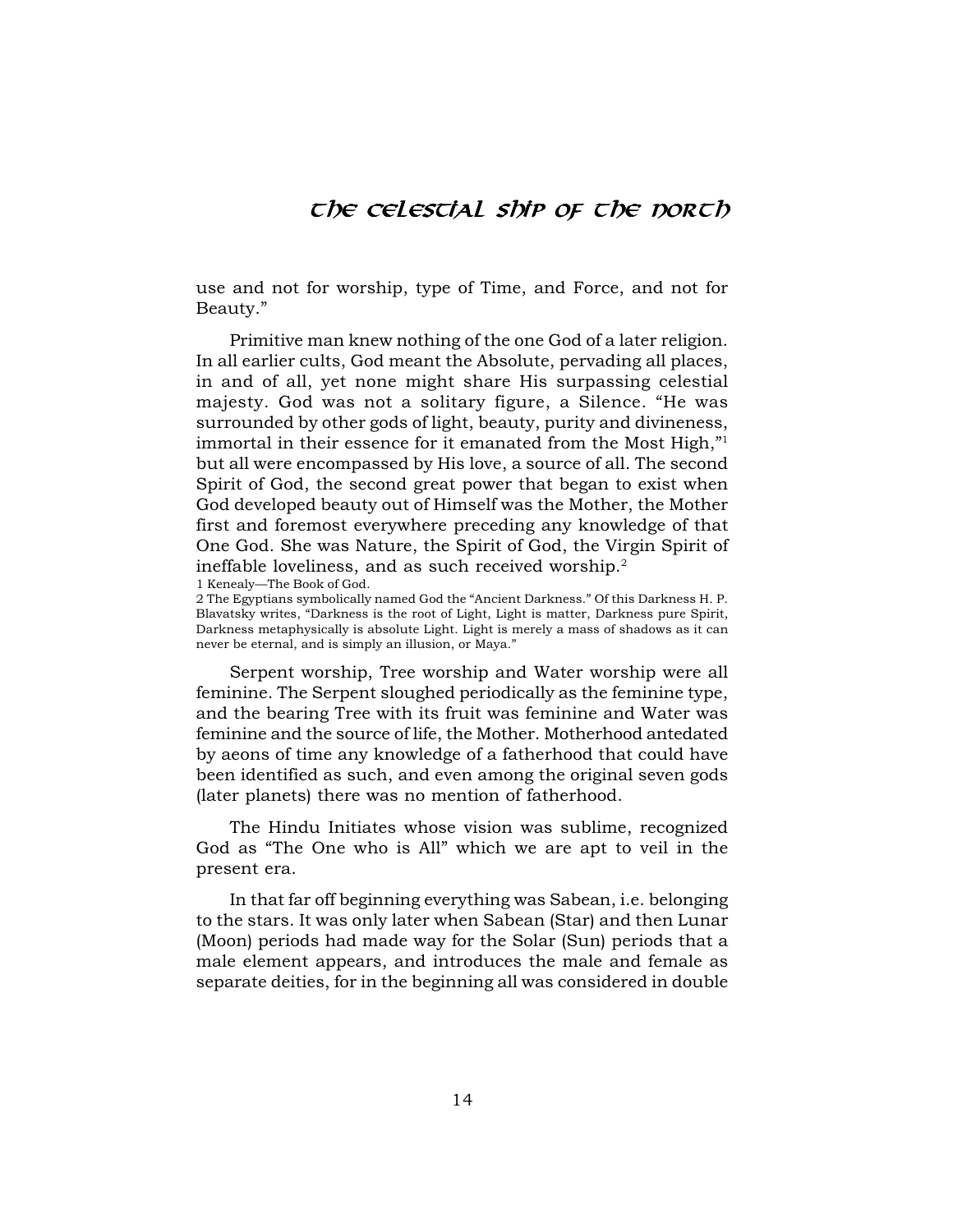aspect as male-female, Bi-Une. When at the advent of the solar period the worship of the fatherhood in heaven became established, then, time was reckoned by the Sun instead of as formerly by the Stars and the Moon. Atum in Egypt, Hea in Assyria and Abraham in Israel became the Father of the Gods, and the Child of the Mother became known as the Son of the Father. This individualization of the Father, whom the people then enthroned above the ancient Mother, was acclaimed with great rejoicings. Finally the Child of both became a substitute for the Mother and the Father of a later period of theology.

The seventh day, Saturday, was always the day of Sut, Saturn, but when Sut of Sabean origin was turned into a solar God, his day became Sunday, the day of the Sun.<sup>1</sup> In this solar form he became known as Sebek-Ra, the Lamb of the thirteenth dynasty. This occurred when, at the equinox, the Sun entered the Zodiacal sign Aries symbolized as the Ram or Lamb, and, He, who was in his Sabean origin the leader of the Typhonian Seven of the constellation of the Great Bear, was continued as the Lamb of the Seven Stars of the Book of Revelation.

1 The secular church was founded by Constantine, who set aside the day of the Sun-Sunday-for the worship of Jesus.

The starting place was always in the North, where the ancients noted that the revolving of the constellations around the Pole Star took place. One of these early constellations was called Cassiopia, the "Lady of the Seat." She can be seen sitting in a chair in the pictorial charts of the heavens. She was Queen of Ethiopia, our Biblical Kush, and this ancestral seat in the north, as a point of beginning, suggests Ethiopia as the first mystical birthplace. In the Hebrew writings Ethiopia, Kush and Zaba are convertible terms for the same country, the Egypt beyond Egypt, and combine with the "Za-be-ans from the Wilderness."—Ez., xxiii, 42. Kush and Ethiopia are both names of the North, where the constellation called The Thigh, the Matrix of the World, is found.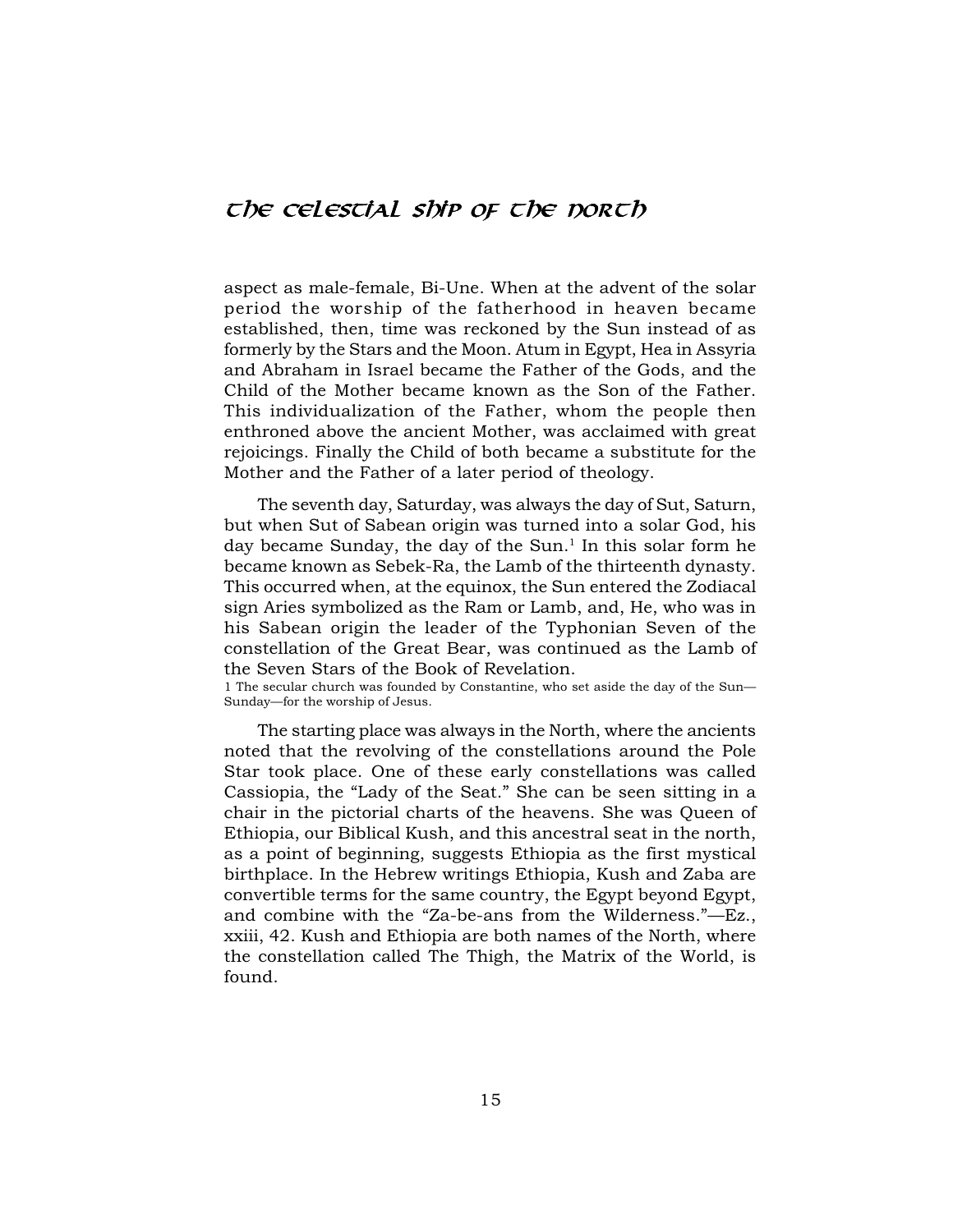At first, when the elementary Powers ruled lawlessly and destructively, we learn that there was Chaos, and from out of this chaotic dissolution in space, Creation brought with it the beginnings of mythology, and ushered in the first period of Fixed Time. The Seven Stars of the Constellation at the Pole, came to convey the idea of this First Time. They were called "The Beginningless Lights," and were held most sacred by the priests, and many of the observations and the information given in the sacred mysteries concerning these "Lights" have fortunately been so carefully preserved that no type has ever been completely lost, and all can still be studied in their pristine purity.

Knowledge of celestial time was attributed to Typhon, Goddess Mother of the Great Bear, and to her son Sut, the Dog-Star. When she made her first circle around the North Pole, at the rising of the Dog-Star, in the south, the first year or cycle of time was accomplished, of which Sut was made the announcer.<sup>1</sup> Only an upper and lower heaven were given at this period, it was before the four corners or cardinal points had been represented, and before the equinoxes and solstices had been established. This fulfilment of the first year of Time remains fixed in the planisphere forever; and regardless of all changes, this origin has never been entirely lost or superseded. It was found in the heaven above and reflected in the earth below, and will remain as witness of the early Sabean time which began with the old mother Typhon and her son, Sut.

1 Every race, tribe, and cult of olden time has had its traditions of the early Seven Stars, and everywhere can be found myths of "The woman and her dog"—Typhon and the Dog-Star, and the divisions of Light and Darkness.

Although the roots of religion seem almost hidden in a remote past, many proofs are extant of its having been developed from Mythology, never Mythology from Religion. The conception of a concealed deity lies at the foundation of all religions, which explains perhaps the endeavors to make religion come before mythology. The origin was with the Mother, who preceded the Father and who had produced the first Seven Great Stars of the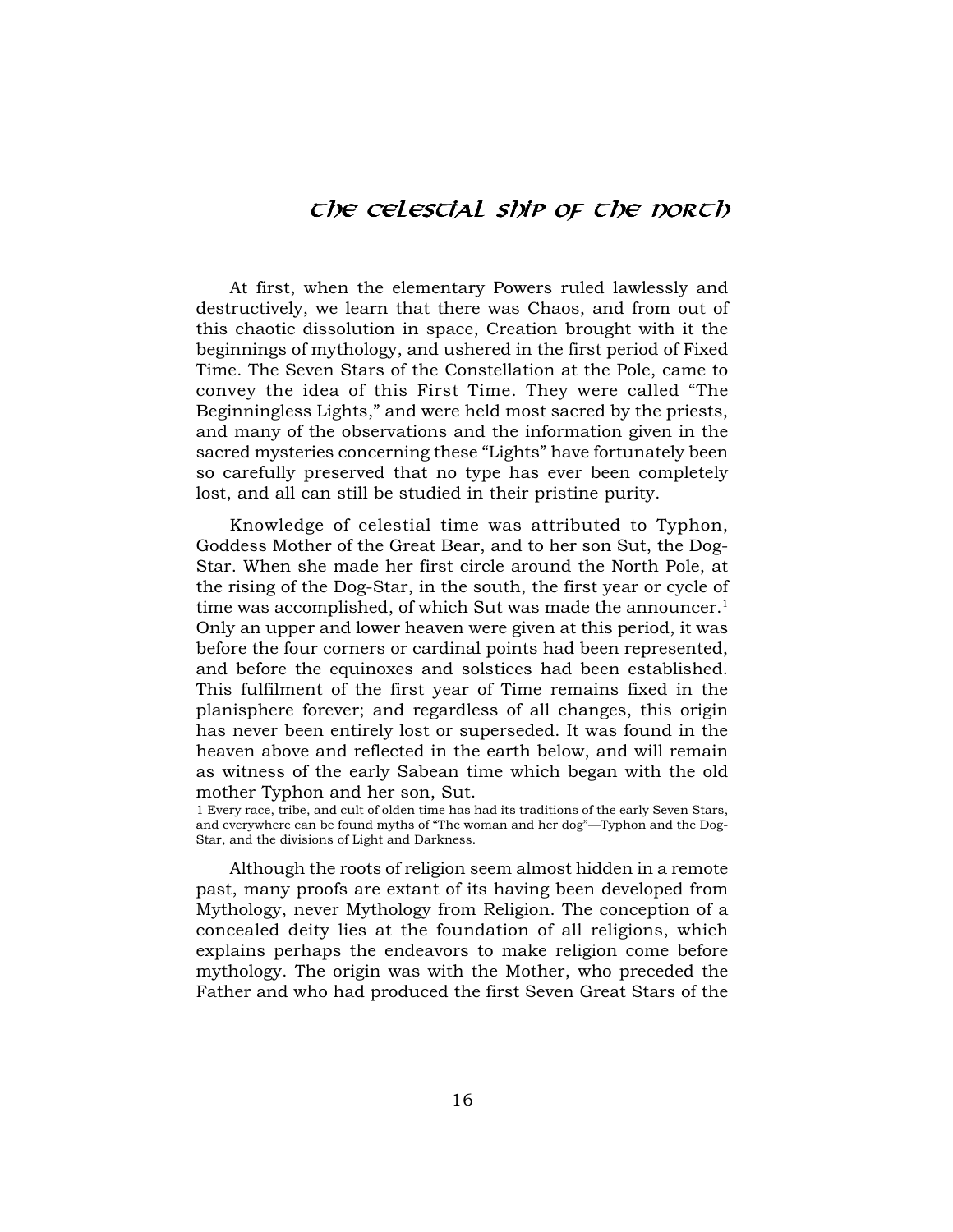Bear as early Forces born out of space or chaos, called Creative Forces by all ancient peoples. These by the Christians were termed "The Virtues of God;" in the Greek and Roman churches they were the Seven Archangels, which belong also to the Parsee scriptures. They had under their care and protection men, animals, fire, metal, earth, water and plants. The original Seven have a common origin in Egypt, Akkadia, India, Britain, and New Zealand.

Jacob Boehme says of the Feminine producer and of these Powers or Forces, which he calls "Fountain Spirits," that "We find especial properties in nature whereby this only Mother works all things—desire, bitterness, anguish, fire, light, sound, and substantiality; whatever the six forms are spiritually, that the seventh is essentially. These are the seven forms of the Mother of all being from whence all that is in the world is generated." And again in his Theosophy he says, "The Creator hath, in the body of this world, generated himself as it were creaturely in his qualifying or Fountain Spirits, and all the stars are nothing else but God's powers and the whole body of the world consisteth in the seven qualifying or fountain spirits. Therefore man's life hath such a beginning and rising up as was that of the planets and the stars... But that there are so many stars, of manifold effects and operations, is from the infiniteness that is in the efficiency of the Seven Spirits of God in one another, which generate themselves infinitely.... Man's property lieth in sundry degrees according to the inward and outward heavens, viz.: according to Divine manifestation, through the seven powers of nature."

These were the mystical Seven, first found in the Seven large Stars of the constellation of the Great Bear, and representing the first Great Mother in her likeness as Mother of the first elementary Forces and of Time. When the Solar period was established these became the seven souls of Ra, the Egyptian Sun. These Creative Forces, or Powers, were always known as gods, and the higher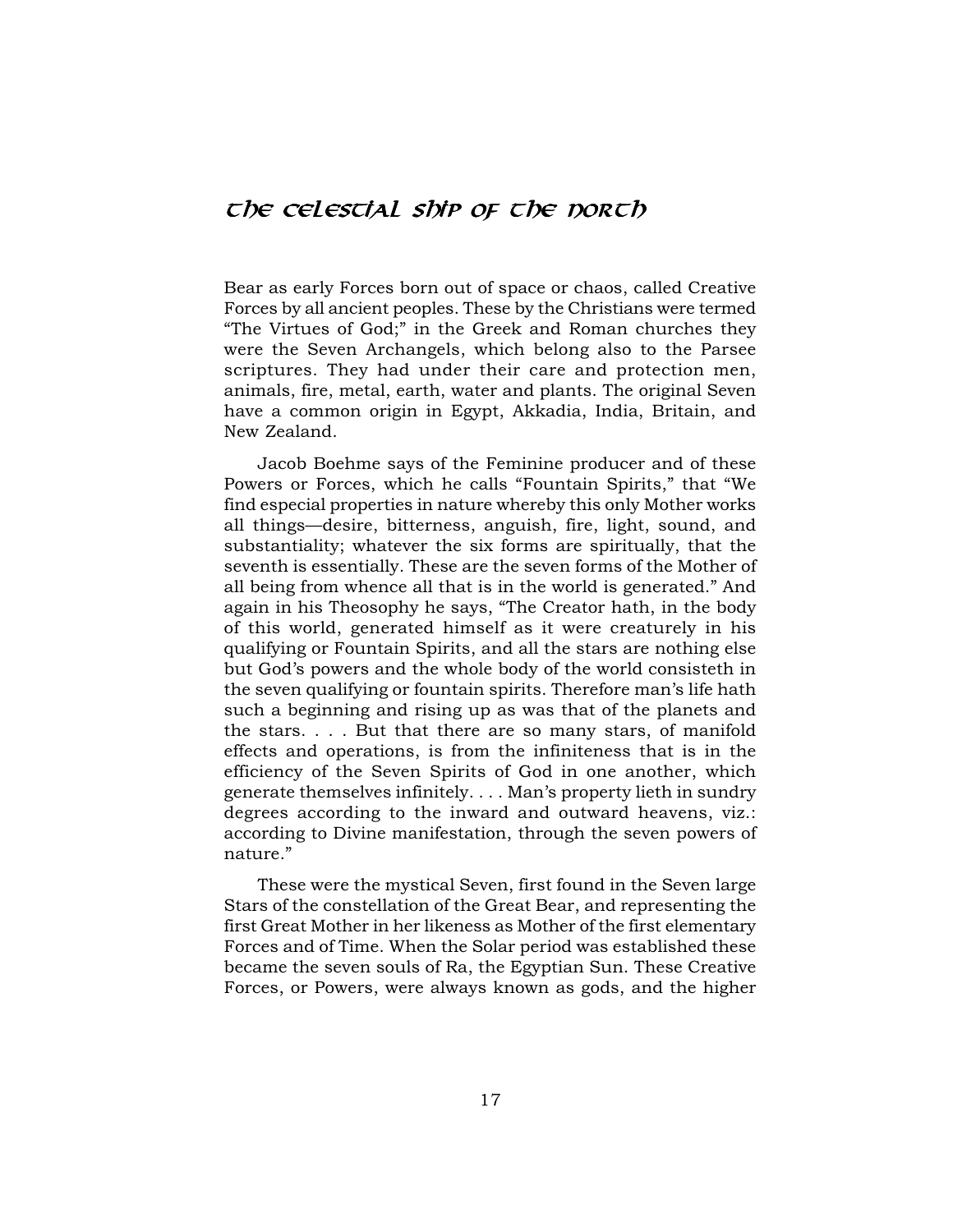gods of antiquity were always sons of the Mother before they became sons of a Father. Sut, Horus, Shu, and others never had a Father. In their origins they were male-female, as were all the ancient gods. Zeus was often called the Beautiful Virgin, Venus has been found bearded, the original Apollo was bi-sexual, Horus is given in both sexes, Osiris and Isis are found to interchange. In the vision of St. John in the Book of Revelation is found the Logos, now connected with Jesus Hermaphrodite, and portrayed with female breasts. Jehovah was originally female.

On a Babylonian tablet Venus is depicted as a male at sunrise and a female at sunset. To the Peruvians Venus was a morning star called "The Youth with the Curling Locks." Philo tells us that Astarte placed on her head a Bull's horn as a symbol of her lordship or male-female nature. In Sanscrit writings it was said that the Bull was eaten as food but that the Cow was too sacred as she was the Mother of Life. These were types of the early Mother.

The gods, divinities, and personages of mythology were universal. They were made secret and divine because they were never human, though their attributes were often based upon human experiences, due to the knowledge of the ancient scholars, so conversant with life here below and so versed in astronomical knowledge. They taught their myths and allegories whithersoever they went. These did not spring up independently in various places in the world. Their unity in mythology is conclusively proven. The further one searches into the great past the more profound grows his wonder.

"Origen observes, 'If the Law of Moses had contained nothing which was to be understood as having a secret meaning, the prophet would not have said, 'Open thou mine eyes and I will behold wondrous things out of thy law'," (Psalm cxix, 18), whereas he knew that there was a veil of ignorance lying upon the heart of those who read and do not understand the figurative meanings," and he tells Celsus that the Egyptians veiled their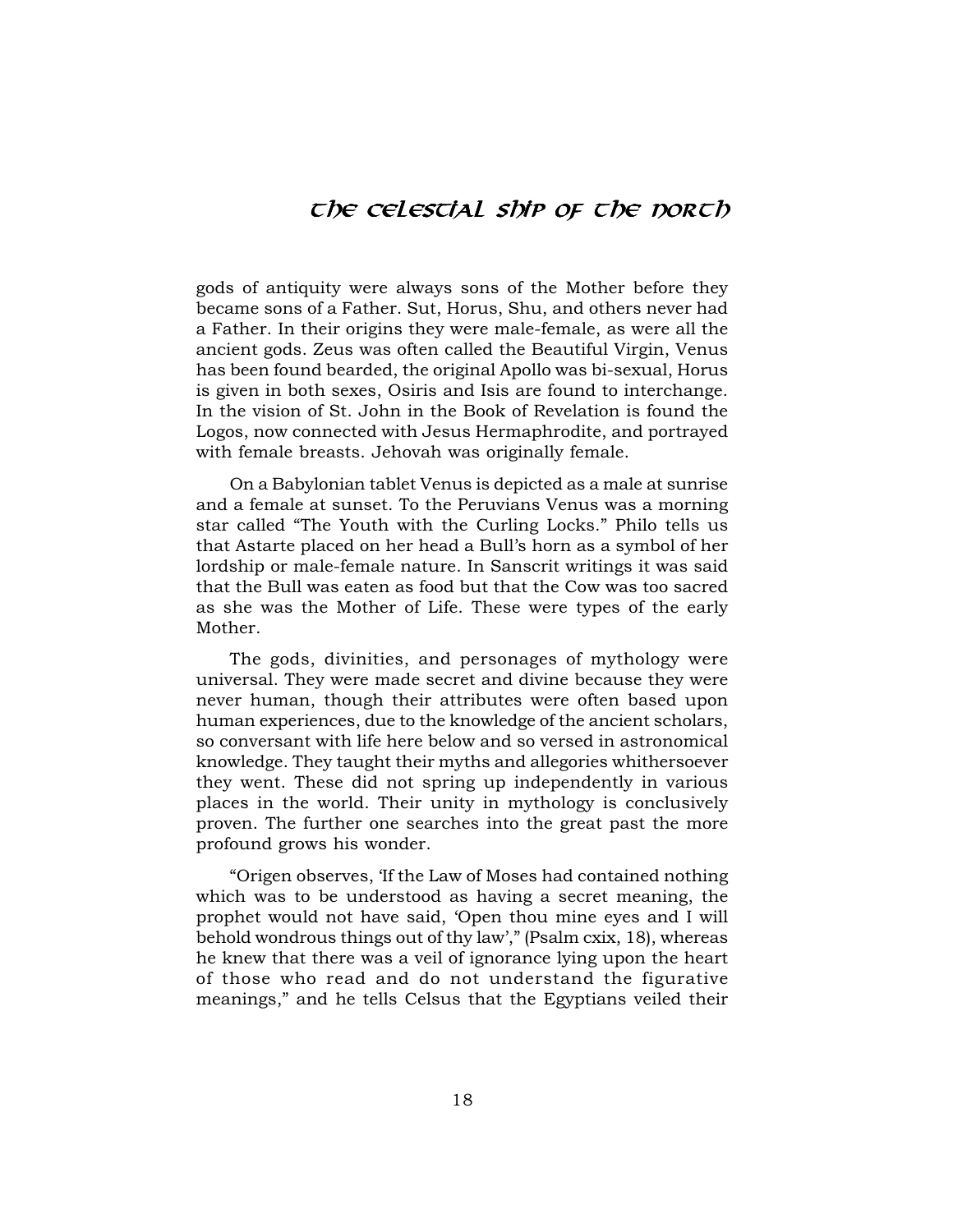knowledge of things in fable and allegory—The learned may penetrate into the significance of all Oriental mysteries, but the vulgar can only see the exterior symbol. It is allowed, by all who have any knowledge of the Scriptures, that everything is conveyed enigmatically'. $"$ <sup>1</sup>

1 Massey, Gerald—A Book of the Beginnings, Vol. ii, p. 184.

The Egyptian Khepsh, or Kush, became the Hebrew Chavvach, personified throughout Inner Africa as "The Old Mother," who, whether as Typhon, Khepsh, Kefa, or the Hebrew Chavvach, was the early Kamite Eve, the Eve of the Biblical Genesis, typifying the Birthplace of Existence, whether human or divine, *i.e.* celestial, tradition says that this earliest Kamite Eve, called Adam's second wife, was the cause of mankind losing Paradise, but creations in primordial myths have naught to do with human creations, but became humanized at a later period.

The Egyptian Kefa, as the first mother, meant "Mystery," and can be identified as our Eve. She was the serpent woman, goddess of gestation, and in Egypt had a serpent placed upon her head. The oldest subject matter in the world is found in the Book of Genesis. Misconceptions have arisen solely through wrong conception regarding the very ancient wisdom of this first book of the Bible.

In the beginnings of mythology, the elements of Fire, Earth, Air and Water were first typified, before there was any formation of the world; later they became the establishers of Time and Order. All creations were first Stellar, then Lunar, and last Solar, and as such are found everywhere in ancient tradition. There were three primary heavens in the Babylonian astronomy, the heaven of fire, of aether and the planetary heaven. These answer to the star stations, the lunar station and the solar station.

The very ancient form of Typhon, called the "Bearer of the Waters," was the Hippopotamus wearing a crocodile's tail (anciently the crocodile or the dragon interchanged as the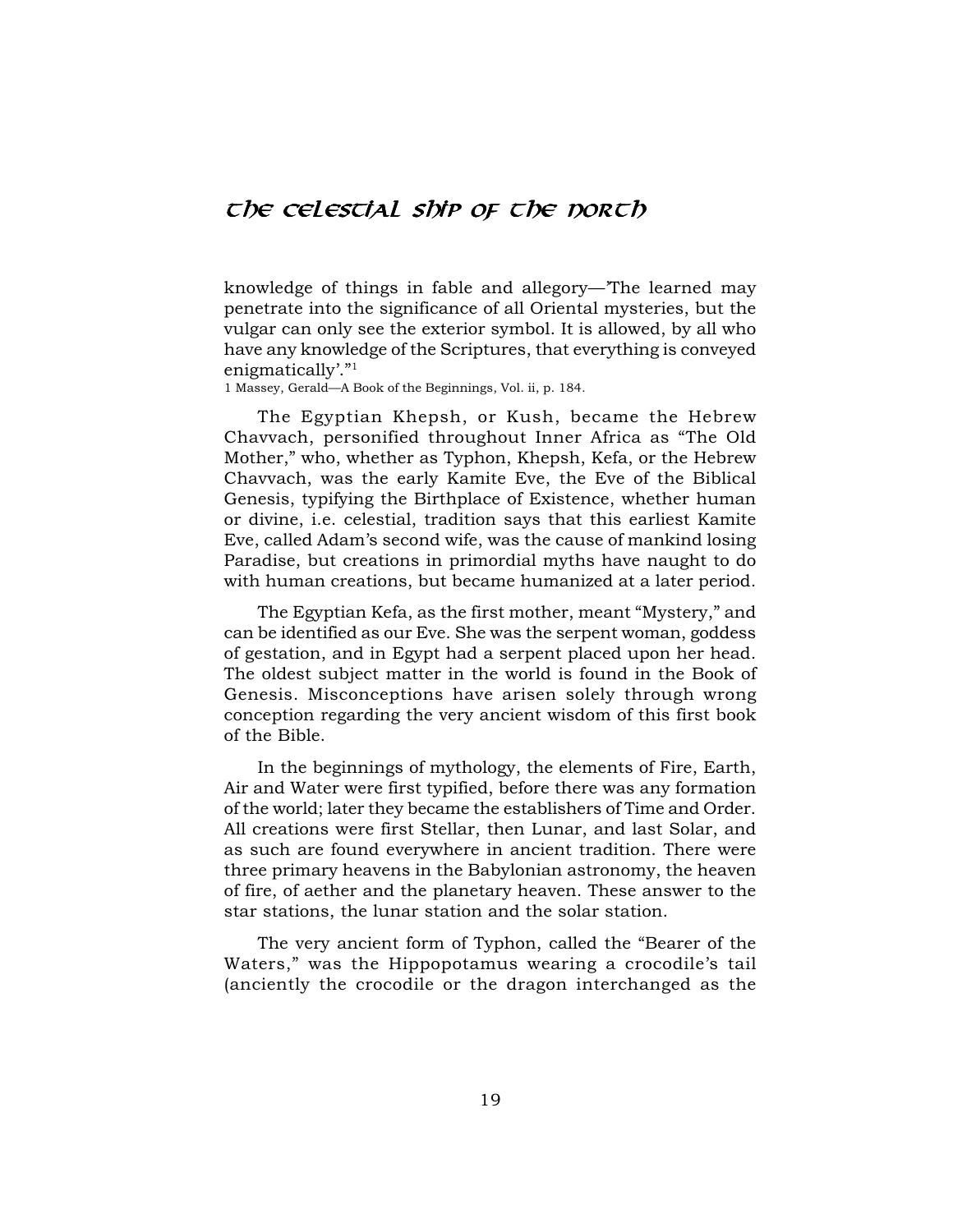Constellation Draco, adjoining that of the Great Bear). This was the old Typhon who became outcast in a later theology, but as Kefa she was made the Seven-fold Watcher, whose "Seven Eyes" (stars) went to and fro through all the earth." As she was Goddess of Time, they called her child, Seb-Kronus, a second condition of Time (Kronus, Time). As Sut he was the first announcer of Time, but as Seb-Kronus he became a repeater of Time in dual aspect called the Sun and Sirius (or Saturn). The earliest type of Sirius was not the dog but an Inner African Giraffe,<sup>1</sup> called the Ser which was a figure of Sut-Typhon, counterpart of Sirius. From Ser we have Sirius just as from Sut we have Sothis (Sirius). This animal can see both ways without turning its head or its eyes, which made it the primary type of a steadfast watcher, begotten as were other types through primitive man's closeness to external nature.

1 The Giraffe, which is pictured in the heavens as the Constellation Camelo Pardalis, lies close to the Pole Star and is a peculiarly made animal, which became a type of great interest to the deep-thinking and far-seeing Egyptians. Its head and body resemble a horse, the neck and shoulders a camel. Its ears are like those of an ox, and its tail like that of an ass. The legs seem to be in imitation of an antelope's, while the color markings seem to have been borrowed from the panther. He appears to be all out of proportion, with his short body and long neck and legs, and lacks beauty and grace in the sloping body and height. The head is very beautiful, the eyes very brilliant yet with a softened beauty. They are spiritual eyes. He never utters a sound, not even in the agonies of death. His native land odor has been compared with that of a hive of heather honey; both hearing and sight are highly developed. Naturalists claim that the name Giraffe is a corruption of the Arabic Serafe meaning "Lovable," which so truly fits this animal. It has no vocal organs.

Sut, as the first child of the mother of Time, when called Seb or Sevekh-Kronus, was named the Dragon of the Seven Stars of the Lesser Bear (Ursa Minor), the manifestor of the Seven which encircled the Pole with her, when forming the first primary circle. Records and cycles of time had depended upon these starry turners, until they were found to be "unfaithful," not keeping the true time. Sevekh, who was the earlier Sut, became the planet Saturn, and one of his names was Sut-Nub. Nub means golden. When he became famous as the ruler of the Golden Age of the Greeks, he was christened Sut-Nub.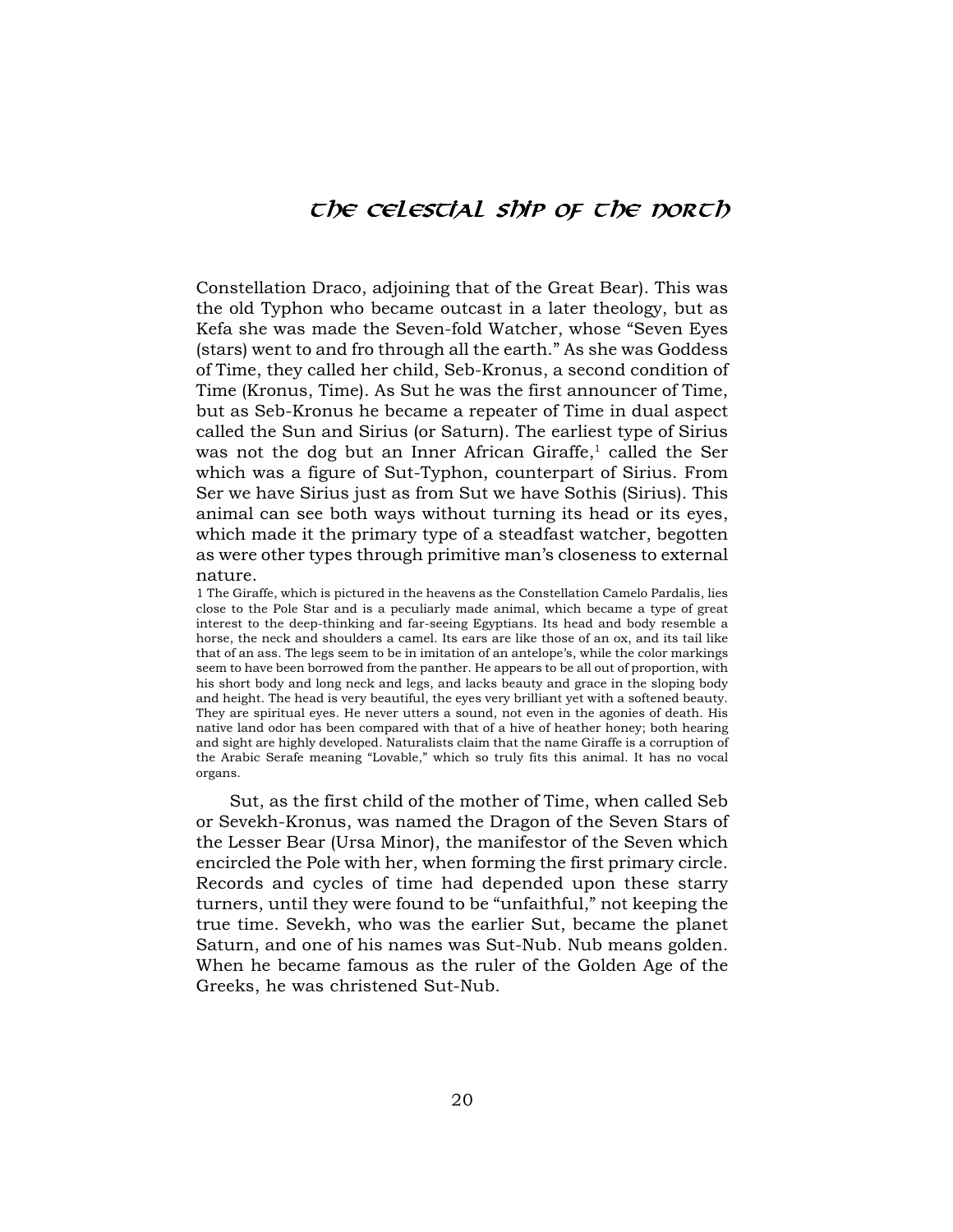The Seven Stars of the Great Bear were also called the "Bringers Forth;" i.e., of perennial time and creations, creators of the first form taken in space. "Thus Time, and Space were figured as a circle by placing a boundary around that which was boundless." In ancient times the body of this constellation was nearer the North Pole, and as the tail moved around the North Pole it was said strongly to resemble a Pointer, like the hand of a clock—a Time Teller. "Typhon in the north and Sut in the south were likened to the two hands of a clock, the Bear being the pointer hand, and Sut the Dog-Star, the hour hand. Pythagoras calls the two bears the two hands of the Genetrix."

The Chinese named this constellation "A Bushel," which was a measure of time. In the writing of Hoh-Kwantsze we are told that the Chinese determined their seasons and months of the year by the revolutions of the Great Bear,—"When the tail of the Bear points to the East (at nightfall) it is Spring to all the world; when the tail of the Bear points to the South, it is Summer all over the world; when the tail of the Bear points to the West, it is Autumn to all the world; when the tail of the Bear points to the North, it is Winter to all the world." The tail is also called the Handle.

From the hidden Sun of the Solar regime and through the knowledge of the evolutionist came the cycles of Time. The Egyptian God Taht, the Moon God, later the planet Mercury, and Seb, the Star-God, later the planet Jupiter, were said to be born as Time-keepers or Watchers in the heaven. They were types of gods and angels but when history began these types were transformed into demons. In the early beginnings types and symbols were necessities of daily usage in the life of primitive man.

The element of Fire, the fire that vivifies, was called Heh, a Serpent. The goddess Hea was the earlier Kefa, Chavvah, Hovah, or Eve. Hovah is the feminine side of Jehovah. The Akkadian Hea was a God of Wisdom, the repository of all wisdom. These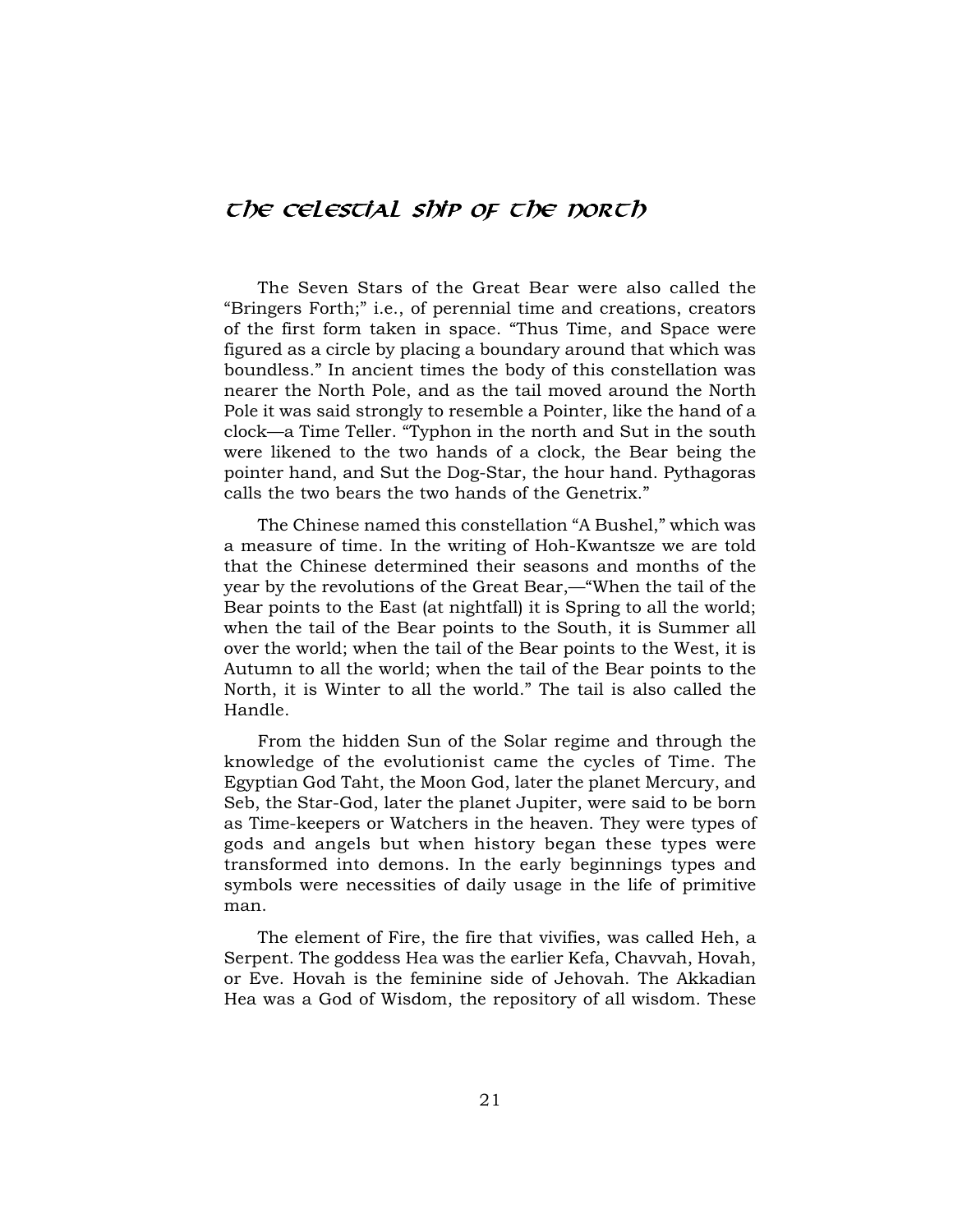all meet in the first-mother Typhon, and among her many types was that of a serpent. Heh as an element of Fire typified the Sun in its motion without visible means, like the gliding of the serpent. Breathing, or heaving as the motion of the serpent, became a type of visibility. Kefa, Hefa (Eve), became the Great Serpent of Life, the Serpent Woman, Goddess of Gestation.

The Serpent Fire of the occultists is said to lie at the base of the spine coiled like a serpent. The Lord said unto Moses, "Make thee a Seraph," which means a Fiery Serpent. Serf signifies a Flame, and Ref is the serpent of Life.

The mythology of Israel begins, as we see, with the cult of Hovah, who was Eve, the Typhonian Mother of Sut, also called Seth. The serpent belongs to an early representation of the Mother, and followed the time when she was known by the type of the Hippopotamus, and coincides with the change in Israel from the worship of the North, and the stars, to that instituted by Moses in the Wilderness. "And the manna fed to the children of the Wilderness is emblematic of feminine reckoning and rule, and the angels' food supplied by the Genetrix from the Gynoceum above to the children below." "Man did eat angels' food," (Psalm lxxviii, 25), which was the Bread of the Mighty, meaning that celestial knowledge which originated at this northern point in the heavens.

The serpent became one of the special symbols of this oldest of mothers. The Two Great Truths of the Egyptians were said to be written with the Serpent; they were also given in the two characters of the Gestator of the sign Pisces and the Virgin of the Zodiacal sign Virgo, typical of gestation and maternity. She was the Tree of Life as well as the Serpent of Life.

The two northern constellations of the Bears, called the Primal Pair, became humanized as the parents of our race, and were placed in the Garden of Eden, called the Mount, in which stood the Tree, or the Pole. The Fall was introduced when the earlier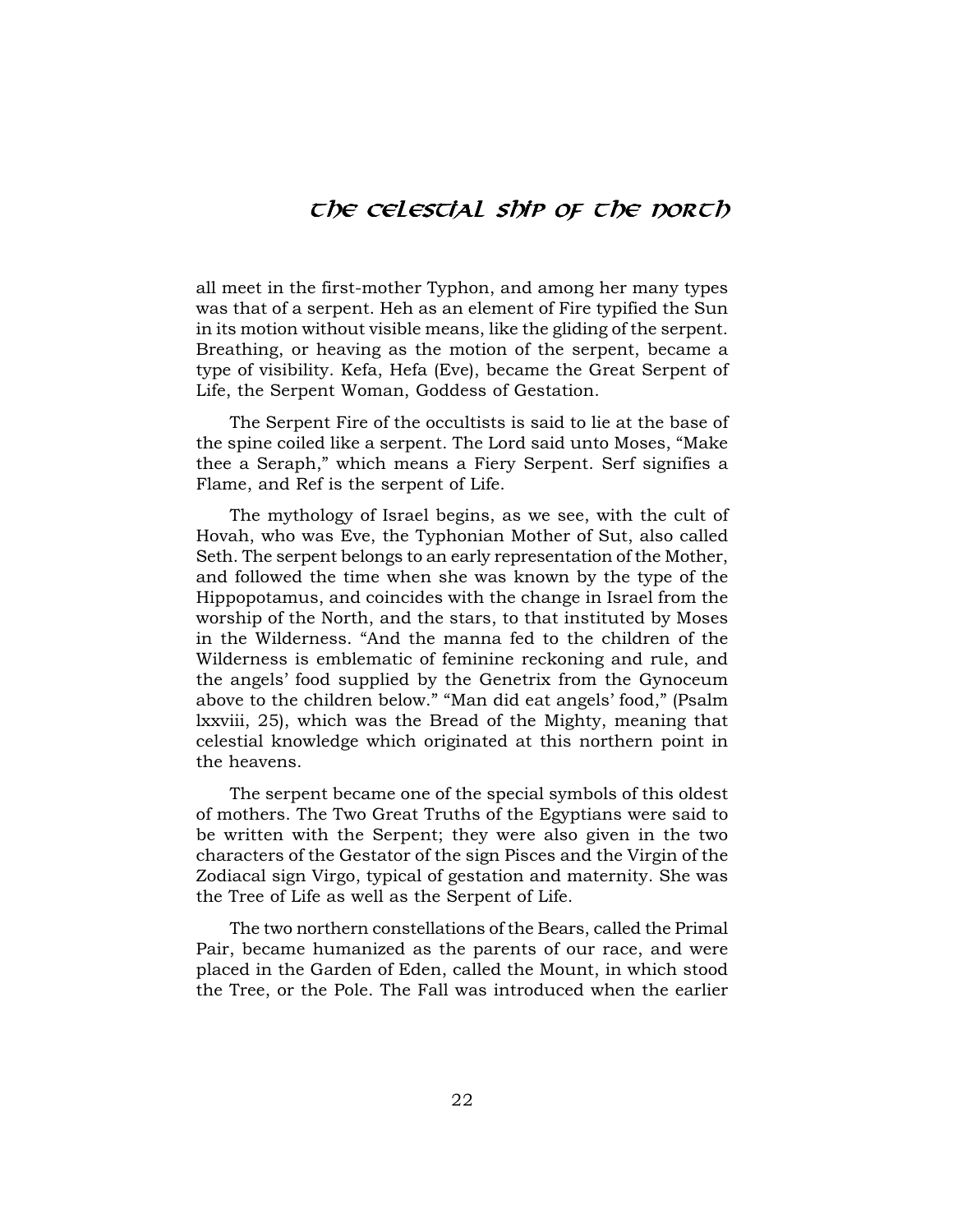stars as timekeepers were found not to be keeping correct time, so they were called Laggards. The imperfect creations preceded the perfect. The earlier attempts at time-reckoning by the stars had failed.

The ancient traditions and allegories of the Egyptians and the Chaldeans with their rootage in the far past were continued by the Gnostics. They identified the early Seven Stars of the Great Bear by name and nature, as the Seven Daemons who always opposed and resisted the human race, because, as they claimed, the father of the Seven had been cast down to a lower world, not meaning the earth. This was portrayed in the Bible as the fall of Adam the mortal on earth, but its origin was purely astronomical.

Error and darkness had their beginning together. It is said in the Apocrypha, "Their beginning was with sinners." The true doctrine of the Fall belongs to the hidden wisdom, known only to teachers who have kept its meaning unsullied; and the books of the Hidden Wisdom tell us that "to be allied to Wisdom is immortality." "By means of her, I shall obtain immortality, and leave behind me an everlasting memorial to them that come after me." (Wisdom of Solomon, Chap. viii, 17.)

In the Divine Pymander it is said, "This is the Mystery that to this day is hidden, and kept secret; for Nature being mingled with Man brought forth a Wonder most wonderful; for he having the Nature of the Harmony of the Seven, from him whom I told thee, the Fire and the Spirit, Nature continued not, but forthwith brought forth seven Men, all Males and Females, and sublime, or on high, according to the Natures of the Seven Governors." And these were the Seven that finally became planetary, but primarily were the Seven Stars of the constellation of the Great Bear.

The Egyptian books, the Hindu Puranas, the Chaldean and the Assyrian scriptures all speak of seven primitive men or Adams. The Jews got their Adam from Chaldea. Ad, in Sanscrit, is "The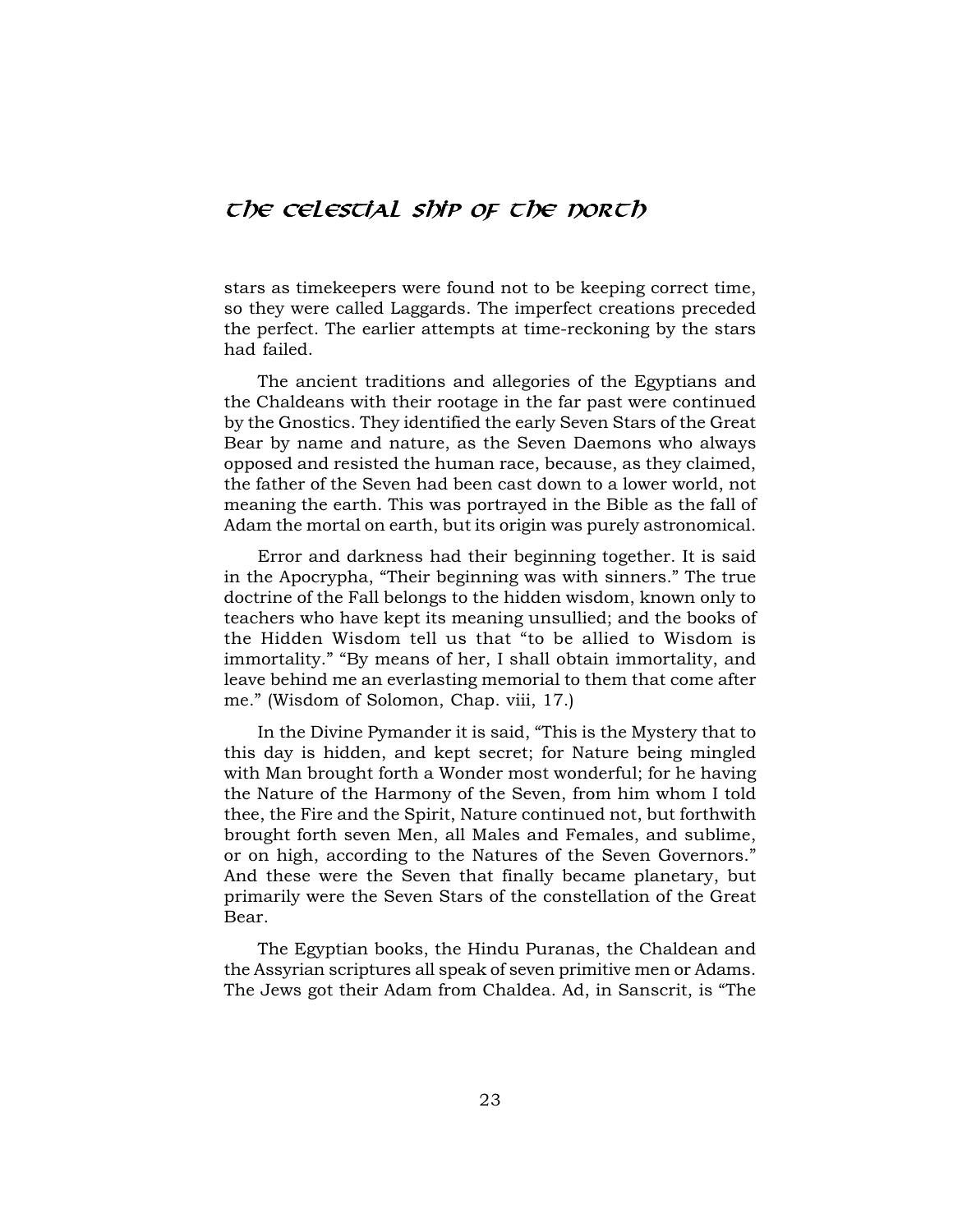First." The Assyrian Father is Ak-Ad, or Father Creator, and Ad-Ad meant the "Only One." Adam stands really for the first primitive race.

In the Gnostic ideas of the Creation man was formed by "A certain company of angels as a mere wriggling worm; the worm becomes winged, a living spirit." Their Adam was Adam the "Red," or the Sun. In Genesis we are told "Male and female created he them." The Mohammedan tradition affirms that the body of Adam was at first a figure of clay that was forty years in drying, and then the Creator endowed it with breath. (Koran ch. lv.) Many are the traditions of a first Adam or that which his name symbolized.

The Biblical account of the war in heaven is explained astronomically, when Typhon and Sut, or the Northern constellation of The Bear and the glowing Dog-Star in the south proved false in their time reckoning, causing their own degradation, their downfall. This was also brought about by the change in the earth's axis, which had gradually pointed to a star other than the one around which it had been revolving. It was the Egyptian Osirians who cast out and condemned the ancient Typhon, and who changed the Star-god into Sevek-Ra the Sungod. They then placed upon his head a pair of horns, and he became the Ram or Lamb symbolized in the Zodiacal sign, Aries, and when the Sun passed into this sign, Aries became typical of the change from one Pole Star to another. This casting out of the old Mother took place when theology turned many of these ancient myths into religious history. Religious chaos resulted and the past was almost lost in obscurity. But strange to relate, followers of the ancient Typhonian cult of the first Immaculate Conception are spread over the world today, though many of them are in ignorance of the foundation of their religious belief.

It is well never to lose sight of the fact that in the heavenworld all is pure and beautiful in its symbolism; nothing is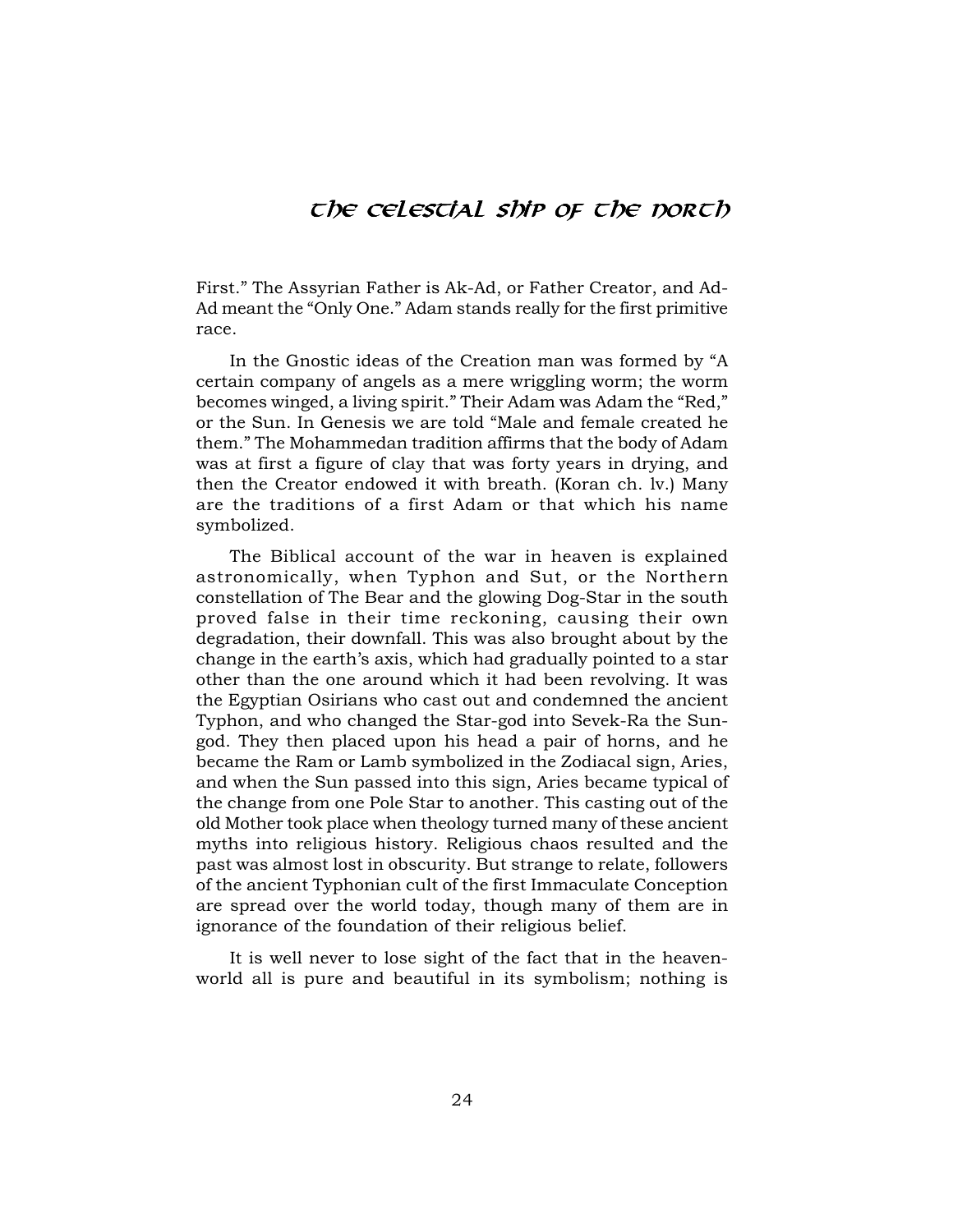material, for all exists through God, whose rays are the Light now piercing through the veil of His creations. There are many who do not realize the beauty to be found in the old symbols, which have been so cleverly falsified and maligned.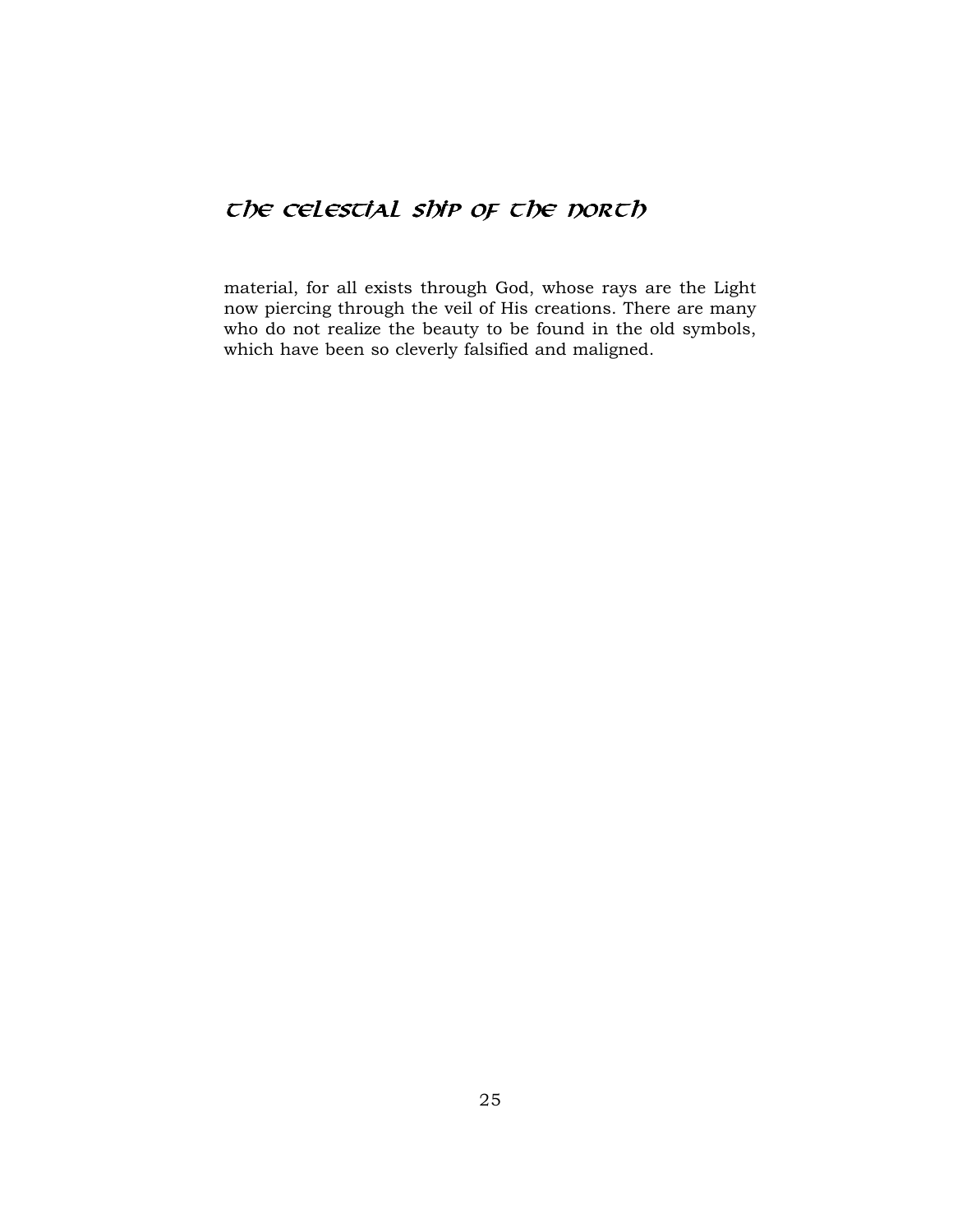### **CHAPTER II** THE LAND OF LIGHT

<span id="page-25-0"></span>Kinship between Egypt and India is very closely marked, so that debate arises as to which country can rightfully claim the oldest astronomical knowledge.

In support of the Indian theory, it is said that the so-called Eastern Ethiopians, a matured people, who colonized the Egyptian territory, which was the home of the Kushite, or Hamitic, race, came from southern India. The lower part of Egypt had been formerly a gulf of the sea, but the sediment of thousands of years, brought down by the river Nile and deposited there, made lower Egypt in no uncertain way an offshoot of Ethiopia. It was called the Land of Ham, or Kam.

Herodotus wrote, "I am of the opinion that the Egyptians commenced their existence with the country called the Delta, but that they always were, since men have been; and that, as the soil gradually increased, many of them remained in their former homes, and many came lower down. For ancient Thebes was called Egypt, and the inhabitants considered themselves the most ancient of mankind."  $1$ 1 Stobeous.

Egypt lies near the center of the land surface of the world. Piazzi Smith tells us that the base of her great Pyramid lies near to the heart of all the world. "There is a Hermean fragment that pictures the earth as a prostrate woman, her arms stretched forth towards the heavens, and her feet pointing in the direction of the northern constellation of the Great Bear; her body represents the geographical divisions, while Egypt is typified as the heart of all."

Tradition also claims that Ethiopia was the home of the Egyptians, that the founders of Egypt came from Meru, a word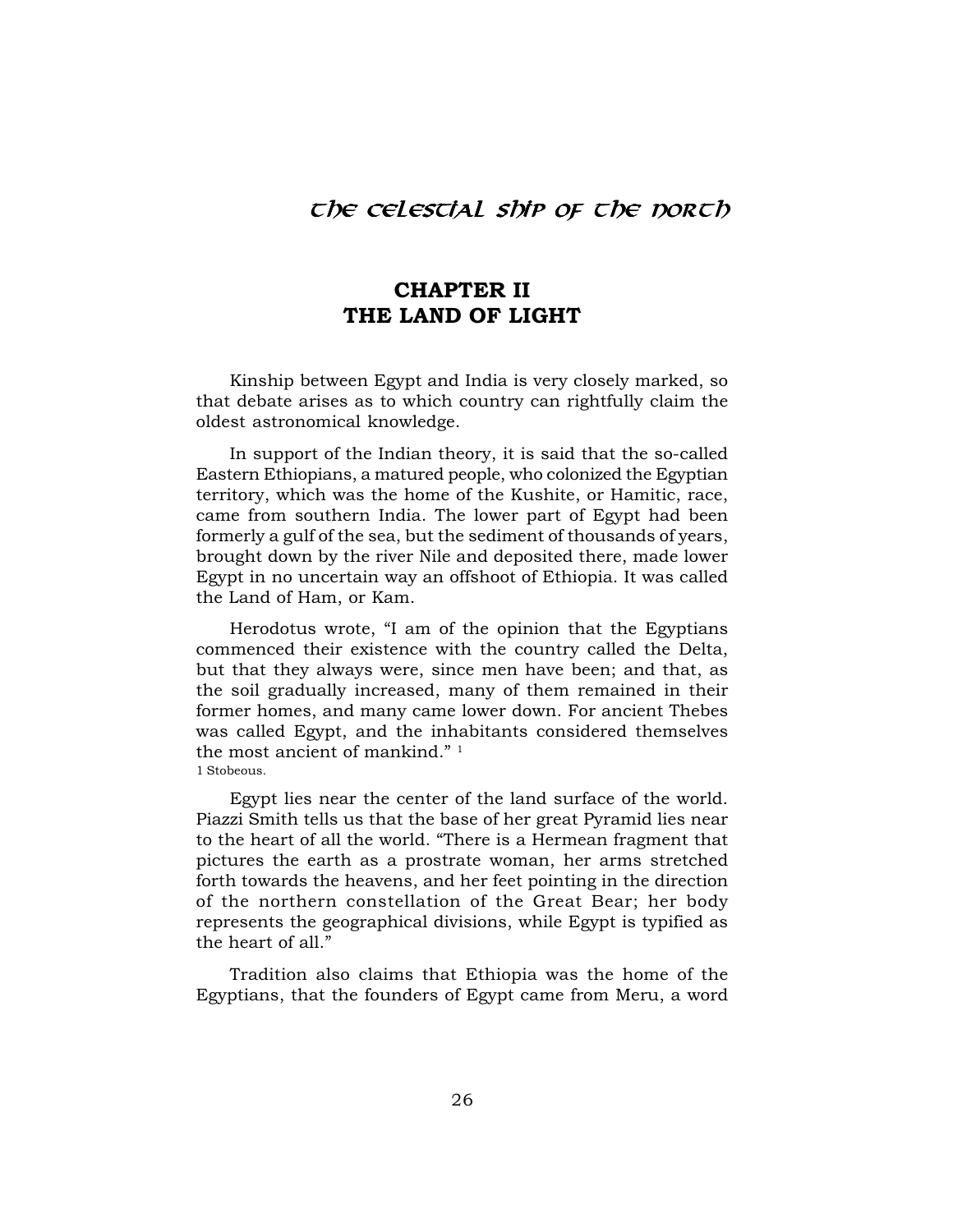which signifies the inhabitants of the "Mount at the North," "the Birthplace," "the Outlet." In Hebrew writings, Zaba, land of the Zabeans, Ethiopia and Kush, are names of the same countrythe "Egypt beyond Egypt." "Zaba, the first-born son of Kush," is mentioned with Kush and Mitzraim. The inhabitants of Meru were the "Zabeans from the wilderness." It is to be remembered that there is a wilderness" above, in the heavens, as well as a wilderness below, on earth.

The name "Kam" means "to create," and also "black;" hence Kam signifies the home of the black race, the Ethiopians. Mythologically, this race came from Khepsh, the constellation in the northern heavens called "The Thigh," signifying Typhon, Mother of the human race to the people who looked to the North, as the ideal place for primitive parentage and birthplace of the world.

Kam, the Ham of the Hebrews, was known as the country of the "coming forth." Research brings to light in the Hebrew writings much mythological astrology evolved from a study of the heavens, which afterward was given to the world as history and religion. Later sophistries garbled and falsified that ancient learning, which, primitive and simple, had been founded on the laws of nature itself. Its very simplicity was unfathomable to later theorists. The knowledge of astronomy and the perfection which this science attained in ancient times seems beyond modern comprehension. Near the city of Benares, in India, there are astronomical instruments cut out of the solid rock of a mountain. In former times these were used for making observations.

Semitic origins show etymologically their Kamitic derivation. The "K" of Kam was transformed into the "S" of Sam, which was the root of the word Semite. The Semites were known later as the Sumarians. The Sumarians followed the Kamites when the race of Kam left its primitive or nomadic habitat. The earliest "Wise men" were known to have come from the south, not from the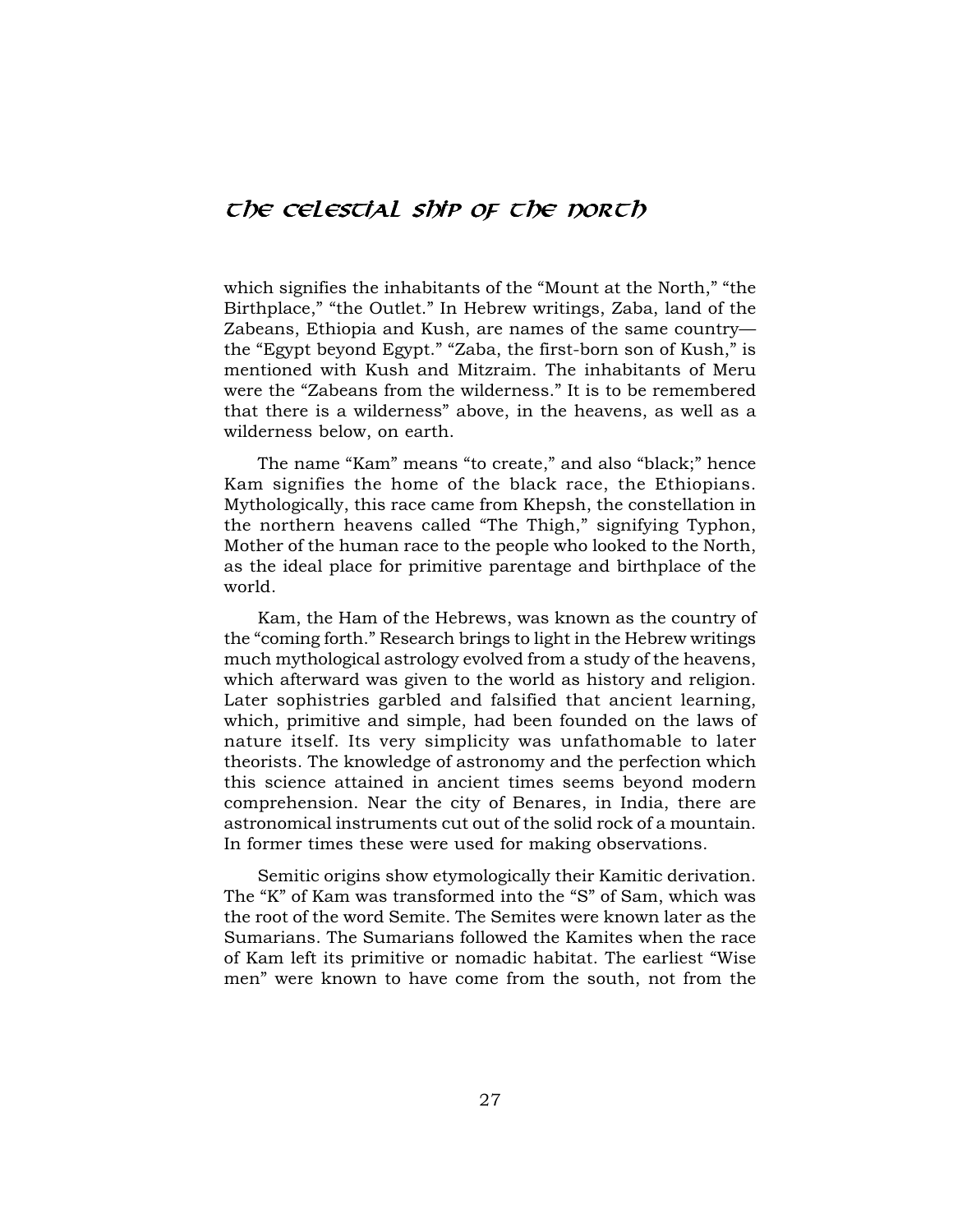east, and to have formulated the language of the earlier settlers, or squatters, when they settled in Sumaria on their journey northward.

Both Kam and Sam signify "black." The Semites were Kamites in a later phase of development.

Since Kamite names are the earliest known, it seems probable that Egypt is the missing link between the Inner African origins and the rest of the world. As her myths are incalculably old, much substantiality can be given to the theory that Egypt was the place of Beginnings. No country on earth is like her, or situated so favorably for the study of the stars; bounded at thirty degrees north latitude by the sea; and traversed by a river which overflows its banks three months of every year, and is dry nine months, typical of the period of gestation. Egypt is reborn annually as her waters add layer after layer to her soil, she literally comes from herself like her great goddess Isis. In Egyptian mythology, typology, and symbology the celestial is primordial and continually contains the clue to the terrestrial; the earthly is ever but the image of the heavenly. Egypt has no Genesis, no Exodus, her rootage cannot be traced back to any line. Her offspring is civilization.

"Divinest foresight could have found no fitter cradle for the youthful race, no mere quickening birthplace for the early mind of man, no mouthpiece more adapted, for utterance to the whole world. . . . . fruitful and fertile for man and beast, Life was easy there from the first." $1$ 

1 Massey, Gerald-A Book of the Beginnings, Vol. i, p. 21.

In Egypt the migratory instinct was fostered from most remote times. Her colonies were scattered over the world, and the four racial colors, black, red, yellow, and white—all blending into the Egyptian types, are depicted on her monuments.<sup>1</sup> The antiquity of Egypt is traced by both occultists and antiquarians for hundreds of thousands of years. In the Egyptian "Book of the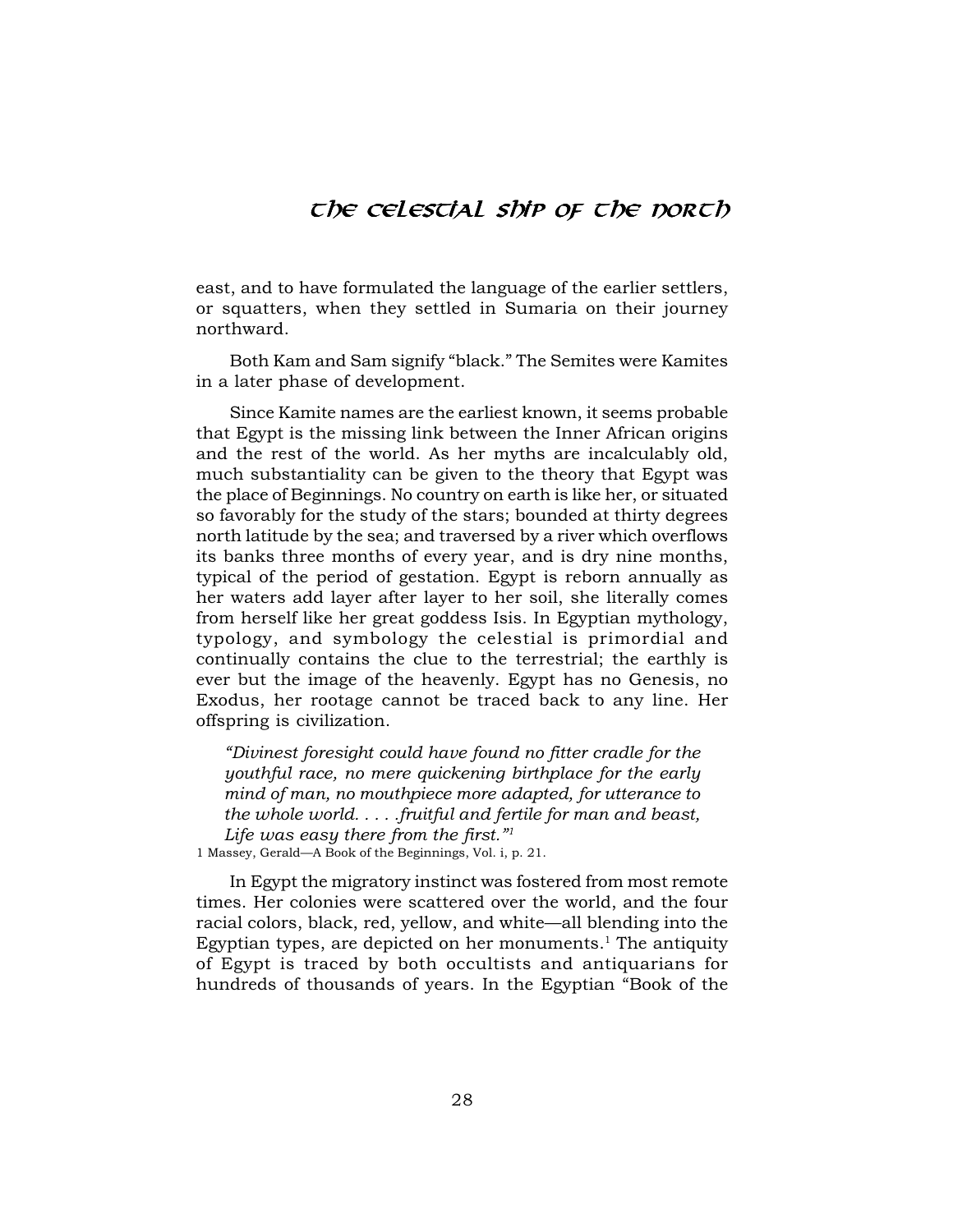Dead" can be found indications of a greater knowledge of the heavens than the astronomy of today can touch.

1 "A pictorial representation is found on the tomb of Seti First of four races of people arranged in groups of four men each. These are the Hahsi (negroes); the Hemu, men of a light brown hue, with blue eyes, the hair in a bag; the Tamahu, who are as fair as Europeans; and the Rut, who are Egyptian." See Massey, Gerald-A Book of Beginnings, Vol. i, p. 27. The color of the skin does not depend on climatic conditions; these modify but do not create.

"Egypt below" was but a replica of "Egypt above." Her myths and fables, founded on her astronomes, have been so misunderstood by many interpreters, so torn to bits in attempts to make history out of myths, that their identity is at times barely recognizable. Her ancient Truths, traced back to their Sabean origins, find their verification in "the Egypt that never dies." Primitive human customs were interpreted and preserved in her mythology of the heavens, and were carved deep in the hieroglyphic symbols of her imperishable monuments, all held sacred and divine, as coming direct from God. This mythology was later called the Word of God. Door after door opens in an endless vista to those who are earnestly seeking the sacred truths known of old.

The Egyptian "Book of the Dead," which is traced back to 4260 B. C., years before the writing of the New Testament, has its foundation in the lore of the heavens, and in poetical imagery follows the path of the Sun through the different signs of the Zodiac. Many phrases, many headings of the chapters of the New Testament are similar to those in the "Book of the Dead." Egypt originated calendars, the incorporation of stars into groups and constellations and first recorded solar motions.

"But the greatest proof that the people of Equpt were the first to give names to the stars, and to arrange them into zones, by the circle of the spheres, is the name by which that country itself has been known. It was called "Aequptian" from its being overflowed while the Sun was in the sign of the Goat.  $\ldots$  This name is compounded of "Aegis, a Goat;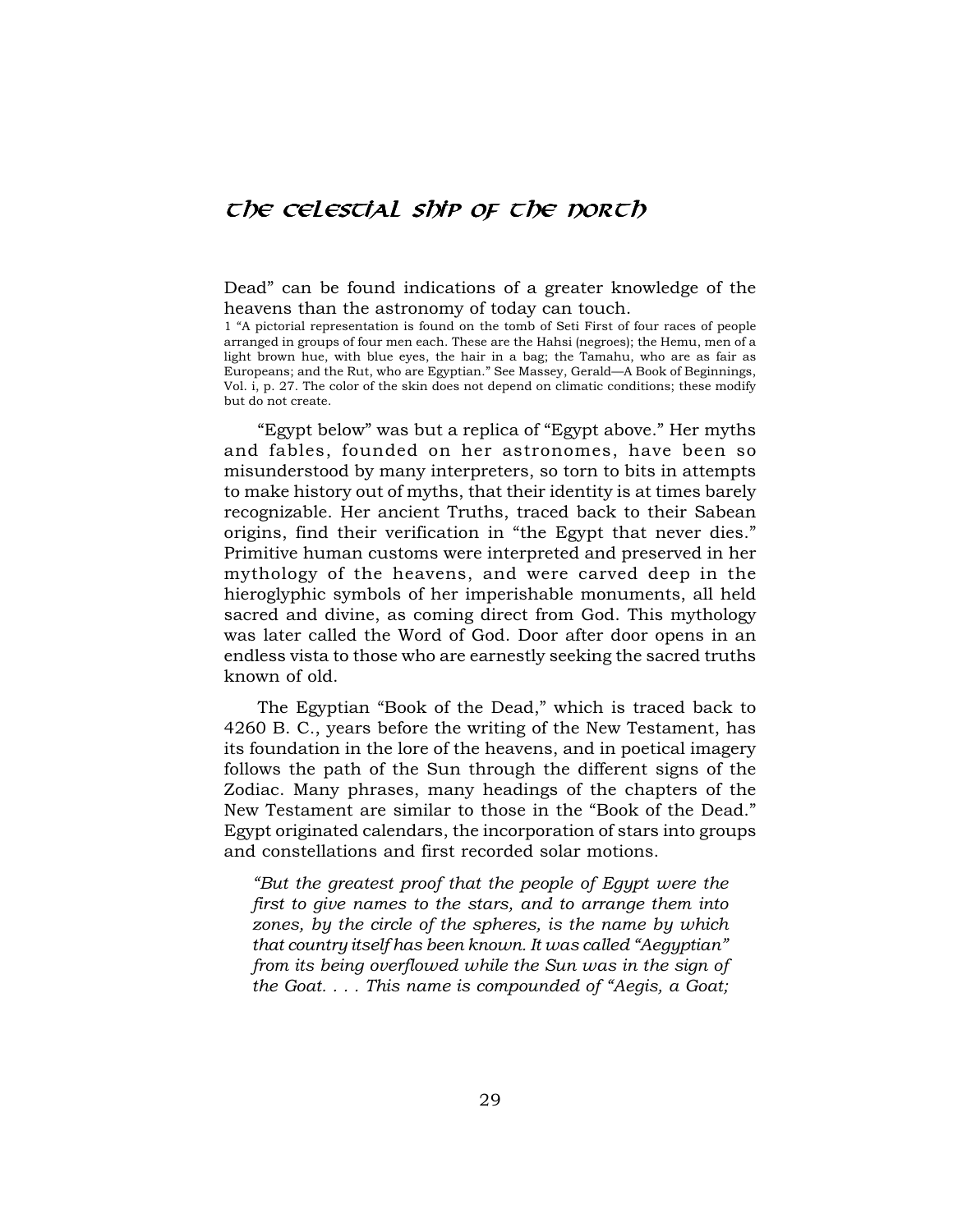and OB, the swelling of the River; and Tan, a Country; which makes, when put together, Aegiptan; i.e., a country overflowed by the Goat; which agrees with the original fact. But besides being called Egypt, and Aman, it was called Mizeraim; from which distinguishing epithet we may conclude it was a country whose people first gave the names to the Stars.... It was the custom with the ancients to call those brilliant points in the heavens, which we call Stars, by the name of fires.  $\ldots$  Thus, then, this country was acknowledged to be the first that studied the stars, by its being called Mazreoth, or Mizeraim. It has been sufficiently proved, by the union of the Tropics with the circle formed by their Zenith, to be 40,000 years ago; or thereabouts." 1 Mackey, S. A.-Mythological Astronomy.

The constellation of "The Thigh," which we know as the Great Bear, was the primordial birthplace in the North, the oldest known, and though mythical and type of the ancient Mother Typhon, has become historical. The star Mitzar, which can be seen in the tail of the Great Bear, had been definitely identified as the Mitzraim of celestial Egypt, before it was given as a name to the land of Egypt in Africa. Thus Mitzar, Mitzraim, Mazaroth and Mes-ru are the witnesses above.

There is a fragment of ancient lore given in the Hebrew scriptures which asserts that the line of Mitzraim comes from Ham, or Kam, joined with Kush. Thus Mitzraim is the son of Ham (Kam) of the black race, and the black race was the first on earth, just as it was in prototype in the heavens. Mazaroth, in its Sabean origin, meant the stars, the "Fires of Heaven," while Mesru is the equivalent of the Hebrew Mitzr, plural Mitzraim. Mest is the birthplace, and Ru the door, gate, mouth, or opening, thus Metz-ru is the outlet from the birthplace, found in the constellation of the Great Bear or "The Thigh," and called the "matrix of the world."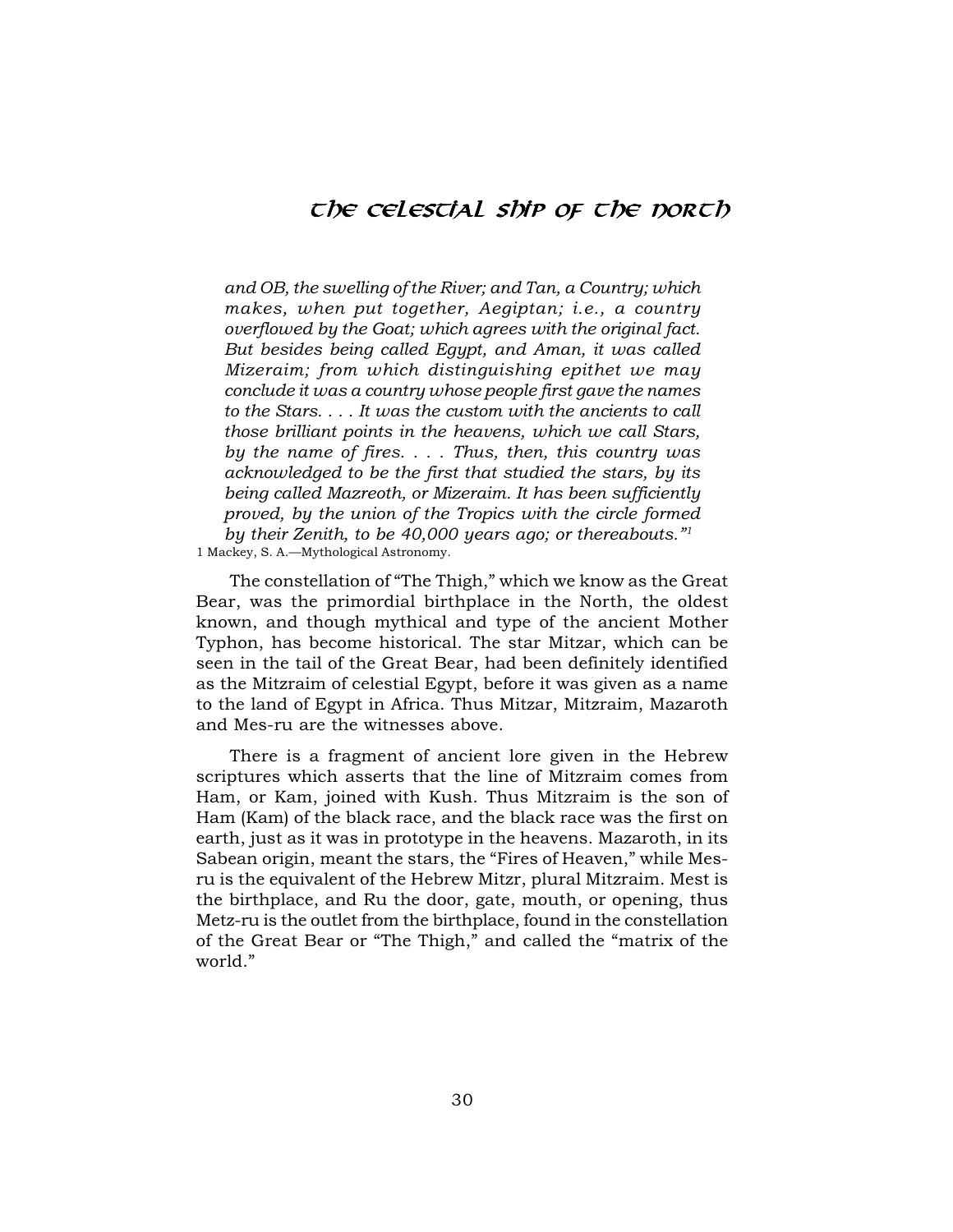In Africa the days and nights are of equal length. A river Euphrates is there, sacred and revered as the Nile that runs through the land of Kush (Kam) the Paradise of mythology, the Garden of Eden on earth. "A rabbinical geographer of the Fifteenth Century says it is declared by the knowing ones (the Gnostics) that Paradise is situated under the middle line of the world where the days are of equal length."  $1$ 

1 Sepher Hamunoth, f. 65, C. i. Stehelin, Vol. ii, p. 4.

"If equatorial Africa be the human birthplace, it is there we may expect to find the earliest localization of the paradise and Eden of mythology, in the country from which issues the river that runs through all the land of Kush.... Moreover there is an African river Euphrates or Eufrates, the chief river in Whydah (Hwida) which is still revered as the sacred stream, and a procession in honor of it is made annually."  $\overline{2}$ 

2 Massey, Gerald-A Book of the Beginnings, Vol. ii, p. 602.

Some of the early black settlers of India were Egyptian in type. Black Buddhas are found there whose images are cast in the negro mould. In H. P. Blavatsky's book, "Caves and Jungles of Hindustan," on page 134 an account is given of some subterranean temples of India, not far from Chandova, known as Enkay-Tenkay, in which are numerous idols ascribed to early Buddhists. "They all, from the tiniest to the hugest, are Negroes, with flat noses, thick lips, forty-five degrees of the facial angle, and curly hair!.... This unexpected African type, unheard of in India, upsets the antiquarians entirely. This is why the archaeologists avoid mentioning these caves." It is the immense past of the Egyptian that accounts for the persistence of type. Diana of Ephesus is of negroid type, and is a representation of the Great Mother. The Sphinx of Egypt, whose age is so great as not to be discoverable, has the same flat nose and full thick lips as the negro.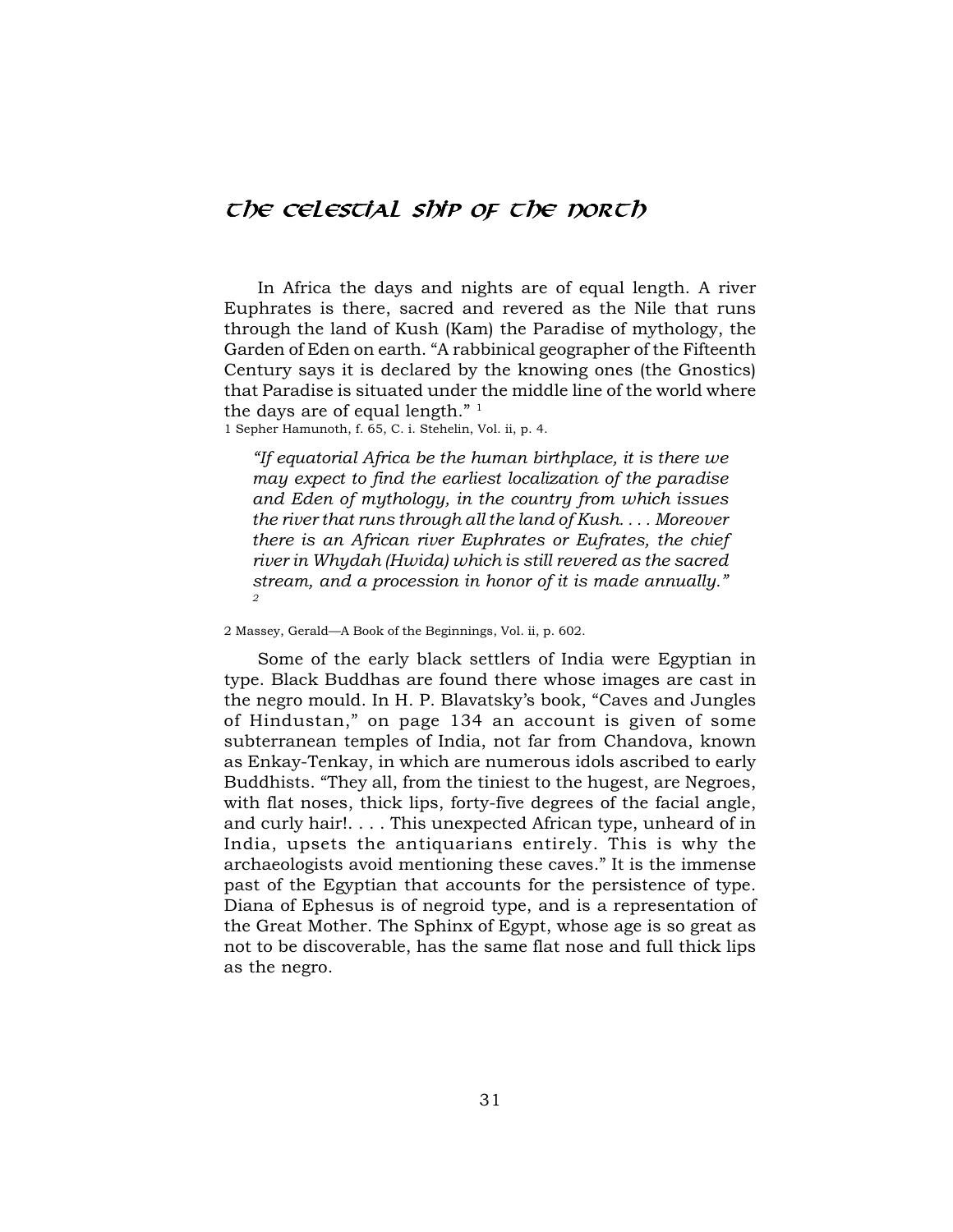Many such instances point to the prime antiquity of Egypt, and to the conclusion that Egypt may indeed have been the cradle of the human race. It is undoubtedly the place where primitive typology is to be sought and studied, and is the point where history and mythological astronomy converge most closely.

The negroes were thought to be sons of the mythical Ham (Kam), a Hebrew derivative of the Egyptian god called Sevekh Kronus, a second phase of the son of the first mother, who, when he became planetary, was Saturn, whose color is black. Astrologically the planet Saturn is of the greatest importance to the negro race today, because it indicates a bridging over to a new condition and into an entirely new development which has to do with Africa, where Saturn has always been peculiarly potent. Astrologically the polarity of Saturn must be repolarized in Africa by the negro race. Saturn can never reach its highest expression in the new cycle except in its bridging periods, and also through the negro race, that primitive people belonging to an immense past, with only a few remnants of correlative races remaining. The early races being dark, a certain stigma has been placed upon them, and even to the present time, they are thought by some not only to be born without souls, but past redemption and to be excluded from the heaven of the Christians because they belong to a period previous to the entrance of the Solar reckoning of time, before the Fatherhood had been inaugurated.

This is a peculiarly provincial and grotesque opinion about the earlier races to entertain at the present time.

A study of negro horoscopes will be of great interest, as Saturn will be found to play a part in the new cycle, by evolving the dregs of the old. Saturn has been a planetary god, but will now become a planetary wet nurse. Saturn is a great Ender and a great Hanger-on.

Ancient priests of Egypt prophesied through astral motion. All prophecy is based on astrology. Egypt is passing through a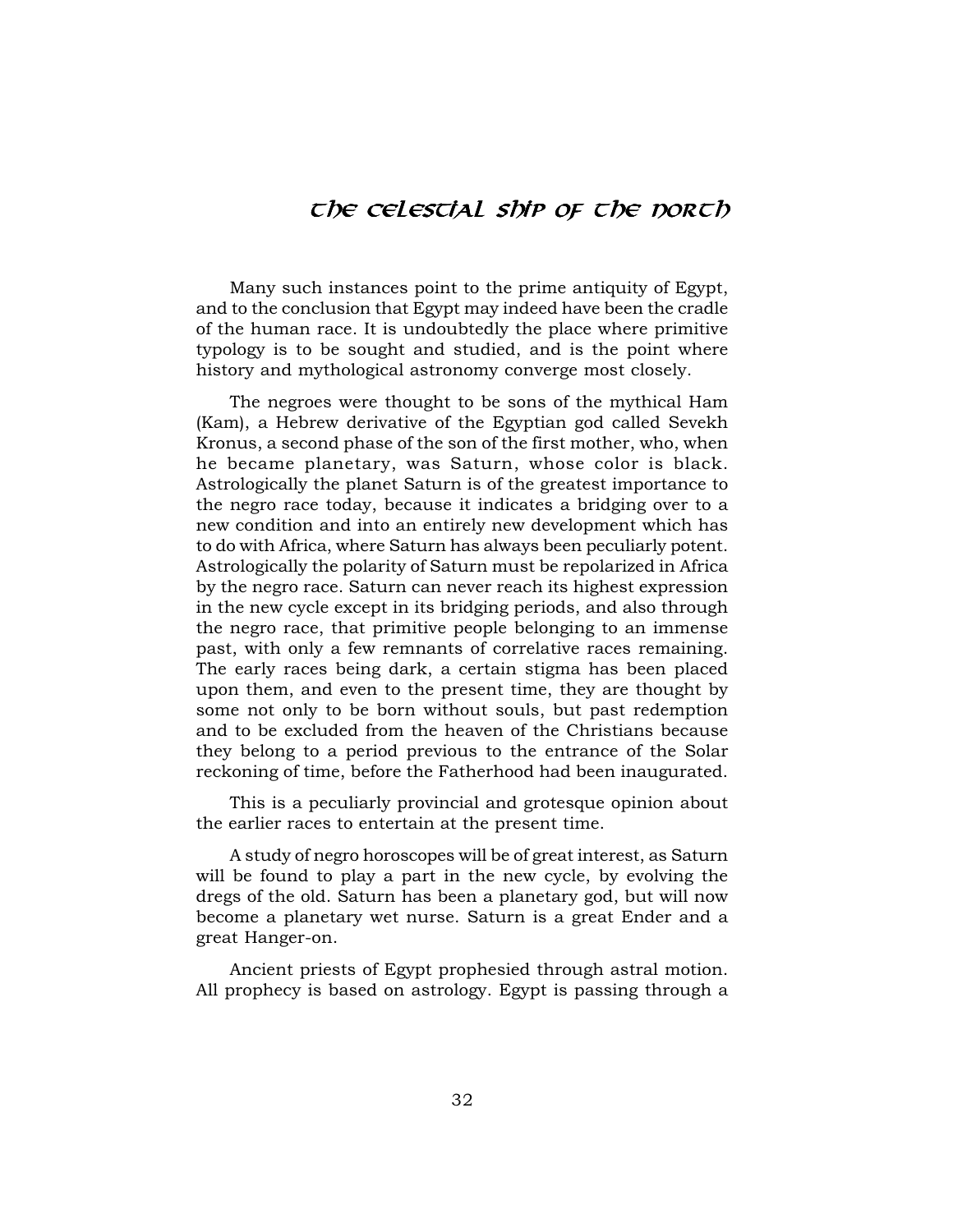period of rebirth or resurrection, as it were, today, and as her ancient astrological knowledge comes more and more to light, it emphasizes the fact that history has been evolved from this ancient mythical astrology, whose foundations were formed by natural phenomena belonging to the symbolic and sacred writings evolved from the heavens. These facts found in the heavens, which were astrological, had absolute verification on earth long before history and religion existed; and an avalanche of misinterpretations subsequently is due to theology. The supernatural had very little in common with primitive man, who lived close to nature, looking above and below for his natural facts, which he found in phenomena.

Egypt is and has always been looked upon as a land of mystery and Light. Out of her great past that looms through the mists, her ancient carvings, her hieroglyphs, her history grows more and more beautiful, and the farther back in time one goes in his research, the more he finds of stimulating material for thought, by which is revealed the wisdom of those who held a lifelong communion with nature, and who left a heritage of nature myths, which have been permitted gradually to slip away, through the mere apathy or unnecessary ignorance of the people of today.

The mysteries of Egypt were never borrowed, but came direct from the heavens.<sup>1</sup> Their "Book of God" was built on the knowledge that "The first law of nature is uniformity in diversity, and the second, the analogy.  $-As$  above so below."<sup>2</sup> Egypt had a marvelous past previous to the recording of the most ancient classics. It may well be called the "wonder country" of the world. There is an Arab proverb, "Let us know the first, although the followers do better."

<sup>1</sup> The primordial hieroglyphic ideograph, upon which later written characters, signs, etc., were founded, was the constellation of the Great Bear. The Chinese taught that the origin of writing was traceable to the markings on the back of the tortoise, which was the Typhon symbol of that country. The Egyptian and Akkadian hieroglyphics were developed from figures all primarily taken from natural objects, which, as time went on, took on symbolical meanings, and the pictorial writing forming the basis of the cuneiform characters is unmistakably only a species of the hieroglyphics. 2 Blavatsky, H. P.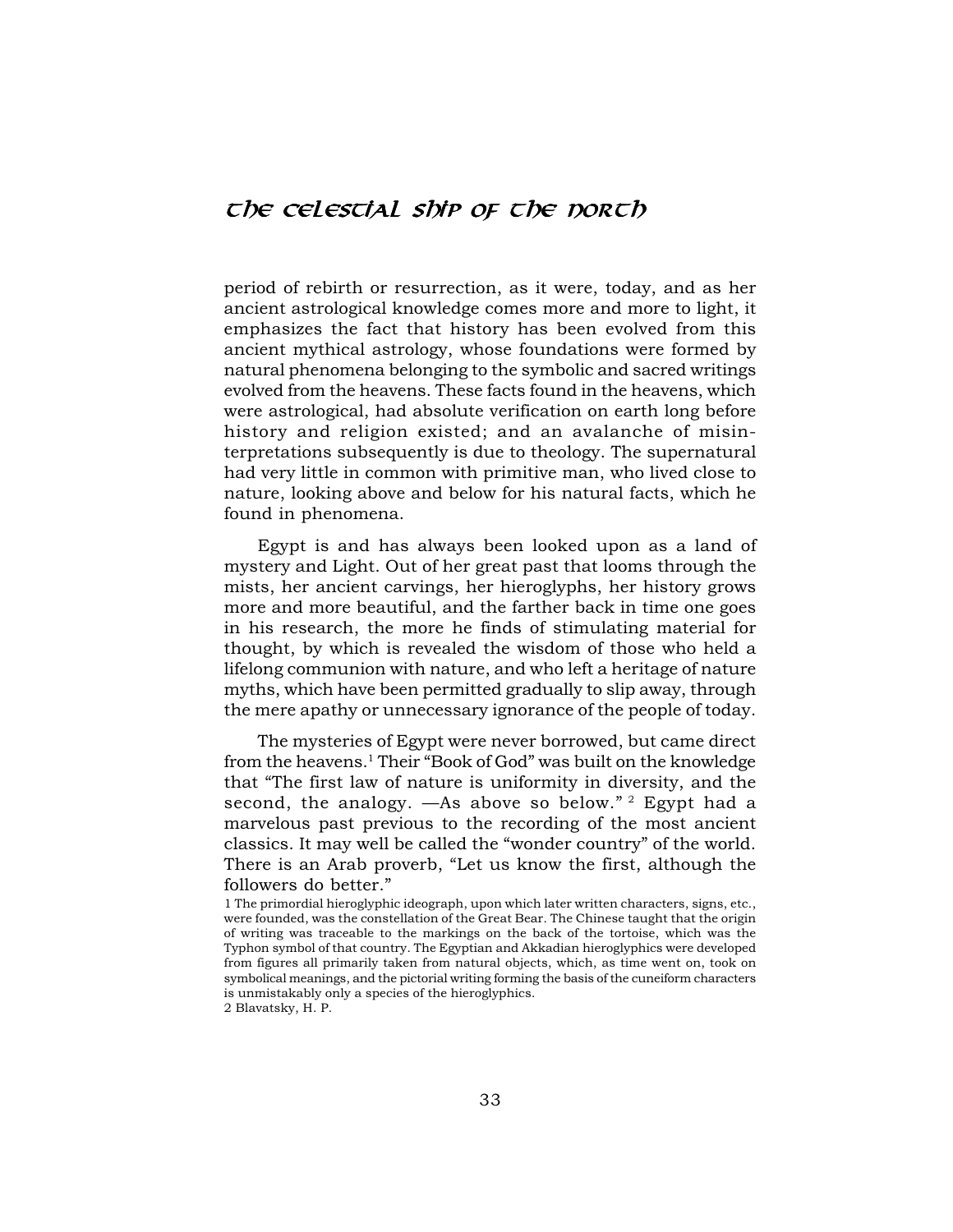In the second volume of the Secret Doctrine, page 432, Maspero is quoted as saying, "It is to this prehistoric race that belongs the honor... of having formed the principal cities of Egypt and established the most important sanctuaries," while Lenormant also cites Egypt as "the country of the great prehistoric sanctuaries, seats of the sacerdotal dominion, which played the most important part in the origin of civilization." "Egypt has kept her records of a past so great that 6,000 years ago certain parts of a book were discovered as antiquities of which tradition had been lost." 3

3 Deveria, M.

It is conceded by archaeologists that the further they pierce into Egypt's night of time the more wonderful and finer become the arts in which her people excelled. Writing was known and used during the time of Menes. It has been proven that the wonderfully decorated Greek vases are copies from the Egyptian, visible on the walls of palaces and tombs of the time of Amenhept First, when Grecian art was unknown. Beer was known as a beverage 2100 years B. C. The introduction of gold between two pieces of glass existed; also perfect imitations of precious stones. Music for healing nervous disorders was used in their temples. They created the lyre of twelve strings. On the walls of a palace at Thebes Amenhept is seen playing chess with the queen. The antiquity of the game of chess goes back to the Garden of Eden, or the North Pole. Originally it was played by four people, representing the first four quarters of the world. Iron was known 20,000 years ago. Egypt was the cradle of chemistry. Alchemy was practiced in those days, and was part of prehistoric magic. Linen bands wrapped about their mummies have been found a thousand yards in length without a break. The mystery of the circulation of the blood, of dyes, of enamels, are but a fragment of their knowledge. Egypt is indeed "old and grey in her ancient wisdom."

"In the oldest times within the memory of man we know only of one advanced culture, of only one mode of writing, and of only one literary development, viz.: those of Egypt;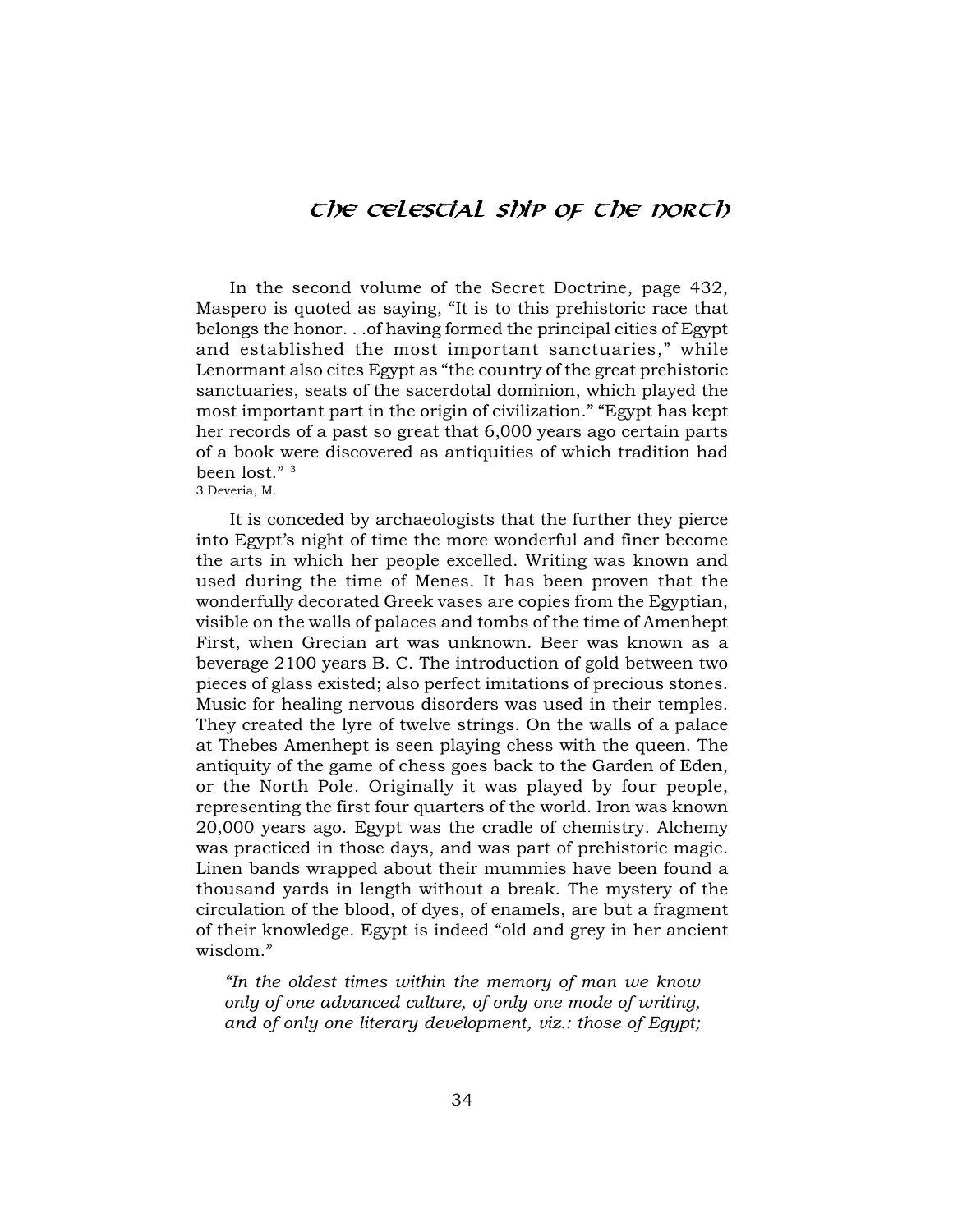and we know of only one contemporary people who could have had knowledge of this culture, appropriated its results, and conveyed them to other nations—this was the Kushite, the masters of the Erythraean Sea to its furthest limits. It was by them that Babylonia was colonized and fertilized with Egyptian culture.... The astronomy of Babylonia is only a development of that of Equpt.  $\dots$  its architecture (that is to say, its temples as well as its pyramids and obelisks) is an imperfect imitation of Eqyptian originals; and so with the other arts. At every step we meet in Babylonia with the traces of the Egyptian models.  $\ldots$ ." 1 Lepsius, Professor-Introduction to "Nubian Grammar."

A most accurate record of the movements of the stars and planets, with their positions, was kept by the priests of Egypt, extending over an incredible number of years, and their predictions, based on the eclipses of the Sun and Moon, have been faithfully recorded. In Egypt the only fixed and definite period was astronomical, in her symbology the celestial was primordial and continually contains the clue to the terrestrial; the earthly being the image of the heavenly. It was through the astrological that the ancients learned the meaning of the "Dynasties of the  $Gods."$ 

Five hundred years before the reign of Menes, "Herodotus was shown, by the priests of Egypt, statues of their human Kings, and Pontiffs--piromis (arch-prophets, or Maha-Choans of the temples), born one from the other, who had reigned before Menes, their first human King. These statues were enormous colossi in wood, three hundred and forty-five in number, each of which had his name, his history and his annals. And they assured Herodotus that no historian could ever understand or write an account of these superhuman Kings, unless he had studied and learned the history of the three dynasties that preceded the human-namely, the DYNASTIES OF THE GODS, that of demigods, and of the Heroes, or giants (Giants or Titans)." 1 1 Blavatsky, H. P.-The Secret Doctrine, Vol. ii, p. 369.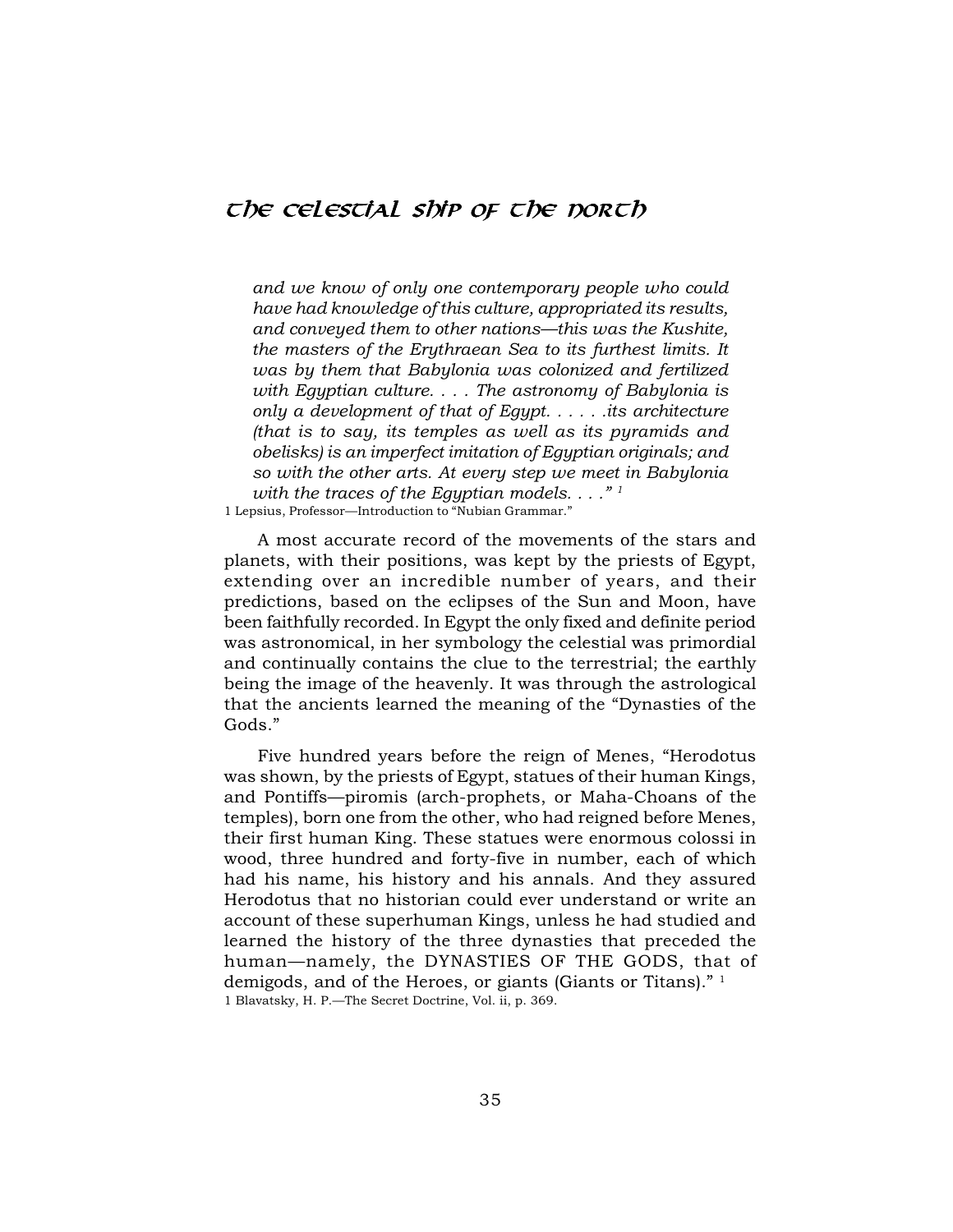Similarity is found in every tradition of these divine races. "All the classics support Herodotus in the knowledge of the Three Divine Dynasties preceding the coming of the human race."<sup>2</sup> It is also noted by De Rouge, "In the Turin Papyrus. Most remarkable of all, Champollion, struck with amazement, found that he had under his own eyes the whole truth.... It was the remains of a list of Dynasties embracing the furthest mythoic times, or the 'REIN OF THE GODS AND HEROES'." 2 Bailly.

Herodotus claims that chronological observations were made by the Egyptian Priests during a period of fifty-two thousand (52,000) years. To cite Pandoros,

"It is before the time of Menes that the reign of the seven Gods who ruled the world, took place.... It was during this period that those benefactors of humanity descended on earth and taught men to calculate the course of the Sun, Moon and Stars by the twelve signs of the Ecliptic." Creuzer writes, It is "From the spheres of the stars, wherein dwell the Gods of Light, that wisdom descends to the inferior spheres.  $\ldots$  In the system of the ancient Priests, all things without exception—gods, the genii, manes (souls), the whole world, are conjointly developed in Space and Duration.... The Pyramid may be considered as a symbol of the magnificent hierarchy of Spirits."

Modern writers are prone to deny these ancient annals of the Divine Dynasties, but the world is beginning to awaken to the necessity of recognizing the truths found in ancient traditions, and feeling the need of sweeping away the cobwebs that have been allowed to accumulate and hide them. Many of the great truths remain, awaiting that revelation which will banish much of the skepticism and doubt at present surrounding them.

It is through tradition that we first learn of Menes, and there is much evidence that he existed as king, and was the connecting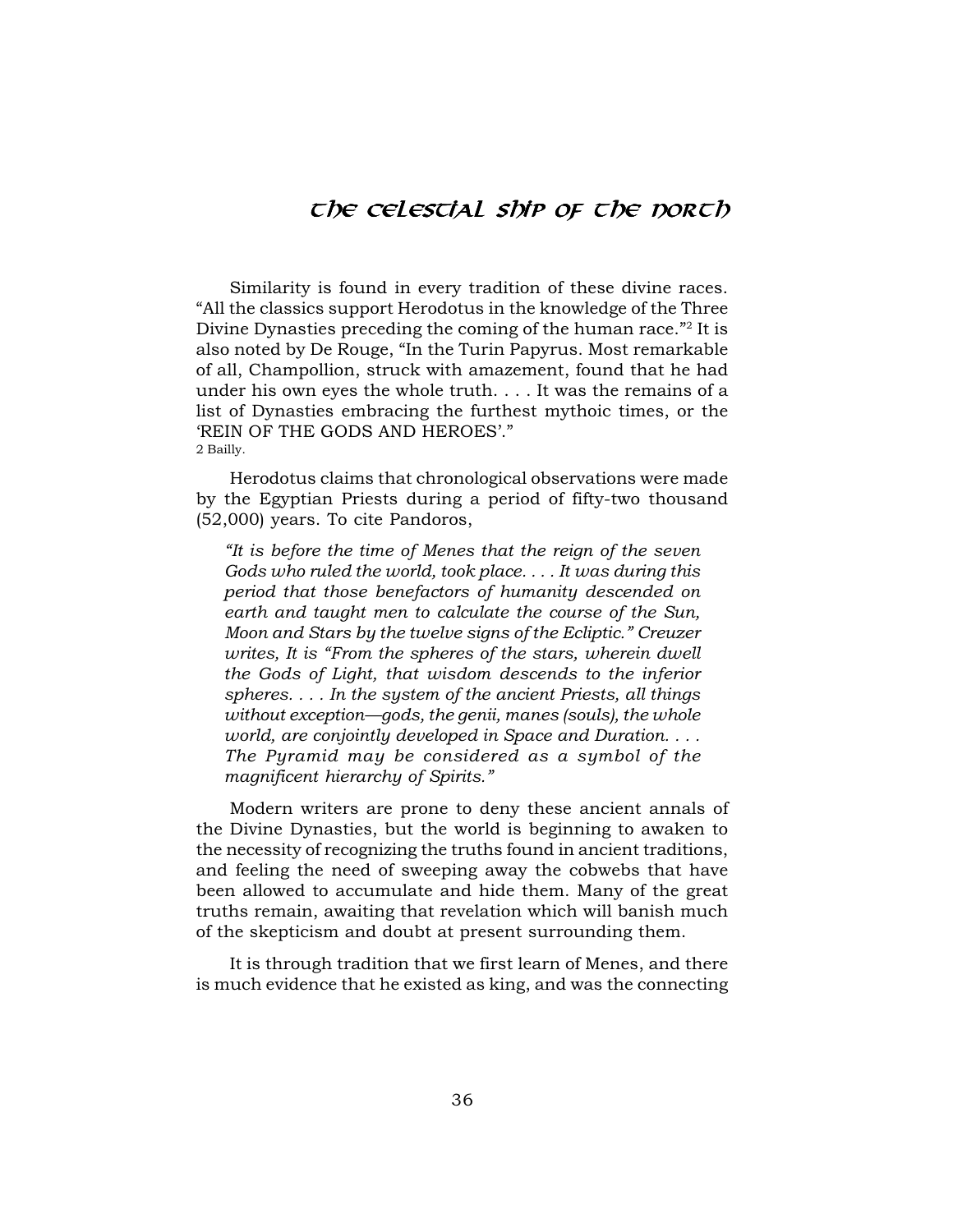link between the ancient Dynasties and the people of the Monumental Period of Egyptian history. Astrologically, his era must have been about four thousand five hundred and sixty B. C.<sup>1</sup> Astrological cycles give foundations for these divine Dynasties, while papyri and other written evidences coincide with this celestial chronology. The Bull and Mena of Egypt are traced to the time when the spring Equinox was in the zodiacal sign Taurus, the Bull. The name Mena is also identified with the Bull. Men-Apis, as the celestial birthplace of the Sun, or Heliopolis. This "Bull of Menes" and the Bull of Osiris, are the same which coincided with the myth of Osiris, represented as the death of the Sun taking place in the sign Scorpio, which is opposite to that of Taurus, the Bull. Scorpio is the sign of night, darkness, death, while Taurus is the sign of physical generation, Life. The Egyptians placed the crocodile in this sign of darkness, Scorpio, when the crocodile's symbolical meaning had been transformed into an evil thing or condition. This occurred at the time of the degradation of the ancient Mother, Typhon—when the male was elevated above the female.

1 Menes' date is variously given as 5869 B. C. (Champollion); 5004 B. C. (Mariette); 4455 B. C. (Brugsch); 3893 B. C. (Lieblein); 5510 B. C. (Petrie); 3892 (Lepsius); 3623 (Bunsen).

It was at this time that history emerged from mythology, and the Pharaohs assumed the titles of Divinities, to whom temples were built. It was not the human king that was worshipped, but through the human that which was thought divine.

The Egyptians, at the period when Menes reigned, had all the knowledge and wisdom of the Atlanteans, whose sacred records had been carefully preserved by their priests. It was from these marvelous records that they got their extraordinary understanding of the heavens.

Since Menes belongs to a period so far back in the range of time, we only catch glimpses of him through the mists that reflect the rainbow glory of Old Egypt. Sceptical or pessimistic delvers in the ancient cults are eager to pronounce his existence fabulous,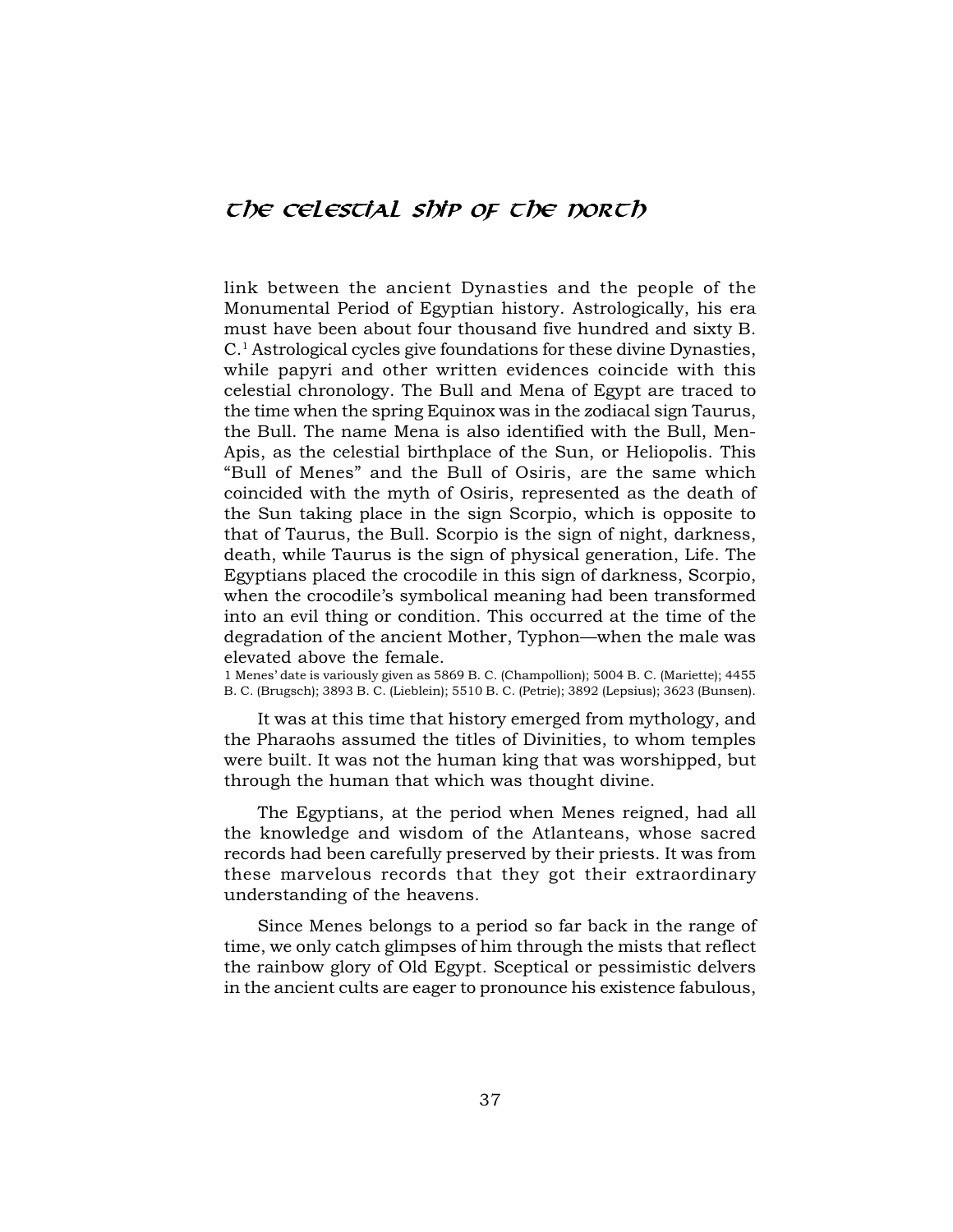while earnest, open-minded seekers and evolutionists are convinced that he actually lived. Esotericism traces from Menes starting points of the greatest value in many different countries.

The Thirteenth Dynasty of Egypt was that of Sebek, and this God was symbolized as Sebek-Ra by the Pharaohs. Sebek, a Star-god, was the crocodile-headed God of Darkness and also typified the Dragon. Tradition says that Sebek devoured Mena, which is a purely astrological symbolism relating to the Precession, carrying us back from Taurus, the Bull, to the sign Aries, the Ram, and introducing him in a new Solar character as Sebek-Ra, the Ram-headed God of the sign Aries, the Ram, who at this point was given his horns. Sebek-Ra was the Solar form of Sut, the Star-god. His Shrine was at Ombos, and he was an older form of Seb-Kronus (Time) and earlier identified with Sut. Because of the changing of Time he manifested as the Sun-god, and became the Lamb of Sacrifice at the approach of the Piscene Manifestation. Sebek-Ra can also be seen "wearing the head of a Ram on an erect Serpent," and became a type of Shu, who in his ancient character is also seen with two horns. Shu in his latest character is the planet Mars, ruler of the Zodiacal house of the Ram. The Ram-headed in the Harris Papyrus is shown manufacturing men on the Potter's Wheel.

The Egyptians picture a serpent standing upon two legs, symbolizing a High Initiate, or Hierophant. Sometimes he wears a disc with the Ram's horn upon his head. Similarly Moses is given with the Ram's horns upon his head, shewing him to be an Egyptian Initiate.

When Sebek-Ra became the young Sun-god, he was The Lamb, of those who called themselves "Sebek-hepts." Hept means peace, rest, plenty, etc., as well as the number seven. The Sebekhepts of the 13th, 14th, 15th and 16th Dynasties were the Shus-en-Hars, or Hek-Shus, who were worshippers of the child and his mother as Sut-Typhon. Sebek as the son of Typhon became her consort, thus representing one of the first Trinities.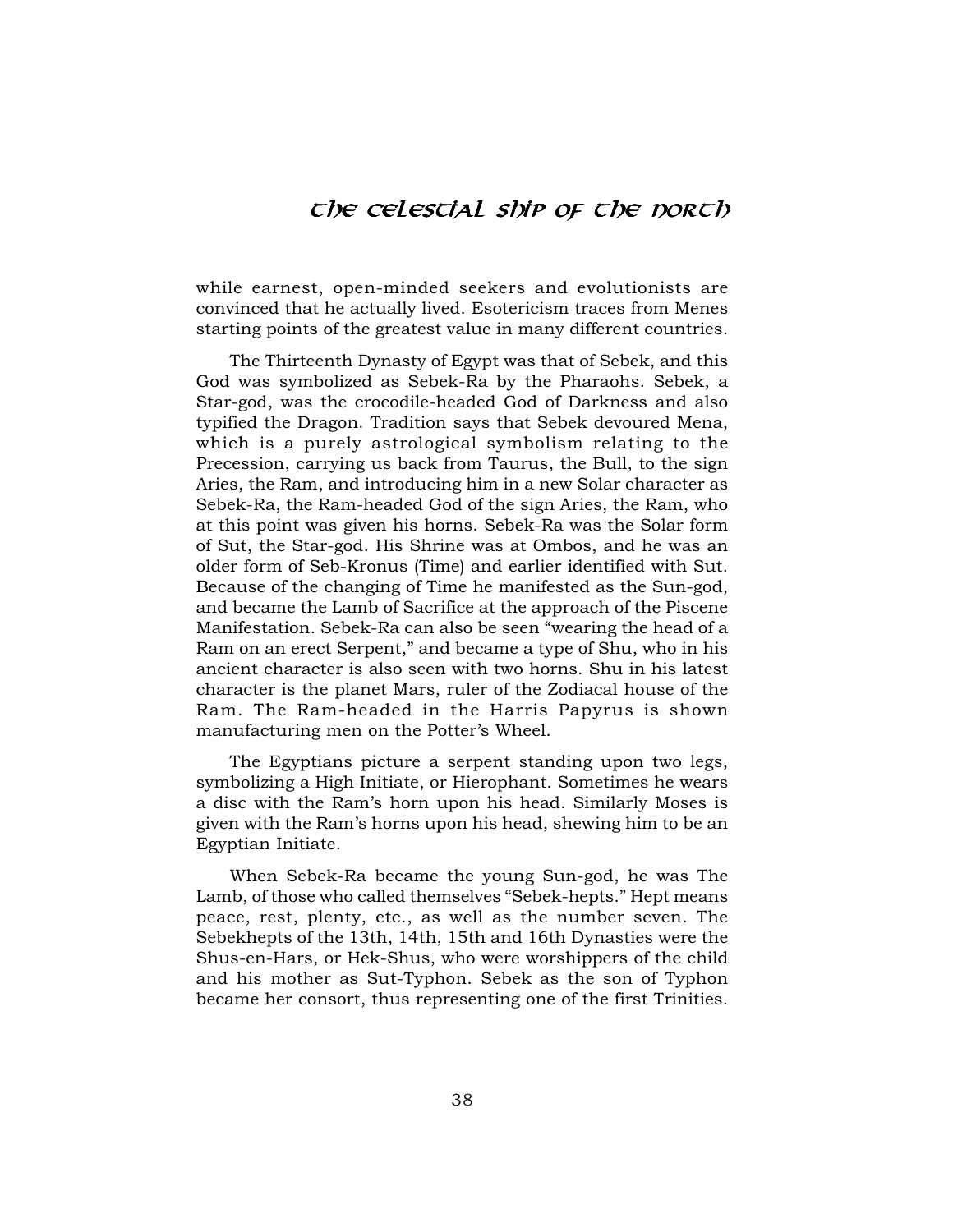From earliest times, whatever sign the Equinoctial colure was in, that sign represented the place of the manifestation of the Sun above (or below) the horizon, so when Taurus, the Bull, receded to Aries the Ram of Sebek-Ra, it brought about a change of the birthplace of heaven.

The Egyptians expressed the place of birth, or re-birth of the Sun, and its burial below, by saying, "The tomb of one life was ever the womb of another." They built their cities accordingly, as places of Resurrection.

When the Vernal Equinox receded from the sign Aries, the Lamb, into Pisces, the Fishes, and when the Sun-gods were born under this sign the Gnostics, or early Christians, who were versed in ancient wisdom typified the Sun-gods as fishes.

Sacrificial types had existed under all the different signs into which the Vernal Equinox entered during the Precessional Cycles, and thus the Lamb became the sacrificial type under the sign Aries. Before that, when the colure was in the sign Taurus, the Bull, there was the sacrifice of the Bull, and before that, when in the sign Gemini, the Twins, twins are known to have been sacrificed as offerings to the Gods. Every type corresponded in Solar Astronomical time. Through knowledge of these sequences of the great Precessional periods of the world proofs are found of the era of Menes, and the Divine Dynasties.

About twenty-eight thousand years ago, the Vernal colure was in the sign of the Fishes, the zodiacal Pisces, and about two thousand years ago occurred a period closely allied to it. The Precession of the Equinoxes takes approximately 26,000 years to pass through the twelve signs of the Zodiac—hence the Piscene Manifestation of two thousand years ago. Since then a lunar dark period has intervened, out of which the world is now emerging into one of great light, as the Sun enters a new precessional cycle of the zodiacal sign Aquarius, the "Light-Bearer." This Light will manifest fully when Aquarius recedes into the sign Capricorn, the Sea-goat.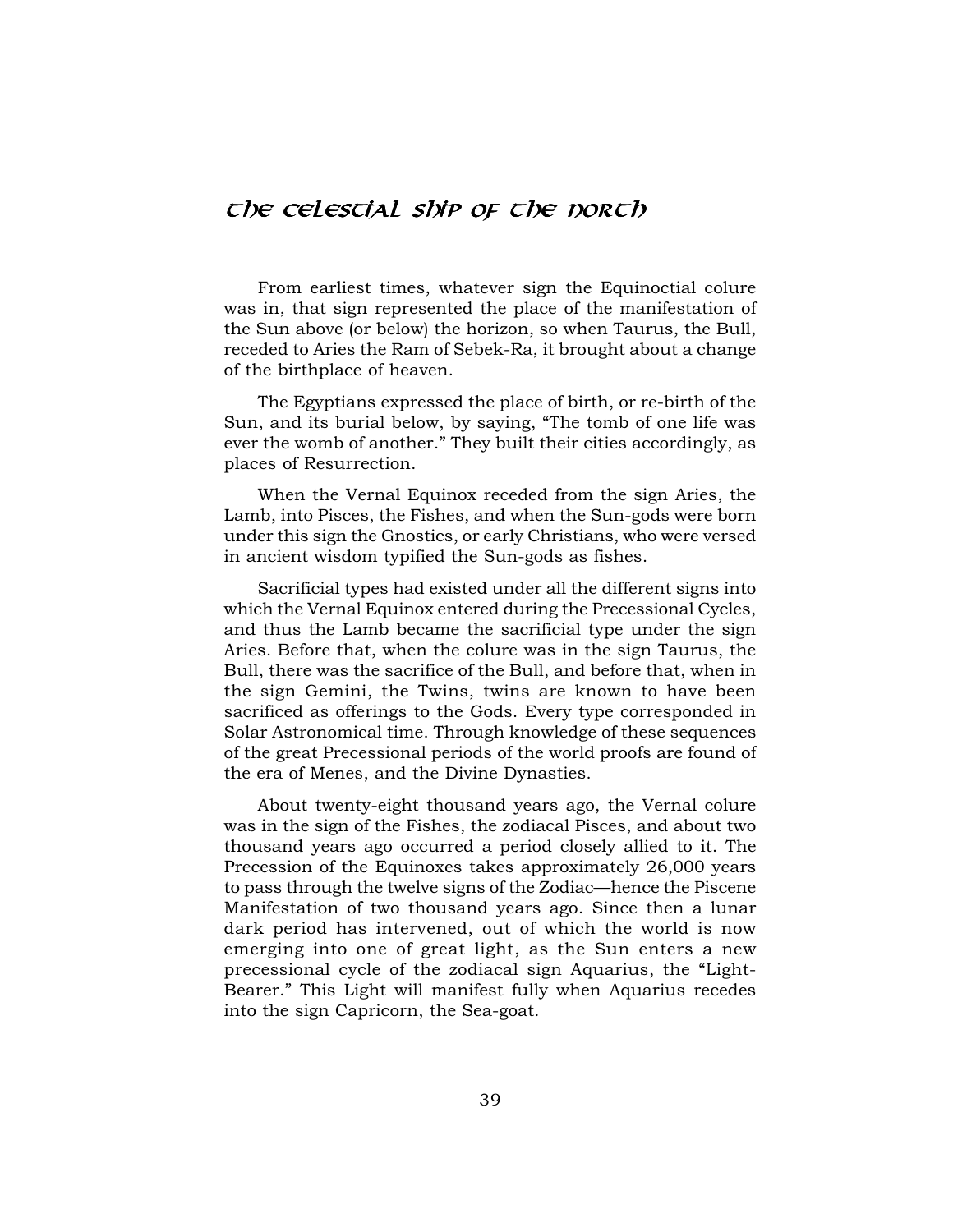The Fish symbol, adopted so frequently in early Christian portraiture, did not originate in the Piscene period of two thousand years ago, for the end of a Great Cycle renews itself in the beginning of a new Great Cycle, although it is not always clearly defined. The Fish symbol belonged to the Vernal Equinox of 28,000 years ago, and was that of a Messiah Son, who was born in the sign of the Fishes, and whose Mother Goddess wore a fish on her head. There were other Fish-Goddesses, who were given a fish tail—imagery that belonged to that ancient time. And when the watery sign of the fishes receded into another sign, fish became an abomination, as fish out of water might presumably be. Fish now belongs to the Lenten season, when it is used as food, and is given an important place in the diet on Fridays, which is the day of the planet Venus, astrologically in its elevation in the sign Pisces, the Fishes.

All ancient myths, legends, and allegories were created by men who dealt with Nature, and who were profoundly spiritual. This cannot be repeated too often. It is through ignorant misinterpretation of mythology that history became transformed into so-called historic truths, and that the heavenly or celestial births of the Sun-gods were irreverently perverted. But Truth, however long obscured, invariably comes to light. And through their mythical significance eternal truths will be forever traceable to their pure primordial origins, for they belong to the Stars those silent, faithful watchers in the heavens.

#### **VULTURES**

In the temple at Karnak these Vultures armed with sacred and divine emblems are carved above the naves of the hypostyle halls and on the under sides of the lintels of the immense doors through which the king must pass on his way to the sanctuary. They are the Vultures of the goddesses Nekheb and Uati. The Vultures symbolized the Mother and as a talisman were worn to attract motherly love and protection.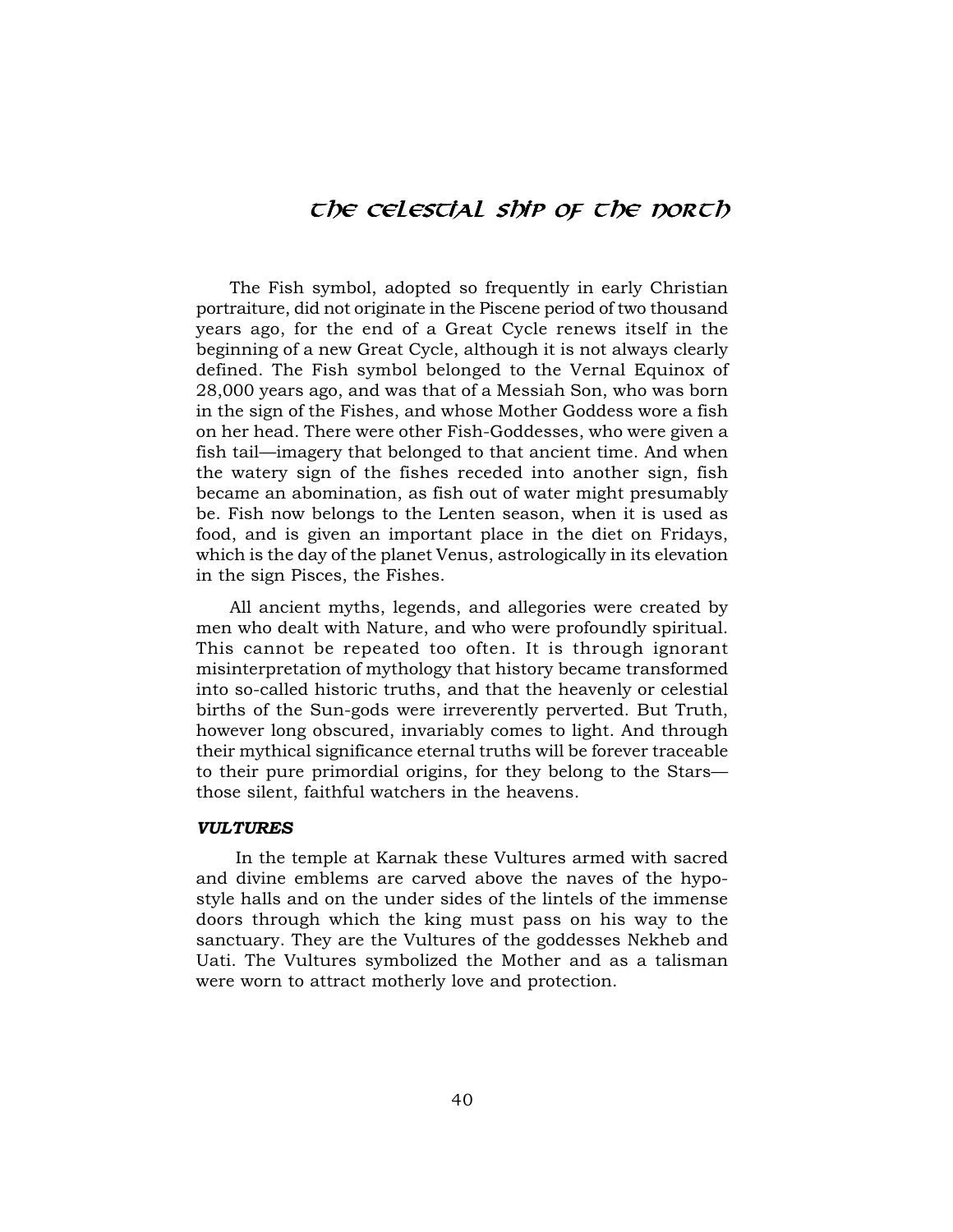## **CHAPTER III** "IT IS IN THE MYTHICAL WE HAVE THE TRUE"

Renouf, the Roman Catholic Egyptologist, says in the Hibbert lectures, "We know that mythology is the disease that springs up at a peculiar stage of human culture." Professor Max Muller teaches and scatters broadcast the same idea—that mythology is a disease of language, and further says that "The ancient" symbolism was a result of something like a primitive aberration." To this Gerald Massey, the greatest of all Egyptologists, makes answer: "They can conceive the early man in their own likeness, and look upon him as perversely prone to self-mystification, or as Fontanelle has it 'subject to beholding things that are not there'... My reply is, T is but a dream of the metaphysical theorist that mythology is a disease of language, or of anything else except his own brain. The origin and meaning of mythology have been missed altogether by these solarites and weather-mongers... Mythology was a primitive mode of thinking the early thought. It was founded on natural facts, and is still verifiable in phenomena. There is nothing insane or irrational in it, when considered in the light of evolution, and when its mode of expression by sign language is thoroughly understood. The insanity lies in mistaking it for human history and Divine revelation. Mythology is the repository of man's most ancient science, and what concerns us chiefly is this . . . when truly interpreted once more, it is destined to be the death of those false theologies to which it has given birth."

In his "Luniolatry, Ancient and Modern," Gerald Massey states: "In modern phraseology a statement is sometimes said to be mythical in proportion to its being untrue; but the ancient mythology was not a system or mode of falsifying in that sense. Its fables were the means of conveying facts; they were neither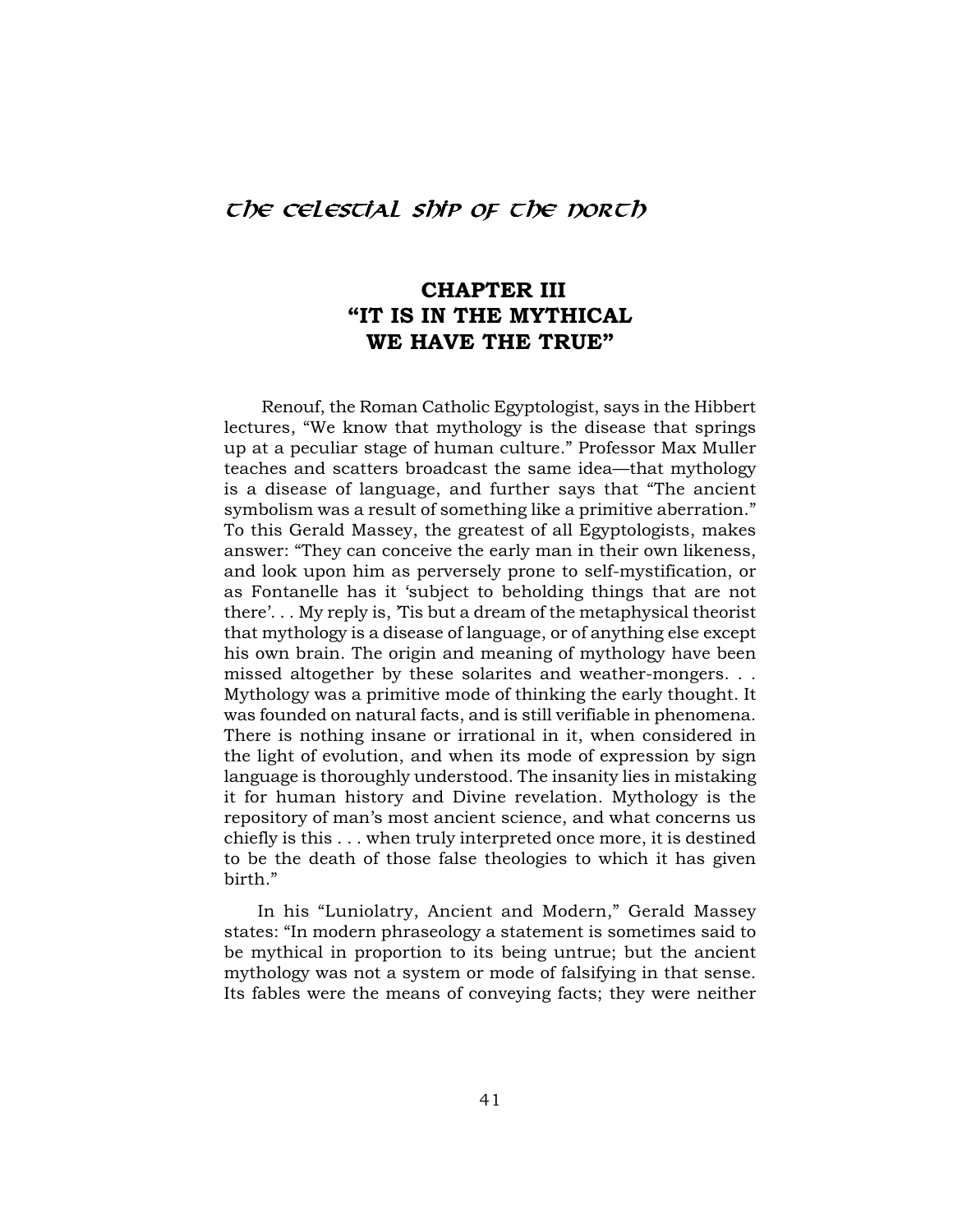forgeries nor fictions." Fortunately primitive man was not a metaphysician; he was spared the "darkness of subjectivity," which has been called the modern disease, and which seems to exclude the understanding of primitive man.

The beginnings of the mythology of the Akkadians and of the Egyptians are definite and identical. The ancient method of conveying facts was by mythology—a plain simple mode of expression, and in no way occult. By placing oneself in touch with this simple understanding of nature, at least a faint gleam may be had of the mysteries of the now shadowy past. In that past, diademed by the stars of heaven, sacred because celestial, began the Generations of the Heavens, with the separation of the upper from the lower, or, the separation of Light from Darkness. All falsities found in the interpretation of the myths are due to their having become literalized.

The gesture or sign language, supplementing sounds, was an outcome of the image-making faculty of primitive man. It revealed his ideas, sensations, and experiences. It was thought, visualized, a reflected mental expression before the development of words, and became permanent in typology. The earliest method of representing things, conditions, or Gods was through types, or typology. Kings and prominent personages were worshipped or glorified under various types, or symbols, which conveyed the idea of certain powers. Thus the lion was the personification of strength and vigilance; the eagle was the "Golden Bird that soared aloft fearlessly in the flame of the Sun;" the serpent was the "Image of Eternity;" the lightning held the sting of Death; and the Sun was "emblem of Life and Light."

Primitive thought dealt with things known and recognized, and in expressing it, the people dealt with simple things, which later were introduced into the mysteries. The type of them symbolized what had not yet been given a name. In this way, the cat became the symbol of the Moon, because it saw in the dark, and its eyes were luminous at night. But when in course of time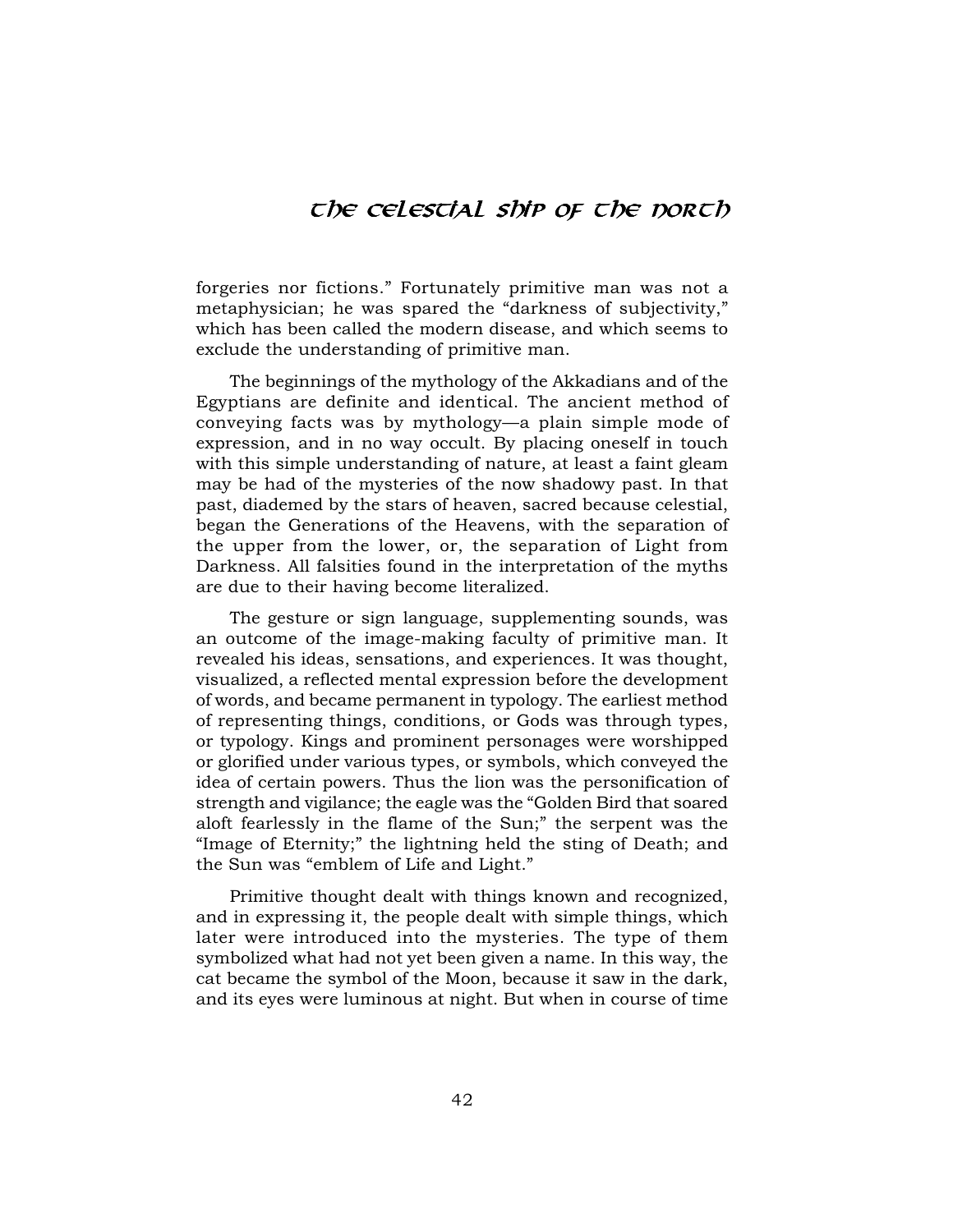it became known that the Moon was the reflection of Solar Light, the cat's eye became the type of the Sun, because it reflected the Solar Light, as the eye gives back its image in its mirror. "In its form as the goddess Pasht, it keeps watch for the Sun with its paw holding down and bruising the head of the serpent of darkness, which was called the Sun's enemy. The eye of the cat was also very symbolical as a time keeper. The Egyptians say that the male cat changes the shape of the pupil of its eye according to the course of the Sun. In the morning, at the rising of the Sun-god, they are dilated; in the middle of the day they become round, and about sunset appear less brilliant." 1 Hor Apollo.

A statue of a god in the City of the Sun was in the form of a cat. When a transformation of the solar god was made into a cat, the "Book of the Dead" said, "He makes the likeness of Seb," and Seb was god of Time. A timepiece made in the form of a cat is still in use by the Chinese, who employ the eye of a cat, according to the size of its pupil, to determine time.

We find in the Egyptian mythology of the heavens definite creations, their formation often being in accordance with the character of the cycle and the division of the circle. In the "Book" of Enoch" are the words, "I behold the secrets of Heaven and of Paradise, according to its divisions." The first division was that of the Celestial Waters, from which the seventy-two duo-decans of the Zodiac were finally evolved. Mythical Astrology was purely Egyptian, originating from a primal source whose chief types came from the constellations and stars. Hindu, Arabian, Chaldean and Greek systems agree on this point. Ancient countries were very close to each other in the knowledge and wisdom found in the heavens, as well as in many other ways. There was a time when temples of astrological knowledge were scattered all over the world—in Europe, in Asia, in Africa, and in America. This was a time when the myth of the Sun and the Dragon was sacred, and belonged to a symbolical worship.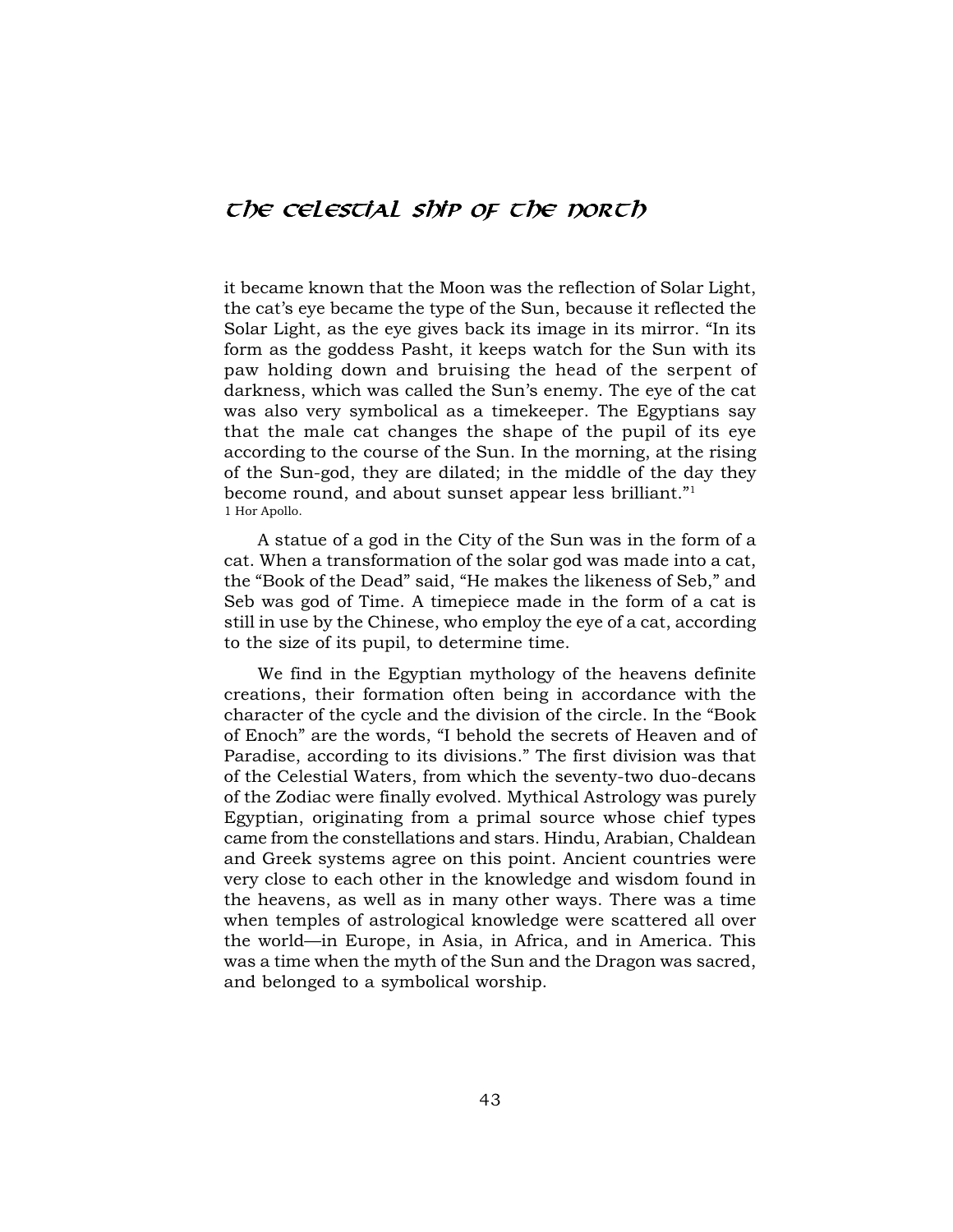As types the Dragon and the Serpent were interchangeable, but distinguishable. The Serpent, astronomically connected with the Sun and spiritually with Wisdom, has been found portrayed in the planisphere, scribbled or carved on rocks, in caves, or on monuments all over the world. The Serpent symbol was the most spiritual of all. It stood for physical regeneration and immortality. It should be remembered that Moses was an Egyptian Initiate, and knew the Wisdom of the Serpent.

A mythical and symbolical method of reasoning appears far back in the distant vistas of time, before the words or language of any people were known. Early beginnings were found in the heavens. Knowledge of the Kamite Serpent of Millions of Years was one of the first concepts. This was the seven-headed primordial Serpent of Darkness, whose seven heads were the Seven Constellations in the North, discovered as the makers of a circle as they turned around the Pole which was anterior to the myths and symbols founded on the Constellation Draco, the Dragon or Serpent, with its seven heads, or seven stars, which belonged to the Constellation of the Little Bear, and was joined to Draco in early reckonings.

This same Constellation Draco was also called the Crocodile. which figures so largely in all mythological astrology, and as the Crocodile was a type of Sunset and Sunrise. The tip of its tail as Sunset was called Kam (black), while its two eyes represented the Sunrise. This conforms to the natural fact, as the crocodile comes out of the darkness at sunrise, lies on the sands during the daytime, and at night, when it disappears in the water, the last seen of it is the tip of its tail, which thus became the ideograph of darkness.

This is the same Dragon, or Crocodile which was placed in the mountains of the West or at Sunset in the Akkadian myth, and because of its great jaws, was said to swallow the Lights, the Sun, Moon and Stars. The Constellation Hydra-called the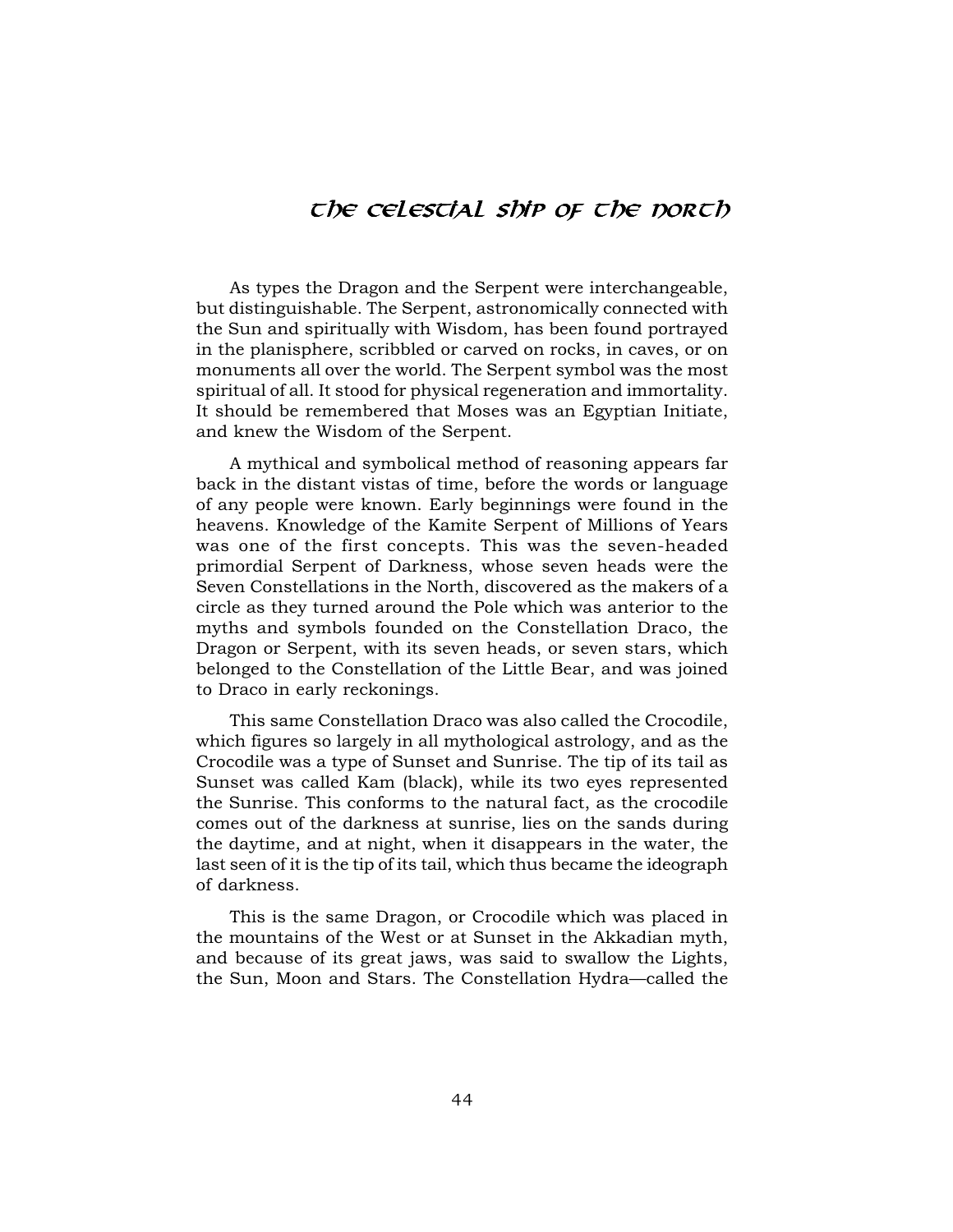Dragon of the Waters, below—and the Constellation Draco of the waters, above—representing "Overwhelming Darkness"—were interchangeable. "Out of the darkness leapt the lightning bolt, and in the deep waters lurked another subtle foe of life. Thus the jaws and fangs and sting of death were assigned to the devil of darkness, who gradually assumed the character of man's mortal enemy, that brought death to the world."<sup>1</sup> It is difficult to realize that the Constellation Draco, or the Serpent belonging to the myths of the past became personified as the devil of theology. 1 Massey, Gerald.

The Scarab, or Beetle, was held very sacred, and seemingly born of itself, and from itself, was given the title of "The Only Begotten." In the month of June, or Mesore, at the rising of the river Nile, this creature rolls its egg into a little ball which it stows away, to await birth. Mesore means also re-birth, and was the name given to the Zodiacal sign Cancer, which marked the month of transformation, re-birth, and new beginning. A lunar symbol was created from the Beetle or Scarab, as it was said to deposit its seed and then leave it for twenty-eight days (typical of the mystical Moon of nature) and on the twenty-ninth day the little seed-ball opened and life was renewed. On this day the Moon came to the conjunction of the Sun, and then reappeared, resurrected into a new life. So the beetle below transformed into a new life just as the Moon above coming to conjunction with the Sun in the chart of a native, was said mystically to give re-birth to the Christos within.

The sacred Beetle and the Crocodile because of their connection with the inundation were considered most important in Egypt. "They were prognosticators of the height of the coming waters of the Nile; wherever their eggs were laid, would be the utmost limit to which the waters would rise that year. For, not being able to lay their eggs in the water, and being afraid to lay them far from it, they have so exact a knowledge of futurity that though they enjoy the benefit of the approaching stream at their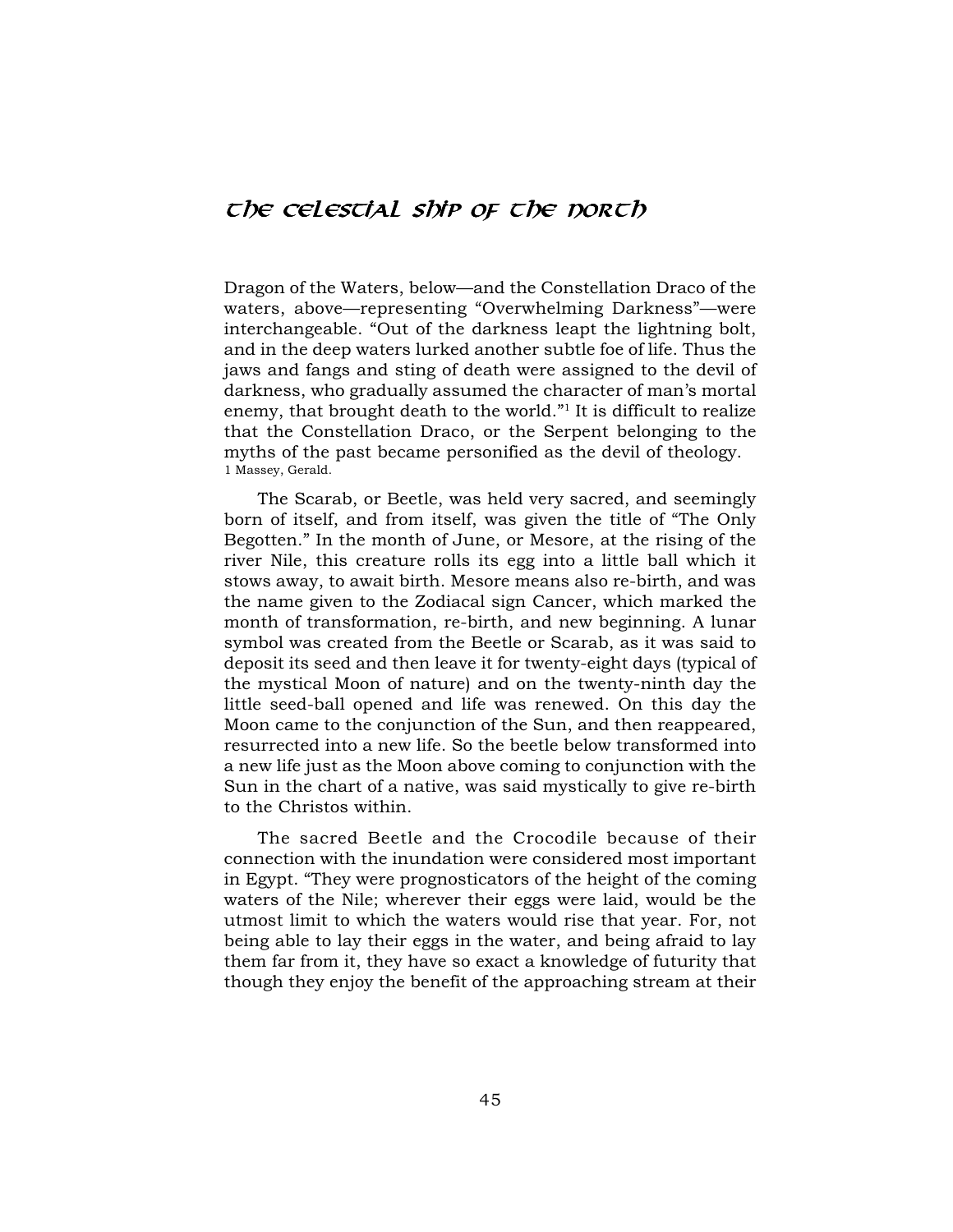laying and hatching, they preserve their eggs dry and untouched by the water." $1$ 

1 Plutarch-Of Isis and Osiris.

The Serpent was the type of renewal, and an emblem of immortality. Among South African races there was a belief that the spirits of dead ancestors came in the shape of serpents. The ancestral spirit, that preceded the individual later ancestors, became an ideograph of the serpent that transformed and renewed itself.

The caterpillar and the serpent became types of the stealthy crawling which was a necessity to early man. The Tadpole was an ideograph of Millions by reason of the fecundity of the frog. In England at one time when children were wanted a frog was swallowed by the woman.

The Sow was a very sacred symbol, and type of the Great Mother because she represented the multimammalian mother, the many-breasted nourisher and Giver of Life. She was also a destroyer of snakes, which run away from her. The Ibis was also a great destroyer of snakes, and was therefore held in honor. For a person to destroy a snake was a crime punishable by death in Egypt. The Ibis was given to Taht, the Moon-god, who was the Egyptian god of medicine, because of her internal purging and cleansing of herself. So very fastidious was this bird that it would never go near unwholesome water. The priests watched the Ibis to see from which pool of water or river it would drink in order that they might take thence the water to be used for their sacred ceremonies and lustrations. Taht as the great Hermes was supposed to watch over the Egyptians in the form of an Ibis and to teach them the occult sciences.

Primitive peoples believed in and held in great reverence divination by birds. The Christians hold the Dove sacred today as a symbol of the Holy Ghost, the Holy Spirit. The Turtle Dove was a symbol of Spirit, of Fire. Our North American Indians, the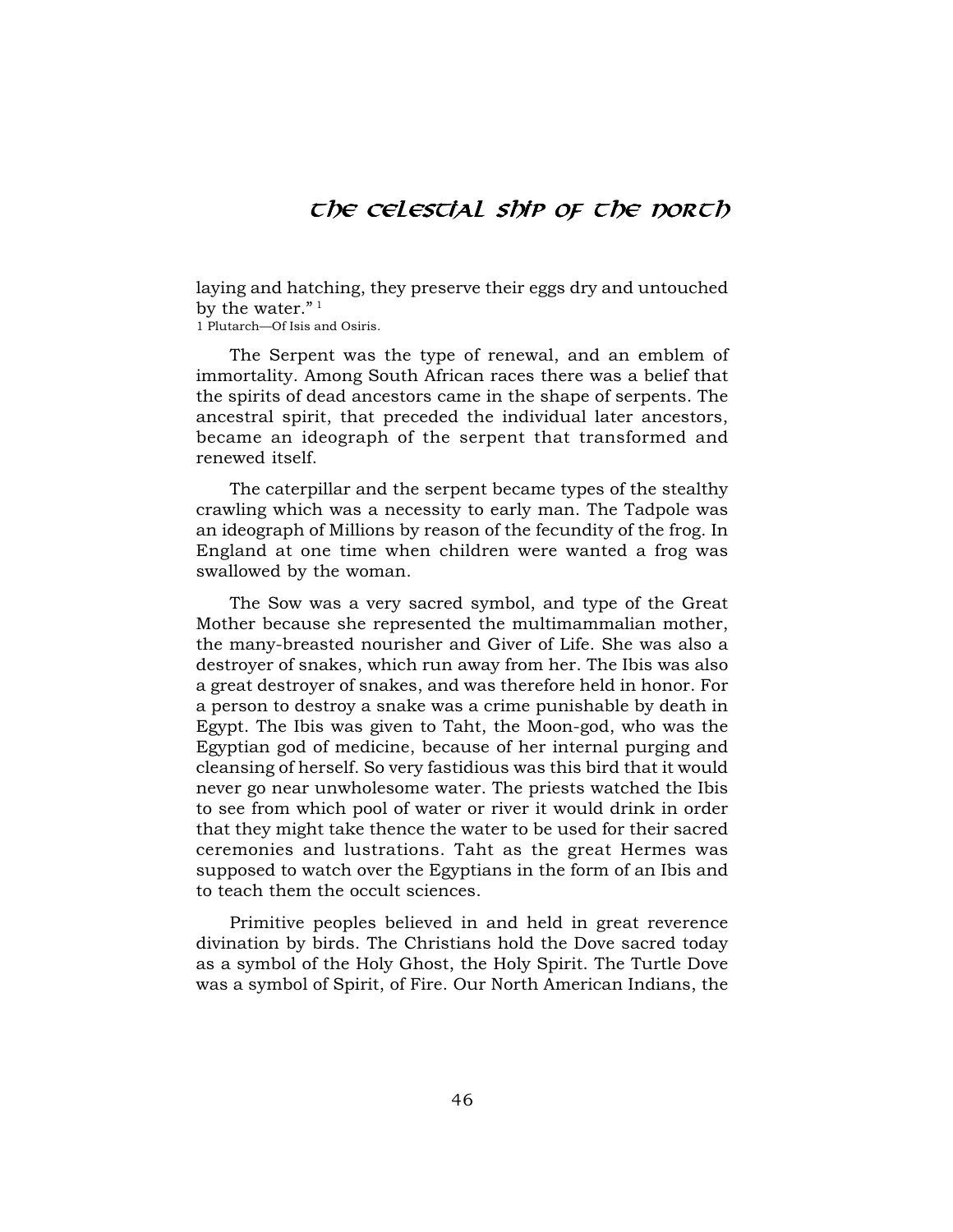Hurons, believed the souls of their dead friends became Turtle Doves. Hor Apollo tells us that the Vulture was a symbol of the Mother. There being no male Vulture, the female became impregnated by the wind, which was called the Holy Ghost. This bird was a symbol of the primal Virgin Mother. The white Vulture, found in the heavens as the Constellation Aquila, the Eagle, is one of the paranatellons of the sign Scorpio, and was connected with the myth of Prometheus. The Vulture denoted Foreknowledge. "The Vulture indicated the place of the Sun or Solar Fire, in the abyss of the inferior hemisphere, the Fire that Prometheus was fabled to have snatched from heaven."

The mouse was especially reverenced for its blindness, as it typified the Darkness, and became the subject of many a curious tale. In Germany it was considered a symbol of the human soul. In Egypt the mouse was a type of the early god Horus, as a first condition of soul. Blood as a second condition was given to the Hawk, symbol of breath.<sup>1</sup> The Hawk was said to drink only blood, never water, for the soul was sustained by blood. Blood and breath were considered the primary elements or souls of life. The mouse came to represent the soul of flesh, or the mother soul. When the future life of Horus was being gestated, he was shut up in the Meshkin, or Holy Shrine, place of annihilation or transformation, and was symbolized by the Red Mouse. "The Mouse typified the mystery of shutting up the red source of life, the flesh-maker, which was looked upon as the first factor in biology."2

1 In Germany where both rats and mice were thought to represent the human soul, there is the story of a little red mouse creeping out of the mouth of a sleeping child. It being difficult to arouse her, she was taken to another place. On the return of the little red mouse, not being able to find the child, he disappeared and with his disappearance the child died.-Told by Baring Gould in Curious Myths, Vol. ii, p. 159.) 2 Massey, Gerald-The Natural Genesis, Vol. i, p. 48.

A superstition existed among Mexican women to the effect that when the Moon was in eclipse there was danger that a woman's coming child might be turned into a Mouse. Astrologically the Moon in eclipse is fatal to gestation.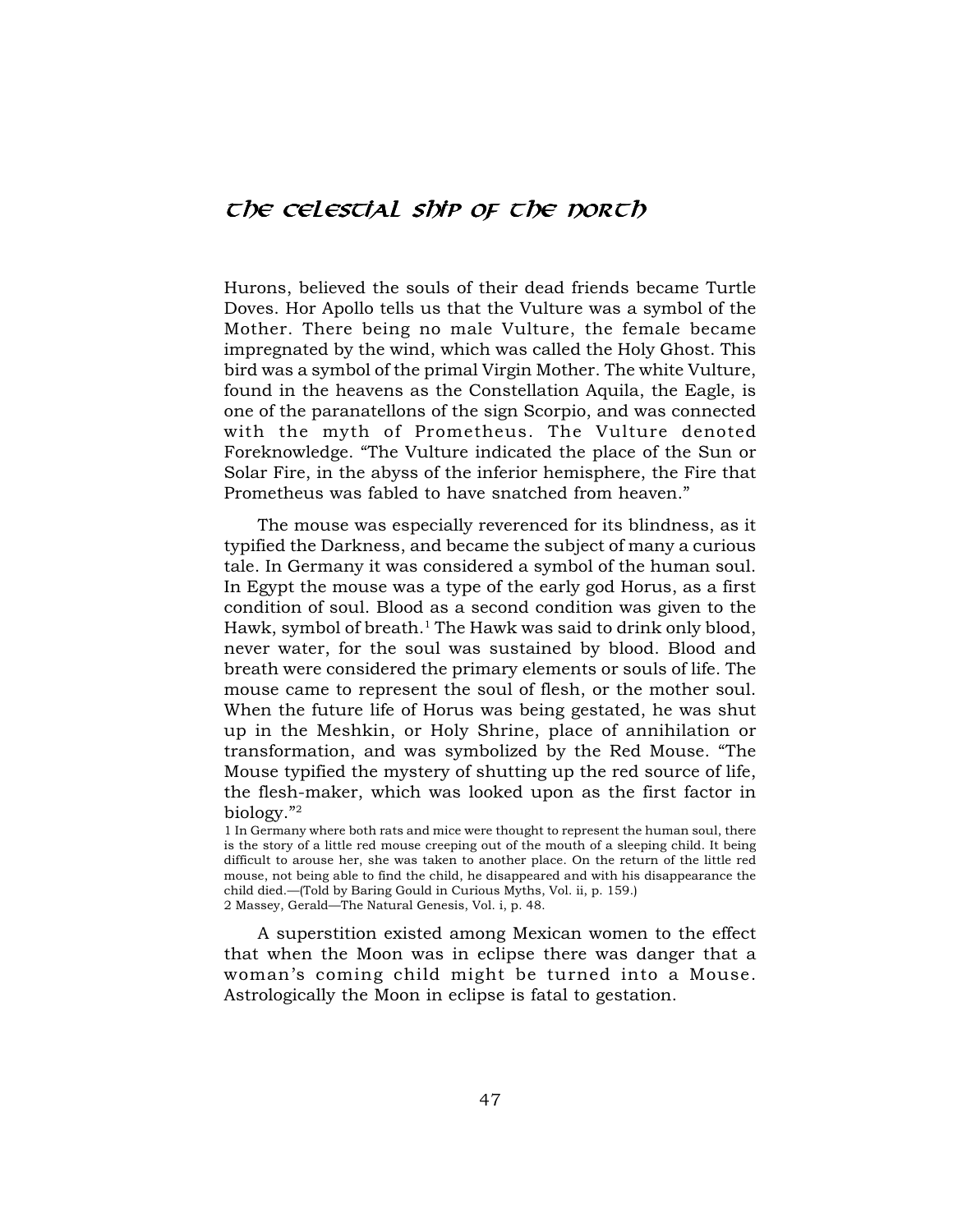In Egypt the Hawk was reverenced as the personification of Light, and the Mouse, because of its blindness, represented the Darkness preceding light. In England the little blind Shrew Mouse was sacrificed for purposes of healing. The little animal was placed alive in a hole made in a tree and the ailment for which it had been sacrificed was said to disappear with the remains of the mouse. To denote "Disappearance" a mouse was used. Horus disappeared in the "Shut-In" place, the "Hidden Shrine," that his transformation might take place. The little shrew or blind Mouse was adopted as a symbol of the Hidden Shrine, which was always the place of re-birth of the Solar God. The Sun disappeared into the Hidden Shrine in the West-the dark, to be born anew on the horizon of the East as the child of Light, called the Sun of the Resurrection. The resurrection is astronomical and Kronian, and occurs at the end of all cycles.

In early mythical astrology the constellation of the Great Bear as Mother Nature was represented in various ways and by different symbolical names, among which are Rerit, the Sow, the Plough, the Sword, Khepsh, the Ass, the Aan. All typified the great Mother Typhon, called the "Almighty One" of the North, though later denounced by the solarites as an abomination, because she was too slow in her revolutions. They therefore called her "Sluggish Animal of Satan." As Rerit, the Hebrew Lilith, she was Adam's first wife, though it was Eve, his second wife, according to the Hebrew version, who was said to have caused the fall from Paradise by listening to the Serpent.

The Welsh, like the Egyptians, had their orders of Priests known as Diviners. The Welsh bards called their Diviners "SYW" and the Egyptian Priests called theirs "Shaau," both terms being identified with the Sow. The British Keridwen took the character of HWCH, also meaning a Sow, and HWCH was a magician, similar to the Greek Hecate. It was thought that pigs see the wind, and so they were made to represent the divining faculty. The Plough was named from this animal, the Sow, which ploughs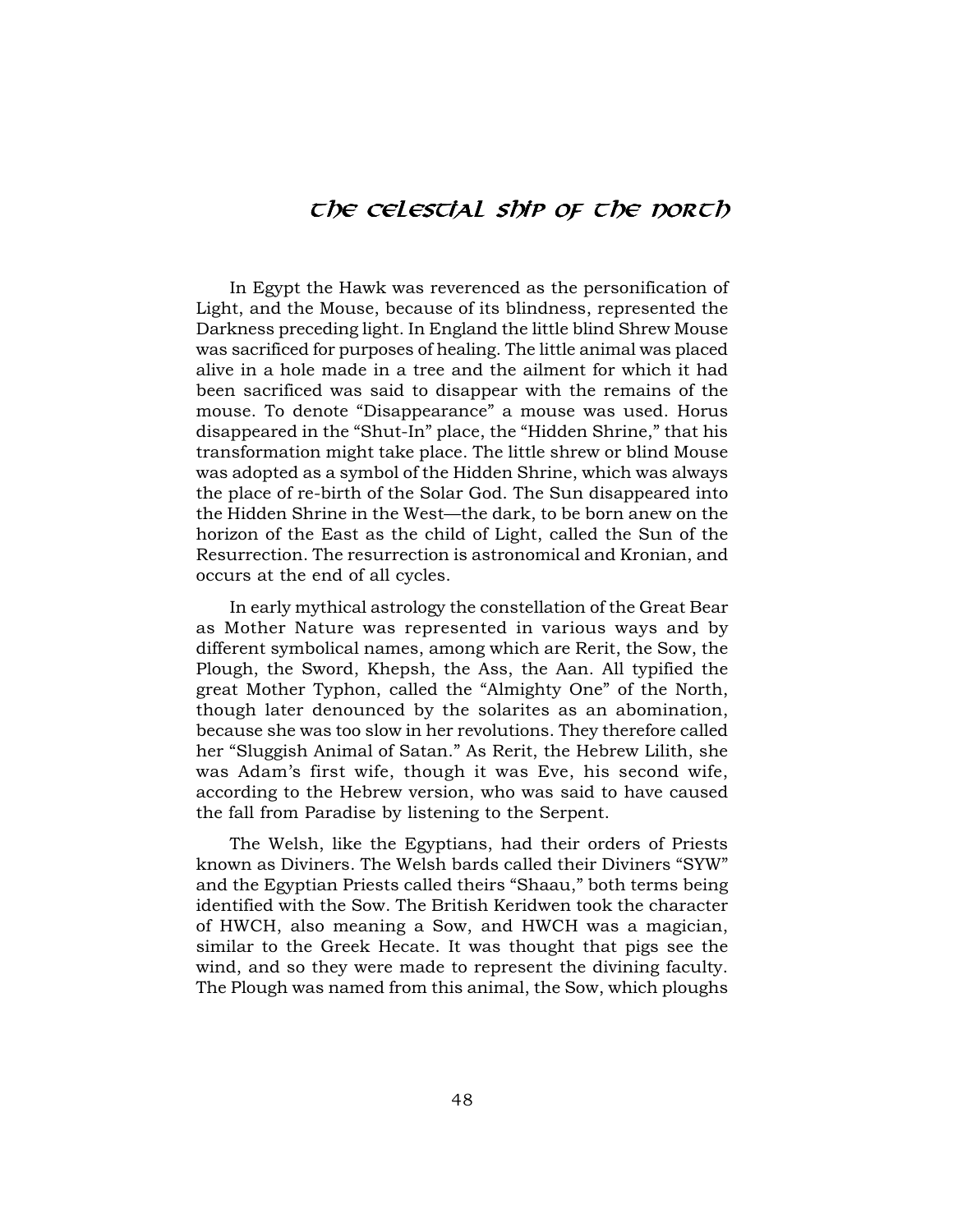the ground with its snout, while the constellation in the heavens makes the circuit of the Pole by ploughing through the stars and creating the furrows of heaven.

The Sow was a primordial keeper of time, and has remained as a timekeeping sacrifice once a year in many parts of the world. In ancient times they had Sow-days. In Egypt once a year a sow was sacrificed to the Moon and Isis. We hear of owners of herds of swine sacrificing one of their herd on a certain day every year, and there is still the custom of sacrificing pigs or sows at Easter and Christmas.

Leprosy is mystically said to be the result of drinking the Sow's milk, i. e., the Sow, meaning Lilith, or the Forbidden Fruit.

The Sword as the Flaming Sword, that turned every way, was the Sword of the Four Corners, or the Cardinal points of the world, and as the Crooked Sword or Sickle was a symbol of the planet Saturn, called the Scythe of Time. In Egyptian it was called Khepsh, one of the names of the constellation of the Great Bear. In the Denderah planisphere it was symbolized by the leg of a Hippopotamus indicating The Thigh, the original birthplace in Heaven. When Saturn was represented as a God, a crown was placed upon his head, endowing him with majesty, and making him a Judge of the Court of Justice, held at the time of Reaping, the Harvest time, the Golden Age of Justice. Saturn has remained a symbol of Justice down to the present day.

Khepsh, as the Constellation, making the circle of the Pole, created the Garden of Eden, with the Pole at the center as the Tree of Life. This Eden was made the home of the Biblical Adam and Eve, who in ancient mythology were represented by the Constellations of the two Bears. Adam became one with Sevekh, the manifestor of the seven stars of the Little Bear, and Eve became one with Kefa, the manifestor of the Seven Stars of the Greater Bear of early Sabean days. These two were the outcast gods of these constellations, but were later re-created as human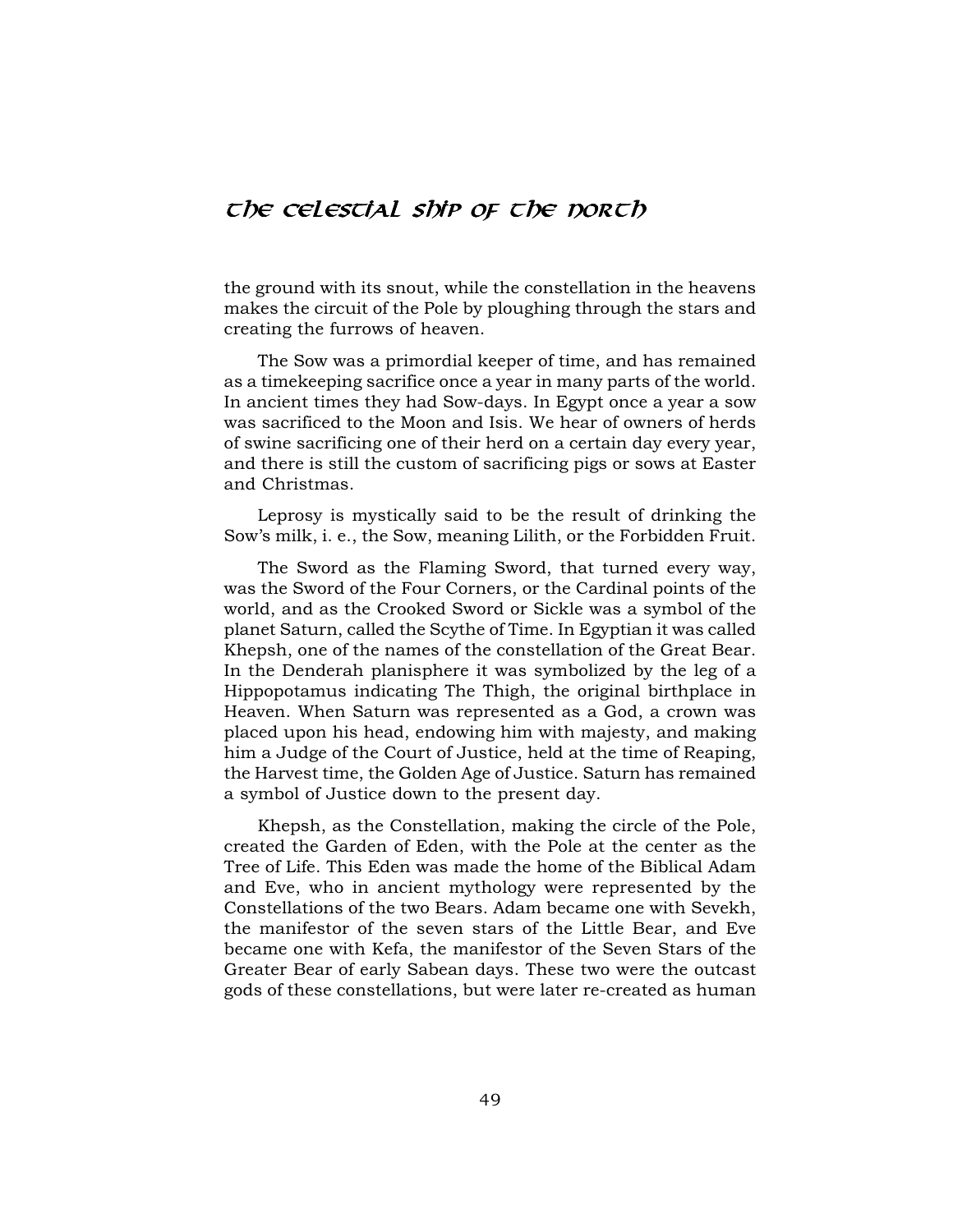beings. The Fall was from the Sabean Star to the Lunar Moon time, to a lower heaven, called Adamah in Genesis and not to earth.

The Ass in ancient mythology was a symbol of great importance. The Ass originally typified the deity of the Dog-Star, then known as Sut, son of the Typhonian Mother, who had the honor of rearing this first child in heaven. The Ass, having long ears, became the "Hearer," and was known as the "Utterer," and the "Sayer of Great Words." The "Book of the Dead" says, "The Great Words are spoken by the Ass." It was said mystically that the Ass once carried immortality into heaven, but sold it to the Serpent.

"The Rabbins say that Moses, when in the presence of the burning bush, was bidden to put off his shoes because they were made of the hide of the Ass." This is of course symbolical. In Egyptian, the Hebrew Jah, Iao or Ieu, mean an Ass, type of the Sabean Sut, who was the earliest El, son or Sun. An ideograph of an Ass's head was the equivalent of a period of time and of a cycle.

Moses brought from Egypt to the Israelites a Solar God Jah-Adonai, which provides a reason for his "taking off" his shoes in the presence of the Sun-god, Jehovah, who was the Sabean, Sut. The Ass was also an ideographic hieroglyph of the number Thirty, symbol of a luni-solar month, its numerical value bearing relation to the month of thirty days, which was divided into the three weeks of ten days each in the year of twelve months. Twentyeight days of the Moon period belonged to Sut-Typhon. When later thirty days were allowed to the Moon, the period was called Sut's resurrection, and then by the changing of the Sabean and Lunar periods to Solar reckoning, Saturday, which was Sut's day, was converted into Sunday, the day of the Sun. This number thirty signifying thirty years of a celestial period, was assigned to the planet Saturn. The triple phase of the Moon of thirty days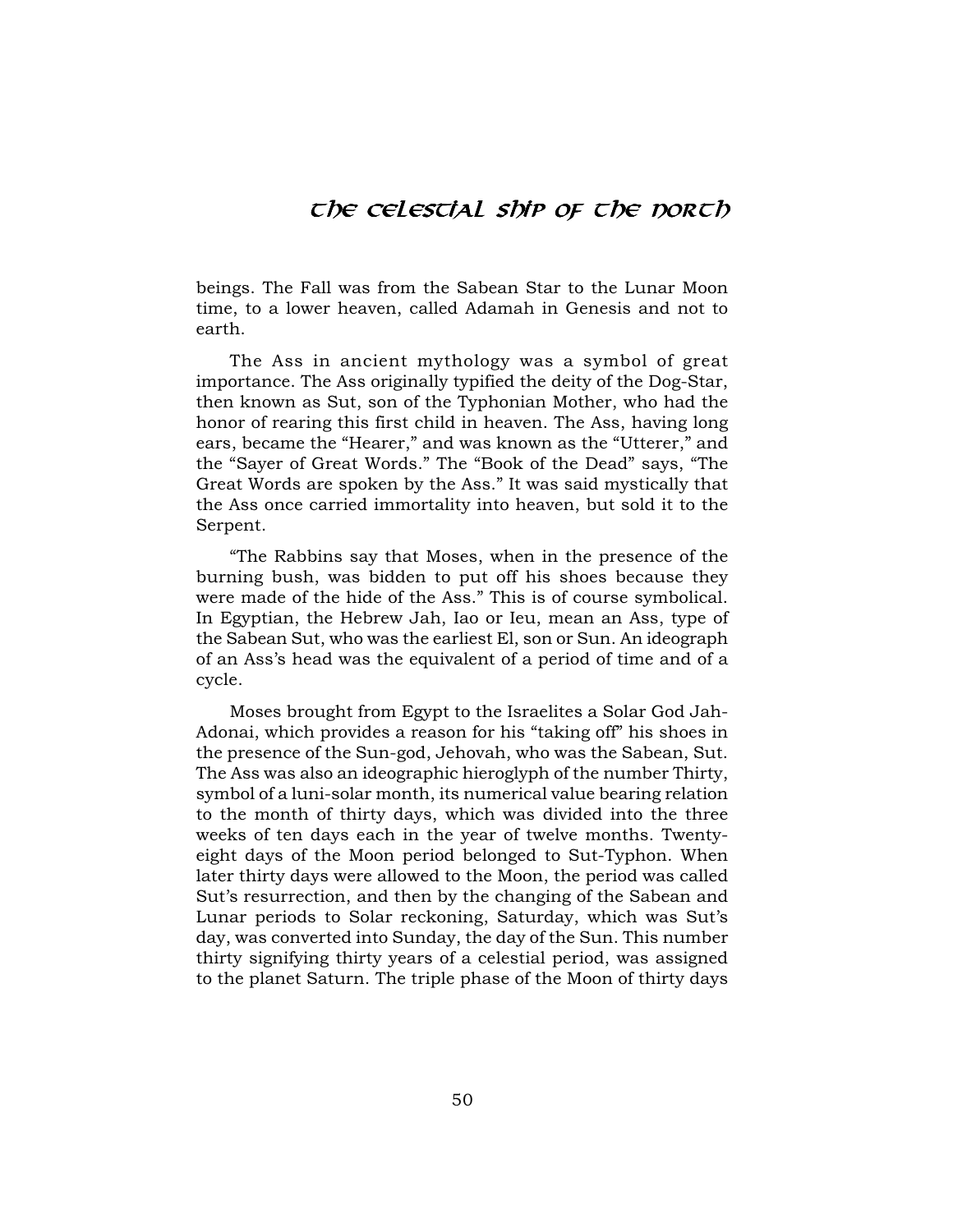connoted by 3X10 was represented as the three-legged Ass, found in Persian Scriptures, from which many myths of the trinities were created which later became histories.

The Ass as a lunar symbol belonged to the night side of myths and manifested great strength in the struggle with Darkness, the enemy of Light. We find the Ass bearing the Sun, which she carries between her two ears, also hauling it along with ropes, pictured as vines. In the Twelfth Century she was made to assume the name Iu, the original Sut, the Star-god, who became the Sun-god, and bears a very close relation to the Hebrew deity Jehovah. The Ass, when type of the full Moon, was the Mother. The waning Moon was the impubescent son, and as the New Moon was the youth, the "Lord of Light," who became the Solar Sun-god, or Messiah, re-born from the Moon. In the ancient myth the Great Mother, typified as the Ass, carried the "Messiah" of the mysteries, the coming "New Light." In ancient trinities a Messianic child was always the Light of the Moon, whose Father was the hidden source in the underworld and whose Mother was the Moon who brought him forth.

Our word Head is the Egyptian Hut, and the winged Hut was a symbol of the Sun. A horse's head was typical of Hut and the Constellation Pegasus. The Sun about 5,000 years ago entered this sign at the Winter Solstice, and when it began to mount was called the Winged Horse. "Uttara-Bhadrapada is the twentyseventh lunar mansion in the Hindu Asterisms, partly in Pegasus. This was the point at which the Sun began to mount, hence the Winged Horse." Hut was the good demon overcoming the powers of darkness, and became a substitute for the Ass of Typhon. In the Hebrew myth we find the Ass, used instead of the horse to carry the young hero Shiloh. The Jews are charged with preserving the symbol of the Ass Head until a late period. Sut as the Messiah was identified in Rome as the Egyptian IU. The Jews were certainly Suttites from the very beginning, and even after 200 B. C. they are known to have worshipped the Golden Head of an Ass.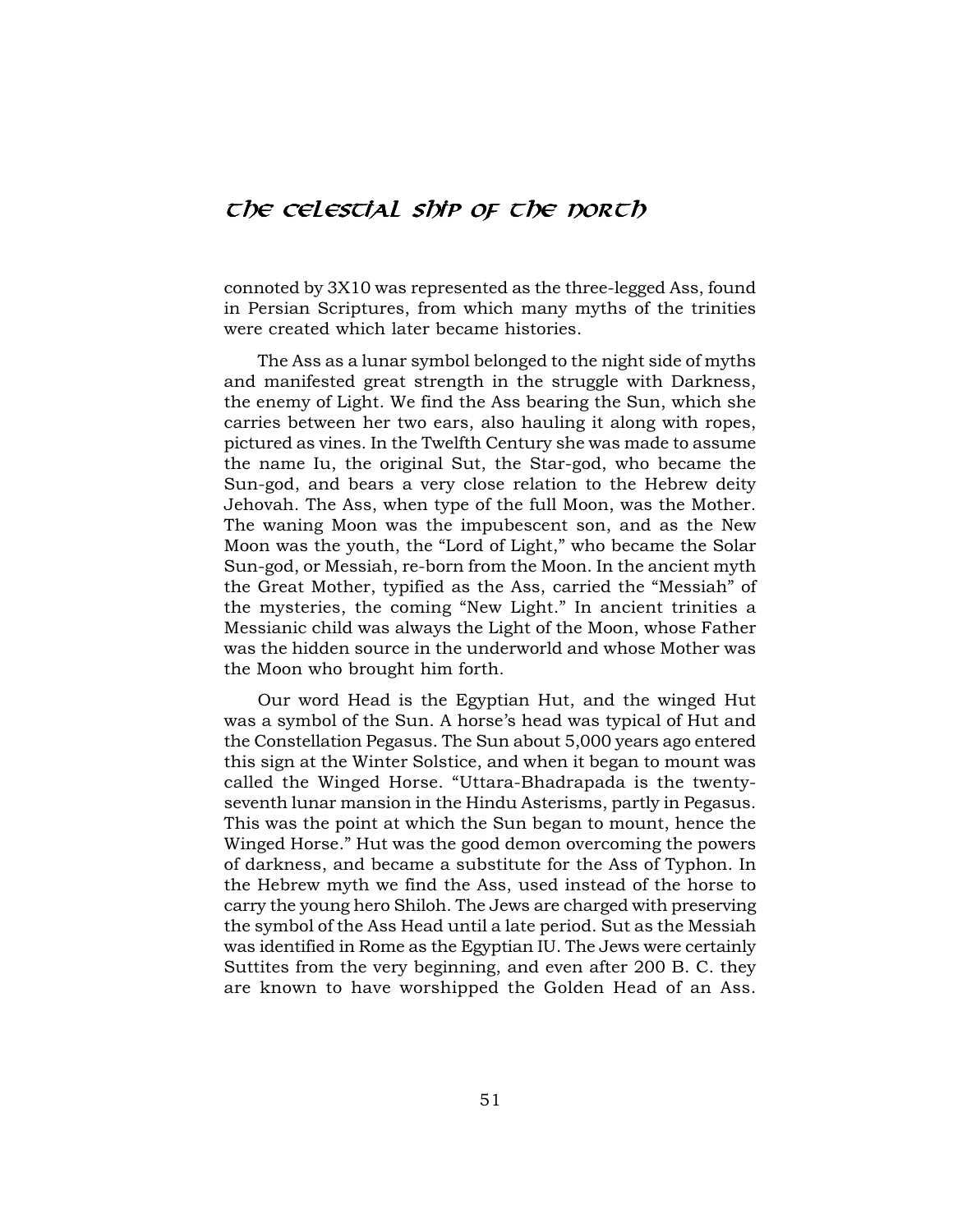Zechariah's death and dumbness were due to his vision in the temple which he had entered to make offering of incense, and in which he saw a man standing in the form of an Ass. Epiphanius writes that this was the cause of his death, for when Zechariah came out of the temple and through surprise would have disclosed what he had seen his mouth was stopped. When he had it in his mind to say to the people—"Woe unto you, whom do you worship," he who had appeared to him in the temple took away his power of speech. Afterwards, when he had recovered his speech, he declared what he had seen to the Jews, and they slew him. "They (the Gnostics) add to this, that on this very account the high priest was commanded by the law-giver (Moses) to carry little bells, that whensoever he went into the temple to sacrifice, he whom they worshipped, hearing the noise of the bells, might have time enough to hide himself, and not be caught in that ugly shape and figure."

The Cynocephalus, characterized as the Egyptian Dog-headed Ape, was one of the earliest known of the sacred animals, and because of its relation to the heavens, is of unusual interest. It also belongs to the original Seven Sacred Stars of the mystic Seven of the Constellation the Great Bear, and to the Lunar god Taht, who was the deity of "Utterance" as well as "The Oracle of the Gods." The Cynocephalus was honored in many temples in connection with the Moon which it resembled in its feminine period and became a reckoner of time under the name of Aan, and as the Kaf-Monkey its ideograph is found amongst the hieroglyphs of the Egyptian temples. Aan was a representation of the Moon in the northern heavens, a lunar feminine type of the Great Mother from which all proceeded, and was a Giant type of Soul. Kaf was a type of the star-god Shu (Mars), who was one of the earlier determiners of Time, and was also a type of one of the first elementaries, the Wind, Air or Breath, and of Conception. Later the Cynocephalus became the Genii of wind of the four corners. These are legends, and many of them, of men being turned into monkeys as the result of great hurricanes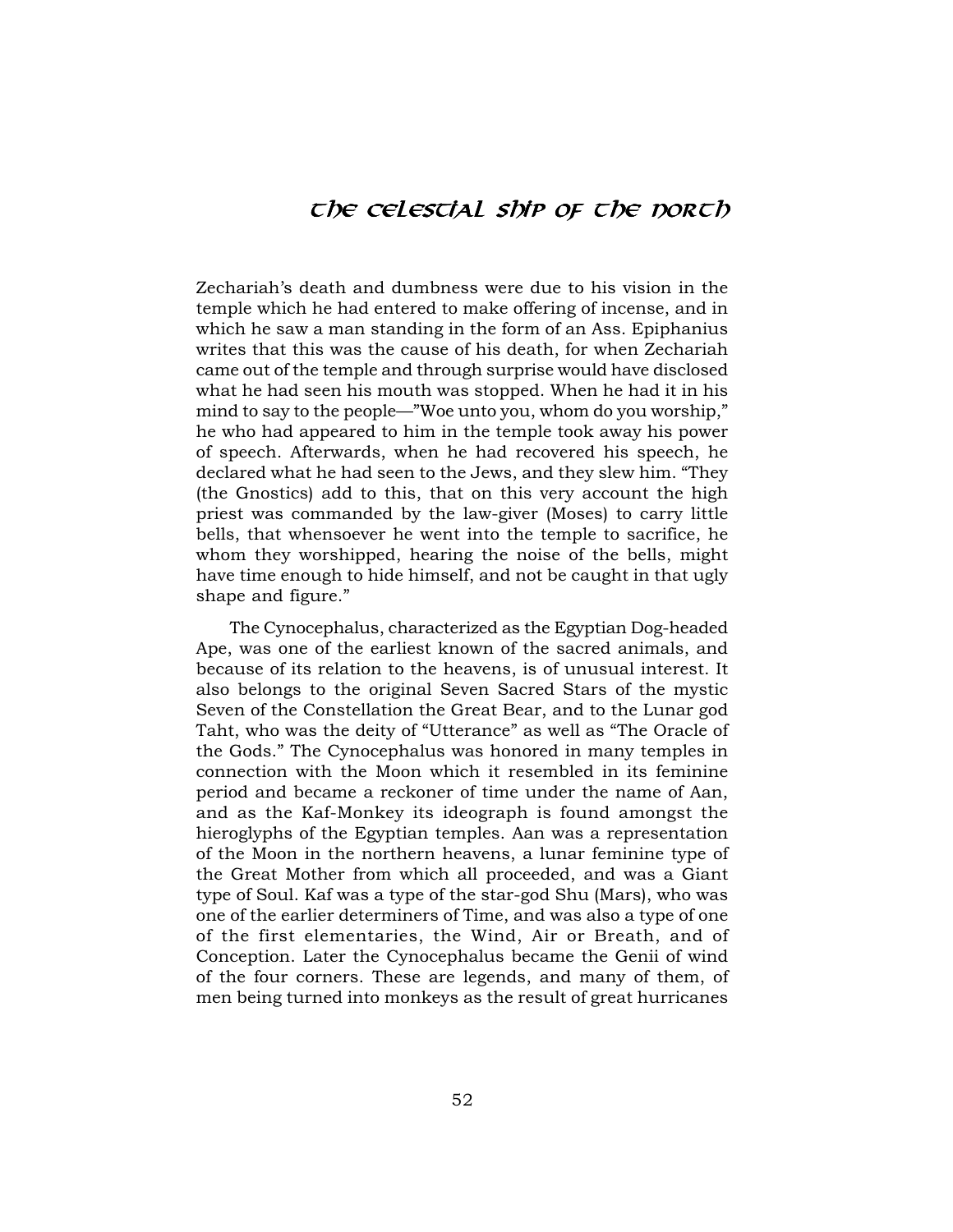that had taken place. There is an African superstition that men are changed into monkeys after death.

The Cynocephalus had a close symbolical connection with the conjunction of the Sun and Moon, $<sup>1</sup>$  for it is said that during</sup> the dark quarter of the Moon, which is loss of light, this animal goes blind, and neither eats nor sleeps, but that when the New Moon appears, it stands erect, with its paws uplifted, and is depicted with a diadem upon its head, as it sings praises for the coming of the Light. It was from this cry, at the coming of the Light, this soul-given cry of rejoicing, that the sounds given in the scale of music were evolved. Of this Darwin writes, "It is a remarkable fact that an Ape, one of the Gibbons, produces an exact<sup>2</sup> octave of musical sounds, ascending and descending the scale of half tones."

1 In Champollion's "Panthéon Égyptien" plates or disks are to be seen painted in brilliant colors in which the Cynocephalus wore blue at the head and red at the tail, symbols of the dual lunation. The disk at the tail signified the Aan, as the waning Moon. Aesculapius had The Dog for companion (dogs were offered him), so had the Cynocephalus of Hermes. Sirius was the Fire Dog of the summer solstice, which rose heliacally with the Sun. All meet as one in the Dog-Star, the Sabean Sut (Saturn), later the planet Mercury. 2 And the monkey "alone of brute mammals may be said to sing."—(Prof. Owen, "Descent" of Man-Origin of the Scale in Africa.")

The Ape, being an imitator, was used as a symbol of the Transformer. In consequence of this, the Ape was confused with the spirits of the dead, although it bore no relation to those invisible spirits of the air, whose aeolian melodies were played by the wind, giving rise to the magic harps. From these spirit melodies the Eastern peoples deduced architectural forms.

Spirits were known as Breaths. Vowels as we know them are Breaths, and the correct utterance of the vowels belonged to the mysteries of Egypt as well as of India. Chanting of the vowels by the Priests of the temples was a very ancient form of religious service. They were chanted with solemnity often with great secrecy and were thought most sacred. These "Breathing Utterances" were chanted by the Egyptian priests as a hymn addressed to Serapis. These vowels were the seven primary sounds, from which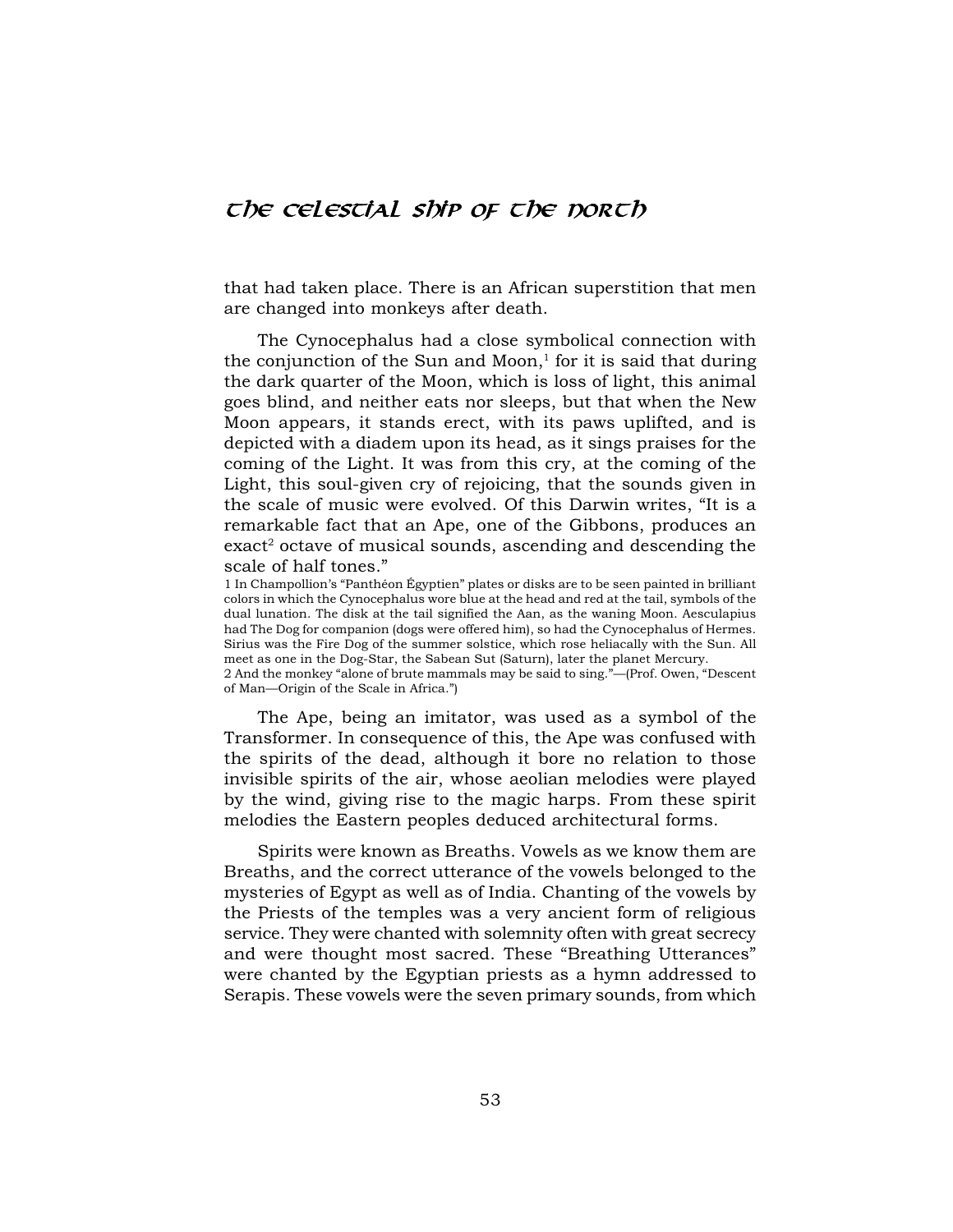all others were evolved and were finally ascribed to the planets. "These seven tones in the musical scale are given as Sit, to the Moon; Ut applies to Mercury; Re, to Venus; Mi, to the Sun; Fa, to Mars; Sol, to Jupiter; and La to Saturn when making the Music of the Spheres, and seven is also the number of the Moon, whose changes occur every seven days."<sup>1</sup> 1 Dupuis-Tom 1, p. 75, authority.

Chnuphis, identical with the Ophite Serpent, is portrayed raising itself aloft, with seven rays darting from its crown, every ray tipped with a vowel. These rays also represent the seven days of the week, and the planets. It is said of this seven-lettered God that he was the true and perfect Serpent, Jehovah, and that the chanting of his name was for the seeker and inquirer of the sacred wisdom. Vowels were symbolical of the life principle, and when a name contained all the vowels it was especially connected with Divinity, the Giver of all Life. The Agathodaemon, endowed with knowledge of good and evil, was the symbol of divine wisdom and was the Christos of the Gnostics, and became the Spiritual Sun of Enlightenment and Wisdom.

In the Pistis Sophia Jesus asks, "Do you seek after these mysteries? No mystery is more excellent than the seven vowels, for they shall bring your soul into the Light of Lights. Nothing, therefore, is more excellent than the mysteries which ye seek after, saving only the mystery of the seven vowels and their fortynine Powers, and the number thereof."

The Mantrams of India attain their full power in sound. "The most potent and effective magic agent, and the first of the keys which open the door of communication between mortals and the Immortals." Anyone who hears these Mantrams intoned will realize their awe-inspiring sacredness, which must bring a stirring of the heart, and a great spiritual quickening even to the unbeliever.

The seven vowels were consecrated to the seven principal planets, and every planet in its revolution represented a sound,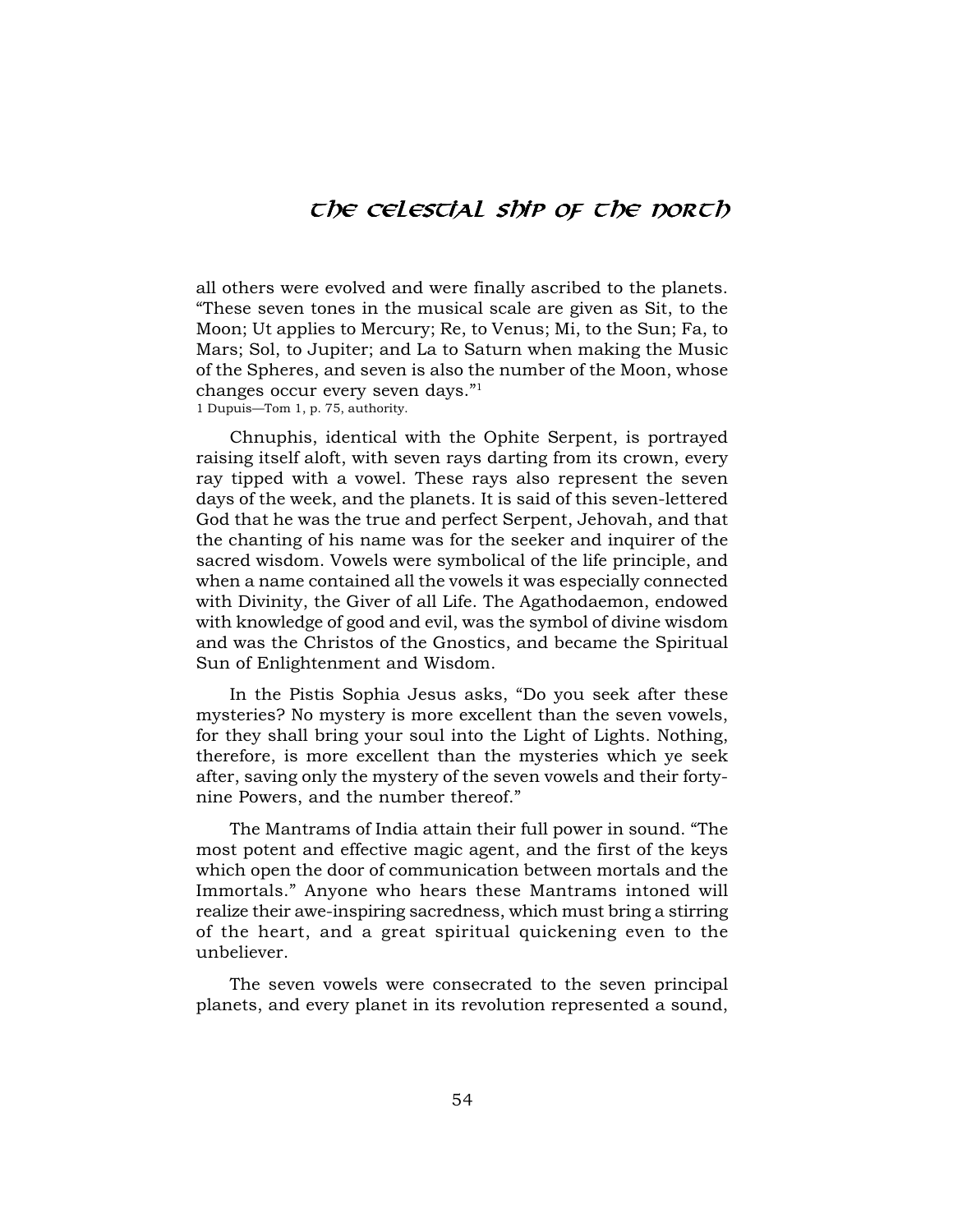the seven together forming a wondrous harmony. "It is on number seven that Pythagoras composed his doctrine on the Harmony and Music of the Spheres, calling 'a tone' the distance of the Moon from the Earth; from the Moon to Mercury half a tone, from thence to Venus the same: from Venus to the Sun 1  $\frac{1}{2}$ tones; from the Sun to Mars a tone; from thence to Jupiter  $\frac{1}{2}$  a tone; from Jupiter to Saturn  $\frac{1}{2}$  a tone; and thence to the Zodiac a tone; thus making seven tones—the diapason harmony. All the melody of nature is in those seven tones, and therefore is called 'the Voice of Nature'."<sup>1</sup>

1 Blavatsky, H. P.-The Secret Doctrine, Vol. ii, p. 601.

Although there are countless varieties of musical instruments, all are reducible to three types. Prehistoric music passed through three developments—the Drum, the Pipe, and the Lyre; "Rhythm, Melody and Harmony."

The name Mes, meaning Mass, has as its hieroglyph a cake of earth. A cake, product of the water, was called Mesi, which was eaten as Bread belonging to the Mass, and this finally became the wafer, used in religious ceremonies today. This Mes, or Mass, produced from the mud which had become caked from being massed in water, was used in ancient Egypt, and virtually under the same name, and was made typical of primeval land. Mes was also a name of the Abyss. The reeds growing in the marshes and along the water channels of the river Nile were the Egyptian plants Byblos and Papyrus, from which we have the words Bible and Paper.

The color Green was very sacred as a symbol of re-birth, type of immortality, and resurrection from the earth. These types, a few of which have been given, will unlock many doors to understanding of primeval man's outlook on life. He reverenced that great mystery Birth and his unquestioning belief in re-birth as he looked to the constellation of the Great Bear, the northern heavens, as that point of commencement typified to him the first Great Mother of all time. Philo, the most illustrious of his race,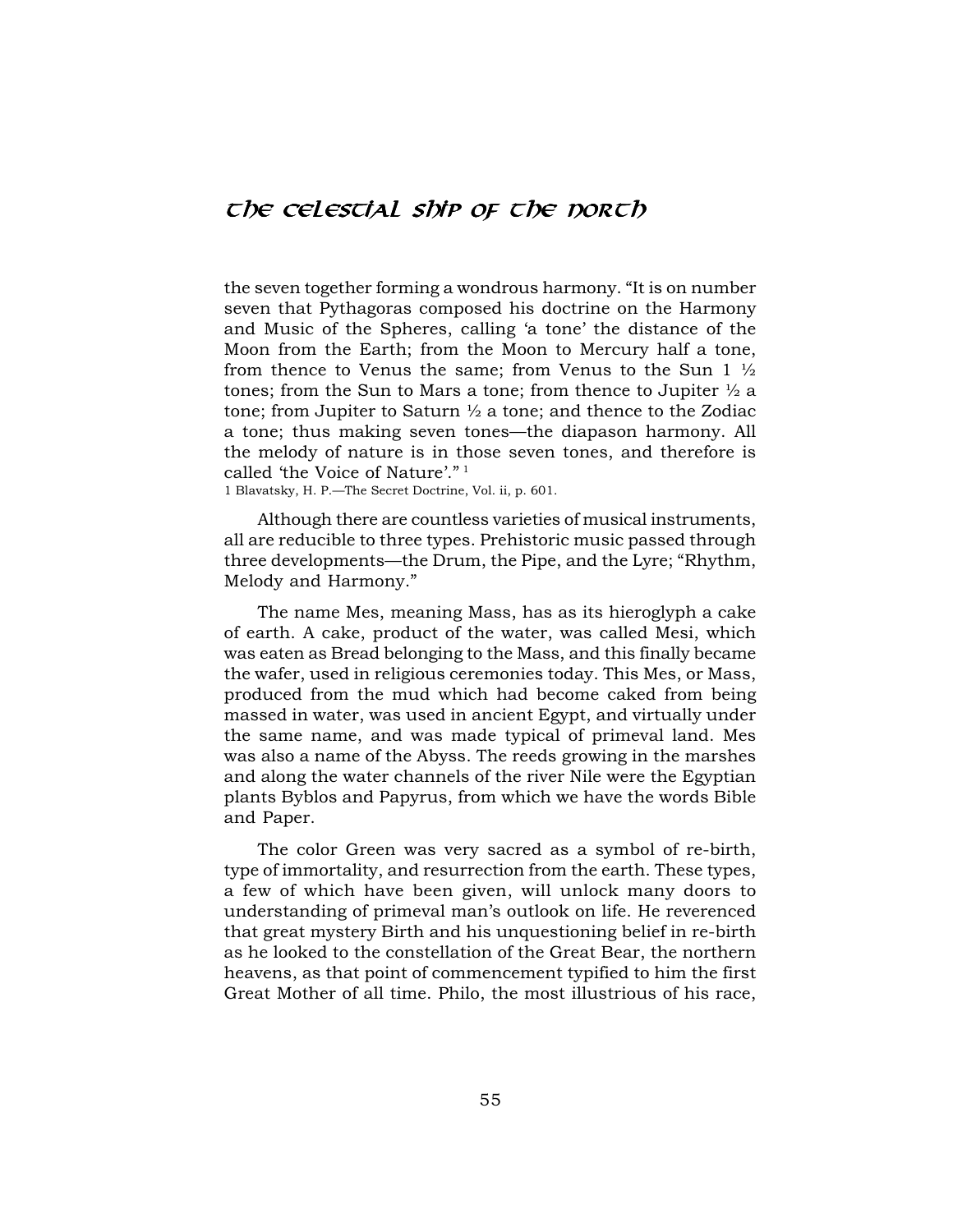an Initiate of the Mysteries, said, "It is in the mythical we have the true," and not in the literal version where so much is false. The mis-reading of mythology, upon which theology is founded, has resulted in obscured, beclouded, chaotic, ubiquitous confusion filled with religious falsehoods.

Research points to Egypt as the source of primitive astronomical beginnings. Her early namings were often mystical, but divine in meaning because celestial. They were transformed into the physiological. Many imperishable proofs are found in her "myths and fossils of language, which constituted the geology of prehistoric times," says Gerald Massey, greatest of Egyptologists, who claimed that the common center of primeval unity is found in Africa, womb of the human race, with Egypt as its outlet into the world.

#### **EGYPTAN SYMBOLICAL HEAD-DRESS**

The above illustration shows one of the head-dresses worn by the Egyptian gods and goddesses. The two tall feathers crowning the solar disk, symbolized upper and lower heaven. Two feathers also denoted the Two Truths of Light and Shade and were symbolical of Breath and Spirit.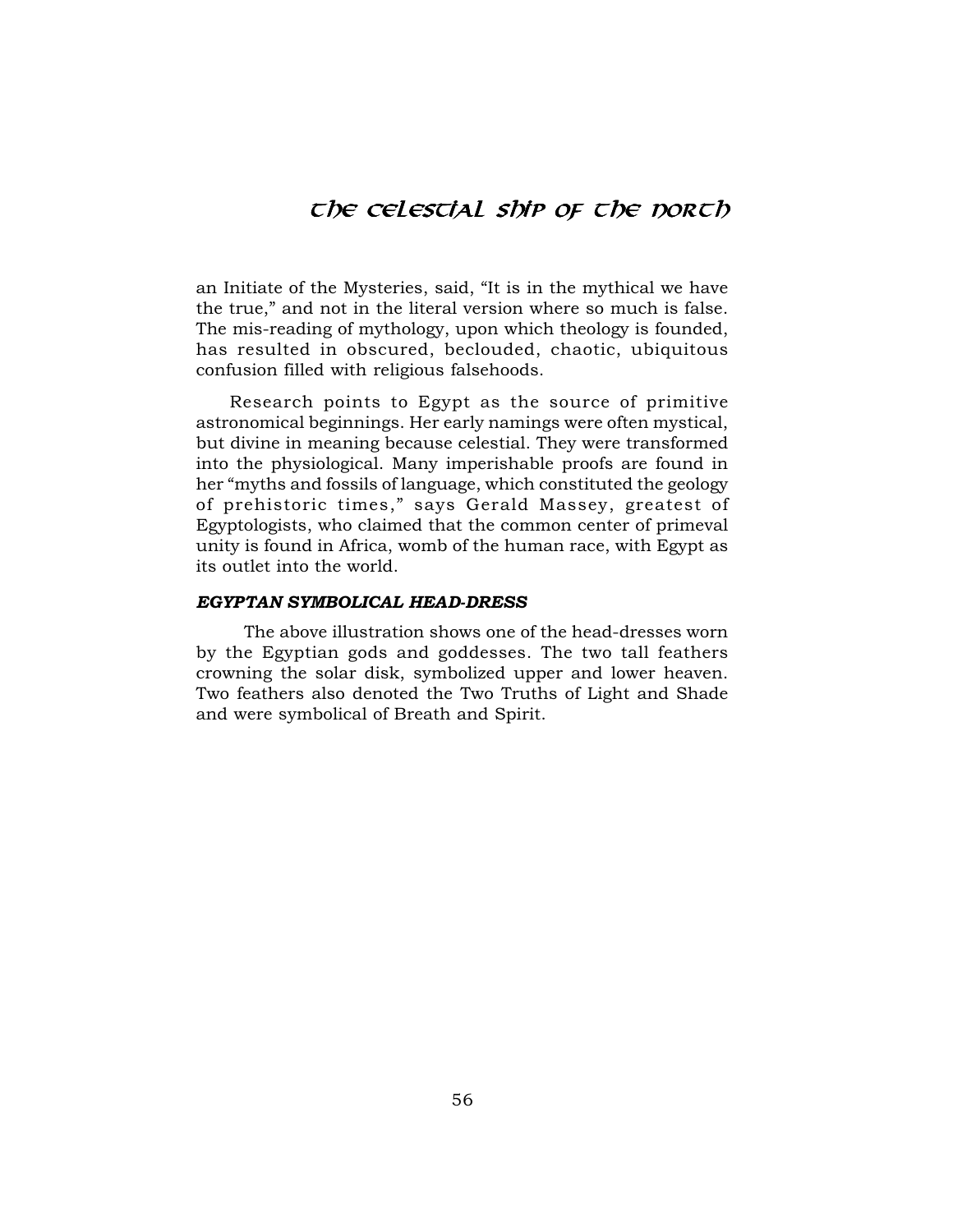#### **CHAPTER IV DUALITIES**

The true inner meaning of certain ancient myths has been obscured by the lapse of time, and by reason of later retouchings which have worked undeniable harm. But the original myths are always reliable, and will withstand the tests of ages, they were not born from civilization, nor from the mind of man, but were the reaction of human cognition to divine impulse. Mythology commenced with the measuring and distinguishing of periods. The Egyptians were worshippers of Nature; the Greeks reveled in Beauty; the Romans demanded Law; and the Northern races reverenced Courage. Greek interpretations profusely set forth their ideals of beauty, which caused Philo to complain, saving, "They brought a mist upon learning making the discovery of truth almost impossible." Plato becomes misleading when he called Time "the moving image of eternity," for the "foundation of the image is in planetary and stellar motion." He also, "in the foundations of the visible, tries to establish all that was invisible." "The decadence of mythology is to be found in the Greek poetizing, the Hebrew euhemerizing, and the Vedic vagueness, where in India the myths have been vaporized" is the discerning judgment of Gerald Massey, and, as he says, "Poets play with shadows but mythology was the primitive way of conveying facts."

Ancient mysteries, the oral "dark sayings of old," were whispered lip to ear in the adyta because they contained the wisdom sacredly guarded from the ignorant. When theology succeeded myth these became the Sayings—Logia of the exoteric church. Myth—Mythos and Mythology—derived from the Greek Mythos meant and were equivalent to Logos.

The earliest manifested Logos was female everywhere. She was the Holy Spirit, the first word God spoke, His message to man, His revelation. The Sayings, or Logia, in Egypt were later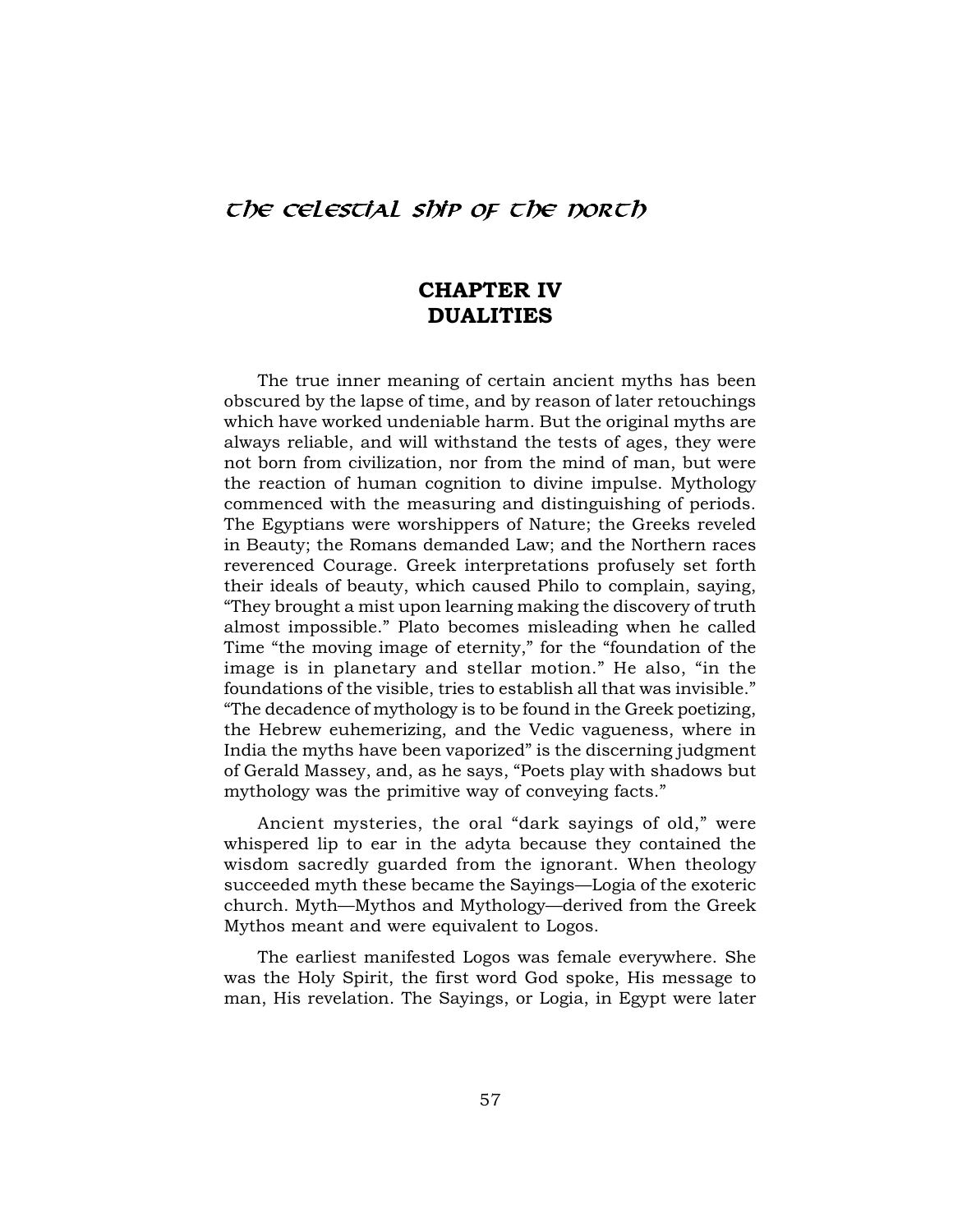assigned to Taht the Moon-god, the Sayer or Utterer of Divine Words, who was reckoner and registrar of truth in the hall of Double Truth and Double Justice. A study of ancient typology shows that it laid stress upon duality, the "Two Truths" of all life.

The dual aspect of life, the Law of Opposites, lies at the root of all Egyptian thought. The beginning was simply the Oneness<sup>1</sup> that opened in giving birth. The act of opening brought about duality. The Constellation of the Great Bear, which appears under so many types and names, was the matrix of the North, the opener, the Female. From Darkness came the Light, from the Circle came the Cross. Nowhere is duality more beautifully expressed than in Egyptian mythology or mythical astrology, for primitive man looked for inspiration and truth to the heavens. Nothing was so mystical in Egypt that it could not be traced to its origin, for everything there was typical.

1 "All veritable Beginning in typology, mythology, numbers and language can be traced to the Opening of a Oneness, which divides and becomes dual in its manifestation."—Massey, Gerald-The Natural Genesis, Vol. i, p. 137.

An old Jewish tradition says that man was born of both sexes. In the beginning all ancient Gods were bi-sexual, and from the early Oneness, or the Mother, emerged the Child. Sex was originally denoted in the gesture or sign language. Following this came duality in the image, which can be found in the Sphinx, the Centaur, and many others. One of the Pharaohs was known to wear the tail of a lioness behind, so that he might thus express duality, added power.

Africa is the land of equal day and night which in her Astrological Mythology were divided into day and dark, the North and South, or Life and Death. Water and Breath were known as the regulators of all life and existence. Water was the Mother Source that brought about all creation. Breath and Soul were synonymous. Biologically the mystical Water of Life was Blood— Breath-fire. Water and Breath, as Blood and Fire, were symbolic of the male and the female. Adam<sup>1</sup> was called the "Blood of the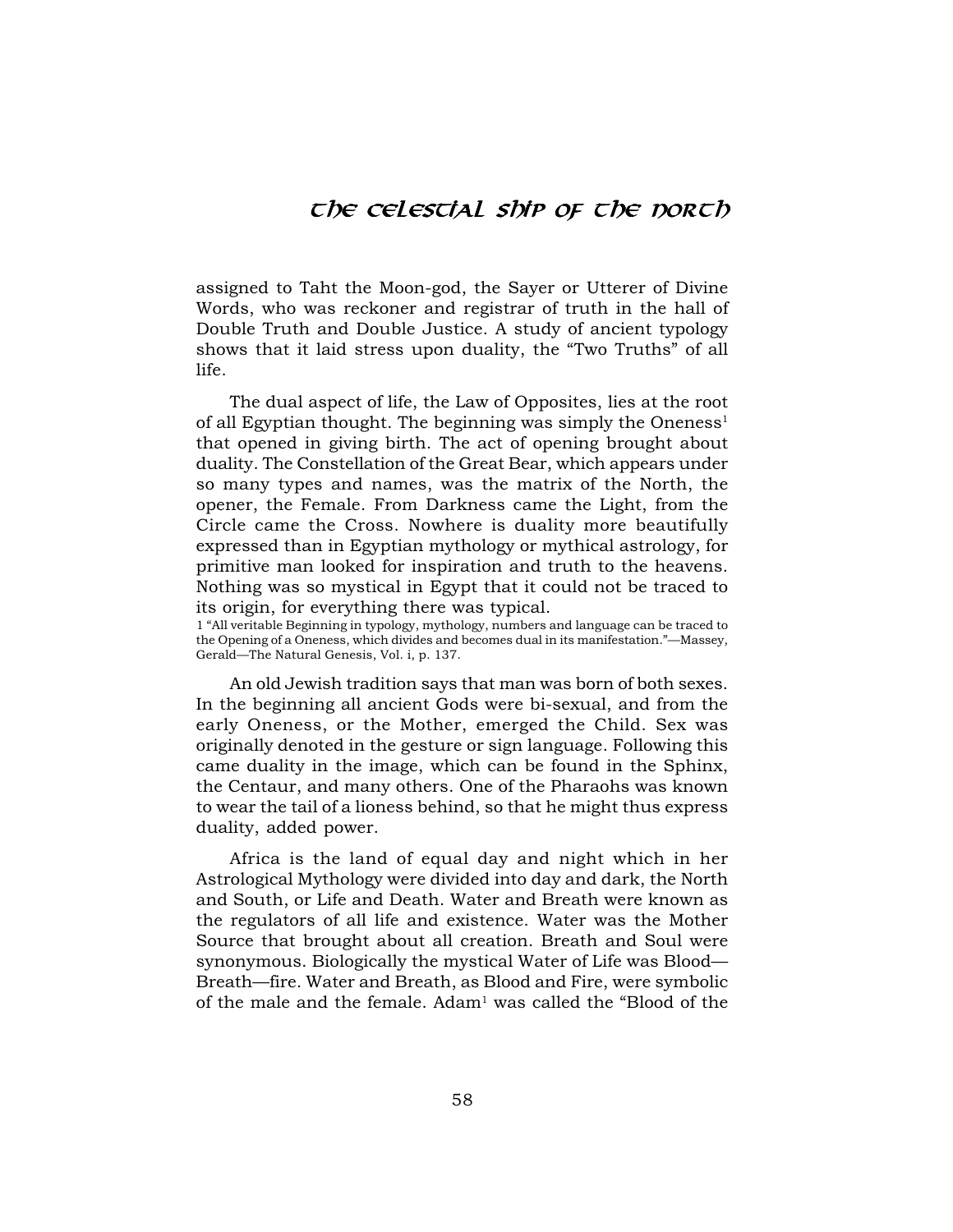World," or the feminine Source. Blood was called the Adamic Soul which was the mystical Water or Matter of Life, the Red Earth of mythology. Adam is Red. The Virgin Earth is Red, from which we have the name Adam, who in Egypt was Atum. Red Earth was primordial matter. The Red Sea was the Egyptian Red Lake of primordial matter. In the Semitic languages Blood was simply Blood, Wine is called the blood of the grape, but the first wine in its mystical meaning was the "Blood of the Tree of Life," and the Great Mother was imaged as the Tree. The Greek Ouranus is derived from the Egyptian Urnas, representing the Celestial Waters. "The Waters of Ouranus or Urnas is the celestial water of life, i. e., Blood. Ur is the water or oil for anointing, really blood."

1 There is a symbolical relationship between the two Adams of the Bible, one the man of Red earth and the other the heavenly man, or earth and heaven. The humanizing of Adam through the Fall was the descent of the soul into matter in one interpretation, or heaven brought down to earth, but originally it was due to the stars that "came not in their proper season."

The dew of life and the dew of heaven, breath and spirit, are dew condensed from breath. Rock crystal was supposed to be formed from dew, and was accounted sacred. The heavens were said to be formed by the rising of the vapor from the Abyss of Darkness, the celestial water and breath.

The duality of upper and lower heaven is indicated as Breath or the constellation Scorpio and as Water in that of the Crocodile. The Scorpion is a sign of number 6, as well as Scorpio (Serk), meaning to breathe. The Scorpion is said to have 6 eyes. Breath and the number six are identical in the Zodiacal sign Taurus, the ruler of which, Venus, is number six. Taurus and Scorpio polarize each other in the Zodiac. A passage in the "Book of the Dead" reads, "I am like the Sun in the Gates—I give the breath of life to Osiris. I have come like the Sun through the Gate of the Sun-goers, otherwise called the Scorpion." Scorpio is the eighth gate in the Zodiac, the gate of darkness, opening into life everlasting.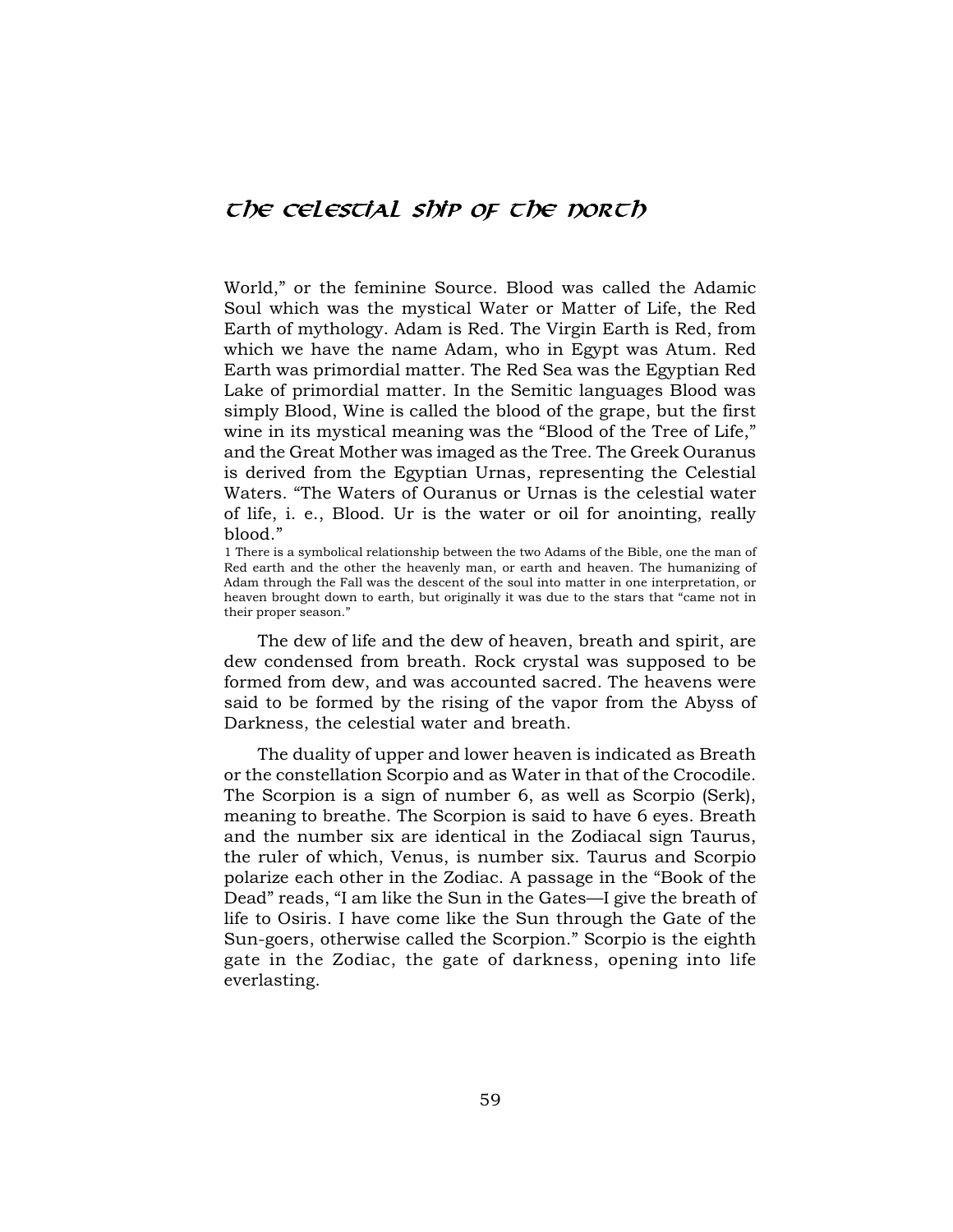Our American Quiche have the duality of wind (breath) and water. In their myth of the Four Ancestors, which were four forms of spirit or breath, they represented the four elements as male breath, air, fire, and water—said to be created by the air in motion. Their four wives, mothers of the human race, were forms of water, as Beautiful Water, Falling Water, Water of Serpents and Water of Birds.

In the New Testament there are the two baptisms, one by water and one by fire, or as Justin says, "Fire kindled in the River Jordan."

In the duality of Light and Shade, or light and its negation, dark, are found the two primaries in which all colors blend. There are the two solstices, north and south. Two stars or constellations are connected with this division and are known as the "Lawgivers" of the Zodiac, Kepheus in the north and Regulus in the south. The sign Libra, or the scales, when placed at the equinoctial level as a connecting link between the two heavens, is also an emblem of the Two Truths, and of the spiritual birth from above and the physical birth from below.

The Chinese have two primal principles called Yang and Yin, male and female, or father heaven and mother earth. They were originally known as Light and Shadow. They also had their two waters or rivers in the valley of Han, which is the Egyptian Aan, the Fish. It was in this valley that the mythical "Yellow Emperor" of China received the ancient Dragon Writings from the river Ho, and the Tortoise Writings from the river Lo. These two waters can be found in the planisphere as the double stream of Aquarius.<sup>1</sup> One of the myths speaks of a mist which hung over the river for three days and nights, and when it lifted the Emperor saw a great Fish, to which he made sacrifice, and as it swam out to sea, he discovered and secured the mysterious map writings. This Fish was probably the royal star Fomalhaut. Fomalhaut means the Mouth of a Fish, and is found in Pisces Australis, a paranatellon of Aquarius.

1 An ancient name of the birthplace is found in this double stream of Aquarius.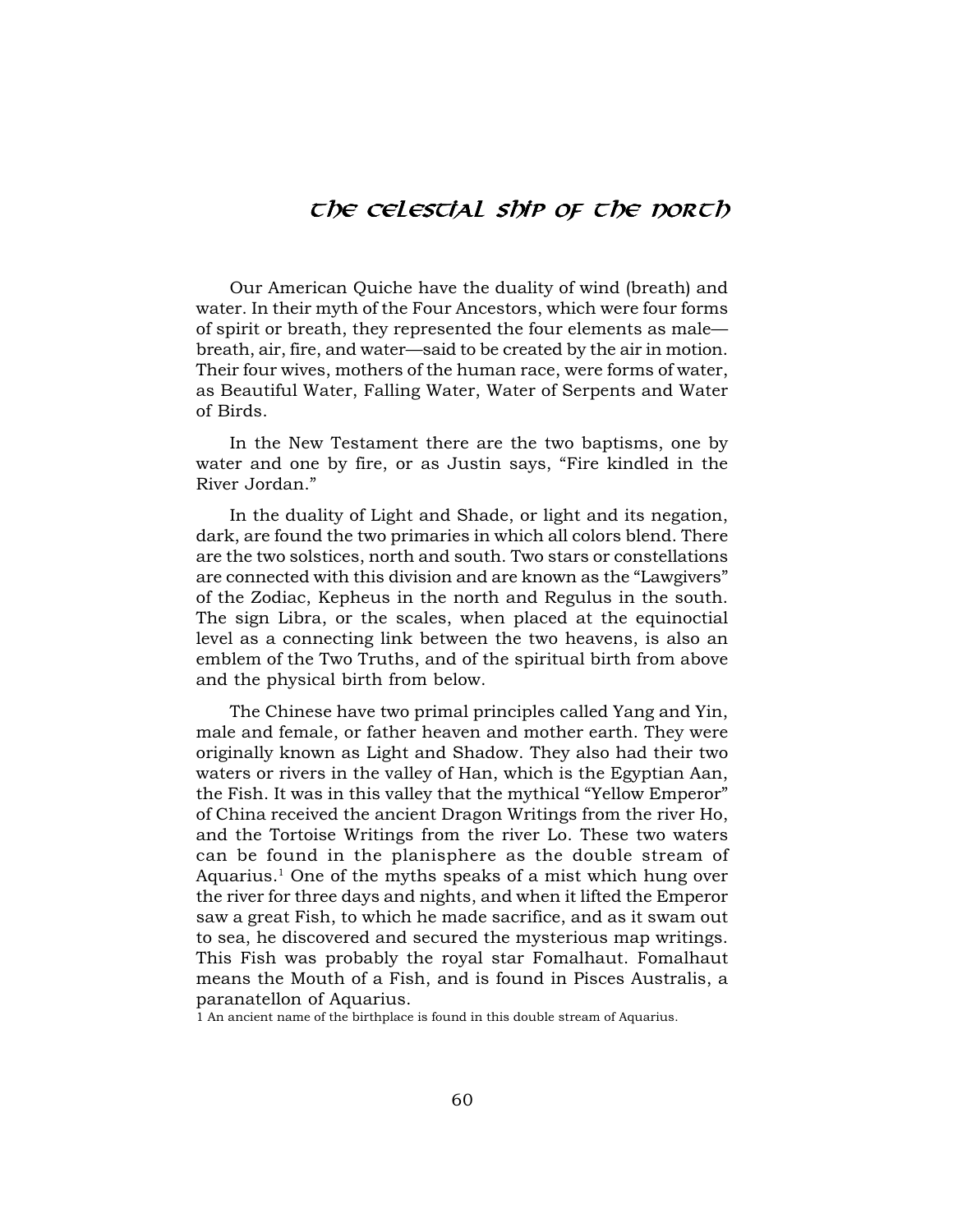Among the primitive types of the old Great Mother are found the Fish, the Crocodile, and the Water-cow, all of which are said to "bring forth writing from the mouth," i. e., The Word, the Logos.

In a Maori myth the center of the heaven, was a point of commencement, hence their custom of dividing a fish found stranded on the beach. It must be divided through the middle of the backbone and distributed to their chiefs. This divided fish harks back to the one fish of the ancient birthplace of the primordial division, which has come down to us as the two fishes of the Zodiacal Pisces.

When the Solar Zodiac was formed, Pisces became the Solar birthplace, as the outlet from the Abyss. Semiramis was a fishtailed goddess who brought forth her child from the water. The child Vishnu issues from the mouth of a fish holding in his hand The Word, rescued from the waters. Rama in Egyptian means both Fish and Throat, hence the issuing of the Word, the Logos, which in celestial allegory means From Above. Rama was a name of the river Tiber, the birthplace of the twins Romulus and Remus, and the Mitre worn by the Pope of Rome represents the Fish's Mouth.

The Tree, Serpent, and Water are basic sources whence spring many myths. To several races they represented the supreme type of Deity. In a Russian fable a Flying Serpent brings two great heroes to the borders of a lake, into which they throw the fresh green branch of a Tree. As it touches the water it bursts into flames and is quickly consumed. Going to another lake they throw into it an old or decayed branch of a tree, which contacting the water immediately becomes a mass of beautiful blossoms. When the people murmured against the bitter waters of Marah, Moses "cried unto the Lord; and the Lord showed him a Tree, which when he had cast into the waters, the waters were made sweet."-Exodus xv, 23-25.

Earliest emanations were from the Abyss, the primordial place of birth and re-birth, of which the fish became a dual type. Fish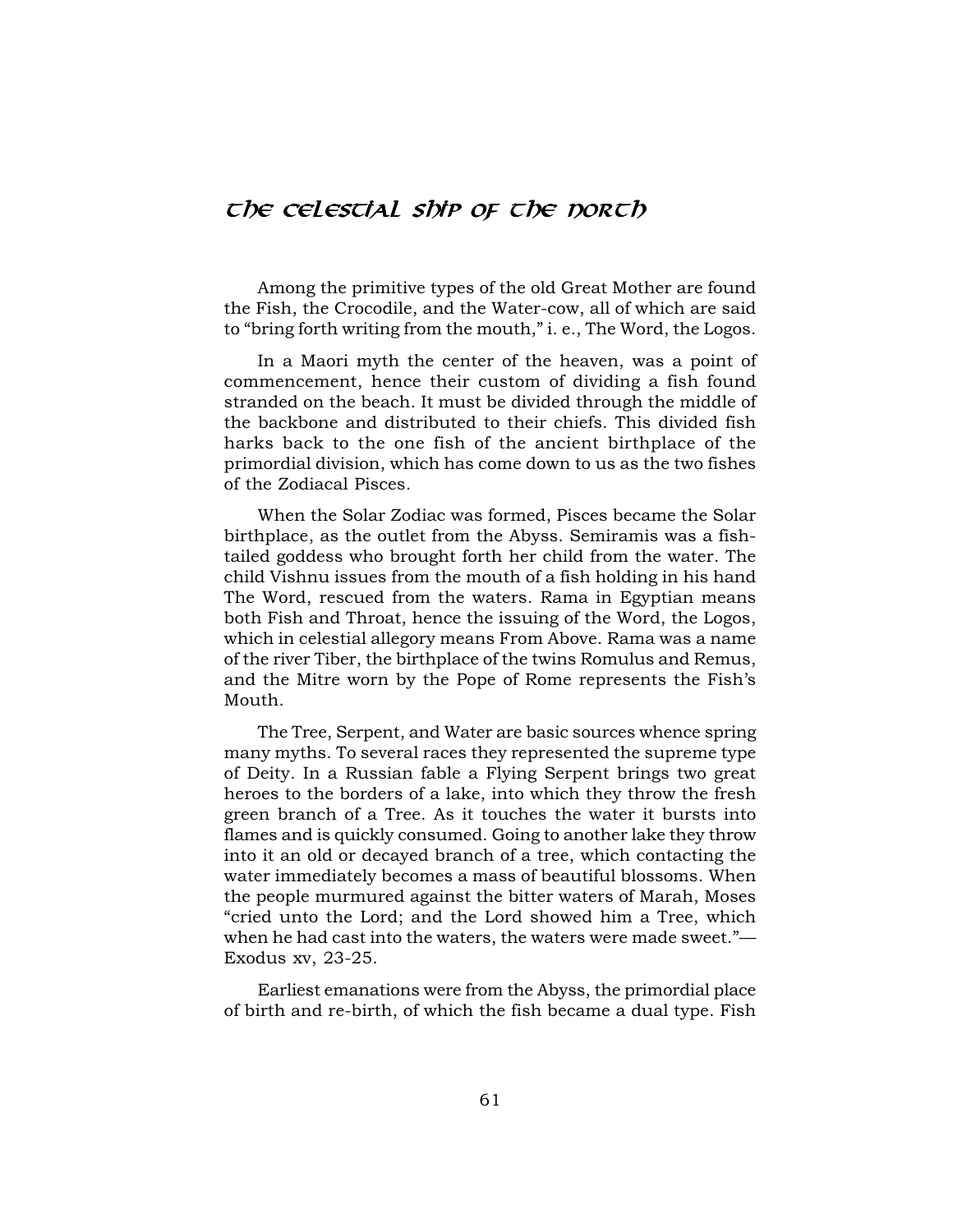is a symbol of Breath, or Spirit, and Water. It lives and breathes in the water. Birth from the water was symbolized when the Egyptian goddess Neith was created, seven thousand years ago, under the type of a fish, and gave birth to her child Horus, whom she netted or fished from the water. Neith and Net are synonymous, and a fish was placed on her head symbolizing birth from the water. Neith Isis, as the Immaculate Virgin, is one of the oldest goddesses known. As "Isis she symbolized personified Nature and as Neith, primordial Matter and infinite space."

The double waters were said to issue from a mount called "The Rock of the Horizon," "The Two Topped Mountain Divine." This Mount or Rock first marked the Solstices and later the Equinoxes. Shu (Mars) was god of Solstices. He was the Smiter or Divider of the Rock from which the waters flowed, creating the division of the heavens. Shu typified Fire, also a Lamp and a Light.

The Gnostics had two baptismal rites recognized by them as physical and spiritual—exoteric or esoteric. "Generators of Years" was one of the names for the Two Pools, "The Pool of Natron and the Pool of Salt" in one of which the Sun was said to be re-born by day and the Moon was renewed by night. The Two Waters were often typified as the Pool of the Sun and the Pool of the Moon. Hebrews and Mohammedans also had their Pool of the Sun and their Pool of the Moon. "The fertilization of the world was from the Two Waters."

The Holy Mysteries of the Eleusinian Gnosis were read to the candidates for initiation from two large tablets of stone that fitted closely together and were called the Petroma. They represented Truth in a dual or double aspect. Petru in Egyptian means to interpret, to reveal, or explain. Similarly the Ten Commandments of the Old Testament were written on two tablets of stone, which are reverently read in the Christian churches, and are being interpreted as were the mysteries of old from the ancient Book of Stone called the Petroma, The Book of Truth, the Two Leaves of Truth.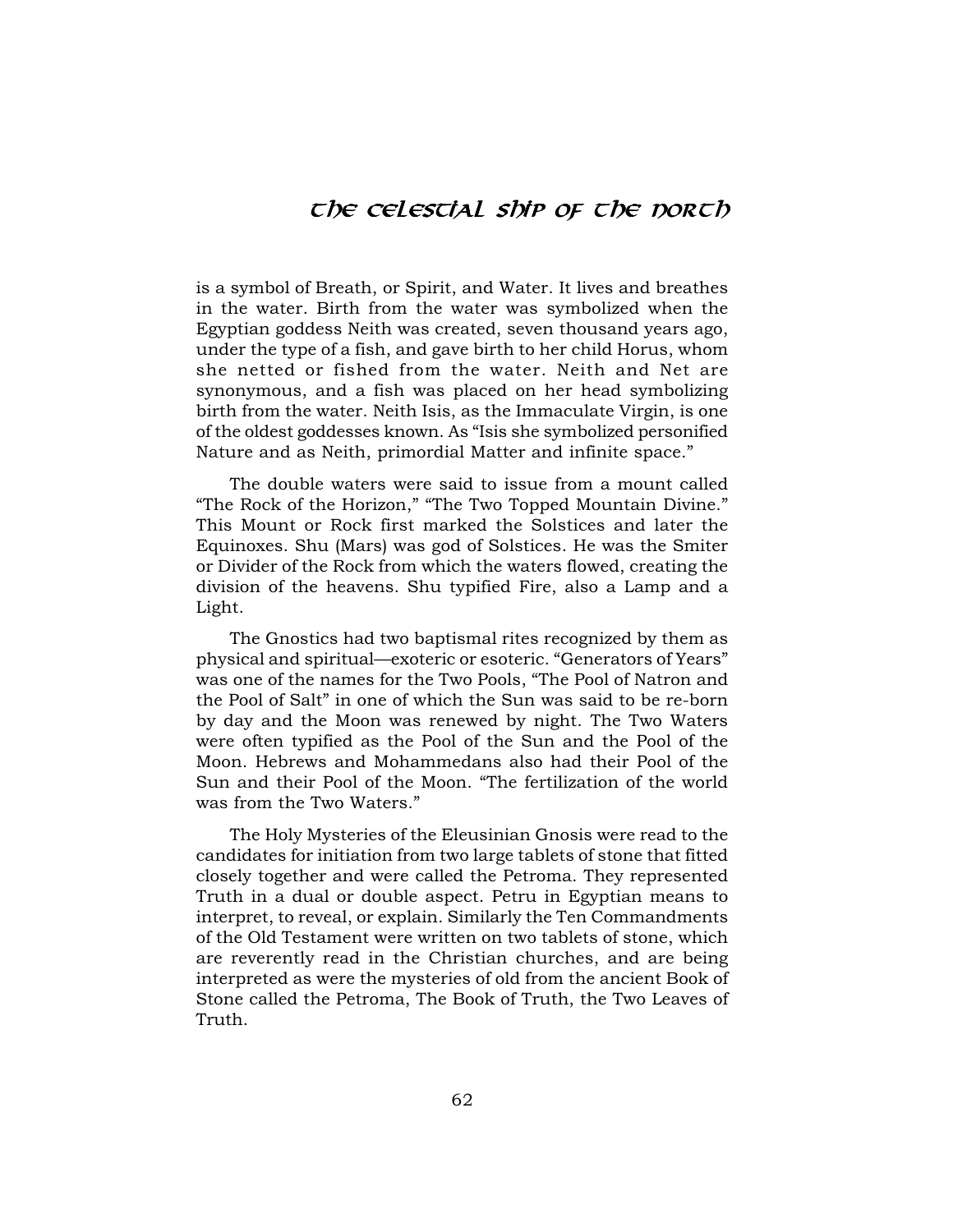The two serpents of the beginning were the Constellation, Draco in the North and Hydra in the South, both encircling the Poles. "Hydra is the Serpent of wet, of moisture, the first element of life; The Dragon of the North, the winged Dragon, the fiery  $Dragon,$ <sup>1</sup> the original of all the dragons of flame and drakes of fire, was the symbol of the second element of life, the breath, heat or fire that vivifies."<sup>2</sup>

1 This was the dragon that fulminates fire for protection. 2 Massey, Gerald—The Natural Genesis, Vol. i, p. 346.

The Head and the Tail of the Dragon represent the ascending and descending nodes of the Moon. These are points or degrees in the Zodiac occupied by the Moon when she crosses the Ecliptic. As she passes from South to North latitude she is portrayed as the dragon's head, and as the dragon's tail when she passes in the opposite direction. Eclipses usually take place in the neighborhood of the head or tail of the dragon.

Duality is found in the imagery of the two Bears, the Great Bear and the Lesser Bear of the planisphere; similarly in the two dogs, Canis major and Canis minor; the two Lions as Lion-gods; the two Fishes; the two Mothers as Virgo the Virgin and Pisces the Gestator; the Twins of Gemini, who in Egypt were the two Lion-gods. There were also the Ass and its foal; the Dragon of the North and the Dragon of the South; the double Anubis, or Sut in his dual form. Sut-Horus and Sut-Nub are a double manifestation of the Light and the Darkness of the horizon when portrayed with two heads of birds. One is the Black Vulture of night, the other is the Golden Hawk of solar time.

In Egypt there were two golden harvests. The wilderness was made to blossom and bear fruits by the inundation of their River Nile, whose waters when first coming down were of a crude green color, and very unwholesome. The color gradually changed to red, due to the oxide of iron in the water, and when the Sun's rays spread over the river, the waters had the appearance of blood, which became typical. Red as Blood, represented to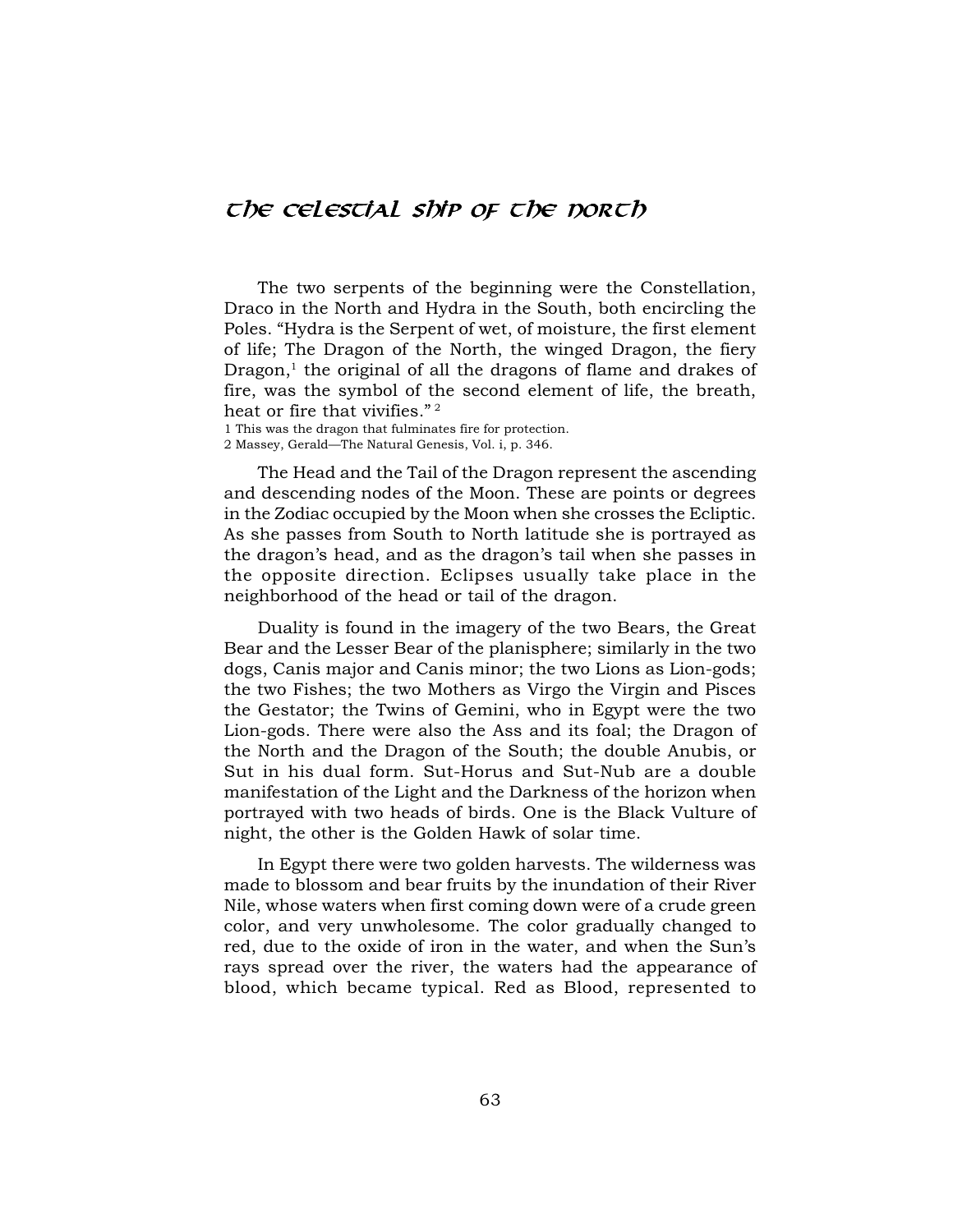primitive man the Mother Source. Water as a first element, the Water of Life, was recognized in a mystical sense as Blood, hence the Mother Source of Life, a universal belief. Matter as the Red Earth was mystically found in mud as a source of beginning. The Sacred Lotus grew from roots in the mud but blossomed in the light. This was the perfect flower symbolizing the duality of life, as the breather in and out of the water. Isis is supposed to have conceived through smelling this flower. The Lotus was a flower of breath and reproduction, a type or image of primal Cause.

The primitive idea of the origin of good and evil as opposite principals, has evolved in our later day duality into God and the Devil. Thus does the Eternal Law of Opposites find a crude modern expression. All primitive myths originated in the darkness. The earliest reckonings came from the Night. Night was the great mystery of the mysteries. Darkness as the enemy of Light, later the enemy of man, was evolved from that strange old Dragon of the Dark which took its first form in Space, Darkness visible opponent of the Light. From this Dragon of the Dark myriads of fables have arisen, culminating in that curious composite of superstition, the Christian Devil, a real miracle of miracles!

#### **WATCHING OVER EDEN**

The serpent encircling the tree is keeping an eternal watch over Eden. He is the guardian of treasures, starry jewels and all precious things. The tree typifies the celestial mount or pole. Mount or pole interchanges with the tree, and the serpent, later called the Tempter instead of the Protector of the Tree of Knowledge.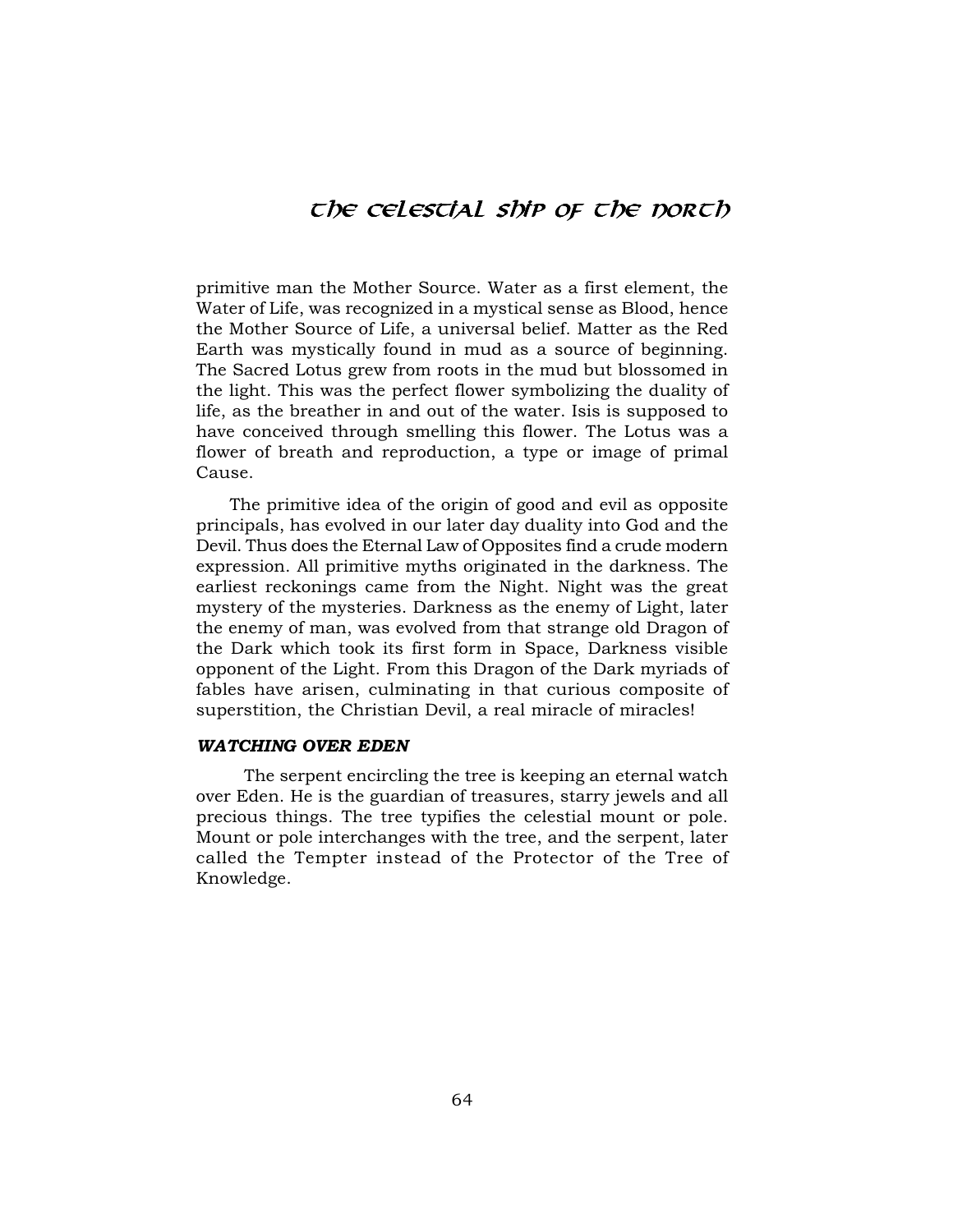#### **CHAPTER V** THE GARDEN OF "THE BEAUTIFUL"

Eden (or Ghedon as a root word) means periodicity, or a definite time, and is feminine. It was created by the first turn of the Seven Stars which formed the Constellation of the Great Mother in the polar heaven, and these Seven were the archangels which became identical with the stars that sang together in the dawn of creation, when all the sons of Elohim shouted together for joy. Job xxxvii, 7.

Eden has another name, Gen-Eden, which means Paradise, a "Garden of Delight," a "Region of Supreme Loveliness." It also means to encompass, to surround, to clasp, to enclose. It was a circle of space, a cycle of time, a ring. As Paridhistha, it is situated on the horizon. Eden by whatever name it may be called is a symbol of the Seven Stars and their circle around the pole. It was the Paradise or Highlands of early Sanscrit-speaking people. Its etymological meaning in Greek signified voluptuousness. It was their Olympus. It was also the early Mount Meru, the abode of the gods, and must have been the Paradise of Mohammed, full of Houris. It was never the property of the Jew. The tale of the lost Paradise restoration has been attributed to the Hebrews but they had stolen it from the Persians. One day its significance as an imperishable symbol of the Mother heaven will again be recognized.

The original Eden meant Wisdom, and a place of bliss like Nirvana. This makes reference to the fact that man has power to evolve his own divine nature, since he holds within himself the Eden in which grows the Tree of Knowledge of Good and Evil, and man is the Knower thereof. "The Garden of Eden on the Euphrates became the garden of the Astrologers and the Magi." "China, 2000 B. C., had such a primitive garden in Central Asia, inhabited by the 'Dragons of Wisdom'," the Wise Ones. The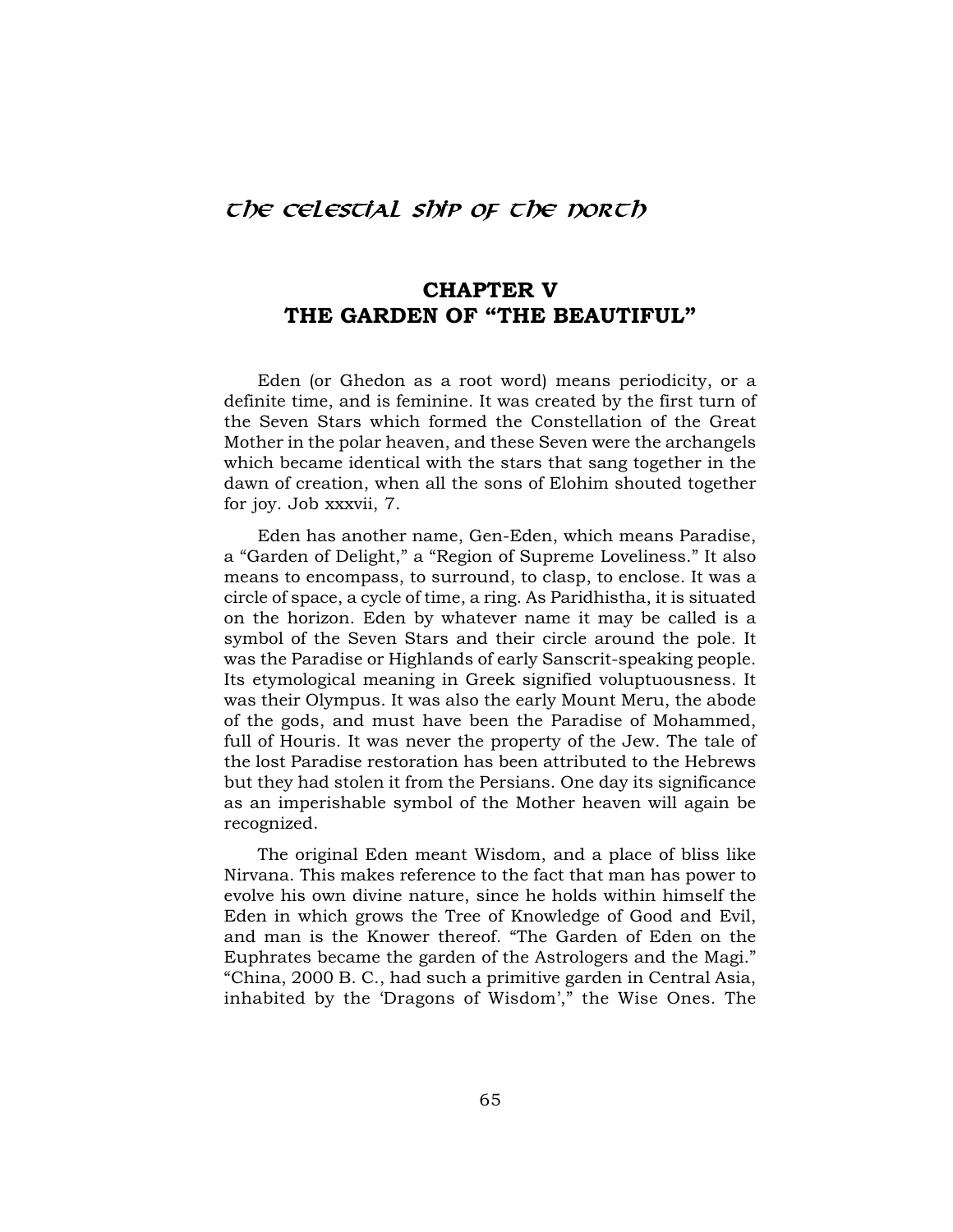Japanese also had their Garden of Eden "on the Plateau of Pamir between the highest peaks of the Himalayan ranges," a culminating point of Central Asia, where four rivers flowed from a common source called "The Lake of the Dragons."<sup>1</sup> The Light descended at these places in the past.

1 Blavatsky, H. P.-See The Secret Doctrine, Vol. ii, pp. 203, 204.

The Jewish Eden was copied from the Chaldean, and its temptations were of a very great antiquity. In past ages, there had been a Sacerdotal College having Priests called Aliem, the Hierophants of which were initiated into the knowledge of the Good and Evil of the world. They taught the sons of men to become as one of them. Thus in Genesis it is written, "Behold the man is to become one of us, to know good and evil," and there were Priests or Lords of the Garden of Eden who wore their "coats of skin."

The antiquity of the allegory of Genesis is indicated by the fact that the Fall of Man into generation took place in Mesozoic days, the Reptile Age, which is explained in the Zohar, which says that the serpent (Satan) which seduced Eve was a kind of Flying Camel. In an old Zoroastrian manuscript there is an account of a huge serpent with a camel's neck, which in the Avesta is represented after the Fall as having lost "its nature and its name."

The banyan tree of India, so sacred to the Hindus (because Vishnu during one of his incarnations reposed under its mighty shade and there taught human philosophy and science) is called the Tree of Life and the Tree of Knowledge. Under this tree their teachers impart the first lessons of immortality, and initiate their students into the mysteries of life and death.

In China today the teacher of the doctrine of Buddha is living in a temple of Buddha, on top of a mountain between China and Thibet, and there produces his greatest religious miracles under a tree called the Tree of Knowledge and Tree of Life. These miracles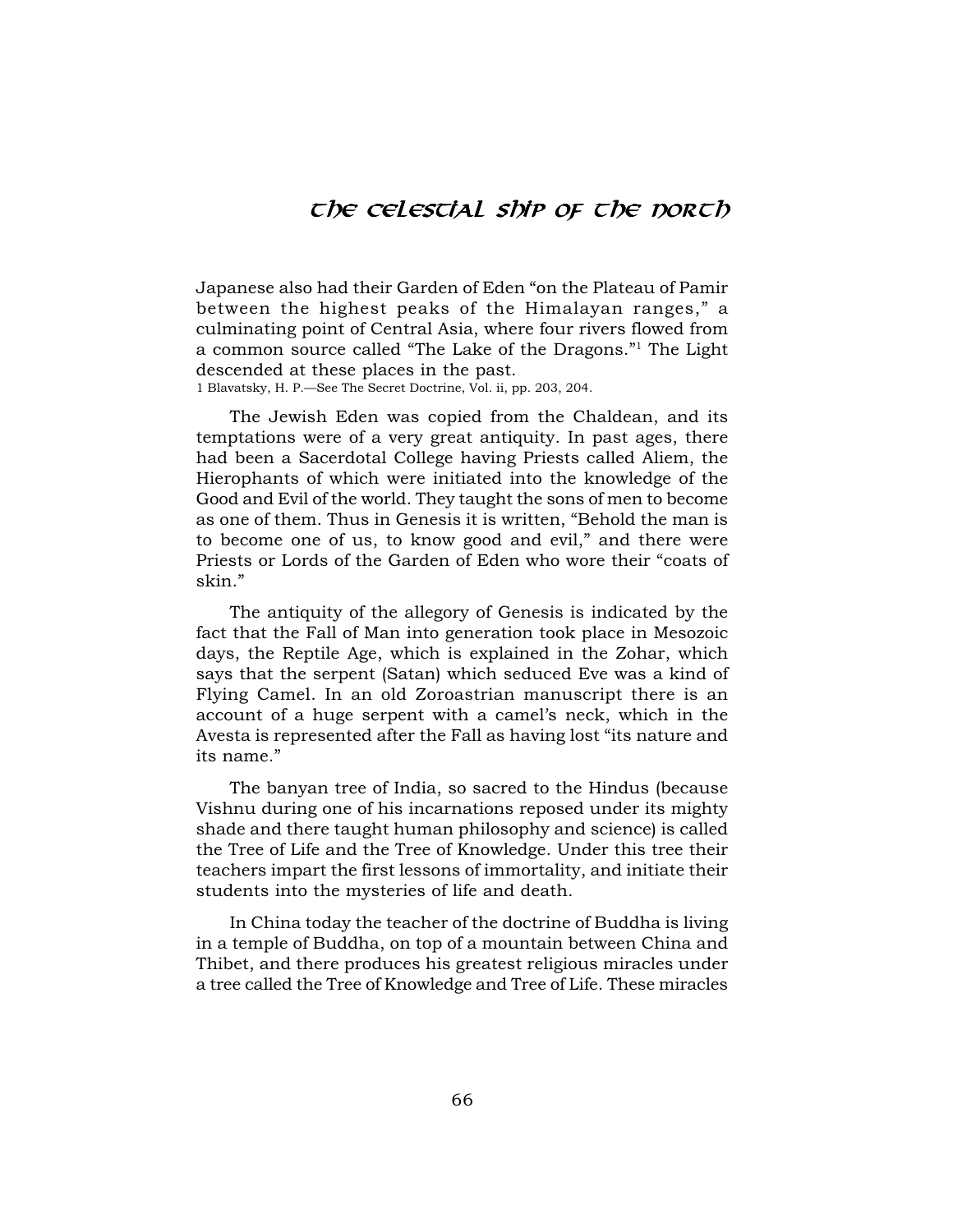take place every three years, when great throngs of Chinese Buddhists make a pilgrimage to this place.

The early Adepts, initiated at the fount of knowledge, who understood the mystery of life and death, have been accused by materially minded posterity of having been guilty of sin and of having been tempted by the serpent. Strange interpretations have been developed out of the mystery of the Garden of Eden, its tree and its serpent. The serpent was the symbol of Divine Wisdom which represented the Lord as the Logos speaking words of divine creative wisdom, that his hearers also might become creators of this wisdom in turn. A symbol of sacred knowledge in antiquity was a Tree, ever guarded by a serpent, the serpent or dragon of wisdom. The serpent of Hercules was said to guard the golden apple that hung from the Pole, the Tree of Life, in the midst of the garden of the Hesperides. The serpent that guarded the golden fruit in the garden of the Hesperides and the serpent of the Garden of Eden, which enfolded with its coils that mysterious tree, are the same.

Likewise Mount Meru with its beautiful tree, the abode of the Gods was guarded by the serpent guarding the North Pole, whose secret still defies the greatest explorers and scientists of the day. We have also the myth of Juno giving to Jupiter on her marriage with him a Tree with Golden Fruit. Is it not the same tree, the Tree of Knowledge enfolded in the coils of the serpent, which was given to Eve in the Garden of Eden, and from which she offered the apple to Adam? What has changed this Serpent of Wisdom into the devil of the Christians? The creative power in man is a gift of divine wisdom and not the result of sin. It is far better to place the so-called curse of the Garden of Eden where it belongs. "The Cross itself is an evolution from the Tree and Serpent, and thus became the salvation of mankind." It was divine at first and later humanized. "To the Eastern Occultist the Tree of Knowledge in the paradise of man's own heart, becomes the Tree of Life Eternal, and has naught to do with man's animal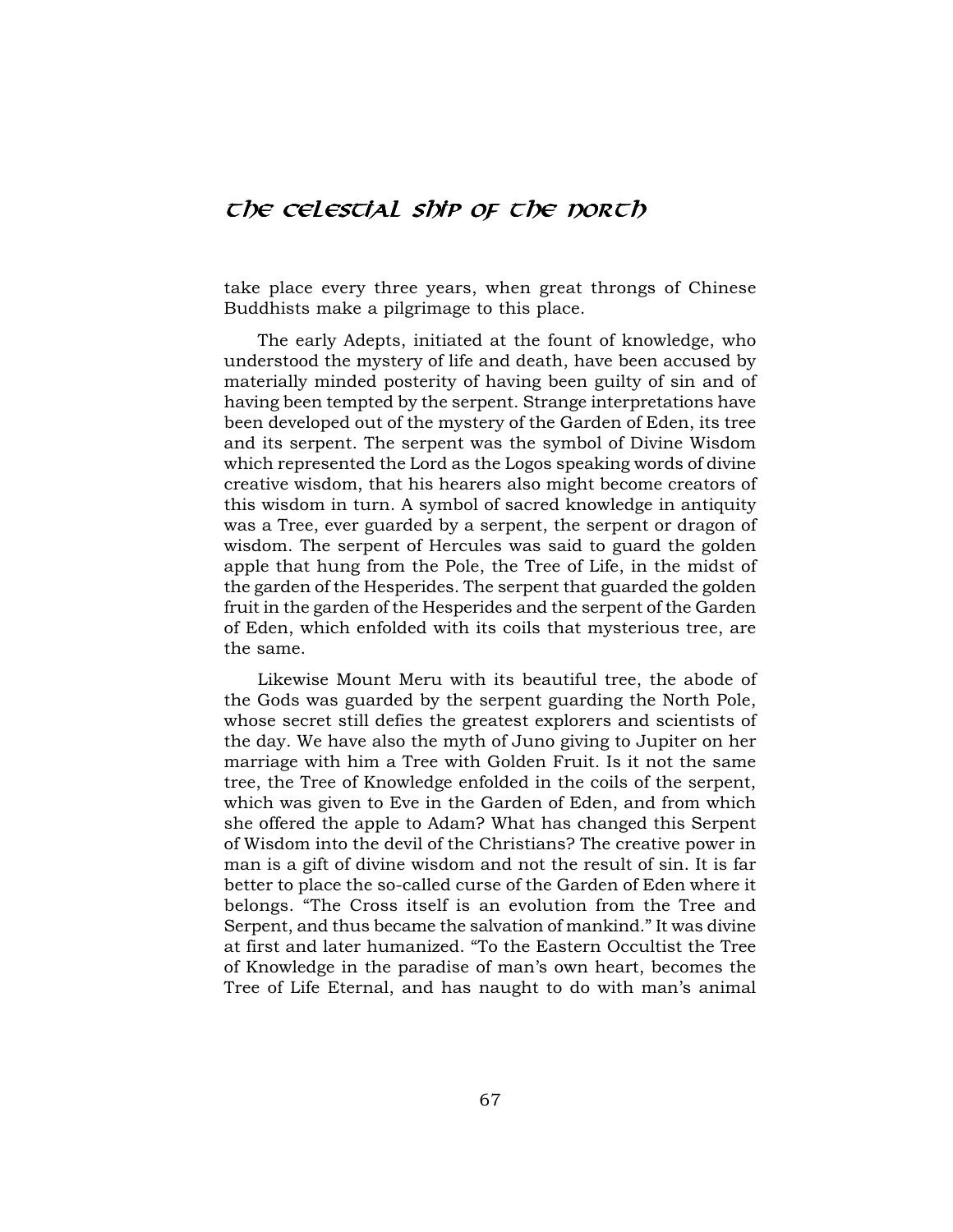senses."<sup>1</sup> "The universal essence is first figured as a Tree of Life, union with the Tree of Life is said to be 'The consummation of vision and the perfection of the mystical." 1 Blavatsky, H. P.-The Secret Doctrine, Vol. ii, p. 587.

The original Pillar of heaven as applied to the North was the pivoting point or Pole. This was the Mount, with its alluring garden, that surrounded the world. In Ezekiel, chapter xxviii, 13-14, the Lord is speaking, saying "Thou hast been in Eden, the Garden of God; every previous stone was thy covering.  $\ldots$ Thou wast upon the Holy Mountain of God, thou hast walked up and down in the midst of the precious stones of fire." These are the Stars, the Pillar, the Tree and the Pole that belong to the Garden of Eden.

Within the Temples of Egypt, Babylon and China the heavens are depicted upon the ceilings as "A Dome of Stars" the Mount that surrounded the world.

There is also the beautiful Asvattha, Tree of Life, of the Bhagavad-Gita, whose roots are generated in Heaven, representing the Supreme Being, and whose luxuriant branches spread out over the terrestrial world. Those who can reach above its branches need never reincarnate and return to experience the suffering of the world. But when this tree reached the Garden of Genesis it became changed beyond imagination, its pristine purity was soiled, and it has ever since been the herald of perverted truth and called a Curse.

The passing of aeons of time has given many names and forms to all symbols which were originally cosmic and astronomical. The Tree might always have been kept green, nurtured by the Water of Life, and the Dragon always have been divine, had they not been forced out of their Sidereal Home. The primal pair in Paradise were Typhon, goddess of the Great Bear (Ursa Major) and Sut, her son, as manifestor of the Little Bear (Ursa Minor), the two constellations revolving around the pole of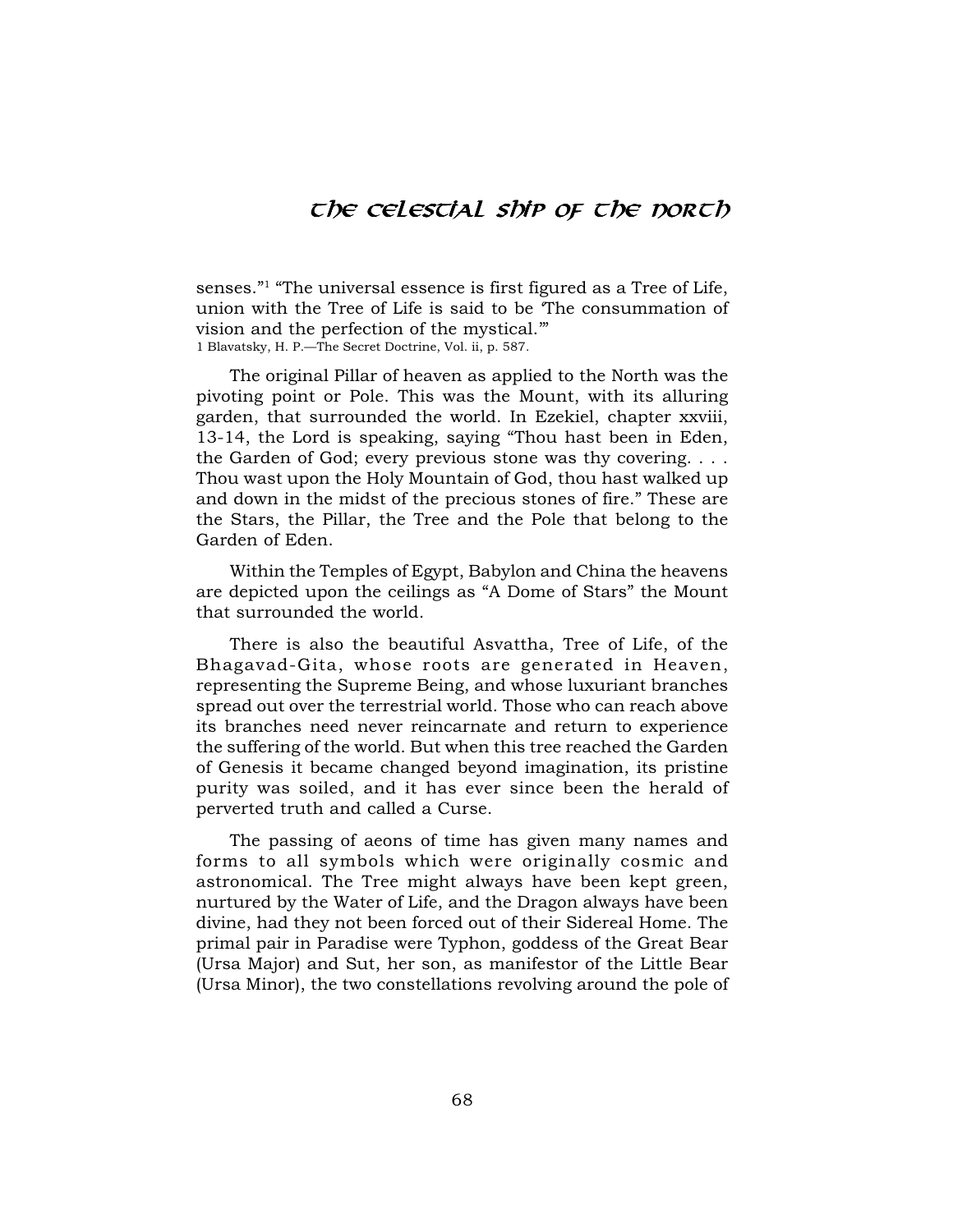the Tree. There is a Kamite legend of Isis and Osiris living together in Paradise in peace and happiness until Osiris became possessed with the desire for the drink of immortality, in the search for which he fell. Osiris is the reputed discoverer of the vine, which is seen in the decans of Virgo, and Isis, Virgin of this sign, was the discoverer of wheat, branches of which she carries in her hand. Wheat is the symbol of seed, and generation of life is from the seed. The vine, or the grape, was an emblem of wisdom and knowledge. The wheat has been thought by both Rabbins and Musselmen to have been the forbidden fruit eaten by Adam. We are told that "Adam at the moment when he tasted wheat, received the seed for the propagation of mankind.

From the grain which he ate sprang up a tree; life in me and in thee is its fruit."<sup>1</sup> The first seed belonged to the Great Mother. 1 Shea and Troyer-Dabistan, Vol. ii, p. 338.

The Iroquois have their legend of the lost heaven or Paradise, and of the woman who dwelt there, to whom they sent a messenger borne on the wings of a bird, who watched and waited until she came to the tree in the garden, to draw water from the well, and then tempted her to fall from grace. It is not unlike the Christian legend of Mary being watched at the well by the Angel Gabriel. In the Iroquois legend it is said that when the woman fell from heaven she was caught on the back of a tortoise, on which was placed a quantity of soil brought from the bottom of the sea by a fish, and that there she gave birth to twins, sisters, found in many myths.

Ignorance leads to profanation, and ridicule born of misunderstanding to untruth, conditions that inflame and energize the fiery wheels of animal instincts found in the Zodiac, the Wheel of Re-birth. The undercurrent of our world of humanity is setting toward a goal reflecting the stars above. The dogmatism that can see nothing but cobwebs in ancient philosophy and antagonizes the seeker of archaic truths, will have to do battle with the Law of Compensation.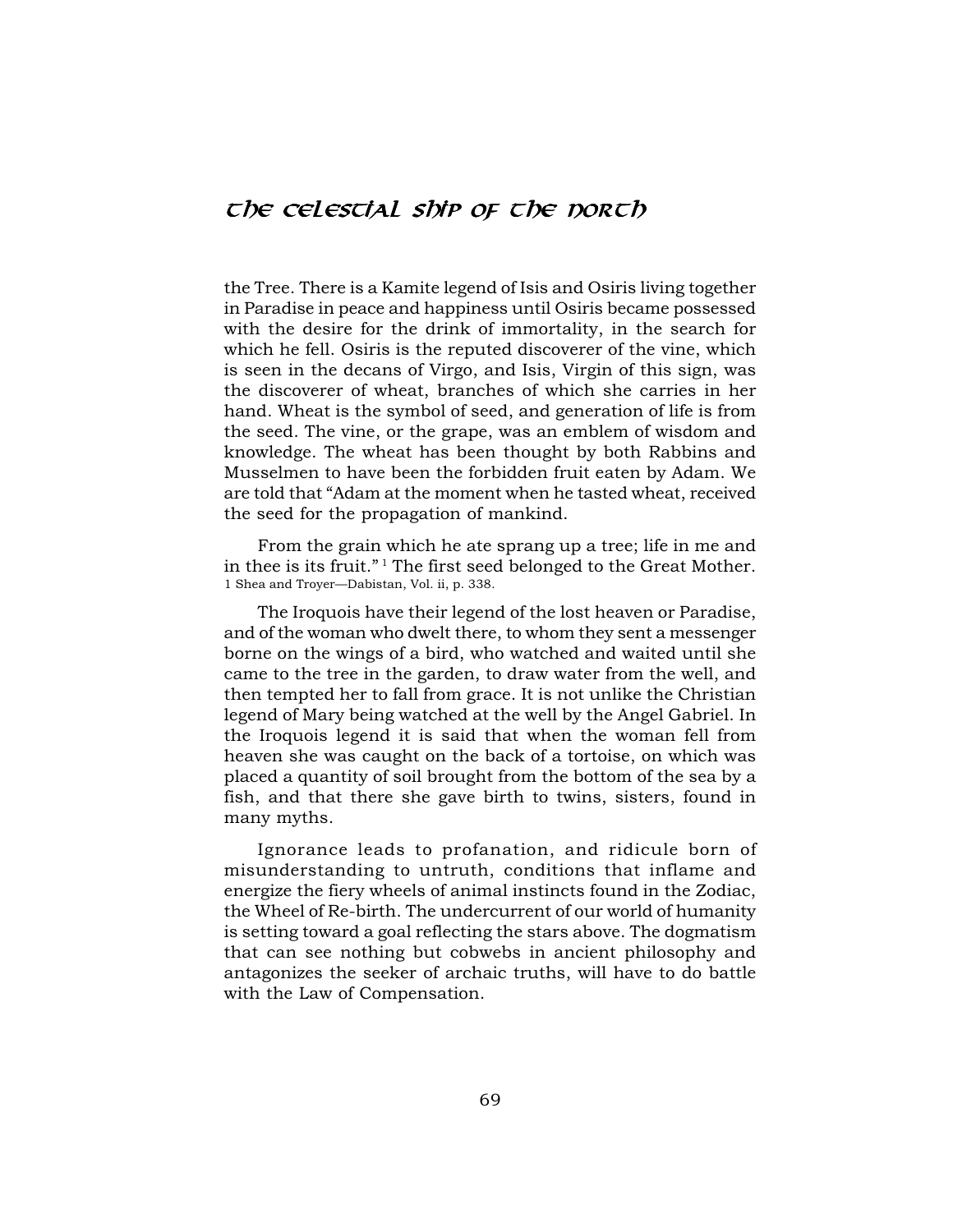To sum up the entire story of the Garden of Eden, Sharp writing on Egypt says, "The whole history of the fall of man is of Egyptian origin. The temptation of the woman by the serpent, and of man by the woman, the sacred tree of knowledge, the cherubs guarding with flaming swords at the door of the garden, the warfare declared between the woman and the serpent, may all be seen upon the Egyptian sculptured monuments."

There were said to be four Rivers of Eden which proceeded from a central river. The River Pison flows around the land of Gold and Light, dispensing and receiving. The River Gihon flows around the land of Ethiopia, or Darkness, land of the most primitive races. Hiddekel runs eastward to Assyria, a stream of Power—"The stream rising and flowing back to ancient or interior ages, guiding to Assyria the land of perfection and peace." The fourth river Euphrates means the weaving together. It is fundamental power, and is joy and delight-"The Voice of Heaven." It was anciently called the "Soul of the Land."

Again we have the four rivers proceeding from a central river, as 1 plus 4 equals 5. 1 equals the Monad, the Source. 4 Signature of the Earth. But 5 equals 2 plus 3. 2 Duad, Antagonism, Light versus Darkness. 3 Light Triumphant, Divinity in triple aspect. 2 plus 3, Duad permeated by and ruled over by Superior Force.

"As above, so below" is always to be remembered. Thus a correspondence is found between the four fixed stars and the mundane registration of the Cardinal Cross.

There are also the Cosmic Rivers of the Human Will or Physical Generation, with the Tree of Life at the center, and all flowing from one source as they go forth to water the Paradise of the heavens, or the heaven in one's heart. In the stars we find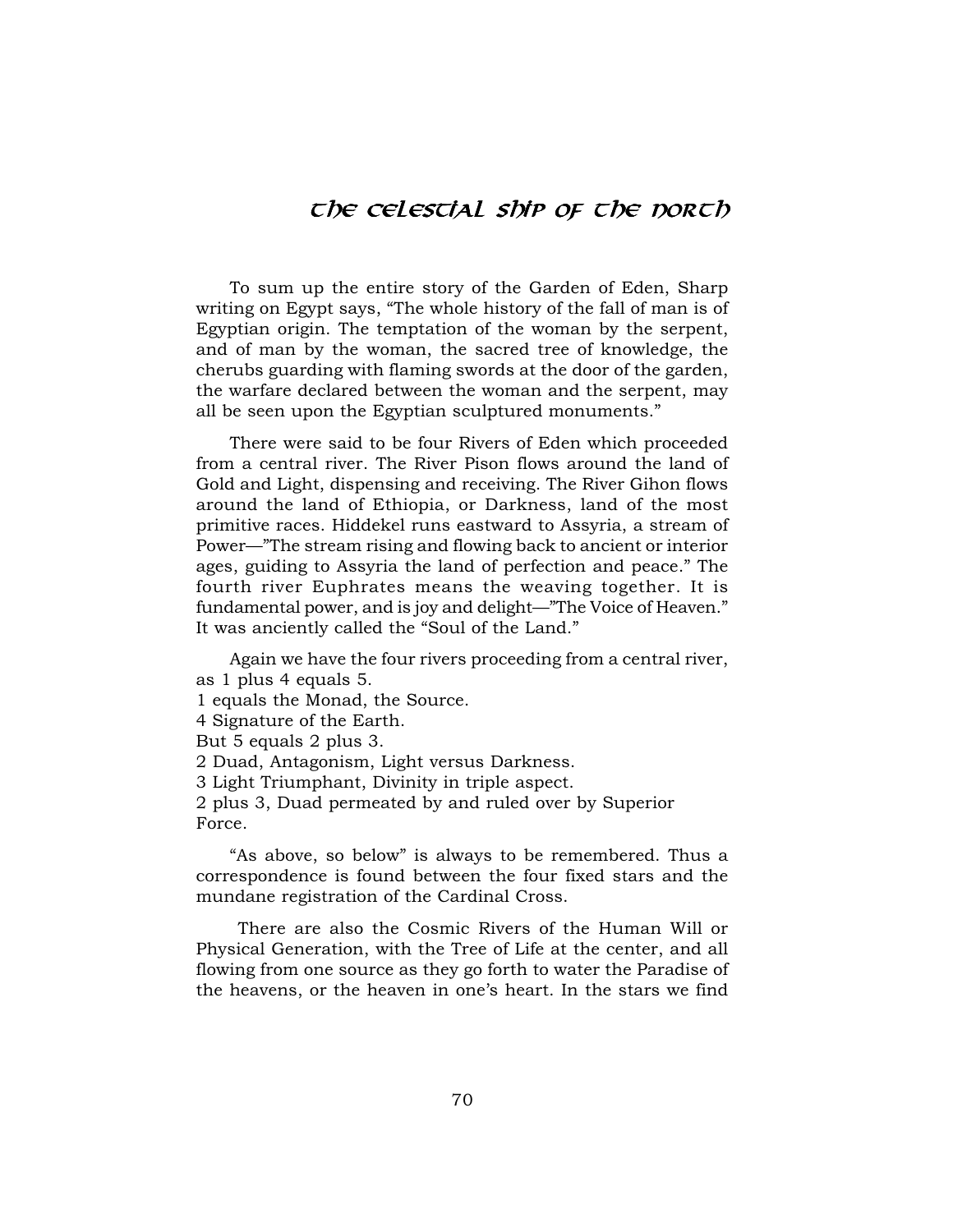many mystic meanings. Do not turn aside from the mystical, nor from legends, for they are most beautiful, and were of Celestial origin created for all Eternity.

It was foretold that wherever a river-head could be located, even with channels that no longer existed in usefulness, provided there were four waterways, suggesting that it had once "run on all fours," a Biblical Eden would be discovered, whether in Asia, Africa, Europe or America. There is an ancient legendary prophecy that the Lost Paradise with its Tree of Life will reappear upon a mount, from whose summit there will spring four rivers that will reach to the four quarters of the world. There was an ancient hymn to the Goddess Ishtar extolling her as the Oueen of the Four Rivers which carries us back to the ancient Mother.

The cross is of immense antiquity, and was first celestial. The Tree of Paradise was called the Tree of the Cross, and was placed at the Mount of the Four Corners in the Garden of Eden, which was formed by the stars encircling the pole. Here the great Serpent, as the constellation Draco, kept his sacred watch, "the Cross was an evolution from The Tree and the Serpent' and thus became the salvation of mankind. By this it would become the very first fundamental symbol of Creative cause, applying to geometry, to numbers, to astronomy, to measure and to animal reproduction."<sup>1</sup>

1 Blavatsky, H. P.-The Secret Doctrine, Vol. ii, p. 216.

The cross that is so sacred to the Christians is supposed to date from the Crucifixion, about two thousand years ago. For many years the cross stood for the Christ, but not the humanized Christ of whom we have learned from the theologians, but for the Christ that in those days of antiquity was a personification of the Supreme Spirit, the Higher Self. Only in the Catacombs of Rome during the early centuries of the Christian era, has the ageless celestial Christ of the polar cross been humanized, and as an alleged starting point for a new religion. The earliest human figure on a cross appeared during that period and roused many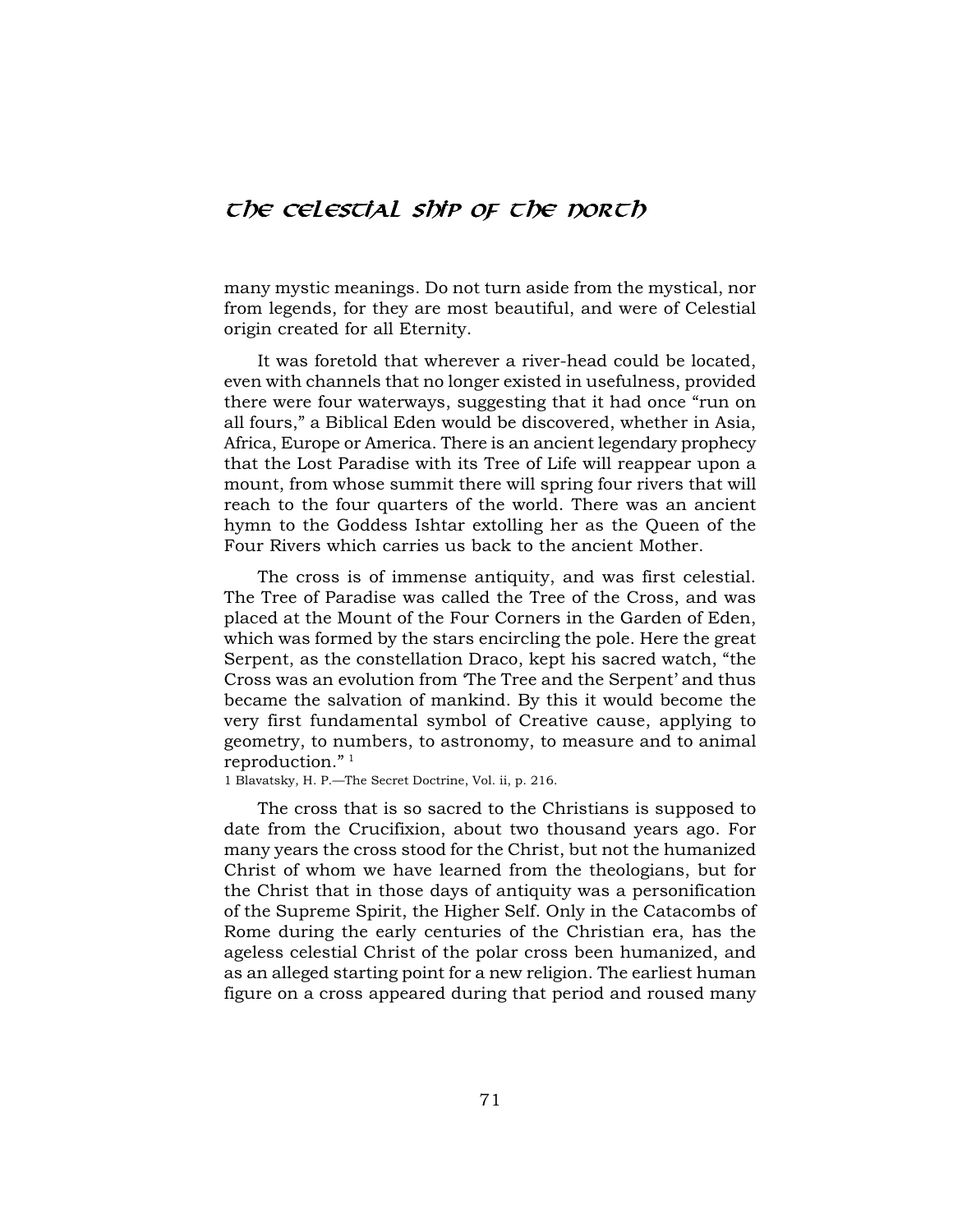questionings and much skepticism concerning the truths and realities of the Christ of the new religion, since the many and various symbols used needed explanation and harked back to an allegorical Christ. This questioning and unrest among the people disturbed the Church very much, for previously the symbol on the cross was a Lamb. Consequently during the reign of Justinian II, fearing lest the reality of a personal Christ be lost, the Council of Trullo decided that for the future the figure of a personal Jesus should be portrayed upon the crucifix in place of the Lamb. "He shall be represented in his human form, instead of the lamb, as in former times."

No portrait of Jesus had been extant at any time to prove either his humanity, or his divinity. Therefore, he had been represented in many ways, even as a type of the so-called pagan gods. It was very necessary to retain and not lose the symbol. "Therefore, it was proclaimed that the symbol of the Lamb was to be superseded by the human form, as the Christ our Lord." The Lamb had been mentioned as the type of sacrifice belonging to the Zodiacal sign Aries, symbolized by the Lamb or the Ram. Adrian, Pontiff of Rome in the Eighth Century, proclaimed that the "Lamb of God must not be depicted upon the cross as the chief object, but there is no hindrance to the painting of a Lamb on the reverse or inferior portion of the cross where Christ hath been duly portrayed as a man."<sup>1</sup> 1 Cited by Didron, Icon. Chret, pp. 338-339.

Over and over again one finds this imagery belonging to ancient times twisted and turned into a later historical and theological form. The cross was that of Life, never that of Death, and was an image of Immortality. In many countries it represented the four foundations of the world, the four corners, emblems of reproduction, duration; and type of the Eternal.

The Tree of Life and the Cross were identical also with that Mount Meru of the Four Corners that originated at the Pole, with its seven steps, our Paradise. There is a legend that tells us that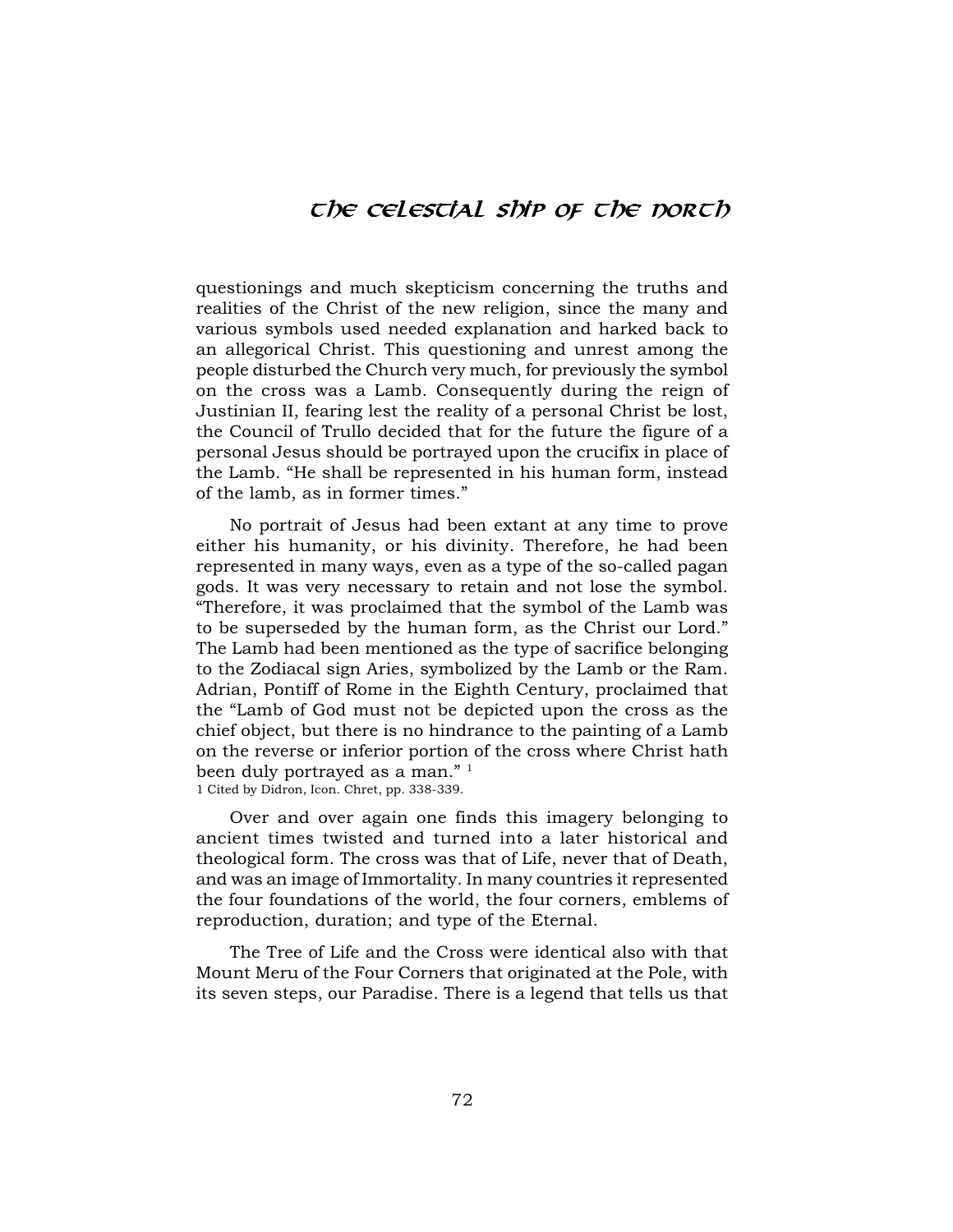"Seth obtained a shoot from the Tree of Life, and placed it on Adam's grave at Golgotha, where it sprang up as the Cross of Christ, and the spot where it was reburied was discovered by Helena." Another legend tells us that when Adam was sick unto death he sent his son Seth to the Gate of Paradise to pray for a little oil from the Tree of Life as a cure. But the Tree had vanished with the lost Eden." This was the seven-branched tree, replaced by the Cross of the Four Corners, or a tree of twelve branches.

In another version Adam asks his son to tell the prophets and the patriarchs what the angel Michael had told him when he was praying at the gate of Paradise for a little oil to anoint his father's head and heal his pain. The answer was that he had been told that he was not to entreat God for "The oil of mercy, because in no way could he obtain this oil until the Last Day and Times."

It is said by Esdras of those who are to be saved, "They shall have the tree of life for an ointment of sweet savor." Esdras, II, 12. "The Tree of Life and knowledge is represented as being restored in the shape of the cross, and the solar god who entered Amenti once a year is now depicted as doing the same thing at the end of the great cycle, as it is written in the 'First Book of the Seventy' in a certain sacred volume said to have been preserved by the Jews."<sup>1</sup>

1 Massey, Gerald-The Natural Genesis, Vol. ii, pp. 382, 383.

These sayings all belong to the allegories of the heavens and that immaculate birthplace in the North, and to the great cyclic periods produced by the Precession of the Equinoxes.

The Rod of Moses was fabled to have been a shoot from the Tree of Life. Likewise in a Christian tradition it is said that the cross of Calvary was composed of four kinds of wood—the palm, the cedar, the olive and the cypress. This was surely the cross that represented the four corners or the four points of the Cardinal Cross of the world. The mystical or mythological cross never consisted of four different kinds of wood, yet many and varied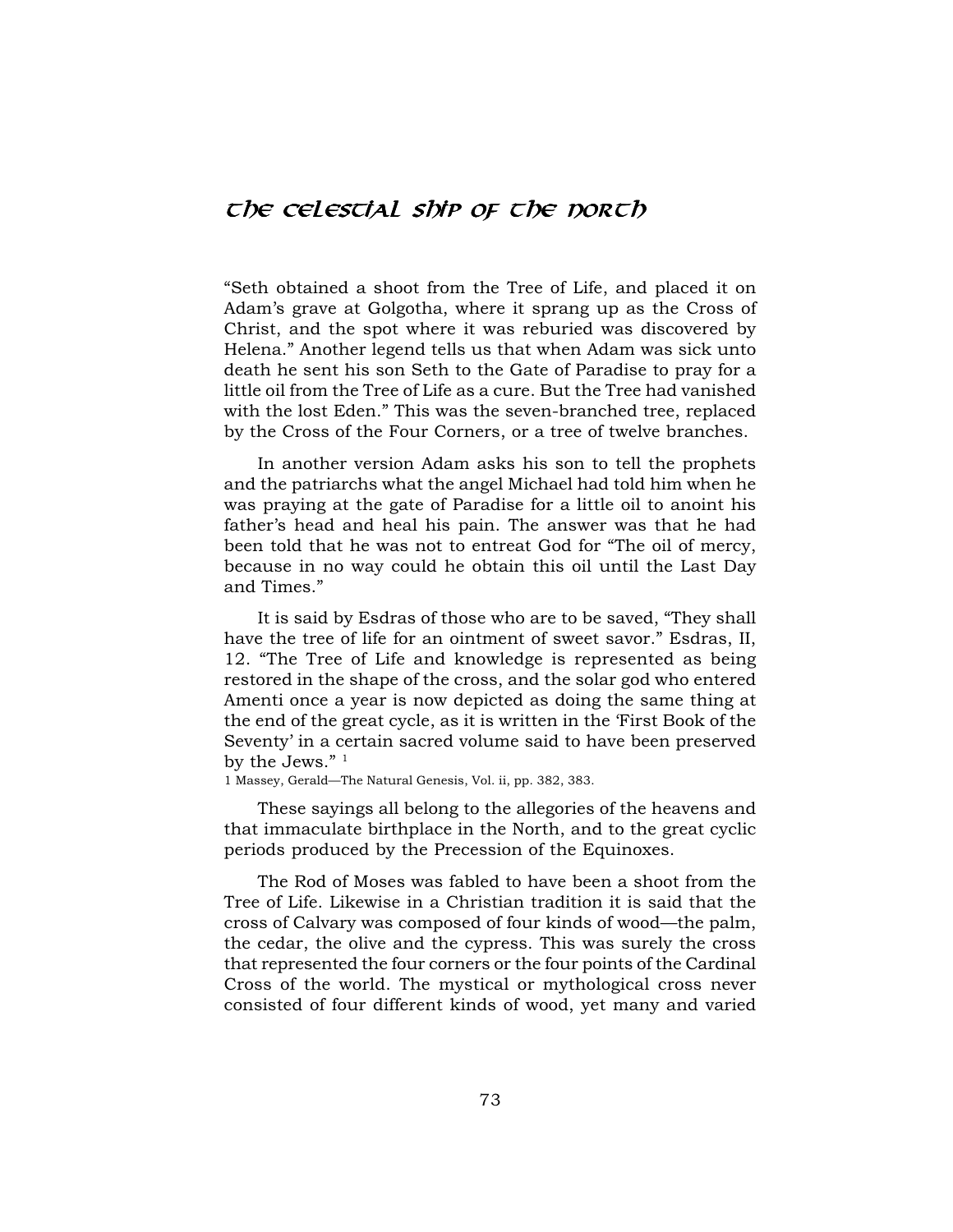are the traditions belonging to all countries of the world concerning a certain wood held most sacred, from which the cross might have been made. It was said to be the Elder, which suggests the ancient mother Typhon, "it is yet believed in England, and in other northern countries, that the wood of the true cross was elderwood . . . the elder was one of the trees of life in the north and a type of the old Mother. The elder is one of the wine trees, a producer of the inspiring juice, and its leaves and flowers are still held to be very healing. Also there was a sacred festival at which the Romans annually paraded a kind of crucifixion consisting of a dog stretched out alive upon a cross of elderwood. The exhibition was made between the temples of Juventus and  $S$ ummanus." $1$ 

1 Massey, Gerald-The Natural Genesis, Vol. i, p. 434.

In King's "Gnostics," on page 91, there is shown a most curious picture of a crucifixion found on the Palatine walls of Rome, for stretched on the cross is a dog with the ears of an ass. This was paraded in one of the Gnostics annual festivals, and was thought to be the work of a pious Gnostic, but has been termed the "Blasphemous Crucifixion." The dog was a type of the Egyptian Sut—as Anup he was the Golden Jackal, and depicted on the cross or at the Crossing. Sut, as we know, was the first son of the ancient mother, who was represented as the great star in the South, Sirius, or the Dog-Star, and who as the starry announcer had three different types—the dog, the jackal, and the ass. He was the guide of the crossings in pre-solar and pre-Christian myths, when known as Sut-Nahsi or Sut-Nubti, he was the negro god, continued in Egypt as Sut-Har of the Sun and Sirius cycle, a Sabean-Solar combination found in other mythologies where a Star-god of fire became a Sun-god.

Sut as Anubis was the Egyptian embalmer and preserver of the dead; in Greece he was the Hound of Hermes, who guided souls to the River Styx. He also guided the sun and the souls (the stars) through the underworld, or night, and became the "Preparer of the Way," Guide of the passage through the dark as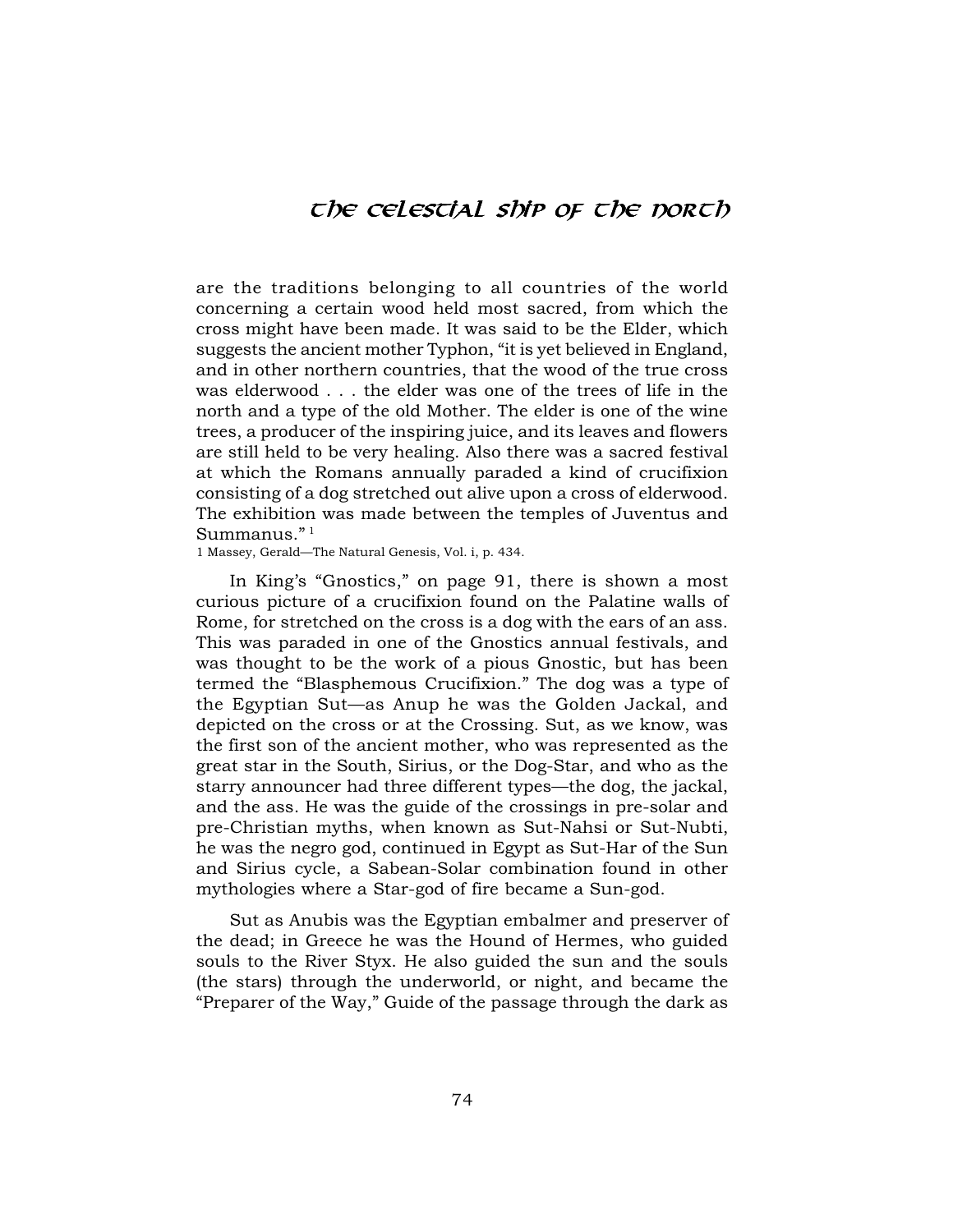the Star of Sunset. He became guide of the resurrection, the deliverer, the Saviour, as he reached the Sunrise of the horizon. In planetary form the Dog-Star is Mercury. Statues of the god Mercury as a protecter from harm were erected, and were in the shape of the cross. In Inner Africa, as the jackal, Mercury was called the god of thieving, and later became the Mercury of the Romans. By "thief" is meant the dark encroaching on the light. Both the jackal and the dog-headed ape were types of the thief of light, just as the fox and the jackal were the Typhonian types of the Dark Power, which was the thief of the light of the Moon. These two were also the prophesiers, their bark usually predicting calamity of some kind. The Golden Jackal as the messenger, Mercury, was the prophet of the Dog-Star, and of sunrise and sunset. The coyote, the prairie dog of the North American Indians, was thought by them to have brought the rood-diggers of California into the world. On the fifth day of their most solemn religious ceremony, the Iroquois Indians sacrificed a white dog by burning, to establish communication with the Most High God. The Lenni Lenape Indians honored the wolf as the animal that released mankind from the dark abode underground. The Dog-Star "Fiery Flaming Sentinel of the Fiery Hosts of Space," son of the Immaculate Mother-Goddess, can be traced by means of monuments and allegory to the Lamb, the type of Fulfilment.

There are pictures extant of the Lamb standing on a mountain, out of which four rivers seem to be flowing, symbolizing the four quarters of the world. Didron writes of a monument of the Eleventh Century portraying the four streams called Gyon, Phishon, Tygris and Eufrates, symbolized as men, each carrying an urn of one of the streams. Their type and head-dress show them to be members of the Mithraic cult. To this cult the Ram of Aries belonged which the Persians always called the Lamb, and we are told by Dupuis, that the Persians celebrated a feast relative to the cross just before the Sun entered the sign Aries, the Lamb, when the Southern Cross, the cross that remains in heaven for all time, shone most brilliantly at night as a beautiful type of the Vernal Equinox.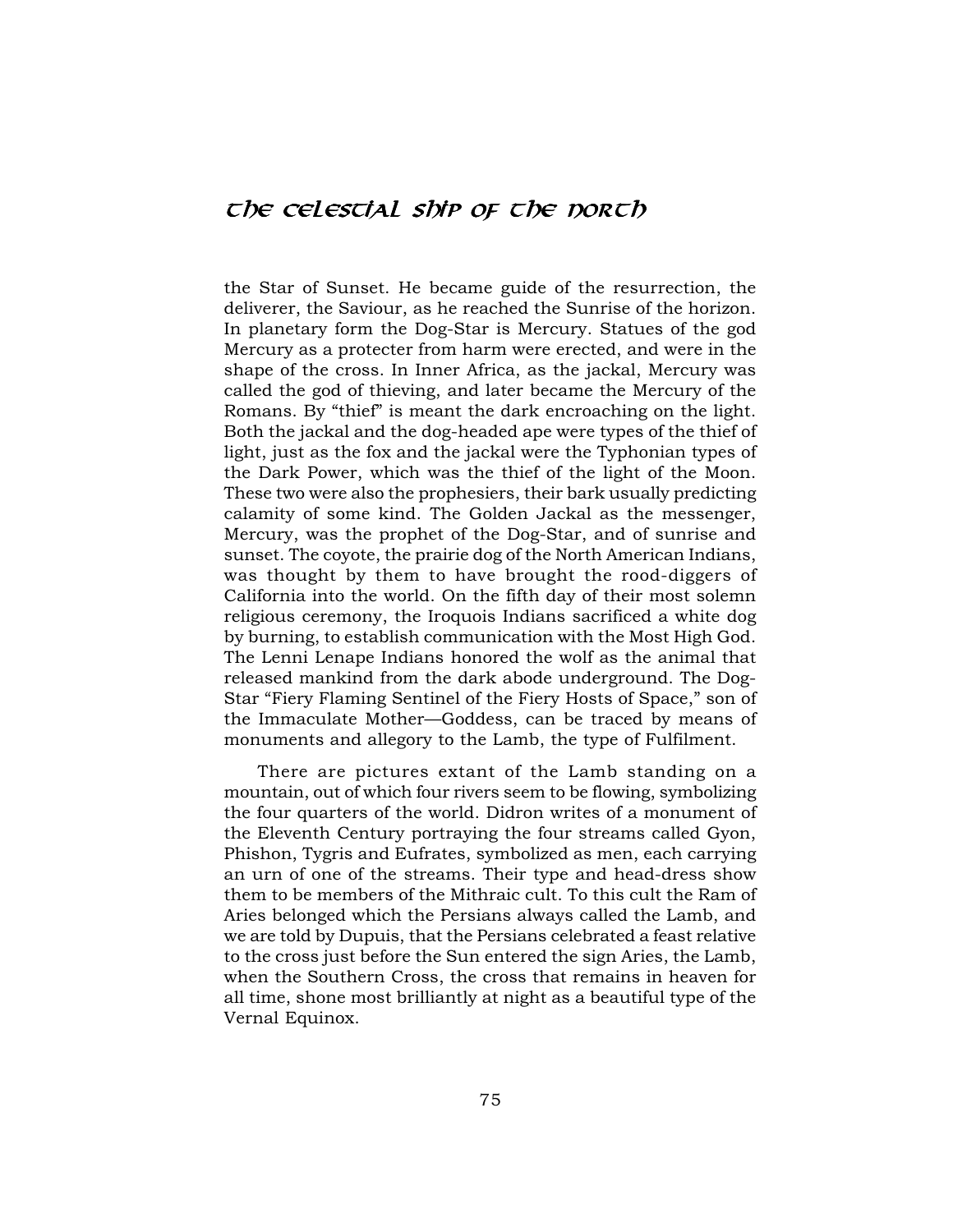In Christian Iconography the cross is connected with the Lamb, representing the equinoctial colure in the sign of Aries, the Ram. This crossing, as all other Zodiacal crossings, represented a cycle of 2160 years, and was called the Christ sacrifice of that cycle. The Lamb or Ram type also belongs to India, where the Spirit or God of Fire was symbolized as the Cross of Fire ridden by the Lamb, and was their solar sign of reproducing power. The Hindu Agni is the Agnus Dei of the Christians.

The Egyptian god Sebek-Ra, who wore the horns of the Ram or Lamb, is identical with the Lamb that was imaged on the cross for seven or eight centuries, and which bore the sins of the world or took them away, and was later converted into a human figure. With the ending of this cycle of Aries came the beginning of that of the Fishes, or the Zodiacal sign Pisces, when the child was portrayed as a fish. This cycle of the Fishes was ushered in a little over two thousand years ago.

In the Hermean Zodiac a Fish-goddess is to be seen holding a dove in her hand. The Fish, the Dove, the Cross and the monogram K R are all found in the Typology of the Catacombs of Rome, where "the concealed burial-place of the ancient religion, visibly becomes the birthplace of the new, and it is there we can see the types in the process of transformation."<sup>1</sup> 1 Massey, Gerald-The Natural Genesis, Vol. i, p. 454.

The cross is composed of Chi and Ro, which reads Chr. Chr was accepted as an abbreviated name for Christ, or conveyed that meaning, but was not of Christian origin. Forty years before the Christian Era it was found on the coins of the Ptolemies and also on those of Herod. Chi and Ro are the circle and the cross. The Ru is an oval, found on the top of the Ankh Cross, which we find as the symbol of the planet Venus. In Egyptian Chr or Kher or Kheru signifies a Word, a Voice, and later became the solar Logos. Ker is a circle and identified with the Ark, Kr and Ark are symbols of the cross and the circle. The ark was the circle made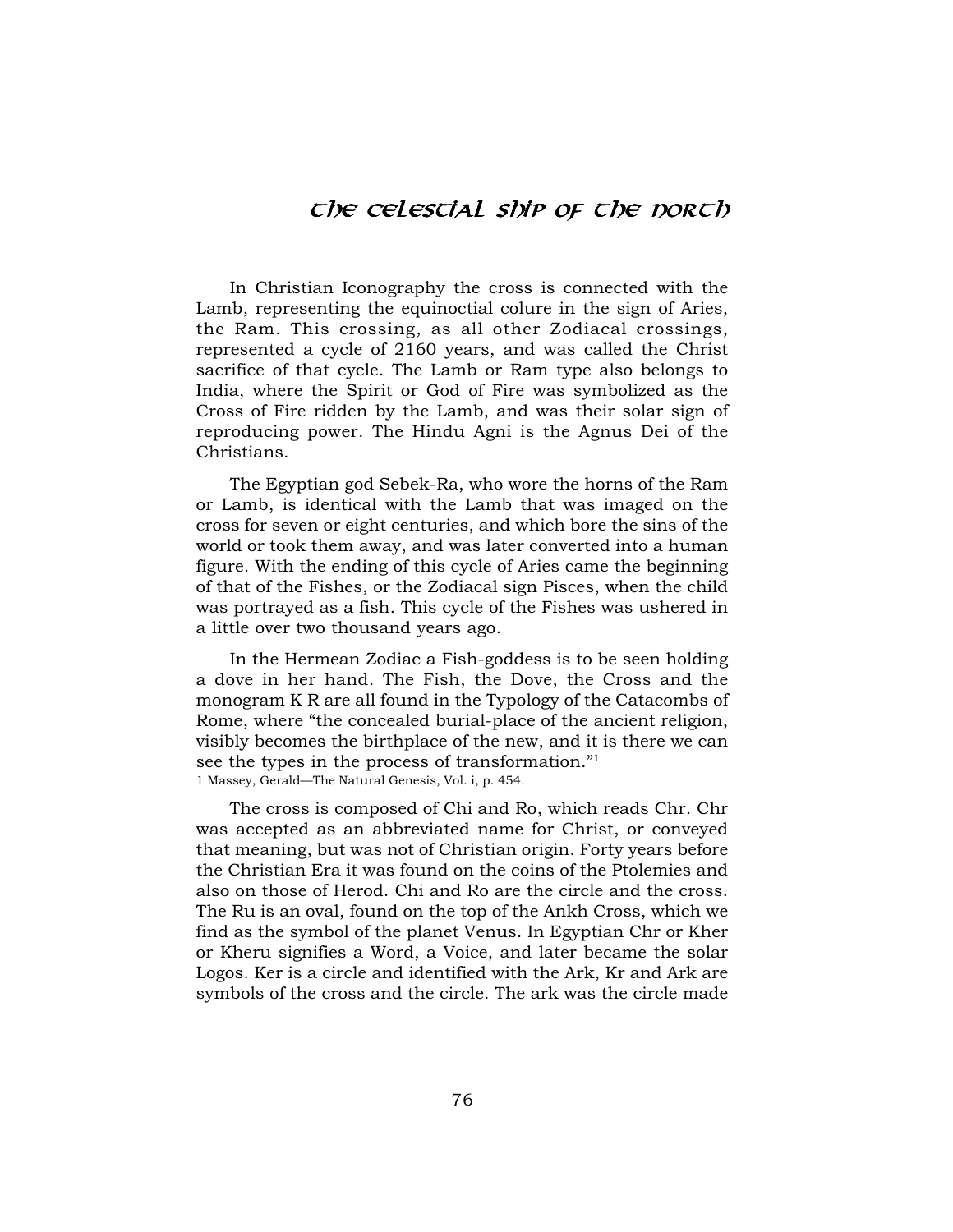by the Constellation of the Great Bear, that primary circle made in heaven and earth, and is inseparable from the cross, which was the symbol and type of the first four corners of the world.<sup>1</sup> Ru or Kr is a circle or a course of time, and in various other languages has the meaning of a course. In Greek it became an abbreviation of Kronus. K R is the root of the name Kronus, Course, Circle, Cross, and Christ. Chrestos (Greek) was the early Gnostic name for Christ. Justin Martyr claims the early Christians were called Chrestians.

1 A cross is the symbol of the old god Anu of the Assyrian myth, and Annu is the Egyptian place of the crossing and equinox; also of Anit (Neith), who brings forth the child at the crossing.

To the Gnostics, who were the early Christians, Christ as the "Word of God" was never accepted as a man of flesh; manifestation of the spirit was through the illumination of the mind, it was the purification of the Spirit. "No man hath seen God at any time; the only begotten Son, which is in the bosom of the Father, he hath declared him.—John i, 18. "Even the Son of man which is in heaven."-John iii, 13.

To them Christos meant the impersonal principle, the Atma within every man's soul, not Jesus. The Fall, Incarnation, Atonement, and Resurrection were never accepted literally by them. In the British Museum is an old Coptic MS. In which Christos is frequently referred to and this word is found to have been constantly replaced by that of Jesus. Chrest is stolen or borrowed from the pagans, and meant to them "A disciple on probation,' a candidate for hierophantship; who, when he had attained it, through initiation, long trials and suffering, and had been anointed (rubbed with oil), was changed to Chrestos-the 'purified'... the Chrestos, the 'man of Sorrow,' became Christos himself." The finding of the Christ within had taken place. Krishna, the Avatar, was sought for among the shepherds who had concealed him, and thousands of their newly-born babies were slain during the search. His conception, birth and childhood is the prototype of the story in the New Testament.<sup>1</sup> 1 See "The Key to Theosophy," H. P. Blavatsky.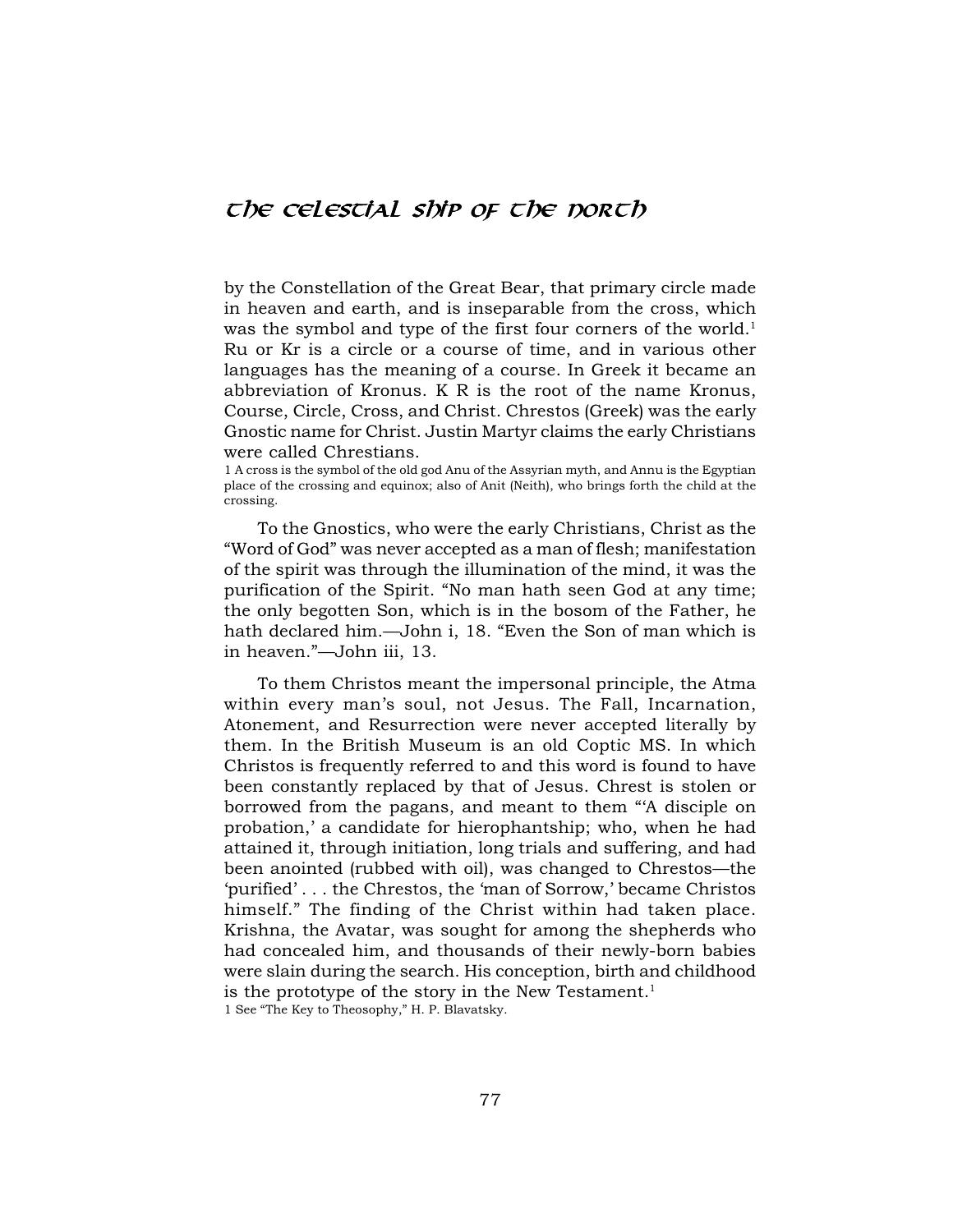The first Cross was celestial and Sabean, created by the revolution of the constellation of the Great Bear, and its pattern was found in the Ankh Cross of the Egyptians, their symbol of Eternal Life and Continuity. It was from this revolution that the origin of time, the cardinal points of the world, and the cross of the four quarters were derived. It was followed by the Solar God, who made his circle and crossing in the Equinoxes and Solstices. A type is also found in the Swastika, which has a nail in each of its four corners, and which is symbolized in the human figure extended with nails in hands and feet. The figure of the cube unfolded forms the figure of the cross. The cross was originally a symbol of life, but finally came to symbolize death and the blood sacrifice. Besides this fourfold cross there is the sixfold, many churches being builded on the sixfold cross of the four quarters, the Zenith, and Nadir.

In Ecclesiastical heraldry the single cross belongs to the Bishops, the double cross to the Cardinals and Archbishops. while the sixfold belongs to the Pope. The sixfold cross was known ages before the Christian era. It was the cross of the completed solar circle. In a feminine form it was the triple cross, the S S S of the Sistrum and a form of the 666 of the Book of Revelation, known as the Beast. The double triangle, known in India under the sign of Vishnu, with its apex pointing upwards, was always masculine, and with the apex pointing downwards was feminine and a form of the number 6. The circle in its primacy, as the circle in heaven as well as on earth, is the Ru, the female sign which is inseparable from the cross. In the human aspect of its typology there must always be the male-female, therefore there could never be a cross without the circle, for otherwise there could be no reproduction.

Nails were emblems of reproduction and generation for both male and female, and are found on the hands and feet on cuneiform figures, symbolizing a second life. They also represent a phase of pubescence, gestation and resurrection. Nails are found on the chests of mummies in Egypt as a symbol of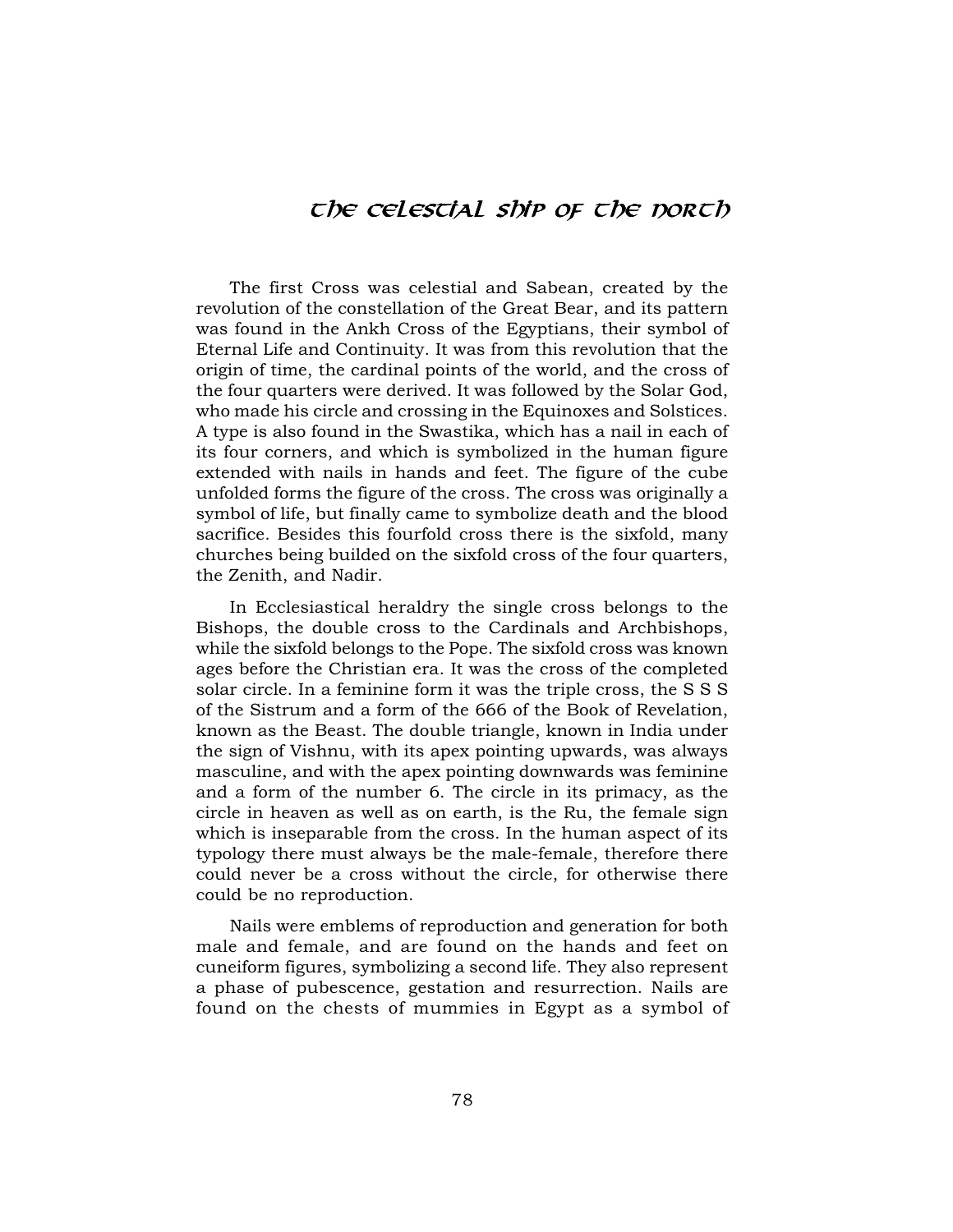pubescence, potency and virility, and they signify "to rise again." The number of nails used depended upon the type of cross.

In the original crucifixion there is no cross. In the ancient cult of the Avatar Krishna the crucified one was the cross, and was typical of the Tree of Life. The stigmata are seen on his hands and feet, and represent the Transfiguration, the passing from one life to another, the re-birth into a higher spiritual existence.

The crucified Vishnu is seen extended into space, with nail marks on hands and feet as tokens of his divinity and emblem of his virility, which was so powerful as to cause him to be re-born after his crucifixion. On that wonderful Tree of Life, not Death, no wood is seen, no inscription, no nimbus, thus proving that the crucifixion of Vishnu was entirely pre-Christian.

Nails are also seen on the hands and feet of Buddha, and on Maya, just as they are seen on the arms of the Swastika cross. that "Cross of the four quarters, foundation of the world. The Cross that can be traced back to the very depths of the unfathomable Archaic ages."

In Egypt, at the Vernal Equinox, when the Sun and the Moon were reunited at Easter time, the child Horus was born. In mediaeval times pictures of the crucifixion were accompanied by representations of the Sun and the Moon, symbols of re-birth. The woman arrayed with the Sun and Moon under her feet, is the Mother Moon at the Vernal Equinox, who brings forth her child at Easter, as related in the Book of Revelation.

The position of the Sun and Moon at Easter is responsible for the two traditions of the Crucifixion (the Passover or the Crossing occurring one on the 14th, the other on the 15th of the Egyptian month Nisan, as well as for the two celebrations of the Resurrection of Christ, which survived until a late period in Rome. There are two diverse statements concerning the Resurrection in the New Testament, one in St. Luke and the other in the Book of Acts, further explained through the Mythos by Gerald Massey: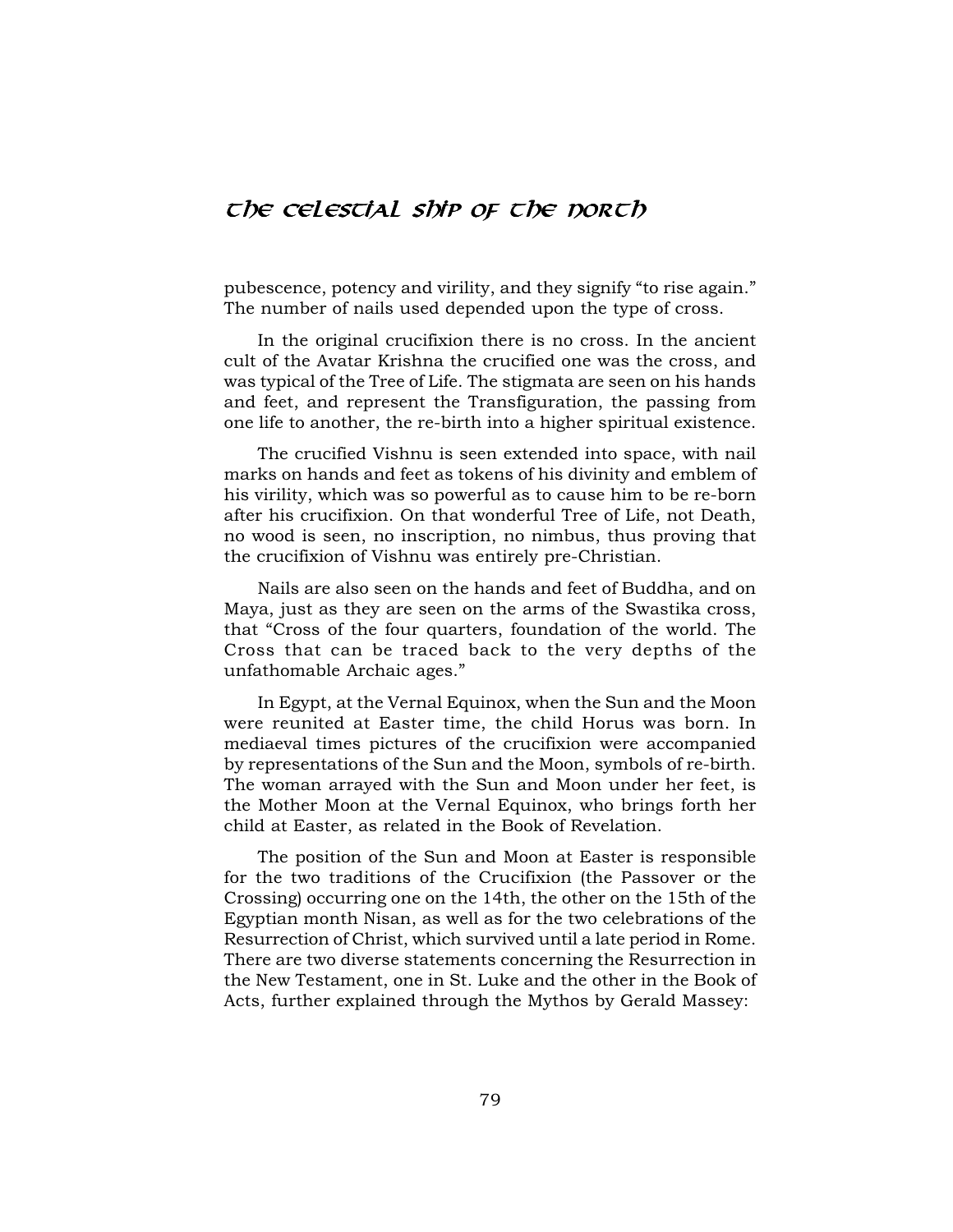"In Luke the risen Christ is "carried up into Heaven" on the third day following the crucifixion. In the Acts he is not "taken" up" into Heaven until the fortieth day, or after forty days! Such serious discrepancies as these are forever irreconcilable as history, but they are found to contain the very facts that reconstitute the Mythos.

"The resurrection of Osiris at the Autumn equinox was lunar; at the vernal equinox it was solar. After he was betrayed to his death, when the sun was in the sign Scorpio, he rose again on the third day as Lord of Light in the moon, or as Horus, the child of the mother-moon. The solar resurrection was at the vernal equinox when the sun entered the first of the upper signs and Orion rose. This time it was in the character of the second Horus, the adult of 30 years; and this second resurrection followed the forty days of mourning for the suffering God which were celebrated in the Mysteries, and survive in a Christianized form as our Lent. And just as the myth of the double Horus in the two characters of the child of 12 years, and the adult Horus of 30 years, has been continued in the Gospels to furnish the two phases in the life of Jesus, so have the two different resurrections with their correct dates been applied to the Christ made historical.

"Thus interpreted by means of the Mythos these two versions of one alleged fact tend to corroborate my explanation already made that the two different dates for the crucifixion given in the otherwise irreconcilable accounts belong to the luni-solar reckoning in the same luni-solar myth. In Equptian the signs of a half moon and fourteen days are identical; and in the dark half of the moon Osiris was torn into fourteen parts. Therefore, the 14th of the lunar month was the day of full moon. Whereas in the soli-lunar month of thirty days the 15th was the middle of the month. Now the crucifixion or the crossing at Easter was and still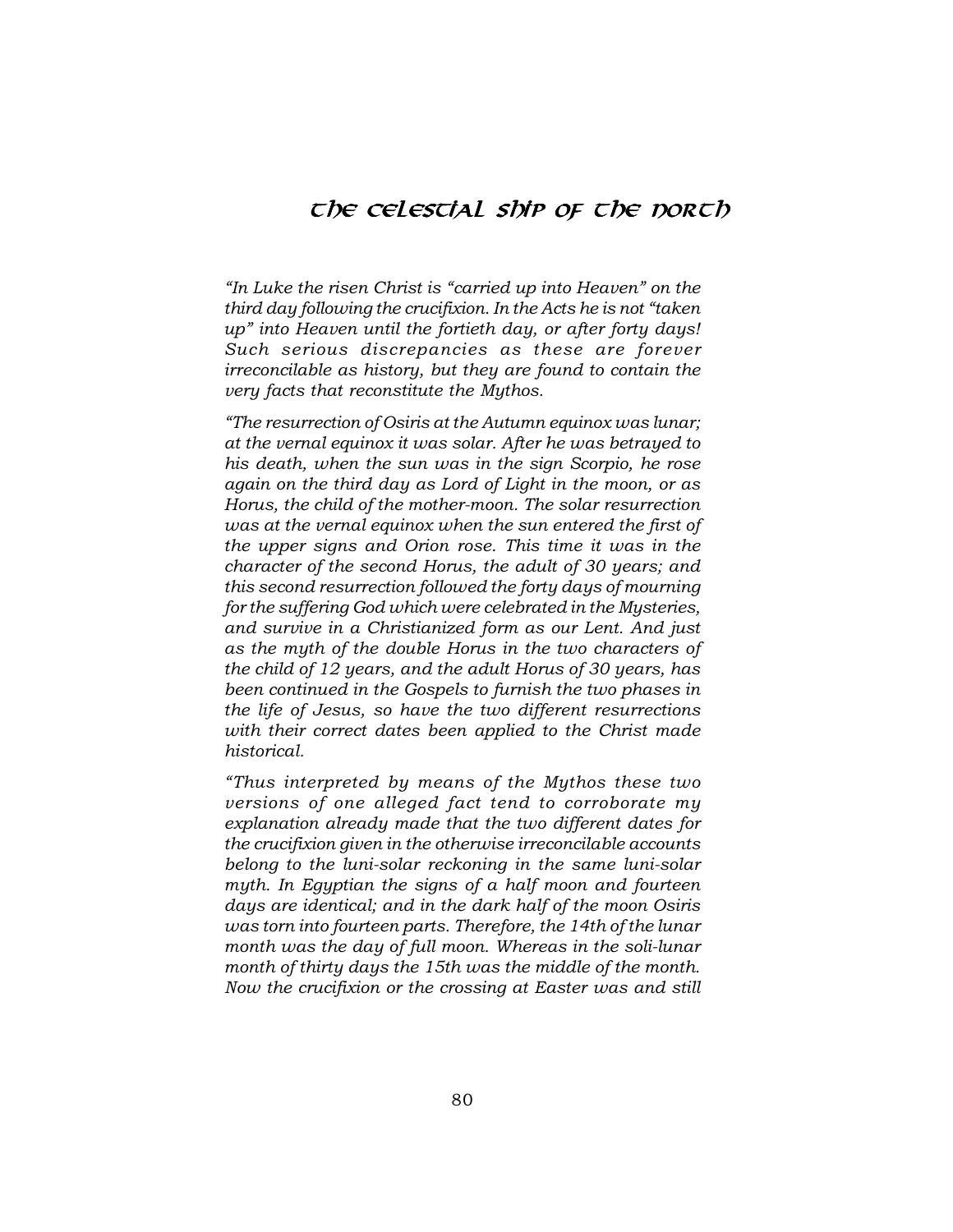is determined by the day of full moon. This will be on the 14th of the month of twenty-eight days in the reckoning by the moon only, but on the 15th of the month according to the soli-lunar reckoning. Both reckonings were extant in two different cults and both were separately continued by the Eastern and Western Churches for the one day of the crucifixion. Both cannot be historically correct, but they are both astronomically true. Both could be made to meet at a given point in the total combination which was determined by the conjunction of the sun and moon at the equinox as the day of full moon. But the two different dates for the mid-month remained, and these are represented by the traditions of two different dates for the crucifixion. Both the lunar and the solar dates could be utilized by the Mythos, in which there were two crucifixions and two resurrections, though these will not bear witness for the single fact of the historical crucifixion. As we have seen, the two ascensions of Osiris on the third day and at the end of forty days, have been preserved, and are repeated as historical transactions. Two different Crosses were also continued in the Christian Iconography as the cross of Autumn and of Easter; and although we may not be able to show two crucifixions in the Canonical Gospels, nevertheless the total matter of the Mythos is there. When Jesus was led up into the wilderness to be tempted of the devil, and to suffer during forty days, we have the parallel to the struggle between Osiris and Sut, which was celebrated during the forty days of mourning in the mysteries. Moreover, there were two days of death or crucifixion kept in Rome until the present century, when the dead Christ used to be laid out and exhibited on the Thursday before Good Friday; and two days of resurrection were also celebrated in the two Sabbaths on Saturday and Sunday. As the Apostolic Constitutions show, both of these days were continued for the two weekly holidays of the Christians, Saturday being the day of rising again on the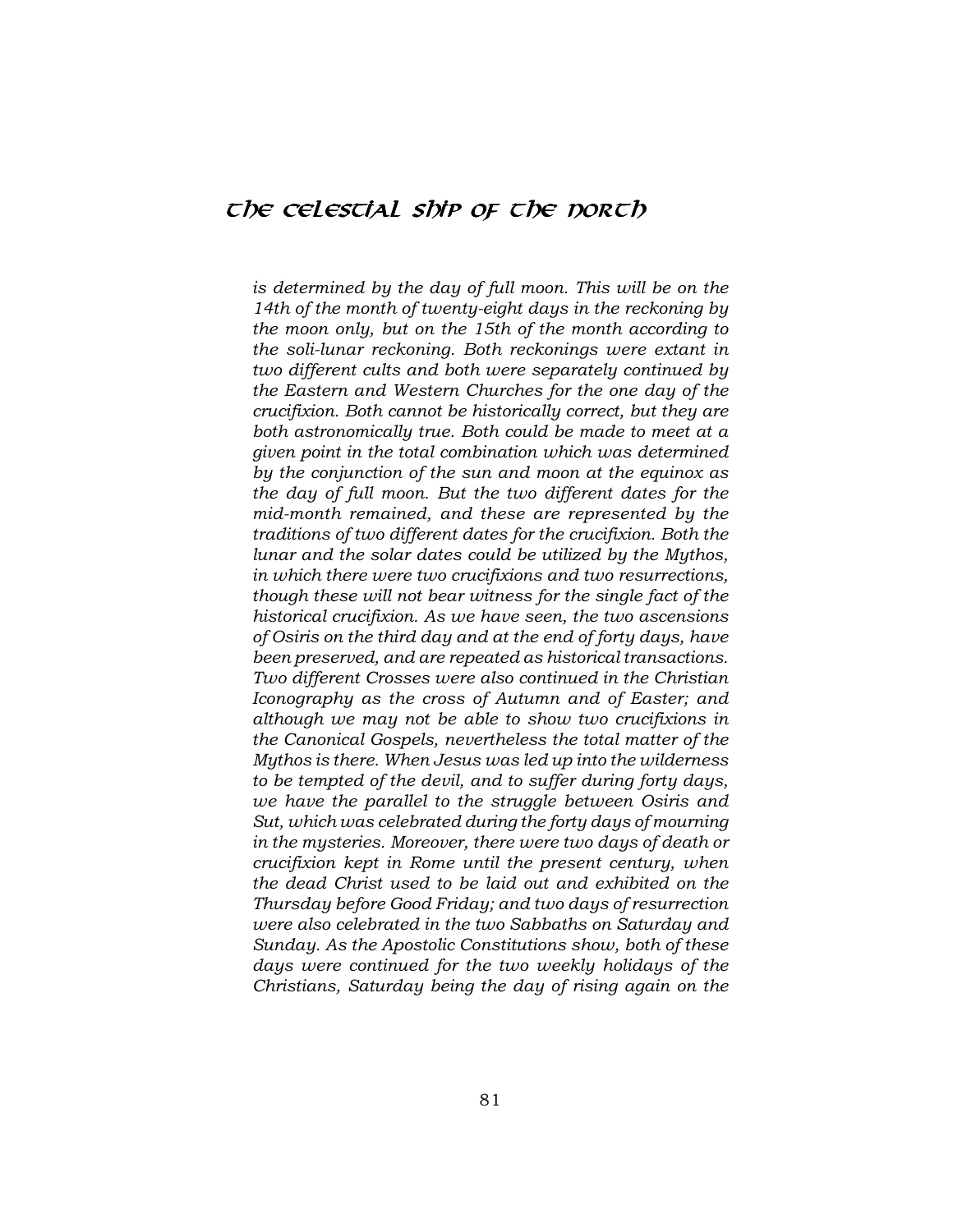7th day of the week in the lunar cult; Sunday, the Sabbath of the 8th day, according to the solar resurrection. Such are the fundamental facts; and, to my thinking, they are of sufficient force to cleave the Canonical history right in two, each half being then claimed by the Mythos. Here, as elsewhere, the Mythos does explain the fact, but only by abolishing the history. From beginning to end the ascertainable facts are astronomical, and interpretable solely by means of the Gnostic explanation of the Equptian Mythos, which always denied, because it disproved, the alleged human history."

The mummy, type of preservation, was called by the Egyptians the Karast or Christ, and the perfection to which these people had brought the embalming of their dead indicates that it must have originated in a very remote past. The embalmed corpse of their dead was type of the Karast, and was intended as the image of their own resurrection, the spiritualized other self, which was the Eternal. It was created through a great desire to make the other self permanent, which accounts for the marvelous way in which the mummy was prepared. It has been found carefully wrapped in woven bands of linen one thousand yards in length without a seam. It was the seamless robe of their primitive Karast which was the type of the mystical Christ, the everlasting spirit within. The mummy was never intended for a physical resurrection, as their doctrine of the hereafter was one of Transformation. They believed in the continuity and immortality of the Spirit, and not in a bodily resurrection. It was the Transformed, who would arise from the dead at the re-birth of the spirit in the heaven world. This Mummy-Christ type of the Spirit was placed in the tomb, which they always called their "Good Dwelling." Great ingenuity was shown in their endeavor to retain a general likeness of the dead, as the other self, the True Self, the Spirit which was its own ancestor. This was the origin of their Ancestor Worship.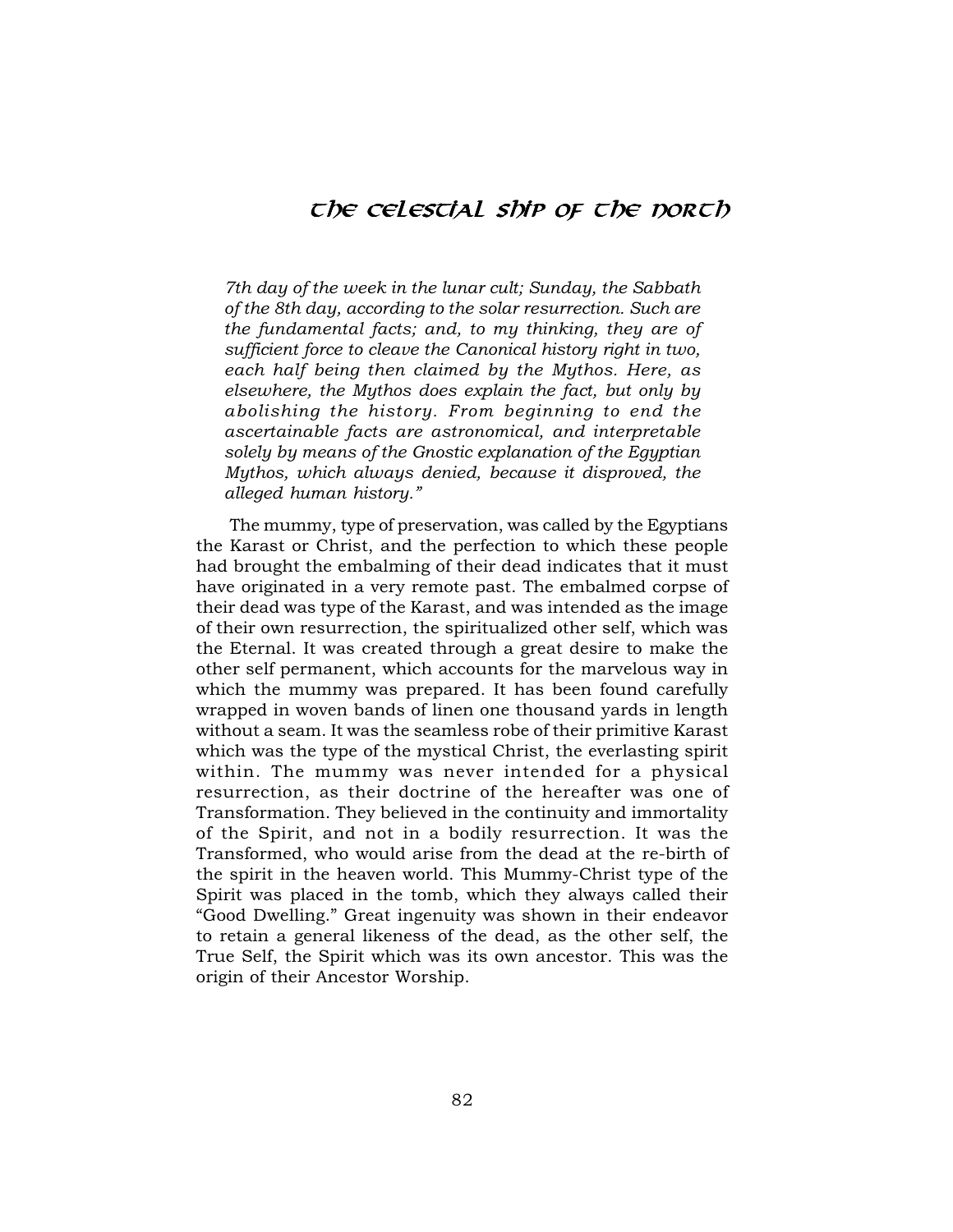The Assyrian Mammit, which was called Shebti, the double of the dead, was also of Egyptian origin, and was spoken of "As a shape of Salvation, descending from the midst of the Heavenly Abyss." It was a preservative figure of divine attributes, which was placed in the hands of the dying, and was thought to be the "one Deity that never failed." Two images were sometimes placed with the dead in the tomb, one the Shebti, double of the dead, ready for transformation; the other the Ka, the spiritual, higher and immortal self.

Man was thought to be composed of various bodies. The Ka was an ethereal projection or double of the person, and a perfect likeness. The Ba, the soul, was portrayed as a bird, while the Khoo, "The Luminous," was the spark of divine fire. The Ka, the immortal self, remained with the body, but the Ba and the Khoo left it to follow the gods, though they kept continually returning. Body, soul and spirit seem to have been represented.

The Shebti, symbol of a second life, "was made of red clay, which denoted the flesh, and glazed with a vitreous varnish that was blue, the color sacred to the soul. This is the complexion of the deceased who has been spiritualized. The soul is likewise painted blue in the act of leaving its red body behind. This color is the symbol of human immortality. Blue is also the robe of wisdom whose bands are purple lace."<sup>1</sup> The embalming of the dead with red clay or red earth, which represented flesh, is of most ancient origin. Red was the sacred color. Sometimes a material other than earth, but of a red color was used for the embalming of the dead, a process which did not belong to Egypt alone. In Africa the red earth was used in various ways as a covering for the body of the living as a protection from the intense heat of the Inner African sun. This method finally developed into the preservation of the dead. In many instances bones of the dead were unearthed and coated with it. In the Book of the Dead we read, "I have made the dress which Ptah has woven out of clay." "Ptah was the re-clother of the deceased in flesh, i. e., the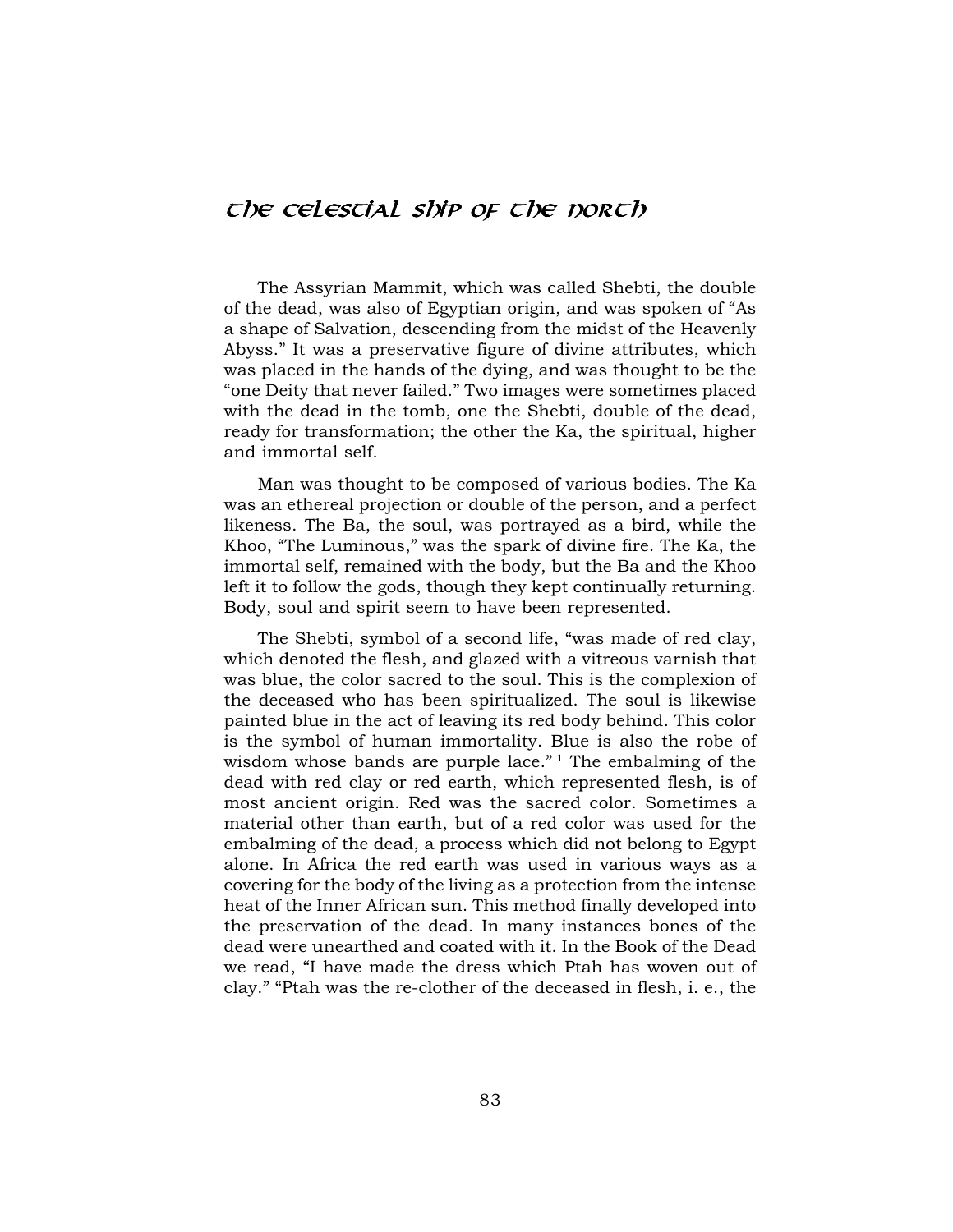red clay which represented flesh, and the clay dress of Ptah was initiated by this primitive way of embalming bones, a rite performed among the Maoris, the Australian aborigines, Mound Builders of Britain and the North American Indians.

1 When the vernal equinox was in the sign Taurus, Orion became the image of the rearisen Horus, his "Glorified Body," and then it was said "to shine in the stars of the constellation Orion, on the bosom of the upper heaven."—(Book of Sen-Sen I, Records, Vol. iv, p. 121.) In the ritual the re-arisen mummy says, "I am the great constellation Orion dwelling in the solar birthplace in the midst of the spirits."

The Constellation of Orion was known as the Mummy Constellation, which arose six thousand years ago. It represented the re-arisen Horus, and was called the Star of the East. It was the Mammit, type of Karast, image of the "Eternal when he transformed in the underworld and obtained a Soul in the stars of heaven as he arose on the horizon as or in the constellation of Orion." Karast also means to anoint, to embalm or make a mummy. It is that which was placed in the tomb for the re-birth of the spirit. "His soul does not enter or is not thrust back into his mummy forever," says the "Book of the Dead." This was that other self to whom they gave worship.

Even today in the heart of Africa the dying are prepared for the tomb with the greatest reverence, for the tomb is to them typical of the womb, hence the greatest care is exercised to keep the likeness of the dead as nearly perfect as possible, and similar to the foetal embryo. The head is drawn to the knees, which touch the chest, and the legs are folded to the thighs. Many other nations prepare their dead in the same way. In Africa a net is often used about the body to draw it into a living shape. It is the oldest form of burial known, and belongs to the Palaeolithic age, going back some 50,000 years.

All ancient tombs were images of the maternal birthplace, and their earliest form was always feminine. This mother-mould was adopted by the ancients because of their reverence towards the mystery of birth, and their desire to reproduce. In whatever light they looked upon their Christ, whether astronomical or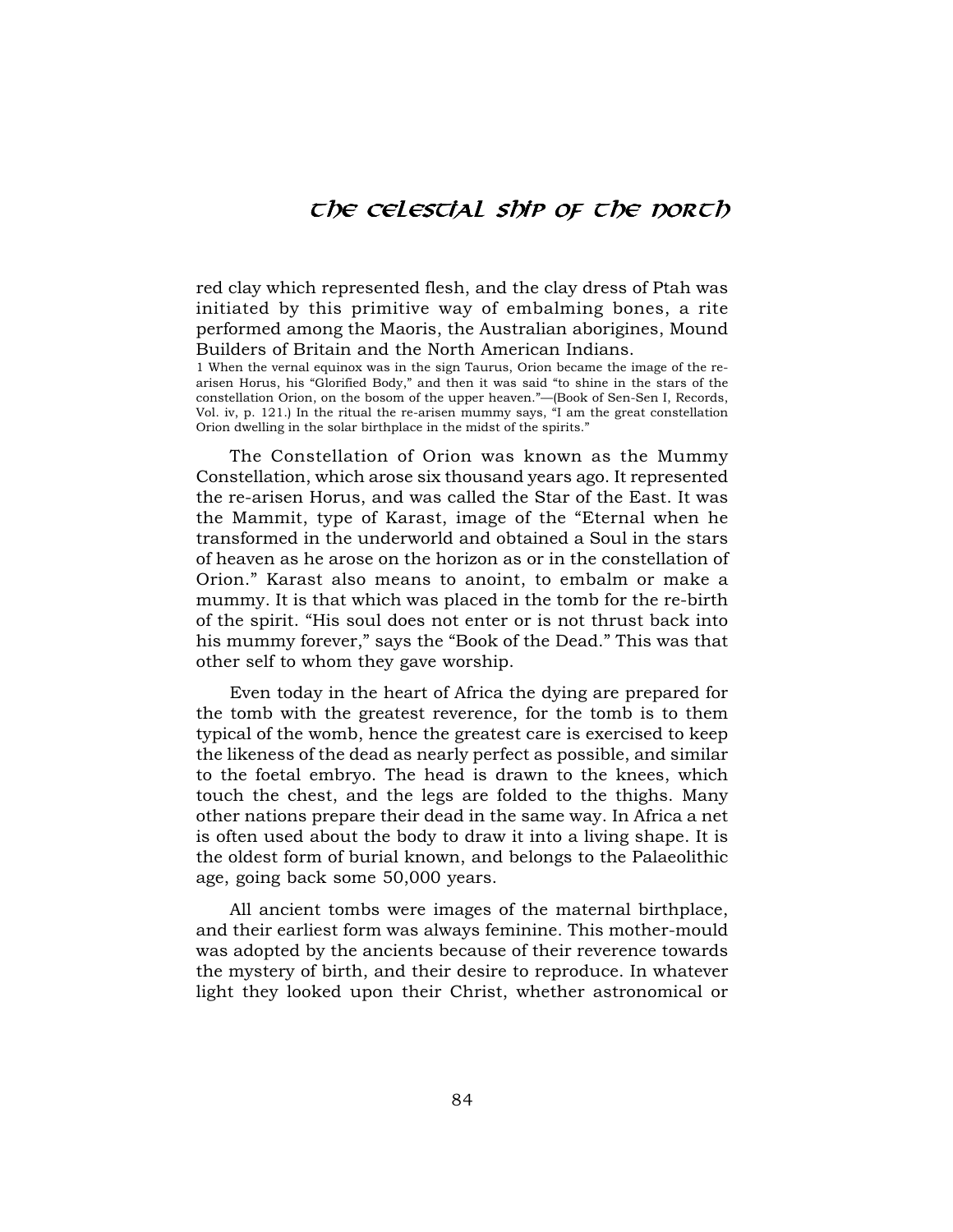mythical, he was not of the flesh, though of both sexes, malefemale, a Supreme Spirit.

All these primitive beliefs speak more eloquently of divine truths than does anything evolved by the so-called learning attained by man in later, darker ages. Modern teaching and theology are devoid of the profound reverence which the ancients had for the mystery of birth and rebirth. Primitive phallic worship was as pure and spotless as the seamless mummy band, robe of their Christ. Unrecognized and unthought of by the majority of Christians, phallic emblems and worship survive today in the symbolism of the churches and their surrounding tombs, which symbolism was instituted and founded upon the primitive worship of reproduction.

In Egypt, when a net was placed on the outside of the mummy in its preparation, it was the symbol of the goddess Neith. This was the net with which she rescued the young Horus from the water. Interwoven with it were what were called the "Beads of Isis," sign of reproduction and gestation, toward which they felt innate veneration. "Neith was 'Lady of the Waters,' from whose divine personality gushed the stream of life, and who gave to every mummy the draught for which he thirsted," like the parched land thirsting for the waters of the River Nile. The scarab was also woven in the network, symbol of the regeneration of the mummy in the tomb, or reproduction as a primal truth.<sup>1</sup> 1 Herodotus.

During Egyptian feasts a mummy image was carried about and presented to each person with this remark: "Look upon this, then drink, and rejoice, for thou shalt be as this." <sup>2</sup> This was done to remind them of immortality and the rebirth of happiness, belonging to the mystery of transformation.

2 The Tie was a hieroglyphic sign of reproduction, and also a sign of the covenant, carried by the Great and enceinte Mother as her emblem. It was an ideograph of periodicity, of feminine pubescence, "The first Ankh-tie was put on at puberty by the leaf-wearers, some of them still clothe themselves with a leaf-girdle today." The collar called Mena or Menka was the ring of the wet nurse. It was made with nine or ten beads, symbolical of the nine or ten months of gestation, and sign of the covenant.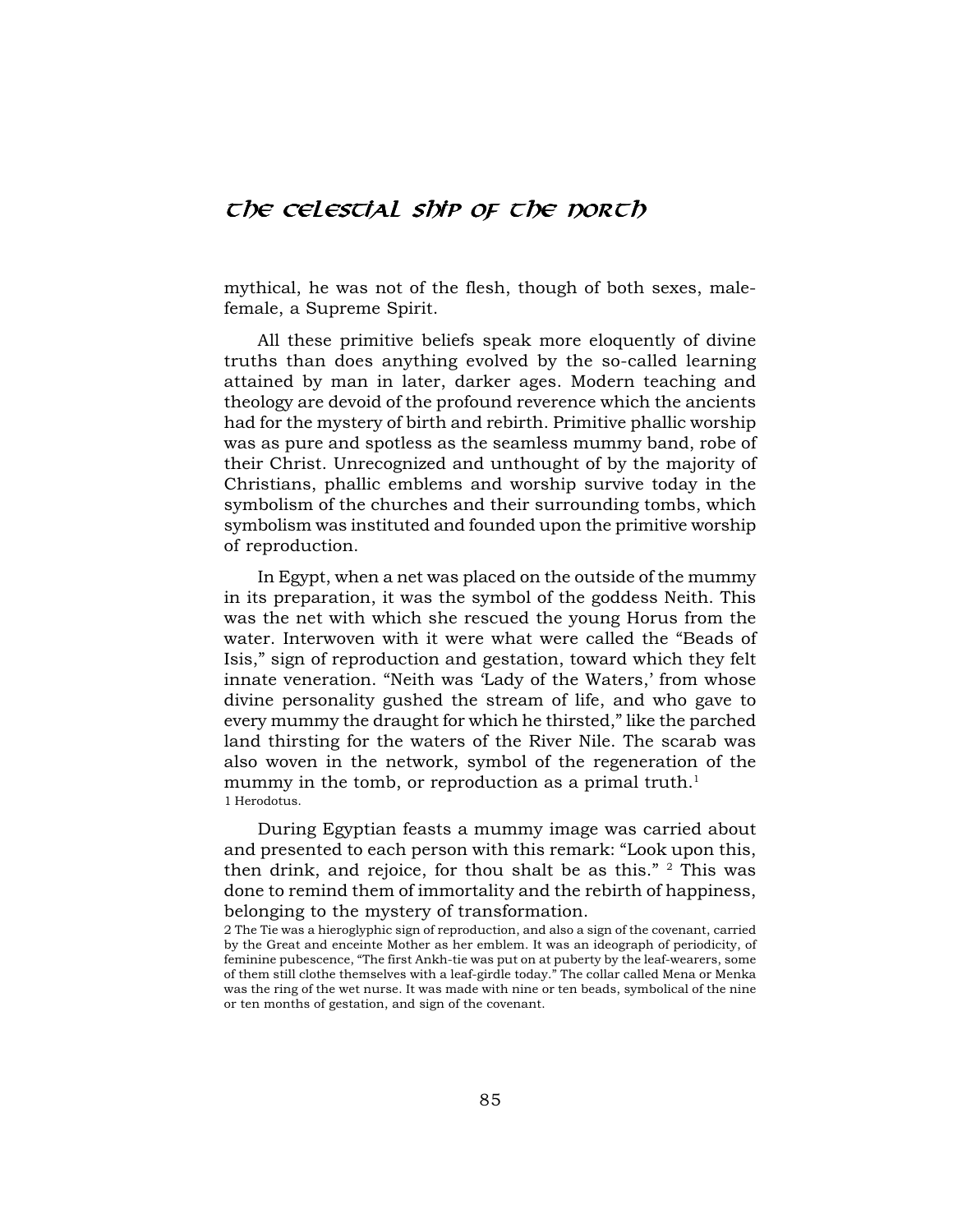One of the Quiche myths tells of four old Men, Spirits or Gods, who when dying left in their place a Bundle which could never be opened or unfolded, as it had been made seamless. This Bundle was known as the "Enveloped Majesty" and was held sacred as a memorial to the Fathers. These four "Old Men." after giving counsel to those they were leaving behind, sang an ancient sweet song called KAMUCU, meaning "WE SEE." The myth says that they sang the song at the mythical sunrise of the world "when all the stars sang together and all the sons of God shouted for joy" as they shone rejoicing in the primeval dawn. The Bundle bears a certain resemblance to the mummy of Egypt. In the myth the four are combined into one. In many instances fourfold gods or spirits are compounded into one. Ezekiel, the Book of Revelation, Brahme, and Tat are examples of this and belong to the typology of the four corners. The dropping of a garment in passing meant the leaving of the body behind. The bundle represented the god or spirit which had departed, and reminds one of the mummy type of Egypt.

Green was a type of the Eternal, and a green stone was a symbol of reproduction. A green stone, as well as a green axe, were worn by both the living and the dead. The color green had the same significance with the Aztecs, the Chinese, the Neolithic men, and with the Egyptians. Axes were made from the polished emerald, felspar, jade or jasper. The axe was type of founding by opening the ground, and making the passage for the dead on its way towards the image of its resurrection. "Axes of green stone were also buried in the ancient mounds of Japan, and an emerald was made the base or heart of the Aztec mummy."

The Swastika Cross was placed on the breasts of defunct mystics, and has been found on the heart of statues of Buddha. "It is a SEAL placed also on the hearts of living Initiates, burnt into the flesh, forever, with some"  $\frac{1}{2}$ -because they must keep certain Truths inviolate, intact, and in eternal silence until an appointed time, although this symbol is degraded today, it can never lose its mysterious power.

1 Blavatsky, H. P.-The Secret Doctrine, Vol. ii, p. 586.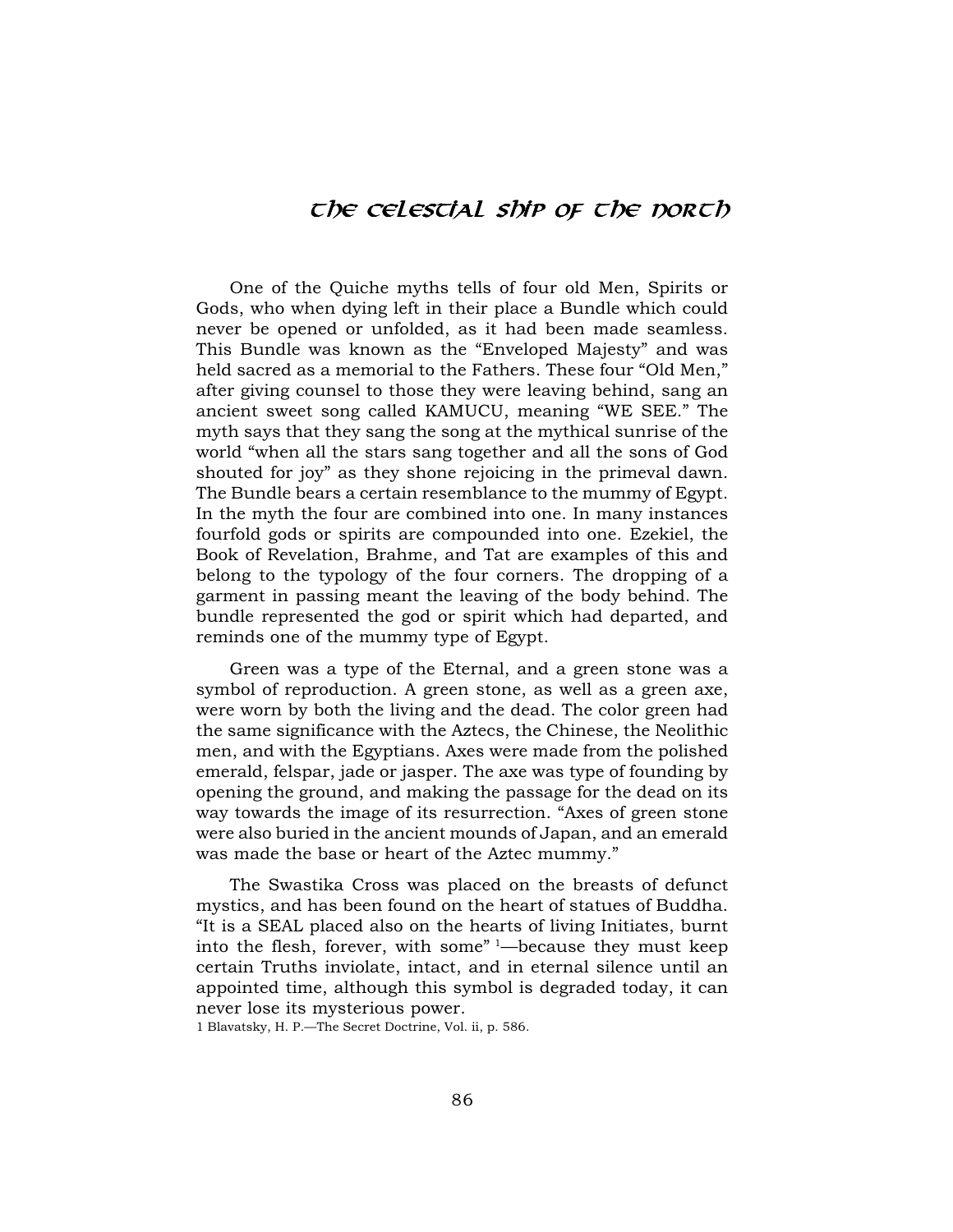The earliest Stigma ever branded on the human body was a totemic token of puberty, and was the origin of the cross used as a brand cut into the flesh, or tatooed on the thigh at the time when the crossing from boyhood into manhood was being accomplished. This tattooing was also typical of parenthood in either men or women. Primitive people knew well the life histories of the animals which they so freely make use of as Totems. From earliest times animals, birds, insects and reptiles were adopted as a symbolic means of expression. The zoological system of typology will endure forever as it appropriately symbolized the stars and the constellations.

The origin of Totemism and heraldry is found in Egypt, where entymological symbolism was used by tribes, clans or groups of people for purpose of identification. The earliest ideographs, even extended to the individual man whom we find denoted by his individual star. Primitive people are known to clothe themselves in figures of birds and animals, which they wear in their primitive dances, imitating the call of the bird or the cry of the animal which they personify, every tribe being distinguished by its appropriate animal Totem sign. Totemism began ages before a male or individual fatherhood as progenitor was known. Descent came from the mother's side and she was first pictured as an animal, and that animal was the type of the entire group or clan. The Totem representing the ancestor's name did not originate until ages thereafter. These groups and clans became symbolized in the Constellations, the Star groups, thus linking their souls with the stars. Amongst the Arab tribes many used a certain star as Totem, whilst others adopted the constellations, and in certain countries shooting stars were supposed to be the souls of the departed. Star Totems became star deities, and the Totemic archetypes in heaven may be found in every likeness on earth. The twelve signs of the Zodiac are Totemic and are symbolized as animals. Today we follow that ancient method for the ruling planet of the horoscope is the "Individual Guiding Star" anciently a Totemic type.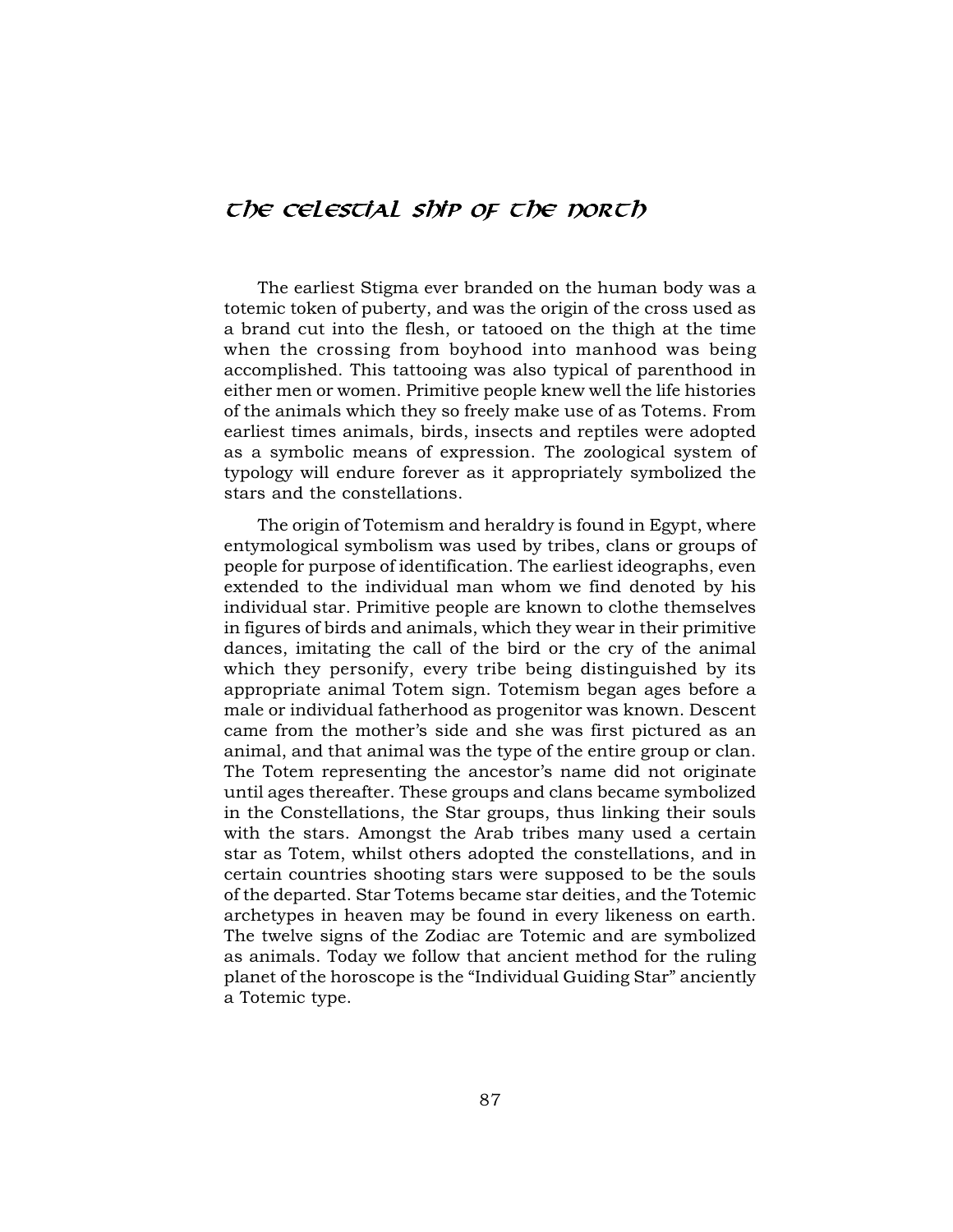The Cross and the Circle in our planetary symbolism are indivisible. In Mercury there is the half circle, the circle, and the cross; Jupiter gives us the cross and the crescent; Mars is the cross on the circle; Venus has the cross below the circle; Saturn has the semicircle and the cross. The square was always the symbol of the earth, and the circle that of heaven. The fourth finger wears the circle of the wedding ring because the thumb touching the fourth finger makes the circle which denotes fatherhood. The cross as a sign denoting the four corners or quarters is found everywhere. The cross of the Christians is perhaps the sole exception, since it became to the Christians type of the Eternal Region, finally found by them in the Zodiacal sign Pisces which solar birthplace became chief of all corners.

#### THE TAT CROSS

The Tat Cross or Pillar was a special type of the Moon-god Taht, who was the establisher of the four quarters of the Moon, as well as of Ptah the Sun-god when he established the four quarters of the solar Zodiac. It is the equivalent of the Mount of the Four Corners and was ever a sacred emblem.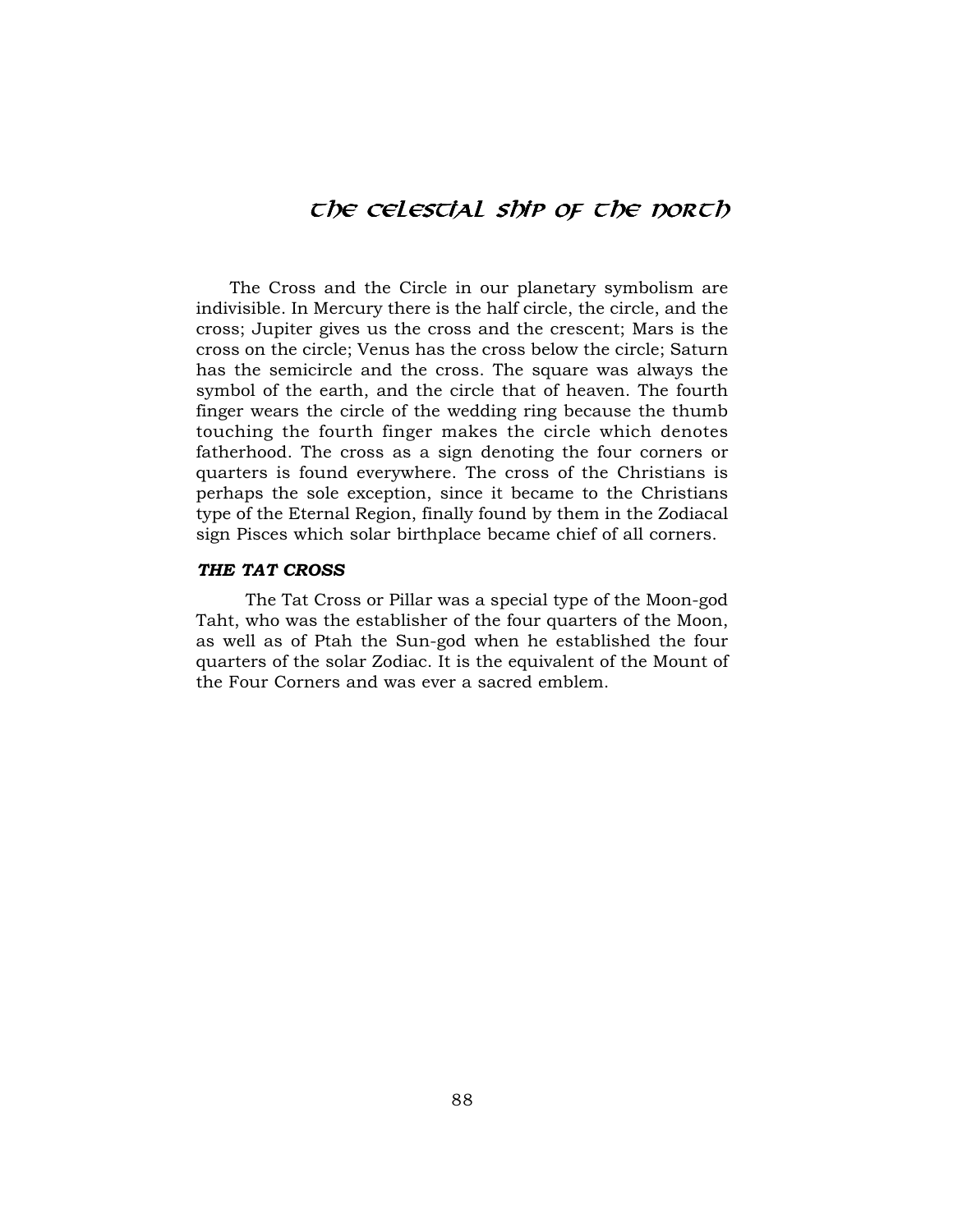### **CHAPTER VI** THE SACRED FOUR

The Great Mother was called the "Keeper of the Four Corners"—the primal four corners which were universal in ancient mythologies, and formed by her as she turned around the pole with her Seven Stars. From this primal circle great mysticism has evolved. The first seven elementaries, born from the Abyss, became the spirits or stars presided over by this Great Mother. Of the seven, Fire, Earth, Air and Water were and will be for all time the four elements, symbolized in the four corners or the four quarters of the universe. In earliest symbolism these elements were represented as animals. Fire was portrayed as a bird, Earth a beast, Air an ape and Water a fish. Water became recognized as an element of life, and as the feminine source was the first element to be humanized and became symbolized by the Great Mother.

Originally the heavens were said to rest on four corners. These four corners typified the square and this square with the four cardinal points was an original way of registering the circle. In a first and feminine form, heaven was said to stand on four legs, as it were, over the earth, or resting on the four corners. Didron gives a figure of the square supplementing the circle in the halo of the saints (Figure 5, 26).

In Egypt the Phoenix, Bird of Fire, was said to have the star Sirius at the heart of it, and as it outshone the sunrise the South was made to represent the quarter of Fire." The crocodile, represented the earth, and the west, from which the earth was said to have emerged from the inundation. The ape, as a symbol of breath and air, represented the east, and the hippopotamus, representing water, was given to the birthplace in the north. The Genii of the early circle of the four quarters were one female and three males. With the three males, the god Har, or Ra (fire), was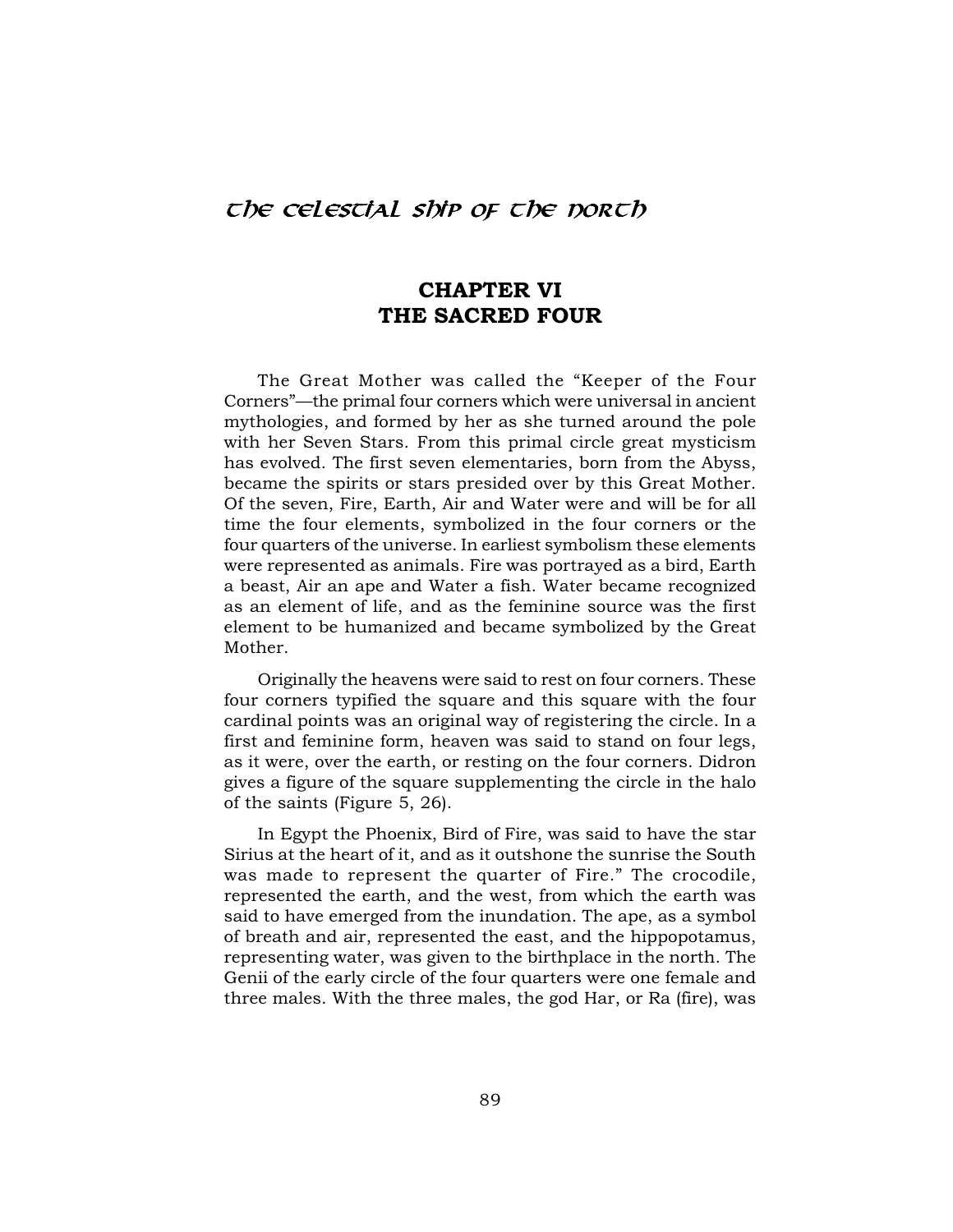hawk-headed; the god Sut (earth) was ass-headed; the god Shu (air) was ape-headed, and Uati (water) the Mother, the female, was represented as human-headed. With the division into the four quarters Uati, the hippopotamus, was portrayed with the nose of an ape, the feet of a lion, and the hind quarters of a crocodile, all of very great significance to one who understands the types.

The four elements, forces, and powers were looked upon in primeval times with fear, which suggested one of the earliest religious thoughts. In connection with the god Ra, who presided over Fire, Fear was represented by devouring flames, with the god Sut, who presided over the Earth, by the terrors of the earthquake; with Shu, god of the Air, by the hurricane; with Uati, goddess of the Water, fear was represented by drowning, being swallowed by water. The death-giving heat in Egypt or Inner Africa was an early symbol of fire, from which the historical or theological Hell was evolved.

The Mexicans had four ages or aeons ruled over by the Sun, for which they made the Sun a synonym. They called the past ages so many destroyed Suns. These four great periods had all ended with a cataclysm, symbolical of the elements that had represented the age, for example, the Sun age was by fire, conflagration; the Earth age by earthquake and famine; the Air age by hurricane; and the Water period by the universal deluge.

These elements were all later personified as Gods, Genii, and Winds, progeny of the Great Mother, the "Bearer of the Waters," or the enceinte mother.. She was the primordial ark, and long before boats were built was called the Ship of Life or the Ship of the North. And this primitive ark or ship contained within herself the causation of all the Fours, which still cling to the cardinal points and the cross.

The ark was later represented as the coffin of Osiris, with the four Genii standing and keeping guard at the corners. They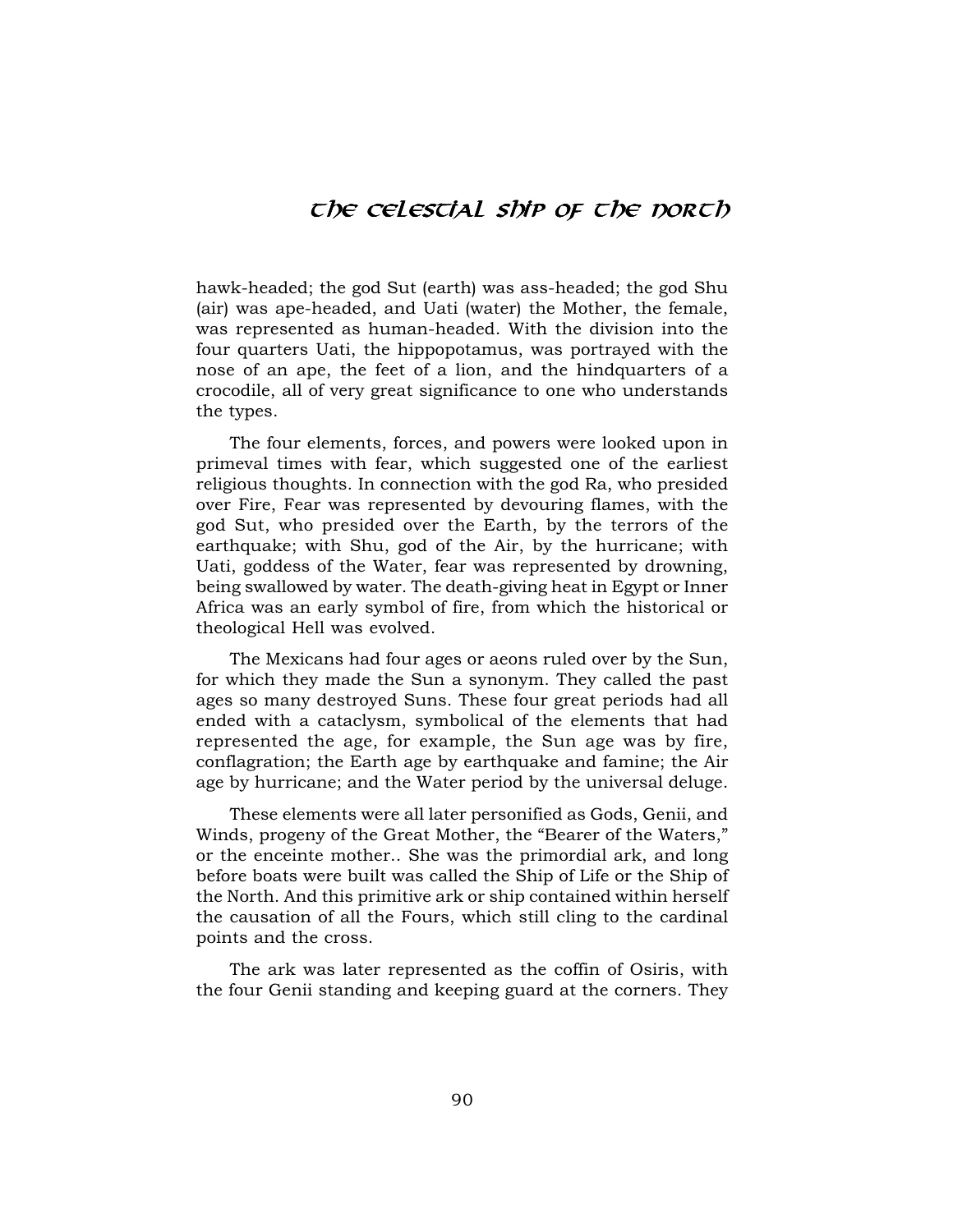were Ra, Sut, Shu and Uati, the four great spirits of the seven stars of the Great Bear, and of the four, Shu, was the Angel Gabriel, who in a Mohammedan legend is called the chief of the four great Genii, or the favored one of the angels, being the Spirit of Truth. He is the angel who appeared to Mohammed in his great trance. In the legends of the middle ages, the Angel Gabriel was called the second of the great spirits that stood before the throne of God. Gabriel was Shu, god of breath, a divine type of power. And as the planet Mars Shu was known as the god of generation and was given the Feather of Truth.

The typical four of India receiving the greatest honors were the Cow, the Ape, the Eagle and the Serpent. They were called the greatest of the Totemic types.

The Assyrian four Genii are represented by a lion with a man's head, (fire); by a bull with a human face, (earth); by the Uster, Aquarius, in human likeness, (air); and the Nettig or Scorpion with the head of an eagle, (water). The elementary spirits, or Genii, who are found stationed at the four corners, in whatever type, represent the four elements—Fire, Earth, Air and Water. The Mandans placed four tortoises at the corners of the earth and they were said to spout forth water.

The heraldic emblems of China are the Stag, the Phoenix, the Tortoise and the Dragon. In Egypt the Phoenix represents the south, the Tortoise west, the Dragon north, and the Stag east. The Aztecs have the four great ages of Fire, Earth, Air and Water. The Druids have the Square, the Circle, the Triangle, and the Crescent, signifying the elements. These four symbols are found in the nimbus, in the portrayals of the Christian saints, as a Glory of God. The nimbus truly belongs to the Holy Spirit, the Regent of God.

When the four corners became established, a place of importance was given to the Spring Equinox, when the conjunction of the Sun and Moon took place, a conjunction which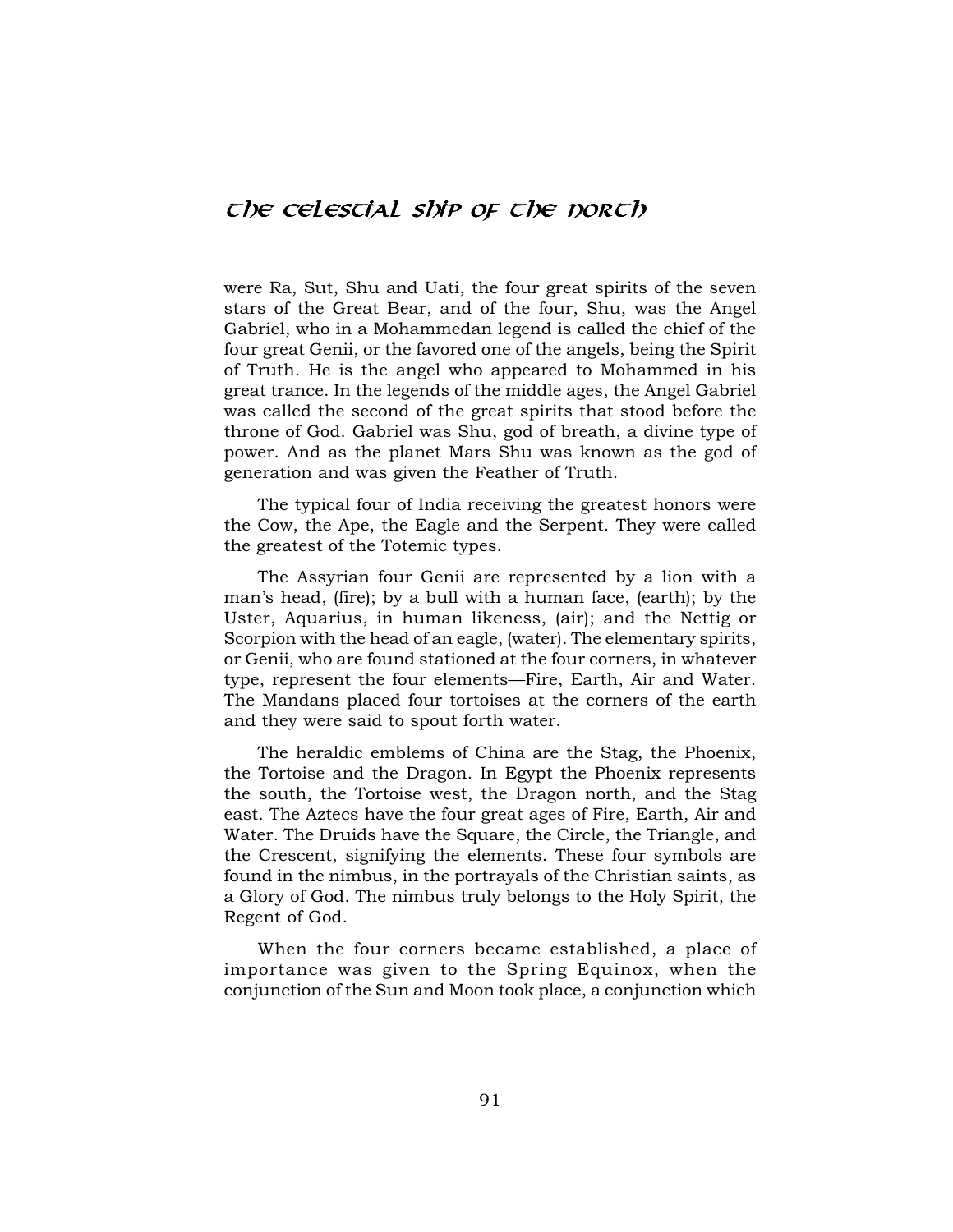always signified the birth of a new Sun, Child, or Christos, just as the conjunction of the Sun and the Moon astrologically gives birth to the Christos within. A yearly festival was always held in honor of the birth of the Sun-god, or Saviour God, giving a representation of his suffering, burial, and the resurrection into the new life, typifying renewal, regeneration, and a new birth of nature. This conjunction or crossing also represented the Rock of the Horizon, on which the gods were wont to find refuge from the waters.

The most important word or glyph of ancient times, set in heaven, and used figuratively, was the serpent, relating in celestial correspondence to time, seasons, and the four elements all being represented by serpents—Heh, represented Fire; Bata, Earth; Nef, Breath; and Hydra, Water. A four-headed and four-winged serpent in Egypt symbolized the four corners of the earth, and their serpent, Apta, a name signifying "The Corner or end of the World," was covered with four mystic figures, which represented the four cardinal points. Hapu means "Corner or Secret Places," and the serpent Hapu was represented with four heads. Four serpents, in various forms and conditions, were used in many countries as foundations for temples, within which, designated by a serpent were corners and places for worship.

The four corners that turned four ways were called the Sword of Flyfut, the weapon of Thor. This was a form of the four-footed cross, type of the four corners, as was the Swastika or the God Agni of the Hindus, or the Agnus Dei of the Christians.

Later the four corners were superseded by the form of the mount that would rise in some mysterious way and fill the entire world as a throne for the Solar God. For the elementaries of the beginning, emanating from the Abyss, Darkness, or the Great Mother, had become in the Solar myth the "Servants of the Solar God" Light, the Egyptian Ra, whose mother had been the ancient Typhon. This change was typical of the struggle between Darkness and Light, "When the Lioness spends her fiery fury against the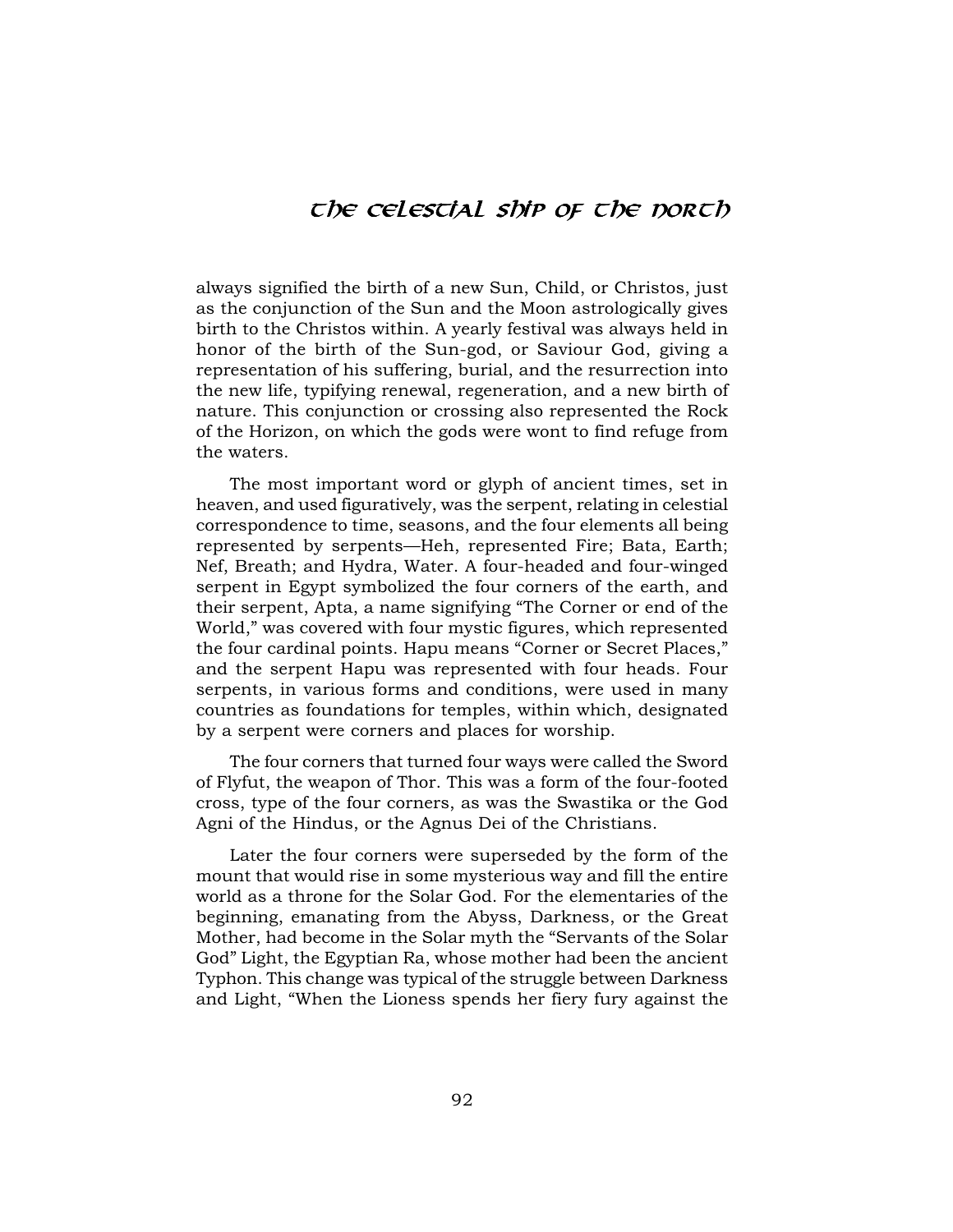Wicked, the Scorpion stings on behalf of Gods and men." It is then the scorpion, kin of the serpent, which holds within itself the sting of the world.

In Jacob Boehme's "Threefold Life of Man," Chapter 2, he writes of the first elements in creative nature: "The first four forms in themselves are the anger and the wrath of God in the eternal nature; and they are in themselves nothing else, but such a source or property as standeth in the darkness, and is not material, but an originality of the Spirit, without which there would be nothing. For the four forms are the cause of all things."

These elements, originally emanating from the Great Mother, were called Primordial Forces, and became combined in a single Deity. Later the worship of this one God arose, whose name was "I am that I am," and whose symbol was the disk of the Sun, standing for Light, Truth and all-sustaining Power.

This one God belongs wholly to religion, and was not an initial creation. "No one God that is not a bi-une being, a twin form of the 'double primitive essence,' mother-mould of the producer, was primordial." If there is one god, an only one, as father of a beginning, endowed with all the powers of deity, it is the Egyptian Amen-Ra, the hidden Sun, whose creation came in the later solar period. The earlier gods—Ptah, Seb, Shu, Osiris and Sut never had a father. Taht, the lunar god, and Seb, the Star-god, were said to be born of time, and there is an inscription belonging to the Temple El-Karjeh referring to Amen-Ra as the "self-produced," "he has not come out of a womb he has come out of cycles." (Records of the Past.) The earlier gods were all evolved from space and from the forces known as Fire, Earth, Air and Water, before the world was made or creation had become an established fact. We learn from Berosus that "in the beginning" all was darkness and Water; and therein were generated monstrous animals with strange and peculiar forms.... A woman ruleth all." The conception of a Triune God has come down to us today through the vista of ages, and through its adoption by the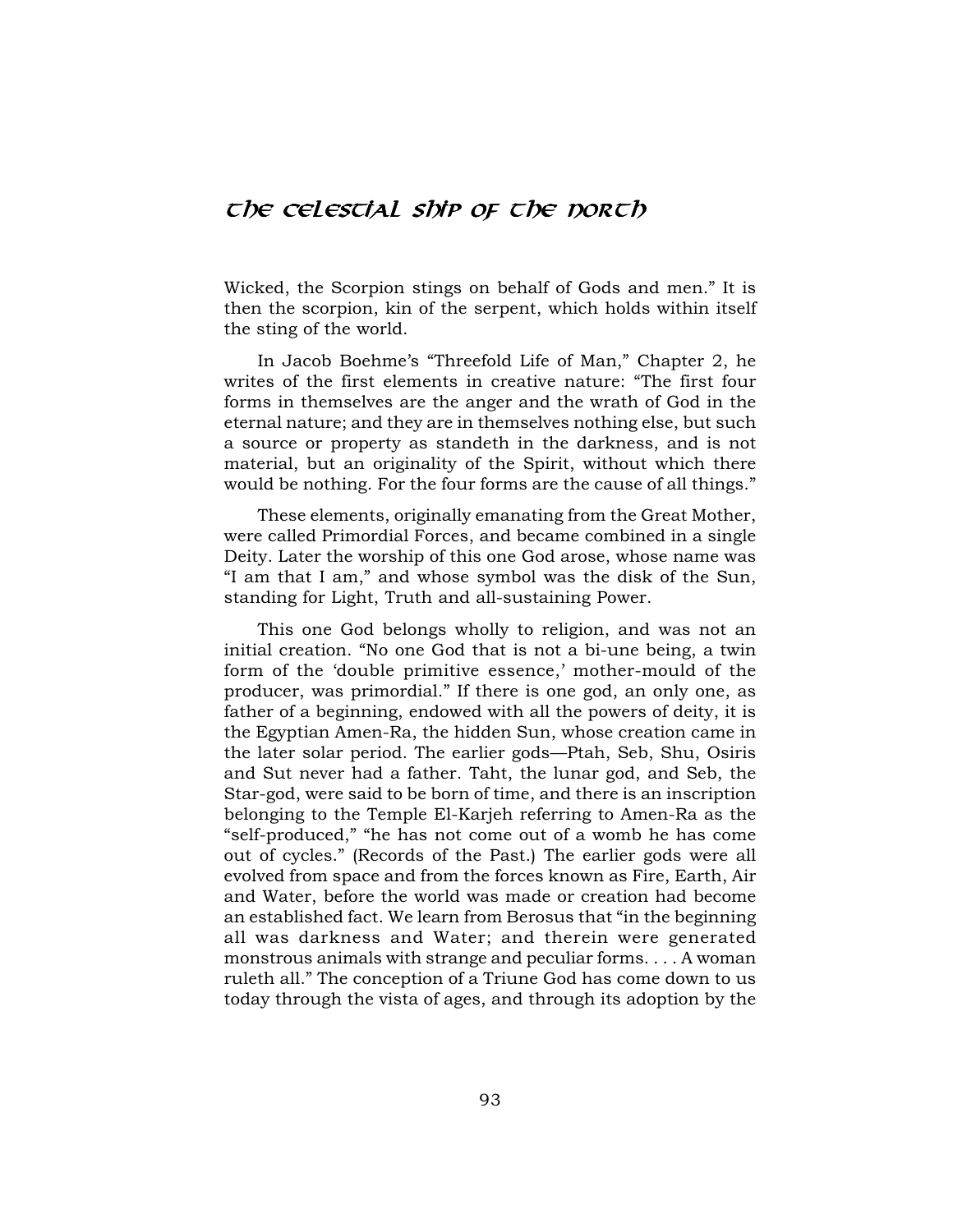Roman Catholic Church, it is today believed in with blind unquestioning faith.

The four types were given as symbols of one God. The four elementals of Egypt and those of the four corners became the souls of the solar god, Ra. Four rams, animals with wings, and the four Assyrian bulls with human heads, were types of the later solar god. There was the four-headed Brahma, portrayal of the body of the Hindu Creator, and signifying the four types or characters of the elemental castes. All denote the four elements that were compounded into One God, and made One.

Irenaeus assumes that for mystic reasons the Gospels needed to be four in number, due to the origin of the Four Quarters and the Spirits, Angels or Keepers of the Corners. "The books of the Egyptian Horoscopus were four in number. The first treated of the system of the fixed stars; the second and third of the solar and lunar conjunctions (eclipses and the ends of periods being called deluges and destructions); the fourth was the book of the risings or resurrections of the sun, moon and stars, and eschatologically, of the souls of men. Similarly four books of magic were assigned to Taht or Hermes. We are told in the magical texts that

These are the titles of the four books:

- (1) The old book;
- (2) The book to destroy men;
- (3) The great book;
- (4) The book to be as a God.'

"No better identification or apter illustration of the four books of the 'Magical Texts' could be given than the Book of Adam for  $(1)$  the Old Book; the Deluge for  $(2)$  the 'Book to destroy Men;' the Law for (3) the Great Book; and the Book which renews man and bears him into the kingdom of heaven for (4) the 'Book to be as a God'." While to quote from Egyptian Texts, "There are four mansions of life at Abtu (the abode of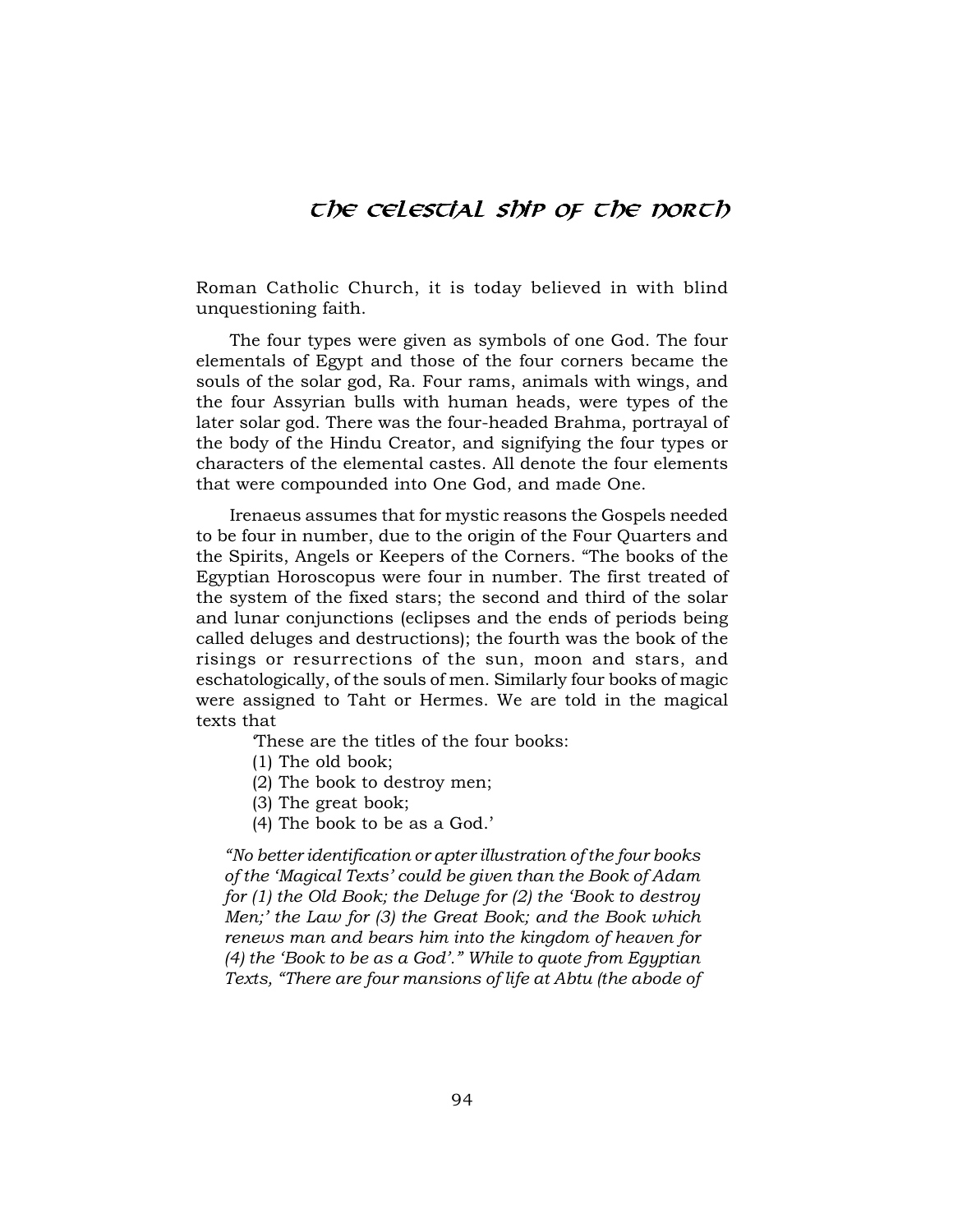the four corners); each is built four stories high. There are four mansions of life. Osiris is master thereof. The four outer walls are of stone. Its foundation is sand, its exterior is jasper, one is placed to the south, another to the north, another to the west, another to the east. It is very hidden, unknown, invisible, nothing save the solar disk sees it. It escapes men that go there. The sun's librarians, the treasure-scribes, are within. . . . The writer of his divine books is Taht, who vivifies it (the house) each day; its excellency is neither seen nor heard. 'O thou daily hidden one' is written in front of the house, and in the chapter to open the fate of this house it is said, 'I have opened heaven, I have opened earth, I enter'."  $1$ 

1 Massey, Gerald-The Natural Genesis, Vol. ii, pp. 475-476.

From the earliest Sabean reckoning by the constellation of the Great Bear down to the latest periodicity given for the Sun, the Four Corners and the ancient Sabean cycle still remain in our solar Zodiac with the four quarters marked out by the signs of the Lion, the Bird, the Waterer, and the Bull.

In all lands in all languages are found endless myths of the early Four, which belong to the circle discovered to have been made by the constellation of the Great Bear revolving around the Pole. These myths are sacred and elevating in thought, though often crudely expressed by primitive peoples who were giving their impressions and conceptions of the Spirits, Angels and Winds, which were to carry their messages of love and reverence into the Great Beyond.

The history of the world from beginning to end is found in the stars and recorded in the Zodiac by a universal symbolism, the key to which has always been and always will be with the Initiates, who have ever known and held sacred the unchangeable Laws of God. Man's first insight into life itself came through study of the stars, whereby the heavens revealed to him their sacred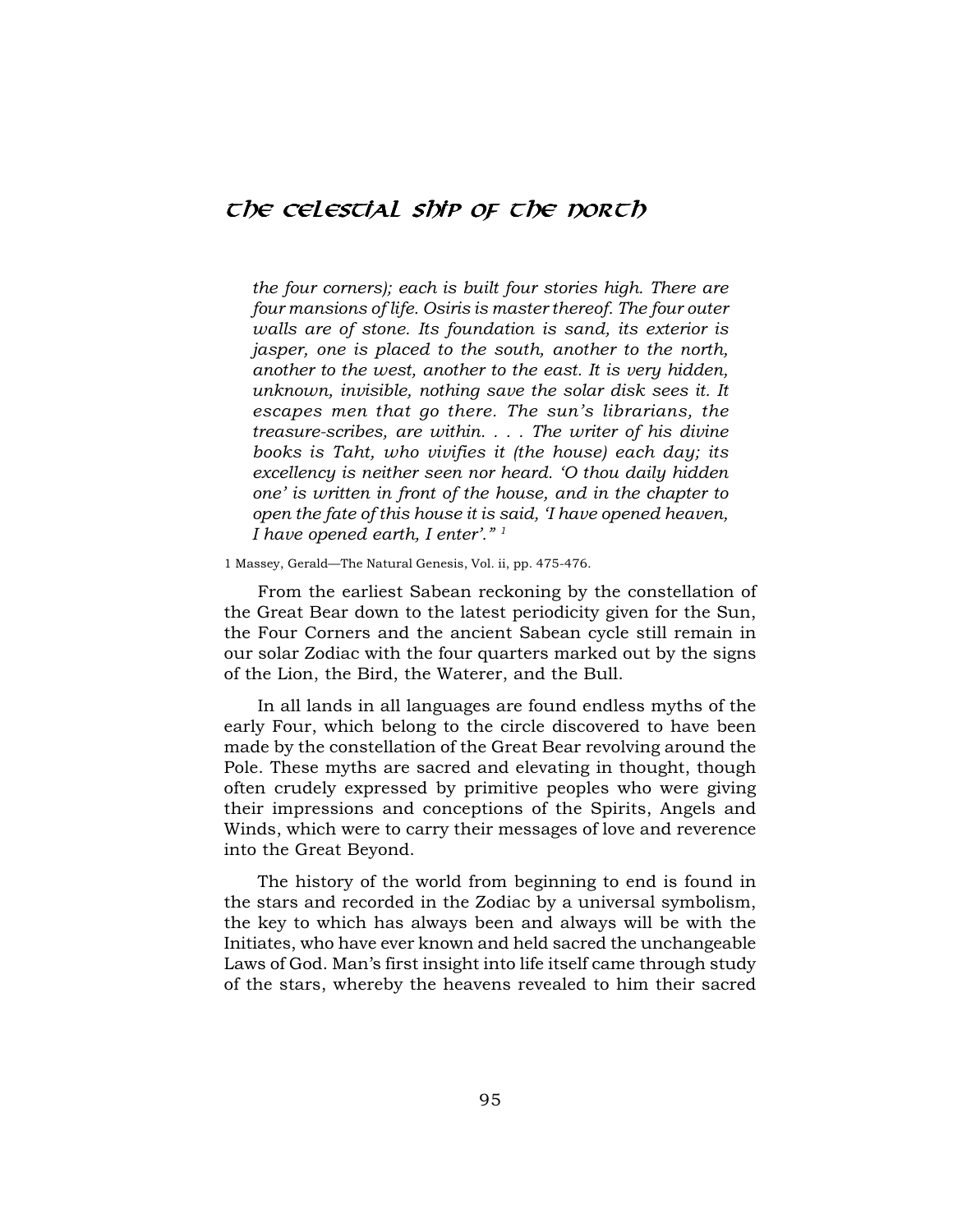truths, inspiring him, when he began to realize God, the Eternal, the Absolute, to seek out the revelation of a higher destiny. Aspiration and longing were in the heart of primitive man. Thomas Carlyle realized this when he wrote these dynamic lines: "The great antique heart how like a child in its simplicity, like a man in its solemnity and depth; heaven lies over him wherever he goes or stands on earth, making all the earth a mystic temple to him, the earth's business all a kind of worship. Glimpses of bright creatures flash in the common sunlight; angels yet hover doing God's message among men." Knowledge of the Central Spiritual Sun, and the manifestation of Light appearing at certain periods of world change, came through primitive man's early piety and reverence. May the soul of man be reawakened, through knowledge of the stars and astrology as a sublime science, for "Knowledge is Recollection," and eternal memory of the precious gems of the golden age of the mythical and mystic is within man.

Moreover there are records extant on ancient monuments and temples whose starry symbolism is readily deciphered by the Initiates to whom we owe so much. We are told also that there are in existence today secret inexhaustible volumes of sacred books belonging to an immense antiquity.<sup>1</sup> As a matter of fact, scientific knowledge is but the development of occult knowledge, vet wherever Science identifies and formulates one of these old occult Truths, to the scientist it ceases to be occult.

1 In all corners of the world people had retained a knowledge of sacred Books, which had disappeared or were mysteriously hidden. The Vatican can tell of these, but the Vatican is ever silent. All divine and holy traditions speak of these hidden Books, the Secret writing. These traditions are prevalent among all nations, and refer to the books being in a lost language.

Very priceless this Wisdom, which is within the reach of all, much of which can be found in the Apocalypse, and which was originally given to the Priests and to their followers thousands of years before the Old Testament was written. It was the Wisdom from that great Book of God, of the Sun, of the Moon, and of the Stars.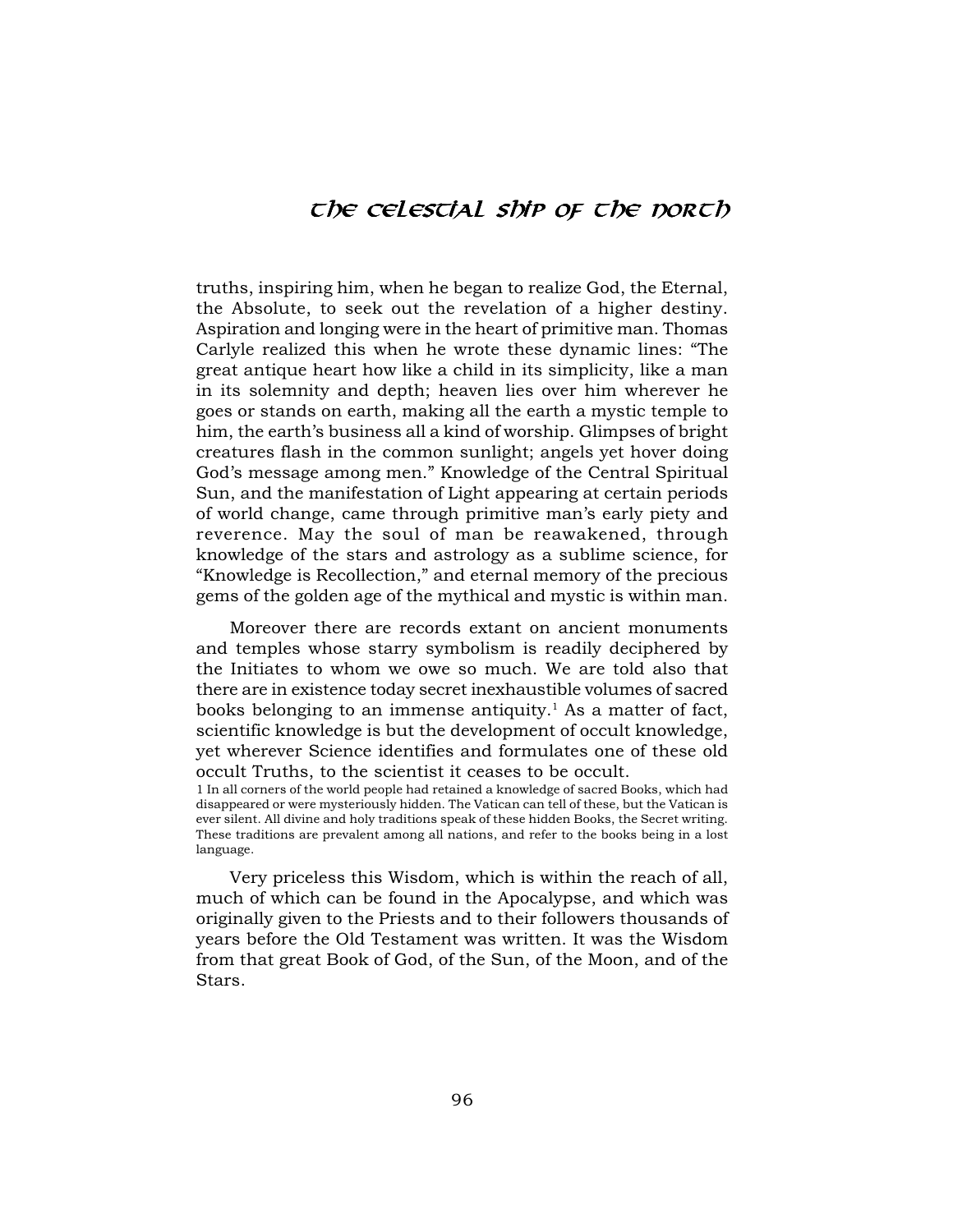There are signs, evidently ideographic, found on the hatches of the Palaeolithic period, according to Lubeck. And when our Red Indian tribes petitioned the President of the United States to grant them possession of four small lakes, the petition was written on a tiny piece of fabric barely covered with a few animals and birds. Scientists cannot decipher the different methods the American savages have of writing, nor their early hieroglyphic ciphers which are preserved today and known in occultism as Senzar. The American Indian has knowledge as profound as the hierophants of the early days of the world, yet there are those who claim that the ideographs of the Indians, as well as the written characters of the Chinese, are "an attempt of the early races of mankind to express untutored thoughts."

A tradition is extant among the Cheyenne Indian tribe that "Two or three thousand years ago in the Cheyenne tribe, a boy was born, who from babyhood possessed great intellectual powers. He not only had supernatural powers, but he was a prophet from the beginning of his life. This boy grew to manhood and lived to be four hundred years old." His name was Motzyruff. "He went to a high mountain and as he went near it a door opened for him to enter into the earth, and he entered. Inside of the mountain he communicated with the Great Medicine. There were several other men there who represented other nations and were there to learn from the Great Medicine. These men consisted of several red-skinned men, one black skinned man, who was dressed in Indian fashion, and one white skinned man who had long hair on his chin. All wore long hair on their heads.... After four years Motzyruff returned to his people as a man of supernatural powers, a messenger and prophet from the Great Medicine. $" '$ 

1 "Cheyenne Indian Ceremonial Organization of the Cheyenne Sun Dance."-Smithsonian Publications.

This is evidently the Cheyenne tradition of the King of the World. Throughout Asia today the Messiah, whose coming is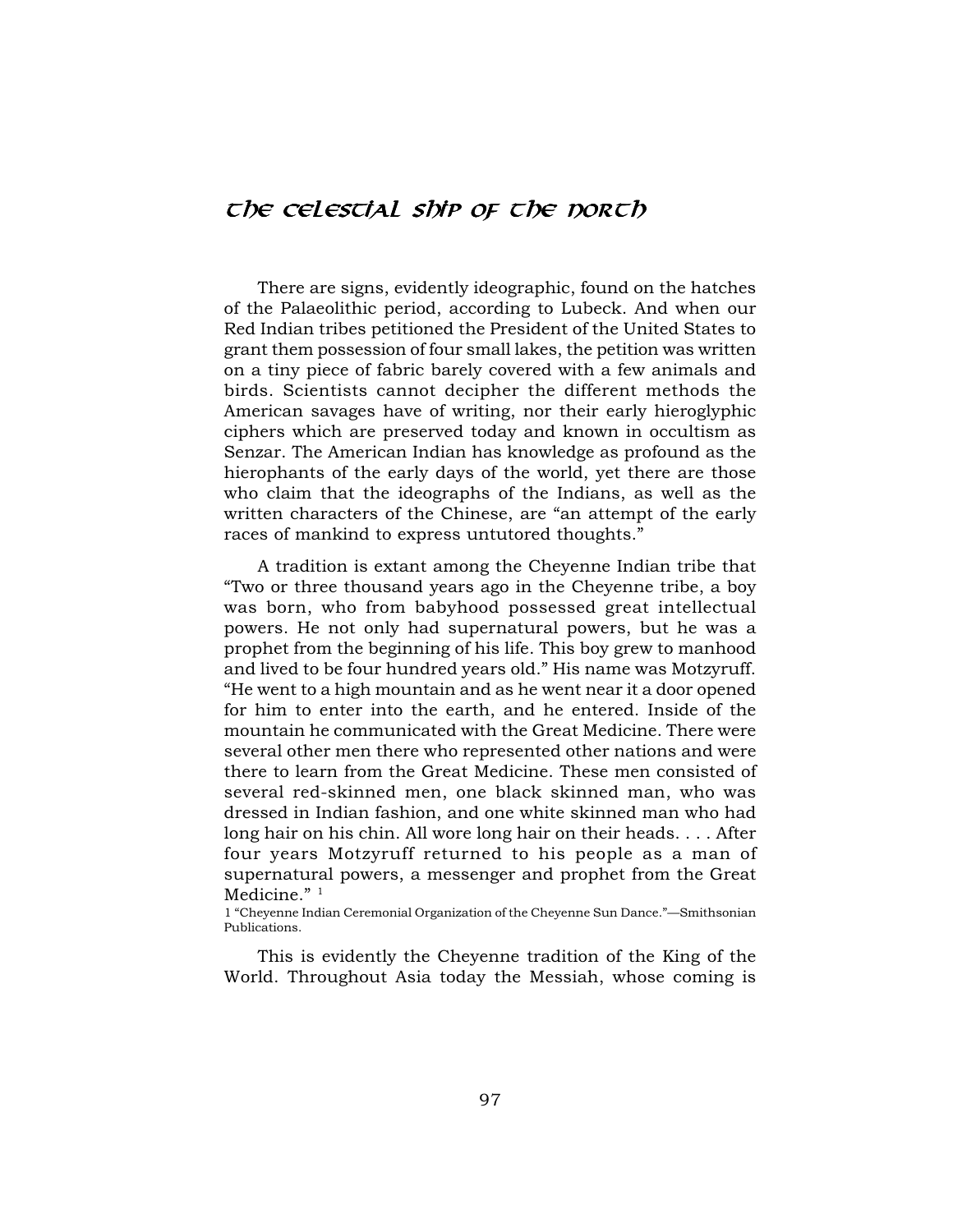confidently expected, is known as the King of the World. A possible reference to this Super-Being occurs in the history of the Cheyenne Indians of the United States and bears witness to tutored thoughts of ancient wisdom on our continent prior to the wthie man's advent.

Cardan says "He that goes about to destroy art is far worse than he that is unskilled in it, for his mind is full of malice and idleness as well as ignorance." Egotistical superficial knowledge has held back many men's souls from finding the ancient eternal laws of the heavens. To the astronomical priesthood of ancient days we owe many of the sublime allegories which are our precious inheritance, and which have become the foundations of many theological systems. Sacred mysteries and their symbolism are the same today as when primordial man created them out of the traceries of the heavens. For this reason they will remain as unchangeable as the Laws of Heaven. We also owe to the astrologers the principles embodied in many myths and symbols of the Cross, the Cardinal Cross, and the number Four, which are the foundations of life.

Cosmic Forces are represented by the Cardinal Cross, the four points of the compass—North, East, South, West—each having a distinct occult force at the beginning of all great cycles. These occult properties are found in the winds of North, East, South and West, and in the four principal stars creating a first Zodiac of four signs in the making of the twelve.

The "sky is mystically spoken of as the Temple, and the eternal consciousness of God. Its altar is the Sun, whose four arms or rays typify the four corners or the cardinal cross of the universe," which have become the four fixed signs of the Zodiac, and as the four powerful sacred animal signs are both cosmical and spiritual. They represent the basic elements resembling our human principles. The sign Leo represents Fire or Spirit; Taurus, Earth or Body; Aquarius, Air, or Mind; and Scorpio represents Water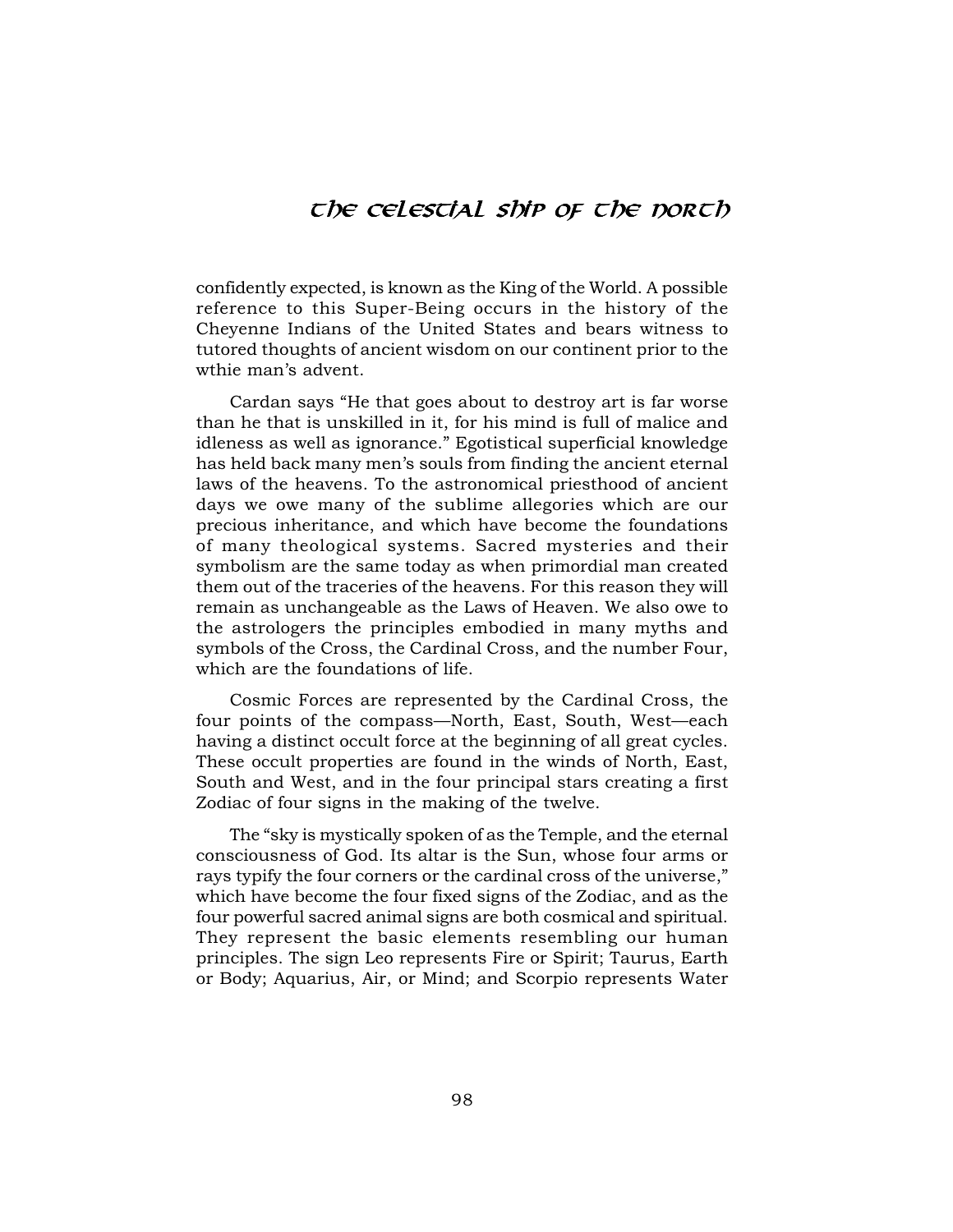likened to the Soul. Leo as the Lion, is the strength of the lower nature, and is the Serpent Force which, if directed upward, overcomes. Taurus, the Bull, is always the symbol of Creative Force. Aquarius, the Man, is the Light-bearer, or Light-bringer. Scorpio the Scorpion is often transmuted with Aquila, the Eagle, a southern paranatellon of Scorpio, which rises at the same time with Scorpio, they are closely linked in symbolism. Scorpio is "the 'Monster of Darkness,' who stings to death, and yet preserves and reproduces," symbolizing not only generation but regeneration. As the latter it is Aquila, the Eagle, the bird of the Sun which has conquered the dark side of Scorpio (that adversary that can drag man down lower than the beasts), but when transmuted is the Eagle of Light, which can exalt above the gods.

Certain fixed stars belong to every one of these signs of the Zodiac. Regulus, a star in the heart of the Lion, belongs to Leo; Aldabaran, a star in the eye of the Bull, belongs to Taurus, Fomalhaut, the eye of the Southern Fish, belongs to Aquarius; and Antares belonging to the heart of the Scorpion-to Scorpio. These four are known as the consecrated animals of the Zodiac, while the signs themselves represent the basic fundamental elements of life, Fire, Earth, Air and Water.

The Four can be traced back to the circle of Seven Stars, which together with the four quarters,<sup>1</sup> the four Gods, and the four constellations, marked the four cardinal points and the solstices and equinoxes, and gave us spring, summer, autumn and winter. The four fixed Signs are found as the national symbols of the Chinese, by whom the Lion is called the "Black Warrior," Taurus the "Azure Dragon," Scorpio the "White Tiger," and Aquarius the "Red Bird." These colors were prominent in the heraldry of the famous Yellow Emperor, who is supposed to have reigned about the year 2697 B. C. An ancient teacher is made to say of him, "Cherish that which is within you, and shut off that which is without; for such knowledge is a curse. Then will I place you upon that abode of Great Light which is the source of the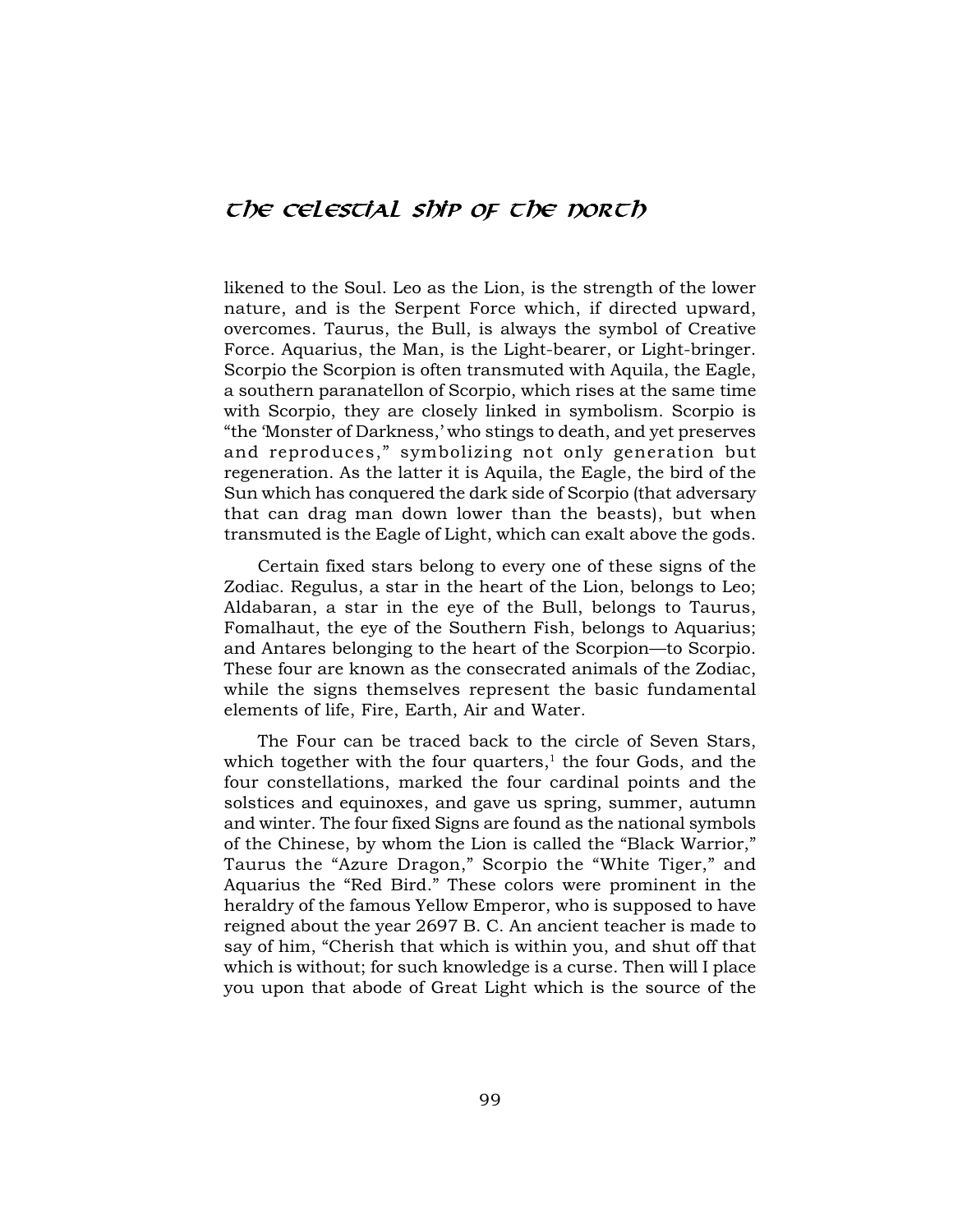Positive Power, and escort you through the gate of Profound Mystery which is the course of Negative Power. The Powers are the controllers of heaven and earth, and each contains the other." 1 The four corners were a type of the Eternal, and in Egypt, four times, was a synonym of Forever.

The four fixed signs are also compounded in the Sphinx, of whom Denon writes, "The Sphinxes (of Egypt) have been wantonly mutilated, with few exceptions, which barbarism, wearied with destroying has spared; and on examining which it is easy to distinguish, that some of them had a woman's head, others that of a lion, a ram, a bull, etc. The avenue which leads from Cornac to Lugsoar, or Luxor, was of this latter description; and this space which is nearly half a league in extent, contains a constant succession of these chimerical figures to the right and left." This was the Egyptian manner of preserving their register of time through the Zodiacal signs, giving several revolutions to the equinoctial points. These so-called monsters were not gods, and were not worshipped as something divine, as many deluded modern interpreters in their anathemas against the ancients seek to make the modern world believe. They were registers of time and were preserved with veneration.

The Sphinx may possibly represent the passage of the Sun through the signs Leo and Virgo at the time of the overflow of the river Nile. The Virgin's head on the body of the lion was the passing of one great Age or Cycle to another. The word Sphinx, derived from the Hebrew, means "a woman disguised." We are all familiar with the Great Sphinx, which is the woman disguised. But as Mr. Mackay says, "The Act which put the Virgin's head upon the Lion's body, was  $2100$  years in passing  $\ldots$  and as the stars of Leo were seen in that constellation, from whence they received the bounty of the Virgin after a lapse of 2000 years; the twofold figure pointing out the same division of the Zodiac, was as truly a superabundance."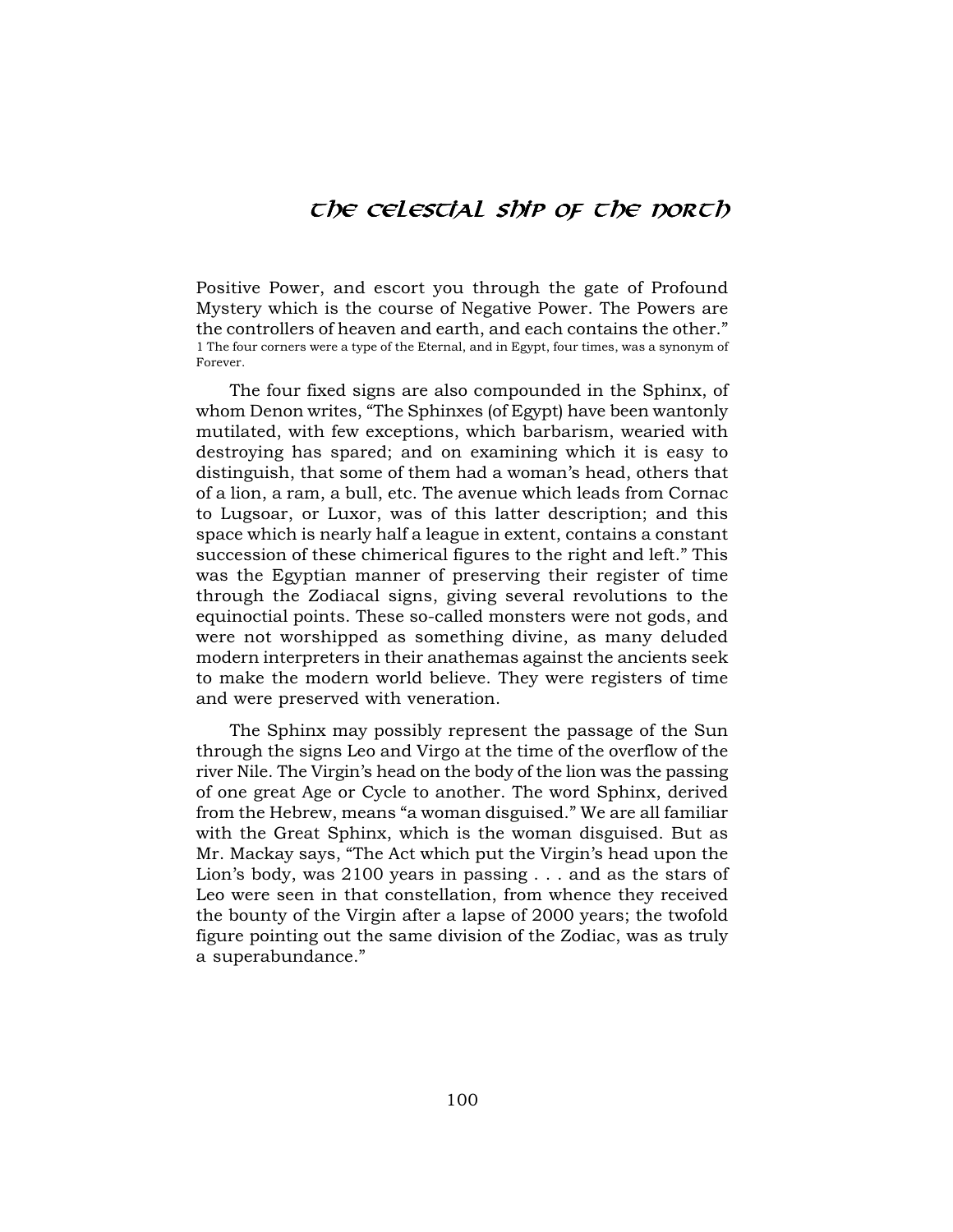The four horses of the Book of Revelation correspond to the four rivers of Eden and represent the Zodiacal constellations Virgo, Libra, Scorpio and Sagittarius as the struggles of the four lower planes of existence. The yellow horse is Virgo, the "Virgin at the gate," who is given power to overcome the passional side of life. The red horse is Scorpio, ridden by Mars, who gives battle to the lower desires. The black horse is Libra, the balance between, ready to bring harmony and justice. The white horse is Sagittarius, the Archer, who is the conqueror. White is a symbol of the purified magnetic force of Light which revibrates and conquers the lower mind, so that man can arouse the serpent coil, or Solar Force, from its sleep of ages. Then man becomes a true Son of God, the Central Spiritual Sun, the One God whom we are bidden to worship and no other, as revealed in the Book of Revelation.

Ezekiel says, "The glory of the Lord comes from the way of the East," the rising of the Sun, and Jeremiah, Isaiah and David assure us that all evil comes from the North and the West, while the Roman Catholics credit epidemics, wars, calamities to the invisible forces emanating from the North and West.

A grievous misconception has arisen among the Christians regarding the regents or angels guarding these points, which according to their way of thinking are either virtues or devils. The four cardinal points symbolized are allegorically in the square forms of the Tabernacle, Obelisk, Temple or Pyramid and in all sacred square buildings. Josephus takes care to explain that the pillars of the Tabernacle, described in Numbers, "were the same as those raised in Tyre to the four elements, which were placed on four angles and faced the four cardinal points; adding that the angles of the pedestals had equally the four figures of the Zodiac on them representing the same orientation."

In all sacred buildings that have escaped the ravages of time, whether in the Indian temples carved out of rock, or in the Zoroastrian caves, or as the square of the obelisk or temple,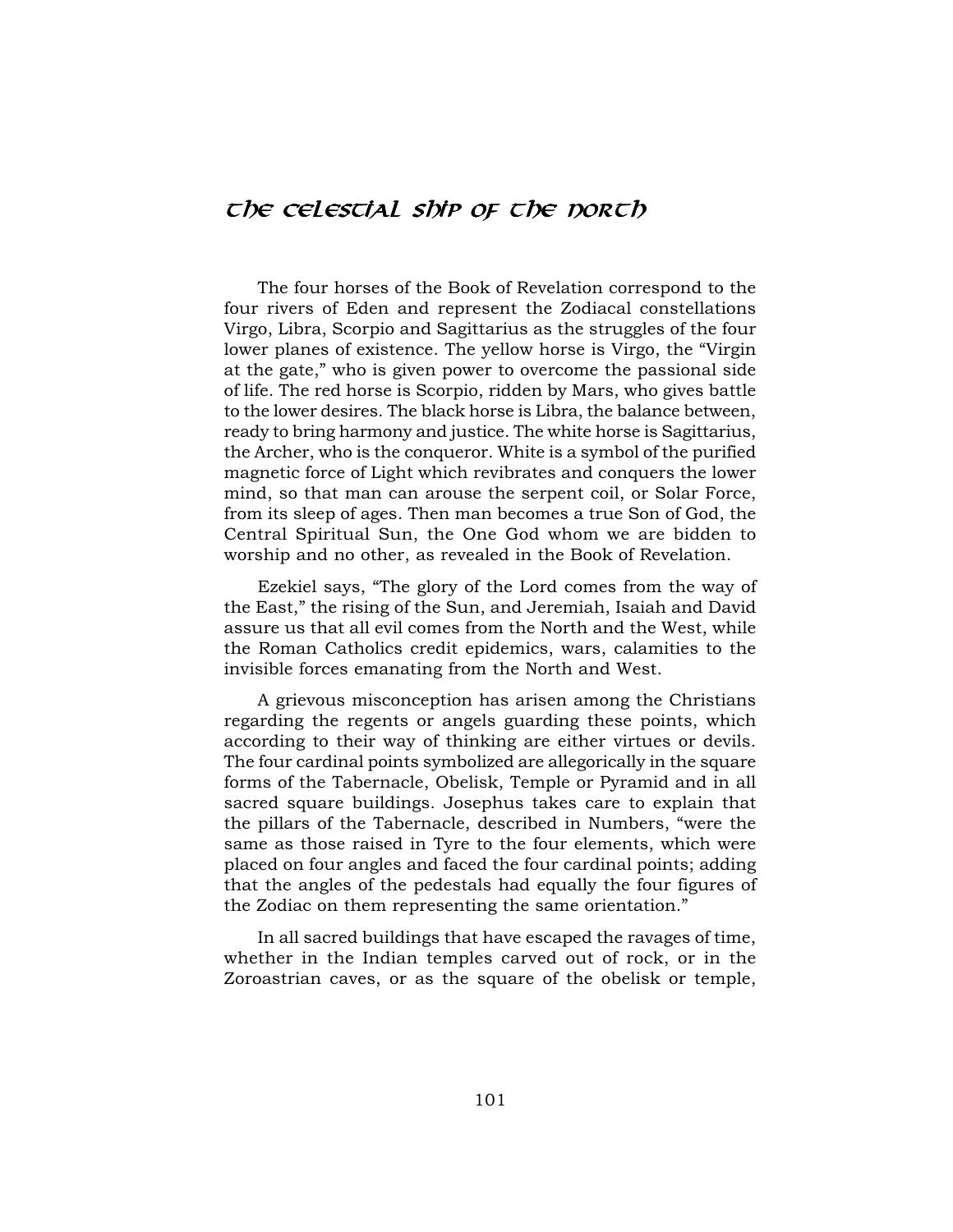these four points as primitive elements were the basis of religion, and were symbolical of the celestial signs of the Zodiac, and with their regents, angels, or ruling planets, were typically the protectors of mankind.

Ezekiel in his vision saw four living creatures, having in their higher symbolism, four faces and four wings; faces of a man (Aquarius); a Lion (Leo); an Ox (Taurus); and an Eagle (Scorpio). Other symbolical names such as "Winged Globes," "Fiery Wheels," were also given them. Ezekiel very plainly describes the four Cosmic Angels as the four celestial signs of the Zodiac, "I looked and behold a whirlwind came out of the north, a great cloud, and a fire infolding itself? . . . Also out of the midst thereof came the likeness of four living creatures  $\ldots$  @they had the likeness of a man, and every one had four faces and every one had four wings . . . they had the face of a man, and the face of a lion . . . the face of an ox . . . and the face of an eagle. . . . Now as I beheld the living creatures, behold one wheel upon the earth by the living creatures with his four faces . . . and their appearance and their work was as it were a wheel in the middle of a wheel. .. for the spirit of the living creatures was in the wheel... their appearance was like burning coals of fire, etc."—Ezekiel, Chapter Ι.

The four living creatures with these faces, are used in the Roman Catholic New Testament to preface the Gospels and represent the Evangelists. With Zodiacal imagery, "the face of the Eagle (Scorpio) is the symbol of Cosmic Spirit and is given to St. John; the face of the ox, bull, (Taurus) is the symbol of Cosmic

<sup>1 &</sup>quot;The Seraphim were the fiery serpents of heaven, and are found in a passage describing Mount Meru as the exalted mass of glory, the venerable haunt of the gods and heavenly choristers . . . not reached by sinful men . . . because guarded by Serpents. These were called the Avengers, and the Winged Wheels."—Blavatsky, H. P.—The Secret Doctrine. The chariot of Ezekiel was called the Merkabah and like the Sun was an emblem of solar worship. The doctrine of the Merkaba was a great mystery, belonging to the hidden wisdom of the Kabala. In 1 Chronicles, Chap. xxvii, 18, we read of "Gold for the pattern of the chariot of the cherubim, that opened out their wings, and covered the ark of the covenant." The ark was the Cosmic Mother, the Ship of the North, the earliest chariot or boat of the gods known.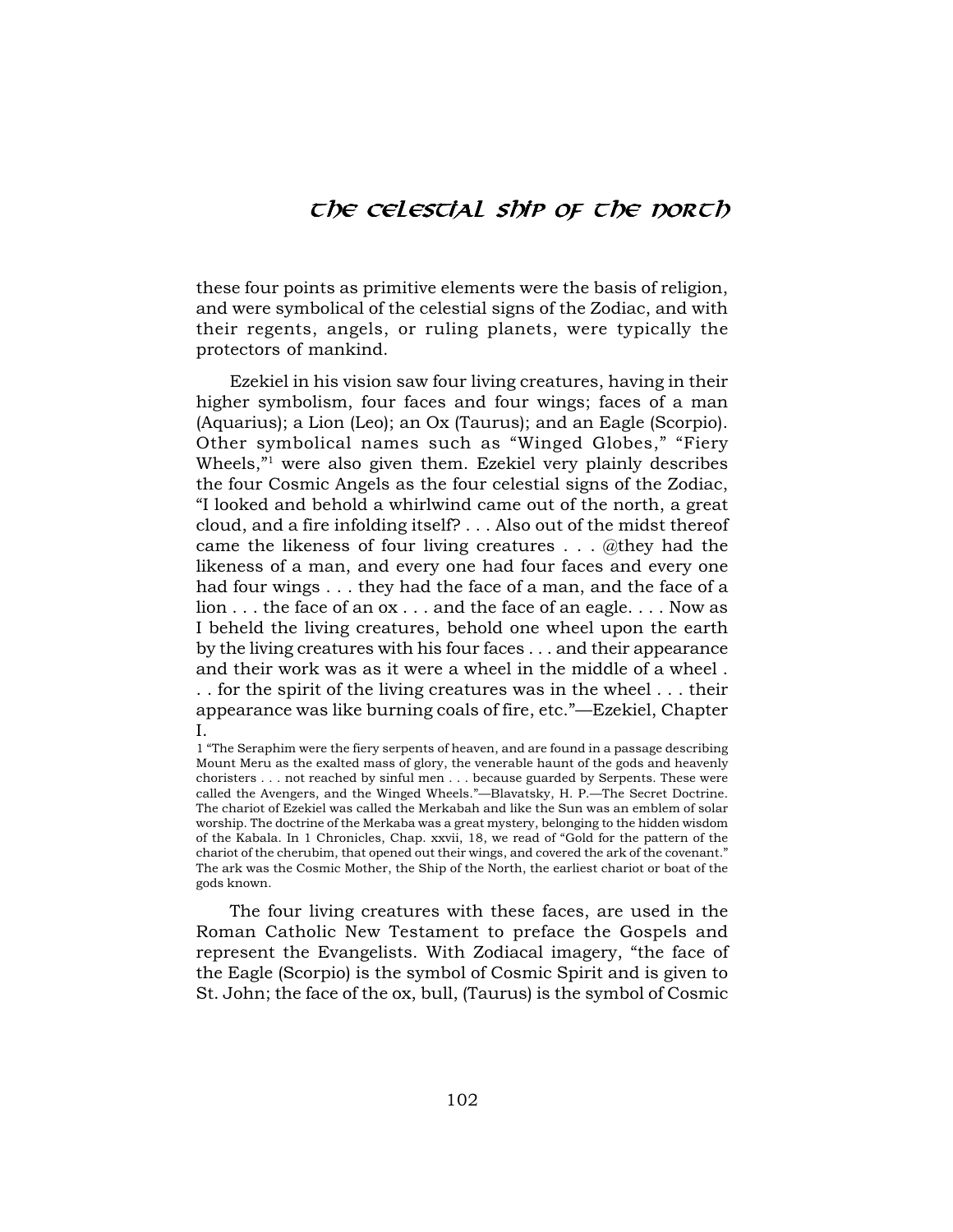Strength and is given to St. Luke; the face of the lion (Leo) is the symbol of Cosmic Fire and is given to St. Mark; and the face of the man (Aquarius) synthesizes the three into the symbol of Cosmic Spirituality and is given to Matthew." (Raphael), Lion (Michael), Bull (Uriel) and Eagle (Gabriel)<sup> $1$ </sup> to represent the four lower principles as well as the four elements. These Four Ophite Archangels, Raphael, Michael, Uriel and Gabriel, all have their names ending with the name of the Deity, the El or Al of the Hebrews, and are the Genii who presided over the fixed stars. Nearly all anthropomorphic ideas and concepts of deity are composed of four letters, Adad, Assyrian; Amun, Egyptian; JHVH, Hebrew; Deus, Latin; Allh, Arabian; Taht, Egyptian; and many others.

1 "Gabriel is one of the seven planetary Gods, who are attendants on the Sun circling about his Golden Throne, wherefore they are called in Christian mythology, 'The Seven Angels of the Presence.' His name, which means 'Strong Man of God,' identifies him with Mars (Aries) who occupies Scorpio as his zodiacal house, and is primarily the God of Generation."—Pryse, James, "Tidings of St. Luke," p. 689.

In Ezekiel we find the four living creatures having "a physical as well as a spiritual correspondence to the four constellations that form the suite and cortege of the Solar God. Ezekiel was a slave in Babylon when he had his marvelous visions, which were truly astrological in intention. The stars he describes as tiny lamps, and begins by saying "The heavens here opened and I saw a vision of God," meaning the Sun. The Sun in its travels through the Zodiac is described as the spirit of God moving up and down among the living creatures. Some of the constellations are called beasts, and the one with "eyes before and eyes behind" readily suggests the constellation Taurus, with the brilliant stars in each of the horns of the Bull. The circles, as S. A. Mackey asserts, were the Equator and the Ecliptic, and the tropics, two Parallels of Declination, having a wheel within a wheel, resembling the movement of the Ecliptic as it moves up from the earth along with the constellations, the living creatures. As they were lifted up "they turned not as they went." Being turned up to the north indicated the coming of the age of Sorrow and Trouble which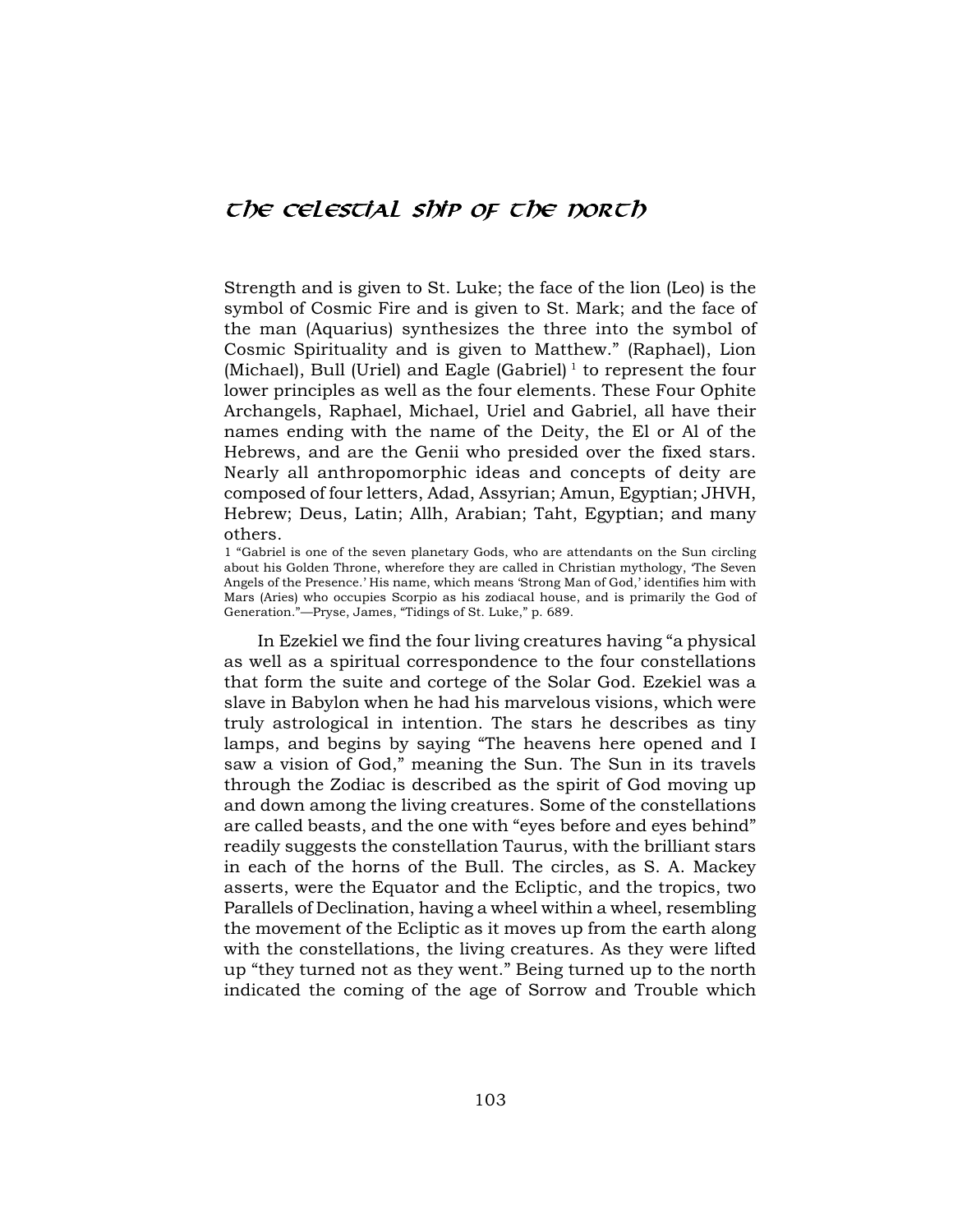would fall to nations when "the wheels mounted up to the North until they had passed the Poles as far on the other side." These first chapters of Ezekiel are considered very precious heritages of antiquity explaining the ancient science of astronomy. The visions of Ezekiel and St. John give us knowledge of the pericyclosical motion of the Poles (the Precession). To understand this motion and the Wheels of Ezekiel, the Ecliptic, the Equator, the Tropics, the Zodiac, along with their living creatures, and the Zodiacal constellations "who turned not as they went" but went withersoever the spirit (the Sun) was to go, is to perceive the immutable law "As above, so below."

The four Beasts of Ezekiel and of Revelation are similar to the Assyrian Sphinxes. They are also found on the walls of almost all Hindu Pagodas.

The Evangelists have near them one of these animals. They are grouped together in Solomon's Triangle, are in the pentacle of Ezekiel, and are found in the four Cherubs or Sphinxes of the sacred arch. Hence the early Christians adopted them, and the Roman Catholics still represent these animals of the Zodiac in their pictures of the Evangelists of the Four Gospels. Irenaeus, Bishop of Lyons, insisted upon the necessity of having Four Gospels, reasoning that there could not be less than four, as there were four zones in the world, and four principal winds coming from the four corners of the earth.

"There were four Angels standing at the four corners of the earth, holding back the four Winds of the earth, so that no Wind should blow over the Earth or the Sea or upon any Tree." Revelation vii, 1.

And in the ninth chapter of the Book of Revelation a voice speaks saying, "Set at liberty the four Angels who are prisoners near the green River Euphrates." The Four Spirits in the Book of Enoch are the four great angels-Michael, Raphael, Gabriel and Phanuel, described as the four Winds or Spirits of the four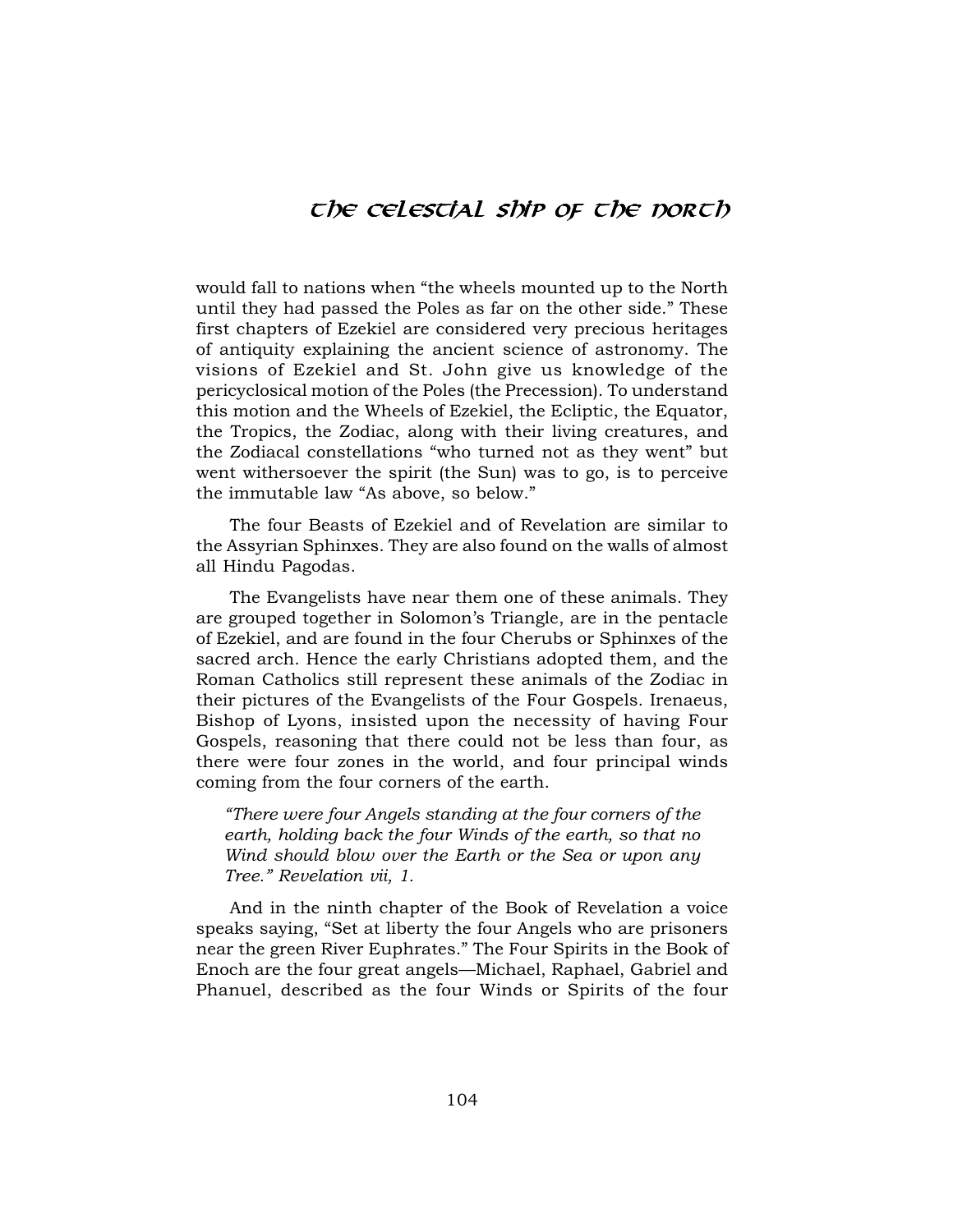quarters. "The first wind is called the eastern, because the Most High there descends, and frequently there descends he who is blessed forever. The western wind has the name of diminution. because there all the luminaries of heaven are diminished, and descend. The fourth wind, which is named the north, is divided into three parts; one of which is for the habitation of man; another for seas of water, with valleys, woods, rivers, shady places, and snow; and the third part contains paradise," which is the Garden, which at a later period was placed in the East. Angels, Spirits and Winds are all interchangeable.

Tradition tells us of a grotto in Central Asia wherein light enters from four openings, placed crosswise at the four cardinal points. Every light is of a different color, red, blue, orange-gold and red, and they converge around a pillar of white marble, capped in the center with a globe supposed to represent our earth. It is named the Grotto of Zarathustra.

Four is the divine number of the Hebrews, a type of their deity, their J H V H or Jehovah, in which are hidden great truths. The Kabalists used this number to hide their secret doctrine concerning the Divine Essence of the creative God. The four fundamental elemental elements are said to be inhabited by beings called Elementals. The Salamanders inhabit the fire, the Gnomes the earth, the Sylphs the air, and the Nymphs the water.

On Egyptian monuments four different colors were employed to represent the different races. The four corners of Mount Meru, or the North Pole, have different colors representing the four points of the compass. White was used for the east and yellow for the south; black the west and red the north. The Mayas had a different arrangement of the colors, coinciding with the Ages that were named from them. Yellow as gold was given to the east; white as silver to the north; red as copper, or brass, to the south, while black as iron was given to the west. The combining of the metals with the four quarters is found in many of the old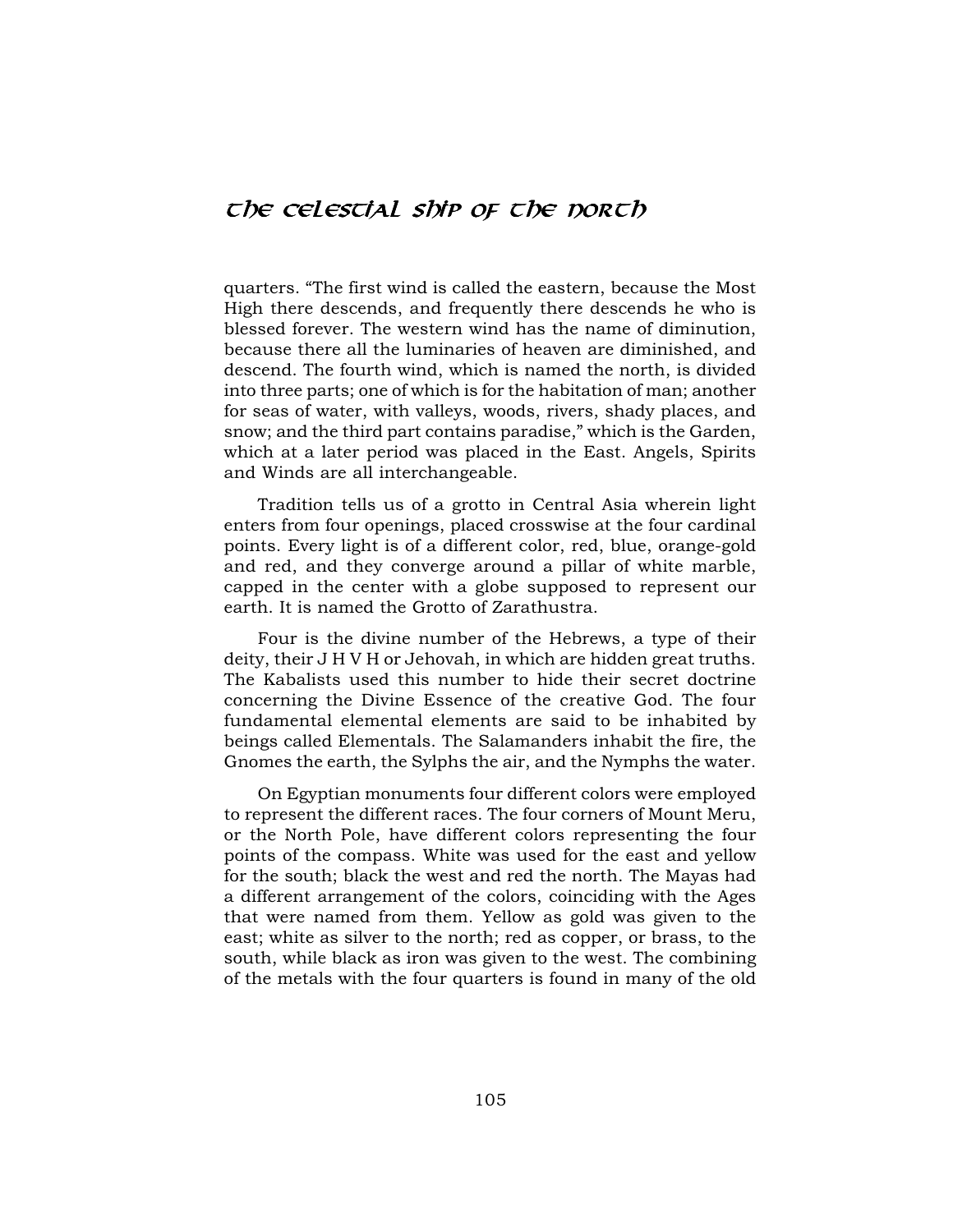cults. Thus in his dream Belshazzar saw clay mixed with the iron at the roots of the tree. And "when Zarathust desired immortality he beheld the root of a tree, on which were four branches, one Golden, one of Silver, one of Steel, and one mixed with Iron." $1$ 

1 Bahman Yast-Ch. i, p. 2.

On almost all ancient ruined monuments, towers and temples, the four-armed cross is found. It was traced on the forehead of the Neophyte with water and oil—"The Father's name written on the forehead." The intersection of the Equator with Ecliptic forms the Cross and symbolizes the Crucified. The cross has also been called the Tree of Life, the mystery of the dual nature.

There are also the higher quaternaries of Space and Time. In space there is length, breadth, thickness and the within; for Time, there is past, present, future and ineffable time neither past, present nor future, but including all time in every instant of time. And there are the four planes of consciousness—physical, astral, mental and spiritual. Zechariah saw four chariots. One was red; one, black; one, white; and one, grizzled. Ezekiel saw four living creatures, having four faces and four wings—faces of a man, a lion, an ox, a man, and a flying eagle.

How easily can divinity be brought close to us! Look up to the starry heavens above and also to the starry sphere within, for as above, so below, or within. The Law of Compensation was accurately known to the ancients. From the higher they looked to the lower. They knew that positive energy meeting its magnetic opposite would polarize its activities, and that polarity or sympathetic attraction was a proof of the universe. Out of the darkness of the past age, astrology will rise Phoenix-like uplifting its ancient truth. "Time destroys the speculations of man, but it confirms the judgment of nature." (Cicero.) Theology today, combined with materialism, has tried to destroy many of the marvelous philosophical and astrological conceptions of the past,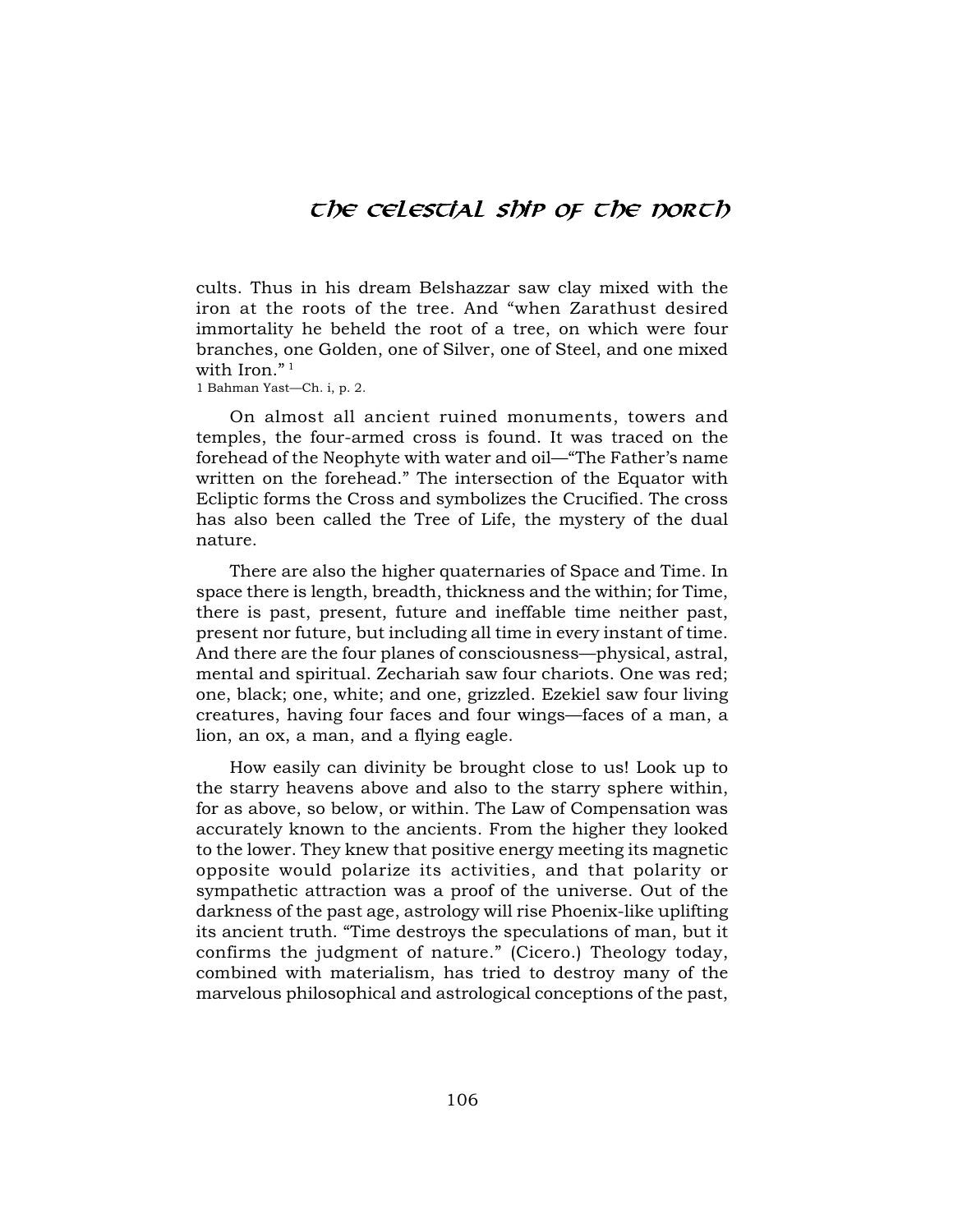but new weapons are being forged out of the old, and we who love those ancient days with their celestial symbolism will rejoice in the forthcoming period.

From very far away has come the message, "There is somewhat in us that loveth the mystical things, and so we tell not all, but the love which seeketh and is not wearied." Seek and you will surely find, seek with love in your heart, and the beautiful treasures of heaven are yours.

#### VIEW OF A VILLAGE IN PUNT (From Mariettes Deir-el-Bahari, plate 5.)

"The trees are two date-palms in fruit, and three myrrh-trees (odoriferous sycamore), the foliage of the latter being indicated by a line bounding the tops of the branches." The mystical Sycamore or Fig Tree was a chief type of the Tree of Life or of Knowledge, the "Tree that Told." It imaged the Mother as the Giver of Life. In the above illustration the Sycamore Tree with its enclosing line, oval in shape, maintains the ancient symbol. The Mother of the Gods of ancient Egypt was hidden in a Sycamore Tree. Christians from many lands worship a Sycamore Tree in the gardens at Heliopolis where tradition states that Mary, Joseph and the child sought shelter. "Religious traditions never die, but reappear in new dress from time to time."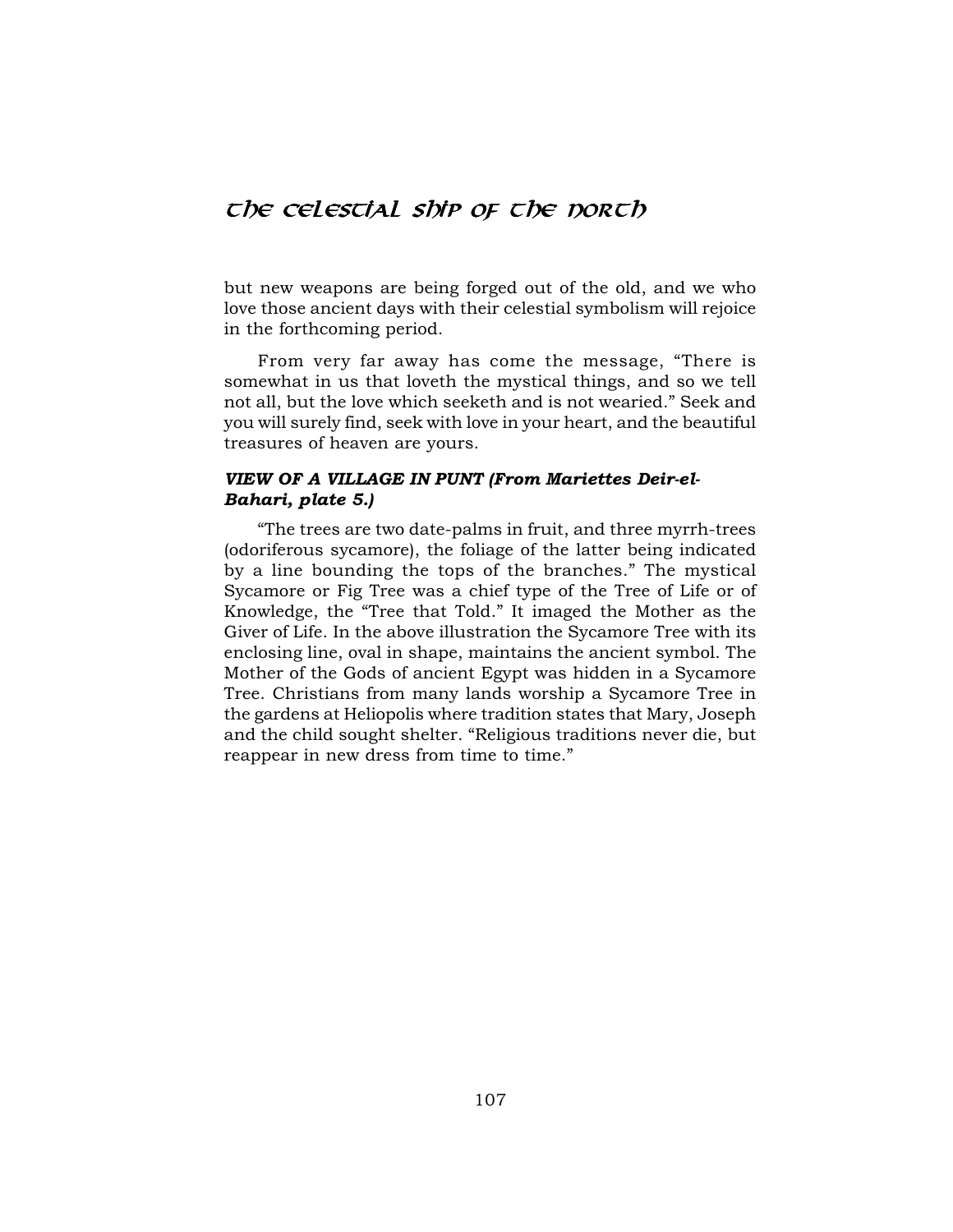#### **CHAPTER VII** THE TREE

There is a tradition that the first great tree of earth was hung with clusters of beautiful stars or constellations, and that certain human beings climbing ever higher and higher reached the uppermost branches. There were others who stayed below, and thus the trunk of the tree was divided in two, those human beings in the branches remaining above in the heavens, while those below had their roots in the earth. The vault of heaven was upheld by the first tree, which putting forth two branches, produce our quarters.

The Tree in the beginning was single, feminine, the Mother, the nourisher of life. When the heavens divided, there were two branches. Then there were four, the four quarters of the four cardinal points of the world, and then it became seven-branched, and these were the seven constellations revolving around the Pole, or the Seven Stars of the Great Bear. Then came the tree with its twelve branches, and variable fruits for every month, representing the twelve signs of the Zodiac, and finally this celestial Tree is depicted with seventy-two branches, the duodecans of the Zodiac, and known as the Kabalistic Tree. "By means of the Tree space was first penetrated, identified, divided and configurated." The twelve-branched Tree of the Book of Revelation is the Bearer, celestial type of the Zodiac. The Chinese Tree of heaven and earth has twelve branches, signifying their twelve hours, which are our twenty-four. The thirty-six Crossings of the Syrians were the decans of the twelve Zodiacal signs, originally known as the thirty-six Crossing Stars. The Zodiac is completed with three hundred and sixty degrees. The square of ninety degrees is one-fourth of the circle, creating the four corners, which is the Cross within the circle.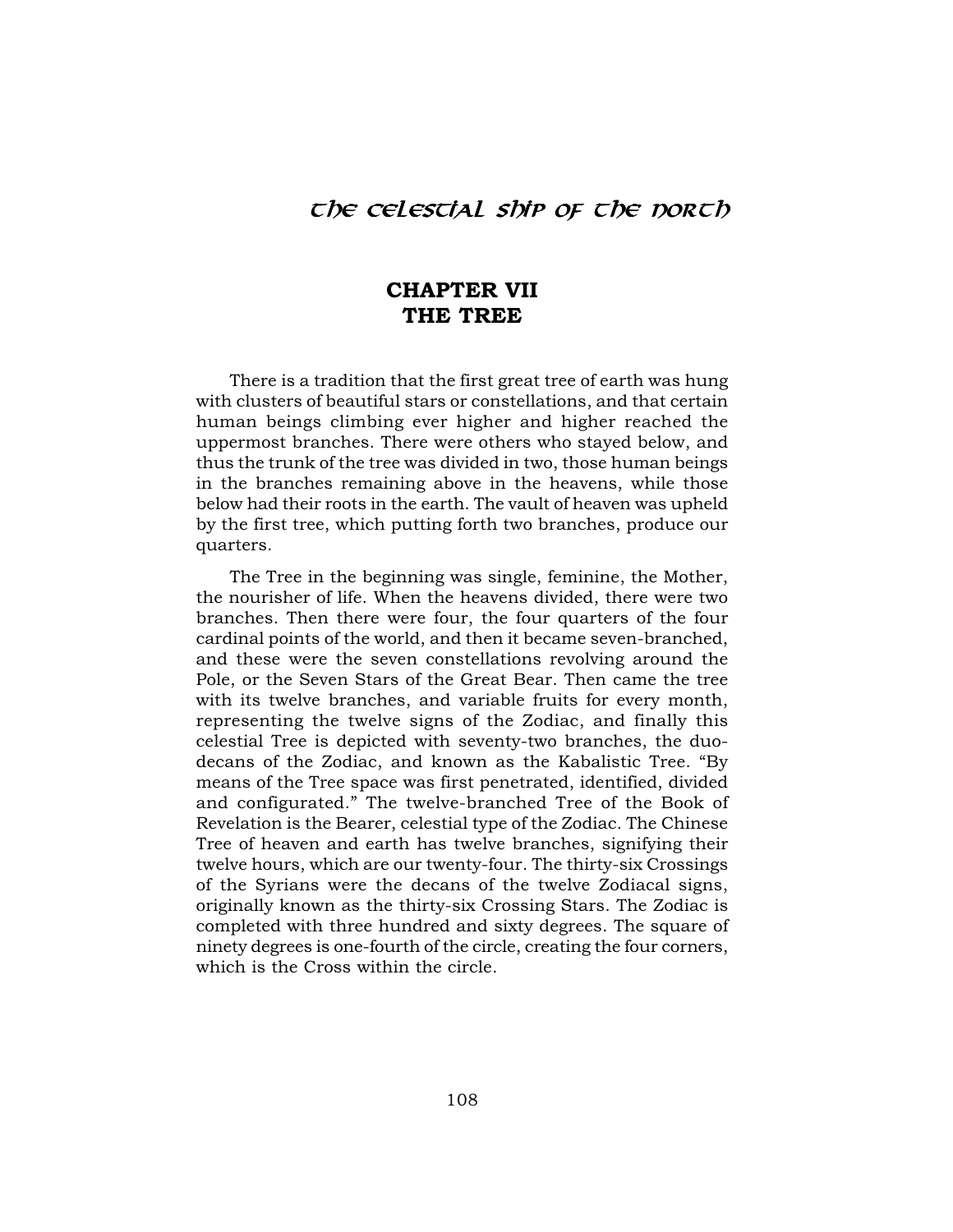The Tree was always feminine and the branch was the child, the "Coming One." The Tree was made the symbol of the Mother as well as of Mother Earth, and all that gave nourishment in bringing forth the child or the fruit, symbol of renewal.

The mystical Tree belonging to the Fall was the Fig Tree, supposed to introduce purity among men. The doctrine of the fig tree belongs to the Hidden Wisdom. The human Fall was that of ignorance—ignorance that brought death into the world. Among the proverbs of Solomon we find, "Wisdom is a tree of life to them that lay hold upon her; and happy is every man that retaineth her;" and "To be allied to wisdom is immortality." The Tree of Knowledge of Good and Evil is the Tree of Divine Wisdom, the Tree of Life, not of death as our Bible would have us believe.

The Sycamore or Fig Tree figures very largely in many traditions. Its name is derived from Sycos, a Fig Tree, and Moros, a mulberry tree. It partakes of the nature of the mulberry in its leaves and of the fig in its fruit and became chief type of the Tree of Life. In Africa this tree is always green and is a prolific bearer of fruit, being apparently unsusceptible to change of climate, time or season. The fig is an emblem of the feminine reproductive organ, as it contains the seed within itself. As the Tree of Knowledge the fig is known as the "Tree that Told." In the New Testament it is the blasted withered Tree, the tree without fruit, typical of the degeneracy of the lunar darkness of the Piscene Era of the past two thousand years.

In an Arab tradition the divine Jesus is said to have been concealed in the trunk of a Gemaseh Tree by the web of a spider which had been spun over the entrance and which had hidden him from his pursuers. There is also a Turkish tradition that Mary and her child when pursued by those whom Herod had sent to murder them, reached a Tree at Maturea which had the power to open and close, it opened to receive them both and they were saved, and to this day a Sycamore Fig Tree at Maturea is pointed out as the "Tree of Mary and her Child." This tree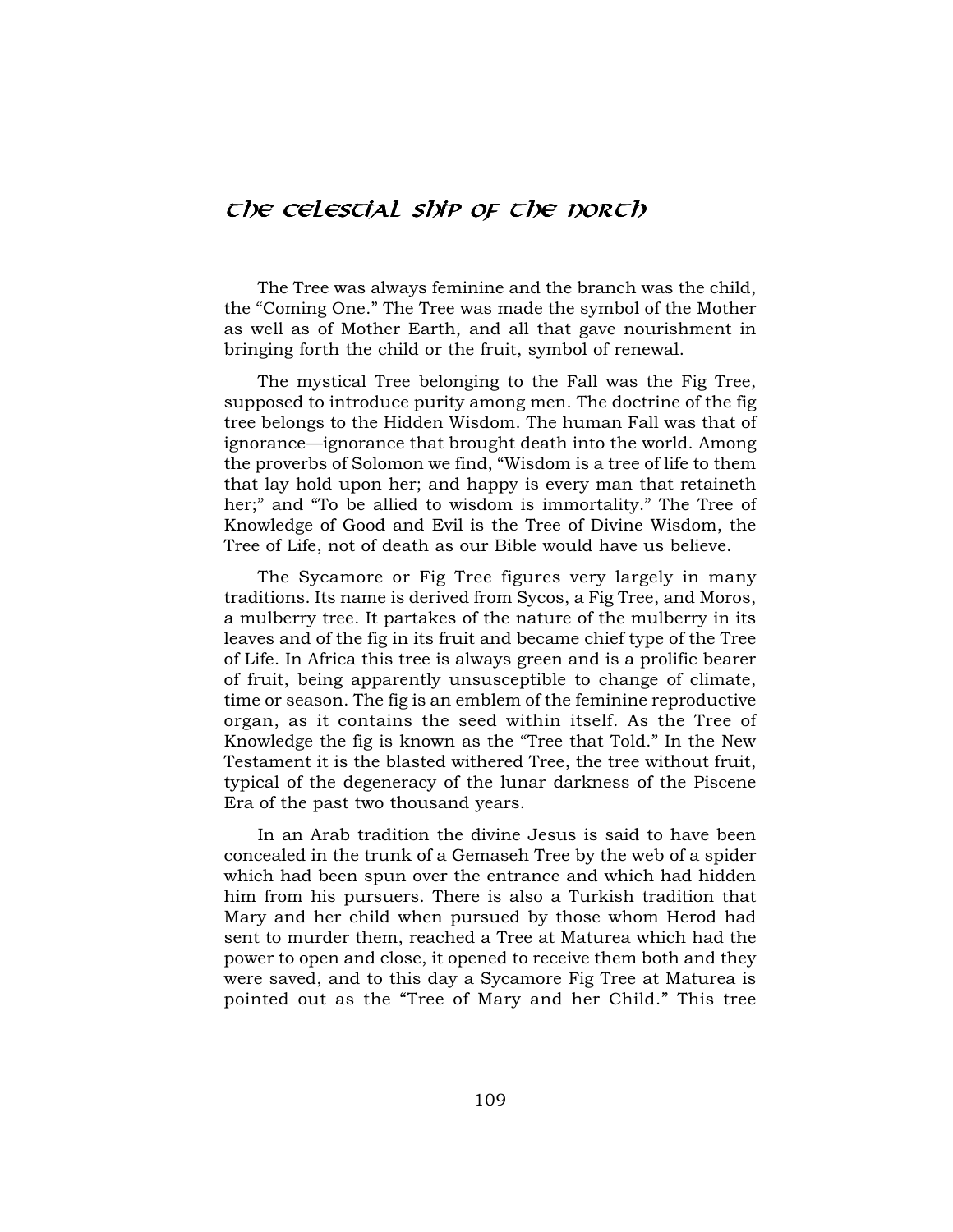symbolizes the "Shrine, the Sekhem." The name Maturea comes from Mat, which is an ancient name for An, the birth-place. "The Shrine of the Child" imaged as the celestial Tree that offered food and drink to all, was called the Sekhem, birth-place sacred to their goddess mother Hathor. When the tree was portrayed with two extended branches it imaged the Mother of Life and the Cross in one, "The Bearer."

The Druids selected the most stately and beautiful tree as an emblem of their Deity. After trimming away all its branches, they chose two of the largest and fastened them like extended arms to the highest point of the tree, representing the Cross.

There is a tree in the Koran called Al-Zakum. Mohammed had this tree of Knowledge planted in a place called Hell, instead of in Heaven. The fruit of this tree, of which the damned were to eat, was represented by heads of devils and serpents. This interpretation was, in a sense, but a later revival of the tree and the serpent.

In Egypt the Ark, containing Osiris, floated on the water until it became entangled in the branches of a tamarisk which had grown to the height of a tree, and was enclosed with the child within its trunk, symbolizing the Tree of Life, the "Sekhem" or the "Shrine." Moreover the mother of Confucius was told in a dream she would bring forth her child in the hollow of a tree.

In India there is a legend that Buddha had been incarnated many times under the Asvattha, the sacred Fig Tree, their mythical Tree of Knowledge, Wisdom and Enlightenment.

Agni, the Hindu God of Fire, is said to have been born in wood, like the embryo in the plant. Curiously wood and fire have the same name in some languages, and Sun and Fire are the same in Hindu. In Hindu philosophy souls are supposed to issue from the soul of the world and return to it as a spark of fire.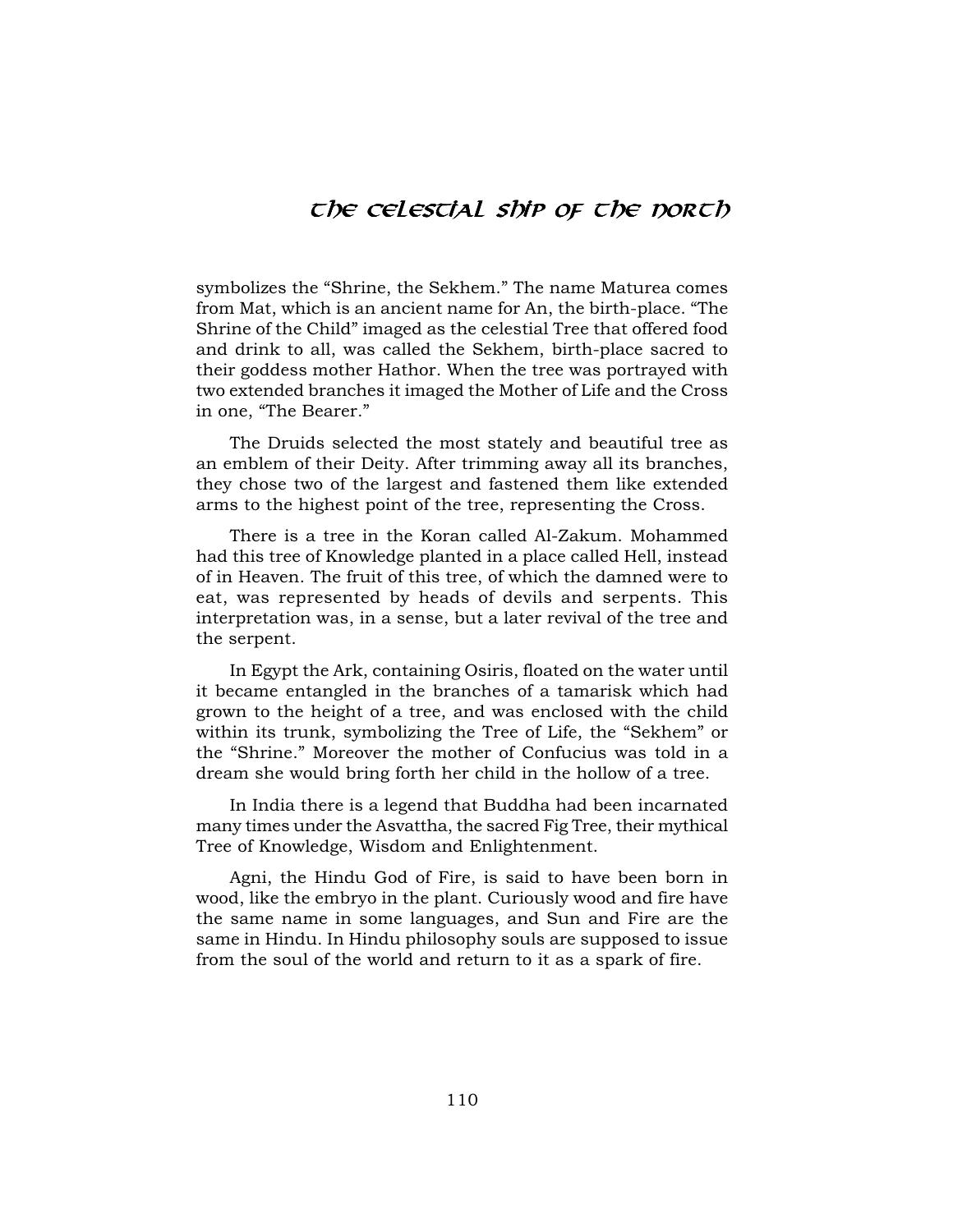The Palm Tree as an ideograph of time as well as of letters was a form of the Tree of Knowledge, and when Taht, the Egyptian scribe, carried a Palm cross in his hand it was a symbol of Time, representing the crossing (astronomical), not the crucifixion. It was the symbol of the equinoctial year. In Egypt the Buka is the Palm Tree, the branch carried in the hand of Taht, is the Book of Taht, and the bark of the tree was used for his writing. The Buka, or Palm-branch finally yields us the name of the Book. The Palm Tree was the Tree of Knowledge that first supplied the divine drink. The Toddy Palm of Central Africa yielded a liquid like milk, which was fermented and called Koumess. A fermented drink was used in the ancient mysteries to induce the gift of prophecy and divination, while the gods were said to become intoxicated in order to obtain immortality. In Deuteronomy xiv, 26, the Jew is told to save his money "for wine, or strong drink, or for whatever thy soul desireth; and thou shalt eat there before the Lord thy God," and this was to be his offering to the deity. The first wine, in a mystical sense, was the blood of the Tree of Life. The juice of the fruit of the tree was mingled with blood to prepare the Eucharist of the ancient mysteries.

Buka is the Palm Tree, the Palm Toddy. Buk is food-bread; and in a final phase it became the developed book, while retaining the ancient name. Book and food are both found in the Papyrus plant, the root of which is eaten as food, of which Hor Apollo aptly writes, "To denote ancient descent, the Egyptians depict a bundle of papyrus, and by this they initiate primordial food, for no one can find the beginning of food or generation." The eating of the book became synonymous with receiving knowledge, which assurance is given us in the Book of Revelation.

The Tree of Life and Knowledge derived from motherhood was wholly feminine. Duality came with the blending of the sexes. Then the Tree of Life became masculine and the Tree of Knowledge feminine, as the woman was the first to eat of its fruit. There is a curious engraving of a sacred Tree of seven branches on an early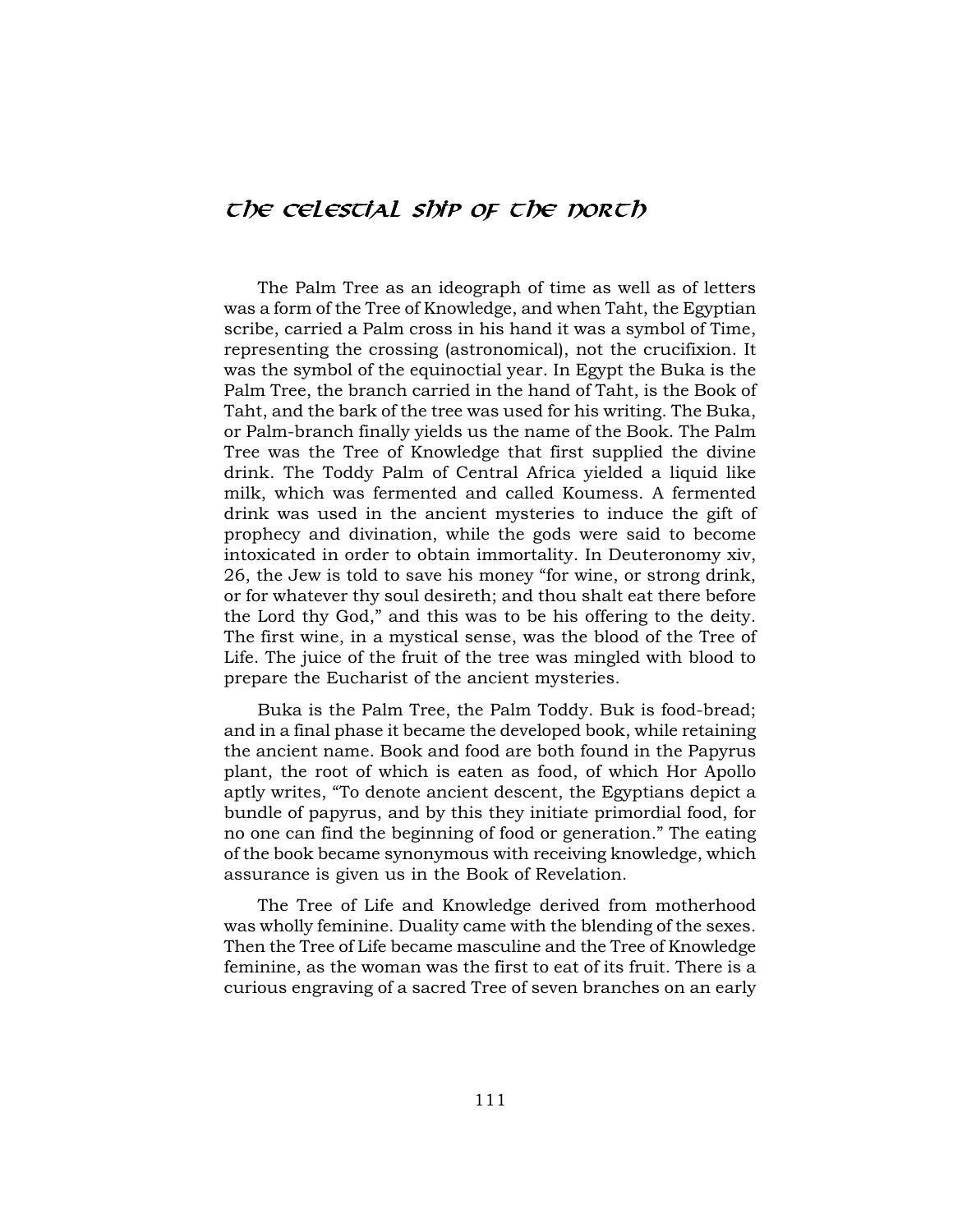Babylonian Cylinder, in which there is a serpent, a man, and a woman. Of its branches three are given to the man and four to the woman. Back of her, elevated on its tail, is the serpent. It should be remembered that "Dwelling in the Microcosmic Tree are the manifested Serpents of Wisdom," and "in origin and in importance the Tree of the first day and the Fount of Immortality are indissolubly bound together." Our North American Indians have an instructive symbology originated in reverence for the starry heavens and their knowledge of the signs of Zodiac, and based upon the importance of the four cardinal points symbolized in the Tree.

The Lenni Lenape Indians of Delaware hold a festival, in their "House of Sacrifice," in honor of the God of Fire, recognized as the Sun. Twelve poles or trees are gathered, which they tie together at the top, and spread about below into a circle. This they enclose by folding rugs and blankets around it, so that it suggests a small furnace, into which they roll twelve stones, heated until almost red hot. These are sacred to their twelve spirits, four of which represent the genit of the four cardinal points of heaven. Twelve men enter this Temple of Sacrifice, and the duty of one of them, an old man, is to scatter twelve handfuls of tobacco on the stones, the fumes from which, being intensified in the enclosed circle, are inhaled by those inside. This is construed as an inhaling of the spirit, or the Great Breath, and produces a swooning, somnolent condition, which finally reaches a state of ecstasy, in which the supernatural is induced, creating or revealing to them the unseen world.

The fumes of tobacco suggest to the Indian a purifying process and an uplifting of thought, as incense does to other peoples. The smoke wreathing towards the Great Spirit expanded into the Great Breath and was their offering to the Most High. The puffing of the pipe, sending the fumes of tobacco to the four spirits of the four corners of the world, was an indispensable rite of the various Indian tribes and preliminary to any religious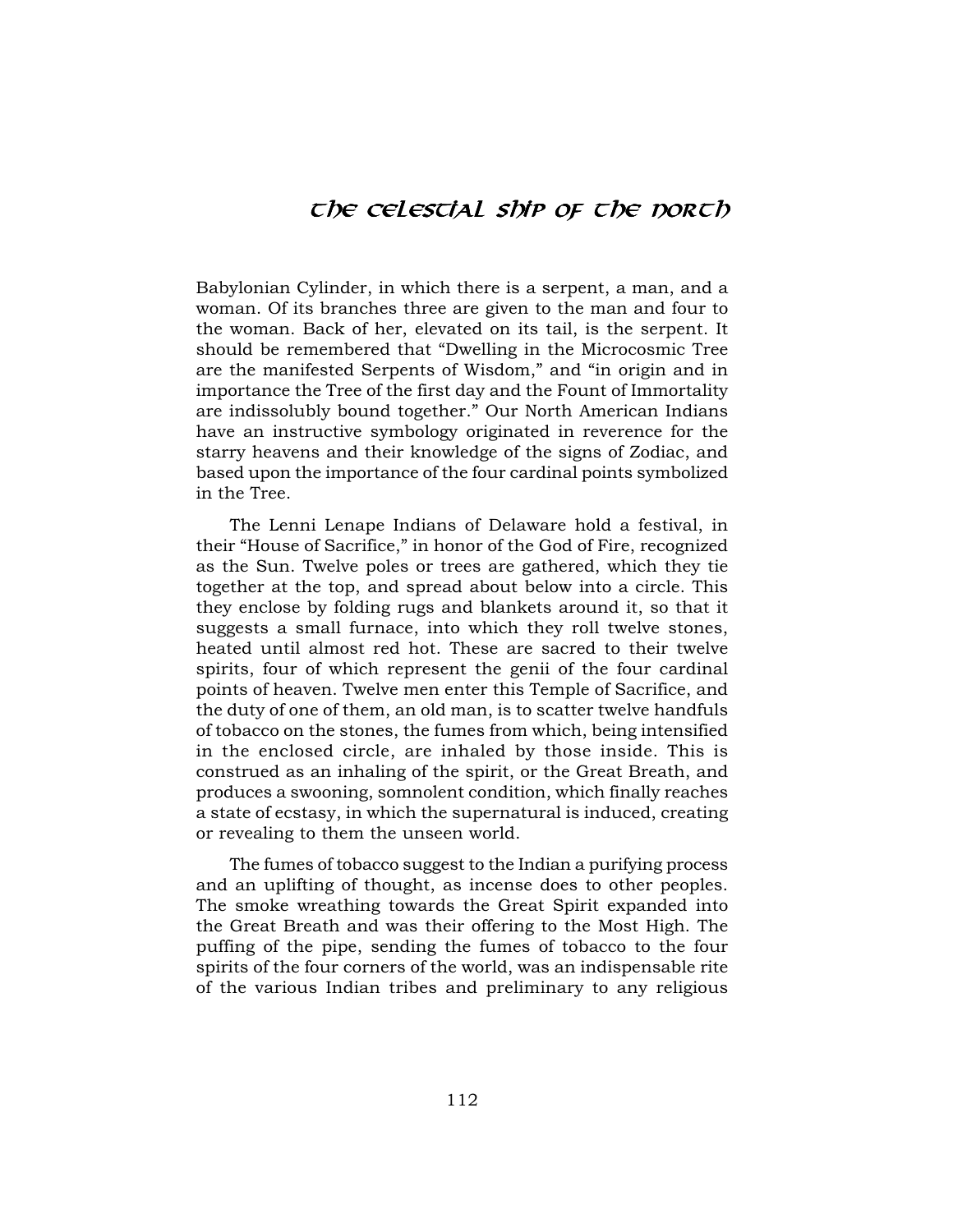gathering. Brinton, writing on our North American Indians, calls the cult of the Red Indian "an adoration of the Four Cardinal Points, identified with the Four Winds or Spirits who were the Ancestors of the human race; and that the Indian speaks as if he carried the Cross inside of him and expressed himself according to the Cardinal points, even within his wigwam."

The Lenni Lenape Indians<sup>1</sup> when speaking of Manitou relate that he floated on the waters in the beginning, where he created and shaped the earth from a grain, and afterwards made man and woman from a Tree. The Sioux Indians thought, however, that for many years primal man stood with his feet held firmly in the earth, growing up like a tree, near which grew another tree. A snake appeared and gnawed them both off at the roots, and in their freedom they walked away as human beings. This was their primitive way of expressing ideas of the early garden of Eden, the serpent, the tree and the primal pair.

1 The Lenni Lenape Indians were those who made the famous treaty with Penn in the year 1682. Penn addressed them as friends and brothers, comparing the red and white men to the different members of the human body, making pledge to live in peace and friendship with them and their children of the forest, and they, being deeply touched by his truth and sincerity, announced through their Chief that they would "live in love with William Penn and his children as long as the Sun and the Moon gave light."

The Oak Tree, bearing the Mistletoe, source of many sacred legends, was said to have healing properties for both soul and body. The Oak was "The Tree of Knowledge" of the Druids.<sup>2</sup> They held nothing in greater reverence, using its leaves in all their religious ceremonies, and they considered the growth of the mistletoe on it as a sign that the Deity had chosen this tree as His own, and that therefore its virtues were all-powerful, allhealing. In defining the word Mistletoe, "Mes is generation, birth, child. Ter is time, a shoot, a sign of time. Ta is to register, also a type. Thus Mis-tle-toe is a branch, typical of another birth of time personified as the child, the Prince or branch."<sup>3</sup> They called mistletoe their Branch of Pure Gold. The old gold of mythology was Fire. When gathered and kept for several months mistletoe becomes a bright golden color and was most sacred to them, as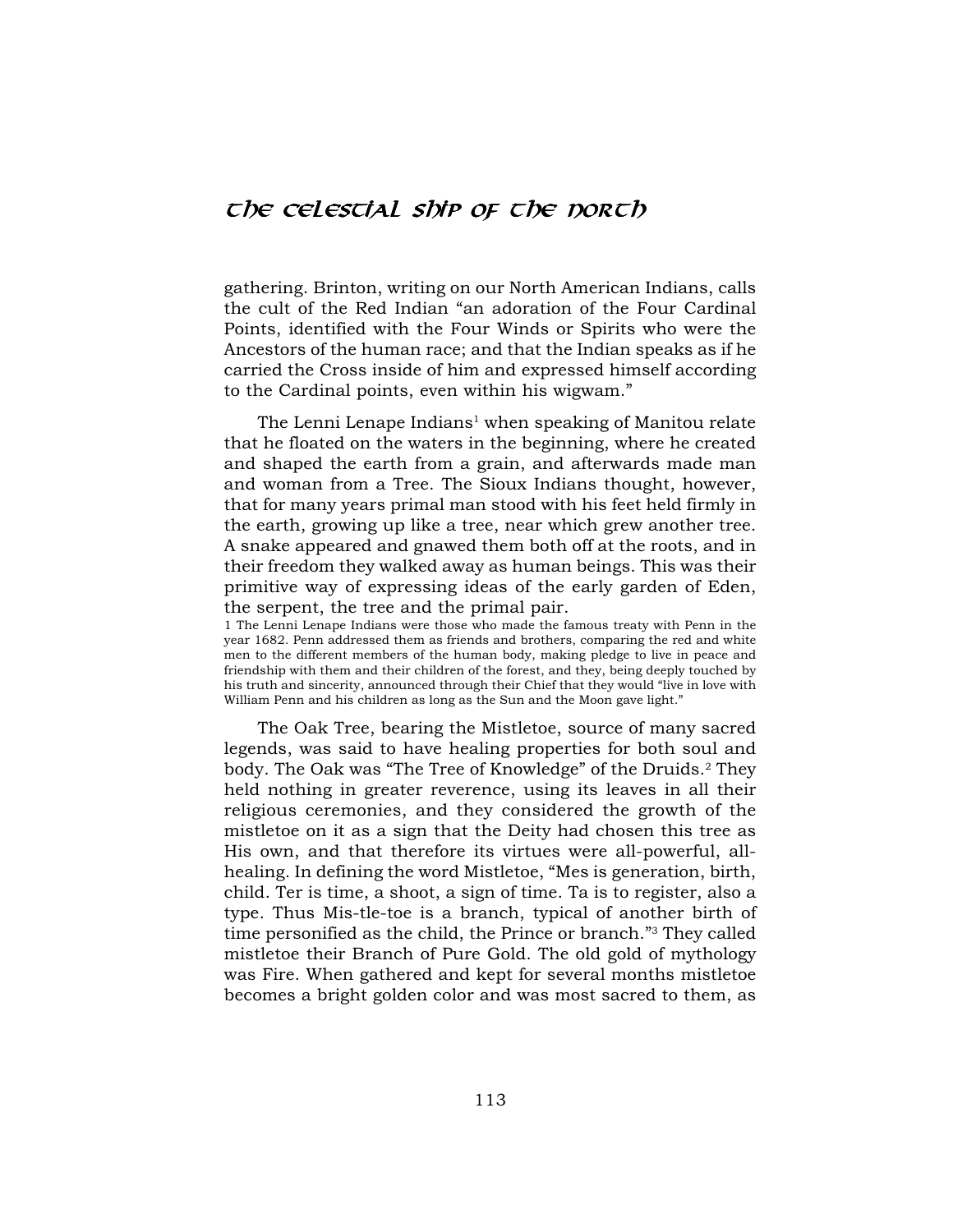it revealed the treasures of both heaven and earth. On the sixth day of the Moon six Druidic Priests plucked the sacred branch of mistletoe. The Festival of the sixth day in olden times was called the Lunar Sabbath, and the sixth day of the Moon was anciently called Tabu time. The number six related to breath and was synonymous with conception. The gathering of this sprig also took place when the Sun was in the Zodiacal house Sagittarius, sign of the hunting season, and when the Moon was within a few days of its renewal the Mistletoe must be shot down with an arrow, and caught in the left hand without its touching the ground.

2 Druids were Wise Men, Astrologers, who were ever watching the heavens. They had their sanctuaries in great Round Towers, which were observatories of the heavens. 3 Massey, Gerald.

Similarly the God Shu was placed by the Egyptians in the sign Sagittarius, and represented great power. He was given the Bow and Arrow. Arrows symbolized the Sunbeams and the bringing down of the Light, and by the use of the arrow the divine properties and magical healing qualities of the mistletoe were thought to be retained if kept from contact with the earth.

There was a prevalent belief that Mistletoe contained the "Seed of Fire" and had remarkable properties for extinguishing fires, and it was therefore used as a preventative of fire as well as medicinally for burns by fire.

At the time of the gathering of the Mistletoe the Druids prepared two white bulls with horns garlanded with flowers. The Priests, in pure white, cut the Mistletoe with a golden knife, or sickle, and as it fell it was caught in a cloak of pure white, after which came the sacrifice of the bulls with the prayer "That the deity may prosper his own gifts to them, to whom he has given it."<sup>1</sup> The death of a bull in the Druidic mysteries was a sacrifice to virility, which the bull in the different cults seemed to represent. 1 Pliny.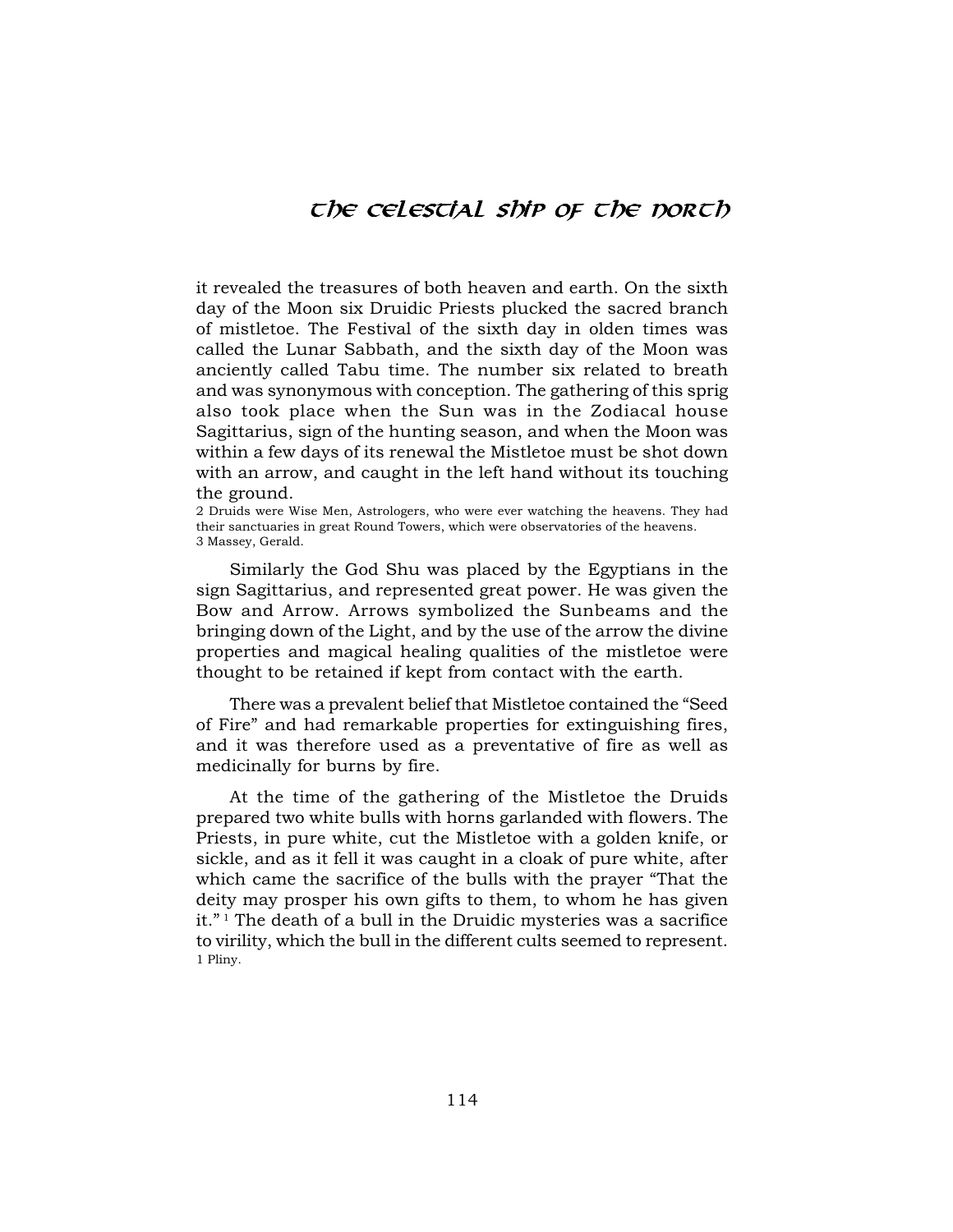Again at the Summer Solstice, when the Sun was culminating in the longest day of the year, the mistletoe was gathered for both mystical and medicinal qualities. Because of its magical virtues, as it grew neither in heaven nor on the earth, and contained the purifying quality of the spark of fiery life from the Sun, it was not allowed to touch the earth, as this contact would destroy this spark of life. There was an "old superstition that the plant in which the life of the sacred tree was consecrated not be exposed to the risk it incurred by contact with the earth."<sup>1</sup> 1 The Golden Bough, Vol. ii, p. 208.

When certain tribes among the Indians of British Columbia are at war and desire to burn the homes of their enemies, they shoot at them with arrows made from Oak Trees that have been struck by lightning, or attach a part of this tree to the arrow, believing its fire to be contained in the wood.

The Oak Tree is more frequently struck by lightning than any other of the forest trees. Fire kindled by lightning was greatly reverenced by primitive peoples since they imaged their God coming down to earth as thunder and lightning. Great veneration was given the Oak and the Mistletoe growing upon it, for the life or spirit of the tree was supposed to be in the mistletoe, and therefore everliving.

The Yule Log was of Oak, which was the King of the Forest. Its wood was burned at the midsummer festivals as well as in winter, when the golden treasures of the Sun therein stored were released to find a home in the heart of the true believer.

The Apple Tree was also made sacred by the Mistletoe, and was called the Tree of Pure Gold. In ancient times covenants were made and troths plighted under this tree. With its berried sprigs of Mistletoe, so like the clustering stars, it was named the Tree of the "Lofty Summit," pointing the way above. Today we find the Mistletoe suspended overhead at Christmastime for the Christmas kiss. "The tree of the Summit" was a type of the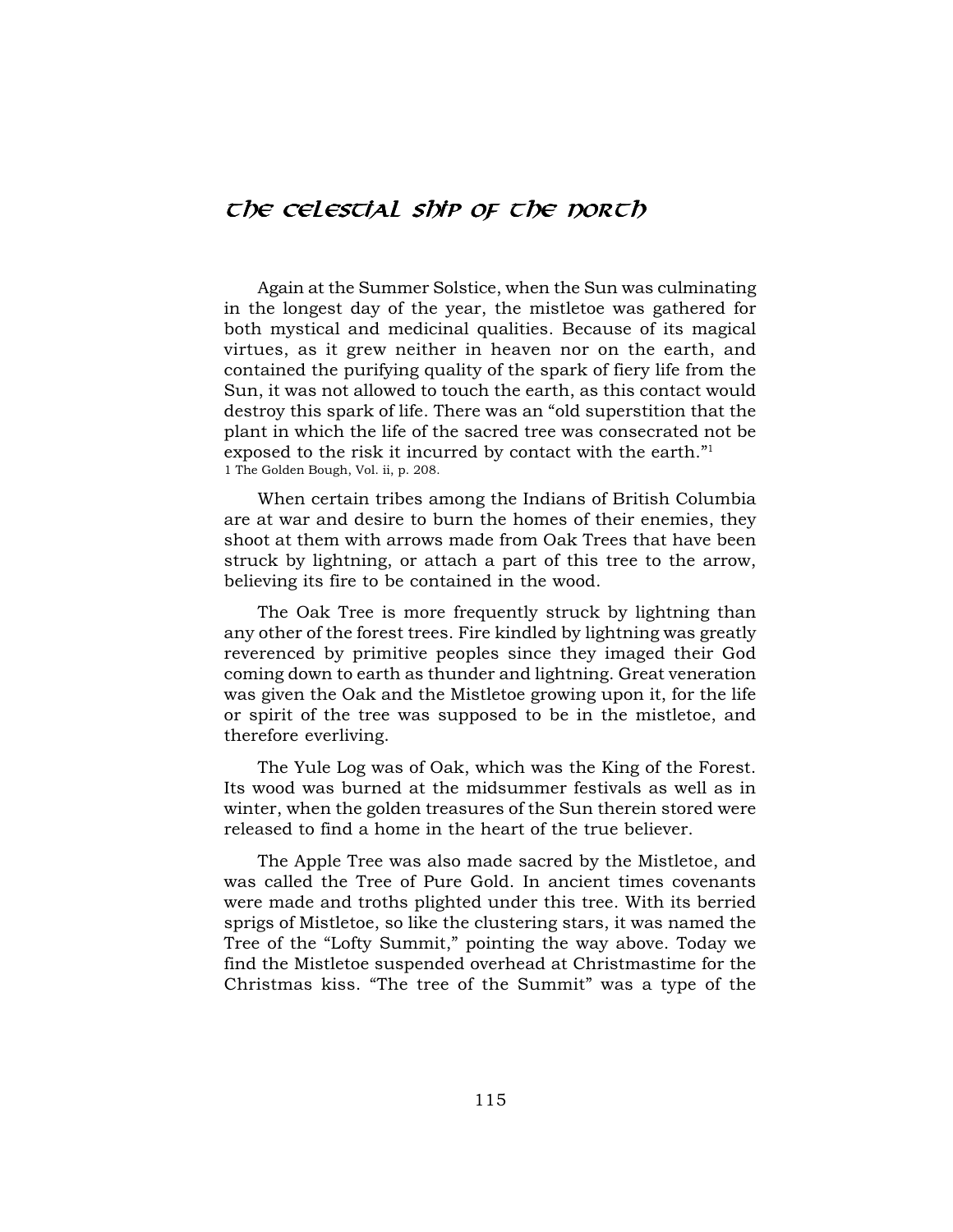Celestial Pole, Seat of Judgment, and was guarded by the celestial serpent, the Constellation Draco.

So extremely sacred was the Tree, that ancient Priests had the figure of a tree imprinted on their bodies, signifying that they had knowledge of the Secret Serpent Wisdom. The sign of the Tree was similar to the Swastika Cross cut into the flesh of the Initiates as a sign of loyalty toward this Wisdom. The Hindus called one of their trees "The Tree of Frankincense, whose fragrance was guarded by the Winged Serpents" (the Seraphim). A concealed symbolism is always found in these sacred mysteries.

The Divining Staff of the Rabbins was the Rod that budded. over which was cut the "Name" and "Sun and Lord." It was a branch of Fire that belonged to the mysteries. A legend of the first Staff, created in the evening of the Sabbath, has been written by the Rabbi Elizier, and is most enlightening.

The Chinese Tree of Knowledge was their Immortal Peach Tree, which bore fruit but once in every three thousand years, around which are woven tales and legends similar to those of the Tree of our Mother Eye of the Garden of Eden. The Chinese manifestation was a Justice one and stressed the three thousand year period, and their Peach Tree of Immortality produced only the one fruit in those years. It is said also of this Tree that three thousand years elapse before the Tree blossoms and another three thousand years before its sets fruit, all having mystical significance. The Great Mother in China was the Royal King-Mother who produced the Immortal Peach, or the forbidden fruit of knowledge but once in every three thousand years. It was the blossoming and the setting of the fruit at stated periods that made this Tree a cyclic symbol, for their Tree was an important type of Time.

In one of their legends Woo-te had eaten of this fruit, after which he built a terraced pyramid of mud, high enough to reach heaven and to the mother of this Immortal Peach. She descended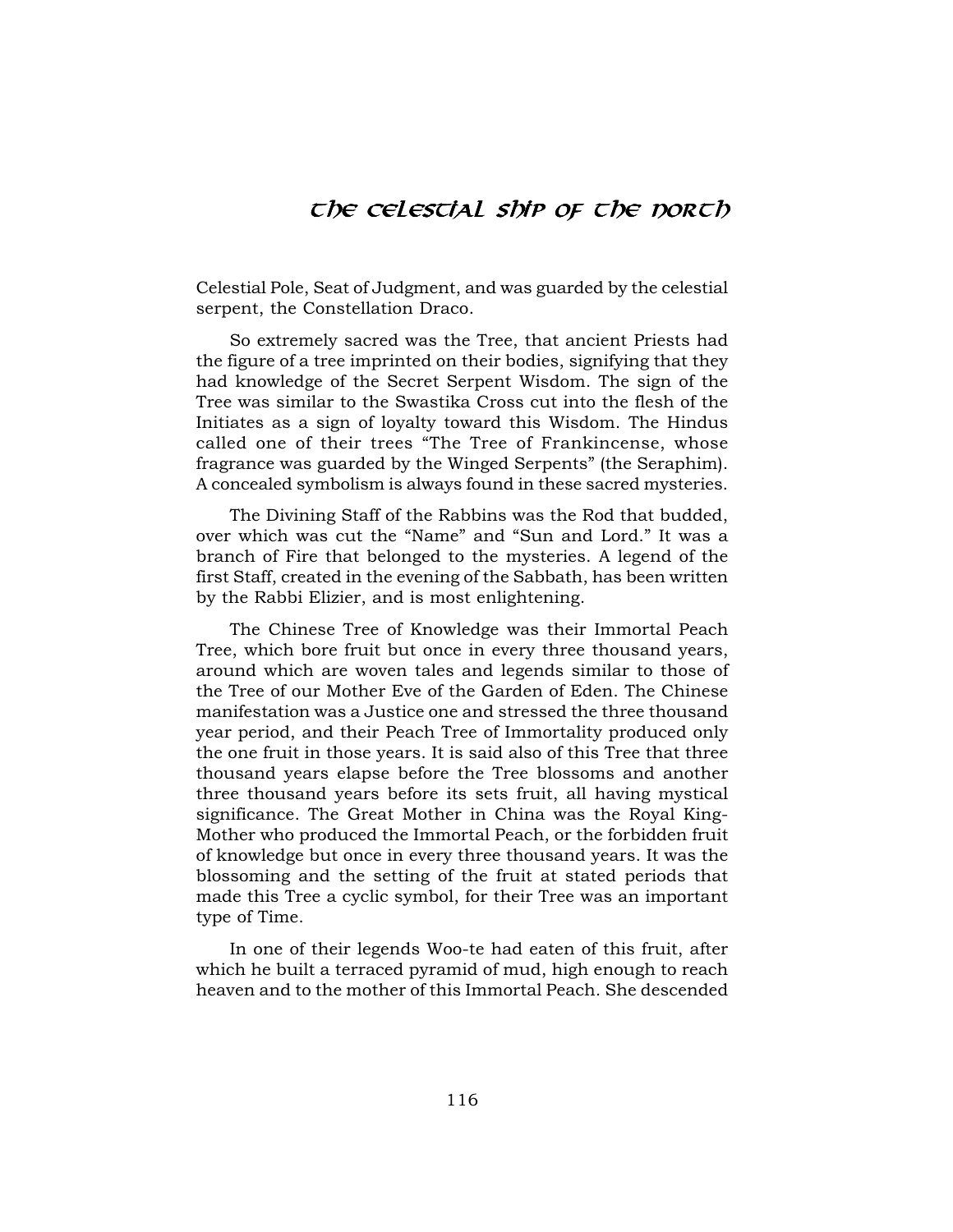to earth by means of this pyramid for seven days and seven nights, that she might discuss with Woo-te the "Principles of Reason" and the Hidden Knowledge. The primitive pyramid with its seven steps or stages is typical of the Great Mother or Goddess of the Seven Stars belonging to the Mount, who was the Royal Mother Si Wang Mu living high up in the mountain of Kwan Lun. Her Tree produced this Immortal Peach from which it was believed the Elixir of Life could be distilled, thus making the Peach a symbol of longevity or Immortality.

The word God in Chinese, as well as in Egyptian and in cuneiform writing, represents a Star. Under a horizontal line there are three perpendicular wavy lines, apparently bringing down "Light from the Sky," as the blue line above represents the firmament. This outpouring of Rays of Light from the celestial heaven or from the hidden Sun, their God, undoubtedly signified the pouring out of the Light over China every three thousand years.

The Shenu of the Hebrew is the Thorn Bush. In Egyptian the Shenu is the Thorny Acacia, a sacred Tree of Life from which the divine voice was supposed to issue.<sup>1</sup> In Deut. xxxiii, 16, the Hebrew divinity is spoken of as "him that dwelt in the bush." Diviners were placed in groves of these bushes, from which the oracular voice was thought to issue. Sometimes they used pits for these ceremonies, surrounding them with thorn bushes, from which the divine voice was supposed to come.

1 The Shenu also represents a point in the heavens or place of the Solstice recommencing in the sign of Leo, that of Fire.

The ancient peoples believed that the mounting of the Tree was a means of reaching Paradise, their place of Rest. It is difficult for us to understand this teaching today, or to comprehend that they found their divine rest and peace in loving adoration of the great Celestial Ocean of blossoming Stars and their contemplation of the Golden Gate, beyond which lay Infinity.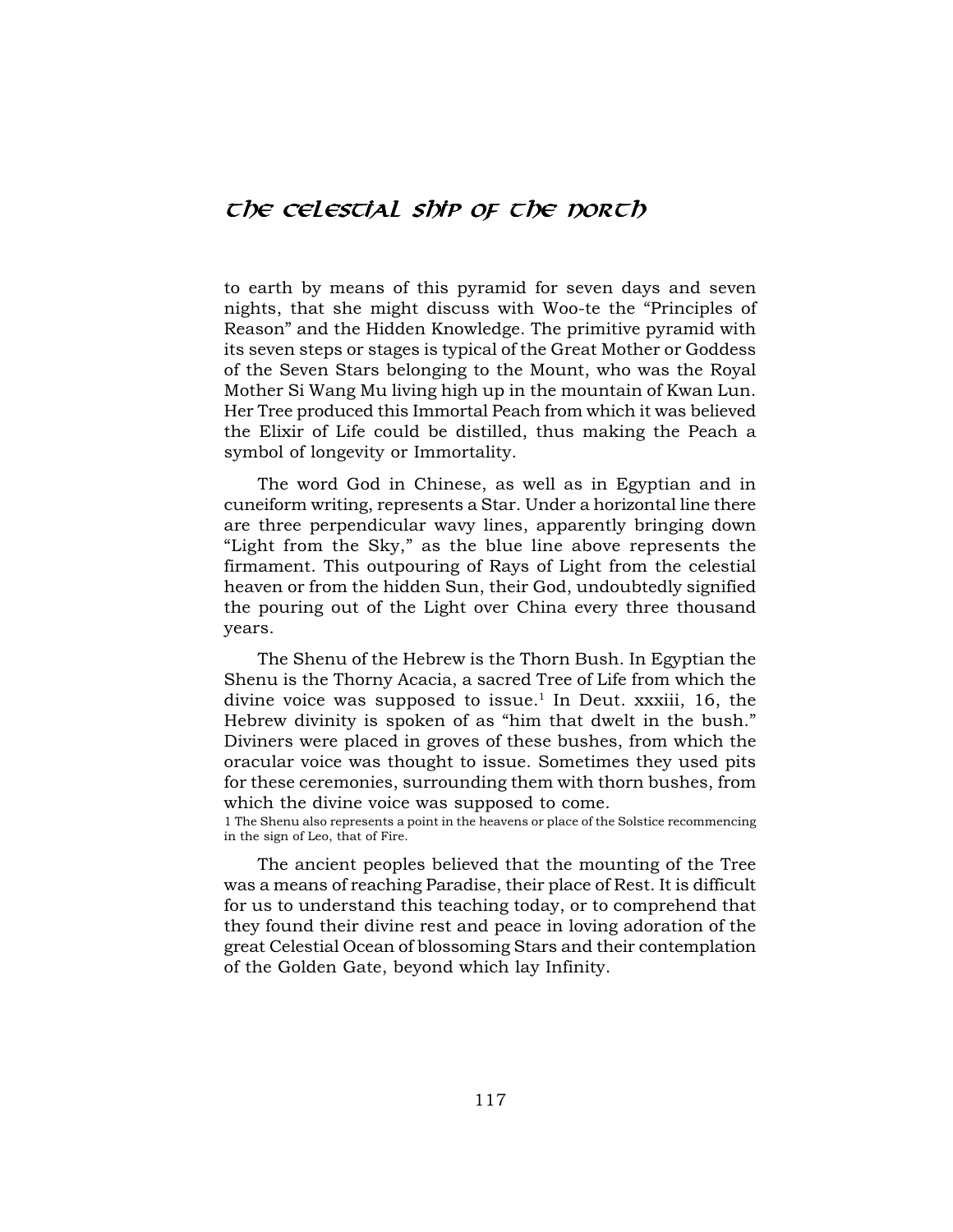Tracing the Tree back to these early beginnings of knowledge, food and drink, we cannot wonder that the strangely reverent primitive peoples looked upon the Tree as the Mother of Life.

#### THE MAY POLE

The May Pole was the Tree of the Sun or Fire. The above is an authentic May Pole with its symbolical additions. "In the Upper portion we have the Apex of the Phallus, the Quarter-feuilles and the Discus and Round. The lower portion is the Linga, Lingham, or Phallus wreathed; also the 'Pole' of the Ship 'Argo,' otherwise the 'Tree of Knowledge'." ("The Rosicrucians," etc., by Hargrave Jennings.)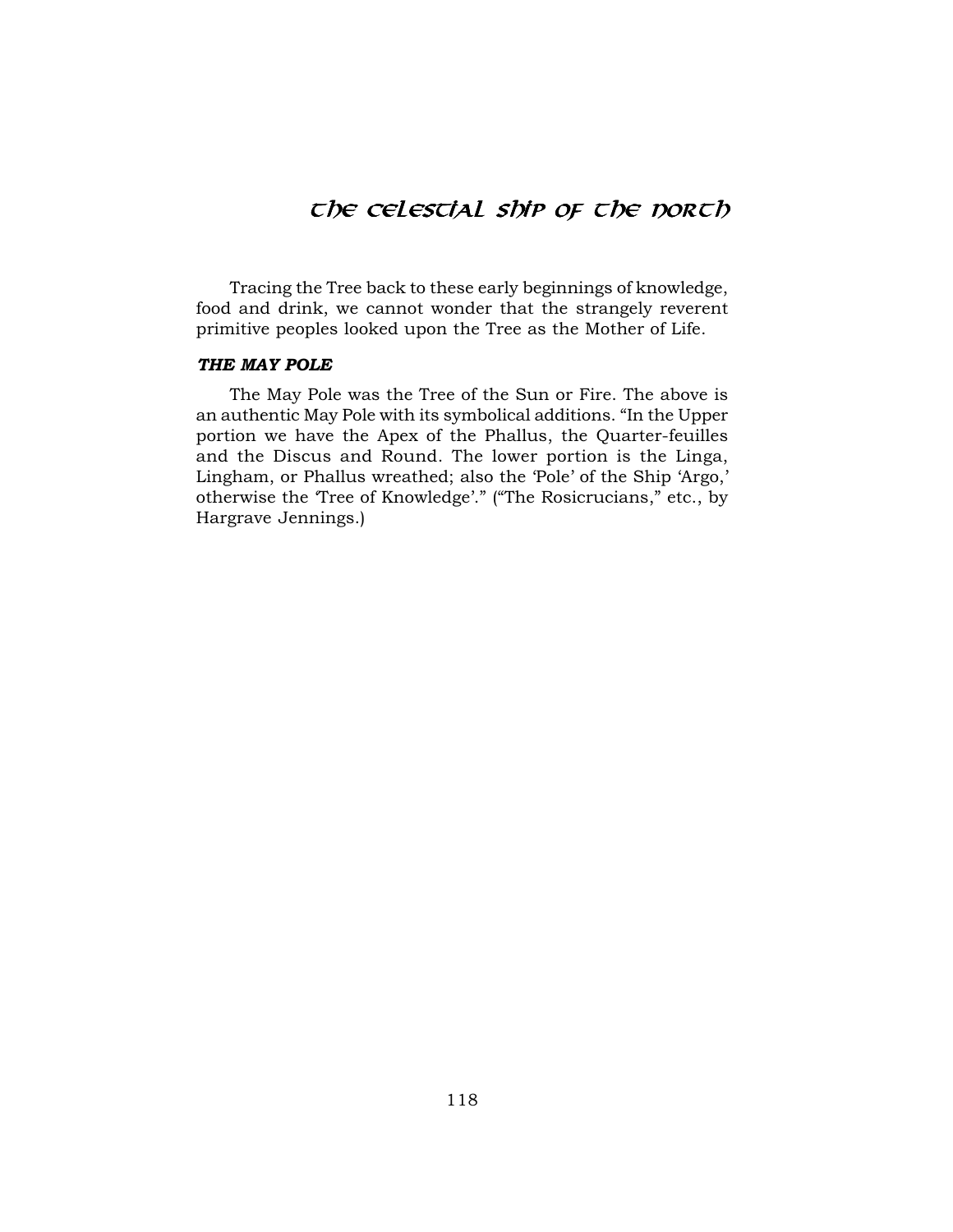#### **CHAPTER VIII FESTIVALS OF FIRE.**

The May Pole is a symbol of the Tree of Knowledge, emblematic of virile life, and garlanded with blossoming leaves, belongs to the Crossing of the Sun at the summer solstice. It has been called the Tree of the Sun or Fire. In one of its authentic representations the phallus encircled with leaves looms above, and just a little below is a circle forming the four-fold cross. The seven ribbons of the May Pole symbolized the seven rays of the Sun, the seven prismatic colors or the seven planets and belong to the Great Mother as do all Sevens.

Sirius, Sut, Seb and Baal as gods were connected with the Tree imaging the Mother, they all combined in Sut (Sirius) the first born son and typified the element of Fire, that great and glowing Sun of Fire we know as the Dog-Star. The name and the meaning of Baal also may be a Fire-Tree, a Fire-God, or a Fire-Star. Our Dog-Star is the Fire-Star which belongs to the midsummer because of its heliacal rising and is typical of a new year, a branching of the Eternal Tree, or a rekindling of the Fire of heaven.

Our Bible says that God showed Himself to His Prophets Isaiah, Ezekiel and St. John in the midst of Fire. The word of God is compared to Fire, "Is not my word like a Fire?" Jer. xxiii, 29, and Jesus is likened to fire. Jesus sent His Holy Ghost or Spirit upon his disciples in the form of tongues of flame, or like sparks of fire, Acts ii, 3.

The worship of the Sun in its ancient purity was a belief that the Divine Spark from the Great Spiritual Sun was a revealed manifestation of God. The ancient peoples strove to bring this Spark, which pertained to their God, the Absolute, close to their hearts. Today we have a materialized god. GOLD, the one thing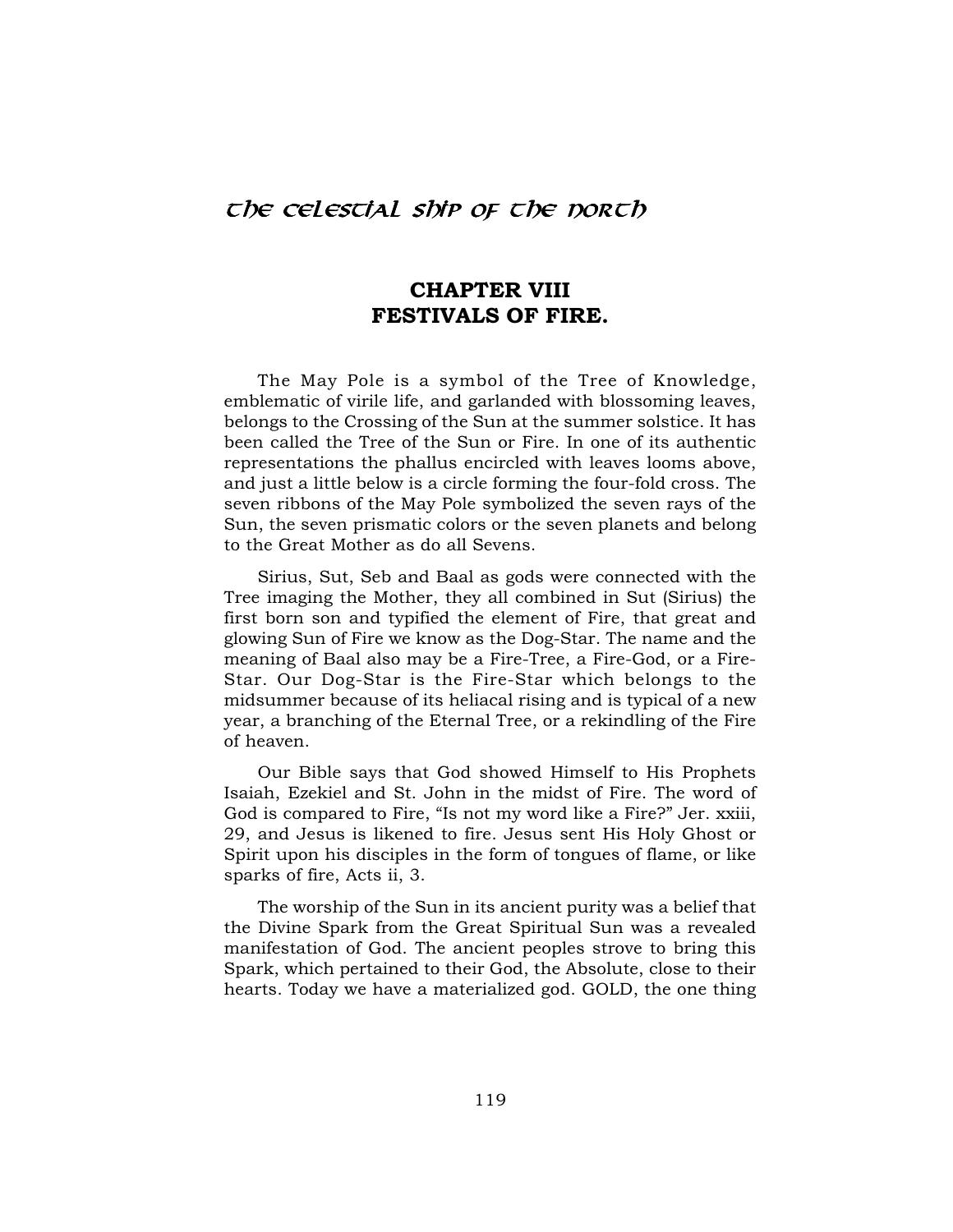in our present Era called Almighty. Two thousand years from now, when our history is reviewed, we too shall be called Worshippers—not of the Sun-god but of the Money-god, which is one of the great illusions of this cycle of the "Dark Star."

With the coming of Summer the burning of old brooms and the relighting of the sacred Fires took place. The "Need Fires," or the "Forced Fires," as they were sometimes called were kindled by the spark obtained by the rubbing together of two pieces of wood, usually of oak. To obtain this Spark, wooden axles belonging to wagon wheels were symbolically used, around which they wound two ropes, which were worked with the greatest speed by powerful men in opposite groups, thus releasing the Fire that had been imprisoned by the Sun. Reading back in the Egyptian Ritual, the stars and the planets are found to be hauling the Sun by ropes, the bringing of the Sun out of the night. The relighting of the Fire by the Spark thus obtained was similarly imaged in these Fire Festivals.

In the ancient Sabean cult, Kar-tek was one of the names given to the goddess of the Great Bear, whose son, Sut, became the Baal of the solar rendering. Kar-tek means a Spark Holder. The "Need Fires" or "Baal Fires" were always sacredly produced by a Spark at their annual ceremonies. This was the divine Spark of the Druids, found at the dawn, which gave them their inspiration through the Fire from Heaven.

The Tree was superseded by the pyramid, and small ornamental trees, pyramidal in shape, were carried about during the Christmas festivals. The Fir Tree is pyramidal. Fir and Fire are from the same root, from which we have the Fir-tree or the Fire-tree at our Christmas festivals. Ta is an ideograph of the pyramid, and has the meaning "to give." Through this we can trace back to its origin the giving of the gifts at Christmas, which were originally offered to the youthful Sun-God during his festival, which occurred at the time of his rebirth in December. We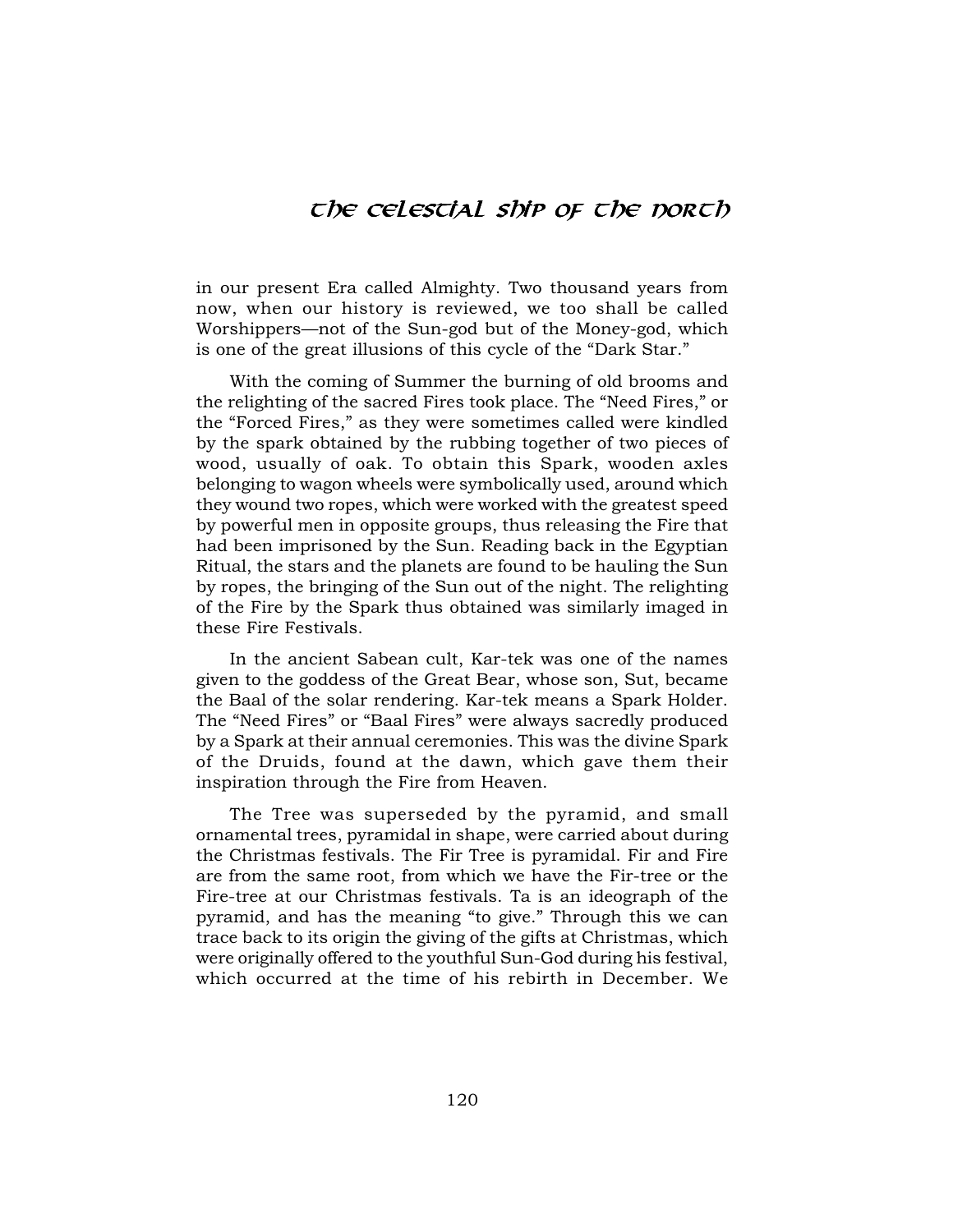irreverently call this ancient festival Pagan Sun-worship, though it is continued today, when Christians throughout the world joyously gather about the gift-laden Christmas Tree.

The Mummers at Christmas time, who wandered from house to house, masked, had their origin in the old Sabean cult and symbolized the darkness from which the Sun would arise. Christmas Eve, December 24, was the darkest period of the year, when the lowest ebb of all life was reached at midnight. The Pantomime is also very ancient, having been born from the stars above, and given in many types, with representations according to times and customs.

The Pyramid and the obelisk are male symbols, but their bases are feminine and typical of the birthplace. The apex represents Fire, Virility. The triangle is feminine at its base, but masculine at its apex. The nave of the church is feminine, its spire is masculine. The tomb in the earth is feminine, but the stone above is masculine. "In the First Epistle of Timothy, Paul likens the Church to a house and a pillar, ... the pillar and House were both symbolically the same. Pillar, Seat, Mount, Tree, or Abode, was each representative of Motherhood, whose latest type was the Mother Church."<sup>1</sup> The myths and fables of the Tree first standing for the North Pole, the Tree that was likened to the Horn that produced the Golden Apples, that delicious fruit of the Garden of the Hesperides are today an integral part of our so-called Christian religion, which has seemingly failed to eat from the Tree of ancient Knowledge.

1 Massey, Gerald-The Natural Genesis, Vol. i, p. 393.

In Egypt the equator was known as the Horn Point of the world, called Apta. It was the beginning and the ending, and a point of endurance, or a foundation. The Ascendant of the horoscope, which shows the beginning as well as the ending of the great circle or wheel of life, was sometimes known as the Horn.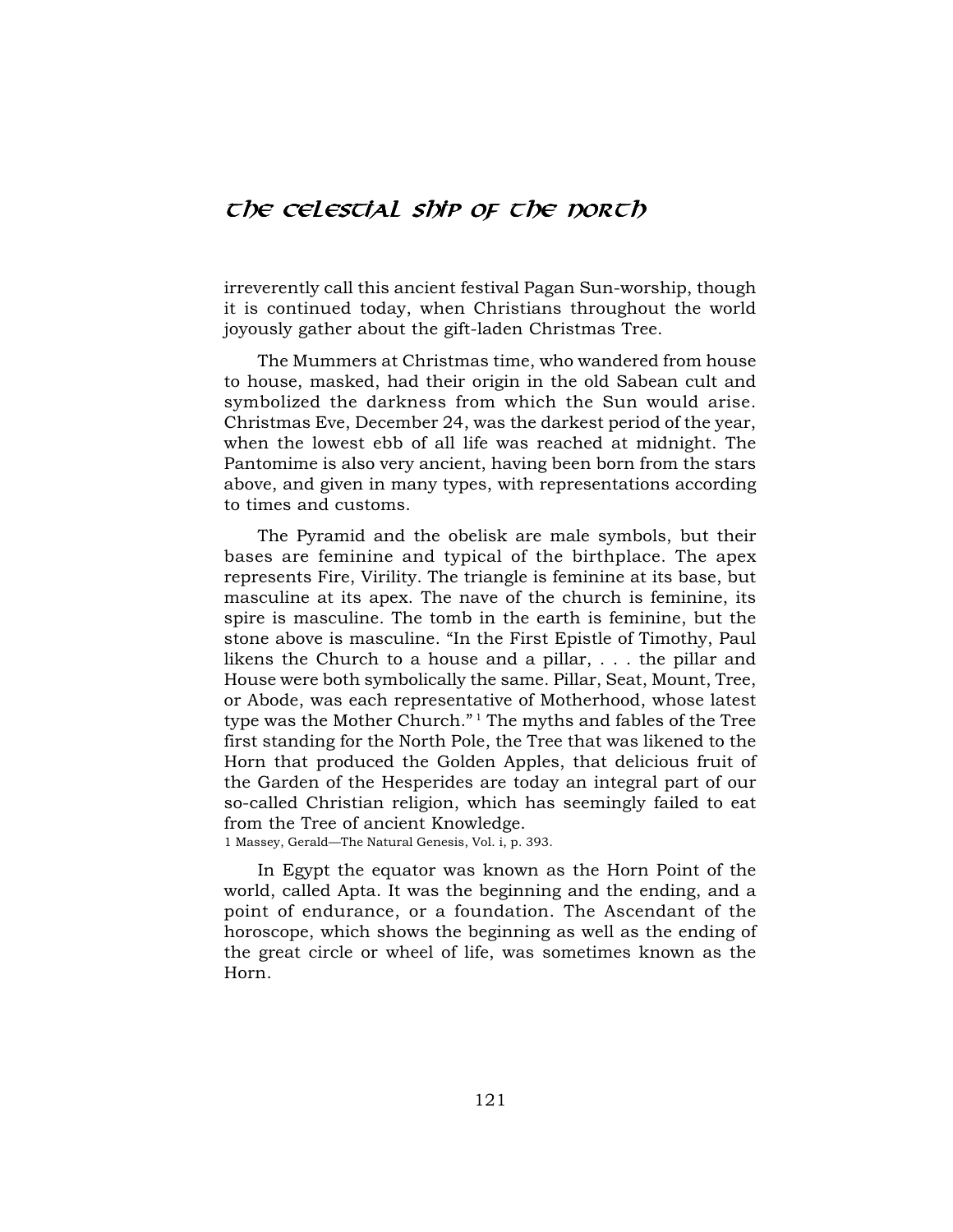The Circle Dance, solar in origin, danced by David uncovered before the Ark of the Covenant, was also a characteristically Sabean rite, denoting the motion of the planets around the Sun.

A religious dance is performed by the Kaffirs at the time a lad reaches the age of puberty. At this time the creative power, the reproducing spirit, the Ruach, as the descending dove, called the "Spirit of God," symbolical of rebirth and renewal falls upon him. It is a manner of celebrating the coming of the fatherhood upon earth. In the Hebrew tradition Ruach is said to enter the child at the age of thirteen, when he becomes possessed of Ruach, which is the "Breath of Life," or the coming of life of the spirit in embryo.

Another religious dance, Solar in origin, given at the turning point of the Summer Solstice, when the Sun entered the Zodiacal sign Leo, was called by the Greeks the "Pyrrhic Dance," from Pur, meaning Fire. The dancers imitated the coiling and gliding of the serpent, esoterically signifying the motion of the Serpent Fire. August, the month of the Lion, is a peculiarly Solar or Fire Month, and while named after the Emperor Augustus, was perhaps so designated to indicate its imperial authority in the Solar year. It was the month of the Dog-Star days, and was by the Western Indians consecrated to the Serpent Worship. The Serpents, by the way, are charmed and controlled by Feathers. Feathers symbolized Breath and were an early ideograph for Spirit. The well-known immunity of the Indian dancers to the serpent poison is easily explainable when the winged or feathered serpent art of Egypt is understood, and when we realize the power of the Serpent Fire, which is closely allied to the sign Leo, house of the Sun. This constellation with its subtle connection with the Serpent is probably one of the most famous of the twelve signs of the Zodiac.

Fire was the great secret of the Magi in the slaying of the lion and the control of the serpent. "The lion is the celestial Fire, while the serpents are the electric and magnetic currents of the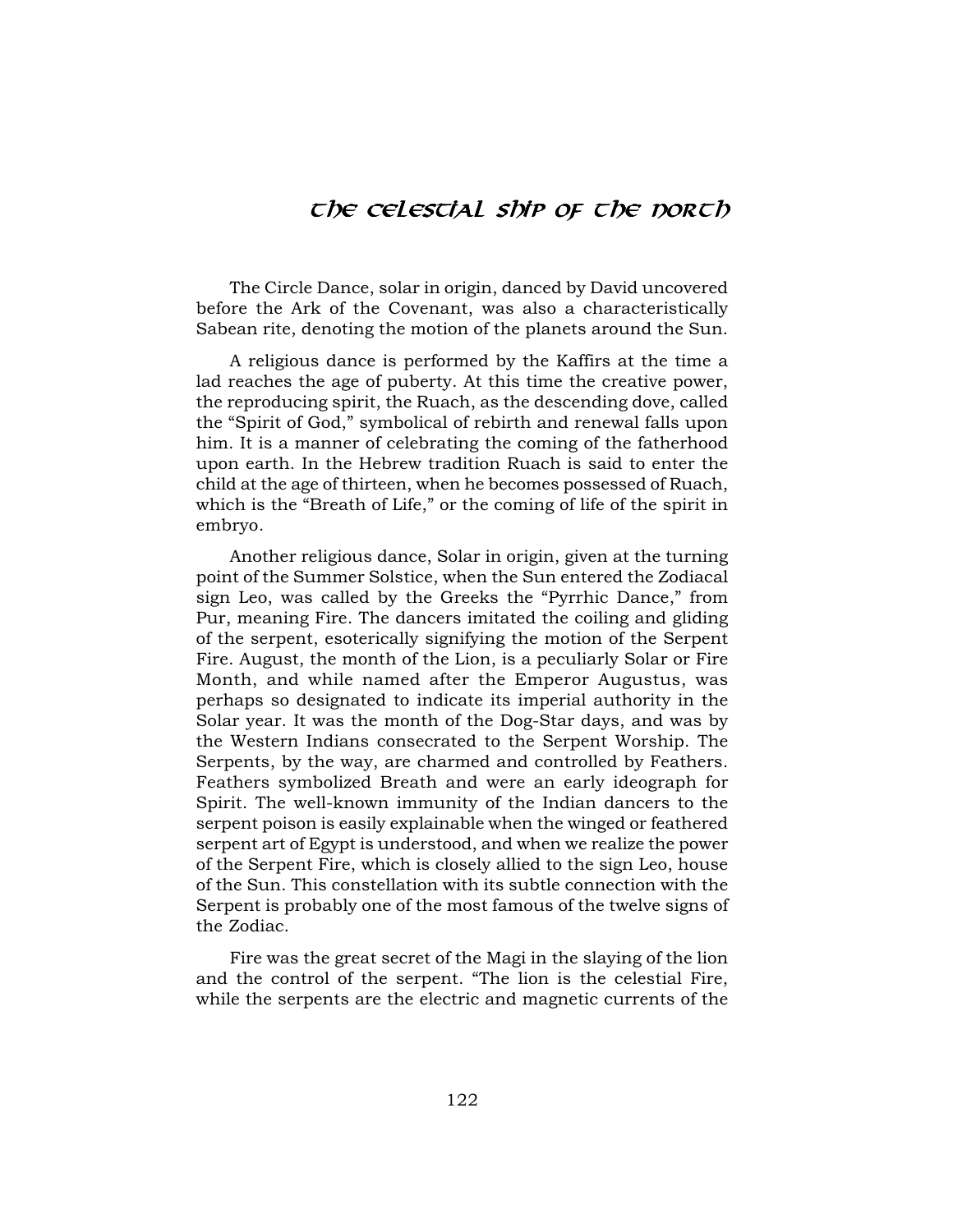earth;" and "That which is above is like that which is below and that which is below is like that which is above, for the fulfilment of all things."

In the first volume of the Secret Doctrine, on page 213, we read that "The highest group of hierarchies is composed of the divine Flames, so-called, also spoken of as the 'Fiery Lions' and the 'Lions of Life' whose esoterism is securely hidden in the Zodiacal sign of Leo. It is the nucleole of the superior divine World. They are the formless Fiery Breaths;" also, "the Hierarchy of Creative Powers is divided into seven (or 4 and 3) esoteric, within the twelve great Orders, recorded in the twelve signs of the Zodiac; the seven of the manifesting scale being connected, moreover, with the Seven Planets."

The death of the Scandinavian Sun-God Baldur, the Beautiful, the Good, at midsummer, and the Fires that were to light him through the underworld and greet him on his return to life, were the same as those used in the burning of the yule log and the hanging Lights on the Fire Tree. Baldur could be killed only by the Mistletoe. He was the personification of the Mistletoe on the Tree, which was thought to contain the life and spirit of the tree, yet it was the Mistletoe that caused his death.

The Divining Rod was gathered on the mystic midsummer eve. It was thought to be made of four kinds of wood, of which Mistletoe was one. In England a sprig of mistletoe was always carried by the Priests on Christmas Eve to the High Altar, at which time liberty and pardon were granted to the wayfarer and the wicked who came and stood at the Gates, which symbolized the four Quarters of Heaven and Earth. This branch has been poetically said to bring back to life those who wait at the Golden Gate, the Eighth, leading to infinity.

The Russians have a belief that if the golden bloom of the fern seed is caught at midnight on the mystical midsummer eve and scattered about in the shadowy darkness, it will fall to the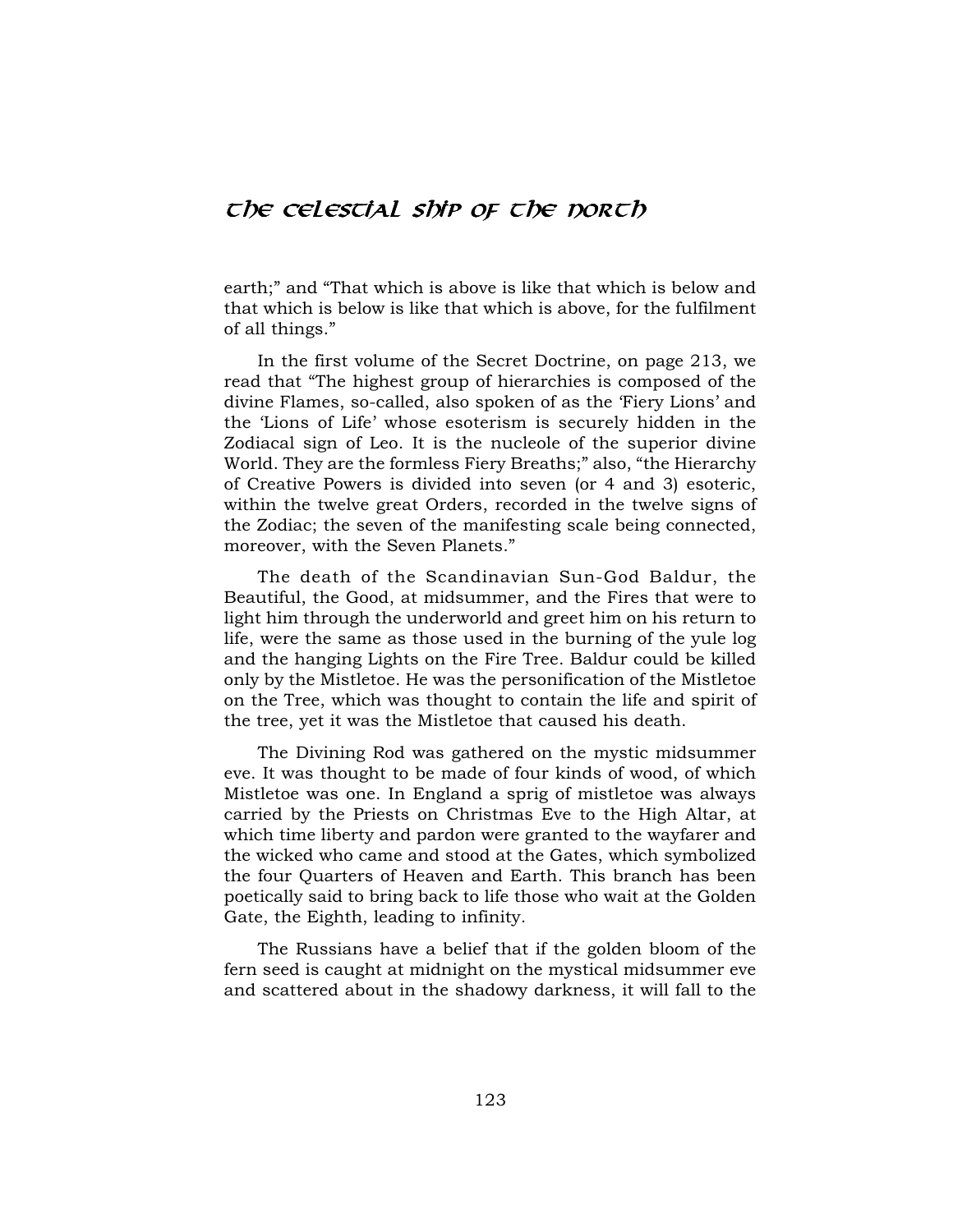ground like sparkling stars, directly on the spot where great treasures are hidden. This is a key to the hidden mystical treasures of divine knowledge.

Regarding the Eve of St. John fancies innumerable arose, beautifully interwoven with the gathering of the flowers and plants, golden and glowing from the entrapped rays of the summer Sun, guarding against sorceries and disease. It was thought that when the Sun had reached its greatest culminating point, its magic entered the flowers, which must be culled before the witching hour had passed, which brought together the youth and the maiden under the enchanted spell of midnight, when they plighted their troth with each other. Among those that were considered of the greatest importance to be gathered for magical healing and divination was St. John's wort, which some think should be gathered on the day immediately following St. John's Eve when the sun enters the sign of the Lion. Its bright yellow blossoms and golden stamens are tiny types of the great Sun above. The edges of the calyx and leaves are marked with dark purple spots, which yield a red oil, believed to be the blood of St. John, hence its great healing property, and value for endless other safety guarding purposes.

Magical flowers of the Solstice are chosen for their brightness, their golden colors shedding light, like lamps in the darkness, and should be gathered on the longest day of the year, when the radiant fire and heat of the Sun at the very moment of its greatest power carries its mystic message into the heart of the plant.

We lovingly tread on enchanted ground whence man looked toward heaven and the glowing Sun whose light and fire were stored in the leaf and blossom and had dreams of magic and healing, extracting the divine spark for wonder-working, as it were, from God Himself, who was thought to manifest at the time of the two solstices, celebrated by festivals of Sacred Fire. The Summer Solstice was preeminently a feast of Fire or a Fire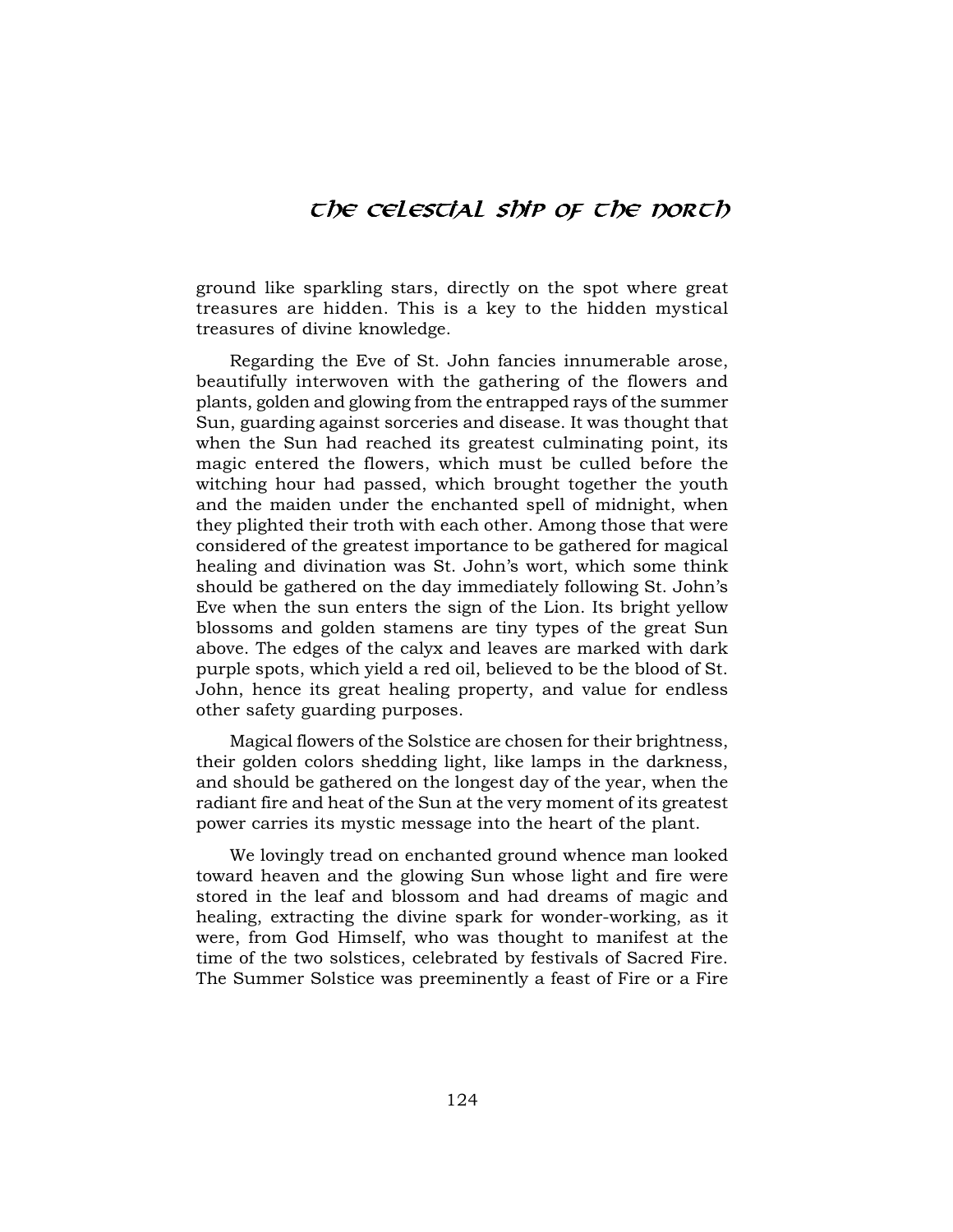Festival. In many lands huge bonfires were built on the summits of high hills and wheels of Fire were sent blazing down the hill sides, typical of the descending Sun, the wheel with its spokes representing the sun and its rays.

At the Summer Solstice the lifting of children over the dying embers of the fires, the joyous leaping through the flames, the swinging and leaping around the blaze in their circular dance, the sacred lighting of the flame by releasing the embedded fire of the Sun, were all for purificatory purposes. They reverently and joyously believed that the new born Sun would bring riches through the golden summer and a plentiful harvest, and would dispel the evil witchcraft of the sorcerer.

Midsummer fires are continued in our present era, but are regarded as superstitions, whereas in olden days they were reverenced as symbols of the Sun's crossing at the Summer Solstice. At the Winter Solstice the Tree of Fire has become the Tree of Light on our Christmas Eve. We have the burning of the Yule Log. Yule means the Sun, whose Fire is transfigured in the green-leafed Christmas Tree of renewal and rebirth, the light of which symbolizes the return of life of the Sun-God.

December the twenty-fifth was originally devoted to the worship of the Sun-God Mithra, and was adopted and introduced into the Western Church in the Fourth Century, climaxing as the anniversary of the birth of Jesus in the later Christian religion. The origin of both the Maypole and the Christmas Tree however are to be found in the crossing of the Sun in the two Solstices.

Mithra was the name of the Solar God of Light and Wisdom among the Persians. His birthday was celebrated on the twentyfifth of December, date of the rebirth of the Sun at the time of the Winter Solstice. The Mithraic cult was introduced into Rome by the early Emperors, and the date of December twenty-fifth was adopted as a special festival by Aurelian A.D. 273. The Solar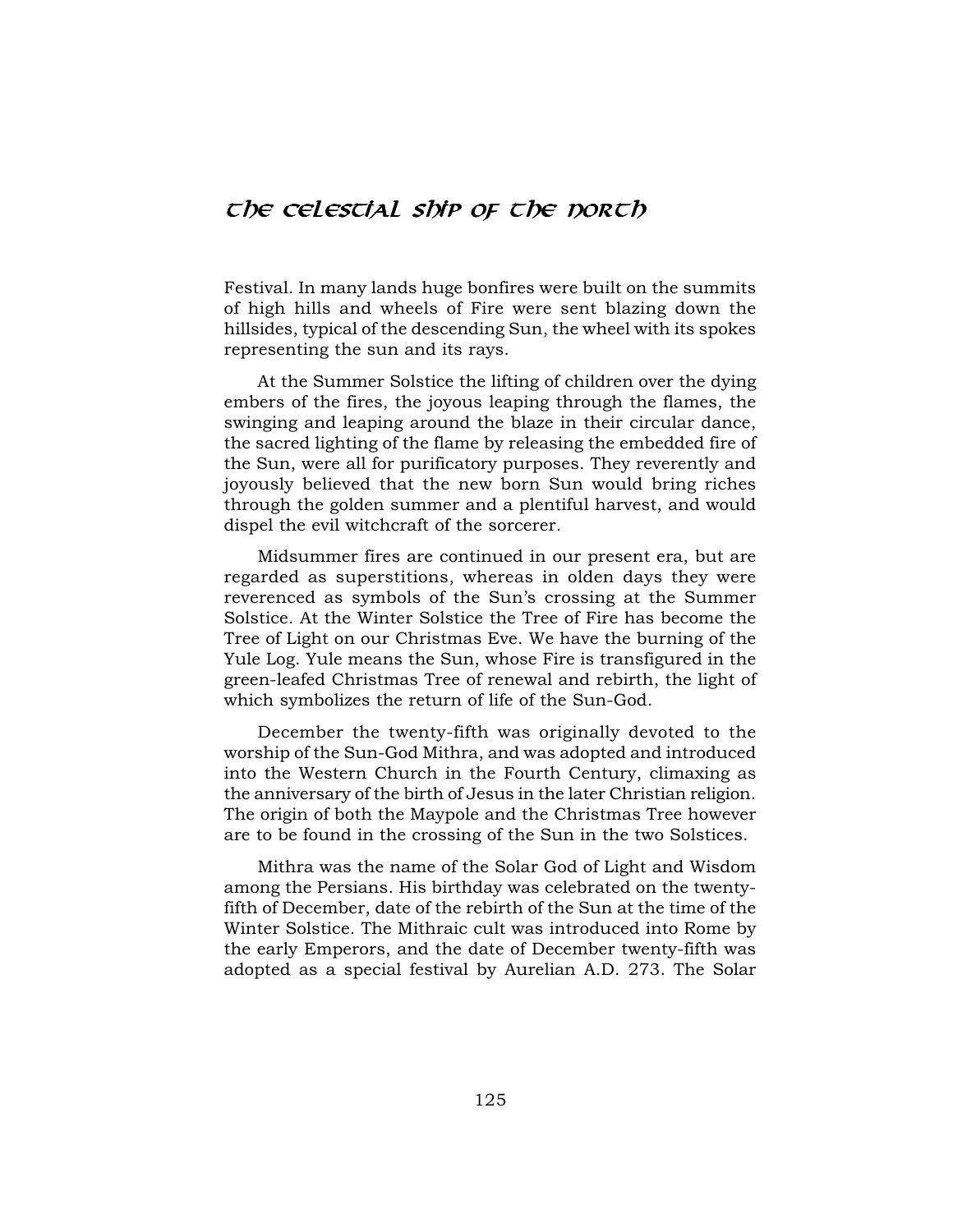character of this festival was well known by the Roman Emperors, and not until the Fourth Century was December twenty-fifth introduced and accepted as the birthday of their Christ. "Augustus and Gregory discoursed on 'the glowing light and diminishing darkness that follow a nativity'."<sup>1</sup> "Pope Leo the Great recognized the day as the birthday of the Sun; and denounced it as the birthday of Christ. He was Pope of Rome in the Fourth or Fifth century. Gregory the Great became Pope about the year 590." 2 1 Olcott—Sun Lore of All Ages, p. 230.

2 Special Reports, Leo the Great and Gregory the Great.

Mithra was said to have been born in a cave at the Winter Solstice, which occurs in the Zodiacal sign Capricorn.<sup>3</sup> Abba-Udda, the Akkadian name for the tenth month, which corresponds approximately to December, means "The Cave of Light," and indicates the birth of the Mithraic Messiah. This Mithraic cult with its aspirations towards moral purity and immortality, proved a formidable rival to Christianity. Our Christmas is borrowed directly from it, and close relation is found between the Sacred Books of Revelation of the two cults—the Persian Zend-Avesta (the Parsee Book of Zoroaster), written about 1000 B. C., and the Book of Revelation of John of Patmos. The foundations of both these books are astronomical and prophetic. All ancient prophets and priests were astrologers.

3 On the twenty-fifth of December, the day of the Nativity of the Sun, the days begin to lengthen, and the Sun's power is on the increase. This was the time when in Egypt and Syria the celebrants entered the inner shrine, and issued at midnight crying, "The Virgin has brought forth"-"The Light is Waxing." The log burned on Christmas Eve was in celebration of the birth of the divine child as the Solar Sun-god.

A comparison of the two books will reveal the Christian form of the Mithraic Revelation. To attain knowledge of God and see the future, Zoroaster drinks of a special magnetized water which produces a trance lasting seven days and nights. In Revelation we are told that John eats a little Book that he may prophesy. The Serpent, which was the constellation Draco, called the Serpent, or the Dragon, figures largely in both visions. In one book the Dragon swallows one-third of mankind, cattle, sheep,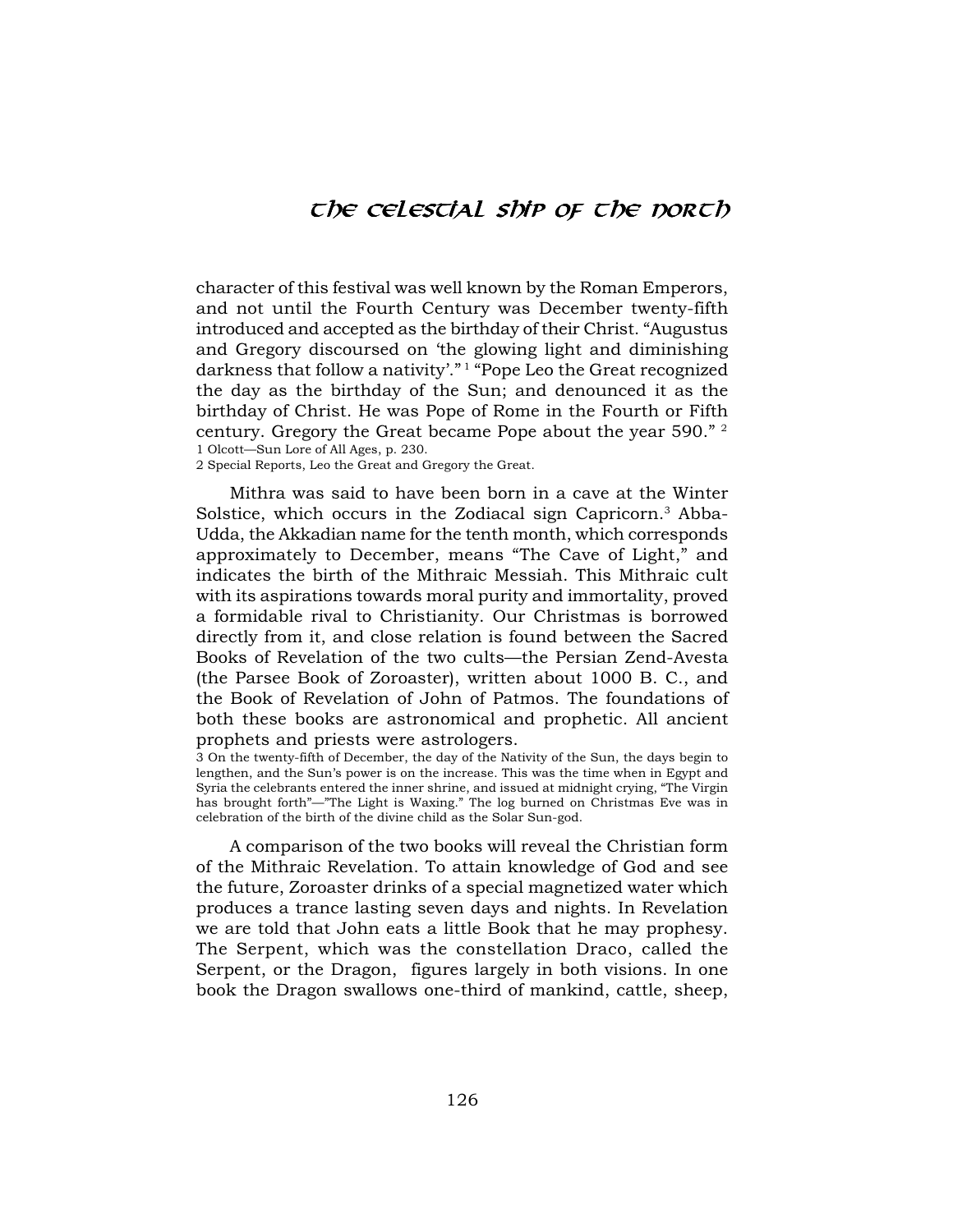and other creatures; in the other he draws the third part of the stars from heaven with his tail. When the ancient religion of the Mother and Son was changed into that of the Father and Son, the change was symbolized by the falling of a star from heaven. This is the demoralization or dethronement of that "Old Mother," who became the degraded Venus in one cult and the harlot in the other. "When the Star Jupiter comes to its culminating point and casts Venus down, the sovereignty comes to the Prince," and there is the "Woman clothed with the Sun whose Prince comes when the Star falls from the sky." Zoroaster describes the seven regions of the world founded on the seven heavens, or the Tree of seven branches with its divisions of time and space. John describes the seven Churches of Asia and the seven-branched Candlestick, or the Tree of seven branches. In the fulfilment of the prophecies, the heaven of seven, or the early seventy Princes or divisions, are replaced by the Zodiacal Tree with its twelve branches or signs, and its thirty-six decans or seventy-two duodecans, from which Tree was derived the Cross, symbolized in the four corners, or the four cardinal points of the world. It was originally the Tree of Healing and of Light, which vanished with the lost Paradise. Both cults were Kronian and Solar and followed the cult of the Mother and Son, and were established when the Sun was proved to be the true time-keeper.

The priestly ceremonies of the Mithraic mysteries were in imitation of the motions of the heavenly bodies. The Initiates were given the names of the Constellations, and were dressed like the animals that were represented in the signs. Their purification was by water, and in honor of "She of the Celestial Waters." They had their Confessional, and also a kind of Eucharist, or offering of bread. The "bread" used in the Mithraic sacraments was a round cake, emblem of the Solar Disk, and the "Cup" is usually found on the altar or "table." All concerning the worship of Mithras and the caves used for initiations, were destroyed after A. D. 400. There is a tradition of the Rabbins,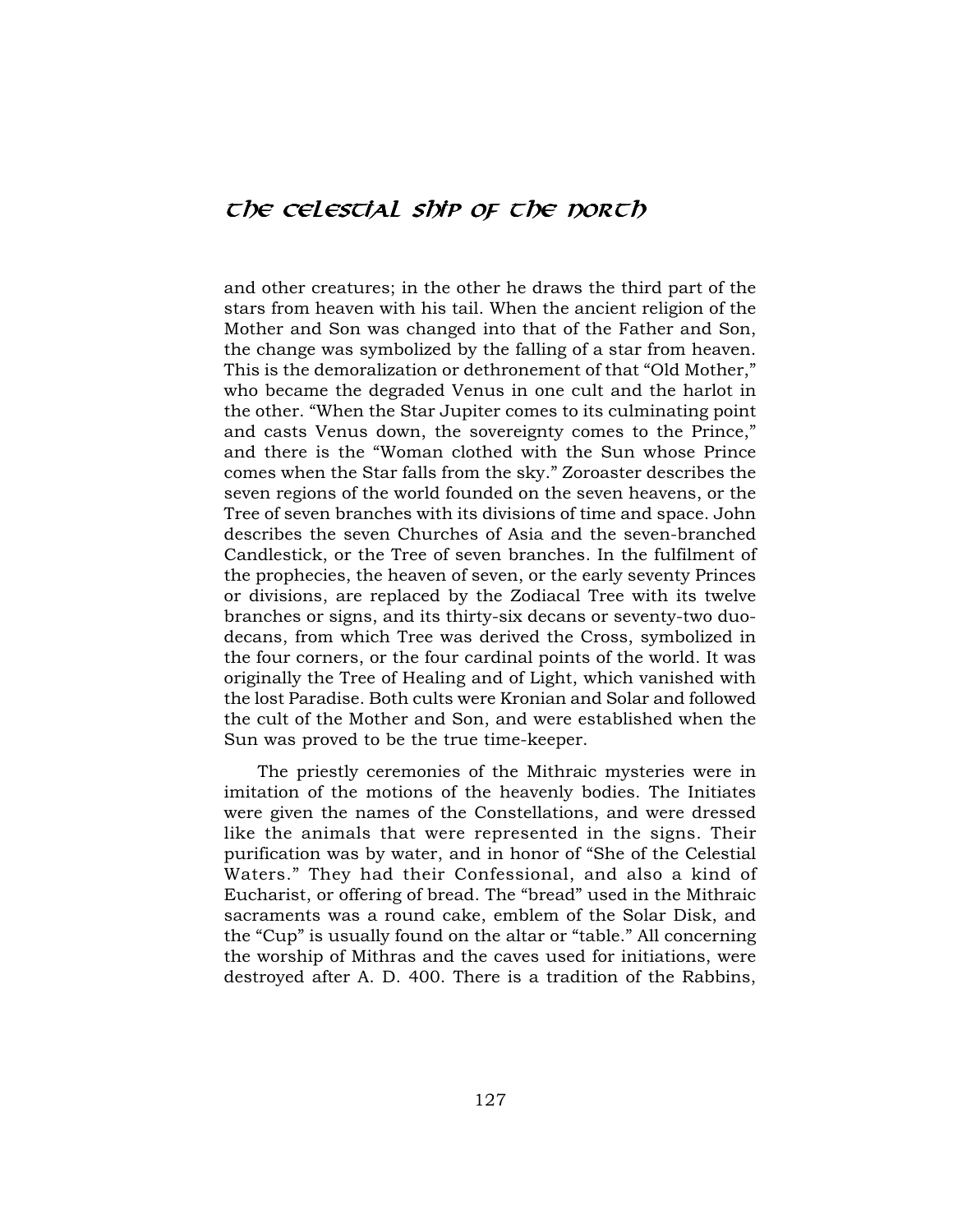concerning the origin of the Wafer, given by Alfonso de Spira, in his Fortelicium Fidei, vol. ii, 2, which "says that its circular form is a symbol of the Sun, and that it is offered to the genius of that luminary as a victim. The Wafer has ever been styled the Hostia, the victim.' in Hebrew 'Messah'."

The worship of Mithra was introduced at Rome after the conquest of Pontus by Pompey, as a distinct creed, which became very popular during the second and third centuries of the Empire. The religions of Mithra and of Serapis were the sole forms of worship, penetrating far corners of the Empire, the Mithraic Festival was called the "Birthday of the Invincible One," and celebrated chariot races took place during this festival later dedicated to the memory of Christ. Its exact date is not known, but it is not surprising that "Leo the Great (Serm. II on the Birth of the Lord), blames those Christians who gave offense to the weaker souls through the shameful persuasion of some by whom this festival of ours is reverenced not so much on account of the Christ's Birth as on that of the 'Rising of the New Sun'."<sup>1</sup> 1 King-The Gnostics, pp. 49, 50.

Mithra was undoubtedly admitted to be a type of Christ, and the Jews when they were living in Persia obtained a great portion of their spiritual wisdom from the Mithraic Creed. At that time they brought into their worship a belief in a future state of rewards and punishments, the latter carried on in a fiery lake. Both Jews and Christians by misinterpreting the Mithraic ritual of the "sacred fire" founded a fiery region named Gehenna by the Jews, a name which in the New Testament is transferred by a metaphor into Hell which figures so largely in their beliefs. The Jews have also a Holy Order of the Angels, as well as Devils, a Last Judgment, and the Immortality of the Soul, all of which are borrowed from the religion of Zoroaster.

Justin Martyr declared that the Mithraic mysteries were so like those of the Christians that they had stolen them to deceive the people. A final severance of these two cults—biblical and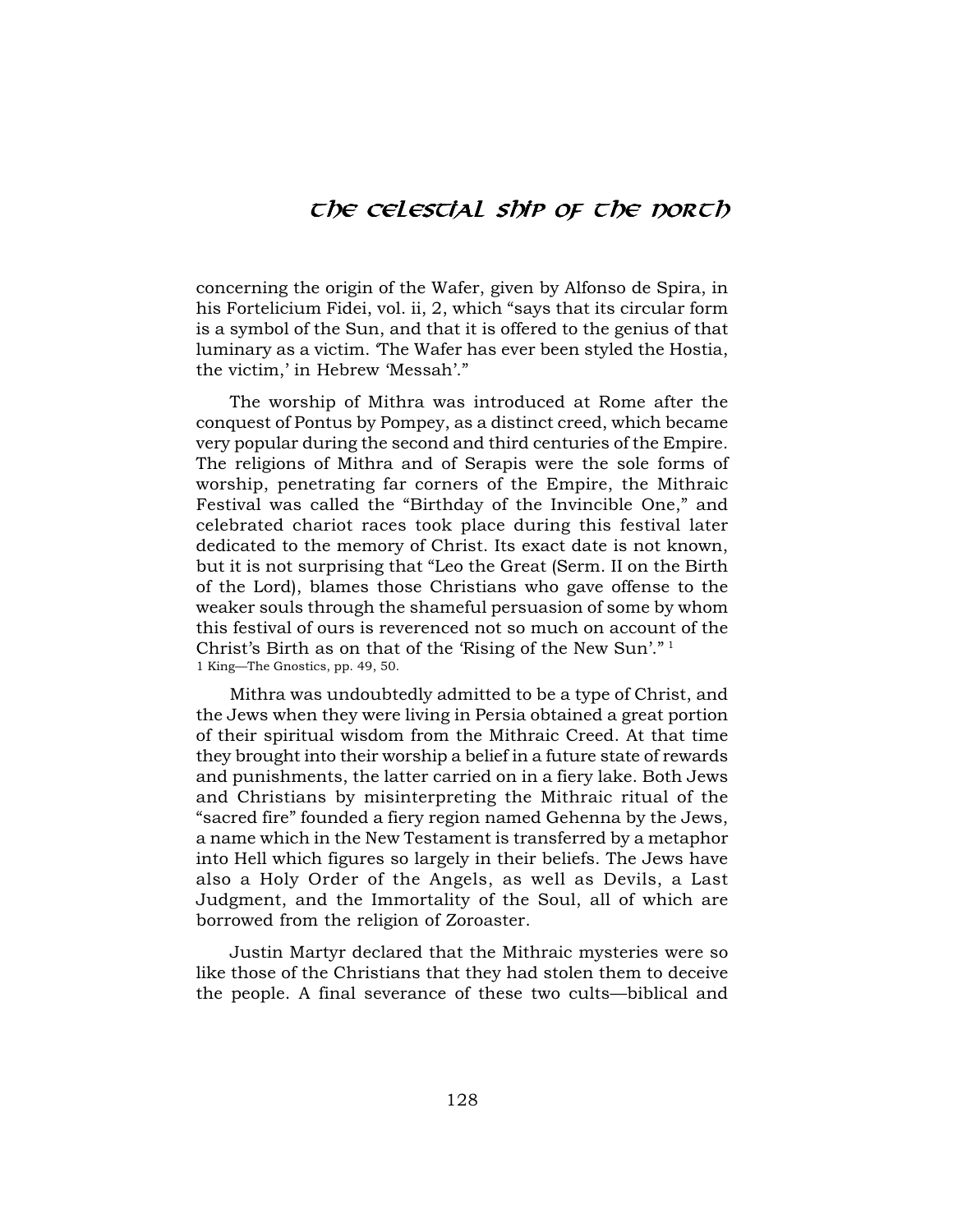non-biblical—can never take place, because both are purely astronomical, and upon them much later theological history has been founded. Our Era of Light, however, now superseding the Era of Darkness, will dissipate the fogs created by false interpretations of the myths. Truth will finally reveal itself in the Light.

Millenia belong to the end of cycles, and are the fulfilment of prophecies. In the new era, as in other precessional periods of the past, prophecies will be fulfilled. In the thirteenth chapter of St. Matthew, in speaking to the initiates Jesus says, "It is given unto you to know the mysteries of the kingdom of heaven." To the unbelievers, indeed, it has not been given!

Kircher tells us that all who entered the Temple of the Epicine divinity Serapis1 bore on brow or breast the letters or sign of 10 (IU). IU was the Egyptian Messiah, their Coming One, their Prince of Peace. Serapis, like all other gods, was a double type of the Solar God Apis, and Sirius, or the Sun and Sirius. Tracing the Egyptian myths to their source, we find basic truths underlying their mythological structure. Sut, son of the ancient Mother, was called the long-eared Ass, or IU, as the Hearer, who became a type of the Bull God AU. AU was the Lord of Victory, and resided in the house of Shu, the Egyptian Moses. This was the house of the Lion-Gods, who light Atum, or AU (in other words the Sun) in and out of the generative abyss of darkness. Hor Apollo says the ear is a symbol of a future act. AU means to be, and thus as Iu-Em-Hept he is the future being, the Coming One. Cosmically and astronomically the Sun-Gods were always Sons of the Sun, but when they had ceased to be housed in their mythological and astronomical houses, they became through theology "Sons" of Righteousness."

1 In all temples where Isis and Serapis were worshipped, images with the finger to the lips were seen, meaning that silence was to be maintained regarding all that concerned the great Mother Mystery, symbolized by the Shekinah of heaven, the Sacred Spirit as Mother of all.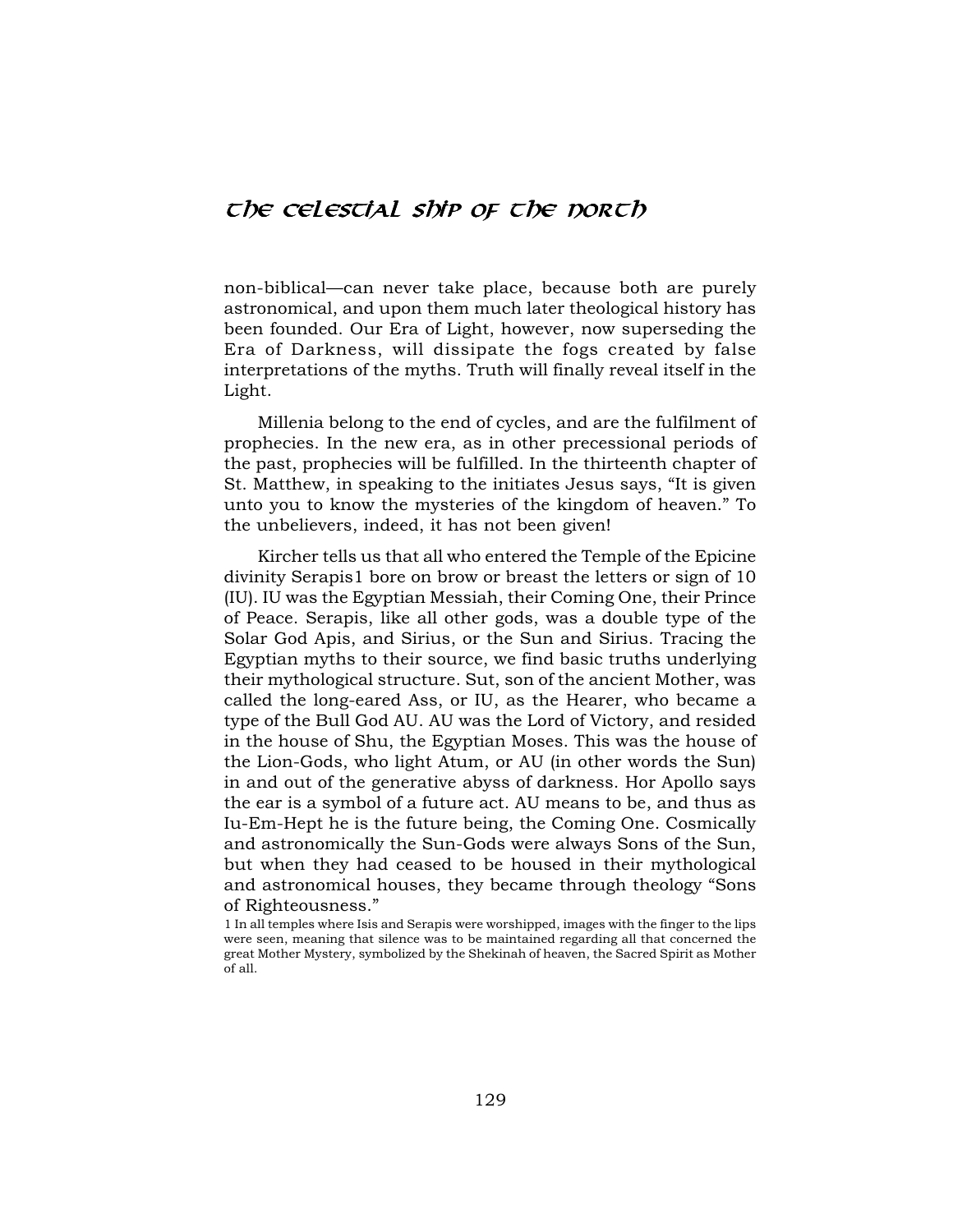In the Second Century in the city of Alexandria which was a hot bed of Gnosticism, a sect sprang up which gave an almost fanatical worship to Isis and Serapis. They believed Serapis the prophetic type of Christ, Lord and Creator of all, judge of the living and dead. Portraits and statues of his head were undoubtedly the first conventional head of Christ. In Payne Knight's "Ancient Art and Mythology" Serapis is represented as wearing his hair long, "formerly turned back and disposed in ringlets falling down upon his breast, and shoulders like that of a woman. His whole person, too, is always enveloped in drapery reaching to his feet." Serapis and Sarpa mean Serpent, and both Serapis and Jesus are later found represented as a great Serpent, an indication of Divine Wisdom, and symbol of Spirit. "The Egyptian Priests chanted the seven vowels as a hymn addressed to Serapis, and at the sound of the seventh vowel, as at the 's even th ray' of the rising sun, the statute of Memnon responded."  $1$ 1 Blavatsky, H. P.-Isis Unveiled, Vol. i, p. 514.

Throughout all the celestial myths of Egypt, Horus, the Egyptian Messiah, figures most prominently. Two Horuses were given and yet were as one, symbolizing both sexes, male-female. The child Horus, son of Isis, remained a child until twelve years of age. All the children of Egypt wore what was called the Horus Lock until they had reached the age of twelve. Full manhood was attained at the age of thirty, at which age Horus was anointed, as the son of Osiris.

Horus the adult was the revealer of the Father in heaven. when his worship superseded that of the Mother and Son. The child Horus was the shadow of the real, but when at the vernal equinox he became the Sun of the Resurrection, he was the potent, pubescent Son. The name Horus denotes one who ascends as a spirit. As the adult Horus, the revealer, his mythical character is given in all the histories or legends of the world, and is always identified with the ending of an Age or a Cycle.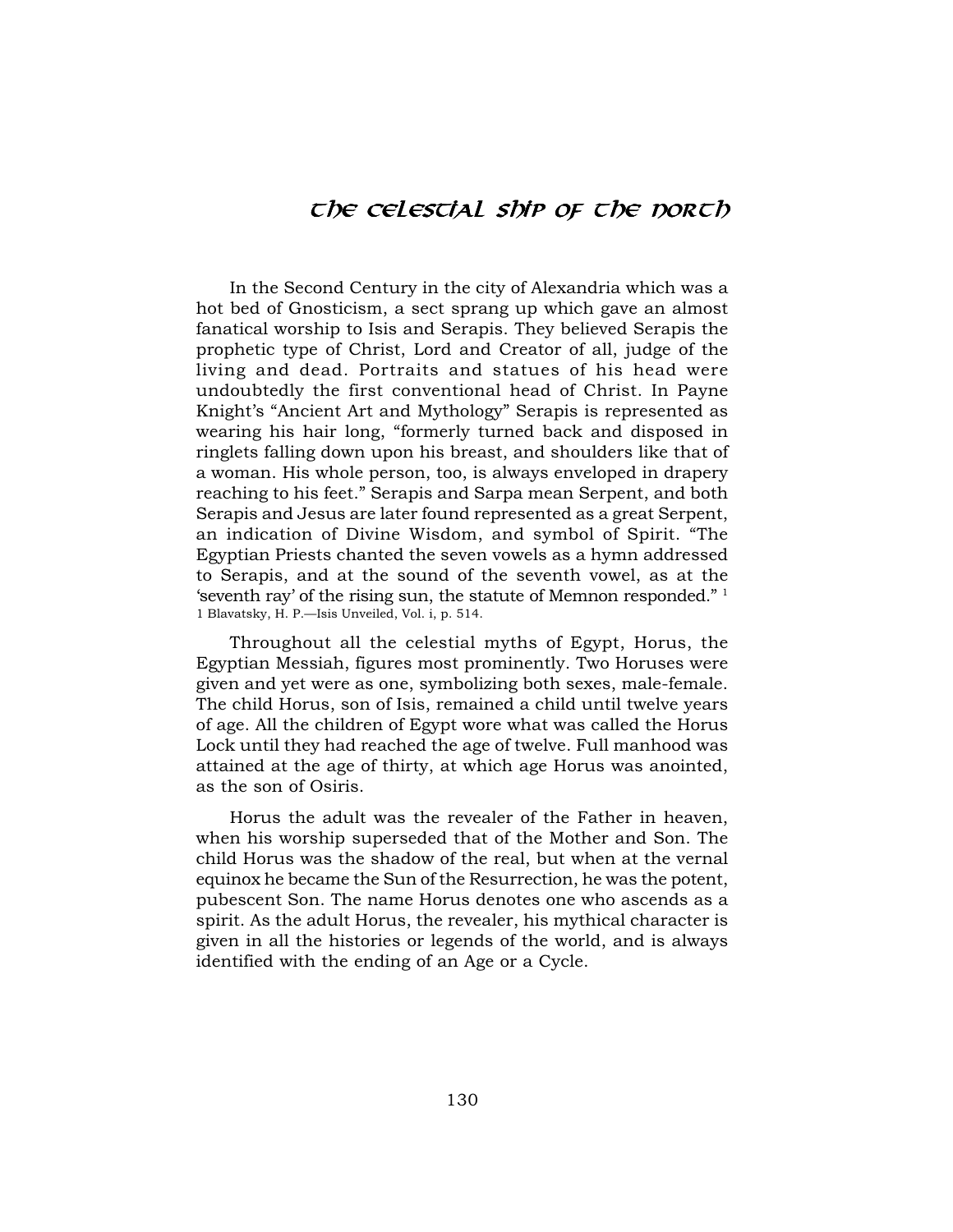In the Egyptian myth this youthful Messiah was manifestor of the Seven Powers. He was known under different names in other cults. In the Sut-Typhonian he was Har-Khuti, Lord of Light and of the glorified elect. Har, the younger type of Horus, was spiritual, had the power of becoming invisible, and typified the resurrection of the Osirian cult. He was the Horus. In that of Iuem-Hept he was Atum, the Eternal Word. He was also Khunsu, the child in the cult of Amen-Ra, introducing the Solar cult, and we finally find him as the Good Shepherd, the Saint of God, the Bread of Life, as Truth and the Life, the Fan Bearer, and the Door of Life.

"Horus represented the Path over which the dead passed out of the sepulchre, the God whose name is written in the Road." As Khunsu in the Denderah planisphere he is seen in a disk of the Full Moon of Easter, offering a pig for sacrifice. In the judgment scenes, given in the "Book of the Dead," the return to primordial matter is pictured as entering the bodies of swine. As Ra, the Sun, he is sometimes called Remi, the Weeper. It was Horus who sent fire into the "Place of Destruction," and was "God of the Furnace"-that is, the Solar Fire, which the theologians have construed into "Hell Fire." Its origin lies in the scorching heat of the African summer sun.

There are at least thirty-six different languages in Africa, and in every one of them the word Fire is the same as Hell. In Africa the heavens were looked upon as a "Hell of Fire" and in one instance was called a "Heaven of Ashes" because of the intense heat of Africa. Even today the heavens are termed "Fiery Furnaces."

Six thousand years ago, when the Vernal Equinox was in the sign of Taurus, the Bull, the Constellation Orion arose as "The Star of the East," and the three large brilliant stars seen in the belt of the Constellation were mythically given the names of the "Three Wise Kings." According to the Precession of the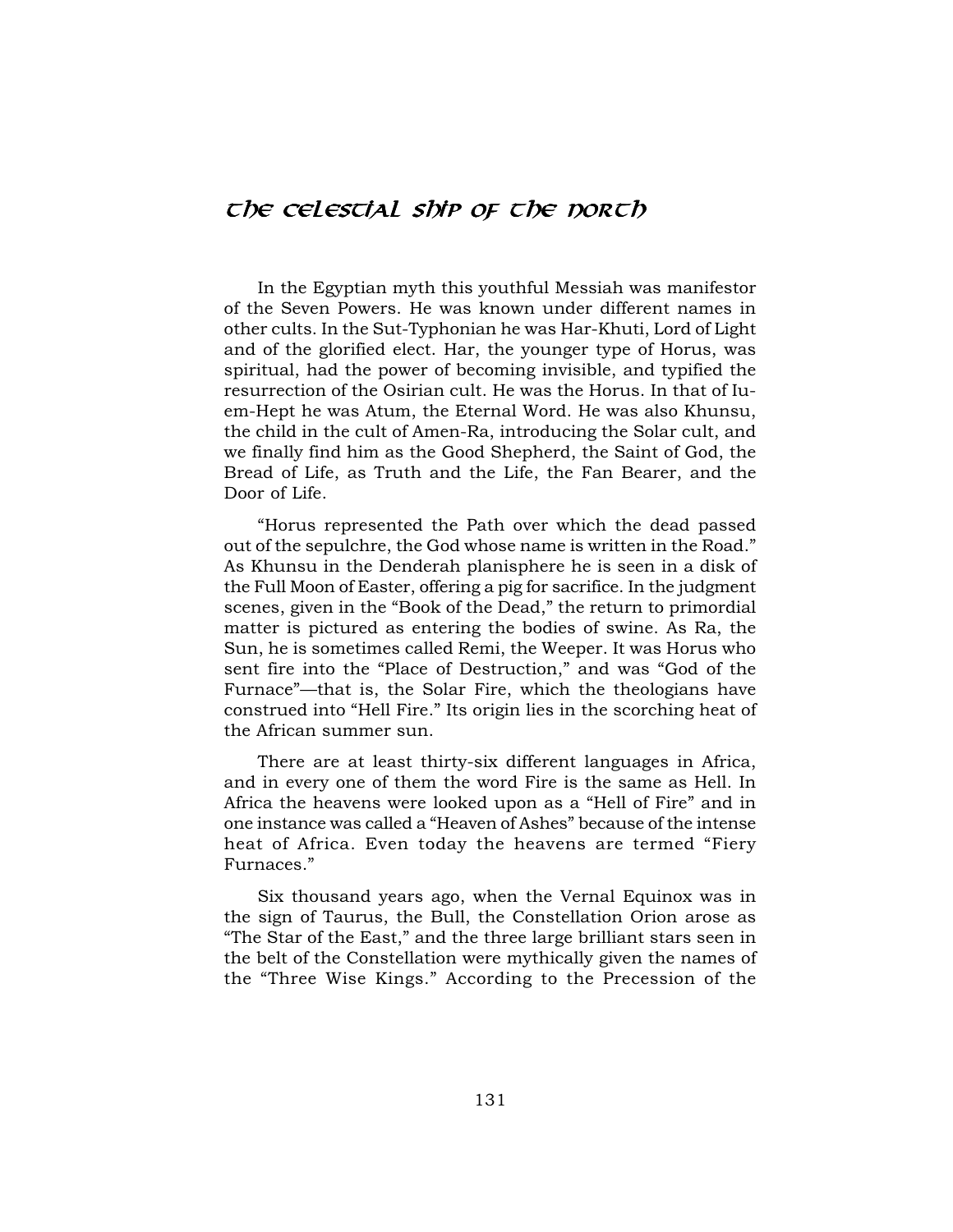Equinoxes, the next sign to arise was Aries. The constellation of the brilliant Triangle was the new star arising on the horizon in the East, and was said to beckon to the Wise Men, pointing to the coming of a new Sun-God or Messiah. This Triangle, the pyramid of Horus, belongs to the young Egyptian God Har-Khuti. Har, as the younger God was type of Horus of the Resurrection, and spiritual. He is pictured in one of their ancient Zodiacs holding a Triangle in one hand, the rule or flail in the other. Horus of Egypt was their Lord, their Alpha and Omega, the important events of whose mythical life are found in counterpart in our New Testament. All events given in his life were never human, but were of divine significance because they were born from above, created out of the configurations found in the heavens. Similarly the Fall in the Solar cult was an astronomical myth, which has been surrounded with that halo of glory which very frequently clothed their humanized heroes who were all so called "Heathen Gods?"

When the sun rises at the time of the Winter Solstice, and the Christmas celebration takes place, the Zodiacal sign Virgo appears on the horizon. The twenty-fifth of December is a date given not only for the birthday of the Sun, but also for the births of Jesus, Buddha, and Mithra. Virgo, the virgin sign of the Zodiac, is represented as a Mother, and looking at a very old planisphere of the heavens, we can see her there symbolized, holding a child in her arms, and apparently pursued by a serpent which is directly under her feet, and as if about to be trodden upon. This same symbolism obtains for Isis and Osiris of Egypt, Maya and Buddha of India, as well as in China, and in the Book of Revelation. The Woman and the Child later found in Rome as Mary and Jesus are an example of it. The unity of the ancient myths found in various countries of the world, slightly changed in some renderings, due to elaborations, but identical in their roots, is unmistakable. The myths of the Serpent, emblem of Eternity and type of the night which encircles the world in an endless embrace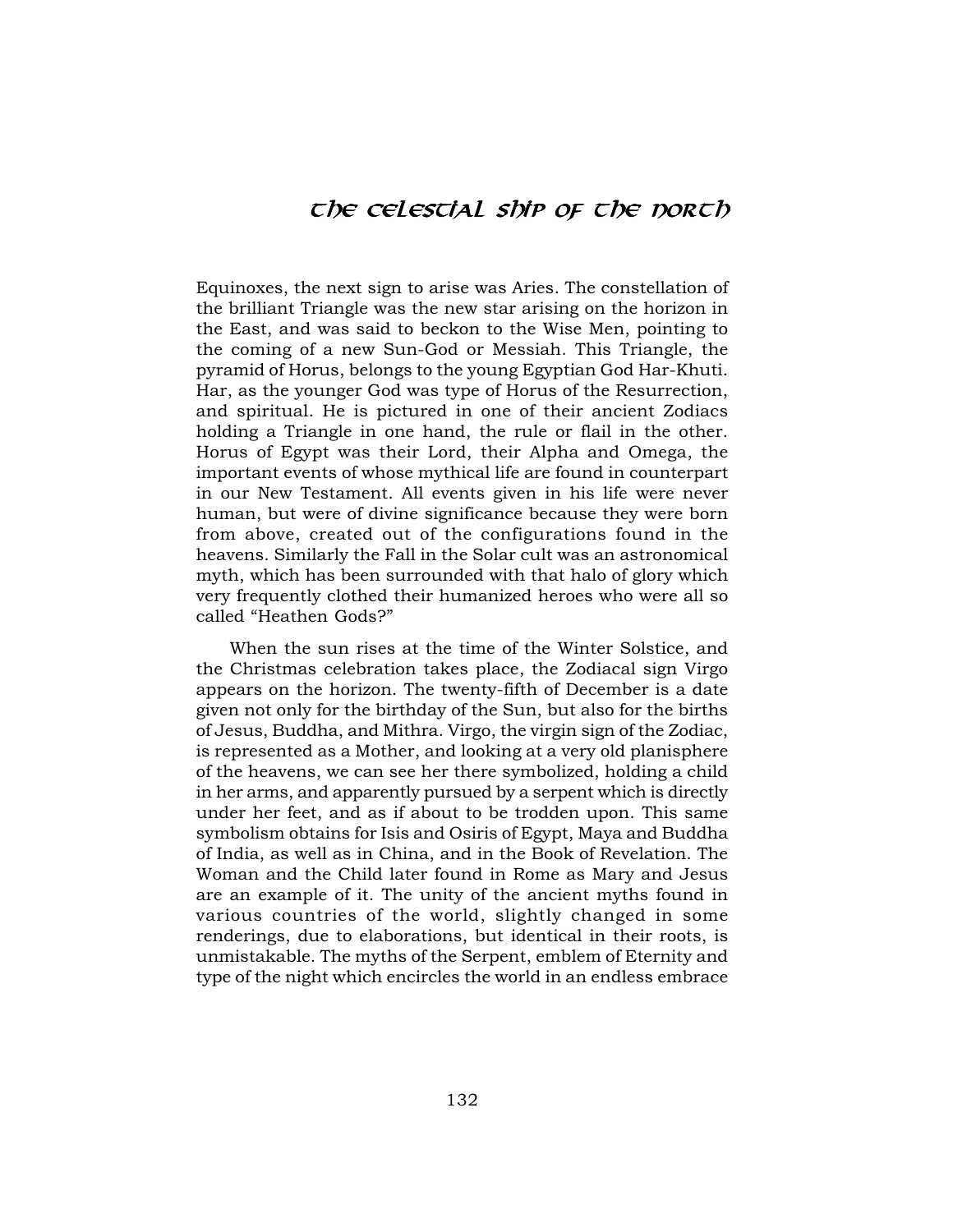are similarly identical. And what of astrology, "Astrology is a synthesis, because the Tree of Life is a single Tree and because its branches spread through heaven bearing flowers of Stars . . . are in correspondence with its roots, which are hidden in earth." <sup>1</sup> And these Stars are reflectors of great and mightly splendors, while our Sun, symbol of the Great Central Sun, which is the source of all Truth and Light, is but the phantom shadow of that great primal Source from which all glory emanates and which manifests in man as a spark of Divine Fire. 1 Ballanche-Orphic Initiation.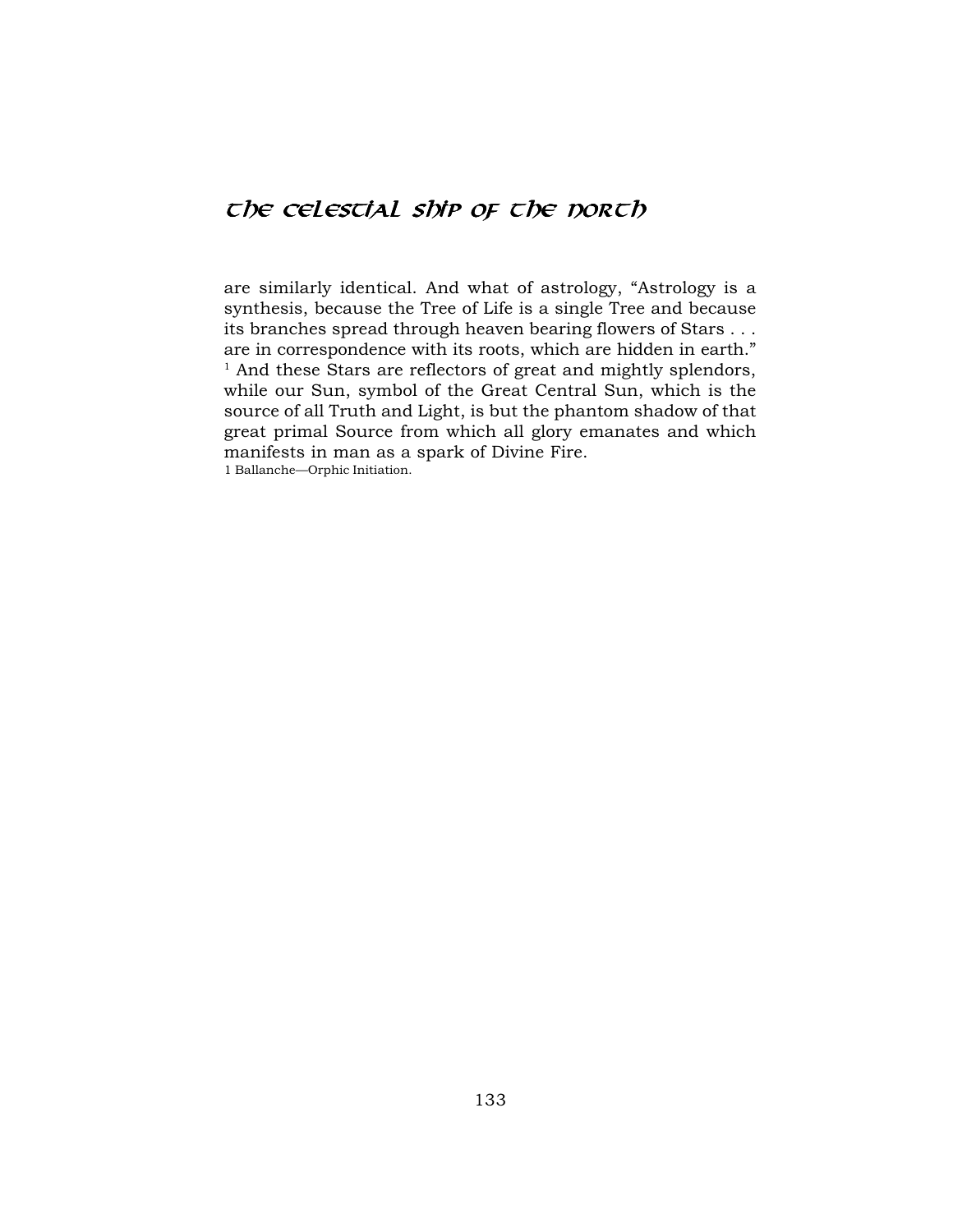#### **CHAPTER IX CELESTIAL WATERS**

Every symbol in esoteric philosophy is said to have seven keys. The Dragon also had its septenary interpretation. Its symbol was the constellation of the Dragon, Draco, sometimes called "the Scaly One," giving significance to its Seven beautiful Stars, which in their highest symbolism became identical with the selfborn, the Logos. The Dragon is one of the most ancient of all symbols. Terrestrially the name Dragon was given to the "Wise Men," who were astrologers. The mystics were also called Dragons of Wisdom or Serpents.

In China the Emperor's throne was known as the Dragon's Seat, inherited from the Initiates or Dragons of Wisdom. The Chinese profusely display emblems of the Dragon, of which the Twan-ying-t'u says, "His Wisdom and Virtue are unfathomable. .. he does not go in company, and does not live in herds, he wanders in the wilds beyond the heavens. He goes and comes, fulfilling the decree; at the proper season if there is perfection he comes forth, if not he remains (invisible). And Kong-fu-tyu says of the Dragon, "The Dragon feeds in pure water, and sports in the clear waters, i. e. Wisdom and Life."

As far back as the third "Deluge" of the third Lemurian race, that old Dragon "Whose tail sweeps whole nations out of existence in the twinkling of an eye," that ancient "Old Dragon" of the heavenly constellation was identical with the great Flood. "We know that in the past the constellation of the Dragon was at the pole, or boss, of the celestial sphere. In stellar temples . . . the Dragon would be the uppermost or ruling constellation  $\dots$  it is singular how closely the constellations . . . correspond in sequence and in range of right ascension with the events recorded respecting the (Biblical) flood." <sup>1</sup> The first great flood was heavenborn and cosmical. There have been numbers of terrestrial floods. 1 Proctor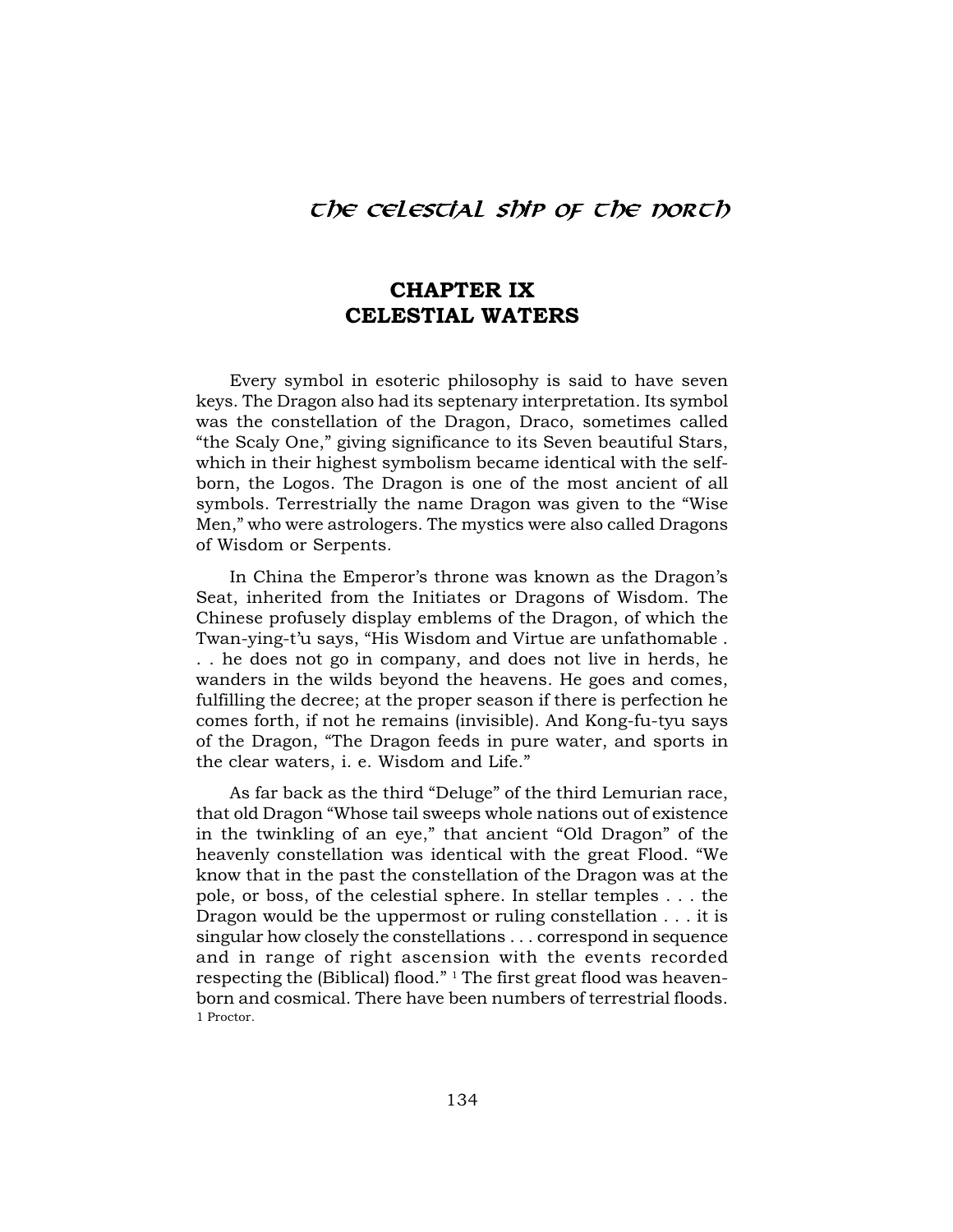The pyramids are closely connected with the constellation Draco, and the deluges as are the Initiates, who were the Dragons of Wisdom. The "Secret Doctrine" tells us that "The Great Dragon (Deluge) had respect for the Serpents of Wisdom, whose holes are under the Triangular Stones," i. e. the Pyramids at the four corners of the world, records of which have been well preserved, together with the history of human evolution traceable in the heavens.

Anciently pyramids existed at the four corners of the earth, and belonged to no single nation. They have been found scattered over the two Americas, under and above ground in virgin forests, on plains and in valleys all over the world. They were built with geometrical precision corresponding to the heavens, showing that the ancient peoples realized that "God geometrises." Endeavor to reach their origins brings us to a time almost unimaginably far distant. Pyramid, Dragon and Deluge became associated with the Flood, and the floods of the Nile in Egypt were regarded as a divine reminder of the Great Atlantean Flood.

The story of the Deluge is undeniably a universal tradition. The Smithsonian confirms the existence of many deluges and glacial periods dating the earliest one 850,000 years ago, and the last one about 100,000 years ago. "But which was our Deluge? Assuredly the former, the one which to this date remains recorded in the traditions of all the peoples, from the remotest antiquity; the one that finally swept away the last peninsulas of Atlantis, beginning with Ruta and Daitya and ending with the (comparatively) small island mentioned by Plato. This is shown by the agreement of certain details in all the legends. It was the last of its gigantic character . . . Noah's flood . . . at least, only, a moral connection."<sup>1</sup>

1 Blavatsky, H. P.-The Secret Doctrine, Vol. ii, p. 141.

Within the memory and possession of the Aryans observatories of the submerged Atlantis are recorded at a period 850,000 years ago. Floods preceding this date were traditional.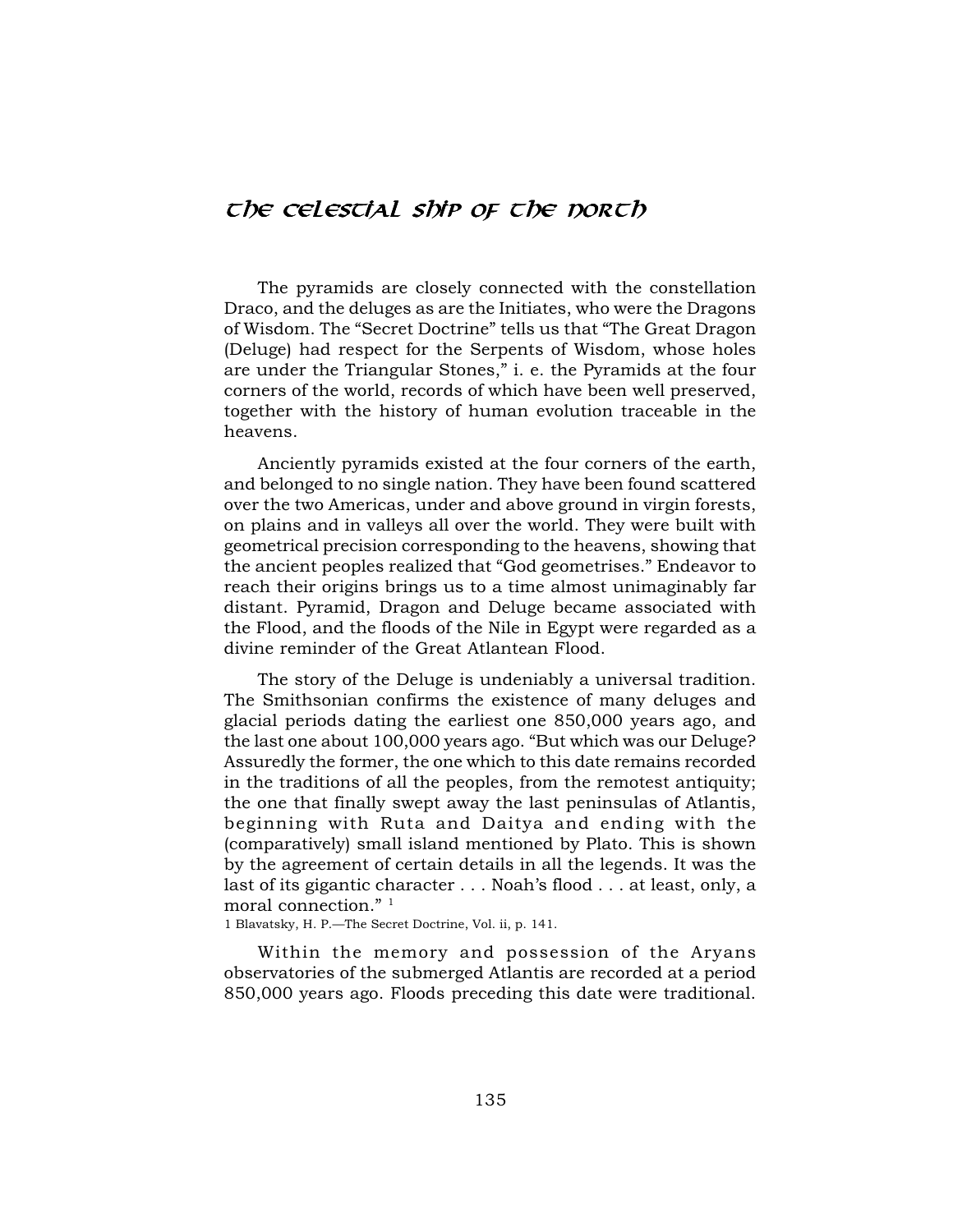We are told that astronomical records had their beginnings in the early Atlantean period. Age-old records can be found in the planisphere of the ceiling of the Denderah Temple, showing that the Poles have been inverted three different times. The ancient Planispheres and Zodiacs, and their bearing on humanity, should be studied with earnestness, and great reverence.

"Deluges" were caused by the reeling motion of the world, when making the movement of precession. A great Zodiacal allegory, far earlier than the Hebrew, and based on astrological fact, is the Nimrod Epic, in twelve Cantos or legends, paralleling the Sun's passage through the twelve signs of the Zodiac, and containing distinct reference to the animal forms of the Zodiac. The eleventh canto was given to the God of Rain and Storms, Rimmon, whose place was in the Zodiacal constellation Aquarius, sign of floods. The Akkadians called this sign the "Curse of Rain." In an early Zodiac the Egyptians, placed the goddess Menat, their wet-nurse, in this sign, portraying her as the Mother from whose many breasts flowed the "Water of Life."

Deluges signified the end of a cycle or period of time. A first deluge is found in the conflict between Timelessness and Time, or Chaos and Creation. Ancient legends teem with stories of the Deluge, but all having a fundamental unity with the original first telling of Time and Creation, when the heavens were the Celestial Waters. In the symbolism of every nation the Deluge stood for unsettled chaotic matter, Chaos itself, and for water, which was the feminine principle. Today we are entering the sign Aquarius, and we shall find changes, prophecies fulfilled, and a chaotic condition which will spread over the entire world, carrying us back in thought to those old traditions.

The flood has dual meaning, spiritual and physical, cosmic and terrestrial. Chaos or the Great Deep stood for the Moon as the Mother, whence proceeded all the germs of life. She was called the Ark of the Celestial Waters, while the Sun was the principle giving life to all. Ark was the mystic name for the Holy Spirit or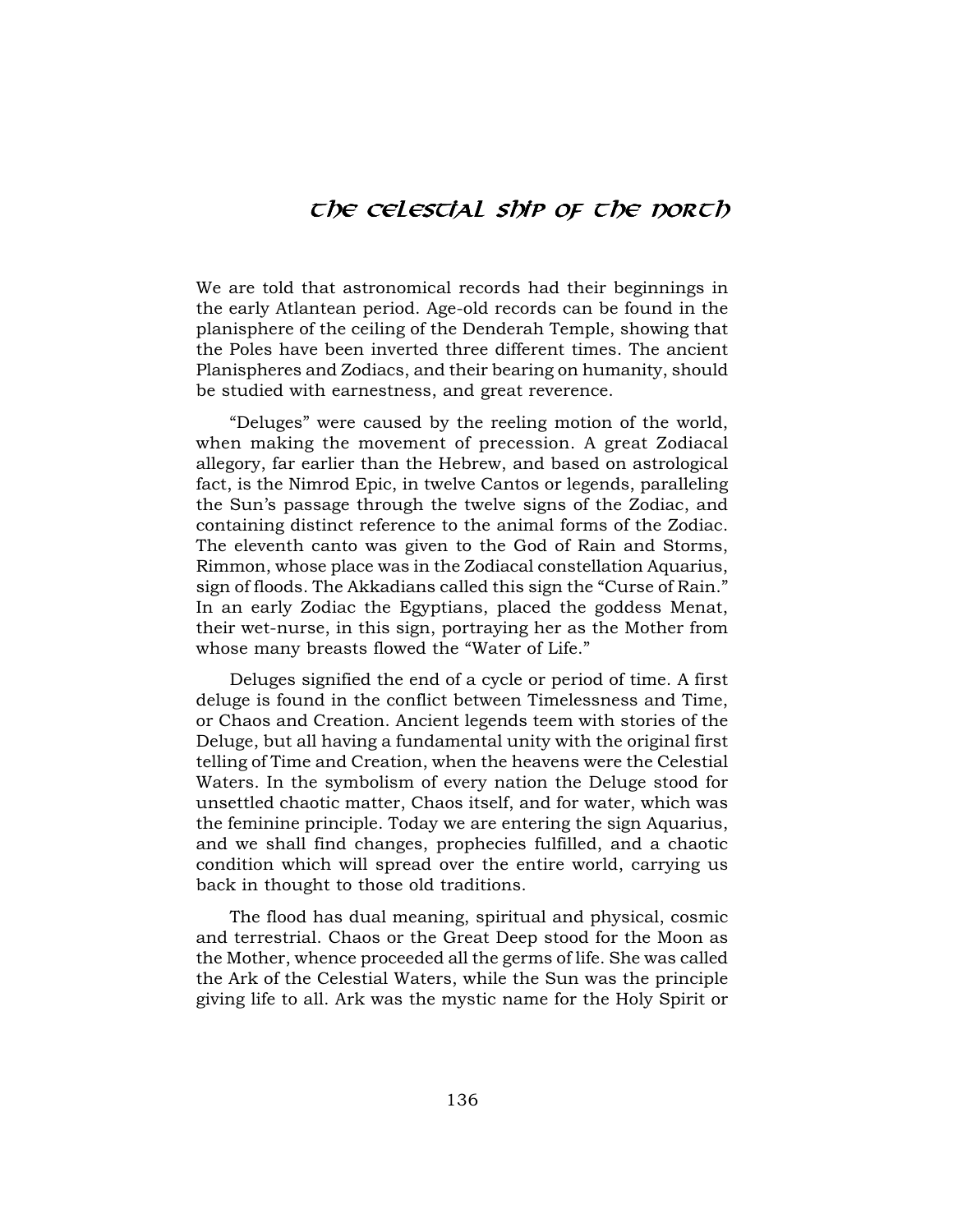Mother, whom the Jews connected with Israel, Jehovah and his seed. Ur (Urt) was the chief seat of the worship of the Moon-god, being the place from which Abraham came. The Moon was originally feminine, but later for a time was made masculine. The Akkadian Urdhu and the Hebrew Ararat are the Egyptian form of Arurut. Urdhu is the district of the Northern Mountain, which mythologically is the North of the Great Bear, "The Thigh!" Ur meant First, Oldest, Great, and Urt was the Enceinte Mother whose image "typified the very primitive crib and cradle (Apt) of the human race, or the time-births which began in the mountains of the north, Urdhu, Ararat, or Urrtu, afterwards called the birthplace of man, in all the oldest mythologies; the full form of whose name (Urt) is Rerit (or Ururat), the Sow, the Hippopotamus, the Great Bear." $1$ 

1 Massey, Gerald-A Book of the Beginnings, Vol. ii, p. 521.

In all traditions of the Deluge the Ark was made to contain the Seed of Life, which in various miraculous ways was always saved for future generations. This germ of all living things was necessary for the repeopling of the earth. It represented the "survival of life, and the supremacy of spirit over matter, through the conflict of the opposing powers of nature."  $2$  The ark, oblong in shape, was used as the "Sacrificial Chalice" by the priests in the worship of the goddesses who represented the generative powers of nature. Hence the Ark as a symbolical representation of the mother containing the seed of life was the Ship of the North. "The Talmud books say that Noah was himself the dove (spirit), thus identifying him still more with the Chaldean Nouah. Baal is represented with the wings of a dove, and the Samaritans worshipped on Mount Gerizim, the image of a dove." 3

2 Blavatsky, H. P.-Isis Unveiled, Vol. ii, p. 444. 3 Talmud, Tract-Chalin, Vol. vi, col. 1. 2 Massey, Gerald-The Natural Genesis, Vol. ii, p. 190.

The story of Noah's deluge is astronomical and astrological, based on the same archaic traditions of persons who were saved from the deluges or cataclysms in boats, ships, arks and canoes.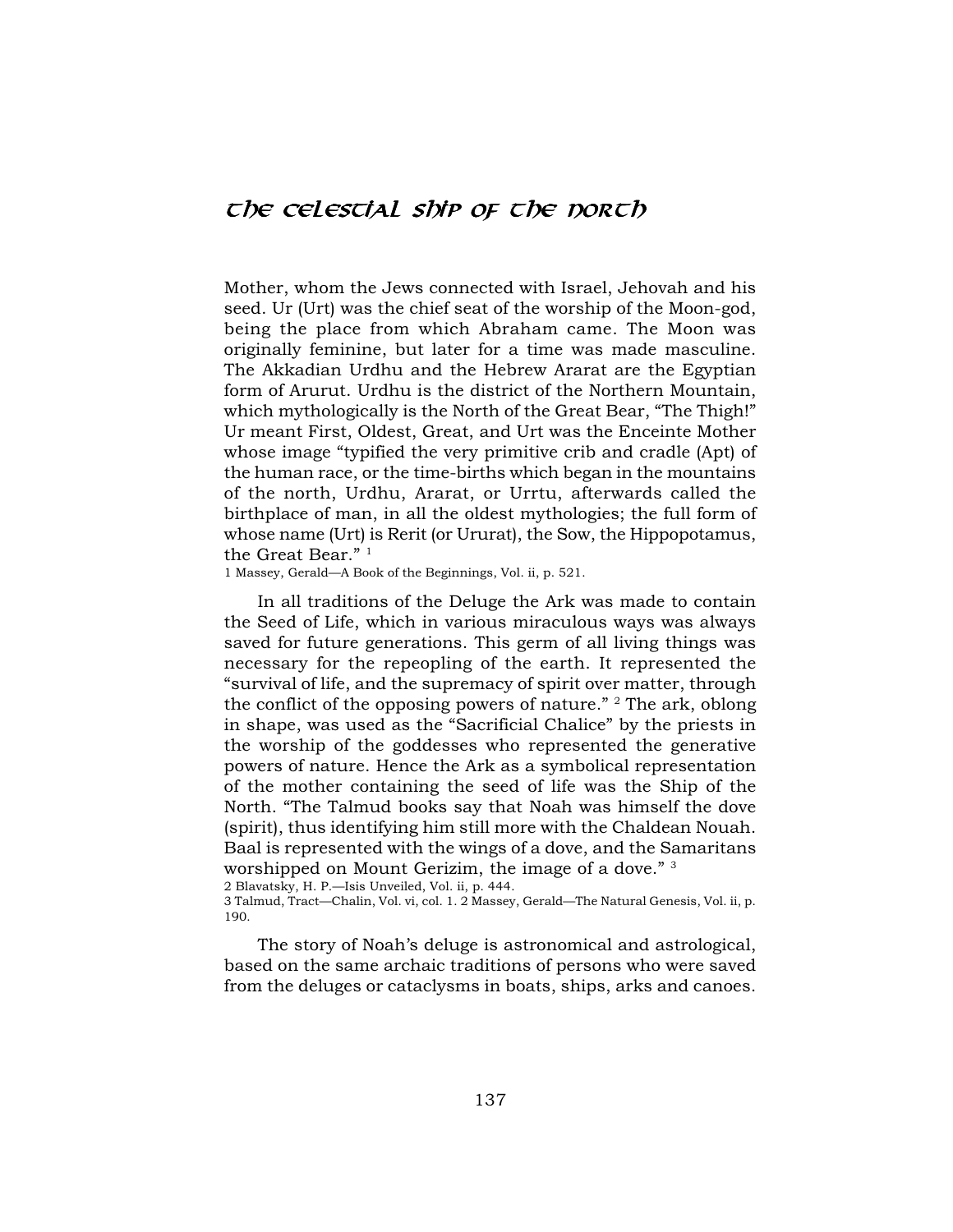Noah clearly a mythical symbol, cannot be rightfully claimed by either Jew or Christian. Noah is but a Jewish representation of the Pagan Gods, who were never men but types of astronomical periods, or solar or lunar years. Noah mythically means "One who rests," sometimes called the "Sun Setting." Also the Hebrew Nuach or Noah is related to Breath, breathing. Nu means a flood; so did Time as Seb, one of whose names was Nu, and Nua was rest, respose. "Nothing is older than water as an element of life and there is nothing more initial than its influence on the mind of man as an agent of destruction, of death, of an ending, the water of death being the natural antithesis to the breath of life." 4 4 Blavatsky, H. P.

Water and Breath, in which baptismal regeneration finds its origin, are a symbolical representation of "from out of the water into a new life," or rebirth. Among the many names derived from the word Noah, that of No means a boat, feminine symbol of repose, rest; while Ah is masculine. No is also synonymous with habitation. The Noahchidae, who were the Children of the Boat, have belonged to different nations. All proves that Noah was never a human being, but belonged to the mythological stories of the heavens.

Mystically Noah is interpreted as spirit falling into matter. When so imprisoned the pure spirit is said to become intoxicated, thus we find that Noah, as soon as he finds himself on dry land, plants a vineyard and gets drunk. A mystical interpretation extends to the two Falls given in the Bible, which are closely related. The Fall of Adam came about because he had tasted of the forbidden fruit, celestial knowledge. Noah's Fall was caused by his drinking too freely of the terrestrial fruit of the grape. Celestially the fruit of the grape was divine wisdom. Drunkenness represented the abuse of this wisdom in an irresponsible way, so "Adam gets stripped of his spiritual envelope; Noah of his terrestrial clothing; and the nakedness of both makes them ashamed."<sup>2</sup> Noah's ark signifies spiritual rebirth, the emergence into immortality.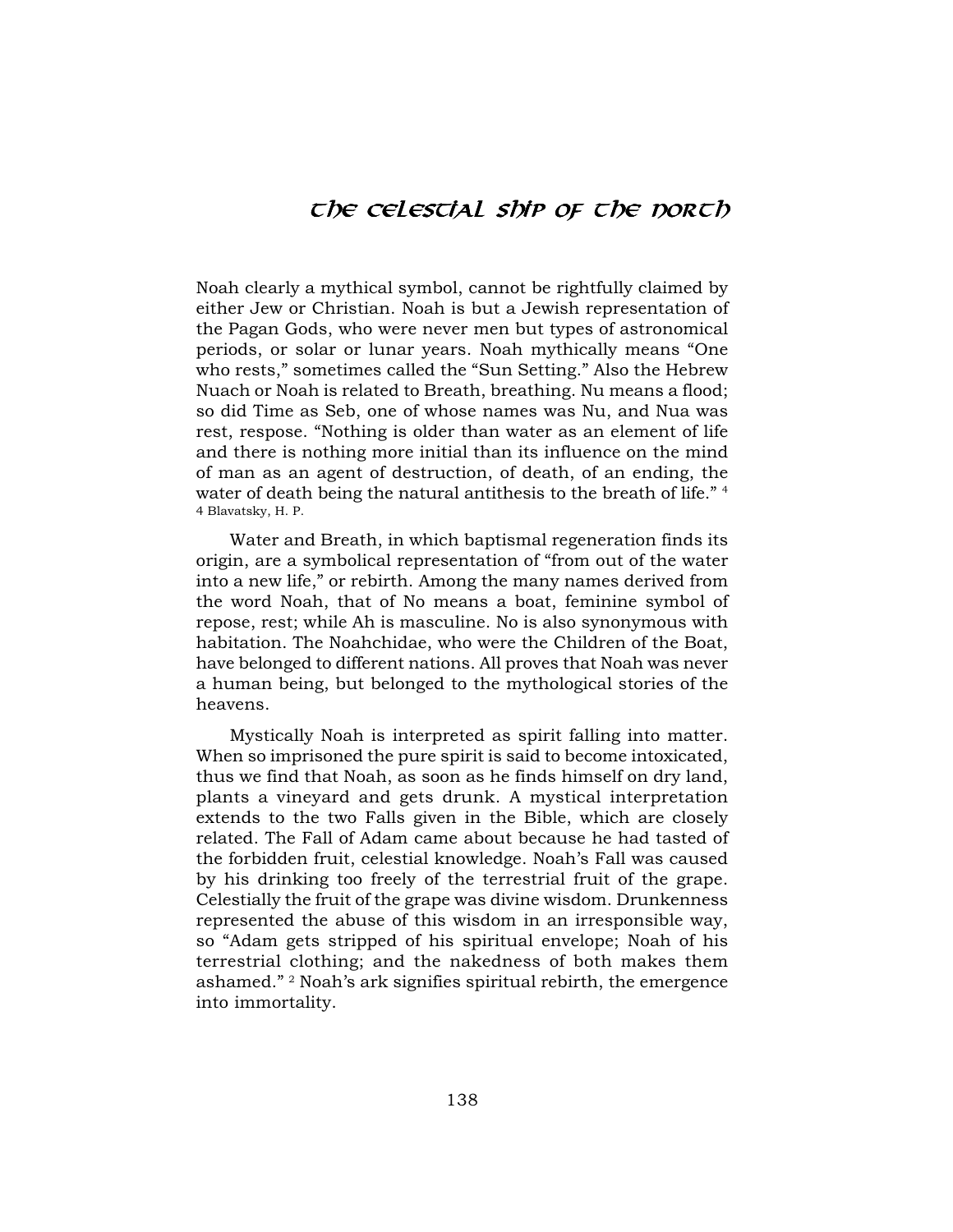There are many historical deluges as well as local ones traceable in the traditions of many countries, but they have nothing in common with the mystical Noah. Deluges, cataclysms or cycles of time at the ending of different eras do not destroy the world, but the general appearance is changed and a new type of humanity, races, animals and flora evolve from the old.

Kaemfer in his "Japan" gives a tradition of the Chinese flood— "The Island owing to the iniquity of its Giants, sinks to the bottom of the ocean, and Peiru-un, the King, the Chinese Noah, escapes alone with his family owing to a warning of the gods through two idols. It is that pious Prince and his descendants who have peopled China." It seems evident that this flood also points to Atlantis, indicating a Chinese belief in the divine dynasties of kings. One of the traditional deluges described in Hindu books bears an interesting resemblance to the same tradition. Viavasvata saves a little fish which turns out to be the Avatar Vishnu, who warns him that the globe is about to be submerged, and that the inhabitants will perish. He is told to construct a boat upon which to embark with his family, "And the seeds and plants and pairs of animals" are to go with him. At the coming of the rain an enormous fish places itself at the bow. It has a large horn and to this Viavasvata fastens the cable of his boat, and so is piloted through the turbulent waters. When the storm ceases the boat is landed on the summit of the Himalayan Mountains. This traditional story was never considered sacred, but in some books was told concerning a descendant of Viavasvata. It was carried into all countries belonging to India East and West.

The metaphysical meaning of Fish is hus and other great Messengers were all called Fish. The Chinese term every great period or cycle of time, Deluge. "Their River Scheme" with its written program, is brought up from the water. An altar marks the spot where the Fish or Fish-man emerges, and the River Scheme is laid upon the altar. The same story is related of Xisuthrus, hero of the Chaldean flood, while the Egyptians placed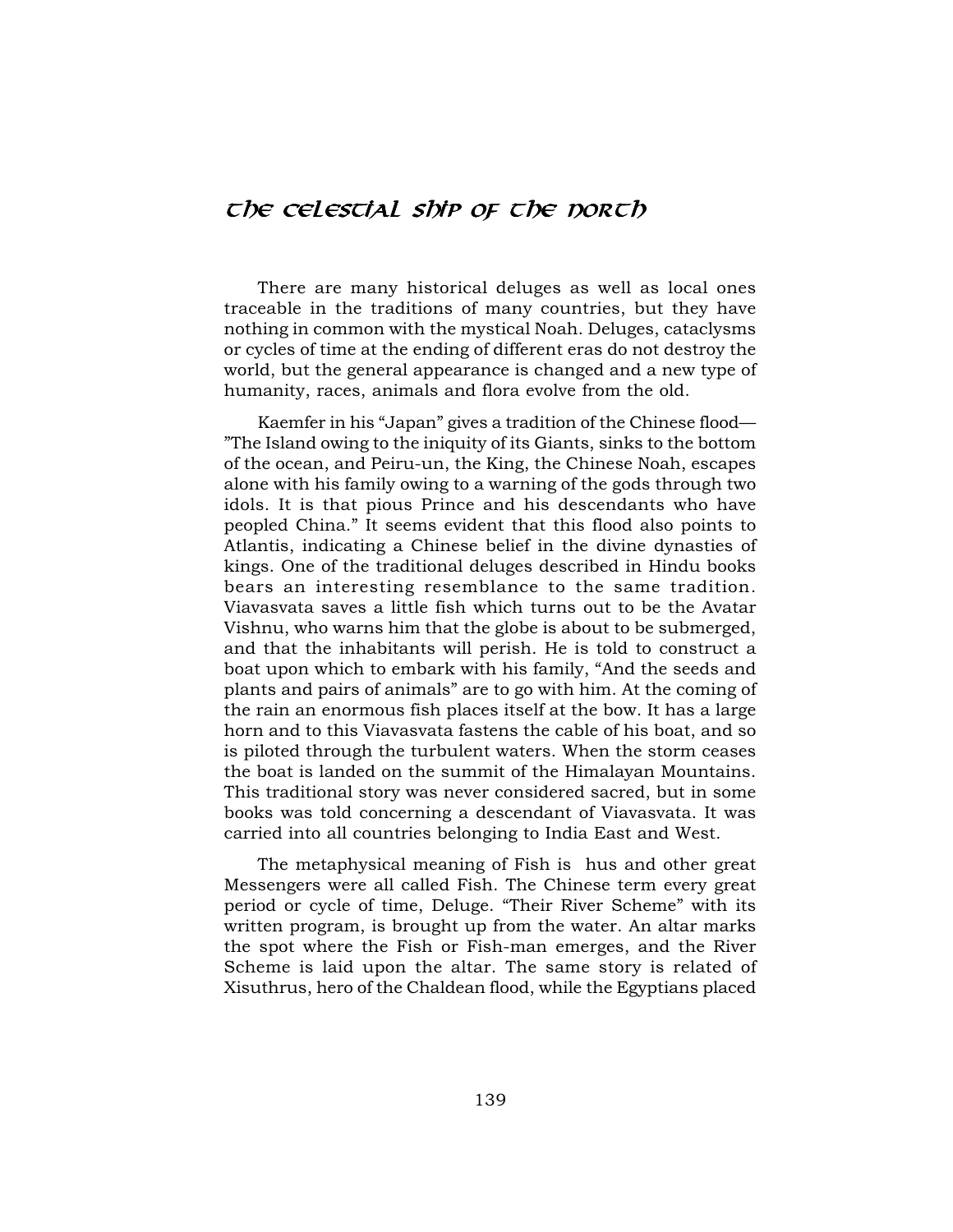an empty boat in the scales (Libra), which is their sign of the altar. Viavasvata, Xisuthrus, Deukalion, and Noah were all heroes of world deluges. Natural phenomena furnish names and records of the causes leading to these events, whose mythical origins are discoverable, as are all beginnings, in that wonderful birthplace in the north of the heavens.

In the traditions of the terrestrial deluges reference is made to the mystery of mankind's being saved from utter destruction at the end of the third race by the woman, who was mortal and was made the receptacle of the seed. There were three Dynasties preceding human rulership, namely, the DYNASTIES OF THE GODS, of the Demi-gods, and of the Heroes, or Giants. In every tradition concerning these ancient floods or deluges the Seed is always miraculously saved, sometimes spiritually and sometimes physically, while Seven also figures very largely in all accounts. The Incas, seven in number, repeopled the earth after the deluge. Xisuthrus, or the Chaldean Noah, being saved was translated to heaven alive with the Seven Kabirim Gods. The Chinese Yao has seven figures sailing with him to be animated as human seed on his landing. Osiris, when he enters his Solar Boat, takes with him the seven Rays. The Titans who were especially associated with the flood, were seven. A meaning of Titan is derived from Tit-Ain—"The Fountains of the Chaotic Abyss," while Tit-theus, or Tityn, means "Divine Deluge." Through all these names if properly read, will be traced records and causes, originating in the constellation of the Dragon and its Seven Stars, and leading to the Deluges.

Babylon owed its foundation to those who were saved from the deluge. These were the Giants who built the Tower and were great Astrologers. They had received their instructions of secret wisdom concerning the heavens from their fathers, the "Mighty" Ones," who had left records of the periodic catacyclisms which they themselves had witnessed. "This is in flat contradiction to the Bible narrative, which tells us that the deluge was sent for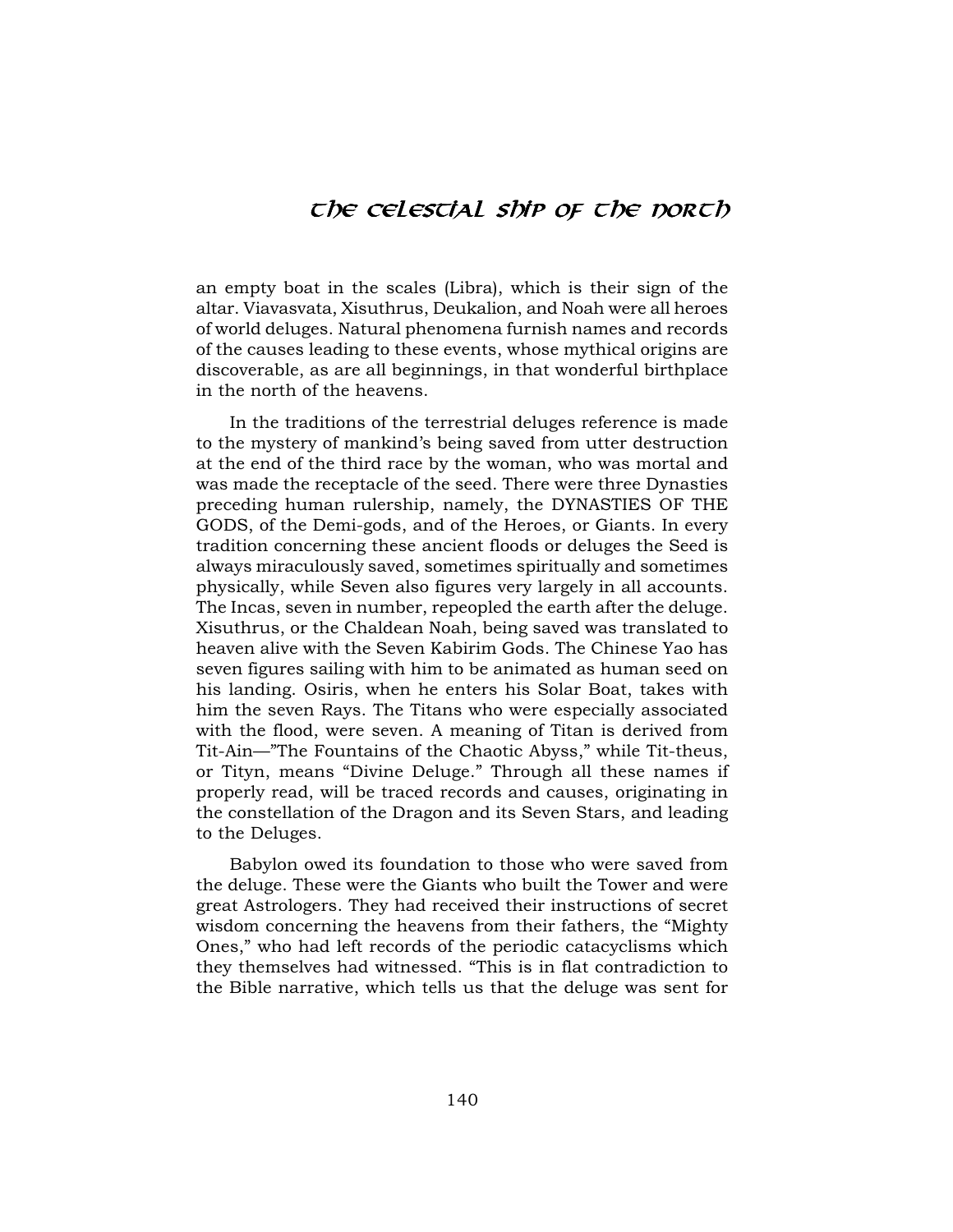the special destruction of the Giants. The Babylon Priests had no reason for telling lies."  $\frac{1}{1}$  The Giants were the astrologers in whose temples were kept records of all great periodical upheavals, of which they were witnesses, and "As the star glimmering at an immeasurable distance above our heads, in the boundless immensity of the sky, reflects itself in the smooth waters of the lake, so does the imagery of men of those antediluvian ages, reflect itself in the periods we can embrace in an historical retrospect. As above, so it is below, that which has been, will return again. As it is in heaven, so on earth."<sup>2</sup> 1 Blavatsky, H. P.-Isis Unveiled, Vol. i, p. 31.

2 Blavatsky, H. P.

The Tower of Babel, one of the most ancient astronomical temples, was called the Temple of "Seven Lights," or the "Celestial" Earth." It was an edifice embodying the astronomical knowledge of antiquity. Herodotus tells us that there was a road on the outside of the Tower of Babel that went eight times round in its ascent, giving the appearance of eight towers, and filled in from top to bottom with many stars. It was built in the latitude of thirty-two degrees. This is a fact of very great importance, as it shows the "pericyclosical" motion of the poles around each other, commemorating eight revolutions of the poles, or "The Serpent" coiling Eight times Around." The Babylonian astrologers made use of this tower as an observatory. The Jews have coupled with this wonderful monument, the history of one they called Nimrod, who was not a man, though they would convey the idea that he was. The meaning of the word "is compounded from Naim, beautiful: Ur, heaven: and Ad, father: Nim'r-ad then, means the Beautiful Father of Heaven." It is stated that the Giant Naboad (Nimrod) was the son of Kush, Ethiopia, and of the race of Ham (Kam), who built Babylon.  $^1$  In Genesis x, 6-10, it says, "the sons of Ham, Cush, and Mizraim . . . and Cush begat Nimrod; he began to be a mighty one in the earth.  $\ldots$  And the beginning of his Kingdom was Babel and Erech, and Accad, and Calneh, in the land of Shinar." This history pertains to the birthplace of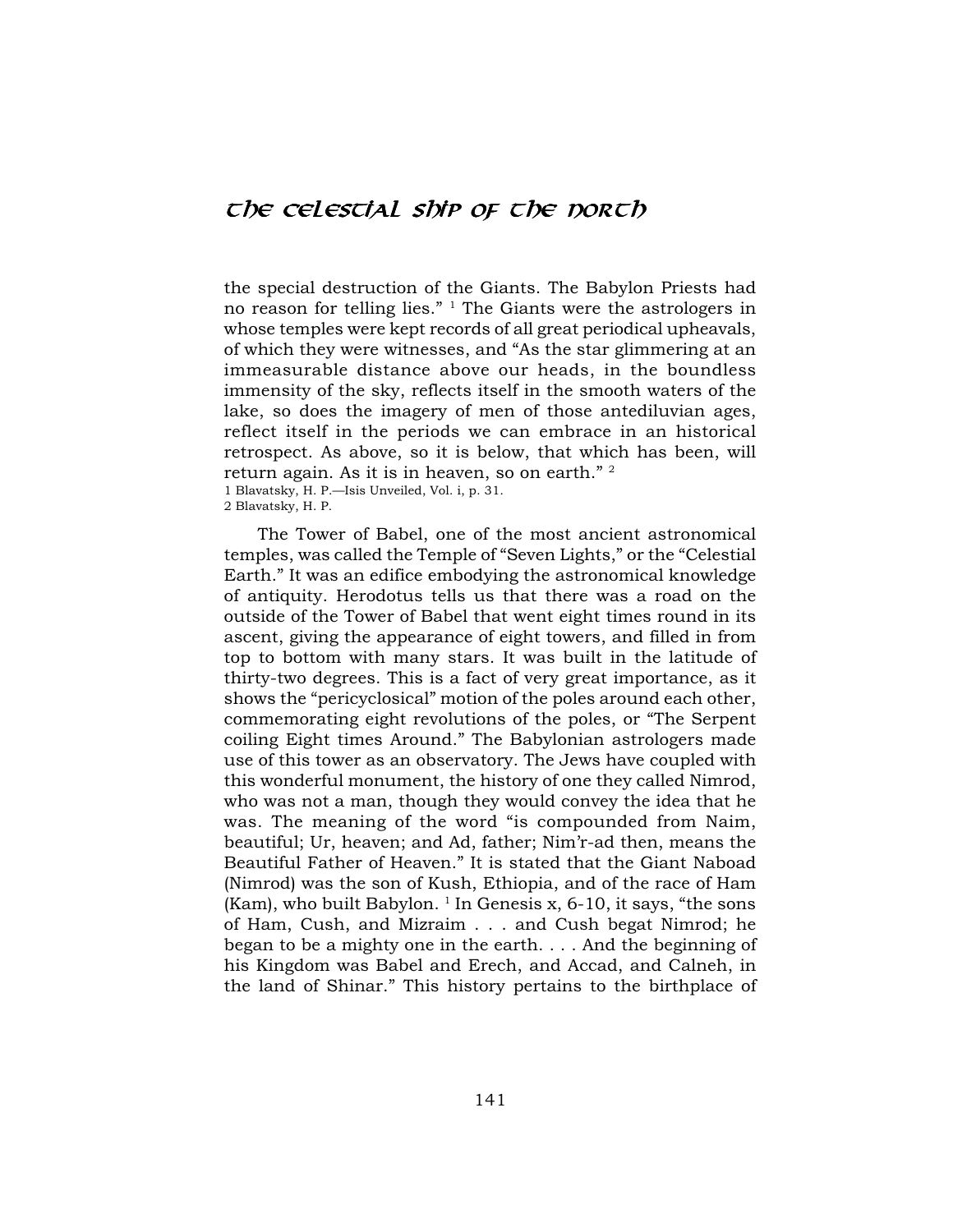mythological astronomy in the North. Biblical allegory reveals that Nimrod became a Gibbor (Kibor) giant on earth, and was called the greatest of the Gibborim (Egyptian Kabiri) who were the Seven Great Stars "considered to be a brotherhood of sailors through the celestial waters." Kabiri or Kab-ari were the Seven companions or watchers, that made the circle and cycle of time. (Kab, Egyptian, means to turn around, ari, companions or watchers.) In the Ritual there are four Kabiri, lords of the four cardinal points, the four genii that guard the four corners of the sarcophagus. These four belong to the Seven Great Spirits of the Great Bear, identified in mythology as the seven Kabiri. The four earliest corners, called the four corners of the Great Bear, were typified by the Hippopotamus, the Lion, the Crocodile and the Monkey. The next following were called the four quarters of Nimrod. They were the four royal stars, the great and beautiful fires of heaven, Regulus, Antares, Alda-baran and Fomalhaut. Anhar-Nimrod, as the Great Gibor, was the elevator of the heavens, founded on the four corners, and became the Angel Gabriel. Shu-Anhar in planetary phase was Mars, a fact which is an aid in tracing the original Nimrod, chief of the four Kabiri, the four Royal Stars. Mars is god of generation and breath, as well as god of War, and is the ruler of the zodiacal sign Scorpio, representing the generative organs, and whose brilliant star is Antares, of the royal group of Four. Gabriel was the Announcer of the Coming Son, and Nimrod, "whose Tetrapolis above was the model of the Tetrapolis below in the plain of Shinar" 2 was chief of the Kabiri of the four corners.

1 Bunson-Egypt, Vol. i, p. 229.

2 Massey, Gerald—A Book of the Beginnings, Vol. ii, p. 516.

Nimrod, Shu and Kepheus are the same. Shu is portrayed as the hunter with his dogs. He was the Lion of the Sun. On the Nineveh tablet it says: "If the star of the Great Lion is gloomy, the heart of the people will not rejoice." When transformed into the leopard, or cat, he becomes the Lion-leoparded of Heraldry. Nimrod (Kepheus or Shu) was the Hunter, Shepherd, Lawgiver and King of Kush. "Kush begat Nimrod." Kush (Kam) or Ethiopia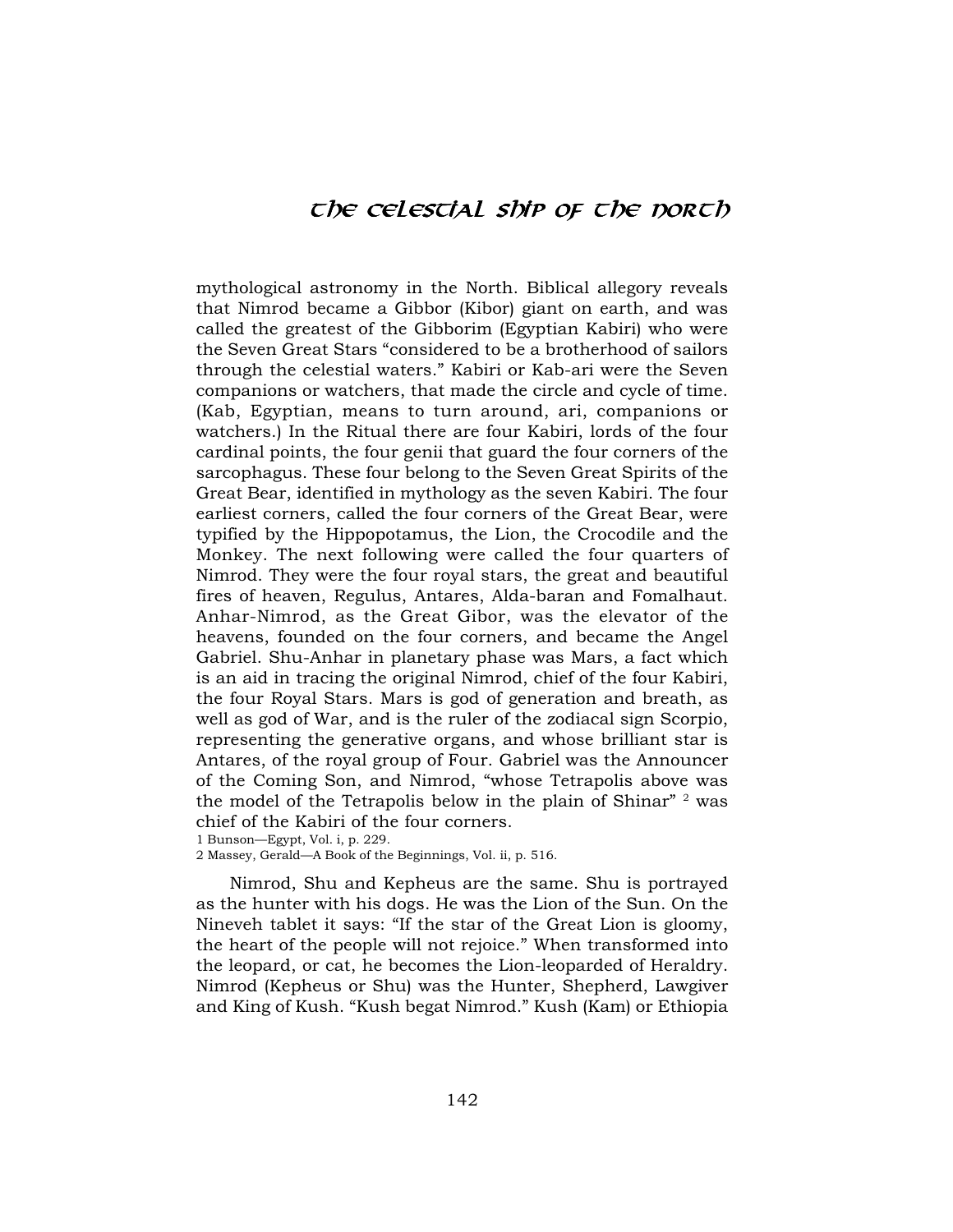was the primeval parentage of the black race, and Nimrod was son of Kush. Kush was a name of the birthplace of the North-"The Thigh" (the Great Bear).

The City of Nineveh, the latitude of which is four degrees nearer the Pole than that of Babylon, could have seen nine revolutions of the pole of the Ecliptic pass between the North Pole and its horizon, and from this circumstance "Nineveh received the name Nin'-ophi, i. e., "Nine Serpents." 3 There are other monuments of ancient origin erected to reveal and perpetuate knowledge of the pericyclosical motion of the Poles blended with the latitude of the different countries. Every four degrees of latitude represented a coil, or spiral, called a serpent. because of the two slow motions of the Poles.

2 Mackey, S. A.-Mythological Astronomy, p. 72.

"The Serpent round the Solar-fire-place—the Solstice, or the Pole, is the pericyclosical figure described by the pole of the ecliptic round the pole of the earth; which is known to form a volute, increasing in size every 25,000 (or more) years, 'till it reaches the Equator; when, by the present rate of the Pole's apparent motion, there must have been traced, an imaginary SPIRAL, having 22 or 23 rounds. The present rate and order of the polar motion, would in forty-five times 25,000 years invert the order of the Poles! describing among the stars, a winding stair-case, called the CLIMAX or scale of heat, from whence is derived the word climate, a measure of heat from cali, heat, and med or metre, a measure. Hence it is very probable that the ancients, in, or about the Age of Horror, divided the earth into forty-five climates, i. e., twenty-two and a half on each side of the equator, allowing four degrees to a climate. And as this number four is measured out to us by the ascent or descent of the pole at every round made by the recession of the equinoctial points, it became a number highly venerated by all the ancients. The Pythagoreans called it the mystical Tetrad; but this does not mean they worshipped the number four as a God." 1 1 Mackey, S. A.-Mythological Astronomy, pp. 63-64.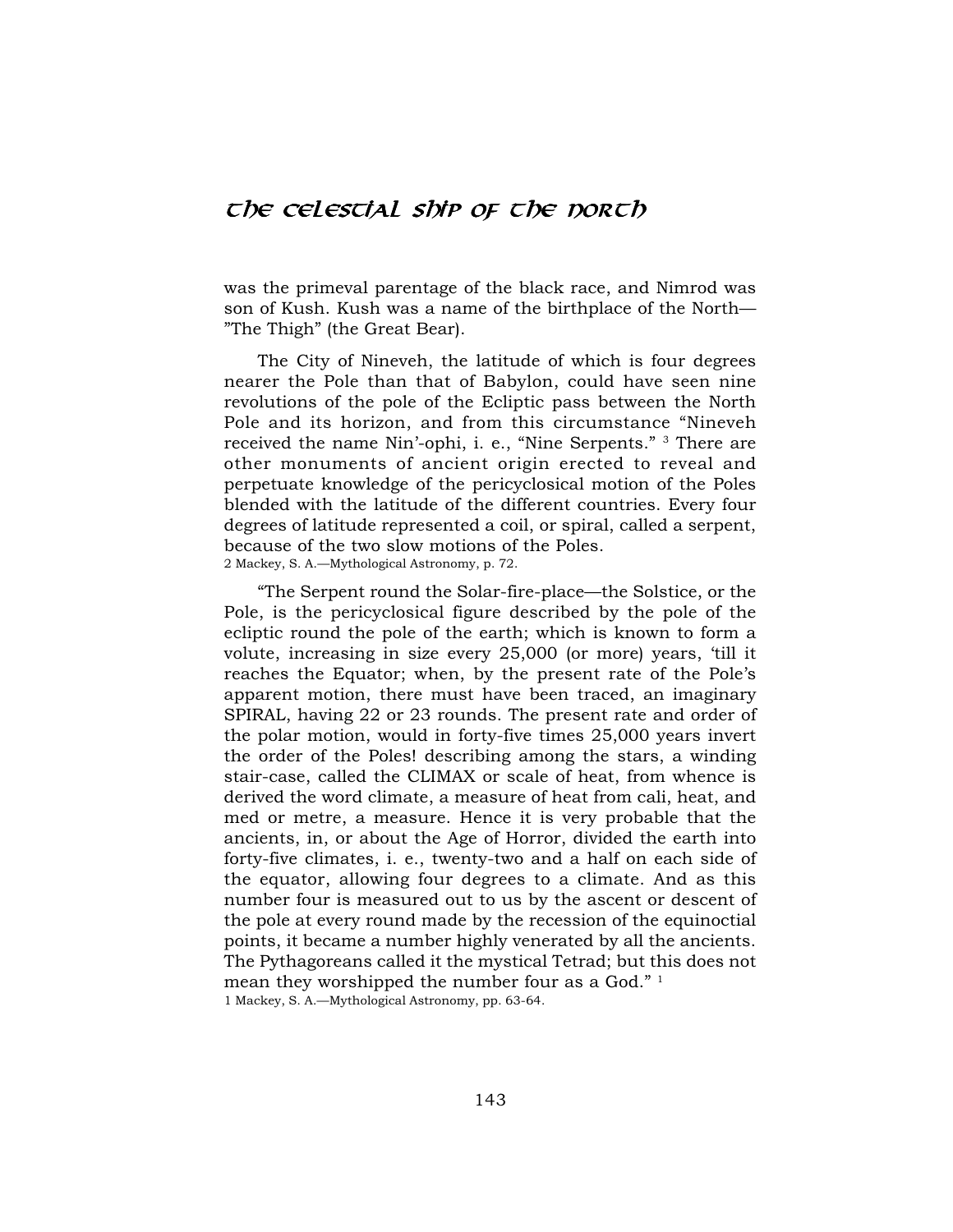This spiral motion has been the foundation of nearly all religious history. The mind of man needs only to rise above the prejudices of the past to realize a wealth of primitive knowledge concerning "the Solstice, i. e., the Sun-stand—the boundary of the sun which in the Eastern language, is Gibe-on." The North Pole was called the Mountain. The highest point in the ecliptic, called the Mount of the North Pole, was reached by the Sun at the summer solstice ere it began its descent.

The different nations agree so exactly in respect to this point that there can be neither doubt nor suspicion as to their knowledge of this pericyclosical (Precessional) motion. Towers and Temples modeled after the coils of the serpent, given as rings, and connecting their country with the heavens, were erected to register this fact, and show conclusively that peoples belonging to a remote antiquity understood the Precession of the Equinoxes. Babylon, with her thirty-two degrees of latitude, had her tower with its eight coils; Nineveh at thirty-six degrees, is named from the nine coils. Pluto (Egyptian) at twenty-four degrees, is portrayed with six coils of a serpent about him. Pekin at forty degrees of latitude has her Porcelain Tower ten stories high. Moreover there are many statues of human figures with serpent coils representing latitudes of two, four, six degrees, etc. About every twenty-five thousand years by precessional reckoning the ecliptic is removed four degrees from the Pole of the heaven, the angle of the pole varying four degrees with every round or revolution. Each of the motions ascending or descending every twenty-five thousand years with these four degrees of change, was symbolized by serpents, each according to the latitude of the country being represented by a volute, a coil of the serpent. When the ecliptic is within sixteen degrees of the Poles, it would be, every day, in the plane of the horizon in that latitude. "By placing the sign Cancer at the North, that of Capricorn at the South, Aries East and Libra West, the entire Zodiac would be seen in the heavens every morning at sunrise, for six months, and for the next six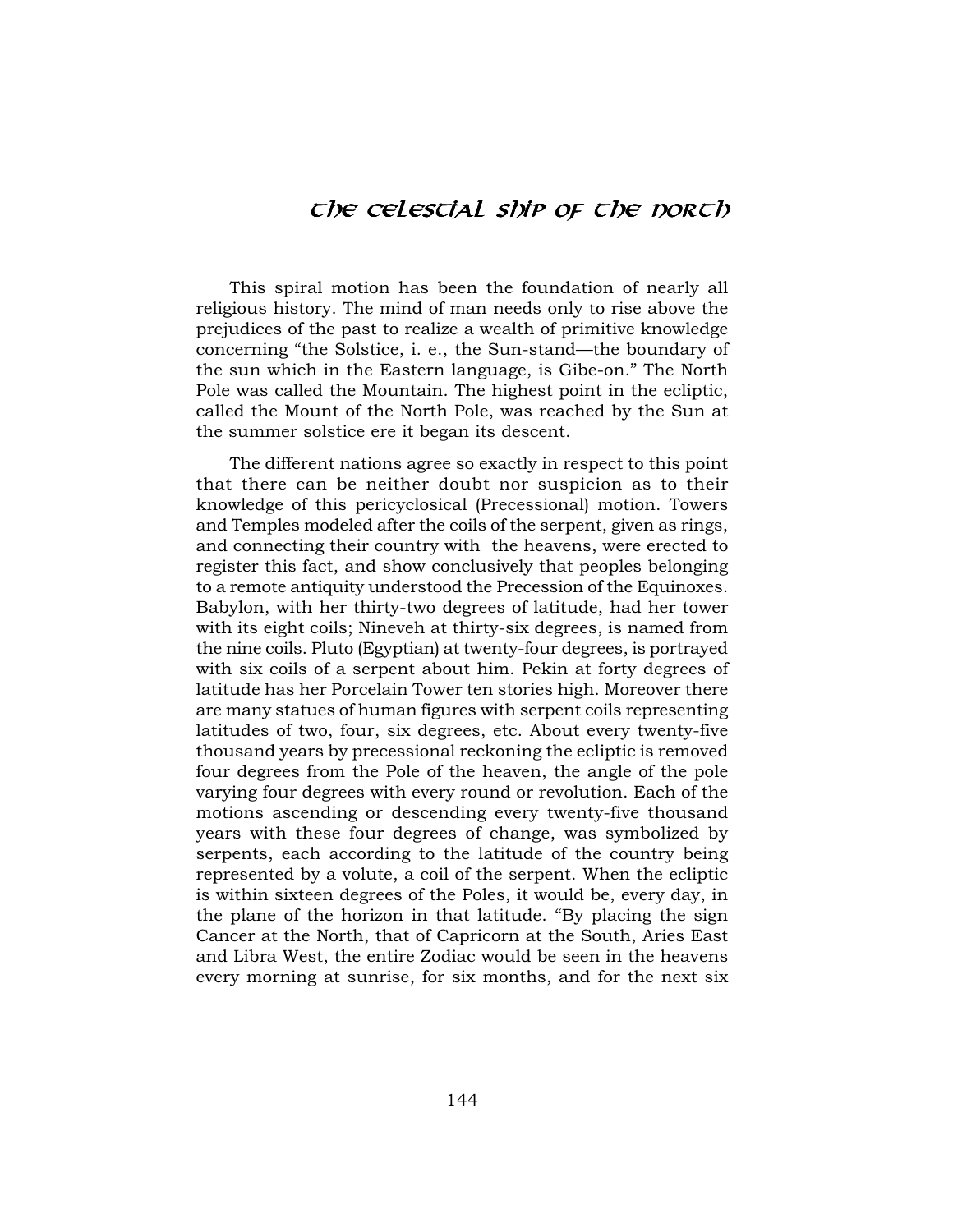months would be seen at sunset." In the latitude of eight degrees it would take the ecliptic 100,000 years to go from horizon to pole and back again; at sixteen degrees the period would reach 200,000 years, and so on. (Deduced from Mackey's Mythological Astronomy.)

During six periods of time the earth was subjected to heavy ravages of the elements which caused floods and havoc of all kinds. Subsequently the earth would become a better place to live in. When the Great Star Aldabaran coincided with the Equator, astronomers of that time could forecast the exact number of years the havoc of waters would continue. About 31,000 years ago Aldabaran coincided with the Equator at the Vernal Equinox. This star was a point in the ecliptic used to measure the longitude of the Equator and regulate time, from which new cycles could be deduced after the Zodiac had gone through all parts of the Equator. Aldabaran was called "The Leading Star of the Heavens," and also known as "The Guardian of the Sky." It is one of the four Royal Stars of the Cardinal cross, the four great Sacred signs, and is known as the Ruler or the Regulator. Aldabaran is in the sign of Taurus, the Bull. Six or seven thousand years ago, when this star again coincided with the Equator, Babylon began her 1903 years of astronomical calculations,<sup>1</sup> and festivals were held to commemorate their great period of devastation by flood, which they called "God's Wrath." Some people have mistaken these floods for the beginning of the world. Plato in his Timaeus claims the Egyptians believed the world subject to conflagrations and deluges, while the Stoics adopted a system of catastrophe destined at times to destroy the world, and ever recurrent at the ending of the great sidereal cycle of approximately twenty-five thousand years. The ancients thought that when the gods could no longer bear the wickedness of man they sent deluge to overwhelm humanity.

1 The beginning of astronomical observations at Babylon was 2234 B. C. In the year 331 B. C. Alexander the Great found an unbroken series of observations running back 1900 years.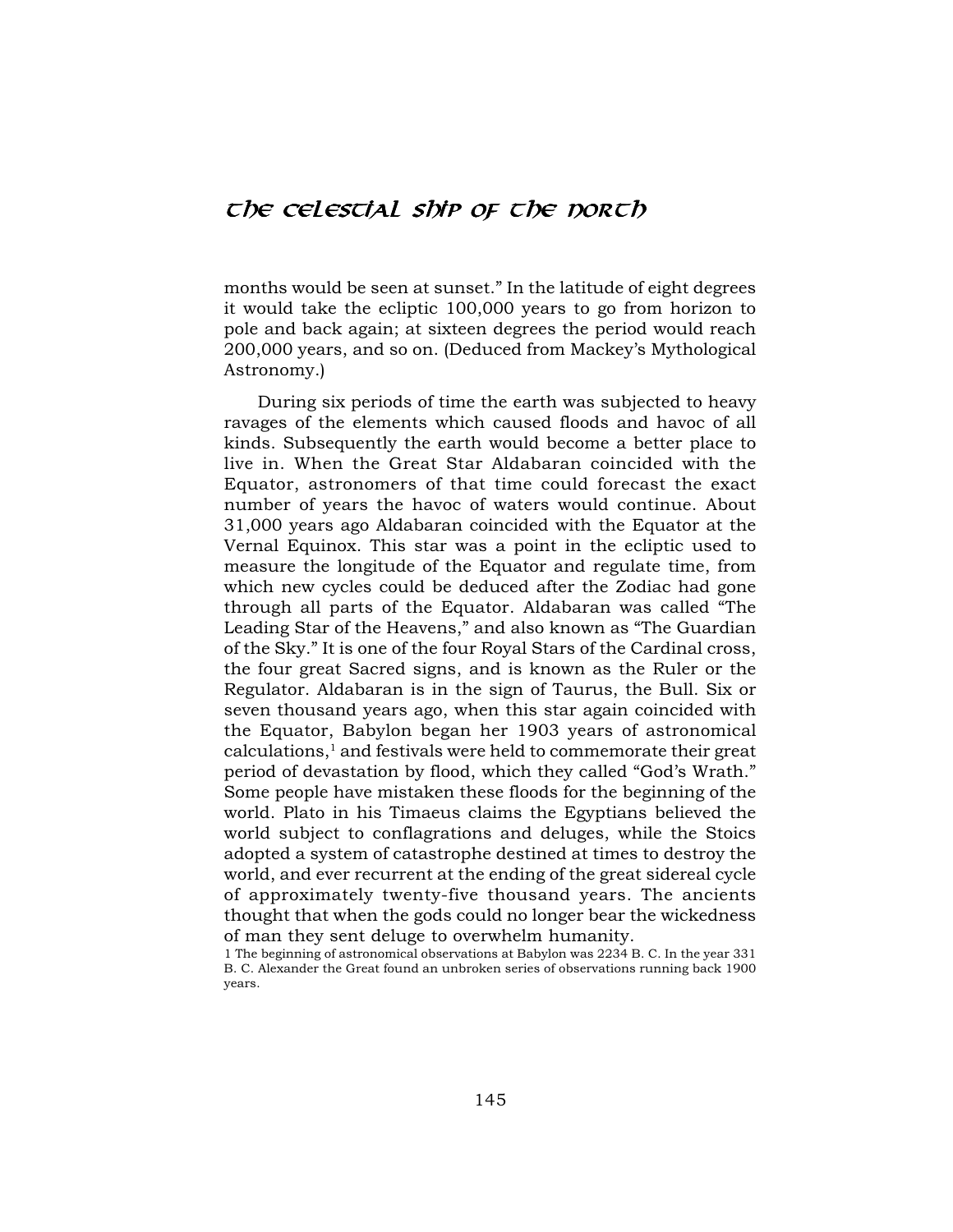The Jews were not astronomers, their knowledge of the stars was gathered when they were held as slaves. The Jews received much instruction when in Babylon, in which city Ezekiel was thought to have taught them. It has proved difficult, however, to make astronomers of the Jews. Ezekiel had his marvelous visions when in Babylon; Daniel had his when in Persia; and John when on the Isle of Patmos. Both John and Ezekiel must have had knowledge of the pericyclosical motion of the Poles. John's vision belongs to a very remote antiquity. Jewish history covers nothing that is new, but the early Jews had great ingenuity in "turning" singulars into plurals; and plurals into singulars; and what was feminine with their masters, they made to be masculine; in working it into their histories; and in some places things inanimate have been turned into men by adding the sign of the masculine gender; this was frequently done by the Greeks."1 1 Mackey, S. A. - Mythological Astronomy, p. 149. 2 Mackey, S. A. - Mythological Astronomy. Appendix p. 23.

It is of interest to note that at the Feast of the Passover, when the ecliptic and the equator met or crossed in the sign Aries, the Ram or Lamb, all Egypt was gay, homes were decorated with branches of trees and door posts surrounded with wreaths of beautiful flowers. The Lamb was decorated with ribbons and flowers and led around the city in triumph, to show the gratitude of the people to the Giver of all good things for the favors that would evolve from the Sun when going through this sign. Nevertheless the Jews slew the Lamb, and smeared their doors with its blood, Exod. xii, 7, disregarding entirely the astronomical significance of the springtime and thus repudiating all astronomical reckonings. Although the Jews began their records at the Vernal Equinox when the Sun was in the constellation of the Bull, there is no relation whatever between them and the beginning of the knowledge of astronomy. The Hindus can trace their knowledge back to an astounding antiquity, yet they have been termed "Benighted Hindus." "These poor benighted Hindus have registered a knowledge of astronomy ten times 25,000 years,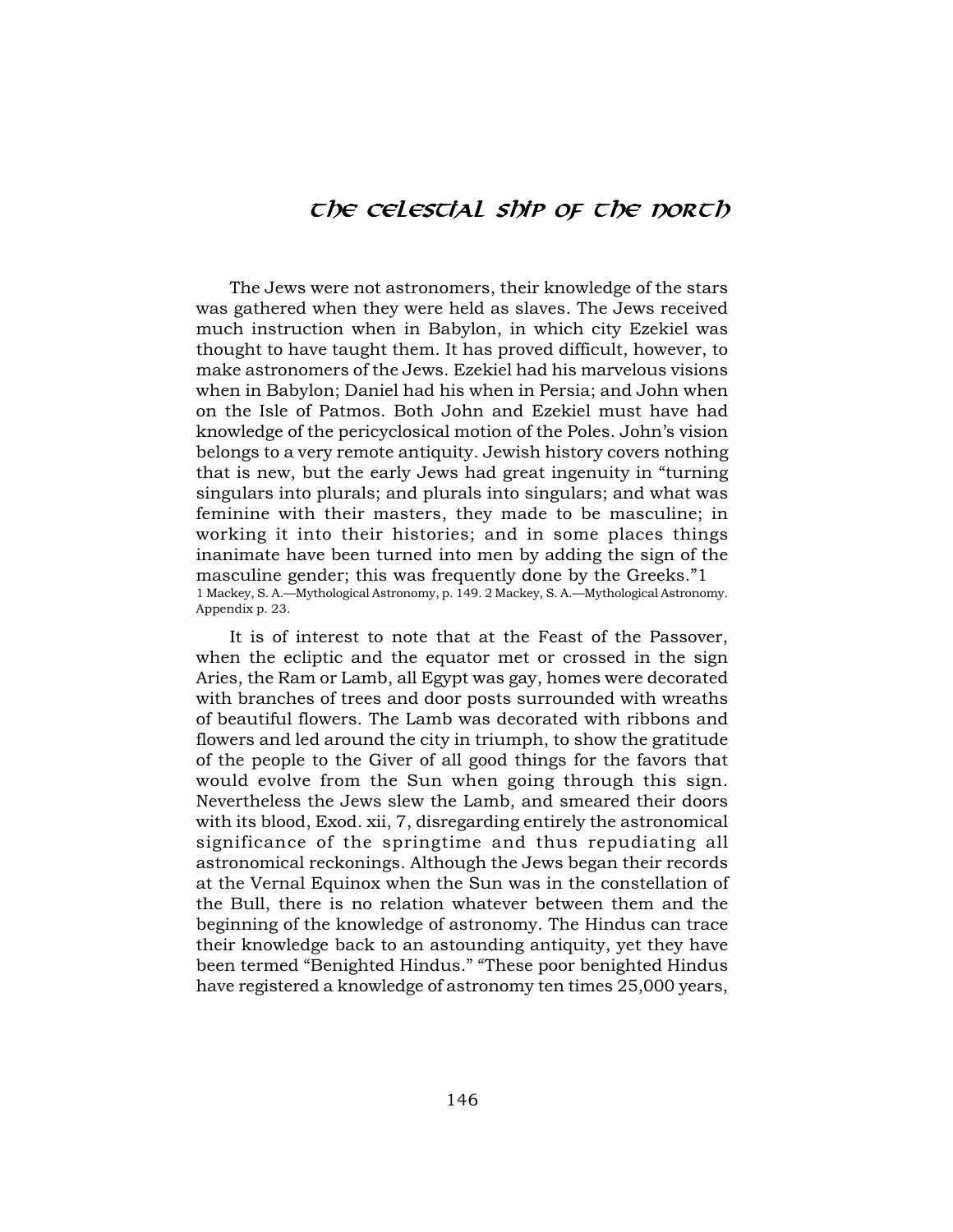since the Flood, or Age of Horror, in the latitude of Benares."2 Benares was the chief seat of celestial science in India, and astronomical tables were constructed from the meridian of Greenwich.

Going back in memory to those ancient peoples and realizing their reverence for the heavens and their Creator, one instinctively feels that their sublime devotion was trying to bridge the distance between then and now with an urge or a prayer that a similar spiritual impulse might awaken the sleepers of today. It is incomprehensible how writers, men of learning, continually speak with contempt of the Hindus, whose "Mysteries" came direct from their study of the stars, that Great Book of God. Their imagery of the heavens was both symbolical and poetical, so why denounce them because scholars have misinterpreted both symbol and language? Their religion was infinitely superior to that of the masses today. They were called worshippers of idols, and what will be said of the Christians today? Perhaps they call us also worshippers of idols, because we have our symbols of the Lamb, and the Dove, and the Shepherd. Our miracles are nearly all borrowed from the ancients, although we sadly distort their meaning. Astrology is intimately connected with the piety of the ancients. Their spirit and mind were awakened to a knowledge of the Supreme and His Works. We are gradually approaching ancient scientific wisdom today for the moving finger seems to be pointing backward indicating that finally we shall ultimately identify in the dead past the everliving present Truth.

#### THE SEVEN GREAT STARS

The Seven Stars of the Great Bear, which in the course of evolution became spirits, genii, gods, planets, and endless other typical Sevens belonging to all the countries of the world.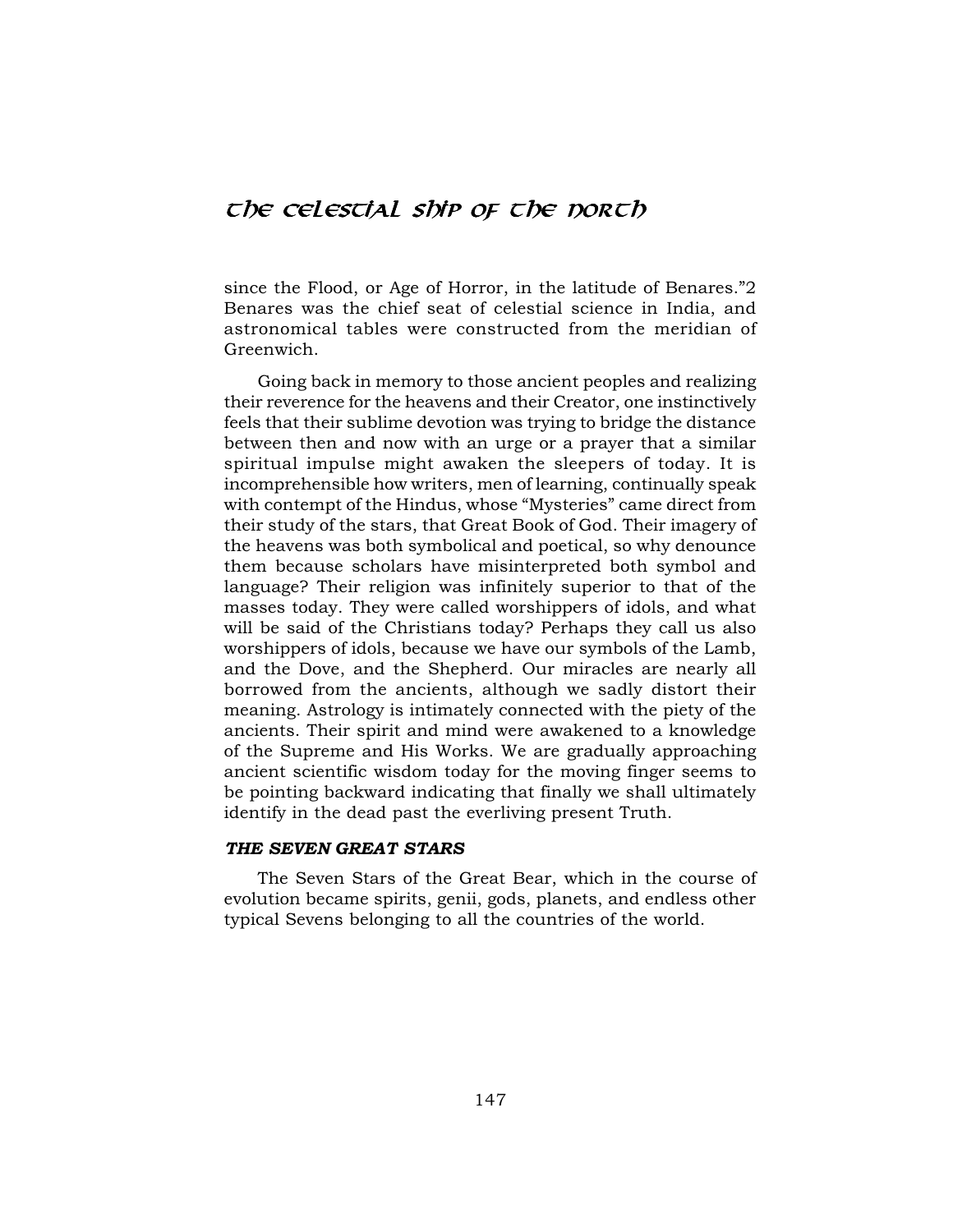## **CHAPTER X** CELESTIAL ORIGIN OF JEWISH RACE AND HEBREW LANGUAGE SEVEN. TEN AND TWELVE

Egyptian myths became miracles in the Hebrew writings, the name "miracle" having been substituted through ignorance. The Jews undoubtedly commingled with the Hek-Shus, the Shusen-Har, and the Typhonians. They were known as the "Mixed Multitude." As the so-called Shepherd Kings, they were Typhonian and not of foreign birth. The earliest rendering of the name of the Hebrews is Gabari. These were the Kabiri, the children of the Goddess Mother of the Great Bear constellation, the Typhonians. The Hek-Shus (Hek-Sos) were called the ancestors of the Israelites. The Jew, the Hebrew, or the Israelite belonged to the premonumental cult of Sut-Typhon, the ancient Shus-en-Har. The Disk worshippers theologically have the same meaning as the Hek-Sos. The Hek-Shus and Jews were identical and with the Shus-en-Hars were worshippers of the God Har, or Sut, whether as the Sun or the Son. Manetho tells us that the Hek-Sos were the so-called Shepherd Kings, who were styled Captive and were known as the servants of the Egyptian God Horus. They were finally driven into a city called Avaris. Their efforts to hold this city being futile, they departed from Egypt through the desert toward Syria and there built a city in the country of Judea, and called it Jerusalem. Judea was named from the outcast Jews of Egypt, and the city, Avaris, was called Typhonian. Josephus claimed that his people were followers of the Hek-Shus religion, the Typhonian, which was the worship of the Mother and Son, the earliest ever known, belonging intact to the mythology of the heavens.

The rulers of the Shus were called Heks. The Hek was an Egyptian regent or governor. They were worshippers of Hek, who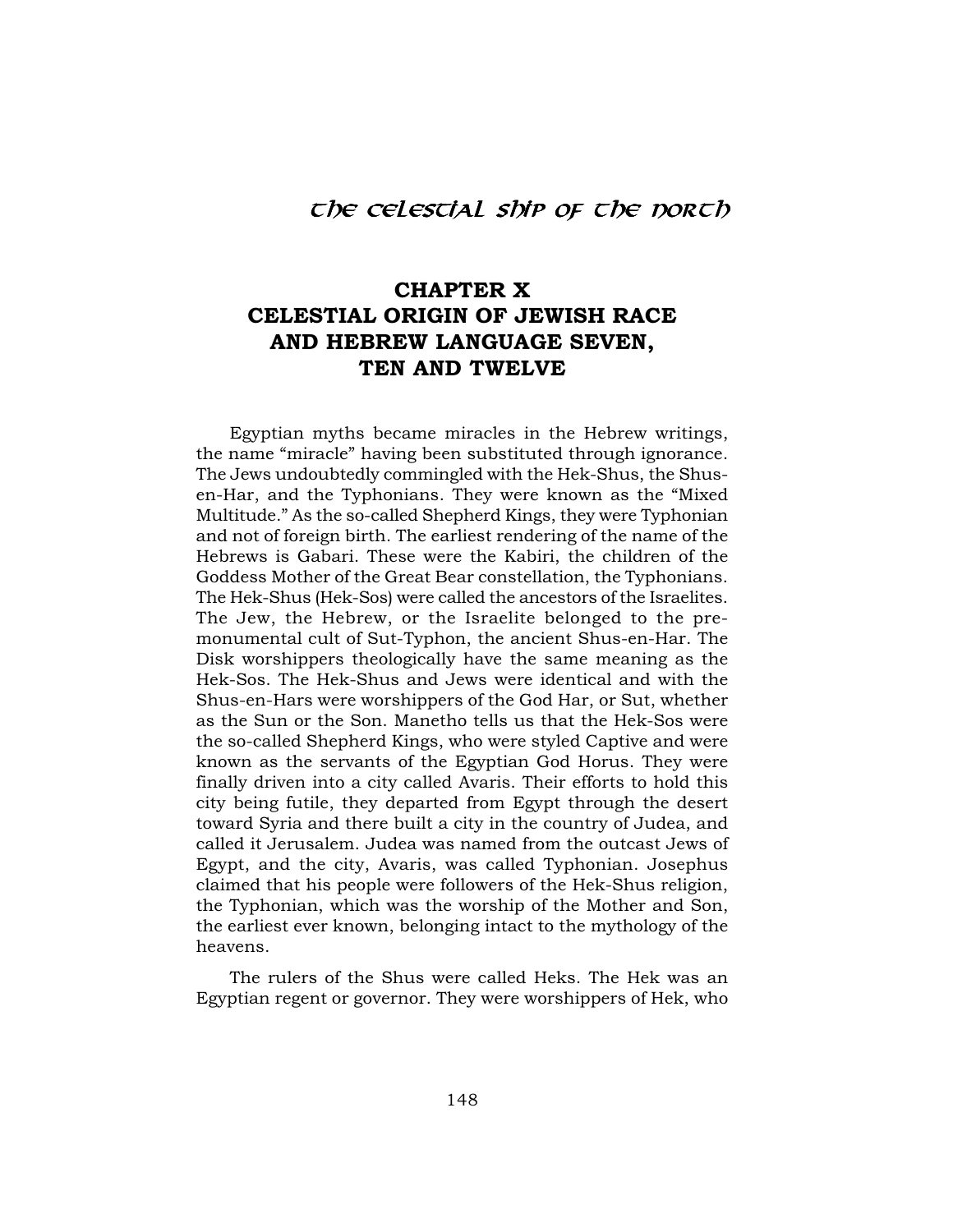was the earlier Kak, god of darkness. The Shus-en-Har did not cease with the reign of Menes, whom tradition claims was King of Egypt about 4560 B. C. following the Divine Dynasties. Violent agitation ensued when the supremacy of the new cult of Sebek-Ra arrived and strove to replace the worship of the ancient Son, Sut, and Sebek, the crocodile. <sup>1</sup> This was the quarrel between Sut, the Son, and the Egyptian Amen-Ra, the Solar Son, resulting in alliance of the Ammonians with the Osirians against the Typhonian cult. Sebek personified the solar Ra (Sun). Sut and his Mother, belonging to the Sabean time, were compelled to make way for the truer time-keeping kept by the Sun. Sut and his Mother were, as the angel Uriel poetically tells Enoch, "the stars which transgressed the commandments of the Most High God." At this time vandalism ravaged the monuments from which whole records of dynasties that had maintained the cult of Sut-Typhon were erased.

1 In the adoption of the crocodile type there was a custom in the town of Har for everyone to eat some part of a crocodile on a certain day set apart for this.—Manetho.

The wars and struggles of the Hek-Shus began under the Pharaohs of the Egyptian Monarchy, commencing when Amen-Ra, the Solar God, became the generator. Contemporaneous elevation of the male above the female instituted the degradation of the Mother and Son, whose cult before the Fatherhood had been established, was a worship embraced by the entire world under different names. Theologians have been unable, even in the present day, to blot out this worship of the Starry Child and Mother, denounced as "Temple Closers" and "Enemies of God." It was a faith too strong to be shaken. For a time the Osirian cult devastated the worship of the Great Mother and her Son, yet it loomed up again in the year 2300 B.C. As captive kings and servant rulers, the Hek-Shus find identification with the Hebrews in Deut. v, 15, "Remember that thou wast a servant in the land of Egypt."

The Government of the Shus-en-Har belongs to the most ancient in the world. "The original service was that of the Shus-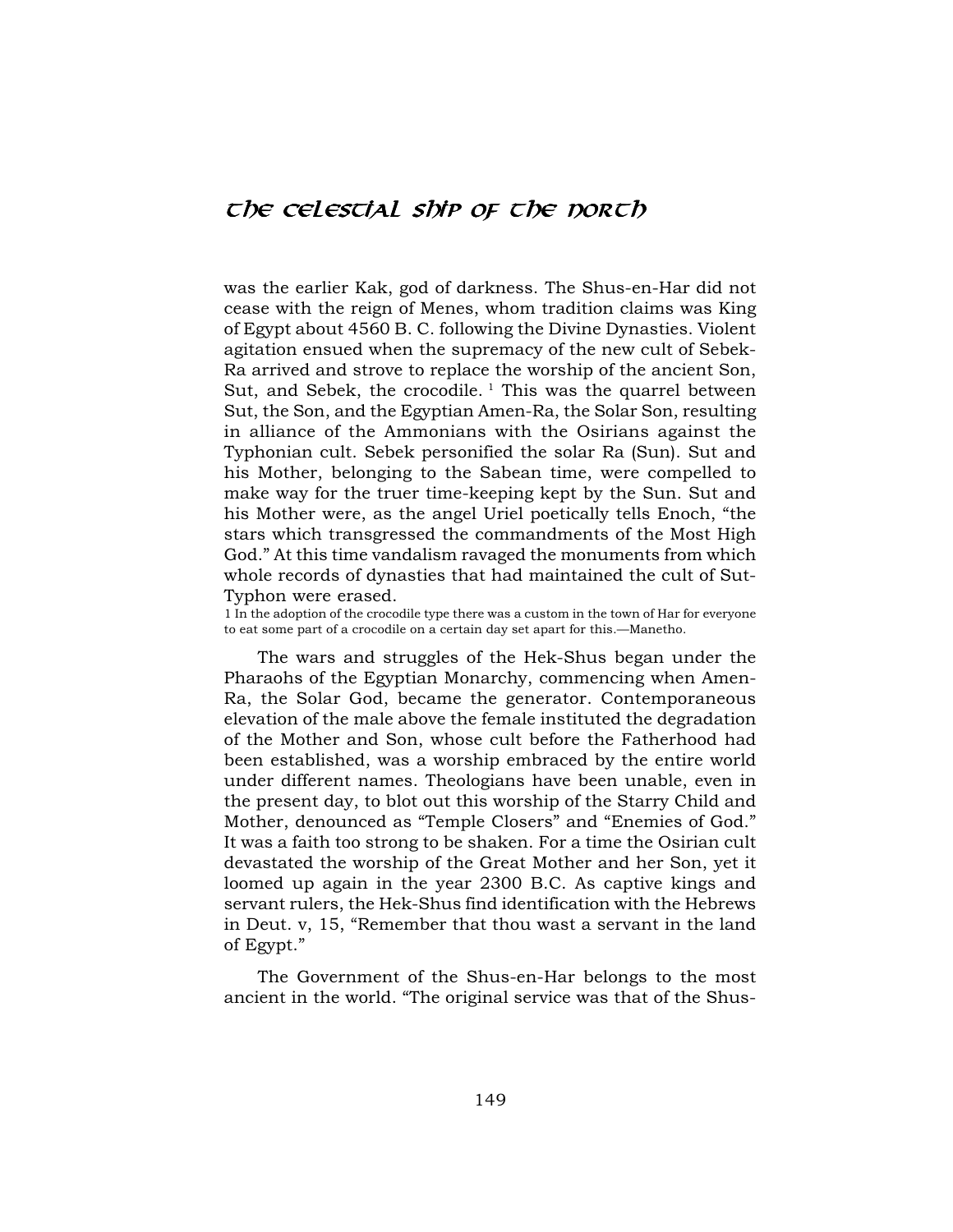en-Har. . . . The ancient theocracy represented a government assumed to be divine with no monarchy but that of Divinity. It is the oldest form of government in the world, earliest anywhere." Priests or Judges were the Law Givers and representatives of the people. The Hebrew "Mixed Multitude" most certainly adhered to the Typhonian religion until it was looked upon as odious and an abomination. After the expulsion of their last king, who was called SUT-Apehpeh, the Osirians and Ammonians again came into power. Their city Avaris was depicted as the "Home of the Leg." This was the constellation in the North and seen in the planisphere as "The Hinder Thigh," symbol of the Mother Typhon and the Matrix of the world. There surely can be no denying that the origin of the Hebrew "Mixed Multitude" is in the Egyptian Mythological Astrology of the Heavens.

The Jewish glyph and the Hebrew language are not original, but borrowed from the Egyptian and are considered sacred. Hebrew is composed of the hieroglyphs, symbols and myths of the Egyptians and their gods. The imagery, allegories and divinities found in old Hebrew writings are Egyptian and appertain to the Typhonian cult. The Jewish "New" departure and developments were made out of the oldest of all materials, originally mythical in Egypt, but converted into the historical by the Jews. Celsus says, "The Jews were a tribe of Egyptians who revolted from the established religion." Their Jehovah can be traced back to the Great Mother.

The Eighteenth Dynasty overcame the Sut-Typhonians. Ramese II was a follower of the Typhonian religion, and must, therefore, have befriended the Jews. His wife also adhered to this early religion of the Mother and Son. The persecution of the Jews was due to their religion and to the fact that they placed the male element in superiority—the Father and Son above the Mother and Son.

About 2466 B. C. Amenhept I, of the Twelfth Dynasty founded a special temple for the ram-headed god of Thebes. Osiris, the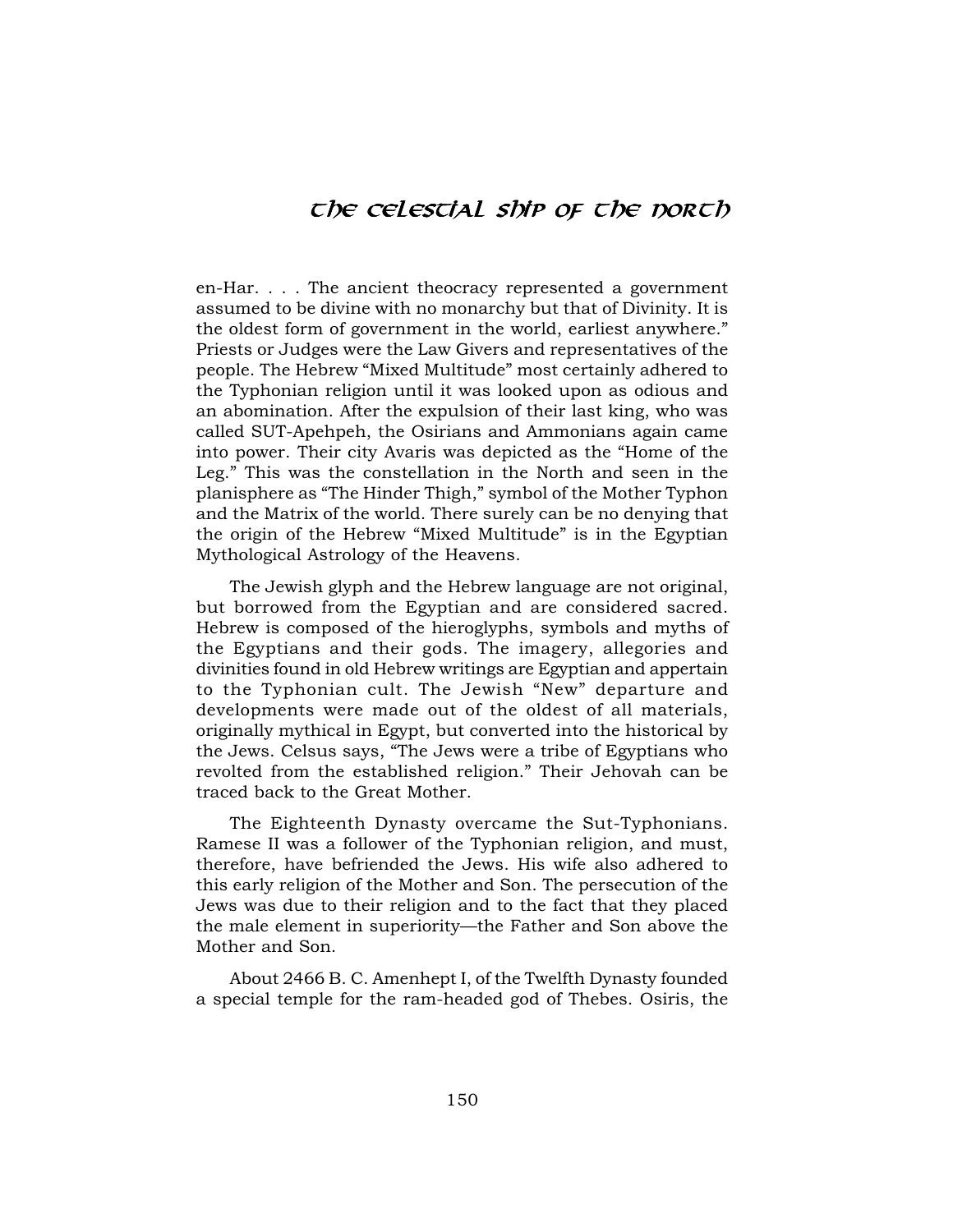great celestial god of the orthodox Egyptian religion, was succeeded by the ram-headed god of one cult and by the Sebekhepts of another. Sut was god of the Nashi, the negroes, and when he became the Aten Sun of the horizon was especially worshipped by the Ethiopians and by Amenhept III, whose mother was an Ethiopian, and therefore a worshipper of the Aten Sun. Amenhept III reintroduced the Aten, or Sun-disk worship, and called the youthful solar god Aten-Nefer. The mother of Amenhept III had marked influence on both politics and religion during this period, foreshadowing the religious revolt that was impending at this time.

A hymn of the Fifteenth Century B.C. to Aten was used in the worship of the Sun-disk as a symbol of God:

"Thy appearance is beautiful in the horizon of heaven, O living Aten, the beginning of life! Thou fillest every land with thy beauty. Thy beams encompass all lands which thou hast made, Thou bindest them with thy love  $\ldots$  The birds fly to their haunts—Their wings adoring thee ... The small bird in the egg, sounding within the shell Thou givest it breath within the egg... How many are the things which thou hast made! Thou createst the land by thy will, thou alone, With peoples, herds, and flocks . . . Thou givest to every man his place, thou framest his life."

Amenhept III built a large basin or lake on which he launched a boat of the solar disk, emblematic of his worship, and called it Aten-nefru. It was a symbol of the young sun-god, Aten. His mother represented the boat as the "Bearer," or the genetrix, which carries us back to the Mother as the Ship of the North. This is the bark or boat representing the Mother who impersonates the Virgin Mother of the Only One. She is portrayed upon the walls of the temple of Ra at Luxor as the earthly image of the mother who gives birth to the child Christ or Messiah representative of the Aten-Sun. In mythology the Messiahs were always born from a virgin mother. This mother was known as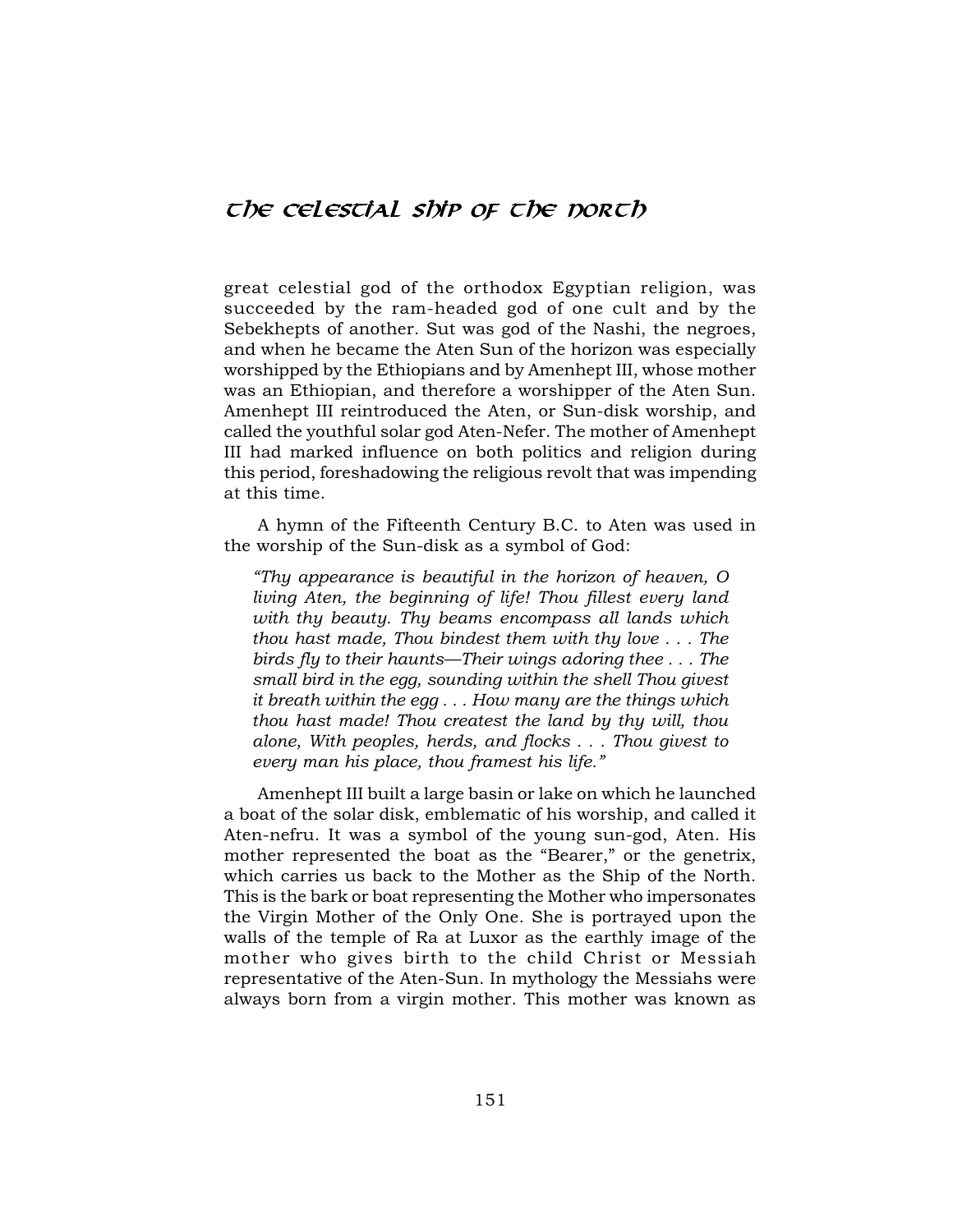the Maiden Virgin Queen, Mut-em-Ua; Em-Ua means "alone" and signifies the mother in the line of the Typhonian descent who gives birth to the Only One. The Aten-disk is the emblem of the divine and only Son of the Mother, or mythically the Sun on the horizon, of which this Virgin Queen Mother, Mut-em-Ua is the physical representation on earth. In "The Shrine" or "Holy of Holies" of the temple at Luxor, she is depicted as the Boat of the Sun. In this sacred room four marvellous scenes, which bear close resemblance to those of the birth of the Christian Messiah are engraved in hieroglyphics on the walls. In the first the God

Taht, the messenger of the angels, the "Annunciator of the Gods," appears to be telling the virgin queen that she is to give birth to the Coming Son, who is to be the symbol of the Aten Sun. In the following scene the god Kneph—Spirit, Divine Breath or Holy Ghost-who causes conception, and Hathor, Nature, are with the Queen Mother. Each takes her by the hand and holds the Ansated Cross, symbol of Eternal Life, to her mouth. This entire scene is typical of spiritual incarnation or conception. In the next scene the child is discovered surrounded by nurses, one of whom holds him in her hands. In the last scene the child is enthroned, receiving the adoration of gods and men, and behind the god Kneph three men are seen kneeling offering the Ansated Cross and three gifts to the child.

These four scenes of the Annunciation, the Immaculate Conception, Birth and Adoration, are quite familiar to Christians. The Immaculate Conception, by the Great Mother, Mut-em-Ua, of the child worshipped as the Aten-Sun, constituted the grandest and most sublime mystery of every ancient religion.<sup>1</sup>

1 "In the great Harris Papyrus Rameses III complains that the revolters and the insurrectionists have the gods in the human likeness, and Queen Mut-em-Ua and her son assumed the human likeness, as the Mary and child-Christ of the Aten cult."-Sharp, "Egyptian Mythology."

Aiu, the husband of the nurse of Khu-en-Aten, was said to be a protege of Amenhept III. He was priest or holy father and fan-bearer at the king's right hand. He was given the title of the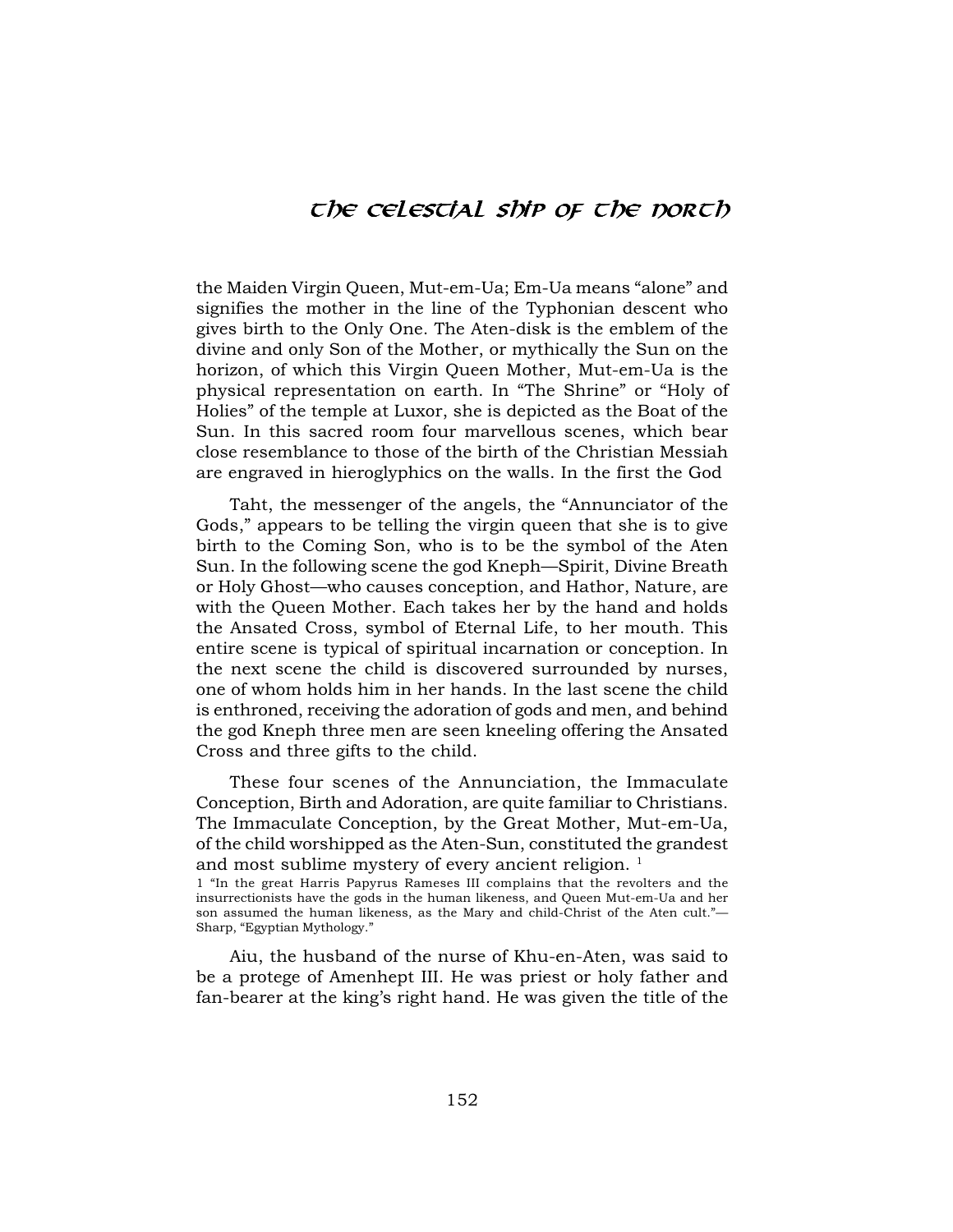Royal Scribe of Justice, and was considered a Judge, a Sep, and as Aiu-Sep he prefigures the Biblical Joseph. The Queen of Khuen-Aten had a sister who was thought to have been the wife of Tut-Ankh-Amen, and afterwards of Har-em-Hebi.

Amenhept III was followed by Amenhept IV, and "he was supposed to have changed his name to Khu-en-Aten, the Adorer of Aten.  $\frac{1}{1}$  He changed the name of the city called after him into Pa-Aten-Haru, the city of delight for the solar disk, or rather the youthful Sun-god Adon, the Lord, and he would appear in public riding on the golden chariot like the disk of the Sun."—Inscription of Amenhept IV.

1 The latest researches point to these two as being different personages.

Amenhept IV was the last of the Twelfth dynasty, and the ram-headed god in all probability was adopted as Amen-Ra and as Sebek Ra about the time that the Sun of the vernal equinox entered the sign Aries the Ram in a date coinciding with the ending of the Twelfth dynasty, in 2410 B. C. Amen was a title of Sebek, the Typhonian Sun-god. Amen-Au was the hidden Au, a god of the Sebek family of gods, and Amen-Ra was the god of later Egyptian naming, who was called the DIVINE FATHER.

According to monumental history there were several Exoduses, under both religious and symbolical names. The Children of Israel were the sons of El, Al, Ar, or Har, the highest type of which was Sut,<sup>1</sup> the Dog-Star, Sirius. Later Saturn as Sabaoth, son of the mother Typhon in the North ruled over Israel. Sut-Typhon fleeing from Egypt, riding on an ass, mythically signifies the Great Exodus.<sup>2</sup> Ass in its symbolical rendering is Iu, Sut, or Ius-Jews-all one and the same, the son, and hence this very early Exodus symbolizes the exit of Sabean time at the advent of Solar reckoning. The first religion was Sabean, and pre-monumental, and originated with the Star of Joudi, that great mother in the North, and her son Sut, one of whose types was the Ass. To mythology can be traced the idea of a male Eternal Being. "First was the Iu, the one who for ever comes and becomes;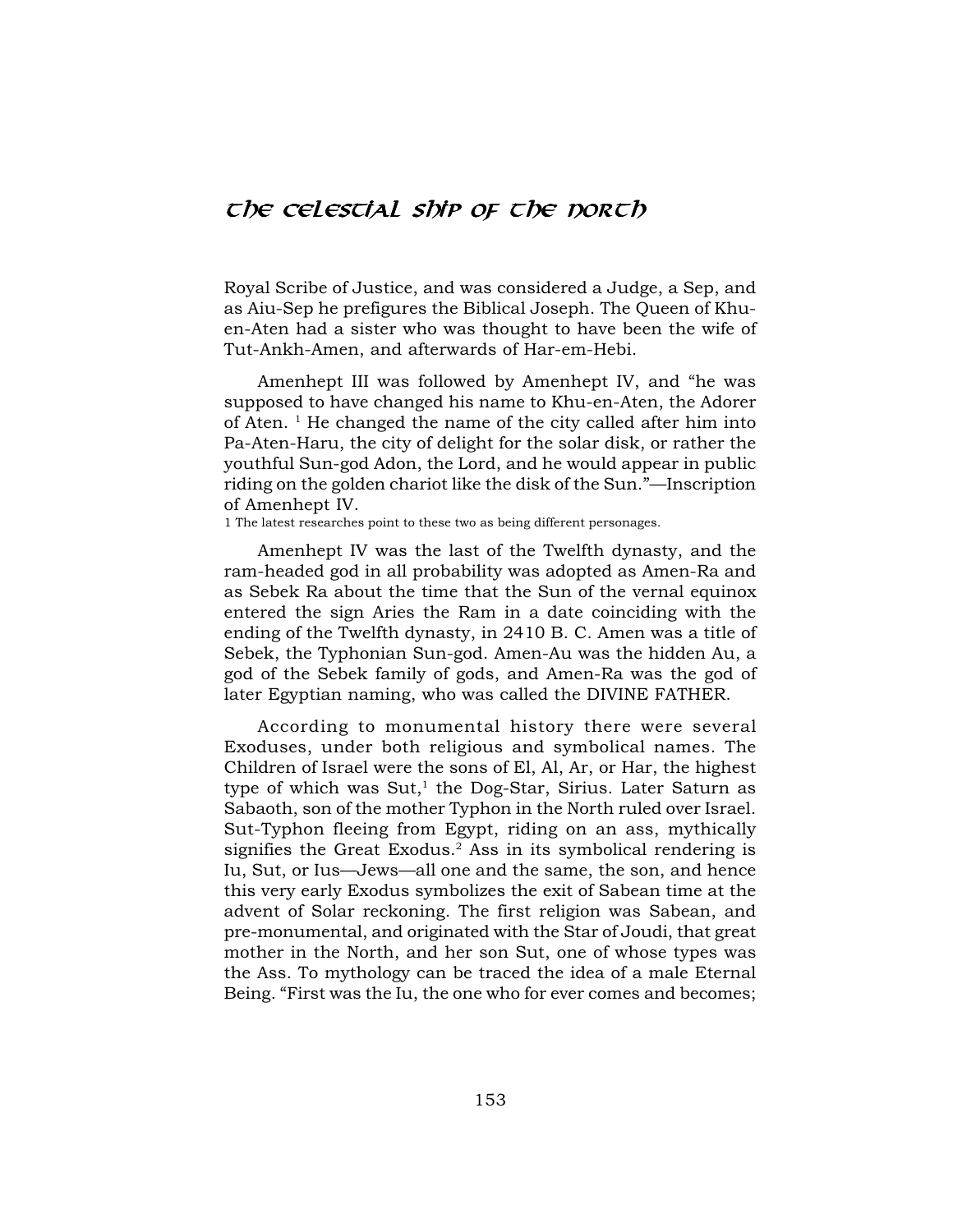the divine youth, the son of the mother, the eternal boy, the universal lad.<sup>3</sup> Next is the Being who is, and ever continues to be; and lastly, the Being who inferentially was and has been forever. $"^4$ 

1 Sut was the Sabean Son; Khunsu, the Lunar Son, and Adonai, the Solar Sun.

2 The Ass was one of the types of Sut, the Dog-Star; similarly Iu (the Coming One) is a name for an Ass. These types belonged to the Cult of Sut-Typhon, during the Sabean period which preceded the introduction of Solar time-keeping by Moses. Sut-Typhon was called the ass and its foal.

3 Records, iv, 102, Hymn to Osiris, 17.

4 Massey, Gerald-A Book of the Beginnings, Vol. ii, p. 439.

The Ever Coming One, continuing to come can be identified as born and reborn in the cycles of the Sun. IO, the Lunar Goddess, the "White Wanderer of the Heavens," is an early feminine form traceable to the Great Mother of Iu, the Jew, whether Sabean or Solar. Iu-Sa, Iu-Su (Jesus) or Iu-Sif, was the coming son or the Messiah of mythology. In thought the doctrine of the Coming One goes far back to the beginning. IU as the son of the mother, the Coming One, was the double Horus of the Becoming, type of futurity, and not the earth born Messiah. This fact has given rise theologically to many false interpretations. The Egyptian A. U. was the coming being, the embryo, and was similar to Ptah, who personated the embryo, and also to Sut, the Ass-headed. IU is the ancient name for Ass, and this is expressed in the Book of Revelation by A, O, the Egyptian AU, signifying who was and is, and is to be. The letter U is the letter O, thus the IU has the variant AU, the A, O, the Alpha and Omega of the Greek alphabet. "The Jews," says Petronius, in characterizing their cult, "calls unto heaven's ears." The followers of Sut, whether as Egyptians in Egypt or Hebrews out of it, were the followers of Sut-Typhon, the long-eared Ass.

Iu-em-Hept (Hept means peace, plenty) was the peacebringer, and Nefer-Hept (Nef-breath) was the breather of peace. A male-female dual nature runs through all ancient myths. Bacchus and Horus were bi-sexual, and there is even a Greek statue representing St. Sophia, the Christ, as a bearded female.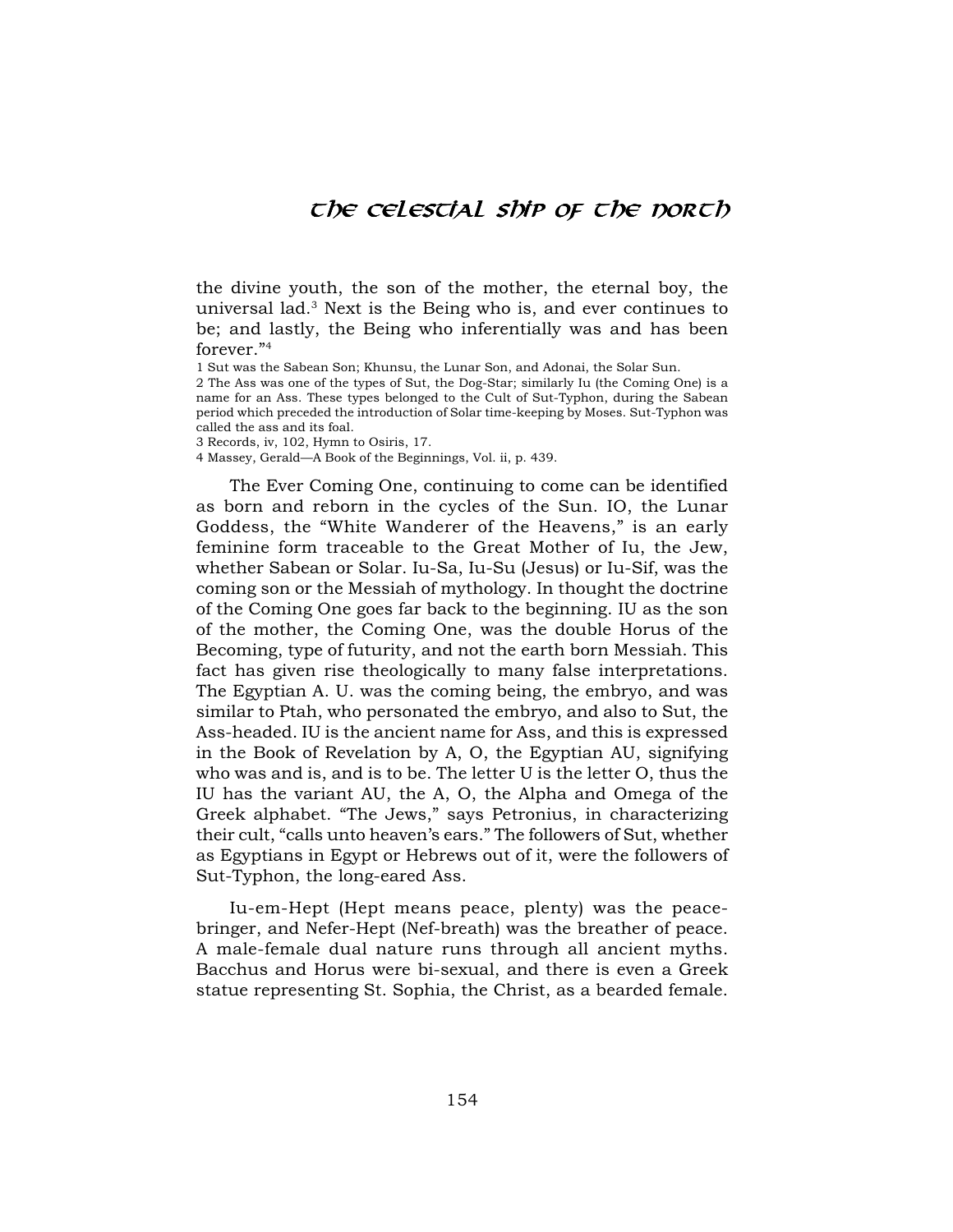Iu-em-Hept reappears in the Hebrew writings as Ecclesiasticus, the Preacher. The Apocryphal Book of Ecclesiasticus is called the "Wisdom of Jesus the son of Sirach, or Ecclesiasticus." The Prologue of the book admits it to be a work brought out of Egypt. In the Hebrew collection the Preacher is identified with Jesus. Iu-em-Hept wore the Long Garment, typical of a female gown, just as the Jewish High Priests and the Roman Popes do. In the "Book of the Dead" Iu-em-Hept wearing the long robe is addressed as follows, "Hail to thee coming, approaching in peace, whose garment was that in which was the 'Whole World'." Chapt. xviii, 24, of the Book of Solomon, says, "For in the long garment was the whole world, and in the four rows of stones was the glory of the fathers graven." The name of the mystical Solomon signifies "Peace." Sol-Om-On represents three names of the Sun in different languages. Iu-em-Hept was the Egyptian Jesus known as "The Eternal Word" in the "Book of the Dead." IU the root word means to come; the ever-coming one—he who comes with peace.

"The only satisfactory ethnological designation for a people like the Hebrews must be derived from a religion that had its rootage in mythology."  $\frac{1}{1}$ 1 Massey, Gerald.

In a certain sense the Israelites never were in the Terrestrial Egypt. The Children of Israel were the sons of the early Astrological Mythology of the Mother and were the Seven Stars, whose leader was her son, who became Saturn, the tribal god of the Jews.

The Jews are said to be a racial remnant from the Golden Age. The Golden Age in Mythology was that of Sut-Nub, or the Typhonian period. The Jews came from the northern part of Ethiopia, crossing the deserts, and seem to have been builders of pyramids, which is perhaps an evidence of their Egyptian origin. On the plains of Africa there are remnants of pyramids undiscovered, save by the Wild Tribes who regarded them as holy, the foundations of which will one day be laid bare.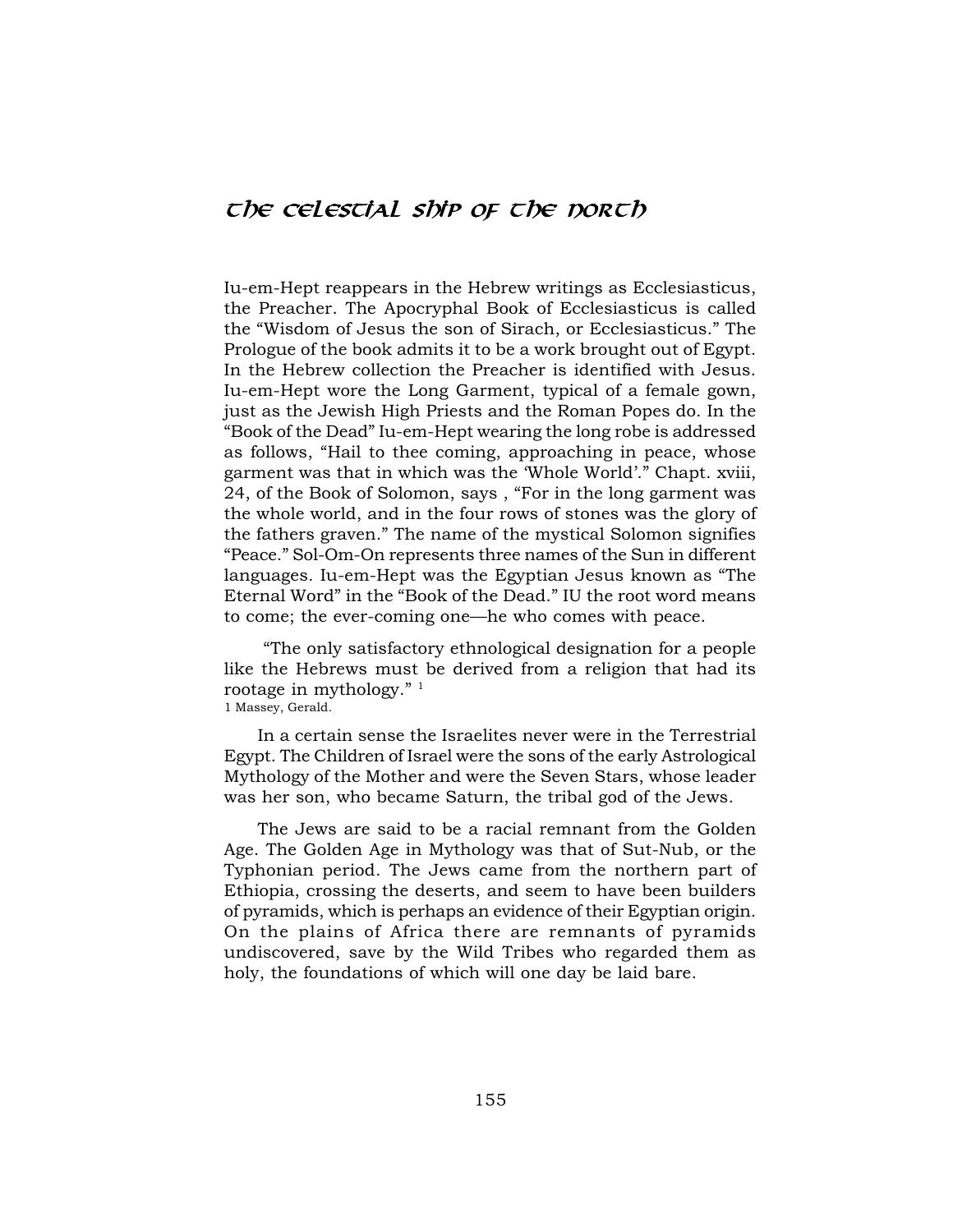The Phoenicians, whose kings were the Hek-Shus, according to a tradition of Manetho, were identified with the Shus-en-Har, who had rootage in Egypt extending to pre-monumental times. They were called Israelites, and belonged to the Typhonian or celestial religion. They returned from their wanderings under the leadership of their priests and fell into captivity. When Moses led them forth they were briefly rewarded for earlier services, but their true destiny will be world leadership at the end of the reign of Justice, which will precede the Capricornian era, and Moses will be the Law Giver in this coming age, of which all learned Jews have foreknowledge.

The world Serpent is typified in the zodiacal sign Scorpio, and the heavenly Serpent is in that of Capricorn. The Jews are represented by the sign Capricorn. The Jewish Serpent worship was a priestly rite, performed in the service in the Synagogue, and the Jewish priests were supposed to heal the sick with the Serpent power. The Egyptians grew up in the essence of the Light, of which the Jewish people had knowledge. When the Jews returned from their wanderings their leader, Moses, who was an Egyptian, knew they were the people destined to rule the world in a later cycle. Moses was educated, as Manetho tells us, in the Temple of the Sun in the City of the Sun. He was a great Egyptian Priest and knew that the Israelites, or Jews, would rule at the culmination of the present age of Justice, and he knew he would return in that period, and as a world leader, give forth the real justice of the Mosaic power under the new polarity which will not manifest in its entirety before the new axial progress shall be established. At that period the planet Saturn, their ruling planet and ruler of the sign Capricorn, will come to the conjunction of the unseen planet. Capricorn is service justified in evolution.

Among the various names given in celestial allegory to the Sabean birthplace were the Egyptian Mitzraim and Mazaroth, names originally in the heavens above that were later applied to the Egypt below. The star Mitzr in the constellation The Great Bear gave its name to the Celestial Mitzraim, which with Mazaroth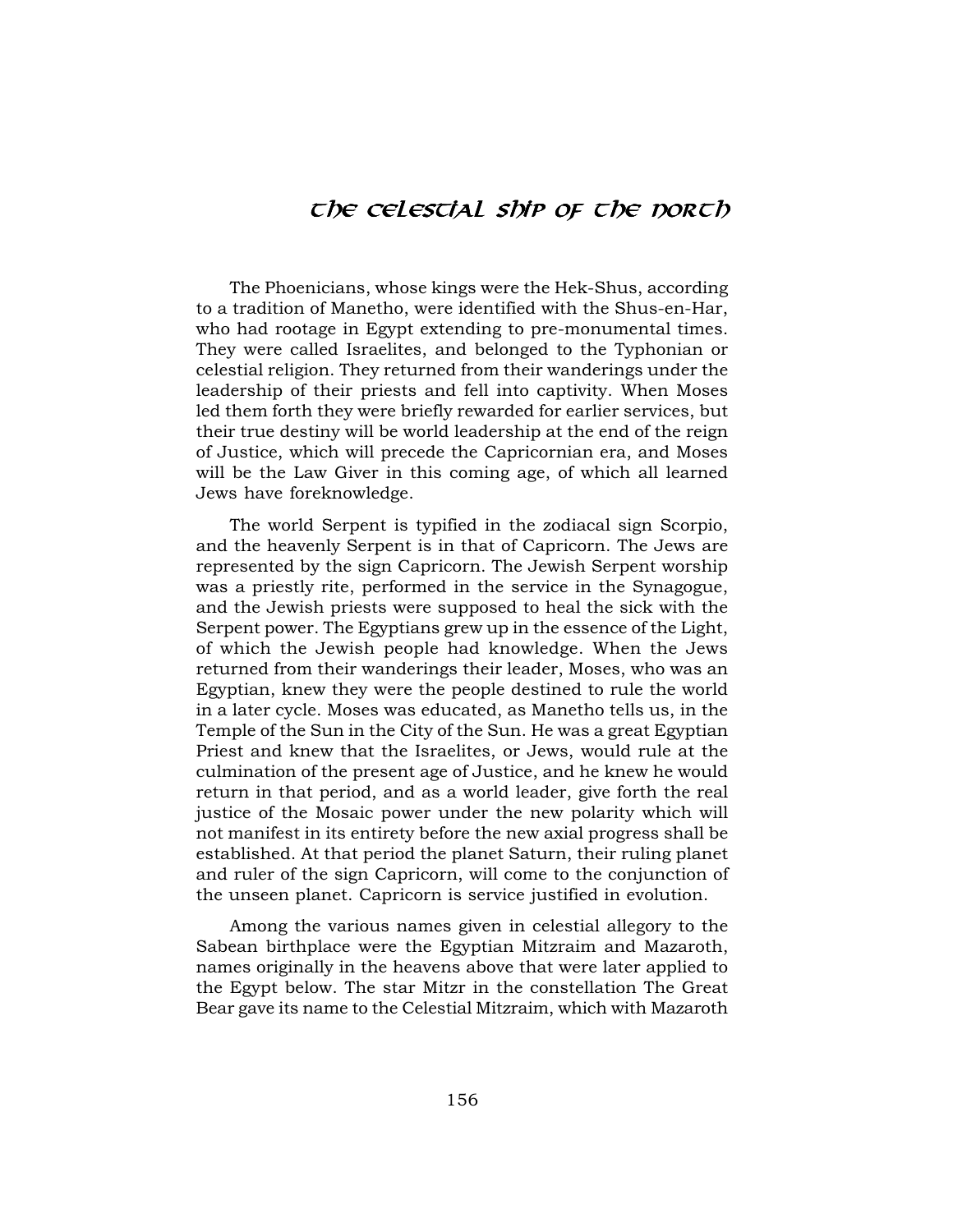belonged to the primal Sabean birthplace. The first circle evolved by this constellation and its Seven Stars was divided into ten degrees or ten divisions of heaven, or ten tribes, and was again subdivided into seventy. From this we have the earliest knowledge of the Ten Tribes of Israel, which were purely Typhonian and were ruled over by the Seven Stars of this constellation. These Seven, Ten and Seventy were primarily celestial before they were associated with the Nomes of the Egypt below. The name Astronomy comes from Astro-nome, or the arrangement of the stars into nomes, constellations or divisions, from which originated the first Celestial Chart, with its naming and noming afterwards adopted in many lands. Therefore, Mitzraim and Mazaroth are the truth-tellers forevermore of the early Egypt. and her astronomical measurements. Mazaroth means the Fires of Heaven or the "Lights," and the first Nome was given to the Dog-Star, Sirius. Paradise, the early Garden, was also one of the earliest nomes.

In the tenth chapter of Genesis the Seven Sons that came forth from Mitzraim are given. These Seven appear under various names in every ancient mythology and are always the Seven Stars of the constellation of the Great Bear. From this first Sabean circle of Seven, called the heaven of the Elohim, came the division into Ten, the subdivisions of which created the seventy degrees or Nations that were anterior to the Solar Circle of the twelve signs of the Zodiac.

In Rabbinical lore the earth was divided into seven climates. and every climate into ten parts. "These were the seventy nations divided among seventy princes the blessed God taking no part in them, because he is pure, wherefore they are not children of his image, nor bear any resemblance of him; but Jacob is the portion of his inheritance." In the Hebrew version there were ten generations or patriarchs who followed the Seven, who were again followed by the Seventy, between the Deluge and Abraham, and they certainly coincided with the celestial allegory.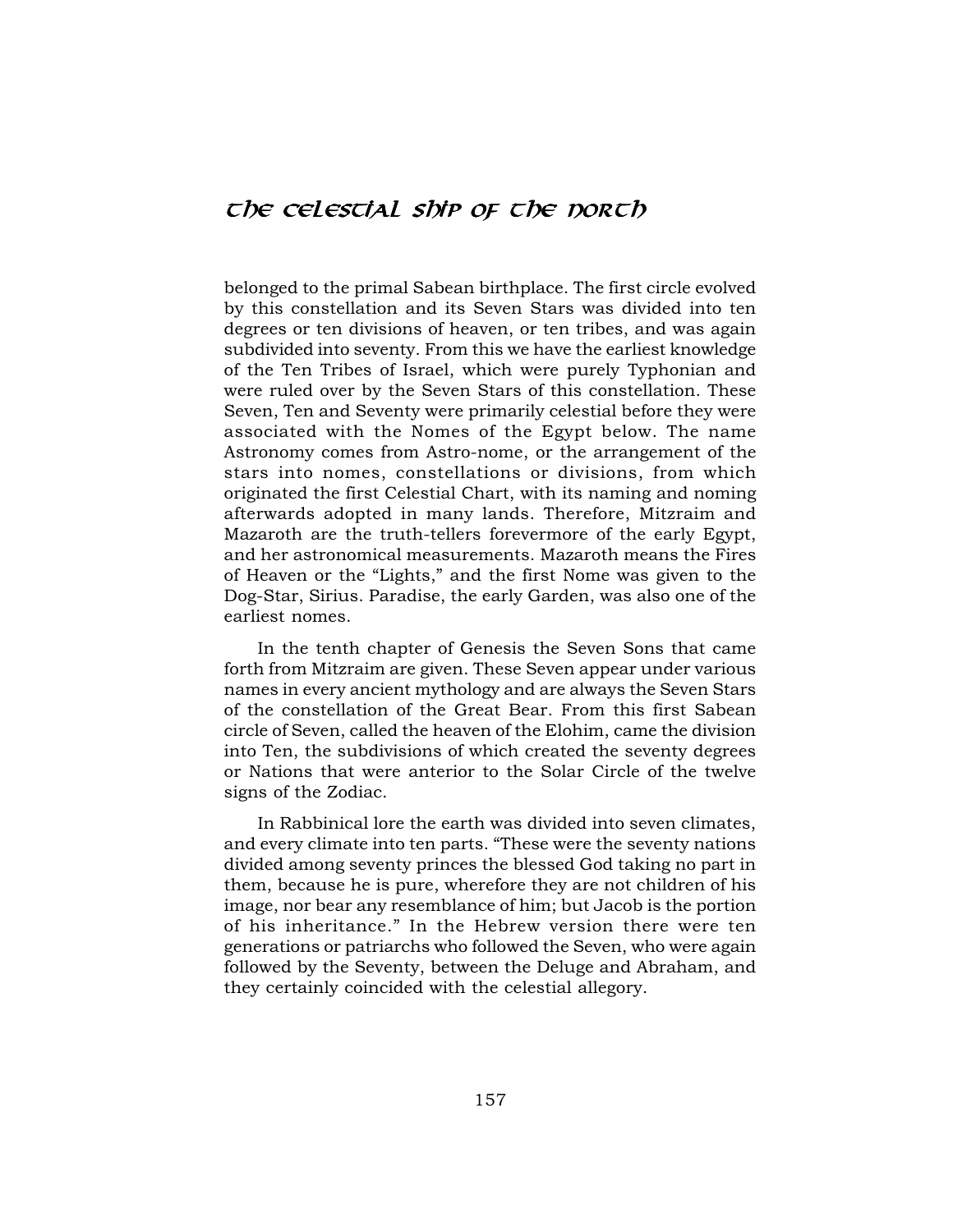Atlantis was an immense Island beyond the Pillars of Hercules. It was said to be governed by Neptune, who had ten sons, to each of whom he gave a portion, or one-tenth, of the Island. His eldest son was called Atlas, from whom the Island was named. It had been an island of peace, plenty and harmony, but the people degenerated and finally it disappeared because of earthquake and deluge.  $1$ 

The ten divisions, the ten sons, coincide with the Hebrew ten divisions, and they were the ten races of men mentioned in the Persian Bundahish, which preceded the Chaldean. But Egypt tells us of no similar legend. Their knowledge of a deluge belonged to the cycles of Time. There were two lists of patriarchs who preceded the flood called that of Noah. There were seven names in one list and ten in the other, wherefore the number of nations into which the new earth was arranged was seventy-two, representing the duo-de cans of the solar Zodiac which superseded the Seven, the Ten and the Seventy.

The covenant of Abraham follows the flood, ending the first period of the ten patriarchs. The bow or the circle in heaven was one witness of this covenant connected with the Zodiac, and circumcision was the other.

On the two lists of the names of the Patriarchs that preceded the flood of Noah, the first seven are Adam, Cain, Hanoch, Jerad, Methusael, Lamech and Noah. The second comprises Adam, Seth, Enos, Qunan, Mahalalal, Jared, Hanoch, Methuselah, Lamech and Noah. These are commonly called the Elohistic and Jehovistic records, and are two forms of the Hebrew Generations given in one of the creation legends.

 $1$  "Atlantis" is the Fourth Continent. . . . The famous island of Plato of that name was but a fragment of this great continent. Since the destruction of Atlantis the face of the earth has changed more than once.... The last serious change occurred some 12,000 years ago, and was followed by the submersion of Plato's little Atlantic island, which he calls Atlantis after the parent continent. Geography was part of the mysteries, in days of old. Says the Zohar, "These secrets (of land and sea) were divulged to the men of secret science, but not to the geographers'."—Blavatsky, H. P.—Preliminary Notes, The Secret Doctrine, Vol. ii, pp. 8, 9.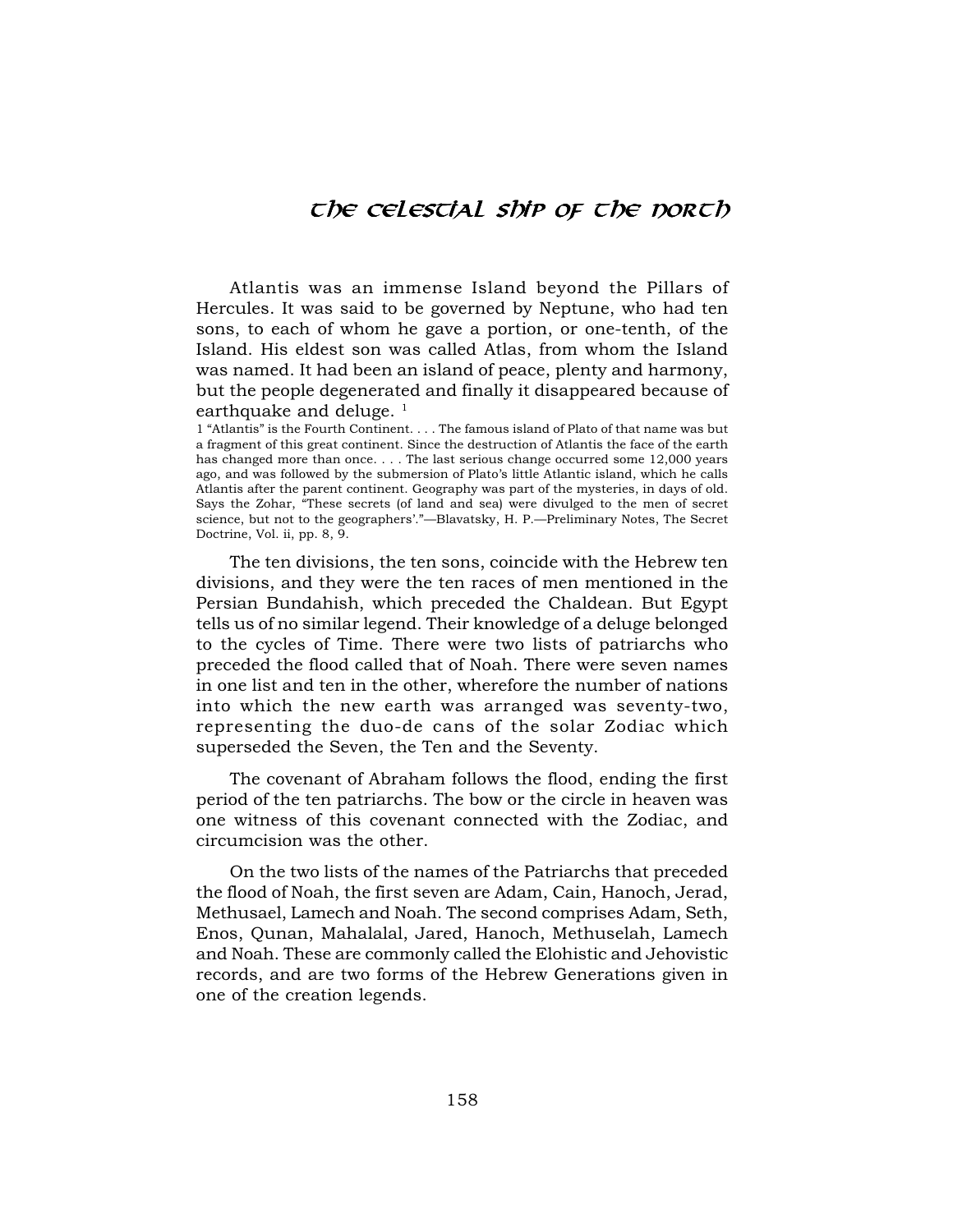The Patriarchs were sidereal, cosmic and numerical symbols and signs. Volney in his "Ruins" frankly says, "All pretended personages from Adam to Abraham and his father Terah were mythological beings, Stars, Constellations, and Countries." Patriarchs of Vedic origin were the earliest known and were accepted emblematically as representations of the different signs of the Zodiac, by Christians as well as by so-called heathens. Fundamentally the patriarchs were spiritual as well as physical types of evolution belonging to all ages.

Deuteronomy xxxiii is an astronomical chapter of the Bible describing the twelve tribes of Israel to be the twelve signs of the Zodiac. Contemporaneously Jacob became the Father or the Sun-God of the twelve signs.

In Deuteronomy xxxii, 8, 9, it is written, "When the Most High divided to the nations their inheritance, when he separated the sons of Adam he set the bounds of the people according to the number of the children of Israel. For the Lord's portion is his people, Jacob is the lot of his inheritance." In the Septuagint the text reads, "According to the number of the Angels." These were the mythological Israelites, later brought down to earth as a race of human beings, and the God of the descendants of these children of Israel was Jehovah, deity of the Seven Stars, tribal God of the Jews, who were worshippers of the Lord God of Sabaoth. Sabaoth in planetary form was Saturn, the Individualizer, the Bridging Planet, connecting the material, mortal side of man with his higher spiritual immortal nature, Saturn regenerates through pain and suffering as he lifts the veil revealing the great Light beyond. Beyond his Bridge lies the great enfolding love enveloped in the wondrous Light of the world.

The seven sons of the Egyptian god, Ptah, and the seven sons of Sydik, as well as many, many others, can be traced to the Seven of the Great Bear. The seven spirits associated with this constellation are mentioned in the Egyptian ritual— "These"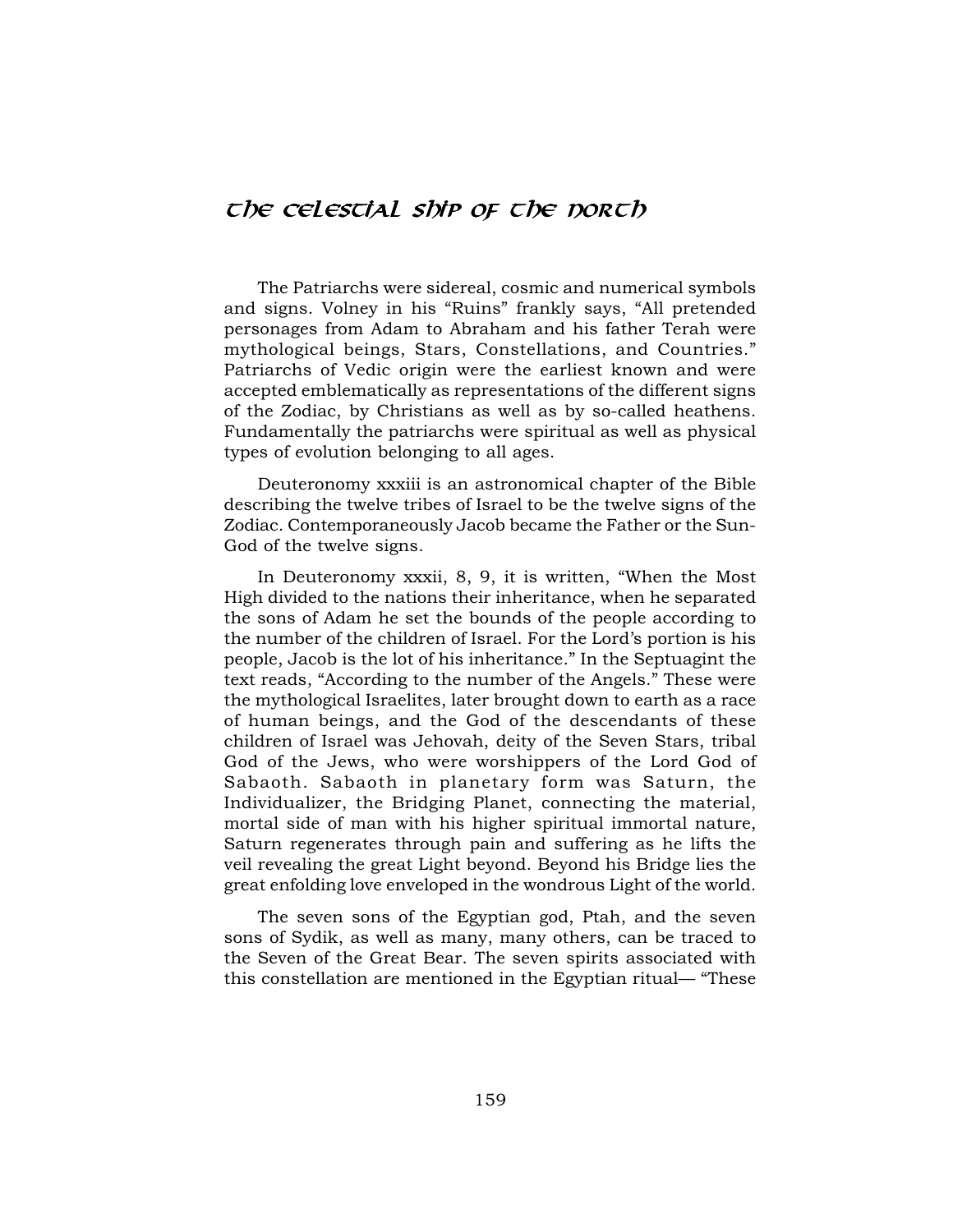same are behind the constellation of the Thigh, Ursa Major (The Great Bear) of the Northern heaven." They were appointed chiefs and given power over the seven constellations. The Persians later gave the constellations to the planets. The seventy Shepherds, Princes or Angels of the Kabala, who were said to appear on earth during the downfall of the Tower of Babel, were rulers of the seventy divisions. All Seventy can be found in Rabbinical writings under the names of Shepherds, Watchers, Elders, and so forth. They all had a common origin in celestial allegory or the phenomena of the heavens.

"After King Damascus, came Azelus, and then Adores, Abraham, and Israhel, who were the Kings. But a prosperous family of ten sons made Israhel more famous than any of his ancestors. Having divided his kingdom in consequence, into ten governments, he committed them to his sons, and called the whole people Jews." $1$ 

1 Cory's Ancient Fragments-From Justin, out of Trogus Pompeius, p. 17.

A rectification on astronomical grounds of the original Seventy resulted in a total of seventy-two, representing the duo-decans of the Solar Zodiac, and when the latest arrangement was based upon the twelve signs and the seventy-two duo-decans of the Solar Zodiac, the ten Tribes became twelve.

"The Afghans call themselves Ben-Issarael (children of Is(sa)rael from Issa 'woman and also earth,' Sons of Mother Earth." There remains no doubt concerning the Afghan tribes, "the names of the oldest Arabic tribes, retransliterated, yield the names of the Zodiacal signs and of the mythical sons of Jacob likewise."  $2^2$ 2 Blavatsky, H. P.-The Secret Doctrine, Vol. ii, p. 200.

When Jacob, of the ten, was changed to Israel, of the twelve, it was said that the seventy princes were not the children of the true, i. e. later, God. They were not born in his image, and bore no likeness to him. In the old allegory there were seventy souls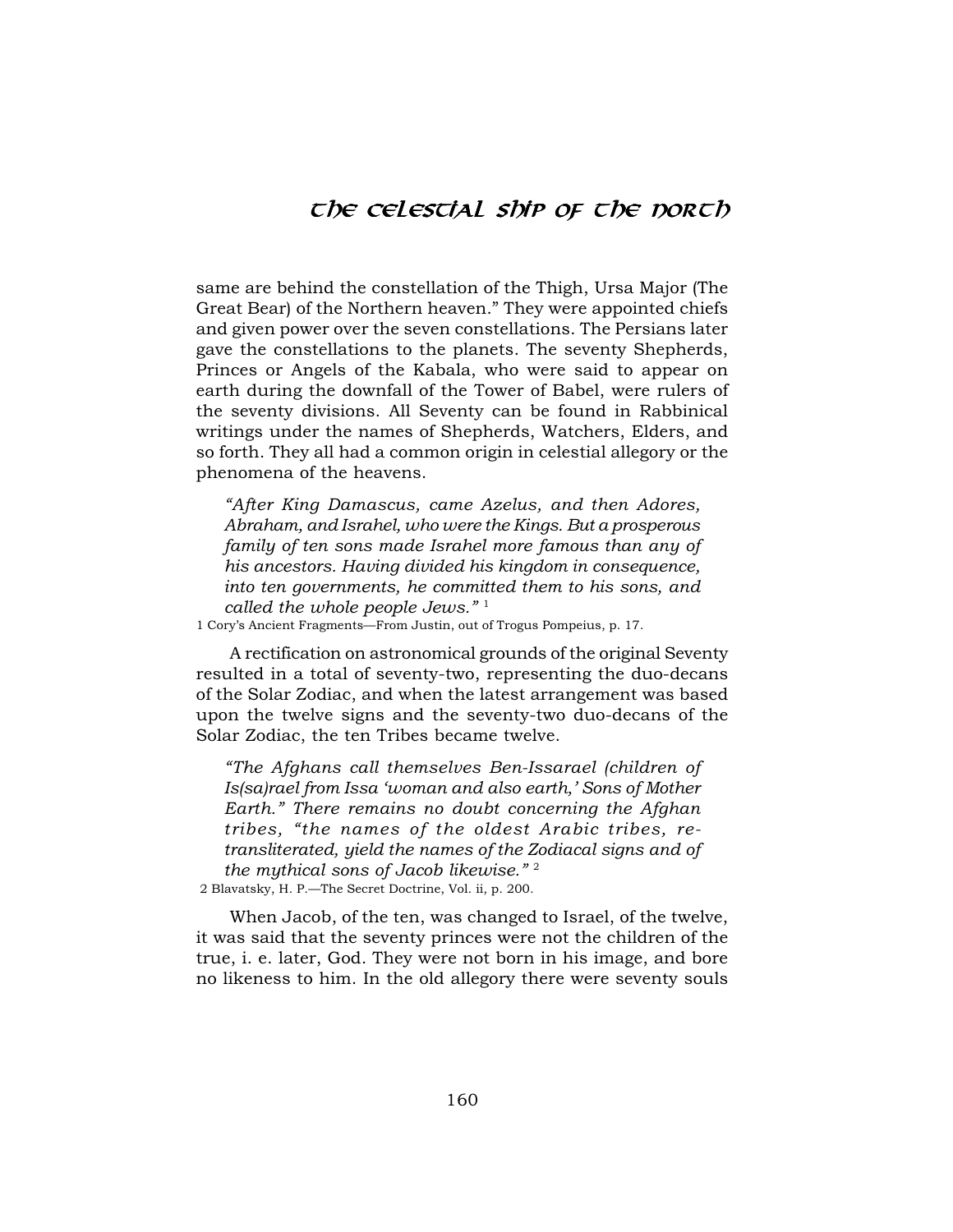of celestial bodies appointed Watchers and Timekeepers in the heaven of the seventy divisions, or degrees, that preceded the seventy-two divisions or degrees. The first mention of the name of Israel is found in the 33rd chapter of Genesis, where we find Jacob elevated to the position of "El," Lord. The name Israel is derived from Isaral, or Asar, the Sun-God, and Isra-el means "Striving with God."

Jacob wrestled all night with the Angel, or opposing power, till break of day, but his thigh was put out of joint. This was in the place called Pen-i-el, and he had "seen God face to face" . . . "As he passed over Penuel the sun rose upon him and he halted upon his thigh," the hollow of which had been touched by the Angel. The place Peniel is found in the heavens at the beginning of the Zodiacal sign Sagittarius and in the constellation Scutum Sobieski. Astrologically this is a point which induces spiritual vision when favorably aspected. Always at the beginning of a new cycle or age spiritual Light spreads more profusely over the world, and to "see God face to face" becomes the privilege of the attaining Seer who has developed his higher consciousness. The constellation Scutum Sobieski is called the Coal Sack, as it is a dark place in the heavens, where shooting stars are seen in the month of November. From out the dark come these creative birthgiving elements, Light out of Darkness always.

No historical evidence of these tribes is given. Herodotus, who was born 483 B.C., and who was in Assyria when Ezra flourished, does not mention the Israelites, and Brugsch Bey gives it as a fact that "nowhere do the inscriptions contain one syllable about the Israelites." In the mythology of the heavens proof is found of the Children of Israel and of their belonging to the Sabean beginnings. Their birthplace was that great "Ship of the North," and their journeys were from out the land of Darkness into the Light, or mythologically out of Night into Day. The story of the Exodus was common property to all nations and can be found in the ancient Book of Enoch, which is called "The Book of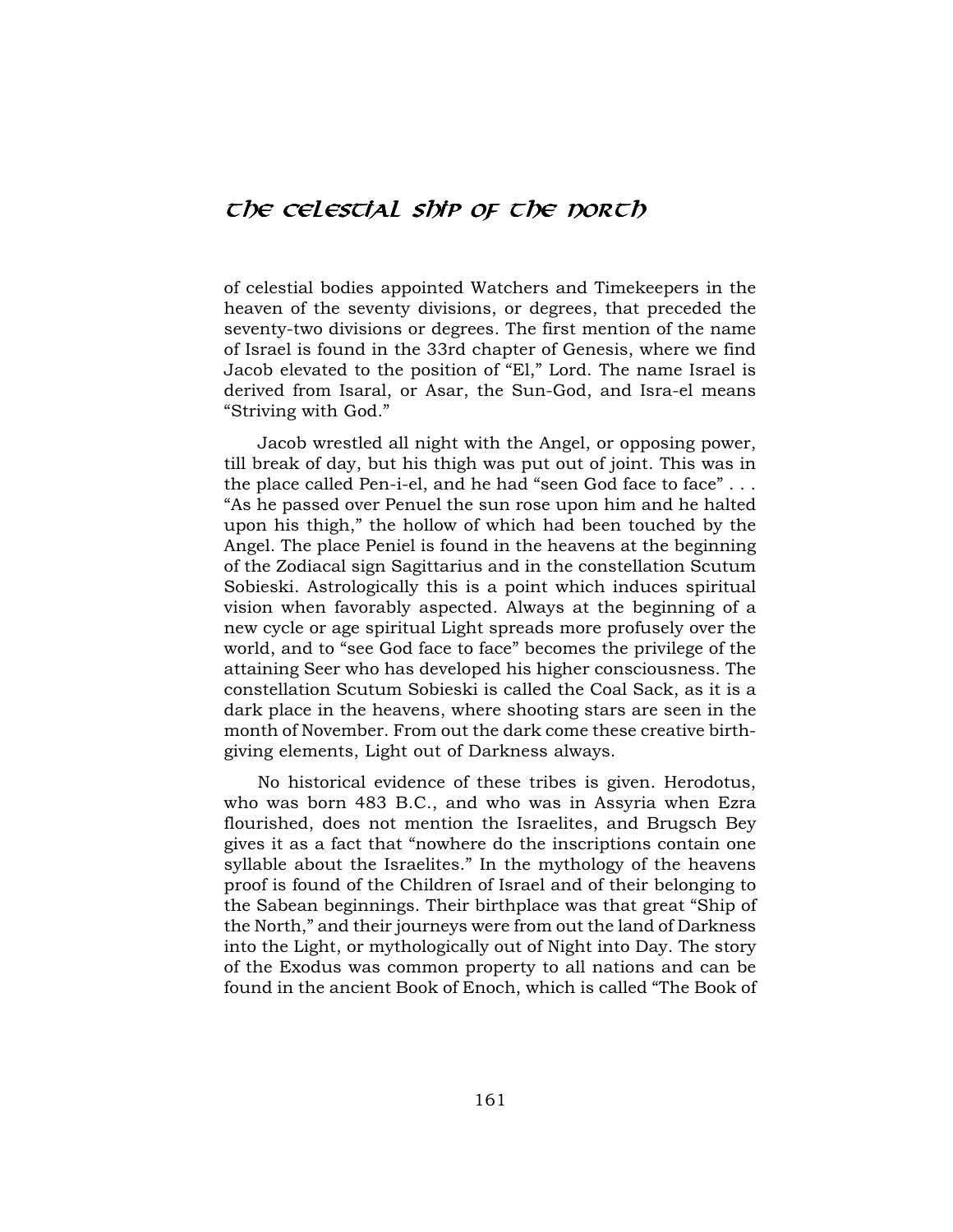the Revolutions of the Luminaries of Heaven," and is the history of the Sabean, Lunar and Solar cycles of Time, from the earliest known down to the Precessional Periods belonging to astronomical reckonings, or from the circle of the twenty-four hour period to the great cycle of 26,000 years. The Book of Enoch is filled with secrets concerning the heavens, and with allegories that have been turned into history. In the Egyptian "Book of the Dead" these tribes and children are introduced as a Solar Allegory. Their home of bondage was located in the nether Northern region. When Moses came from Egypt he was a full Initiate with knowledge and wisdom of the mysteries, which were of the heavens. The circle of the Exodus was both Solar and Zodiacal, and represented the wanderings of the Children of Israel. Gerald Massey states that it is apparent that had the journey of the Israelites been a real one the Israelites at Moseroth would have almost described a complete circle around to a point at Baalzephon, the place of their departure, this circular movement being Zodiacal.

It has been said that the Jews had but two tribes, those of Judah and Levi. The Levites, however, could not have been a tribe, as they were said to belong to a caste, a priestly Caste, and were represented by the Zodiacal sign Aquarius. Their knowledge of the Serpent went back for generations. Leo, the opposite sign of the Zodiac, is Judah's natal sign, through which the present Aquarian era will be ruled. Judah represented the God of the Twin Lions of the heavens, who was the Law Giver, the "Triumphant One." Judah also represented the Hebrew Kingdom of the Twelve Tribes, as distinguished from the earlier ten Tribes of Israel. These tribes, because of their relation to the Zodiac, are very easily identified in the 49th chapter of Genesis.

Jacob foretold to Judah that "The sceptre shall not depart from Judah, nor a lawgiver from between his feet, until Shiloh come; and unto him shall the gathering of the people be." Genesis, xlix, 10. Shiloh or the Messiah was the Returning One, whether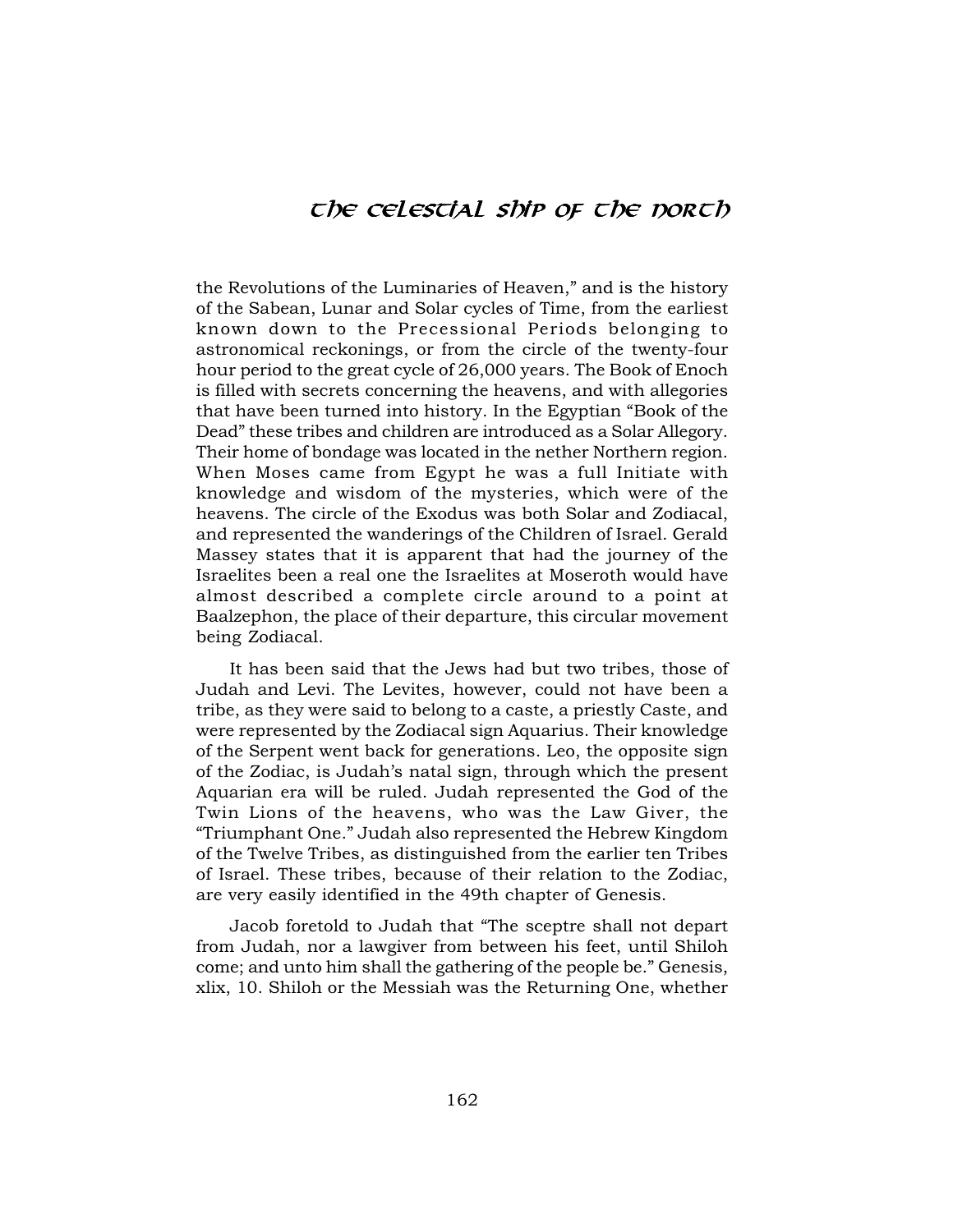Stellar, Lunar or Solar, for the Shiloh was periodic in the celestial myth. The Solar Shiloh was the Sun of the Resurrection. The Hebrew Shiloh was called the afterbirth, typifying the adult youth. The root of the name denotes renewal, rebirth. He became the revealer of the father in heaven, when the masculine-minded cult arrived. The ever coming one also belongs to the father, "whose power came and forever came with the transformation at puberty," when the creative power descends.

Cruden says that the full meaning of this prophecy is in regard to the people of Israel in their relation to the Tribe of Judah; and "this tribe alone returned entire from captivity with some relics of the Tribe of Levi and Benjamin. From that time the nation was distinguished by the title of the Jews in relation to it, and the right to dispose of the sceptre was always in the tribe of Judah. The Levites received power from them." The sceptre means Power, Command.

The name Israel, derived from  $E1<sup>1</sup>$ , the Lord, belongs to the celestial Ten Tribes, in Je-shu-run. Jeshurun is identified with the first circle of four quarters, in which the reckoning by ten preceded the twelve signs of the Zodiac. The ten signs made way for the coming of the twelve Tribes or the twelve signs of the Zodiac having seventy-two duo-decans. The ten "lost tribes" were of heaven. They remain above, veritable storehouses of knowledge, revealing for all time in mythical language the great wisdom and heavenly mysteries of the ancients.

1 El was the supreme deity of the Hebrews and a male, son of the Great Mother, identified by the Greeks and Romans with Kronus, Saturn. El is the worn-down form of Hal or Har, equivalent to the Egyptian Makheru, or true voice. El or Al was the supreme god of the Babylonians. There is no other origin for the Hebrew El. El interchanges with the Sabean Baal, Baal-Zebul, Baal-Zebub, Bar-Sutekh, Bar-Typhon (Egyptian), Baal-Zephon and Baal-Kivan (Hebrew). In the Babylonian and Phoenician mythologies they all were the son (Al) of the Great Mother, goddess of Stars, Moon and Sun. In the mysteries of Baal-Poer, Baal-Poer and Bar-Typhon were the Openers. Baal-Poer was lord of the Openings, and is identical with Sut or Bar-Typhon the Opener. Kivan is identified with the Hebrew Jehovah. El-Shadai, Adonai, Baal were all personifications of the son of the cult of Sut-Typhon, the First Great Mother.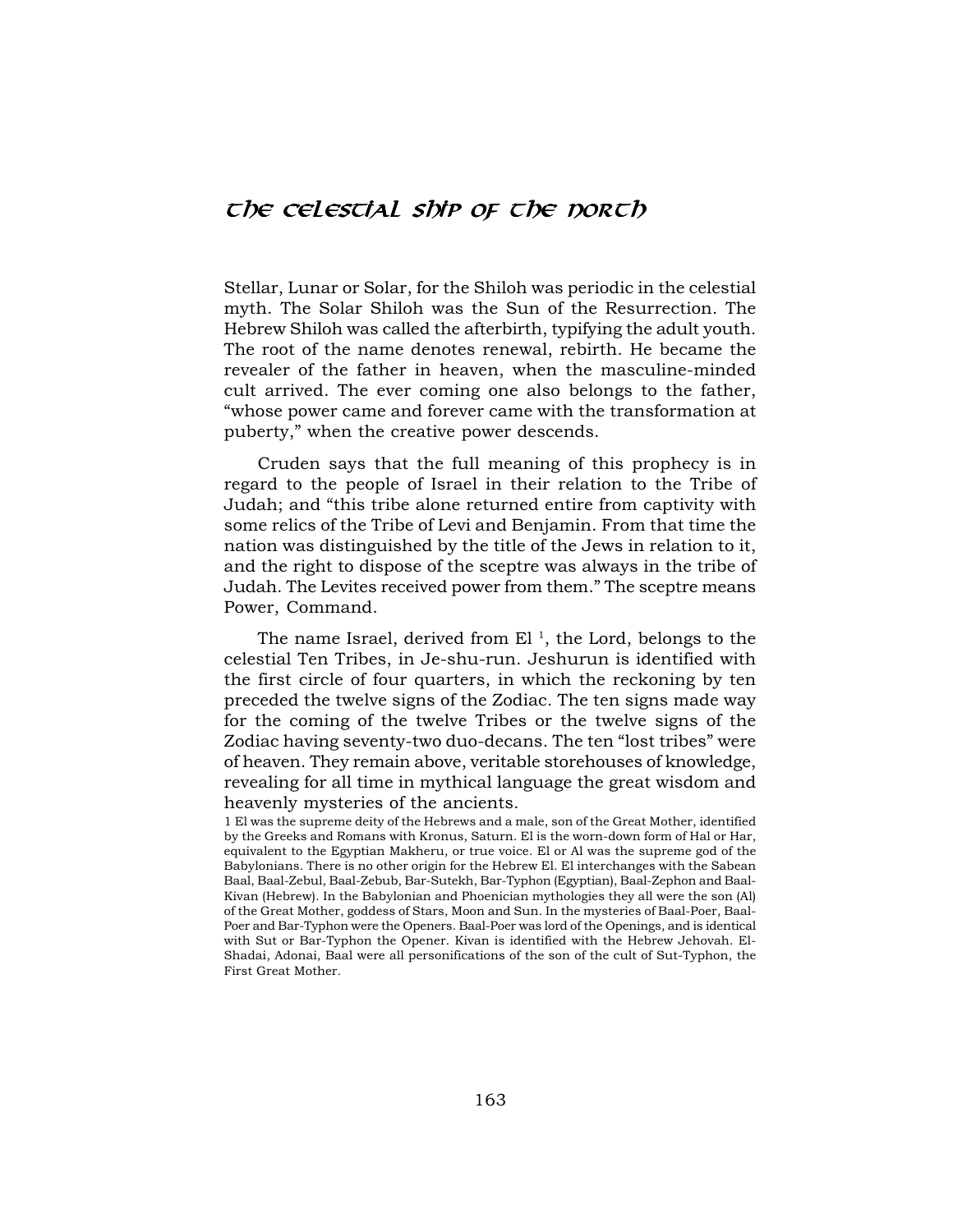The Egyptian god Ptah  $2$  was called the founder of the Solar Circle. Atum, his son, was typical of the change from seventy to seventy-two divisions in the Solar Zodiac. The god Ptah was the Hebrew Terah. Ptah and Terah were divine artificers. Terah or "Old Time" was seventy years old before his three sons were born in Ur of Chaldee, clearly defined in the myth as "representing" the time of the seventy Angels, Princes, Elders, or Shepherds, who presided over the divisions of the heavens, as the seventy years of Terah before the birth of Abraham."

2 The first form of Khepr-Ra is Ptah. Ptah was the image maker of the gods. He was the Potter who shaped the Vase that contained the Seeds of all living, the Vase being always a feminine symbol. Ptah formed the circle of the Sun or Solar Zodiac.

In the 46th chapter of Genesis we are told that all the souls that came into Egypt were three score and ten, the traditional number of the house of Jacob. These were the seventy that preceded the Solar Zodiac and were synonymous with the seventy Elders who judged the people of Israel. "Terah was the Father of the Fathers of Israel, Abraham, Isaac and Jacob, whose children were to swarm in multitudes, numerous as the stars of heaven or the sands of the sea," and with his twelve sons went into Egypt and "grew into a multitude 2,000,000 strong." The Egyptian god Ptah was also called the Father of the Fathers of the Gods, and one of his symbols of Time was a frog or tadpole, a sign of swarming millions. Ptah is portrayed as beetle-headed and frogheaded, sometimes as a double type having a scarab placed over the frog-head. And when the bounds were set according to the number of the children of Israel, Deut. xxxii, 8, the division represented the time at which Moses instituted the Solar or final Zodiac. The twelve tribes received his blessing, its bestowal being the last act of life. Gen. xlix. Moses was king in Je-shu-run at the gathering of the Tribes. Je-shu-run was the celestial four quarters of the heavens, later called Solstices and Equinoxes, and representing the sacred animals of the Zodiac—The Bull (Taurus); the Lion (Leo); the Bird (Scorpio); and the Man (Aquarius). "There is none like unto the God of Je-shu-run, who rideth upon the heaven in thy help, and in his excellency on the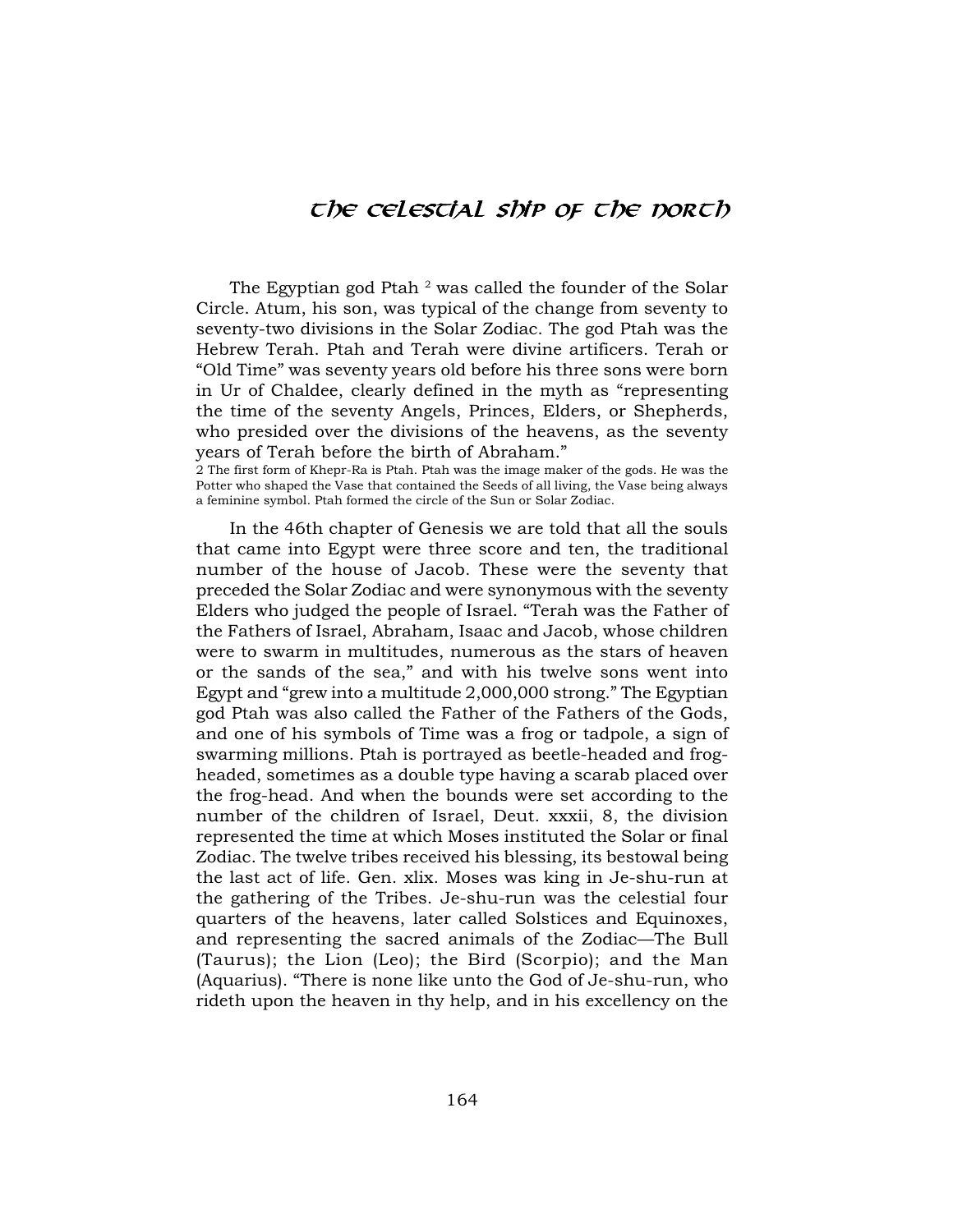sky." Deut. xxxiii, 26; also "Sing unto God, sing praises to his name; extol him that rideth upon the heavens by his name, JAH, and rejoice before him." Psalm lxviii, 4. The god of Je-shu-run is Jah-Adonai, introduced by Moses as the Solar God.

Terah, Father of Abraham, was a "Maker of Images," <sup>1</sup> the Teraphim. Time in Egypt is Ter, a name given to Khepr, the Beetle. Ap is likewise a name of the Beetle and the Frog. Hence Terap. Its plural in Hebrew is Teraphim, Images of Time. The "Teraphim were consulted in Israel for oracular answers." The Teraphim were the Gods worshipped by Micah and others. See Judges xviii. The Teraphim were also called the Kabiri. The name Kabiri is derived from Abir, one interpretation of which is Great. Kabiri were the sons of Eber of Sutekh or Kefa, who are readily traced back to the seven sons of the old Great Mother Typhon. 1 "The temple images were human in shape and made of wood." (cf. I Sam. xix, 13, 16.)

Teraphim and Seraphim became identical. <sup>2</sup> The latter were serpent images representing the fiery serpent of heaven, the one fabled to have guarded Mount Meru, which was the Garden of Eden, so that sinful man might not approach. They were sacred symbols of immortality, and were the images received as a dowry and carried by Dardanus to Samothrace and on to Troy. Teraphim and Seraphim were worshipped ages and ages before the Christian era. Seldenus in explaining the Teraphim says they were made and composed after the position of certain stars and planets, and according to figures that were located in the sky and called tutelary gods. Maimonides writes that the worshippers who carved images which were Jewish oracles "claimed that the light of the principal stars (planets) permeating these through and through, the angelic VIRTUES (regents of stars and planets) conversed with them, teaching them many most useful things and arts." The Teraphim, made by the astrologers, under certain constellations, were at times connected with sorcery, witchcraft and idolatry.

2 Sometimes they were winged wheels.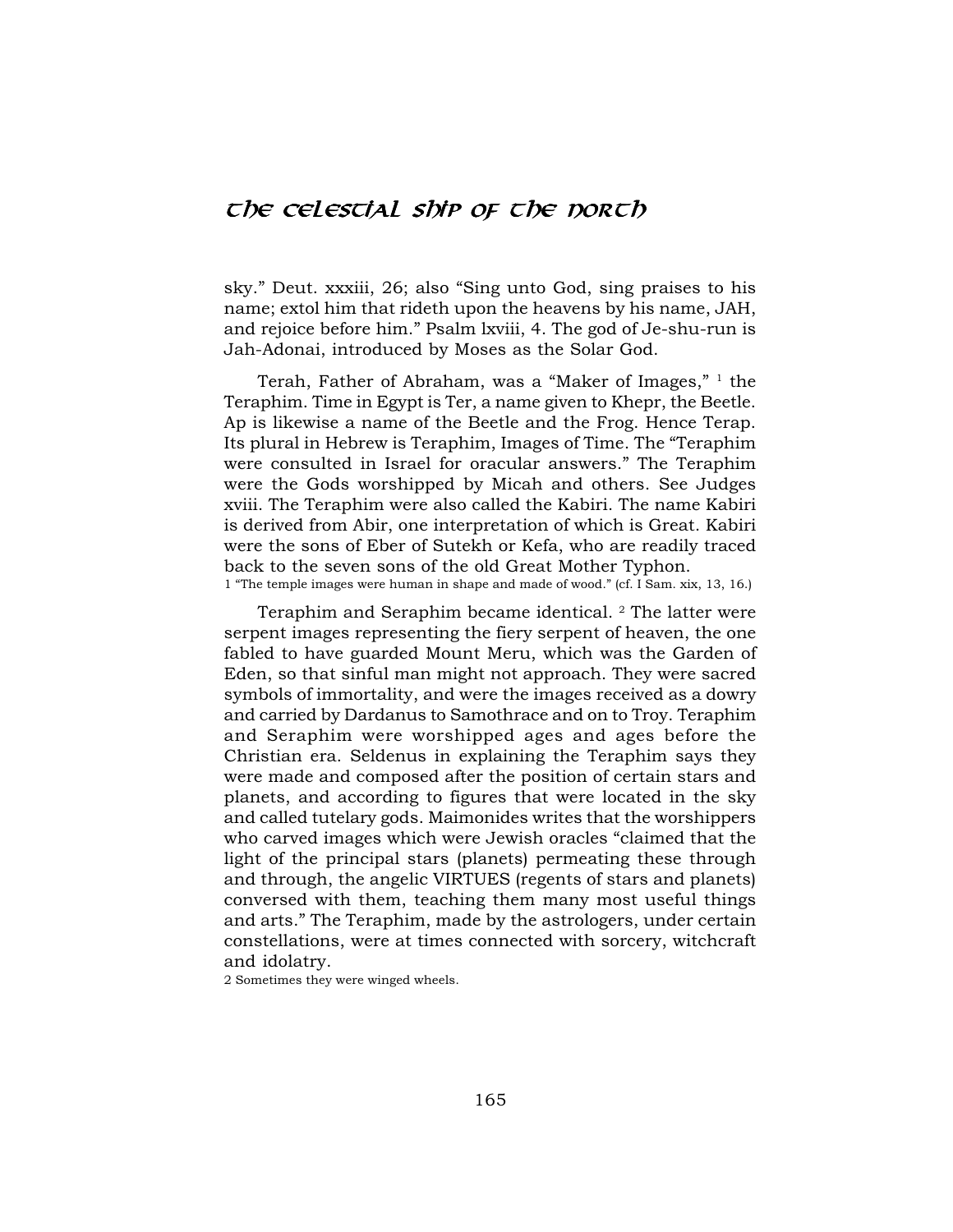The Cherubim or Cherubs, were esoterically identical with the Seraphim, being images or likenesses of the Celestial Constellations. "The Heavenly Hosts," or "Cosmic Angels," and having exquisite knowledge. It is said of the Seraphim that they know most, but that the Cherubim love most. Cruden in his Concordance interprets the word Cherub as meaning in Hebrew "The Fulness of Knowledge; and Angels are so called from their exquisite knowledge, and were therefore used for the punishment of men, who sinned by affecting divine knowledge." Cherub has the meaning of a serpent in a circle. Kr is circle, and Aub serpent.

Adonai, Jah, the Hebrew El, or Lord, has a Biblical connection with the Cherubim, as the Lord of Israel is spoken of as dwelling between the Cherubim and the Ark that was in the midst of them. This was the Ark, that point of covenant between heaven and earth, the constellation of "The Thigh," known as the Ship of the North, the Holy of Holies for all eternity.

Clement Alexander thought it likely that the two Cherubs were originally the constellations of the two Bears. They are found as Solar Cherubs and at a later period as the two Beetles or Scarabs which formerly symbolized the Zodiacal sign Cancer.<sup>1</sup> "These two Beetles were figured in an Ark, facing each other with wings outspread." Josephus declares that Moses had seen these Cherubs beneath the Throne of God, which astrologically represented the North Pole, under which are the two constellations of the Bears. The Beetles were the transformers. There was a "gate that opened one way for the descent of the Sun, and afterwards of the souls to the earth, the lower of the two regions; the other way being the outlet to the land of eternal birth, in the eschatological phase of the celestial imagery." 2

1 So copied by Rosellini.

2 Massey, Gerald-A Book of the Beginnings, Vol. ii, p. 310.

By tracing history back to its starry Sabean origins one is sure to find a safe original anchorage. All astronomical myths began with the dark or night, in the primal Typhonian cult,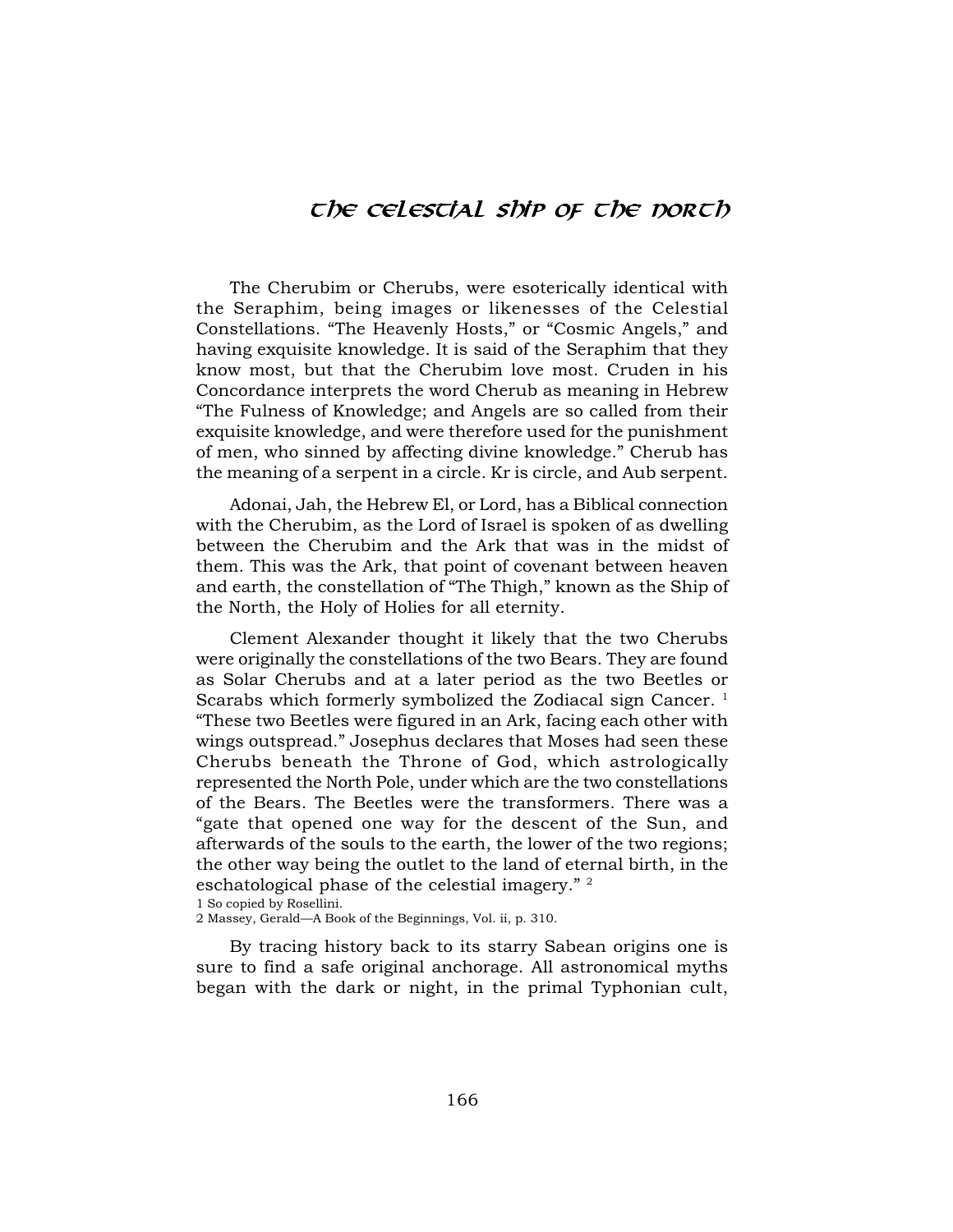originating in that wonderful birthplace, the Celestial North, home of the ancient Mother Typhon. In Inner Africa the symbols and types of the primal Typhonian cult still remain extant in primitive form, as they obtained, previous to the immigration down the Valley of the Nile, which initiated the civilization of Egypt itself.

The mapping out of the heavens, the measuring of Time and the Revolution of the Stars, were conceived by the ancients for purposes of practical usage and human guidance. Their observations became facts and were recorded in their astronomical mythology. They observed and connoted with great accuracy the motions of the Sun, Moon, and Stars.

In the Biblical Genesis we are told of divine creations, and that when they were accomplished the Elohim saw that everything was created Good. Who were the Elohim? Mythological Astronomy will tell us. They were the Watchers in Heaven, the Seven Sons or Stars of the Great Mother. They were also the Seven Great Architects of the world, progenitors of man, and by their periodic revolutions Heaven and Earth, the Upper and Lower, Night and Day, Darkness and Light were created. "Wisdom hath builded her house, she hath hewn out her Seven Pillars," (Prov. ix, 1), and her foundations were laid by those Seven Great Stars that were first noticed encircling the Pole. The Egyptian word for Create is "Ker-at." Ker means a Curve and At a Circle, and "by the circle of Time was curved, carved and created the heaven of Symbolism." The earliest circle makers were the Seven Stars, the Elohim, who founded the first Celestial Chart of phenomenal or visible origin.

Legends of all countries instinct with great beauty and uplift of thought, tell of the Seven. The Rishis of India, the Hohgates of our California Indians, the Spirits of the Great Bear in Egypt, China and Japan, the Seven-branched Candlestick, the Seven Spirits before the Throne, the Seven Pillars of Wisdom as well as the Seven Gifts of the Holy Ghost typifying the Seven Stars revolving about the ancient Mother, who in those faraway times was known as "The Living Word."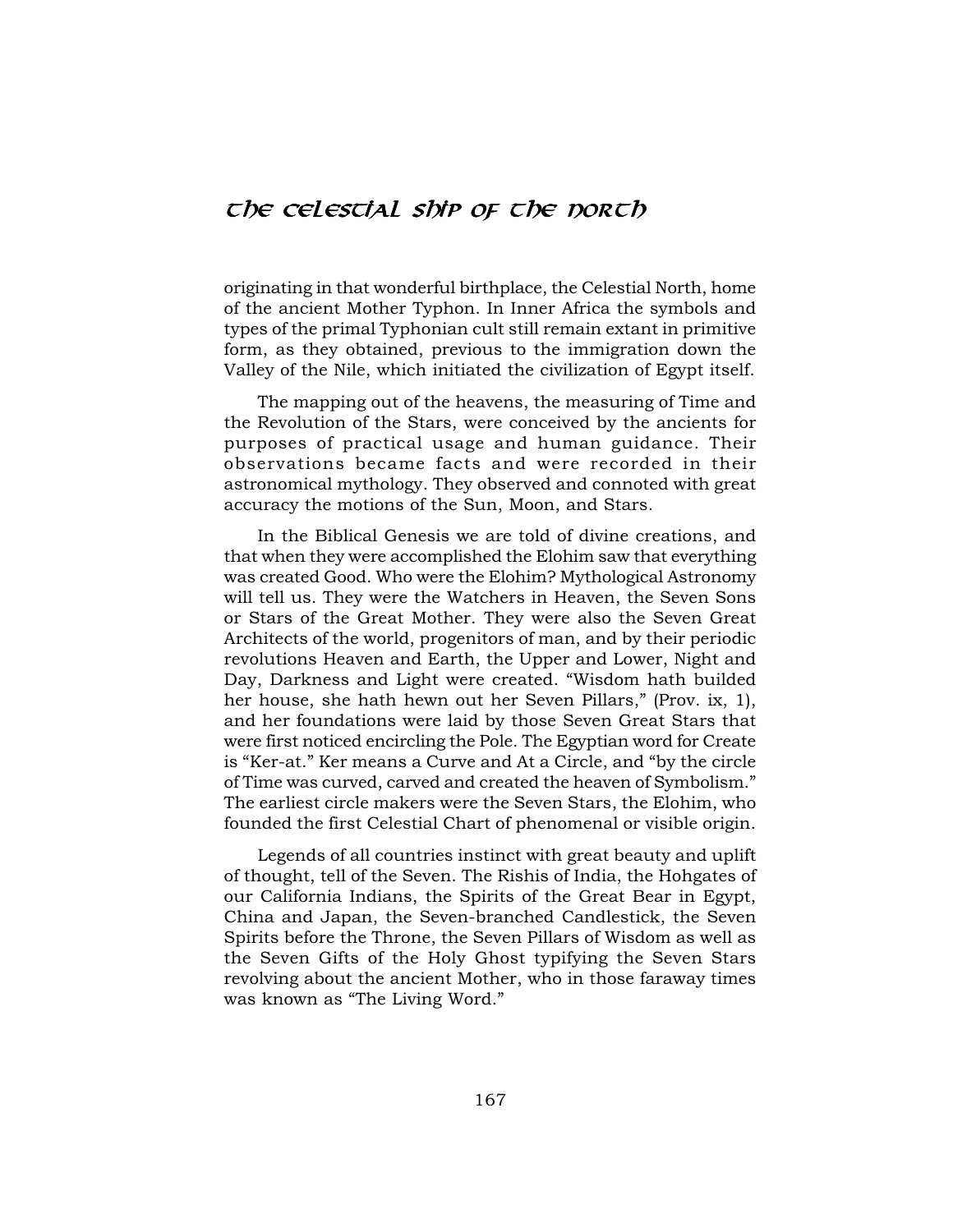In the Egyptian "Book of the Dead" these Gods of the Circle and of the "Seven Aahlu" were termed the "Ancestors of Light." The Hebrew Elohim created Light. In Genesis we read "Let there be Light, and there was Light," which indicates that the Seven were the primal Light Bringers of the first creation, which was Sabean in origin. Indeed "These Generators and Ancestors of Light were so ancient they had been sublimated, divinized and relegated to a kind of spiritual realm beyond the phenomenal creations described in the book of Genesis." <sup>1</sup> Generations were of heaven and astronomical. Esoterically the Seven Stars were the "Sons of God," Divinities of Power, who knew and could impart all the secrets of nature to man, and who could reveal the wonderful but now Lost Word. "The Word that is no Word," has to be sought in the seven names of the seven first emanations, or the "Sons of the Fire" in the secret scriptures of all the great nations."2 The Seven were the all-embracing manifested deity only when considered as One. In later theology they were materialistically transformed into the One God, Jehovah, who was the Great Mother, one of whose names is the familiar Eve. When Adam and Eve had eaten of the fruit of the Tree of Knowledge the Elohim were made to exclaim, "Behold the man has become as one of us, to know good and evil; and now lest he put forth his hand and take also of the Tree of Life and eat and live for evermore."

1 Massey, Gerald-A Book of the Beginnings, Vol. ii, p. 142. 2 Blavatsky, H. P.-The Secret Doctrine, Vol. i, p. 438.

In the first chapter of Genesis the first creators are called Elohim; in the second, the divinity is called Jehovah. Upon the authority of Biblical chronology, the Elohistic Texts were written 500 years after the date of Moses, while the Jehovistic were written 800 years after his day. Jehovah was first the Mother, and the Elohim her progeny. The Elohim were always Seven in number. There were Seven Powers of Eternal Nature, first born in space: then came the Seven Stars of the Goddess Mother, later represented as the auxiliaries of Kronus, when with Time and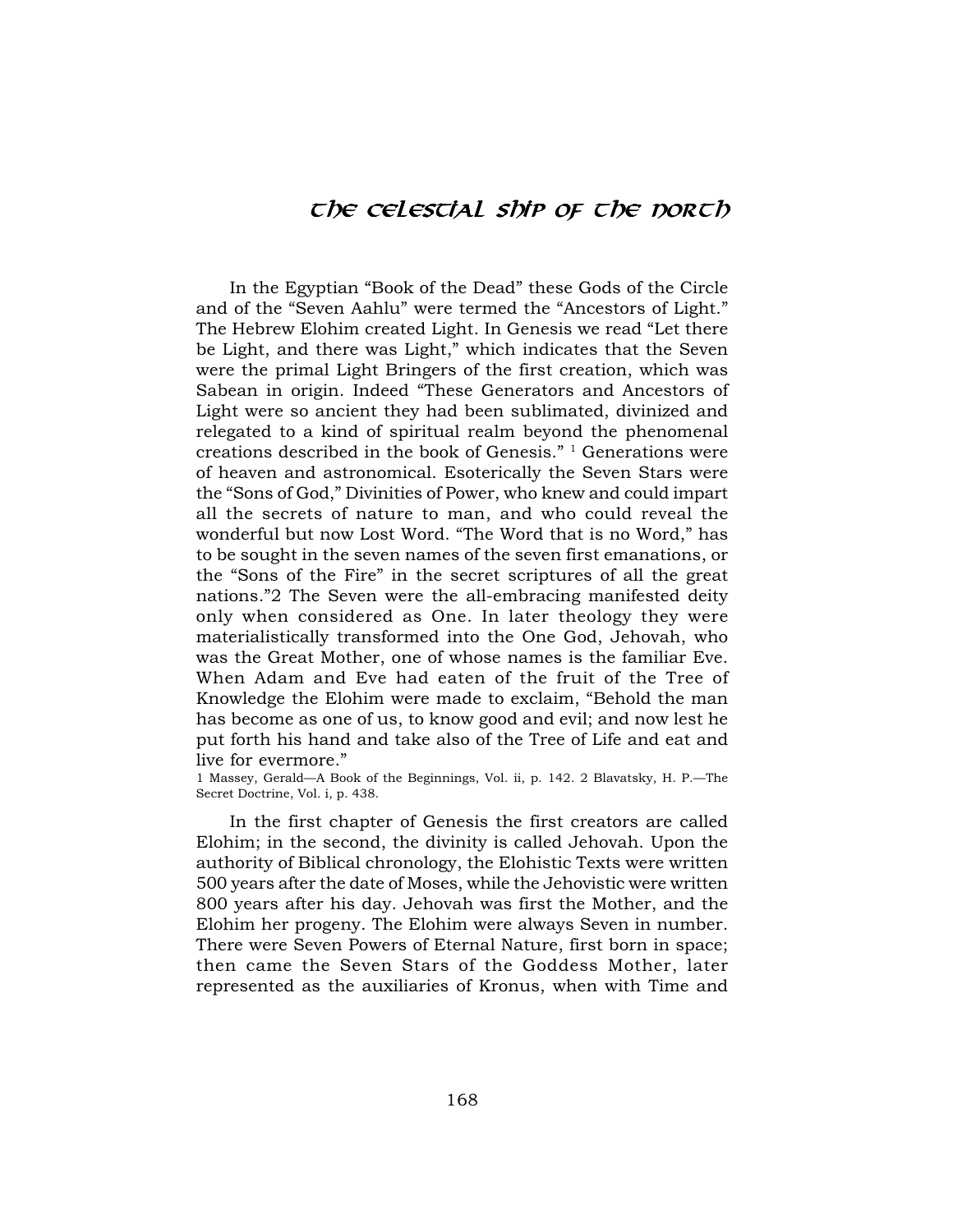the measuring of Cycles, creation began. All are readily identified with the Sevens of many myths, and are the Egyptian, Akkadian, Babylonian, Persian, Hindu, Britanic, Kabalist and Gnostic prototypes of the Seven Powers, who were considered the creators as it were of human beings, before the Supreme Being had become anthromorphised.

Jehovah-Elohim was supreme as Jah. The Hebrew Lord as Iao, Jah or Jehovah, the Supreme was symbolized by the number 10. One Jewish sign of the Trinity is a circle of three yod letters. Their numerical value is 30. In the earlier lunar reckoning there were ten days to a week and three weeks to a month of thirty days, which makes Jehovah into a Lunar deity, and a trinity in unity. The Egyptian God Aten, the Coming One, or the newly arising sun, was given a title of "Highness," and was signified by the 10.

The Most High God of the Jews, El, Eloi, Elohim, plural, and Shadai, co-existed with Jehovah. The Hebrew El was the male supreme deity. El is also the child. El-Shadai is Son of Shadai. He was also called the Lord of Hosts or Angels and was the greatest of all the gods, goddesses or divinities of the primal Seven in heaven, Jehovah, the Mother of the Seven Great Stars. The God of the Jews was frequently written of in the Pentateuch as She, but was changed to He after the divinity had changed sex. Because of its feminine origin it was thought blasphemy to speak the Ineffable Name J H V H, the male, and female symbol, which was primarily the feminine principle in all things spiritual and material and hence it became sacred. Elohim, Jehovah and Shadai meet in one divinity and starry constellation, the Great Bear, the Mother who is sometimes called the Multamammae, the many-breasted. This makes apparent the feminine nature of Shadai, who, says the Book of Genesis, "shall bless thee with blessings of heaven above, blessings of the deep that lieth under, blessings of the breasts and the womb," and who was worshipped by the Hebrews under the name J H V H.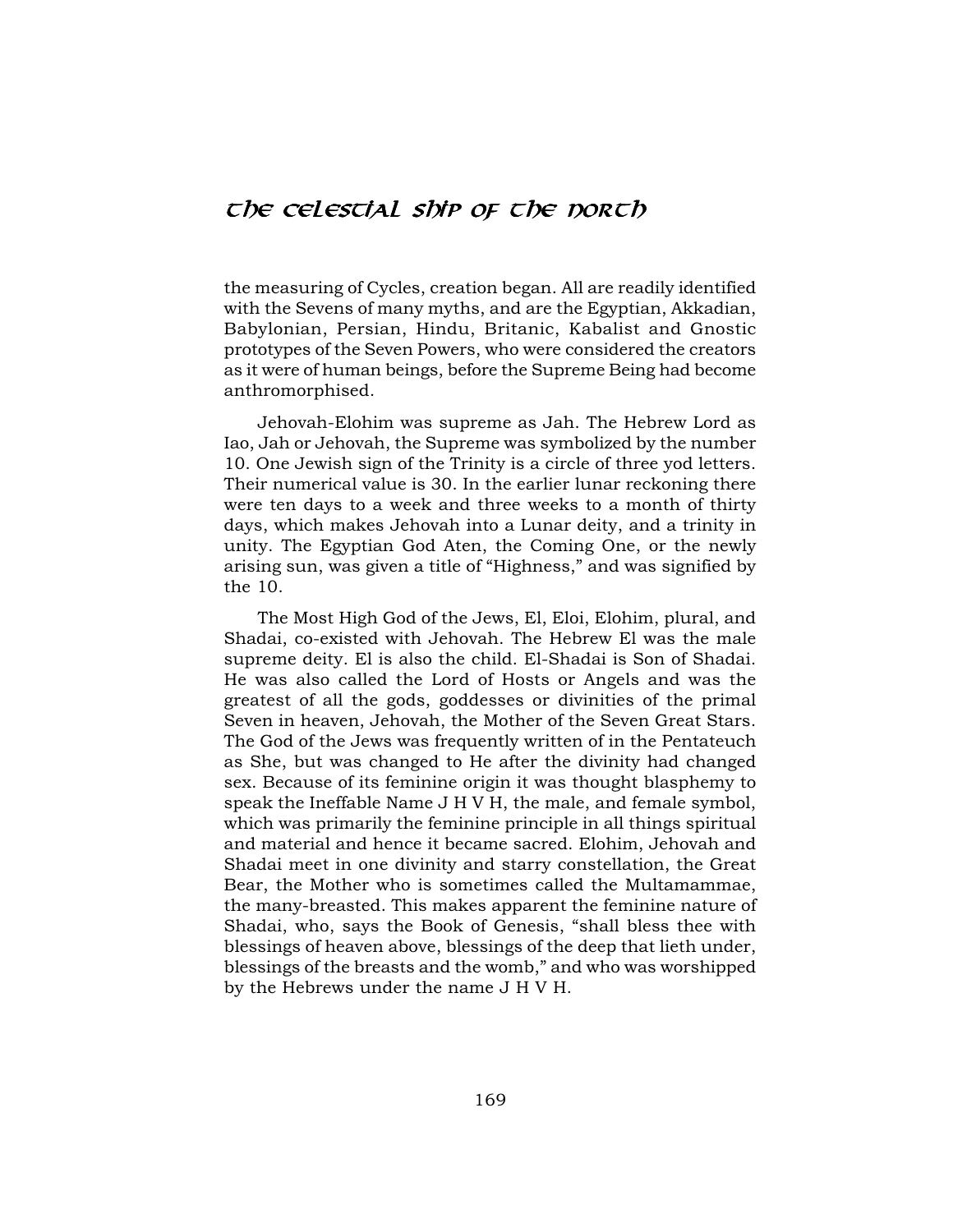The tribal God of the descendants of Israel was Jehovah. The Jewish natives who were born under Saturn when he had become Jehovah were the worshippers of the Lord God of Sabaoth.

El in Egyptian is also the Child, who in the early Sabean days was Sut, in planetary type Saturn. Later El was transformed into Satan, whom Job introduces as one of the sons of God. Satan was accounted a son and an Angel of God by all Semitic nations. The learned Kabalist Eliphas Levy speaks of Satan thus: "It is the angel who is proud enough to believe himself God; proud enough to buy his independence at the price of eternal suffering and torture; beautiful enough to have adored himself in full divine light; strong enough to reign in darkness amidst agony, and to have built himself a throne on his inextinguishable pyre." He further says that the true name of Satan is that of Jehovah reversed, for Satan is not a black god but the negation of Deity. The devil of the early Christians, with horns, hoofs and tail was introduced from Babylon through the Jewish Talmud. The Christian religion, transposes Satan into an enemy of God, whereas in reality by Satan the highest divine spirit or Occult Wisdom on earth is meant.

The Roman Catholics speak of seventy planets that preside over the nations of the globe, meaning the Regents of the planets. "Each people or nation has a direct Watcher or Guardian and a Father in Heaven, which is a planetary spirit." This cannot be denied.

Philo, the most illustrious and devout Jew of his race, recognizing the true nature of all sacred writings, treats the Pentateuch as allegorical and symbolical. It is known that the Pentateuch arose out of the older primitive documents by means of a supplementary one. The real Hebrew Bible was a secret volume, unknown to the masses, and is far more ancient than the Septuagint. The Pentateuch was written on papyrus by a scribe's pen from the ancient hieroglyphics, which were carved in stone. The Hebrews, retaining these hieroglyphics, turned them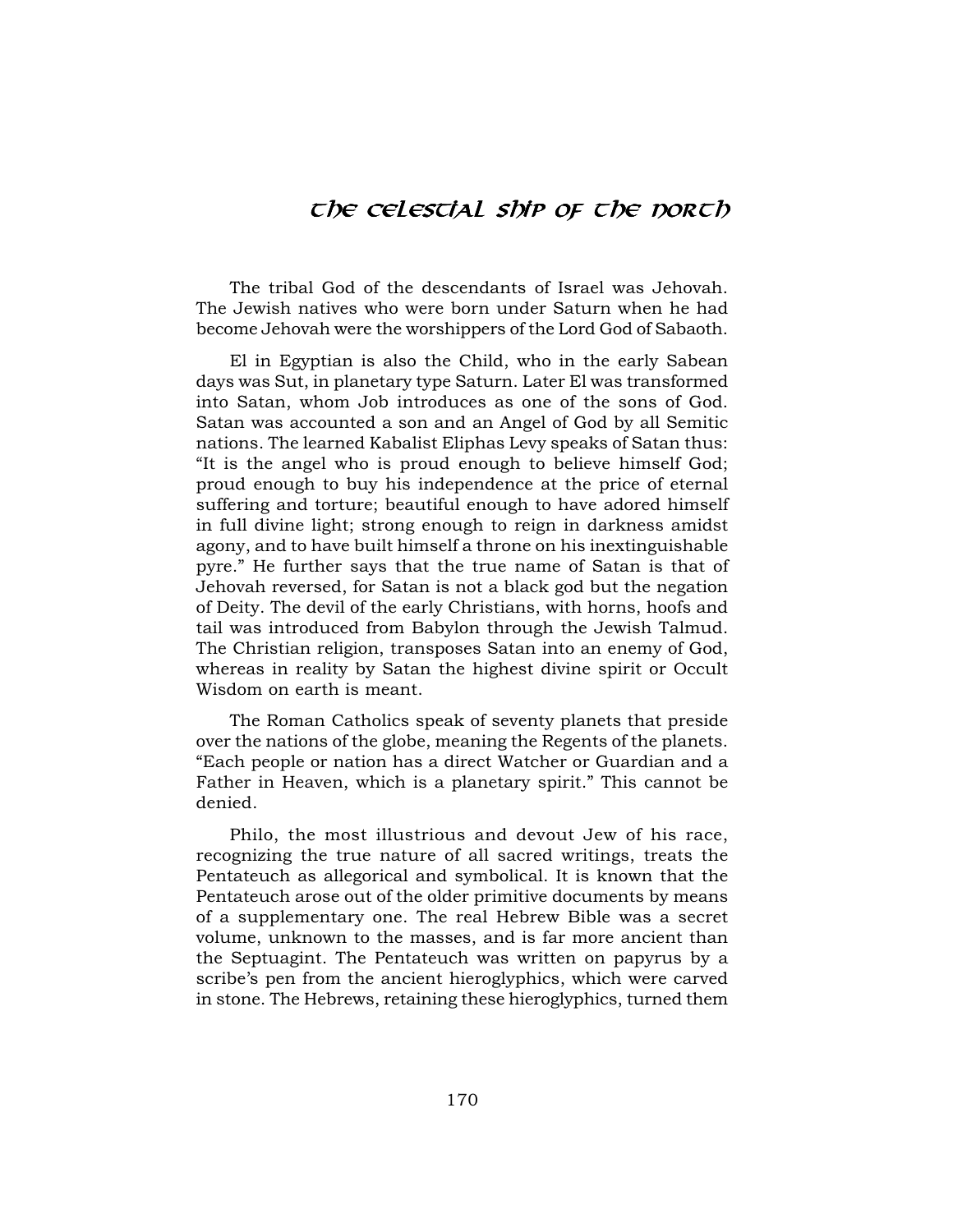into the square letters. It is said the Pentateuch was given to Israel in the Holy Language, and in the Ibri writing. The hieroglyphs were secret signs and gave to the Egyptian writings their sacred character. Later the Pentateuch was translated into the Aramaic language and the Ashurith writing. The Hebrews retained the ancient language with the square letters. Ibri writing and Holy Language identify the oldest Hebrew as Egyptian. Ezra was a scribe of the Law of God of heaven and was said to have worked with supernatural guidance and divinely strengthened memory when he retranslated the Law from the Ibri writing into the Chaldee of Ashureth, the square type. He was the author of the modernized version of the lost books of Moses, which the Israelites were the latest to adapt and make their own.

Talmudists insist that the five Books of Moses were engraven on stone, and written in seventy languages. The present Hebrew writing is no older than the fourth century of our era.

The names Jehovah-Elohim are derived from the two words each of which is male-female; Jehovah, a compound of Jah, male, and Hovah or Eve, female; and Elohim, a compound of El, <sup>1</sup> male and H. female. Numerically Jehovah is the diameter of the circle and Elohim the circumference. Jehovah-Elohim was the Mother of the Seven elementary gods, combined in the one divinity, the one constellation. A seven-fold god is mythological, whether Jehovah or Iao-Sabaoth. Sevekh, the seven-fold, Ea with the seven fins, Ra with his seven souls, the Hindu Agni with his seven arms, the Gnostic Chnubis with his seven rays, the Dragon with his seven heads, and El of the seventh Planet, and many others, were the vehicles of many imaginings, and finally became converted into gods in relation to celestial phenomena, <sup>2</sup> when "the Gods were seen in their ideas as Stars, and all their signs, and the Stars were numbered with all the Gods in them." 3

1 El was the highest god of the seven, the Dragon with Seven Heads, or the Constellation of Draco when combined with that of the Little Bear. He was the same son of the first Mother who was the Moon-god Jah of the lunar Trinity, which became duad as mother and child, and evolved her consort, forming the trinity that preceded the luni-solar Father, Mother, and Son.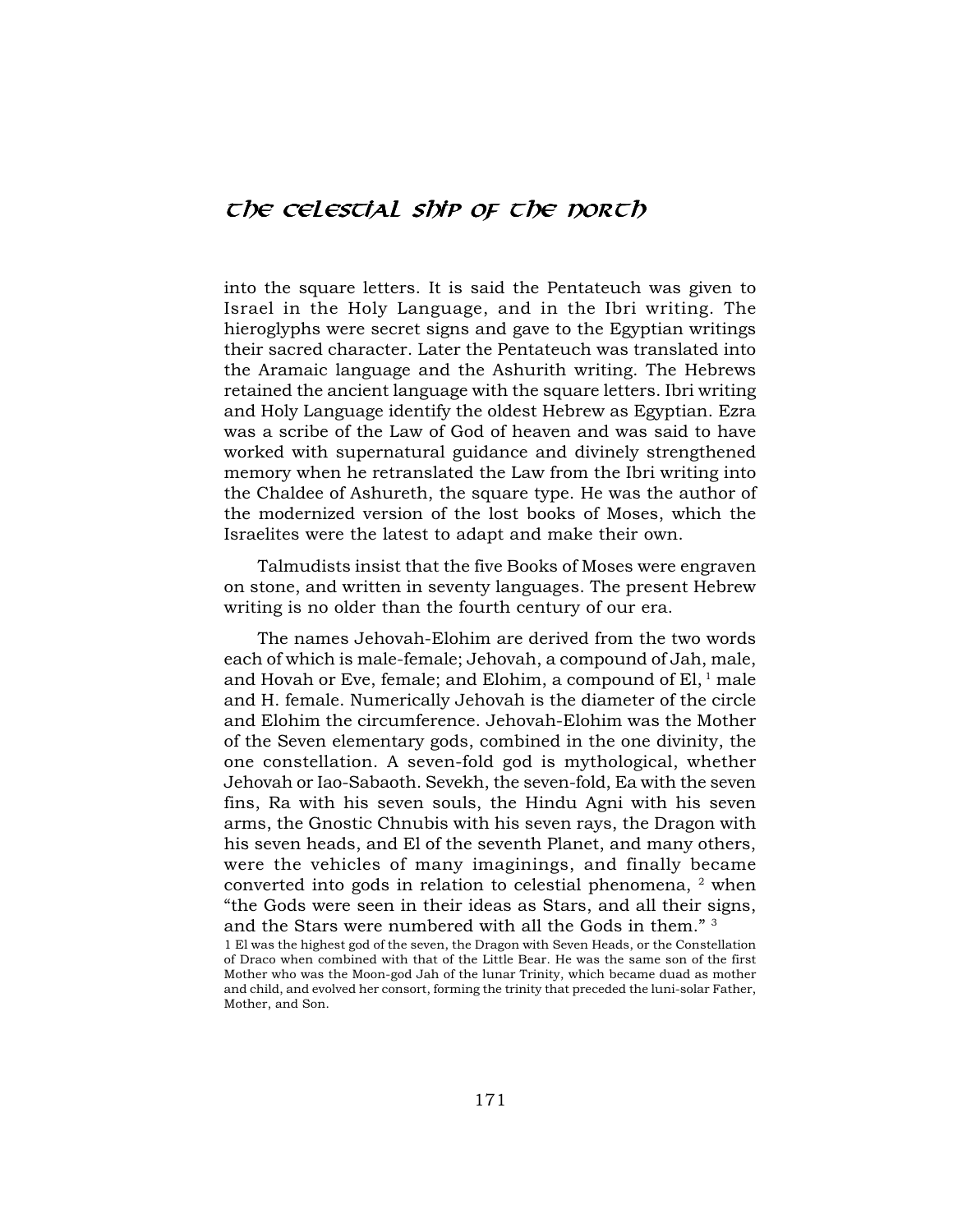2 The seven properties assigned to nature are, Matter, Cohesion, Fluxion, Coagulation, Accumulation, Station, Division. 3 Hermes Trismegistus.

#### POLES OF THE ECLIPTIC AND THE EQUATOR

The circle A B is the Ecliptic or Zodiac, the apparent path of the Sun. The circle C D represents the plane of the earth's Equator. The line H shews the Pole of the Ecliptic and the line G that of the Equator. The two points of intersection E and F are the Equinoxes. The Precession of the Equinoxes is caused by the movement of the Pole of the Equator G around the Pole of the Ecliptic H, which takes 25,920 years to make the Great Cycle of Precession. From "The Faith of Ancient Egypt," by S. G. P. Coryn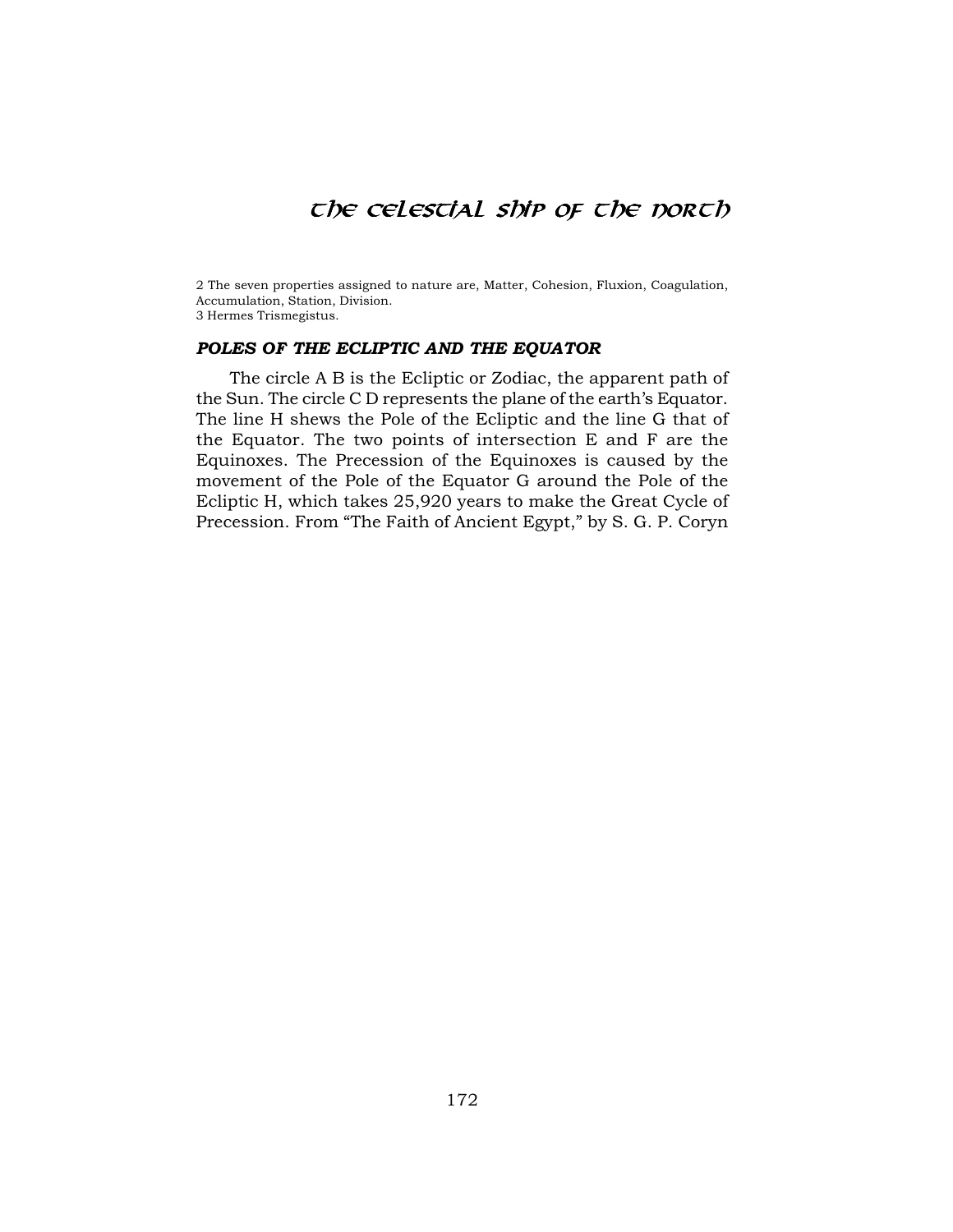#### **CHAPTER XI HEAVENLY MEASURES**

If theology is to be truly interpreted, astrological knowledge cannot be ignored. The false concepts concerning astrology, most ancient of sciences, will one day inevitably meet with annihilation. Astrology is the gospel of the stars giving man insight into the mystical and leading his thoughts into cognizance of divinity. Symbols conveyed abstract qualities of the Deity, ancient fables conveyed facts. When our theologians dip into the great and wonderful past and apply its eternal truths to the present, a glorious day will dawn for humanity. As Buchner says, "The whole past of the earth is nothing but an unfolded present." The Creator was the foremost thought in the minds of ancient peoples who worshipped Him with a reverence rarely manifested in our materialistic age. They believed that "They that be wise shall shine as the brightness of the firmament; and they that turn many to righteousness as the stars forever and ever," Daniel xii, 3, and that "He telleth the number of the stars; he calleth them all by their names." Psalm clxvii, 4.

Volney says, "If at some future period some one united Astronomical Science to the erudition of Antiquity, too much separated from it, that man will instruct his age in many things, which the vanity of ours has no notion of."

Tradition relating to the Poles is of inestimable astrological value. "Axieros" was the distinctive appellation given by the ancients to the two poles, which were called, conjointly, the "Kabirim." These were names suggesting the "principle of generation" and "most powerful Gods." "The pole of the heavens generates the season according to the angle with which he penetrates the center of the earth—when parallel, we have constant spring; but when he penetrates through the equator, the ravages of the elements must be dreadful  $\mathbb{I}^{n-1}$ 

1 Mackey, S. A.-Mythological Astronomy, p. 73.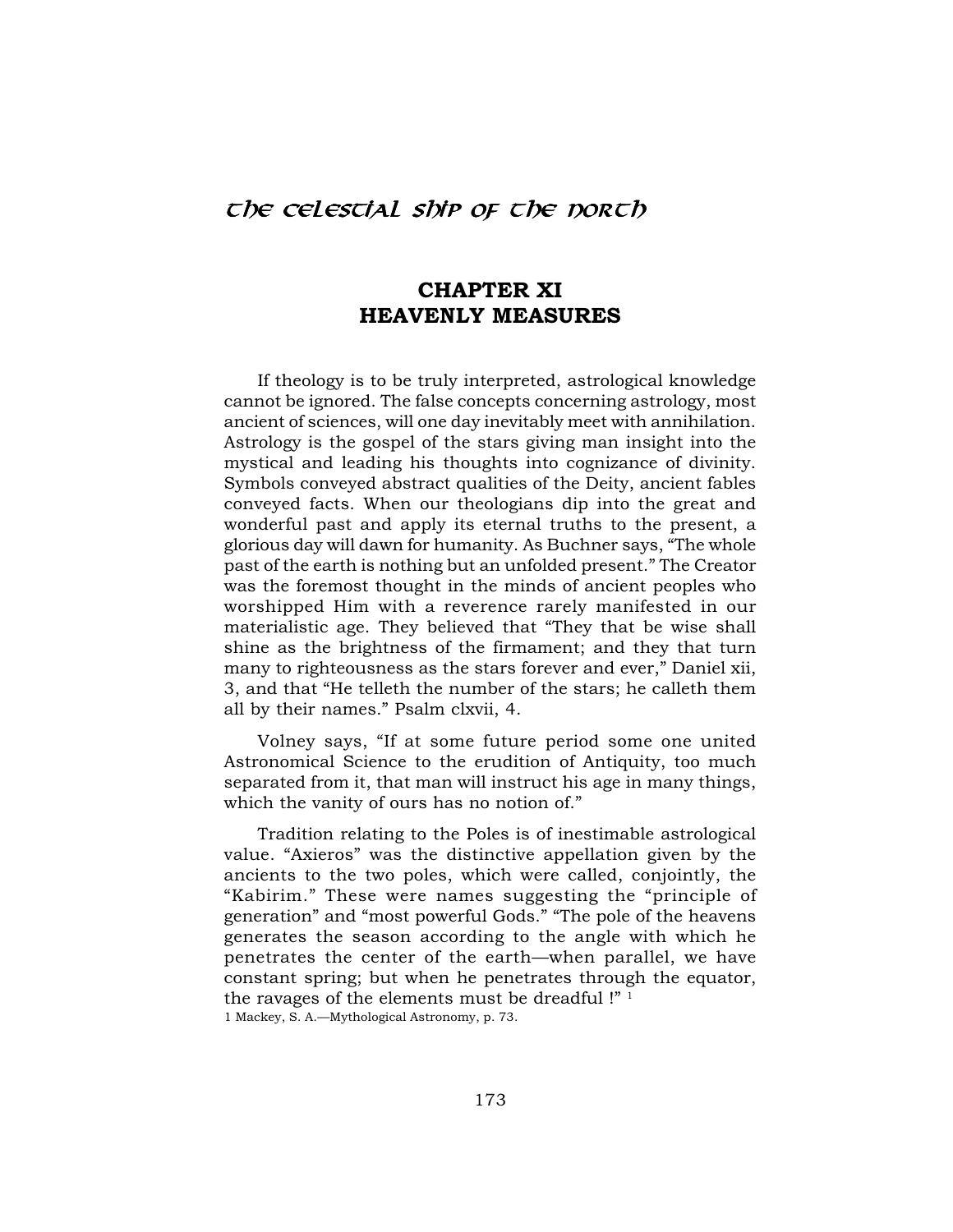Polar motion was known to the ancients from time immemorial. In certain temples of antiquity polar motion was made a special study, the results of which are a priceless inheritance for us today. There is a city and river in Africa called "Axim," where undoubtedly this motion was known and recorded. The ancients had many fancies regarding the angles formed in heaven and on earth by the changing positions of the Poles. A story is frequently quoted from Herodotus, that when Cambyses entered one of the temples of the Kabirim in Egypt, he was convulsed with laughter at seeing what he thought to be a man standing erect, and a woman standing on her head in front of him. The Egyptians had used this fanciful method to represent the passing of the North Pole of the earth to the South Pole of the heavens  $2$ 

2 These Poles are represented in a great Kabalistic symbol in the Zohar. A figure of them is given in the "History of Magic," by Eliphas Levi, p. 53, where the man (white) is seen standing erect, and the woman (black) standing on her head. They seem interlocked, with the arms meeting at an angle on each side. These figures in stone are found in Egypt. Eliphas Levi interprets them as being God and Nature; or God (Light) mirrored inversely in Nature and Matter (Darkness). They are but figures of the Kabiri in existence in the temples of Egypt over 2,500 years ago, and they personified the passing of the North Pole of the earth to the South Pole of the heavens, also the inverted Poles.

In Perry's "View of the Levant" a figure of the South Pole of the earth in the constellation of the Harp is given in which the Poles appear as two straight rods, surmounted with Hawk's wings, to distinguish the North from the South. The Poles were often figured as serpents with heads of hawks, one at each end. These symbols also represented the Poles inverted "in consequence of the great inclination of the axis, bringing each time as a result the displacement of the Oceans, the submersion of the polar lands, and the consequent upheaval of new Continents in the Equatorial regions, and vice versa."  $\frac{1}{1}$  These marvellous types of the Kabirim, or so-called "Deluge" gods, have been distorted by modern interpretation, which supposes them to have been worshipped as gods.

1 Blavatsky, H. P.-The Secret Doctrine, Vol. ii, p. 360.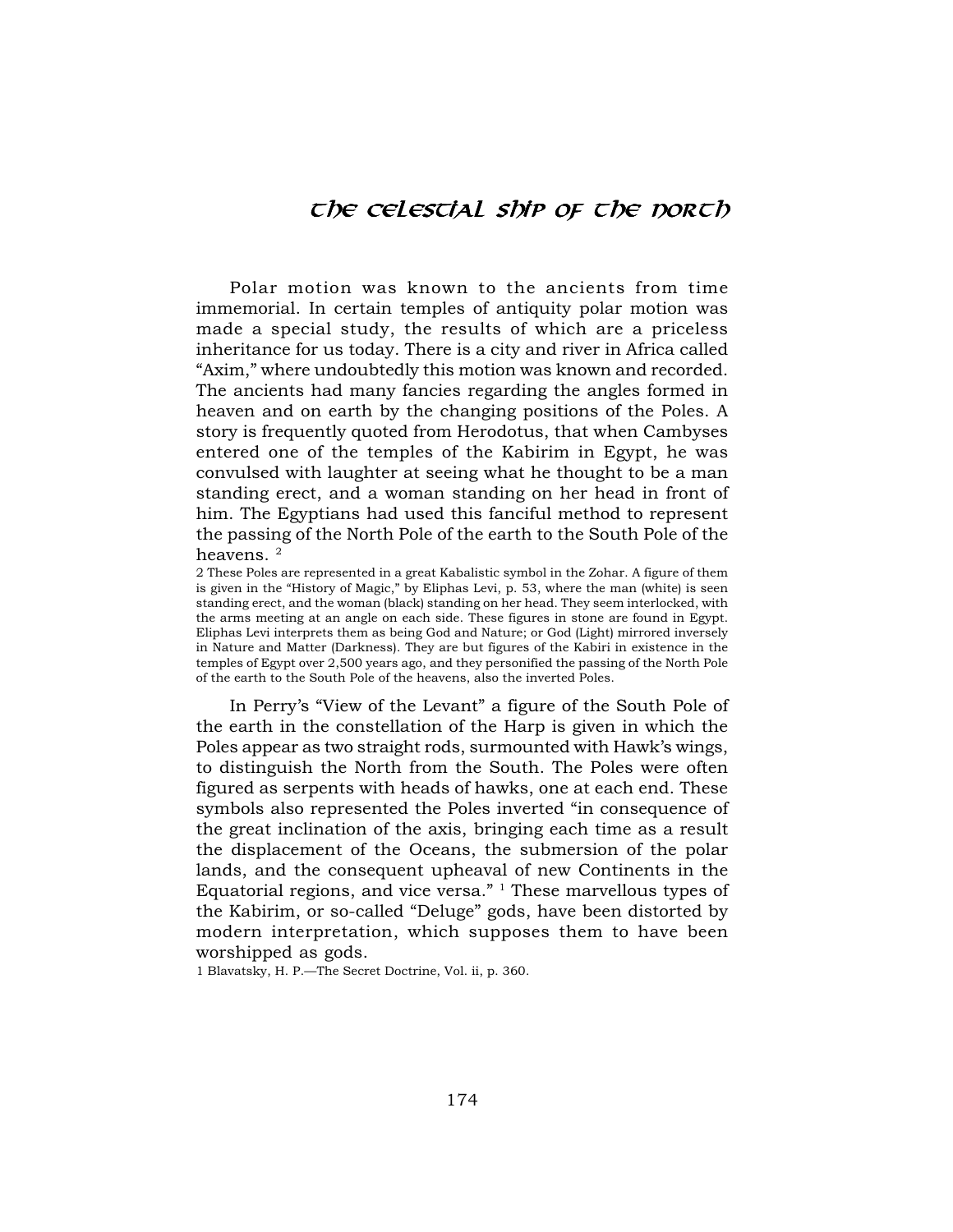Eusebius gives an account of one of these symbols, a serpent, representing either the pole of the earth or the pole of the heavens. It is taken from Epeis, an Egyptian, whose works were translated into Greek by Arius. "He is of every serpent the most divine, who opening his eyes fills all things with Light in his primogenial residence, and if he closes them total darkness ensues." Eusebius also quotes from two Persian writers, Zoroaster Magus and Astanes: "The God has the head of a hawk, he is the first of beings, immutable, eternal, unbegotten, indivisible, indefinable, the giver of every good, immutable, of the holy most holy, of the wise most wise, the source of equity and justice, self taught, natural, perfect, intelligent, and the sole inventor of the sacred powers of nature." Eusebius also speaks of the Egyptian representation of the Universe as a circle of fire, and a serpent<sup>2</sup> having the head of a hawk, or a circle dividing heaven and earth. S. A. Mackey in his "Mythological Astronomy" explains this as follows: "Here is the pole of the earth within the plane of the ecliptic, attended with all the fiery consequences that must arise from such a state in the heavens when the whole Zodiac in 25,000 years must have 'redden'd with the solar blaze,' and each sign must have been vertical to the polar region."

2 The Astral Light, the Milky Way, the path of the Sun to the Tropics Cancer and Capricorn, and the circles which form the sidereal years, were always called Serpents. Hawk and Serpent conjoined was a well-known type of the primordial divinity of a dual nature.

Astronomically the Poles are the heavenly measurers. Their name, Cabirim, means measure of the stars, the lights. In this word beginning with a C instead of K, Cab means a measure, and Irim or Urim means the heavens. They were always known as Great, Beneficent and Powerful Gods, and under so many different names that much confusion has arisen concerning them. <sup>1</sup> An esoteric understanding brings light and a perfect explanation which straightens out many of the riddles not easily divulged to those without intuitive or perceptive knowledge. Esoterically the Kabiri Dioscuri were the two poles, later called by the Greeks Castor and Pollux, the two brilliant stars which are given to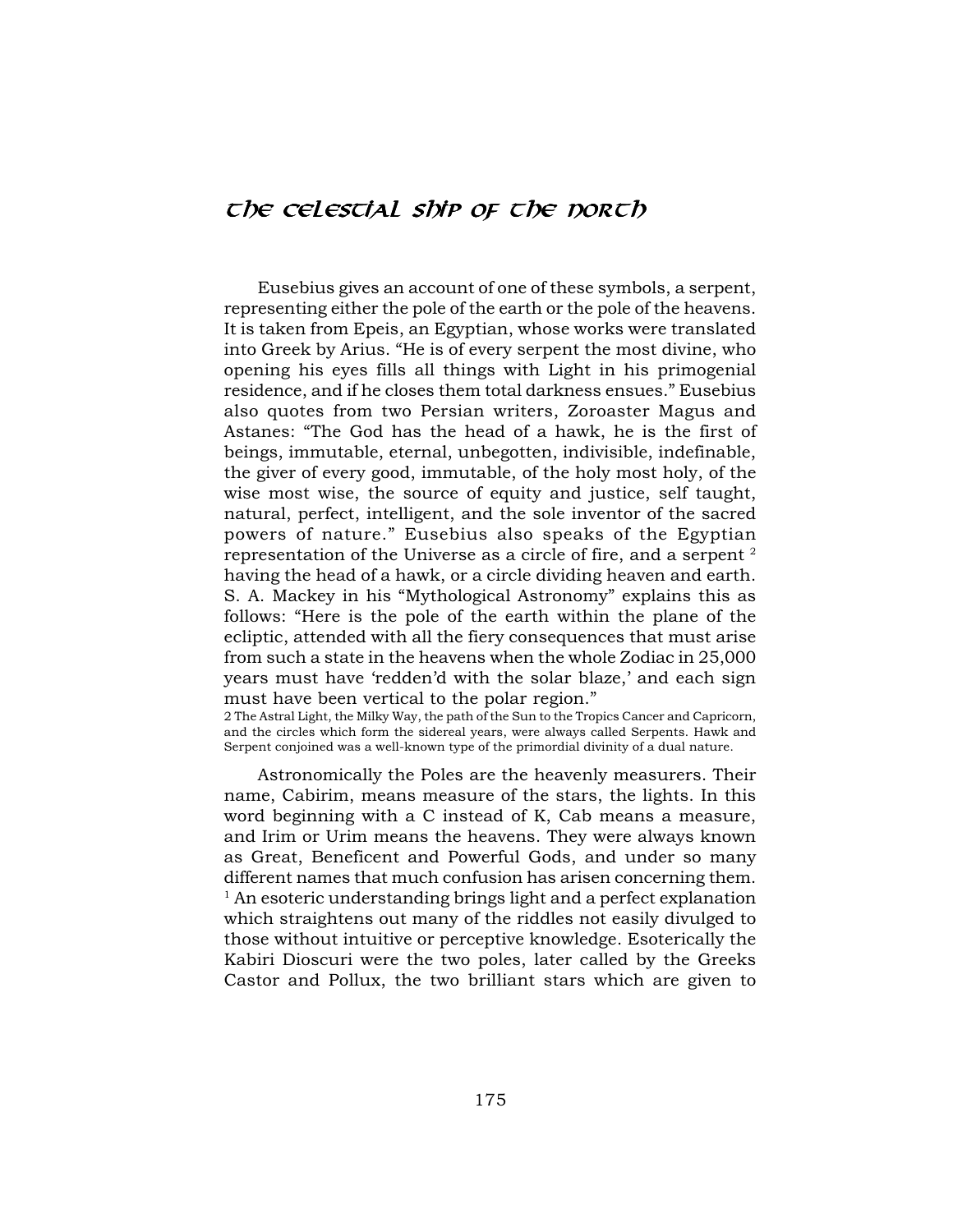represent the Zodiacal sign Gemini, which has been called the two Pillars of Heaven. The Kabiri Titans were the seven great gods cosmically and astronomically. As Titans they were called children of the Sun, because of their being connected with At-Al-As, "the Divine Sun," and with tit, the deluge. The Titans were called Atlantes.

1 Kabiri, or Cabiri, is a generic name. They were called Mighty Gods as well as Mortals of both sexes, and were Celestial, Terrestrial, and Cosmic. Cabiri is a first rendering of the name by the Hebrews.

Diodorus ascribes the invention of Fire and the art of manufacturing iron to the Kabiri Titans, and Pausanias proves that the original Kabiric deity was Prometheus. The Kabiri were not only cosmically generators of the Seasons, but also as presiding gods were great volcanic energies. They brought Light into the world, symbolized in Prometheus, who had also brought Light into the world and had endowed humanity with reason and intellect. The name Kabeiros means "The powerful through Fire," and wherever cult of the Kabiri was recognized, it was always connected with fire. They built their temples in the most volcanic regions. Possibly in this we find a key to the Christians having made of them "Infernal Gods." So sacred was their Temple at Memphis that only Priests were allowed to enter. For many long ages the Kabiri lived in the memory of the nations as the benefactors of man and whether called planetary spirits, angels or messengers, taught the mysteries of the art of Agriculture. Osiris-Isis, as the Great Kabir of Egypt, was said to have revealed wheat, by producing it.

The origin of the Semitic Kabirim, "The Powerful and the Mighty, the Great," has disappeared in the shadowy mists of time. "The word guebre<sup>1</sup> comes from Kabiri, or Cabiri, and means the ancient fire worshippers, or Parsis. As gabir it has remained as an appellation of the Zoroastrians in Persia."<sup>2</sup>

1 Gibbor, Hebrew, in the Septuagint is translated Giant.

2 Hyde's De Religione Persaum.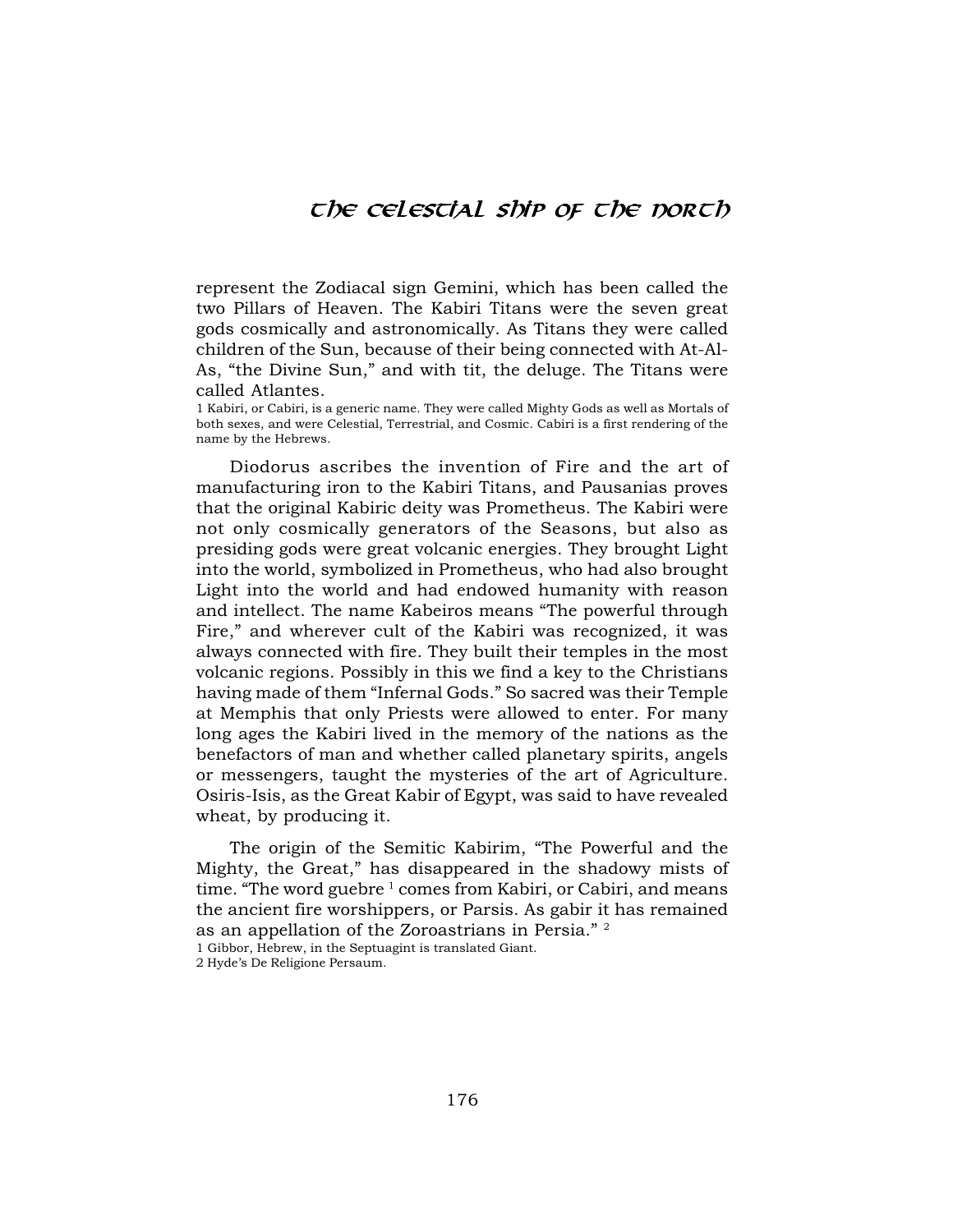In the Samothracian mysteries, the generic name of the Kabiri was the "Holy Fires." They were the founders of the Seven Localities of the Island of Samothrace, sacred to Vulcan. The "Kabir born of the holy Lemnos" whom Pindar describes as the Adamas, was "a type of primitive man, born from the bosom of Earth" physically, and from the divine Fire of progenitors spiritually. Hence derives the Seven Adams who were preeminently the Seven Stars or Fires of the Constellation The Great Bear. According to Babylonian accounts the first race to fall into generation was Adami, the Dark Race, comprising those ancient primitive peoples whose records were ever written in the heavens. In Inner Africa the name of the most ancient Great Mother was "Khebma," whose children were the Kamara or Kabiri (Kam means Black), the black race.

The Kabiri of Samothrace were said to drink at two fountains, Lethe (oblivion), and Mnemosyne (memory). They like the most ancient deities of the Egyptian temples were the Great Cosmic Gods, the great Polar Gods who were the presiding powers of the Sidereal 26,000-year cycle and agents of the upward progress of the race. In Grecian temples their rites became phallic, and their worship indecent. In the Egyptian "Book of the Dead" they are called the Lords of the four cardinal points, the Genii that guard the four corners of the sarcophagus, belonging to the Seven Spirits, the Seven Stars of the constellation The Great Bear. In the Kabala they are the Watchers in Heaven, Councillors of the Most High. Noah was called a great Kabir. He is either a myth, or a legendary hero evolved from the Kabiri of Samothrace of Titanic tradition. Cain, represented by the planet Mars, is god of generation. Tubal-Cain was a Kabir, an instructor. He was Vulcain, greatest of all the gods of a later period, and in Egypt termed the greatest of the gods.

The Deity of Israel was called the Great Kabir. The Hebrew word Kab means "To roll around" and Khab in Egyptian is "to give birth to." Ari, or aru in Egyptian are the Watchers, the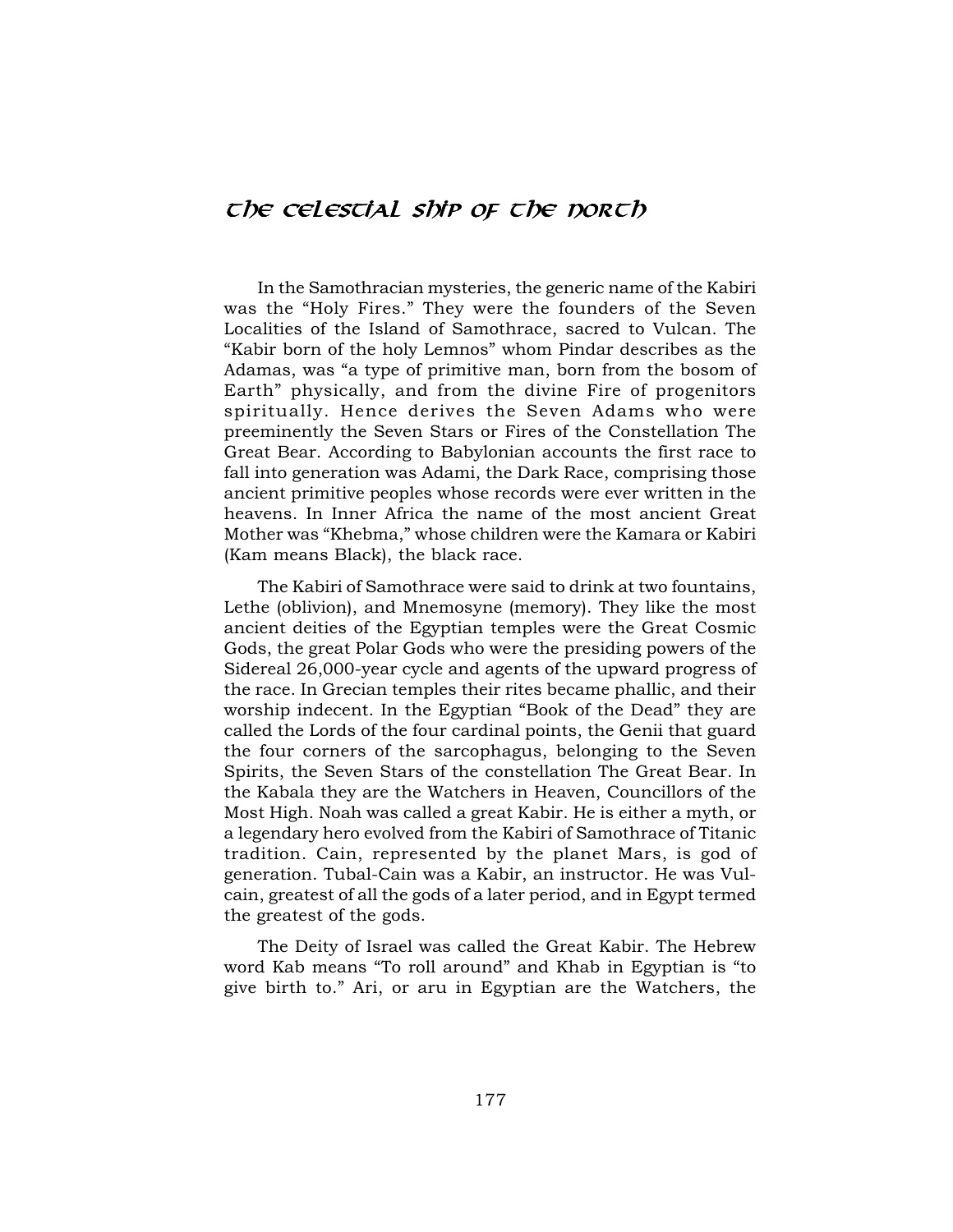Companions, the Keepers. The Kabiri were the Seven that gave birth to and made the first circle of time. The Watchers, the grouping of the original Seven made by the clustering together of these stars was called Kabbing. The Kabala itself, means the doctrine of the stars, their revolutions, repetitions, hidden wisdom, and powers relating to the cycles of time. The Jews claim that the Kabala was taught by God to a select company of angels in paradise, while an astronomical myth tells us that paradise, or the Garden of Eden, was formed by the Seven Great Stars that circled the pole, called the Kabiri or Kab-ari.

Occult science proves that the founders of all root races have been connected with the North Pole, Gods, religions, beliefs, myths, have all come from there. No wonder we find it alluded to as the "Cradle of Man," for when the Pole star energises the earth's axis humanity receives an upward urge or spiritual rebirth.

The ancient topography of the nature of the Arctic and Antarctic regions of which the ancients had clear understanding is unquestionably accurate. "If we hold at present only to the astronomical and geographical significance it may be found that the ancients knew the topography and nature of the Arctic and Antarctic regions better than any of our modern astronomers."<sup>1</sup> 1 Blavatsky, H. P.-The Secret Doctrine.

Early astronomers divided the heavens into three great divisions. The point called the Mountain, denominated the Highest, was the middle of the first division which always seemed to remain above the horizon, and stationary. It was made the seat of the Empire, whose monarch, from his throne, could behold the whole world and every nation night or day. This was the Great Judgment Seat, from which even unto this day, at certain periods in world changes, proceeds the powerful Justice Ray of a Balancing Manifestation.

Henry Melville in "Veritas" very fittingly speaks of the "Pole" Star" as the rock of ages. "Trust ye in the Lord forever; for the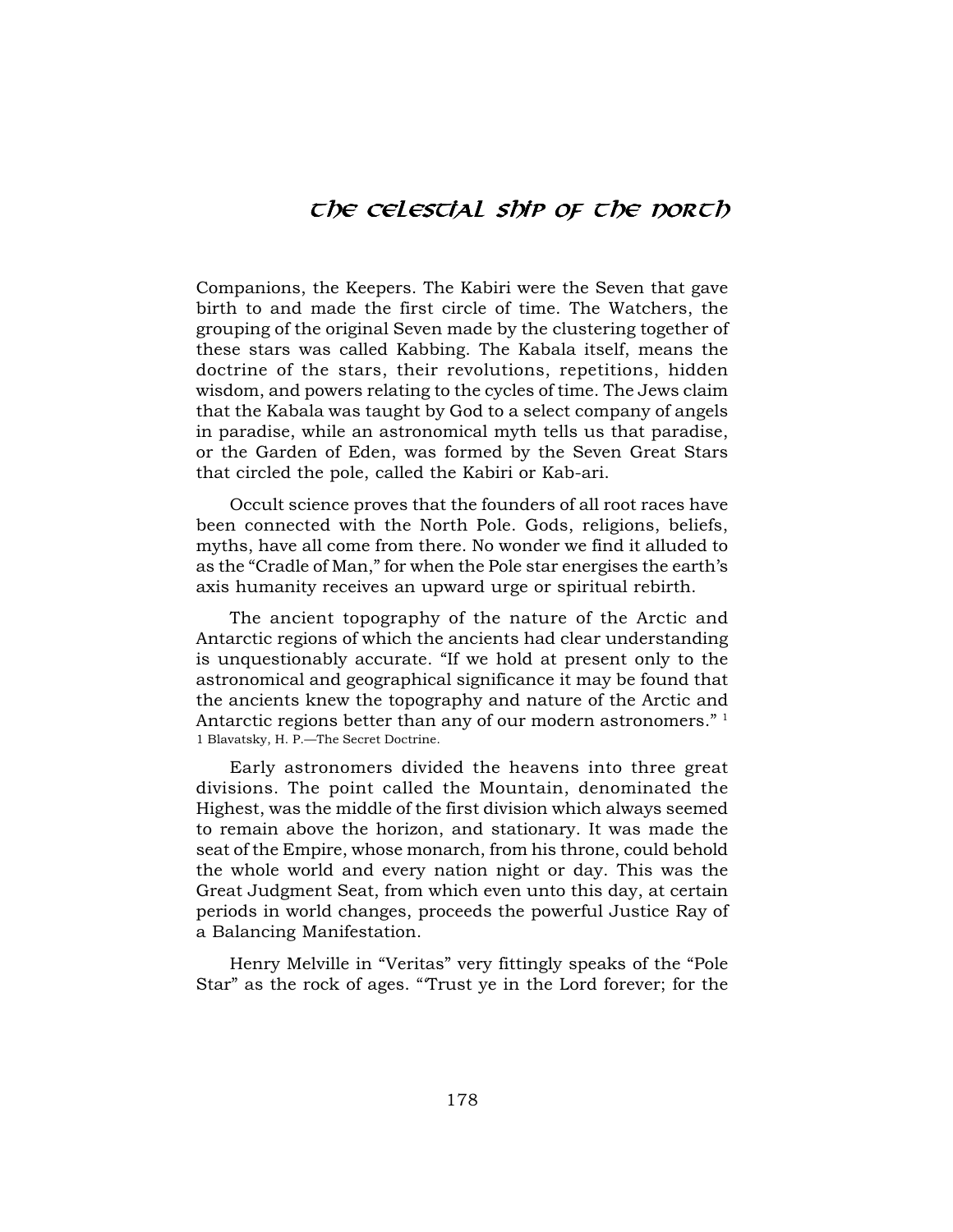Lord Jehovah is the rock of ages.' Isaiah xxiv, 4. This Polar star is the rock, or Mount Olympus of the Latins, which was so high that no bird could fly to the top, nor were clouds ever seen on its summit. This Polar Star is the Mount Meru of the Buddists, and the Mount Zion of the Hebrews. They that trust in the Lord shall be as Mount Zion, which cannot be removed, but abideth forever.' Psalm cxxv, 1. David says, 'Lead me to the rock that is higher than I.' Psalm lxi, 1. From our world nothing can appear higher than the Polar star which is the pivot or point of axis on which the earth performs its diurnal and annular motion. David exclaims, thus saith the Lord, the heaven is my throne, and the earth is my footstool; where is the house that ye build unto me? And where is the place of my rest!' Isaiah lxvi, 1. Cephas, or Cepheus, means rock. Cepheus is seated in the highest heaven, and he has Mount Olympus, or the Pole Star, for his footstool." Celestial Astrology and Astronomy are spoken of as lost sciences, and we are told that until the position of the dark planets is known, astrology can not become an exact science, yet it can and will again be raised to its former sublimity.

The North Pole of the heavens was represented as the Mountain, the South Pole as the Pit. The Mountain and the Pit explain the meaning of Helion and Acheron, which, according to S. A. Mackey, were made use of in astronomical calculations by the ancients. Helion or the Sun, was the Sun in his highest, Acheron was usually translated as Hell, or the last condition or state of the Sun in its disappearance among the Southern constellations. Could we look down from the North Pole to the South Pole into the great abyss, the point of our vision might lead us very quickly to the discerning of a Christian Heaven and Hell, for many an absurd misinterpretation has been generated concerning these primordial parents, the Poles.

"The North Pole of the Heavens has a circular path among the stars." The star Polaris in the tail of the Lesser Bear is the present Pole Star. It is about one and one-quarter degrees from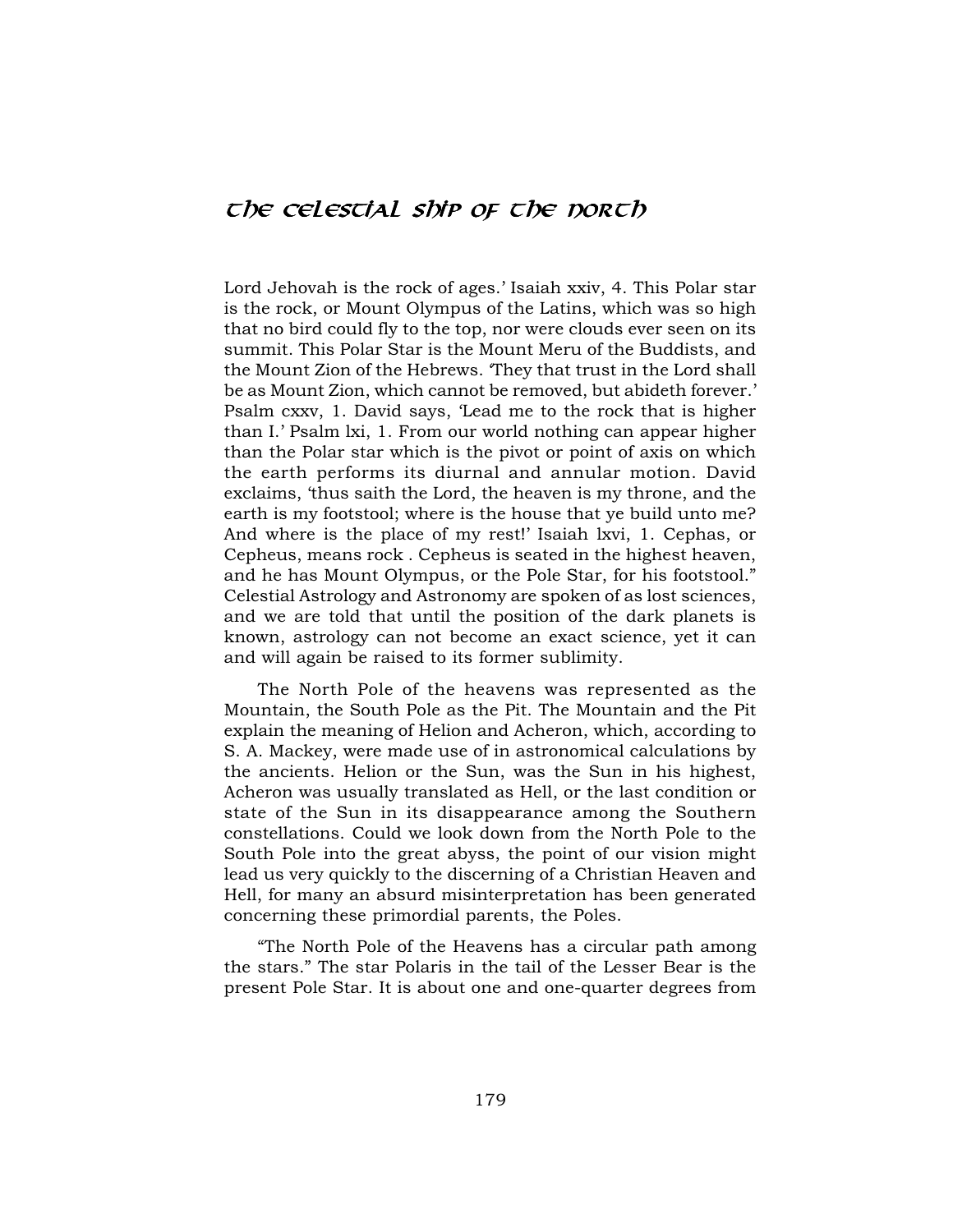the true Pole. It has been and will remain the Pole Star for centuries to come.

"Yet owing to the precession of the Equinoxes, the real Pole is continually, though slowly, changing, following a circle around the Pole of the Ecliptic, which lies in the Constellation Draco. It takes the North Pole about 26,000 years to complete its great circle, which has a radius of 23 1/2 degrees. About the year 7500 A. D. the star Alpha in Cepheus will be the North Star; about 13,500 A. D. the brilliantly beautiful star Vega in Lyre will hold that position; and about the year 21,000 A. D. the star Alpha in Draco will again be the North Star."<sup>1</sup> The discovery of this motion of the Poles belongs to antiquity. And invariably the wisdom of antiquity found its written expression in the symbolism of the Heavens, through which came anciently our knowledge of The Supreme, The Absolute, God.

1 Barritt, Leon-The Evening Sky Map.

"The two slow motions of the Pole are so proportionate to each other, and produce such a complex figure in the heavens, differing everywhere in the exact proportion of the different latitudes, that the different nations never could have agreed in their descriptions, had not each nation observed and registered for itself."  $2$ 2 Mackey, S. A.-Mythological Astronomy, p. 73.

Mackey also explains that the pericyclosical motion calculated according to the rate mentioned by the ancients, keeps the angle decreasing, at a rate which will make the Pole of the Earth unite with the Pole of the Ecliptic in something over 100,000 years, a period which would produce universal Spring.

Meru, the home of the gods, is the North Pole, the Garden of Eden, whither the gods were supposed to ascend and descend periodically. It was guarded by the great serpent, the constellation Draco. These were the Zodiacal signs or Gods, passing from the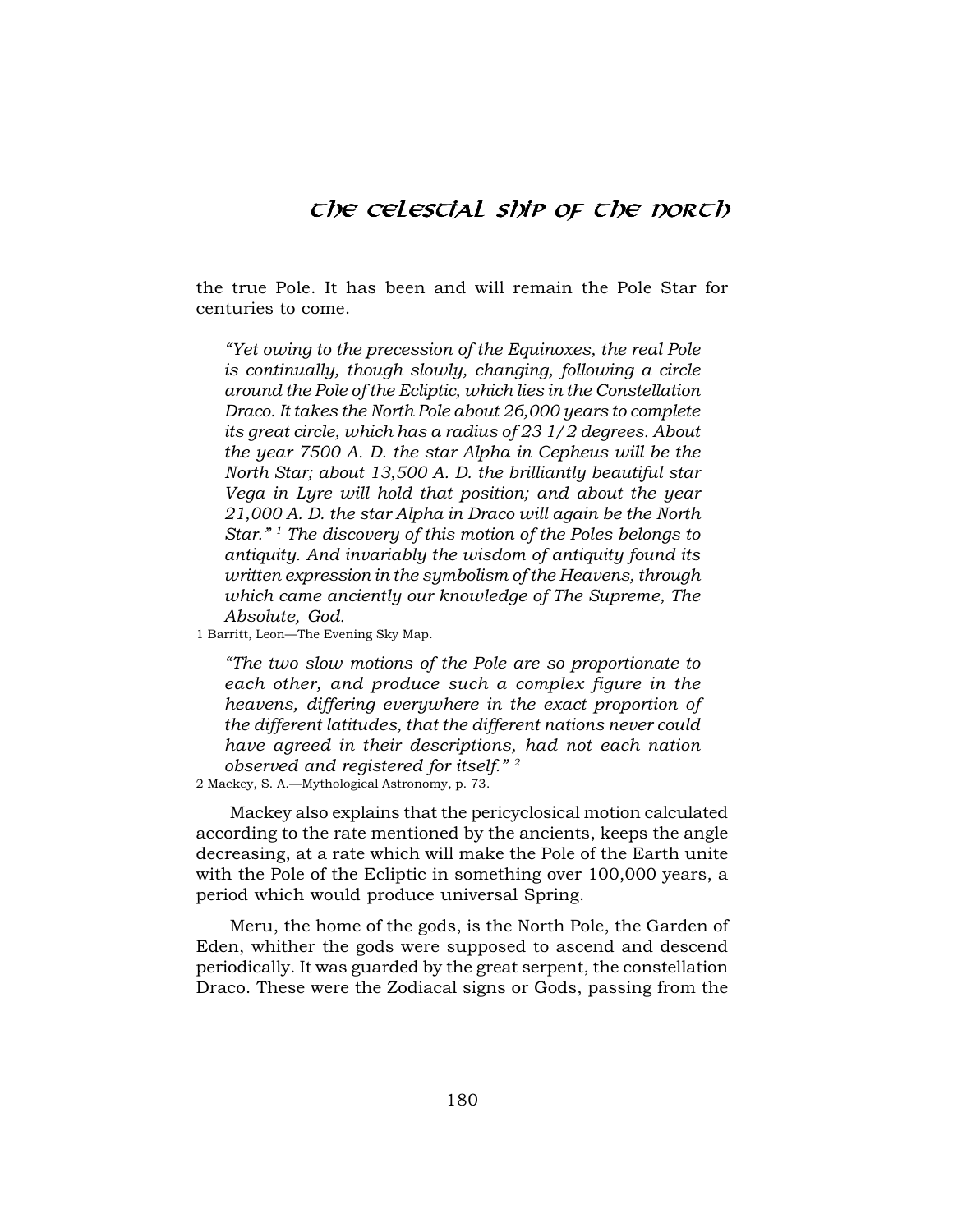Pole of the earth up to the North Pole of the heavens, according to the Precession, and then gradually sinking, towards the Pit in the South. One ascends as another descends, which leads us to the understanding of the spiral and its symbol, the Serpent, which is best explained by S. A. Mackey in "The Sphinxiad:" "At noon, the ecliptic would be parallel with the meridian, and part of the Zodiac would descend from the North Pole to the North horizon; crossing the eight coils of the serpent, which would seem like an imaginary ladder with eight staves reaching from the earth to the Pole, i. e., the throne of Jove, up this ladder, then the Gods, i. e., the signs of the Zodiac ascended and descended. It is more than 400,000 years since the Zodiac formed the sides of the ladder. Did the Jews receive some faint traces of antiquity from their masters?" To explain he says, "If we assume a time when the Poles were Parallel; the Pole of heaven, in eight times 25,000 years, would seem to have described a pericyclosical figure round the Pole of the earth like a serpent coiled eight times; and as each volve is four degrees asunder, the figure of the serpent described by the Pole of the heaven round the Pole of the earth, in 200,000 years would sweep a circle, the diameter of which would be 64 degrees, i. e. 32 degrees above the Pole, and 32 degrees below it. It would be the circle of perpetual apparition in the latitude of 32 degrees." People have certainly woven strange romances from the ascending and descending signs of the Zodiac, and how determined the Christians have been to find in this, the serpent of Genesis, instead of a Cosmic Metaphor. There was a time when

"The Pole return'd not to her former place, But seem'd to seek the other pole's embrace; And by a spiral road-way round the skies, At four degrees each step, was seen to rise."

and at this meeting of the Poles there was everlasting spring and "Twas nature's honeymoon-a time divine." It was the Golden Age when Saturn created a reign of Justice. Our American Indians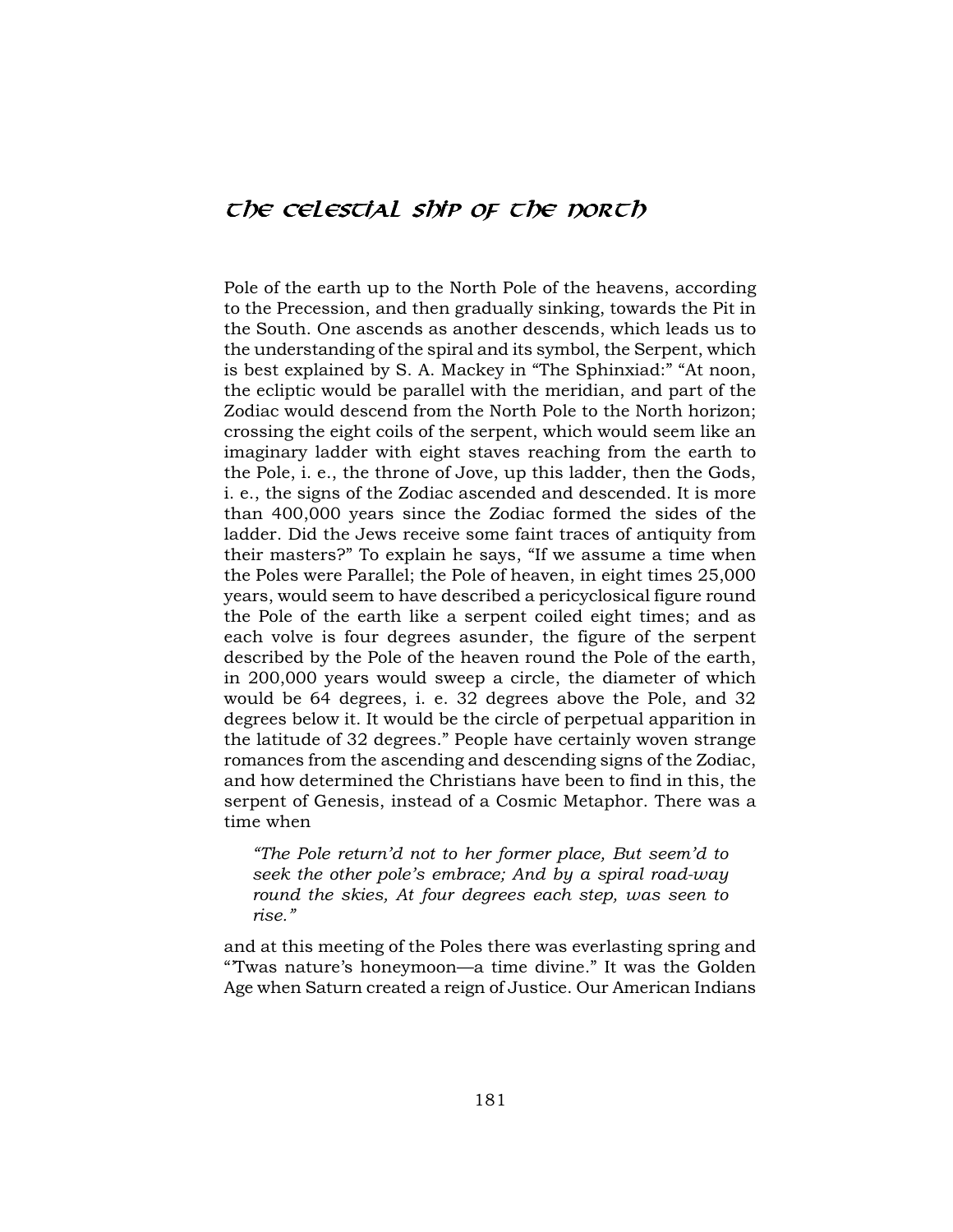have preserved a knowledge of distant ages, when the Sun disappeared in winter, and must have known of the Polar Motion.

The Labyrinth in its spiral windings is a transcription of the path of the North and South Poles of the earth, passing from the ecliptic to join the North and South Poles of heaven, illustrating the Precession of the Equinoxes, or the lessening of the angles of the Pole. In the Labyrinth there were three Spiral staircases. Opening from these and facing inward, were from three to four thousand rooms. The labyrinthine windings began below, spiraling upward and then downward to earth. This arrangement, mysterious yet so simple, is wholly Egyptian in its suggestiveness. S. A. Mackey, in his "Mythological Astronomy," asserts that the three spiral staircases show that the Poles had repeated the ascent and descent three different times, giving an immense antiquity to the origination of the Labyrinth.

The Kabiri have been said to be one, two, three, four and seven in number. One Kabir represented a Great or Mighty Power in nature. Venus was called a Great Kabir when enceinte and typified the first Mother, whose seven children as Stars, were the Kabiri. The two Kabiri were typified as the two Poles of Heaven, the Kabiri Dioscuri. Terrestrially Jupiter, Father of the Gods, and Bacchus, God of Wine, personified the Poles. Three and four Kabiri are found in the Grecian phallic worship, these numbers representing the male and female principles. The four were also the Genii or Spirits of the four corners or Cardinal Points belonging to the Seven Stars of the constellation The Great Bear. There are four Kabiri who were called by Sanchoniathan, the sons of Sydik. If we identify Sydik with Noah as "a just man" of the Scriptures and with Melchizedek priest of the most high god after "his own order" both must have been the children of Justice and identified, as was Sut, the Star-god, with Saturn, who became the planet of Justice. The Kabiri were called Axieros, Axiokeros, Axiokersa and Kadmos or Kadmillos, the latter being Hermes the Great of the sacred writings. They represent modes of Force,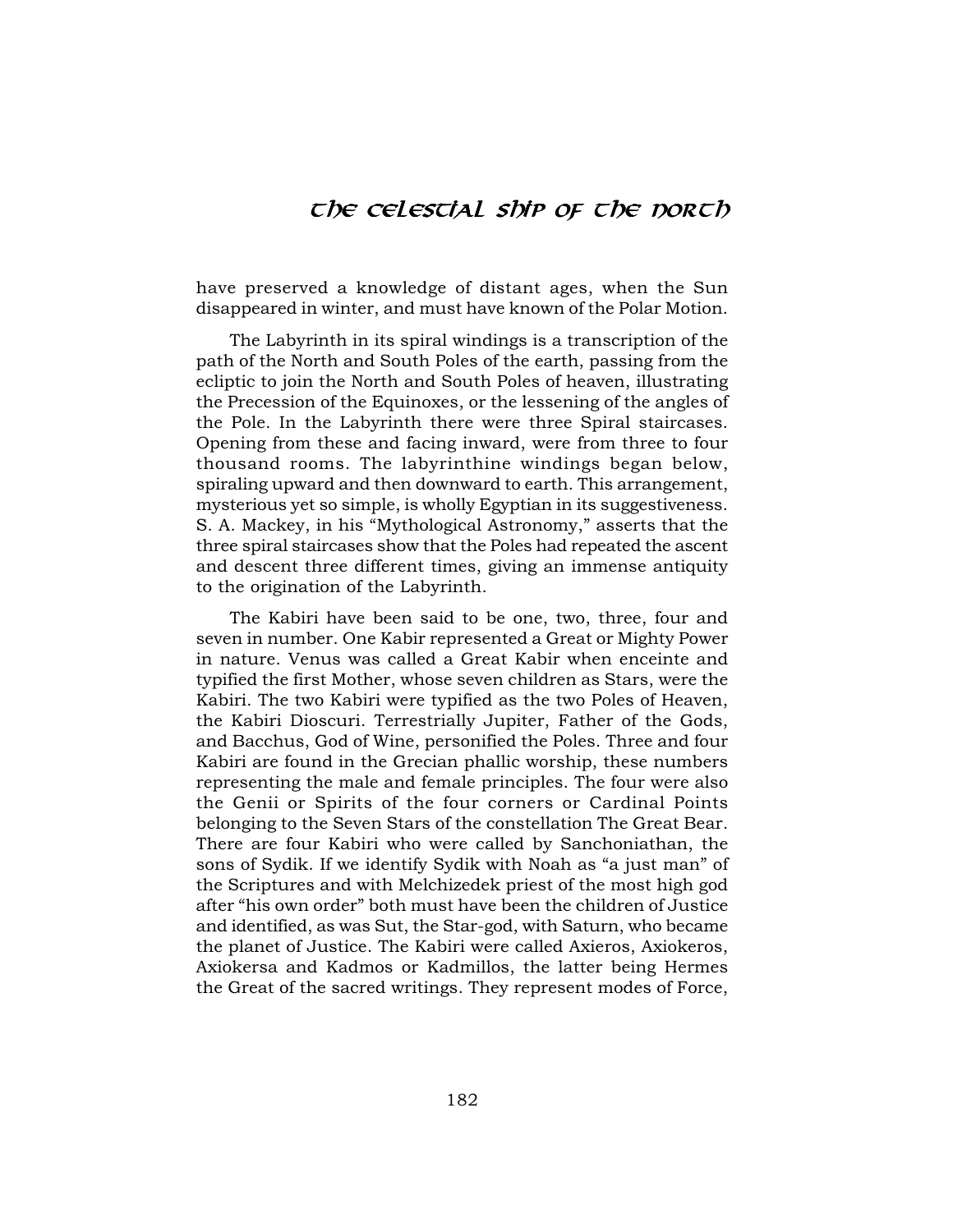and in their names should be noticed the introduction and transportation of letters. The letter A has been from most ancient times connected with the parent Sun, while the X seems to relate to the cardinal cross of the fixed stars, and S to the Serpent power. The Greek word for the ancient wisdom (Wisdom of the Serpent) is Sophia. Note the presence of the o, i, a and s in Sophia and similarly in the names of the Kabiri. Originally letters were symbols of heavenly powers or modes of force.

The Kabiri were said to have invented the letters of the alphabet and the language of the gods. They taught mankind architecture, law, legislation and different kinds of magic, and the use of medical plants. The names Kabiri, Kadmus, Noah, Hermes, Orpheus, Asklepios, etc., were all generic names.

The Kabiri Titans are identical "with all the rulers and instructors of the primeval races which are referred to as the Gods and Kings of the divine Dynasties." <sup>1</sup> These were likened to the gruesome individual whom we call the devil, by godly or religious symbolists and by many theologians, who seem to rejoice in rejecting all proofs to the contrary. 1 Blavatsky, H. P.-The Secret Doctrine, Vol. ii, p. 393.

"We modern Europeans feel surprised when hearing talk of the Spirits of the Sun, Moon, etc. But we repeat again, the natural good sense and the upright judgment of the ancient peoples, quite foreign to our entirely material ideas upon celestial mechanics and physical sciences . . . could not see in the stars and planets only that which we see, namely: simply masses of light, or opaque bodies moving in circuits in sidereal space, merely according to the laws of attraction or repulsion; but they saw in them living bodies, animated by spirits as they saw the same in every kingdom of nature... This doctrine of spirits so consistent and comfortable to nature, from which it was derived, formed a grand and unique conception, wherein the physical, the moral, and the political aspects were all blended together  $\ldots$ ." "The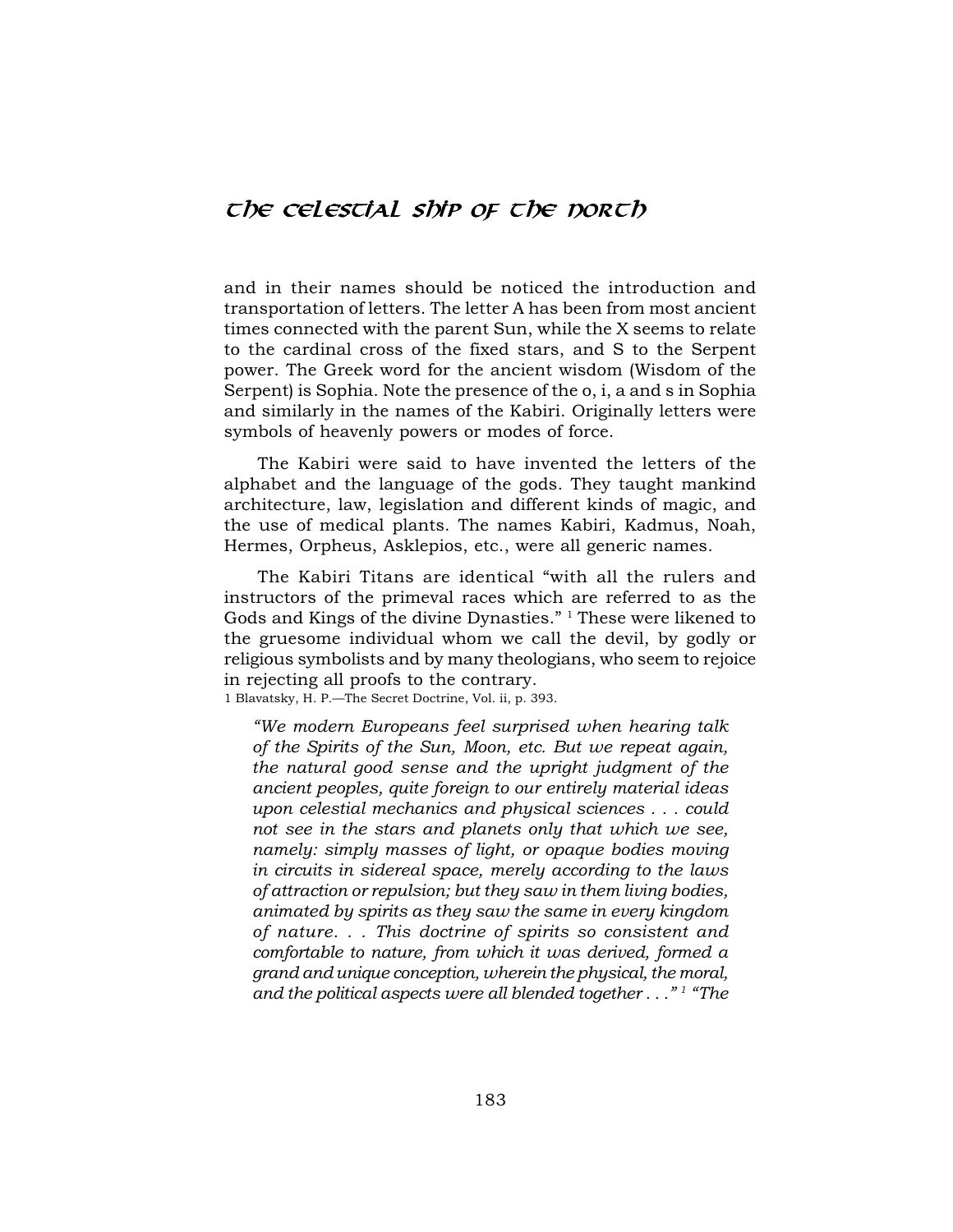telluric, metalline, magnetic, electric and fiery elements are all so many allusions and references to the Cosmic and Astronomical character of the diluvian tragedy."  $2^2$ 1 Creuzer-Egypte de Merville, pp. 450 to 455. 2 Blavatsky, H. P.

Fortunately, from the myths of the past are emerging great truths of which science is becoming aware. Our blinded eyes may yet be opened to a truer revelation of the truths taught by Jesus, who derived them from that mighty past, of which so little now remains undistorted by modern lust for gold and the tottering power it brings.

#### **CYCLIC TREE**

The above illustration is copied from an old Egyptian Zodiac, in which the Tree, Bird and Dog symbolize Cycles. The bird in the tree represents the Phoenix Cycle of 500 years, which multiplied by 52 gives the Great cycle of 26,000 years. The dog, type of Sothis, which also represented the Phoenix Cycle of 400 years with 365 days to the year, which multiplied four times gives the 1,460 years Cycle. The Sothic year was called Fourfold because of the heliacal rising of the star Sothis, which was found one day late every four years. It completes its Cycle in 1,461 years, every year representing  $365$  1/4 days, and being called one-quarter of a Sothic year. The Tree as a Type of Time becomes the symbol of the Great Cycle of Eternity or the "Cyclic" Renovation," the Precessional period of 26,000 years.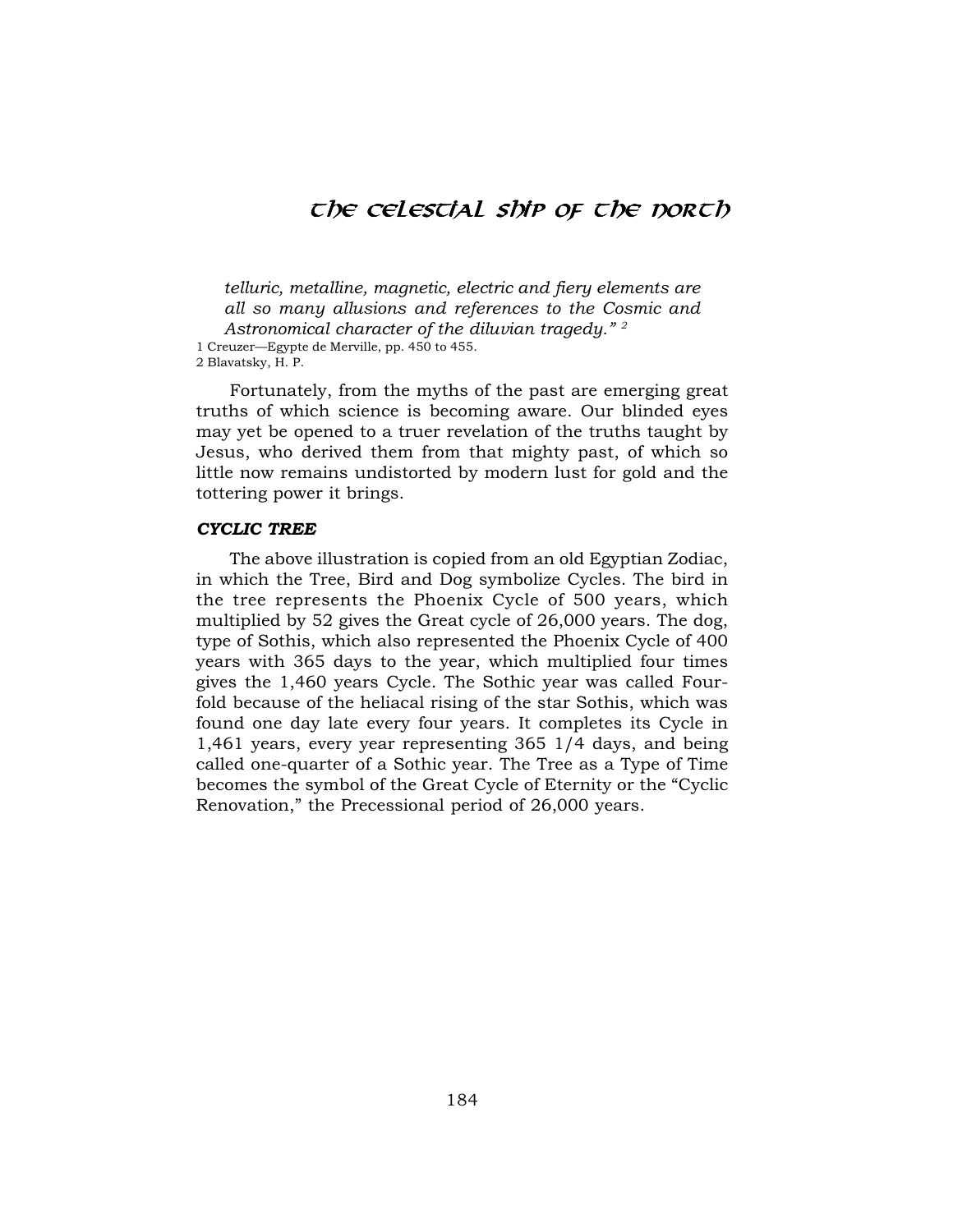#### **CHAPTER XII MESSENGERS OF THE ETERNAL**

The star Sirius is undoubtedly the most interesting, and in its surpassing brilliance the most glorious of all the "Fires" above. Its renown is as ancient as the human race, it having been known to all races and worshipped by all peoples without cessation. It was the star of Eternal Dawn, the "Herald Star which measured whole ages by the rising light as it dawned for a moment in the eastern horizon."

Over 500,000,000 stars are observable within range of the telescope, and these have untold distances between them. As to our earth, it is "but as a grain of sand on an infinite seashore"a thought which all should make their own. Our Sun is 1,300,000 times larger than our earth, and yet is insignificant beside the great and glorious Sirius, which may possibly be outshone in light and size by many other suns that dwell in infinite space. We should accept with inward thankfulness the traditions and relics of the great past which seem so indestructible, and persist with such tenacity, and despite the destructive periods and peoples that would obliterate that which has outlived a seeming oblivion.

Sirius was watched with great solicitude by the ancient Egyptians, as it foretold the time of rising of the river Nile, upon which their prosperity depended. The river was their single source of life, and its rise depended on the rains which fell in remote places unknown to them. This southern star, "The Spy and Watch of the Gods," signalled the coming inundation, which began when the Sun was in the sign Leo, the Lion, morning risings of which preceded the inundation. The blending of these two fiery luminaries gave forth intense heat. In a later day, which was even then far remote from the twentieth century, the name Dog-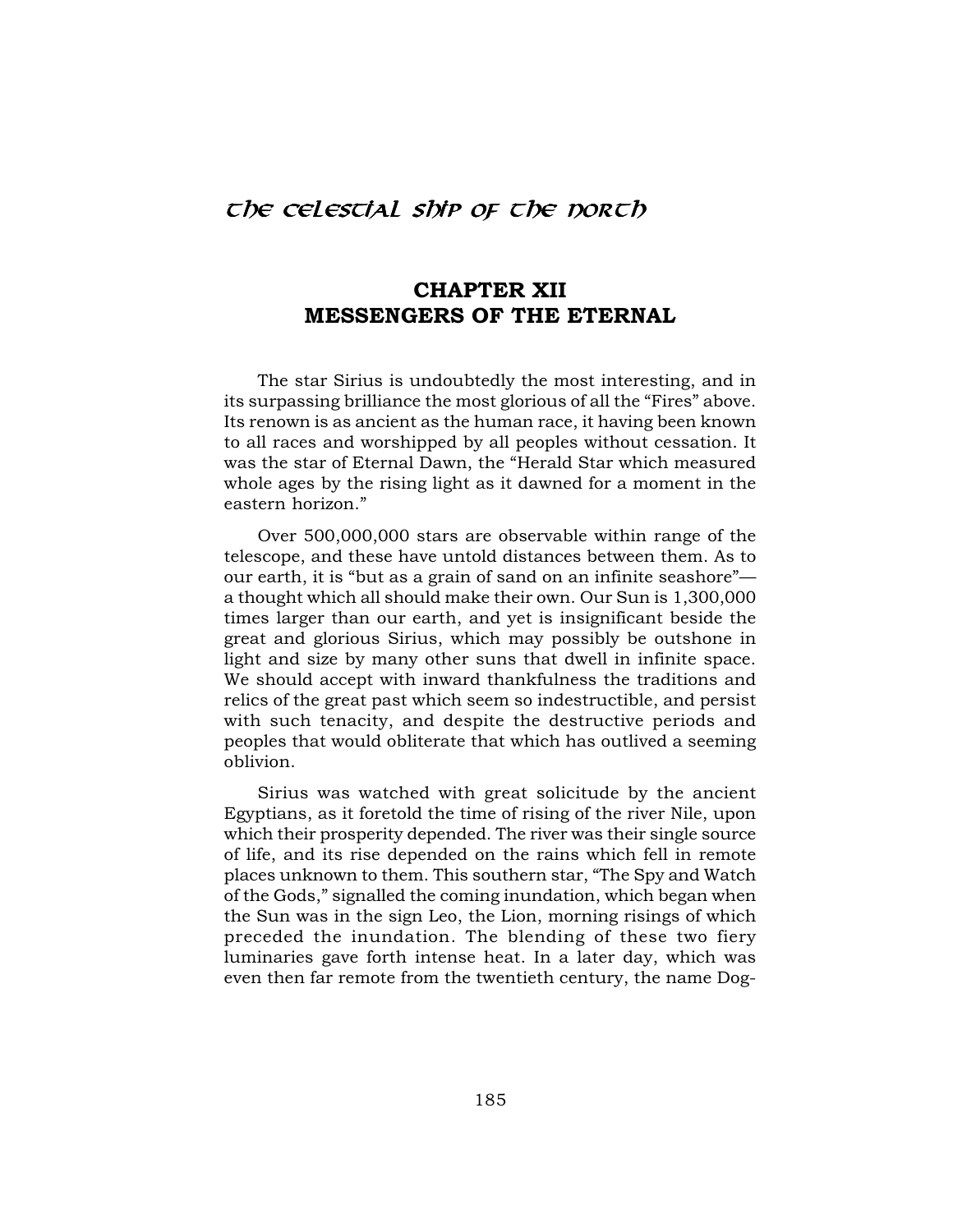Star was given to Sirius, which rose in the beginning of August and remained above the horizon for forty days. At the present time the rising of this star in July precludes its having any influence whatever over the dog-days, as its rising varies with the latitude of different countries and also with the Precession. The Egyptian sacred year began at the time of the rising of the river, coincident with the rising of Sirius, producing in the Egyptian an overwhelming desire to look above and note the movements of heavenly bodies, which registered times and seasons creating unchanging foundations.

The first registering of the cycles as measures of time, was based upon the annual heliacal <sup>1</sup> rising of Sirius and the revolution of the cluster of stars near the pole. Planetary time came much later. When these stars failed to keep true time, Sut-Anubis (Mercury) was given to Sirius as her messenger and was the lunar Taht which became her bright and better half in the period of time-keeping by the Moon, which followed that of the stars. The myth of the Deluge is attributed to Sirius, when found losing time, for Sirius unloosed the waters, called the Deluge, but these were finally checked in their course by the Moon, the male lunar Taht, when time became reckoned by each new Moon and by the month instead of the year. It was in his lunar character or type that Taht came to the assistance of the lagging star Sirius. 1 There is always one day in the year when a star will arise, just before the dawn, to vanish in the increasing splendor of the rising sun, called the "heliacal rising."

This was the origin of the myth of the dog that let in the deluge—or admitted the devil into Eden; the "Little Dog" 2 that can be seen in the branches of a tree in the old Egyptian Zodiac, keeping watch from a distance over the Garden of Eden.

2 The Egyptian phoenix is seen in the celestial tree as a little dog, and also as the bird in the same tree. The phoenix bird and a phoenix tree are found together under one name. The tree that began as one became two, then four, then seven and nine and twelve, and finally, as a Tree of Time became the symbol of the great cycle of 26,000 years, a type of immortality and the eternal.

As Mercury he was known as the "Southern Sentinel." Sirius as the Dog-Star can be seen in the branches of the cyclic tree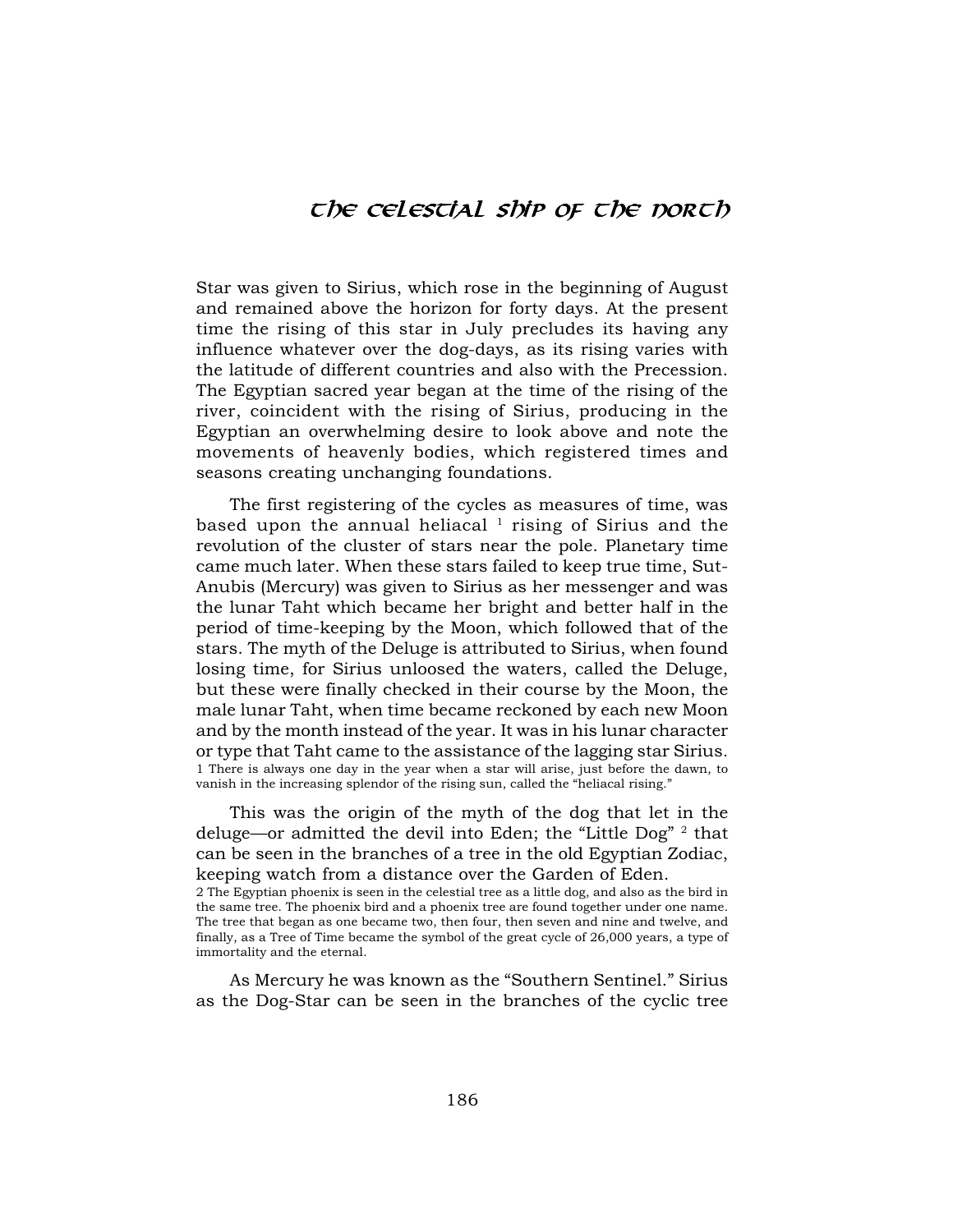peering about and spying into the promised land of—"Springtime, and the Golden Fields of the Setting Sun."

There is a Russian tradition that the dog was placed in the Garden of Eden to watch over Adam and Eve and to keep away the Evil One, but that the dog, being tempted by a piece of bread, yielded to Satan's wiles and allowed him to enter. Another tradition ascribes to the guardianship of the dog the fact that enough corn or seed was left to supply the world. One of the gods had become very angry, thinking that this seed which was heaven-born had been abused, and wished to destroy it entirely, but the dog pleaded that at least a little of it be left, and his wish was granted. This is the same little dog watching over Eden in the tree belonging to the sign Virgo, the Virgin, which as the planet Mercury is a watcher over the treasures of both heaven and earth. These legends as well as scores of others were related of the Goddess Mother of the Great Bear and her son Sut, when they were discovered to have been unfaithful in their time keeping, nevertheless the dog remained the keeper of the Sothic year and of the Sothic or Phoenix cycle. The Phoenix, bird of Fire and type of the resurrection is identified with the Egyptian Bennu. The Phoenix constellation contains one of the conspicuous stars of the heavens, Acharnar, the symbol of the Phoenix<sup>1</sup> and said to denote Victory after Death. This constellation was said partly or wholly to correspond with Aquila, the Egyptian Eagle, having as its beautiful star Altair, sometimes called the Bird of Jove, and also with the constellation Cygnus, the Swan of the Greeks. 1 "The Phoenix was an image of the Sothic year. This constellation came to the meridian

at the time of the rising of Sothis. A star of the first magnitude, Acharnar, belongs to it.. .. Akar (Eg) is a name of the underworld; Nar signifies victory; thus Akarnar in Egyptian denotes the victory over Hades, symbolized by the Phoenix, the bird of resurrection."— Massey, Gerald-A Book of the Beginnings, Vol. i, pp. 107, 108.

Hor Apollo states "when the Egyptians would symbolize an aged man they would portray a Swan, for when it is old it sings its sweetest melody." The Swan became a type of renewal, of immortality and with the approach of a new dawn it raised a song of great sweetness and joy, because of the coming of the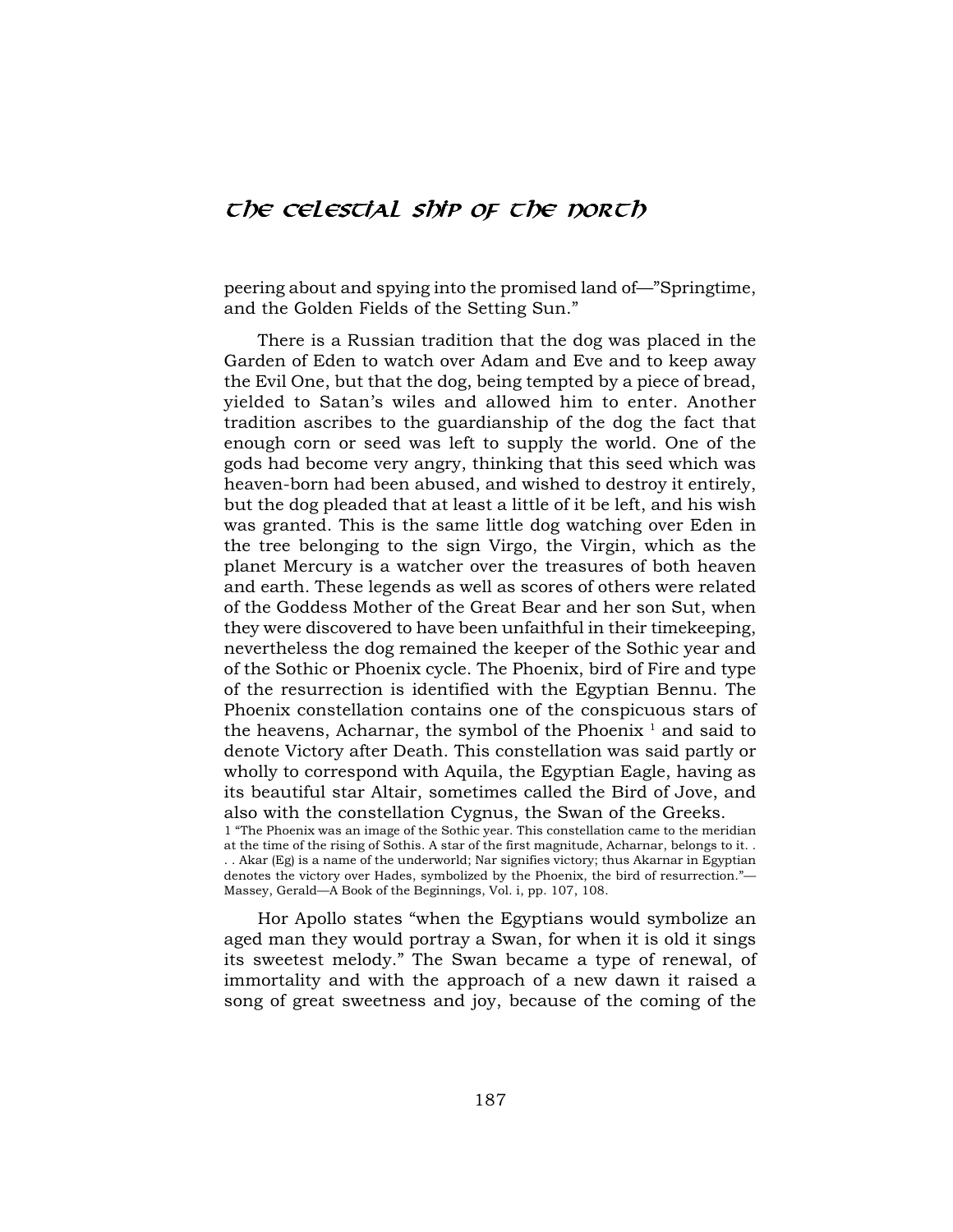Light, and youth, and a new beginning. It was a very beautiful and softened song of resurrection. Sirius was guide of the resurrection as she rose shining and majestic on the meridian bringing in the circling years.

Ancient Egyptian Calendars of which Sothis (Sirius) was the determiner were corrected by observing the heliacal rising of this star, for corrections had become necessary, before knowledge was obtained of the lunar periods leading to the determination of the true length of the solar year. Years were numbered by means of festivals.

Sut (Sirius) was the earliest form of the divinity of Fire and can be traced by means of the monuments down to Sebek-Ra, the Ram or Lamb of the Zodiacal Aries, considered the type of fulfilment. Sirius has been identified as a type of Fire and of Gold and was that "Fiery flaming sentinel of the fiery hosts of Space." Associated with Sirius was the Golden Dog, and also Sut-Nub, the black-and-golden Sun-and-Sirius god of the Golden  $Age.1$ 

1 Sut-Nub or Sut-Nahsi was the black Christ of Egypt, and has been worshipped in Europe as the Black Bambino of the Italian Church, and in India as Krishna, the black Christ. The black Sut-Nahsi was a negro image of the earliest god. This black god was continued as Sebek, Solar God of Darkness or the crocodile of darkness. No matter under what line of descent, it was direct from the motherhood and this single god is such only as the child of the Virgin Mother. When the fatherhood had been established, the one born of the Virgin as the descending dying Sun was the god, Jah, of the Hebrew god of darkness, the black divinity. "To this origin of the negro god and this line of descent through the black Star-god, the black-and-golden Sun-and-Sirius god, and the black god who was the sun of darkness, the Typhonians remained devoutly attached . . . the god of darkness, the black divinity, who becomes the black Iu . . . and finally the black Jesus of the Christian cult, the Son of the Virgin Mother in the Romanish Church, and the pre-monogamous worship of the Africans."—Massey, Gerald—"A Book of the Beginnings," Vol. ii, p. 346.

The great pyramid was considered by the Arabs to be the treasury of knowledge of all hidden wisdom from the beginning, and was called "The Lights." The pyramid is a figure of seven founded on the square and the triangle, and is identified with Sut (seven) or Sirius. It was oriented to Sirius.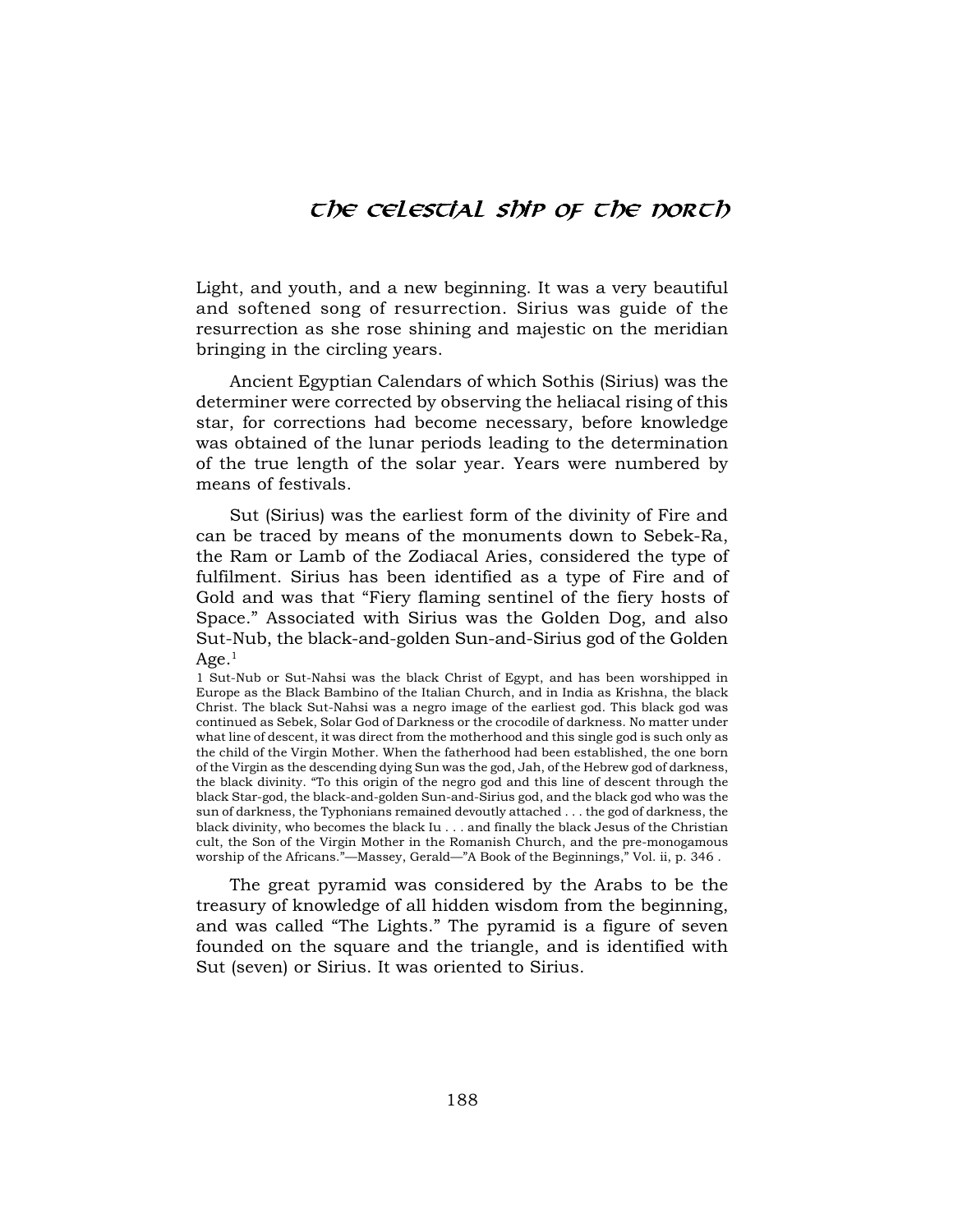Nine or ten thousand years ago the Sothic cycle, suggestive of the Typhonian worship, was still used by the Egyptians, who were most learned astrologers and builders of pyramids. They had profound knowledge of cycles, both great and small, and fully understood the difference between the Fixed Stars and our planets, for they looked upon the Fixed Stars as the "genii that never moved" and the planets as the "genii which never rested."

There are very powerful aspects between the earth and the satellite of Sirius, which do not seem to be mentioned either in astronomy or astrology. It is invisible to human vision, but is the refractor of Sirius' light to the earth, and is the so-called "Dark Planet," because the refraction of Sirius makes it invisible to human vision. It is not very far removed from our own Sun. It is obedient to Sirius and to the solar system of Sirius, and yet within equatable distance to our earth and is a great influence in reviving on earth the ancient souls who will minister to the Light. Should this fall in opposition to the Moon in the ninth house of the horoscope, the house of Light, from the third, it gives a very unusual perception of cosmic destiny.

The myth of the birth of Time, coming from above, was created by the motion of the Stars encircling the Pole, and establishing forever the Circle of Eternity. This is not an abstract conception, but a basic fact, from which arose the cycles that belong to the greatest antiquity. They were calculated by two very ancient astrologers-Narada and Asuraya, the Atlanteans-so very long ago that they seemed to and do belong to a mystic past, and are so ancient that sceptics as well as many theologians deny their existence, but the Secret Doctrine gives undeniable proofs, and Occultism has demonstrated the infallibility of these anciently computed cycles, which have reached us today intact. Narada and Asuraya were the great Giants of Archaic time. Narada in occultism is known as Pesh-Hun, "The mysterious guiding intelligence which gives impulse to and regulates the impetus of the cycles, 'whose symbol is in the serpent Sesha, that carries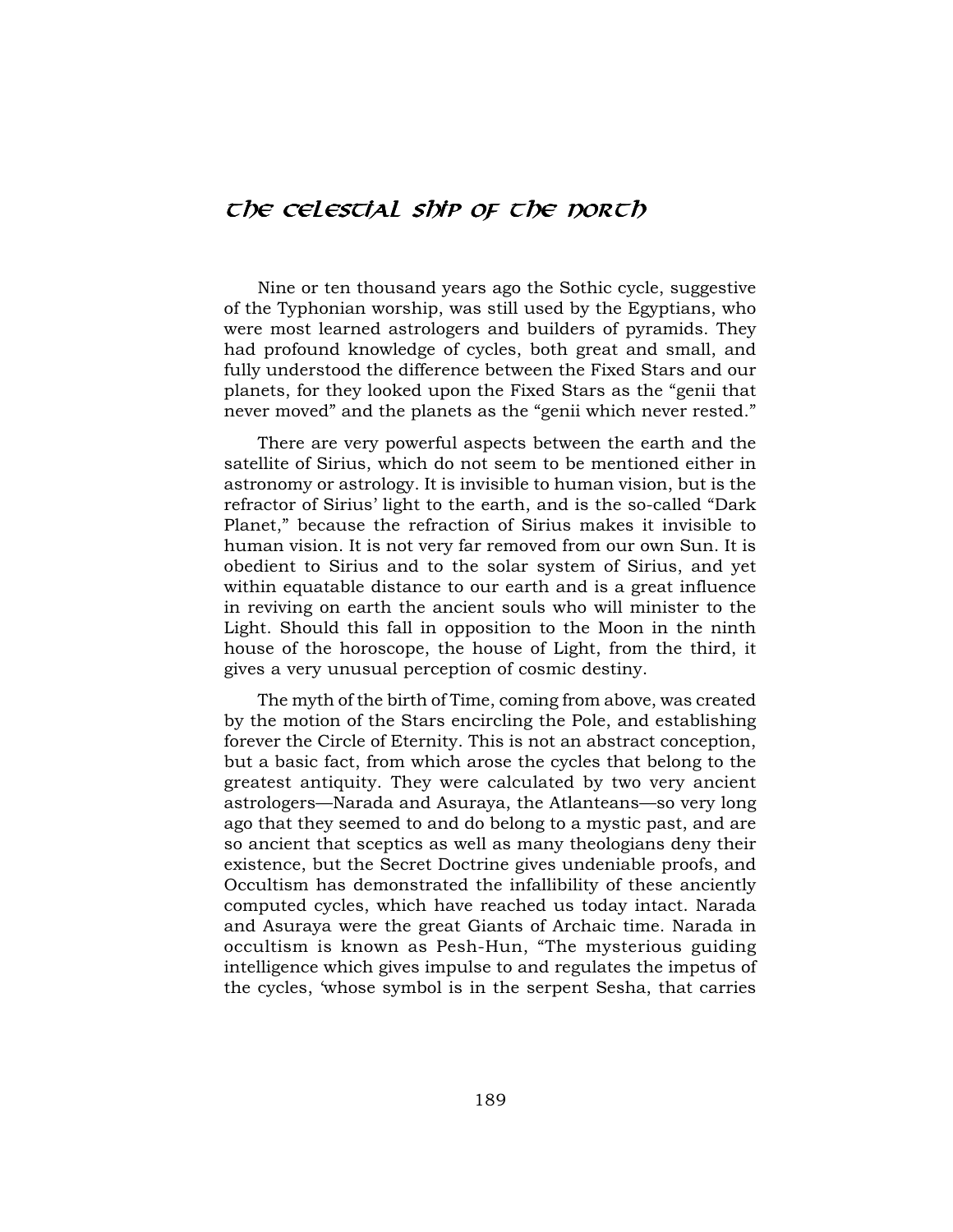within itself 'Infinite Time.' He is reputed to have given dates for cycles in cyclic figures with records of all the astronomical and cosmic ones to come. He taught his science to those who were known as the first people who looked above for knowledge, the first observers of the Fixed Stars.

Asuraya-Maya founded his astronomy on those records, together with the length of the coming cycles, until the final great cycle was reached. It is said of him that he was "one to whom God imparted knowledge of the stars." He was known as a most powerful magician and a wonderful astronomer, as well as the Greatest Astrologer of Atlantis. The Egyptian Priests had these records and arrangements of the stars, as did the Hindus, who still have them today.

The Circle and the Cycle are synonymous. A circle is Sar-Saros, or cycle, and with every race was the symbol of the Unknown. It is "Boundless Space" and "Limitless Time in Eternity" born from above, based on the myth of the birth of Time and the Circle made by the stars that had neither beginning nor end. Thus the Eternal was founded on the cycle and the circle, and continual cyclic repetition, just as in the creation of the four cardinal points from the circle, the "Four Times" of Egypt represented "Forever," through the continuity of one circle mingling with another. The transformation of one cycle into another can be found in the Hebrew word "Everlasting," meaning ever-repeating. The Hierophants of Egypt created from their philosophy the "Circle of Necessity," the fate to which all are doomed as well as judged, the circle that is symbolized in the twelve signs of the Zodiac.

Time cycles in the Books of Genesis, Daniel and Esdras are all prophecies, and every prophecy is astrological, the prophets themselves being astrologers. Death, renewal, or destruction and reproduction of worlds in ancient times were thought to be by Fire and Water. The end of the world or the Great Cycle was believed to occur in either the sign Cancer (fire) or Capricorn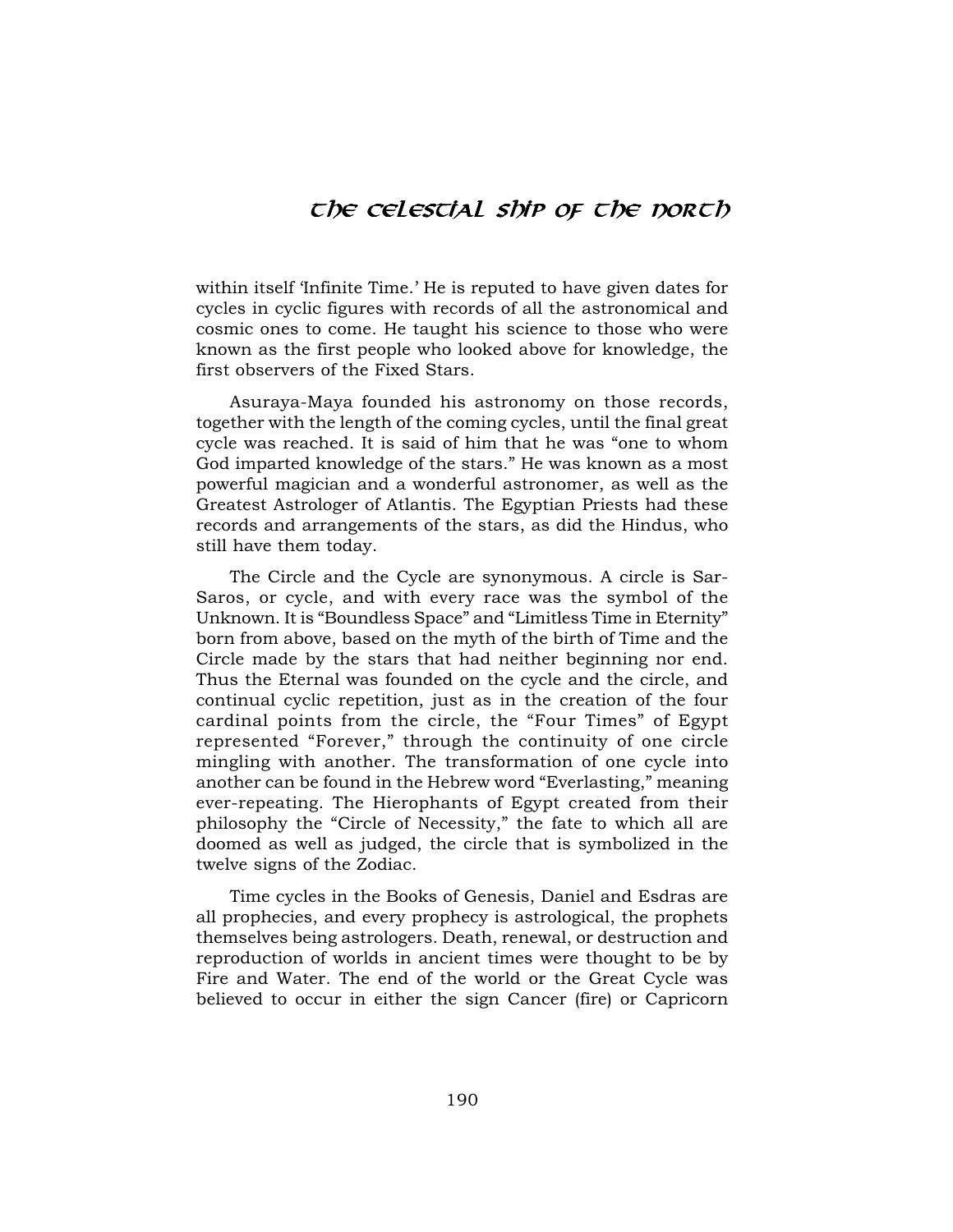(water), one being the antithesis of the other. Berosus taught that when all the planets should coincide in the constellation Cancer, the planets being so placed that a straight line could pass directly through their orbs, all earthly things would be consumed (pralaya) but that cataclysm by flood would occur when the same combination of planets took place in Capricorn. The devastation by fire belonged to Cancer, as it was thought that the world was renewed in this sign, ushering in birth and rebirth, an early cycle being typified by the Beetle. The beetle was called the God of the resurrection of the Sun or its renewal and a redeemer of the dead by his begetting. When the beetle has his wings folded he represents his metamorphosis or transformation. The beetle rolling his own seed into a ball symbolizes both Sun and Soul, and is identified with the Phoenix, whose transformation is by fire.

When a repeating cycle of time culminated at midsummer, the beetle was interpreted to mean a Giant Cycle. The giant Repha of the Hebrew writings "Had on every hand six fingers, and on every foot six toes, four and twenty in number." II Samuel xxi, 20. Six fingers and toes are traceable to the beetle, who had six tarsi on its feet and had thirty joints, representing the six months of ascent and the six of descent, with the thirty days to the month. The Rephaims of Genesis, xiv, 5, who were in Ashtaroth, were the "giants of the old world who carried themselves insolently towards God and man and were drowned in the deluge," and were the Seven Stars of The Great Bear, "who came not in their proper season" and so deviated from the ways of wisdom. The deluge was the ending of a cycle.

A Giant personified a Goliath cycle of time. The cycle of Sut was a year, and that of Taht, the Moon-god, who superseded Sut, was a month. All cycles symbolized the ebb and flow of life. In their ascent they reached towards the highest, and by the immutable law of opposites, their descent was towards the lowest, but every returning cycle in its reemergence reached higher and higher. Our present cycle has touched the lowest point of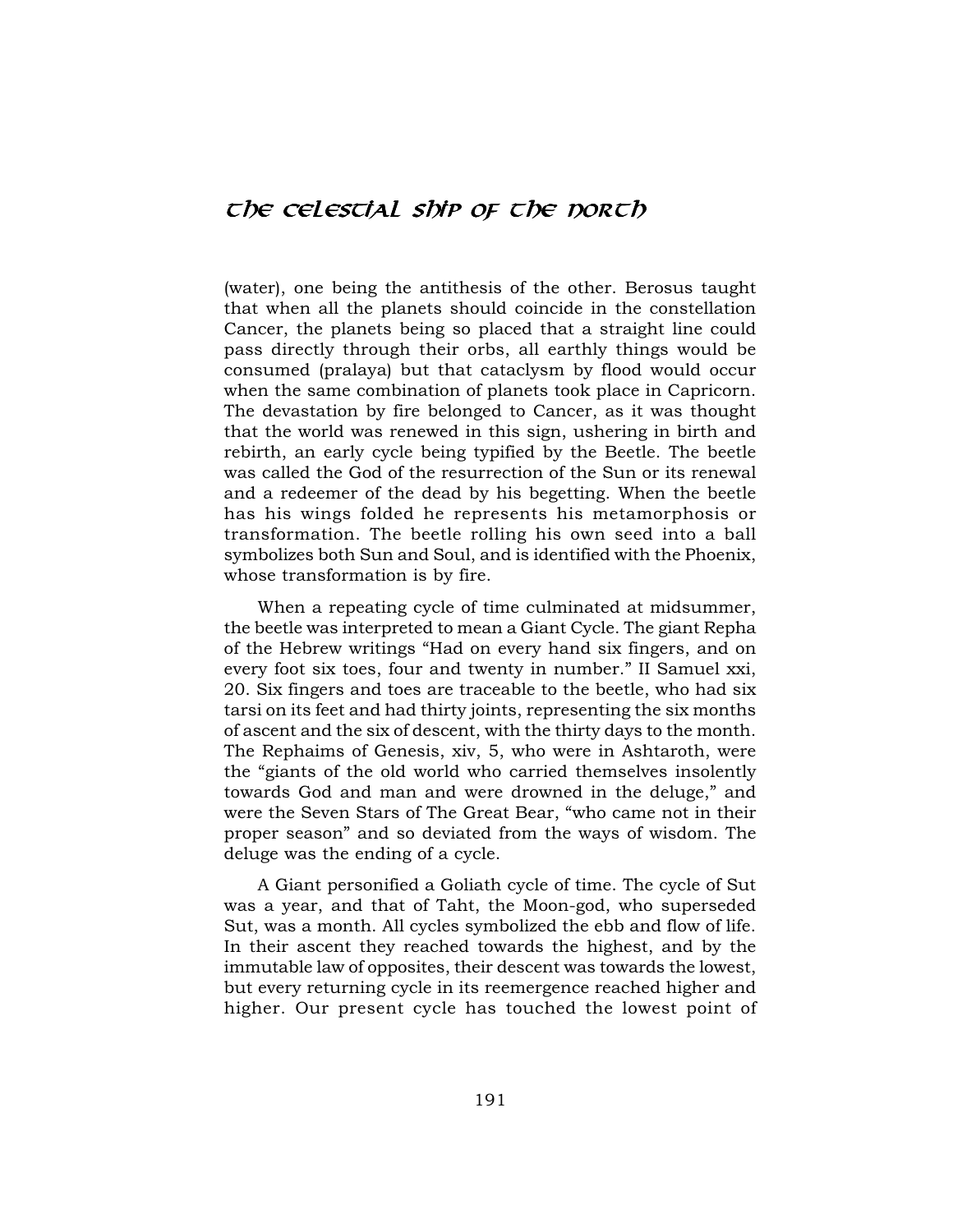transition, a dark period unproductive of understanding, and has seeminly failed to recognize the divine spirit within, materialism having superseded the Light.

Our great solar cycle or circling of the Zodiac brings periods of Light and Dark, life and death or resurrection. The Egyptian Great Years were the precessional periods called Cyclic Renovations, a return of time and seasons to their original place. An Egyptian year represented four of ours, and to "represent a current year," says Hor Apollo, "they depict the fourth part of an Arura, a measure of land of an hundred cubits; and when they would express a year, they say a quarter,  $\ldots$  four of these quarters Squared the four-fold year." This failing of Sothis being one day late every four years in its heliacal rising was allowed for annually and rectified in its great cycle. This irregularity "was considered to be the work of opposing powers of disorder, falsehood and chaos."

Two periods of time in connection with the Egyptian Great Years were of extreme importance. One was known as the Sothic cycle, which covered a period of 1460 years, and the other as the Phoenix cycle, covering a period of 1500 years. Herodotus tells us the Phoenix appears every 500 years, the ancient Phoenix that went down into Egypt to die or be transformed into the young one, which took place in the city of the Sun, the city where Abraham taught Astrology, and where the transformation of the Star-god into the Sun-god took place, and where the god Atum transformed into the son as Iu-em-Hept the Jesus of the Apocrypha who is associated with the 400-year cycle. The Secret Doctrine states that Phoenix came from Phenoch-Enoch, symbol of a secret cycle and initiation. This bird was also thought to live a thousand years, when it kindled a flame in which it was selfconsumed, becoming reborn from itself and living another thousand years.  $\frac{1}{1}$  One form of the Phoenix of Egypt, called the Bennu, is the Nycticorax, a bird that appeared at the time of the inundation, <sup>2</sup> and which had the double plume on the back of its head.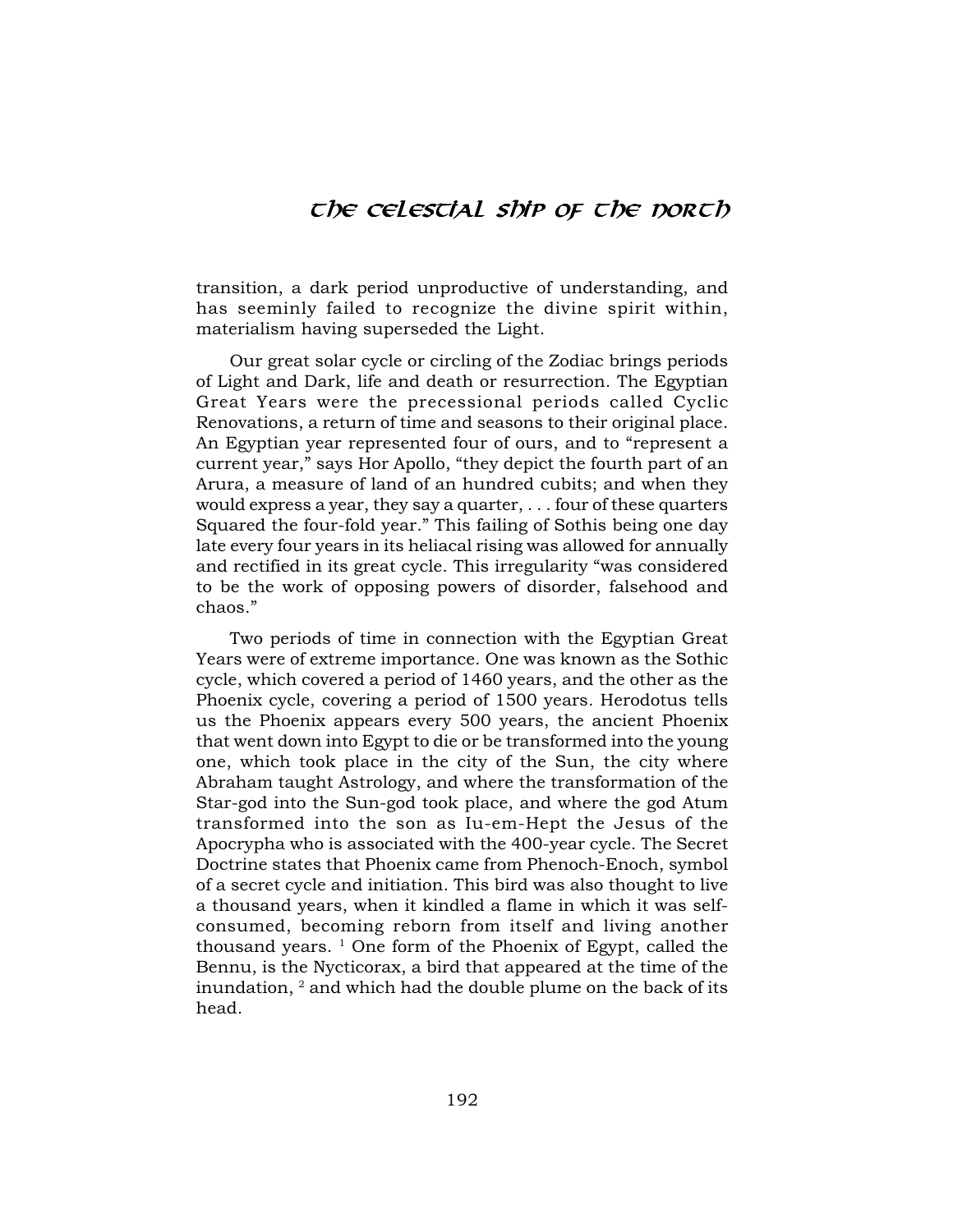1 The bonfire, whose origin was Sabean, was a fire connected with an consecrated to the reappearance of Sothis, when it crowned the summit of the year, just as the Phoenix or Bennu coming to the meridian typified the fire in which the bird was fabled to have been transformed.

2 The Nycticorax is an owl called the Night-crow, which announces the time of sunset almost as truly as an almanac. This peculiar bird, says Gilbert White, can only be watched and observed during two hours of the twenty-four, and then in the dubious twilight-an hour after sunset and an hour before sunrise.—Massey, Gerald—A Book of the Beginnings, Vol. i, p. 108. The bird was a type and was continued as a figure of the Great Year coinciding with a Talmudic legend of the bird over which the angel of death had no power. This was the one who had not fallen, as it had refused to eat of the forbidden fruit when it was offered to Eve

In the Book of II Esdras, Chapter xii, 13-16, a parallel to the Phoenix occurs where it says, "And the whole body of the eagle was burnt, so that the earth was in great fear." Further it says, "there shall rise up a kingdom upon earth, and it shall be feared above all the kingdoms that were before it. In the same shall twelve Kings reign one after another. Whereof the second shall begin to reign, and shall have more time than any of the twelve. And this do the twelve wings signify which thou sawest. If, as Gerald Massy understands, we take this vision to refer to the founding of the Zodiac of twelve signs, and the introduction of the year or cycle, to which the quarter of a day was added to be calculated as one day in every four years, and the one day taken into account in the second month of the year as in our February, then the second King may be said to have more time than any of the twelve, because the leap year of four fold length would be reckoned and dated by the month of his reign. The difference of a day corresponded exactly with the day intercalated in the sacred calendar of the Egyptians every fourth year, as in the case of our own Leap Year.

In the divine Dynasties the reign of Osiris is given as 400 years. The cycle of 400 years belongs to the Astronomical Allegories in the Books of Genesis and of Esdras. The prophecies of the Apocrypha belong to the period of 400 years called the Sun and Sirius period, to which the Jesus of the Apocrypha belonged. There is an Egyptian legend telling us that Osiris in the 365th year of his reign took Horus as companion and left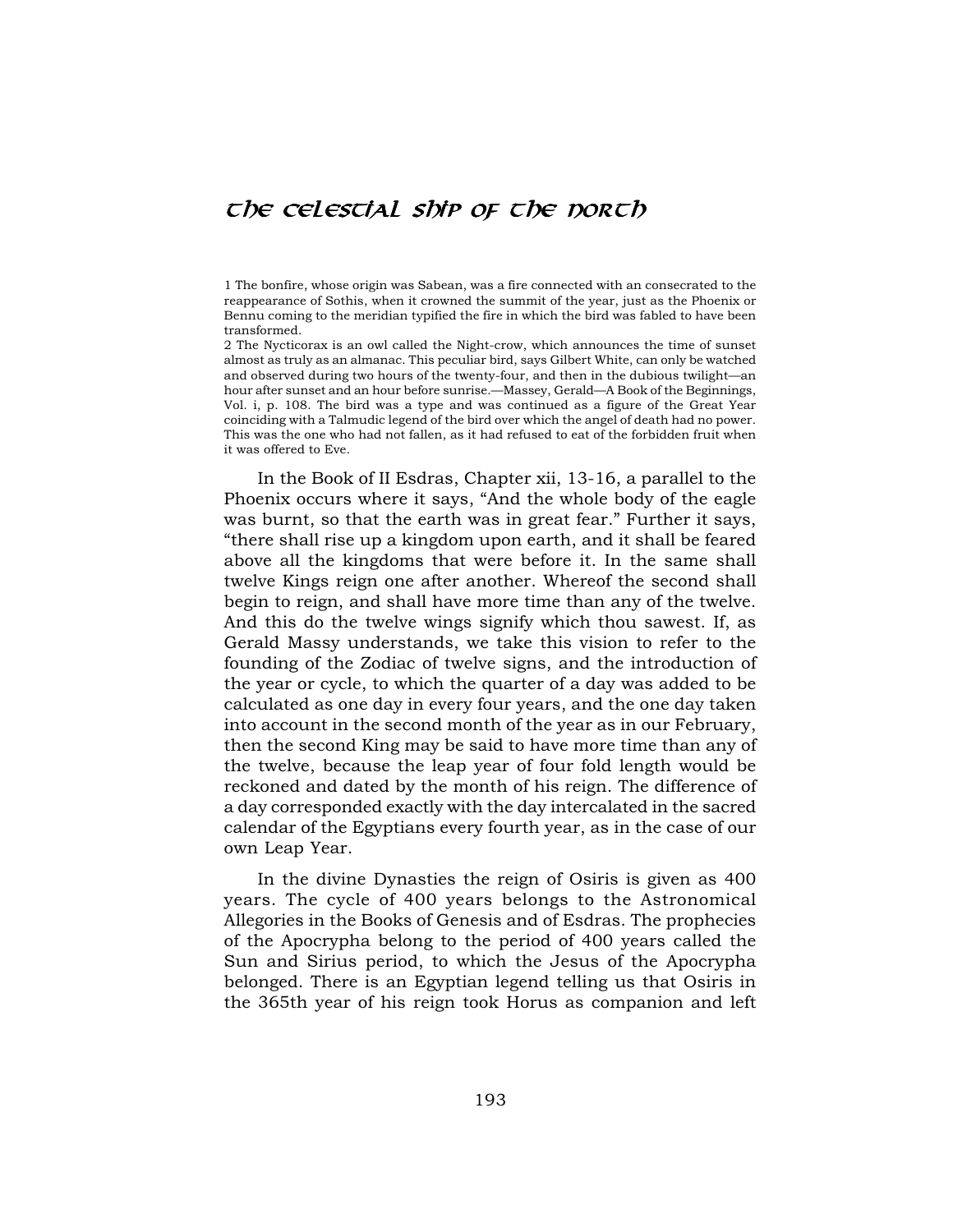Nubia, with the purpose of driving Sut-Typhon out of Egypt, so that the ushering in of the correct Solar time of  $365$  1/4 days might be accomplished.

The ancient Sut-Typhonians were very learned astronomers and had a thorough understanding of the cycles of Precession, and knew of the longer axis of the earth's orbit (the apsides) which reduced the actual period of precession in the 500-year cycle. "It carried the axis of the orbit completely around the whole circumference of the Ecliptic in  $20,984$  years." <sup>1</sup> The length of the year calculated by this second motion is about 21,000 years, or fifty-two times the Phoenix cycle of 400 years. 1 Herschel.

The ancients always regarded the Angels as the repeaters of the periods of time. We know them today as the heavenly or celestial hosts. The Talmud states that "one angel is taller than another by as many miles as a man could travel in 500 years." This 500 years determines the Phoenix period or cycle of time. In Rabbinical history the Angels are placed in the lower heaven, Seven of them being Archangels with as many as 360 under their charge. This lower heaven is the third created, and is the solar circle or ecliptic of 360 degrees. Job's joyous stars are the sons of Elohim, the circle makers, the Seven Stars or children of the Great Mother, the constellation of the Great Bear. We know that Sut, her first son, was called Satan and was the mightiest, the most beautiful, as well as the wisest of God's Archangels. He was Sabaoth, the Lord God of Israel, later theologized into Satan, the adversary, who is finally identifiable as the planet Saturn, symbol of Justice.

Knowledge of the Angels came directly from the Pharisees, who based their angelology on the Babylonian account of creation, which is found on the Assyrian tiles. Their Angels, of which there are Seven, are placed in the lower heaven. The second and third tiles read "The Angels who are in rebellion, who are in the lower part of heaven, had been created."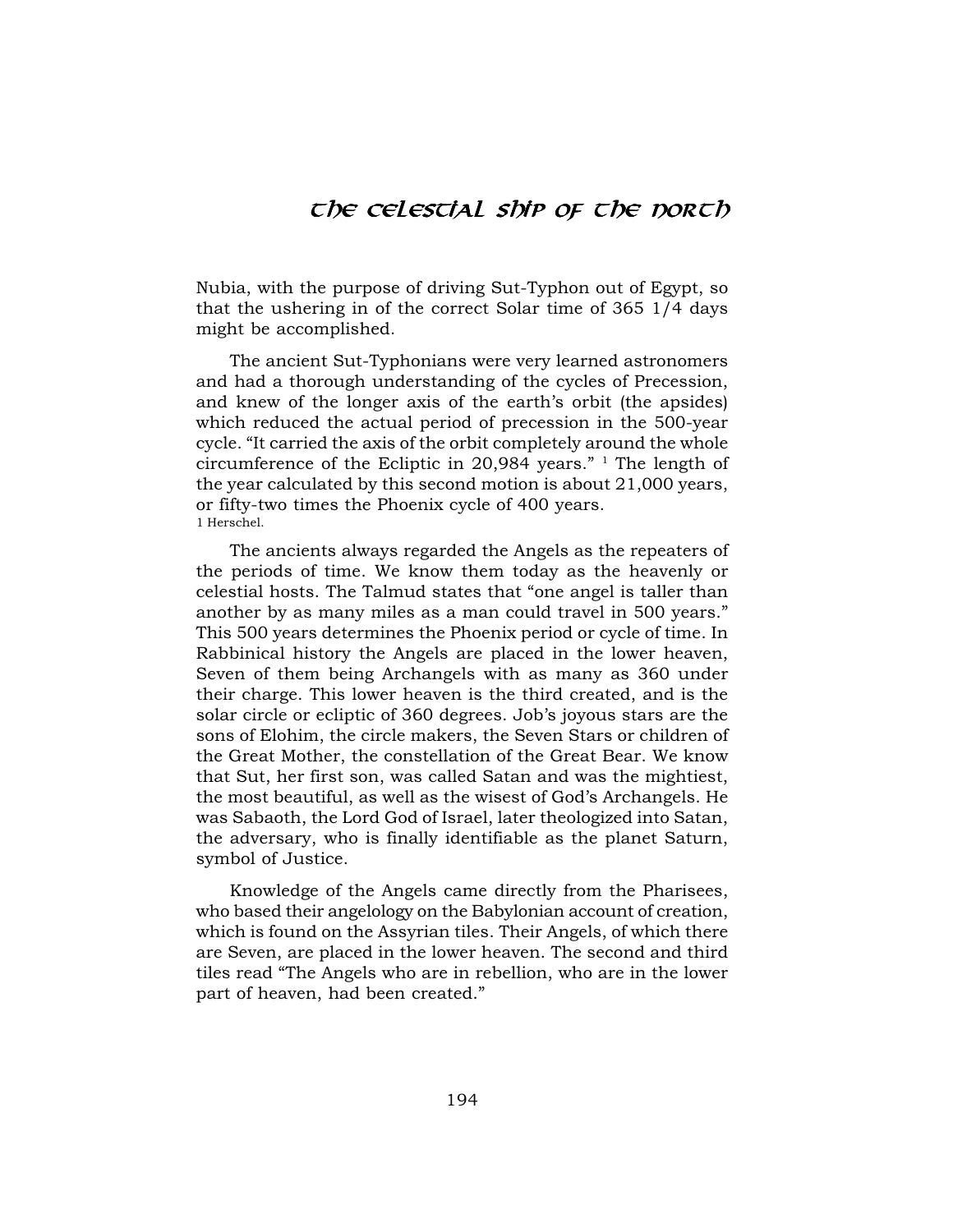The Gnostics claimed that our earth had been created by the lower Angels, the inferior Elohim, and taught that the God of Israel was one of them. The Sadducees, who were guardians of the Laws of Moses, rejected the doctrine of the Angels. The Essenes had the knowledge of time-cycles and periodicity, which constituted the Jewish Kabala.

The "Sons of God" are the only angels mentioned in the Book of Genesis, but "The chariots of god are twenty thousand, even thousands of angels; the Lord is among them, as in Sinai, in the holy place." Psalm lxviii, 17. In the solar myth the Lord is the Sun in the midst of the stars in heaven. The Stars, the Angels, myriads and myriads of them, and the little ones, "sun themselves in one beam of all their glory and are gone."

Shennu, the Hebrew Sinai is the region of the time cycles. Shenah, Hebrew, and Shena, Egyptian, denote a place of repetition or transforming one into another at the end of a year. Shennu is a circle, orbit, and the Shennu of Egypt means millions, crowds, attendants, typifying time and periods which were personified as Angels just as today, they have been called "Saints" of God."

Angels were the "Messengers of the Eternal," that is, they were the announcers of Time, and their doctrine was knowledge of the time cycles, which was a sacred and hidden wisdom in ancient times and originated with the great and first mother who created the first circle or cycle with her earliest known Angels, the Stars. In the "Book of the Dead" the messenger or Angel of divine vengeance was called Apt, the "Living Word," and was this same mother. Apt was a type word for Angel. Ap was to manifest, make known, announce, and Apt was the feminine manifestation.

In archaic teachings the Fall was the incarnation of the angels who had broken through and were in the chains of flesh and matter, in contradistinction to the Fall<sup>1</sup> of the Seven early Stars, which were said to be inert and lazy, as they had failed to keep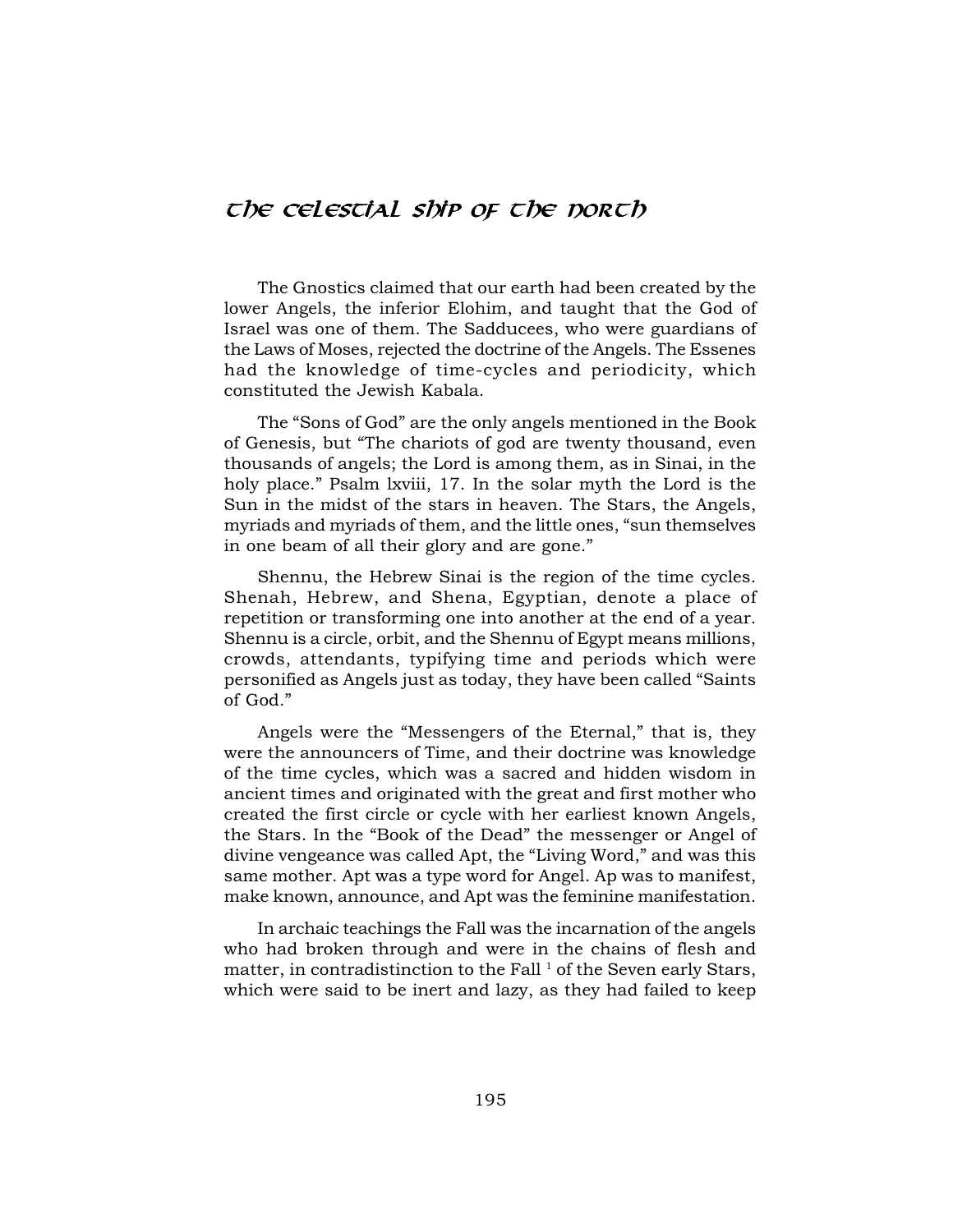time and the time cycles correctly. In the Zohar the Fall of the Angels refers to those who have broken through the seven circles. The "Seven Circles" are "the seven planets and planes, as are also the seven invisible spirits, in the angelic sphere whose visible symbols are the seven planets," the seven of the Great Bear and others.

1 The Scriptures speak of the Giants who lived before the flood. They were called Nephilim, the "mighty men of old." The word means to fall, fall from heaven. They were the celestial Giants of the primary world, the Seven great Stars belonging to the first great mother, who had "transgressed the commandments of God" or whose time-keeping had been found untrue.

After the Fall in Eden the Angels were said to have imparted their celestial knowledge to man that he might regain his lost Paradise. The doctrine of the Kabala was centered in the cluster of Seven Stars in the North. They were the Angels first noticed and construed as the periodic messengers of heaven, keepers of the cycles of time and makers of the circle of Eternity, of which they were messengers. They still keep watch at the gates of the Solar Zodiac, especially at the gates of the four corners in their last material manifestation, when, consciousness rising above the Cross of Matter, (formed by the four corners) is represented by a type, sign, or angel pointing the way to that path in which life can be most nobly expressed.

#### THE CONSTELLATION DRACO

Draco was called the "Counsellor of Treasures" and as the Dragon was part of all primeval revelation, "the fetishism of the dark because primeval." Draco surrendered its character of the Good Demon to undergo eschatological change. As the encircling Dragon or Serpent, it was the symbol of Eternal Going Round, or Eternity, and from its revolving around the pole originated the Serpent coiling around the Tree, thus Serpent and Tree become inseparable.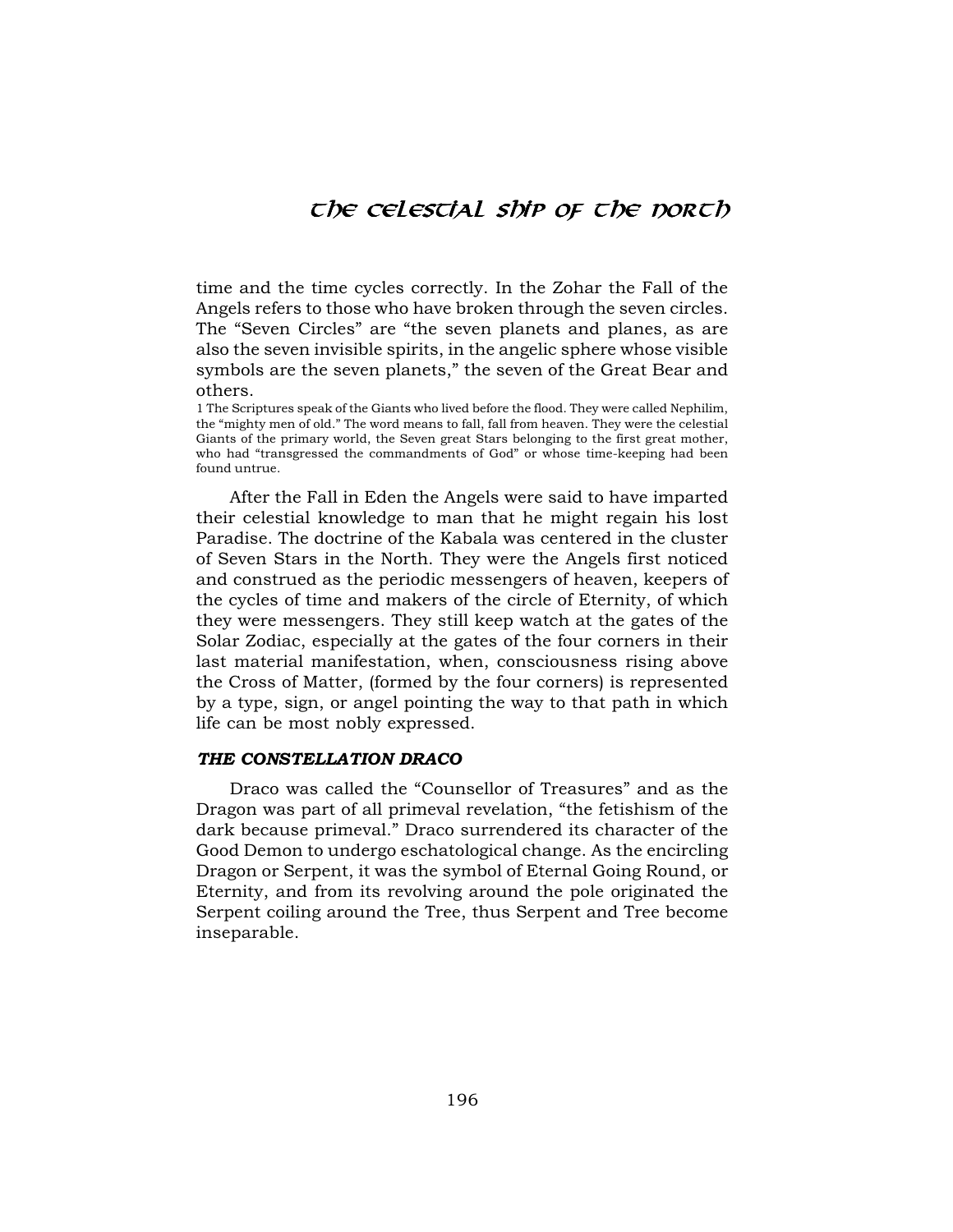#### **CHAPTER XIII KEEPER OF SUPERNATURAL TREASURES** OF KNOWLEDGE AND WISDOM

Hor Apollo tells us that "The earliest observers gave the first fact, revealed by the darkness as the whole starry Vast above slowly crawling round and round in one general movement like a serpent, whose variegated scales were the stars." From the rising and the setting of the stars, so like the motion of the serpent, many types were created. Among the elements above, the serpent was a symbol of Fire and Air, and below of Earth and Water, these being the four elements that were sacred over the entire world.

Serpent worship is as old as the heavens, and has been practiced since the beginning of time as we represent time on earth, and was symbolically interpreted by the primitive peoples. The earth was spoken of as the "Queen of the Serpents and the Mother of all that moves," which titles typified the time before the earth had become globe-shaped or round, and was "A long" trail of cosmic dust or Fire-Mist moving and writhing like a serpent." The spirit of God was thought to breathe upon this Fire-Mist until it became cosmic matter, and finally circular, representing to the people of early days, the ring-shaped symbol of the serpent with its tail in its mouth, emblem of Eternity and Infinitude, whence came all the globular  $\frac{1}{1}$  bodies found within

#### the universe.

1 "The simile of an egg expresses the fact taught in Occultism that the primordial form of everything manifested, from atom to globe, from man to angel, is spheroidal, the sphere having been with all nations the emblem of eternity and infinity—a serpent swallowing its tail. To realize the meaning, however, the sphere must be thought of as seen from the center.... The 'Mundane Egg'... is found in every world-theogony, where it is largely associated with the serpent symbol; the latter being everywhere, in philosophy as in religious symbolism, an emblem of eternity, infinitude, regeneration, and rejuvenation, as well as of wisdom.... The 'Virgin Egg' is the microcosmic symbol of the macrocosmic prototype—the 'Virgin Mother'—Chaos or the Primeval Deep."—Blavatsky, H. P.—The Secret Doctrine, Vol. i, p. 65. 2 The Gnostics taught that Light and Shadow, Good and Evil, were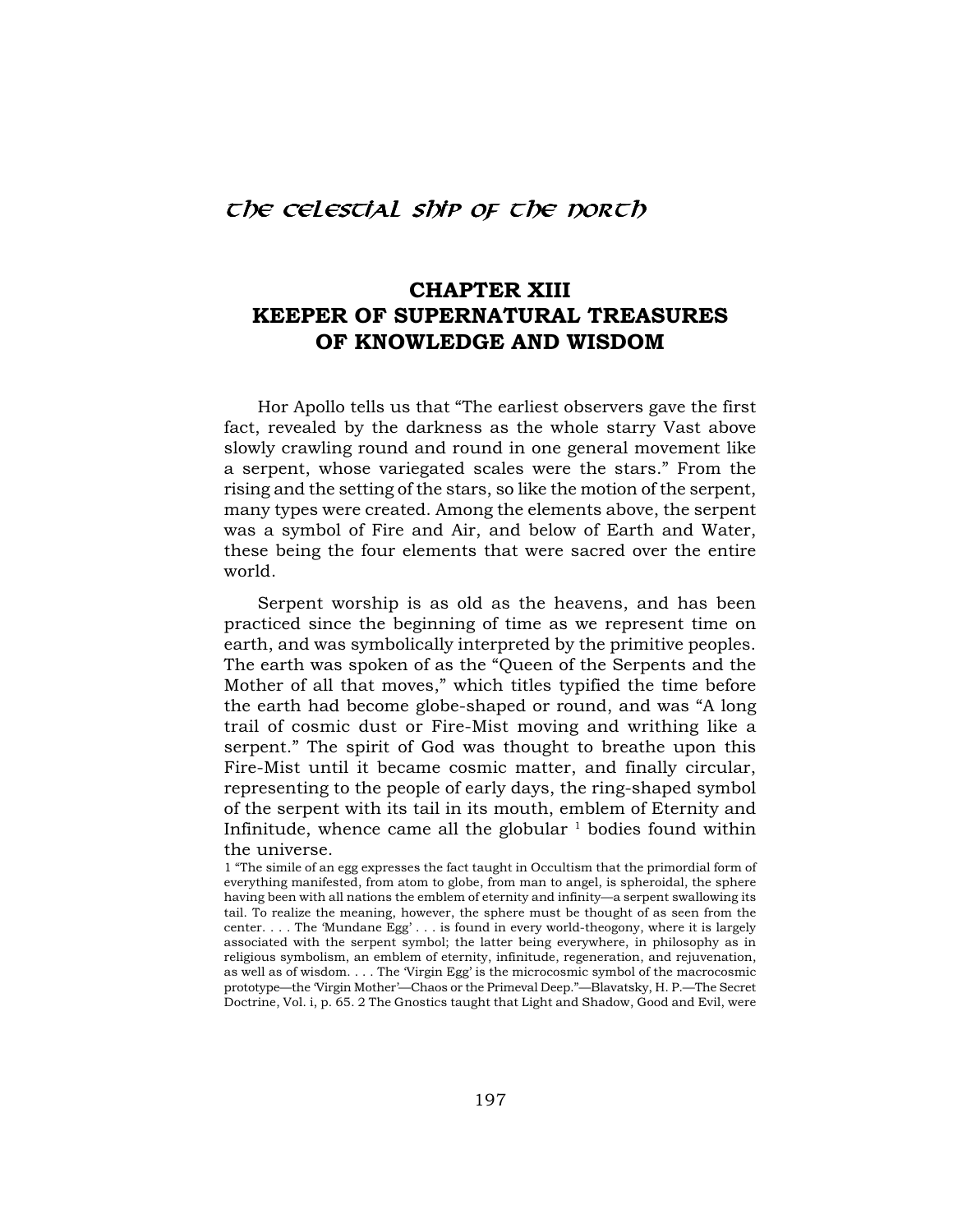veritably one and have so existed through all eternity and will continue so to exist as long as there is a manifested world. "Shadow is not evil, it completes the Light, or Good. It is its creator on earth."

The primordial Serpent seen in the heavens, was composed of myriads and myriads of small stars forming a "luminous Zone," called the Astral Light. Moreover the path of the Sun through the Sidereal Year was always allegorically called a Serpent. The Serpent was a symbol of Divine Wisdom and was a synonym for initiation into the secret mysteries of the Magi, the Astrologers.

The Gnostics of the first three centuries were philosophers and formulators of the Wisdom or Gnosis which they taught.<sup>1</sup> The Gnosis was a spiritual and sacred knowledge obtained only through initiation into spiritual mysteries. The Gnostics of the Second Century found in their Serapis (Serpent) an accepted type of Christ to whom the latter day Christians gave the name of Messiah. Serapis was represented as a Serpent, just as Jesus was later. All ancient religions were symbolized by a Serpent. In Egypt the resurrection of Nature was represented by a Serpent having human legs. A Serpent on two legs, also meant a high Initiate. It is commanded in the "Book of the Dead" that Chap. clviii should be read in the presence of a Serpent on two legs. The Serpent was the emblem of Christ, and as the good genius, the Agathodaemon, the Serpent is found engraved on many of the Gnostic gems.

1 The Gnostics taught that Light and Shadow, Good and Evil, were veritably one and have so existed through all eternity and will continue so to exist as long as there is a manifested world. "Shadow is not evil, it completes the Light, or Good. It is its creator on earth."

"The 'Way of a Serpent,' and the workmanship, are among the most amazing in all nature. It has no hands, and yet can climb a tree to catch the agile monkey; it has no fins, but can outswim the fish; no legs, yet the human foot cannot match it in fleetness. Death is in its coil even for the bird on the wing, which the springing reptile snatches out of its own element. The Serpent slays with a dexterity that human destroyers might look upon as divine. One of the most arresting sights is to see this limbless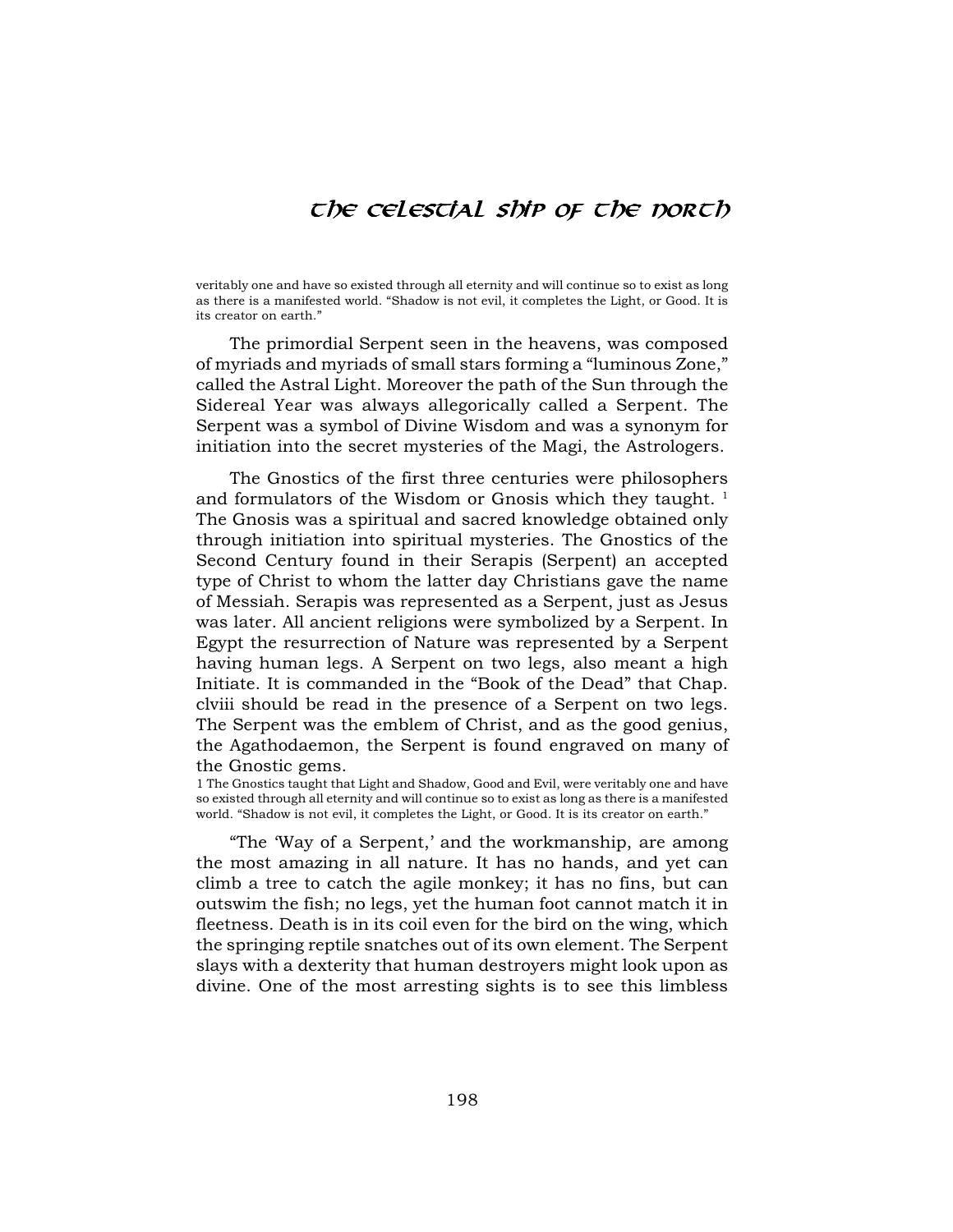creature turn its coils into a hand to grasp its prey, and lift it to the deadly mouth. The serpent in the pangs of sloughing is a phenomenon, once witnessed, never to be forgotten. There is a startling fascination in the sight of that image of self-emanation proceeding from itself, the young, repristinated, larger life issuing of itself from the mask of its old dead self like a spiritual body coming forth from the natural body, the unparalleled type of self-emanation, of transformation, of a resurrection to new life. of Time, or Renewal coming of Itself!" 1

1 Massey, Gerald-The Natural Genesis, Vol. i, p. 293.

The early Christians were Serpent worshippers, and among those called the Naeserians the Serpent was known as the second person of the cosmical and astronomical Trinity, symbolized by the constellation of the Dragon, which celestially was said always to have within it that which was sacred and divine. The true objective of this worship was undoubtedly more obvious at the time when the constellation Draco and the other most northern constellations were more universally noticed and studied.

It can readily be seen why the Serpent, as the Constellation Draco, winding itself around, as if guarding the Pole of Heaven, or the Garden of Eden, was called the "keeper of supernatural treasures of knowledge and wisdom," and that he might be a truer transmitter of the Light than an anthropomorphic god. In some countries the people ate certain parts of the Serpent and drank its blood, in order to acquire knowledge, which would enable them to understand the language of animals and birds. It was the unexpected tasting of the Dragon's blood that opened the eyes and ears of Sigurd so that he heard what the birds had to say, immortalized in the exquisite music of Wagner. Eve in the Garden of Eden was faced with the serpent temptation. The original Kamite record of this is found in the Tale of Setnu from "Records of the Past" and of most precious wisdom. "Thou shalt know what relates to the birds of the sky and the reptiles, and all that is said by them. The divine power shall raise the fishes to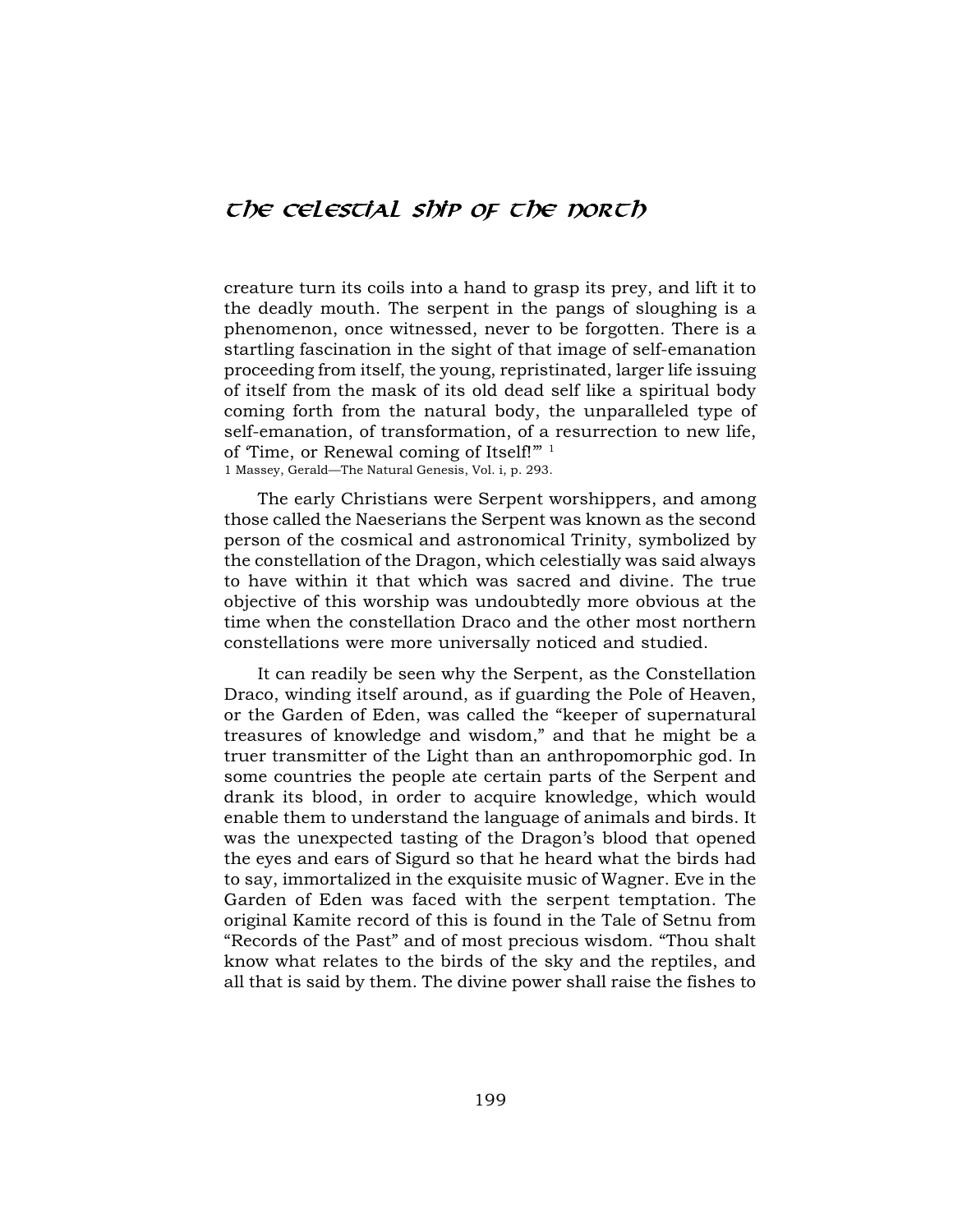the surface of the water. If thou readest the second page it will happen that if thou art in the Amenti thou wilt have power to resume the form which thou hadst on earth," and to quote from The Natural Genesis of Gerald Massey, "This marvellous book had been placed in a box of iron, inside a box of brass, inside a box of bronze, inside a box of ebony, inside a box of ivory, inside a box of silver, inside a box of gold, and concealed in the middle of the river Coptos. Iron, brass, bronze, ebony, ivory, silver and gold make up the symbolical number seven, equivalent to the Seven coils of Fafner the Dragon."

The star Alpha Draconis of the constellation Draco was the Pole Star about 2793 B. C., and was held in very great reverence by all the early nations, who called it by various names, such as "The Judge of Heaven," "The Proclaimer of the Light," "The High Horned One. It was an object of worship to the early Christians.

The central passages of the Temples of Hathor, Denderah and Thebes were oriented to Alpha Draconis, then the Pole Star, as were other temples and pyramids of later date. Our own astronomer, Serviss, speaks very beautifully of these orientations, "to square their work by the stars, and to construct long rows of sphinxes and majestic columns to conduct a ray from the sky to the eye of God in his dark and hidden chamber, where no impious foot dared follow."

The Hivites of the Old Testament were known as the Ophites, and were connected with the Sabeans, worshippers of the Stars and the celestial Serpent. No other people or nation gave to the serpent the significance the later Christians have given it, for to all the older nations it was the symbol of Wisdom, and of great Seers, and never the devil of evil that has been manufactured into a belief in the lives of the people of today.

The Brazen Serpent of Moses was the Divine Healer. Why has it been Christianized into the dreaded reptile? Originally by the ancients the Serpent was regarded as the "First Beam of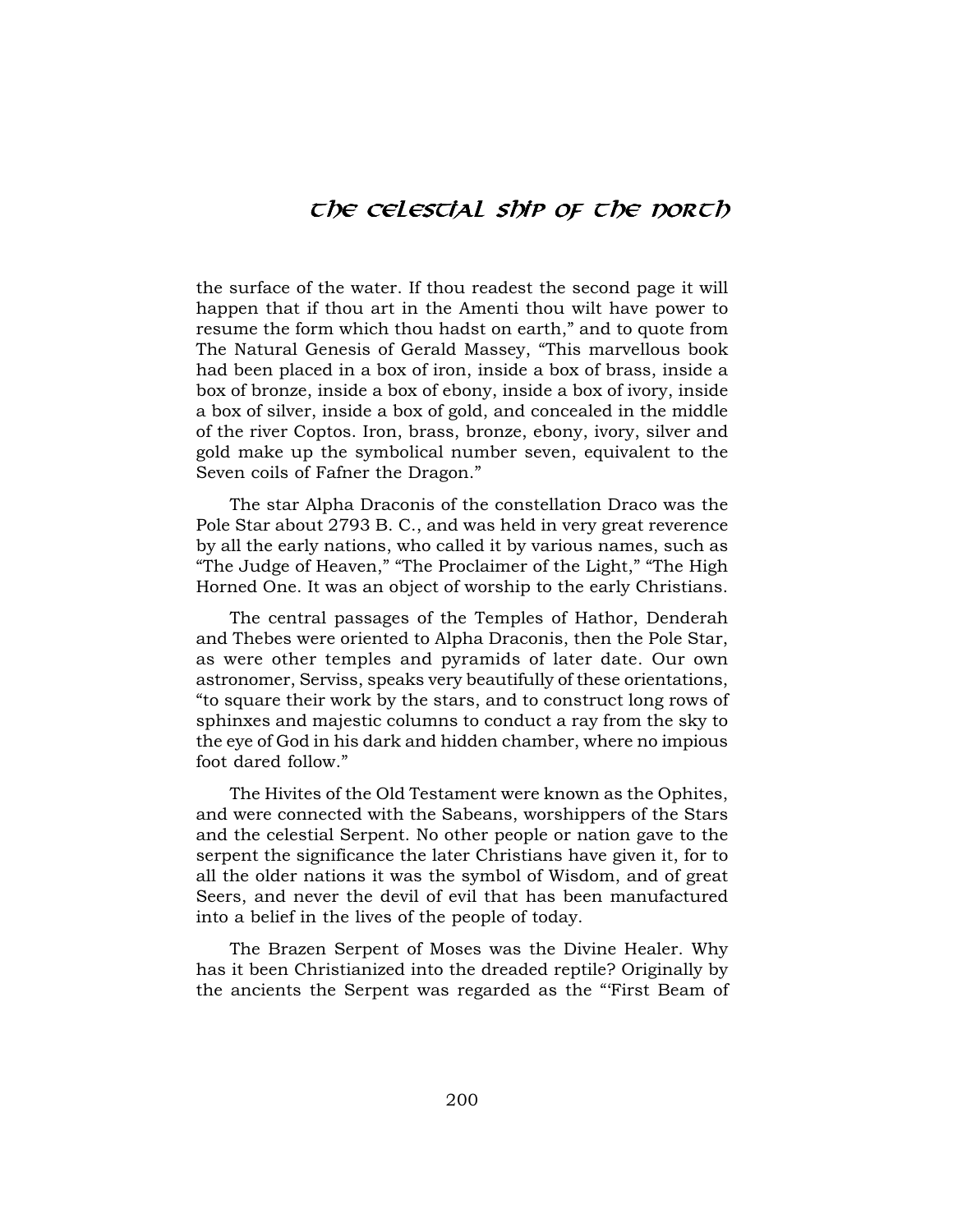Light' that radiated from the abyss of 'Divine Mysteries'." And the Serpent Mystery was given only to the "Little Ones"—God's Little Ones who were the perfect Initiates, as was Jesus who knew and taught this sacred divine mystery.

To the Ophites the Serpent of Genesis and the Saviour were one. They held the Serpent in unusual veneration. "Moses was a descendent of Levi, the Serpent tribe; Buddha was of Serpent lineage, through the Naga (serpent) race of Kings who reigned in Magadha. Hermes-Thoth in his snake symbol is Tet, and according to the Ophite legend, Jesus or Christos is born from a snake (Divine Wisdom or the Holy Ghost) i. e. he became a Son of God through his initiation into the serpent wisdom." The Ophites assumed a definite existence about the Second Century, although the source of their worship was ages older, and like other Gnostics, they did not accept the teachings of the Old Testament, because they considered them inferior in knowledge and not containing the true Divine Wisdom. They worshipped the Serpent as the author of supreme knowledge. A brief and most interesting summary of their views is given by Epiphanius. "The supreme Aeon, having produced other Aeons, one of them a female, Prunnicos descended into the waters; whence, not being able to escape, she remained suspended in mid-space, being too clogged up by matter to return above, and not falling lower where there was nothing of affinity to her nature. Here she produced her son Ildabaoth, the god of the Jews, who in his turn produced seven Aeons, or Angels, who created the seven heavens.

From these seven angels Ildabaoth shut up all that was above him, lest they should know of anything superior to himself. They then created man in the image of their father, but prone and crawling on the earth like a worm. But the heavenly mother, Prunnicos, wishing to deprive Ildabaoth of the powers she had involuntarily endowed him with, infused into man a celestial spark, the soul. Immediately man rose up upon his feet, soared in mind beyond the limits of the eight spheres and glorified the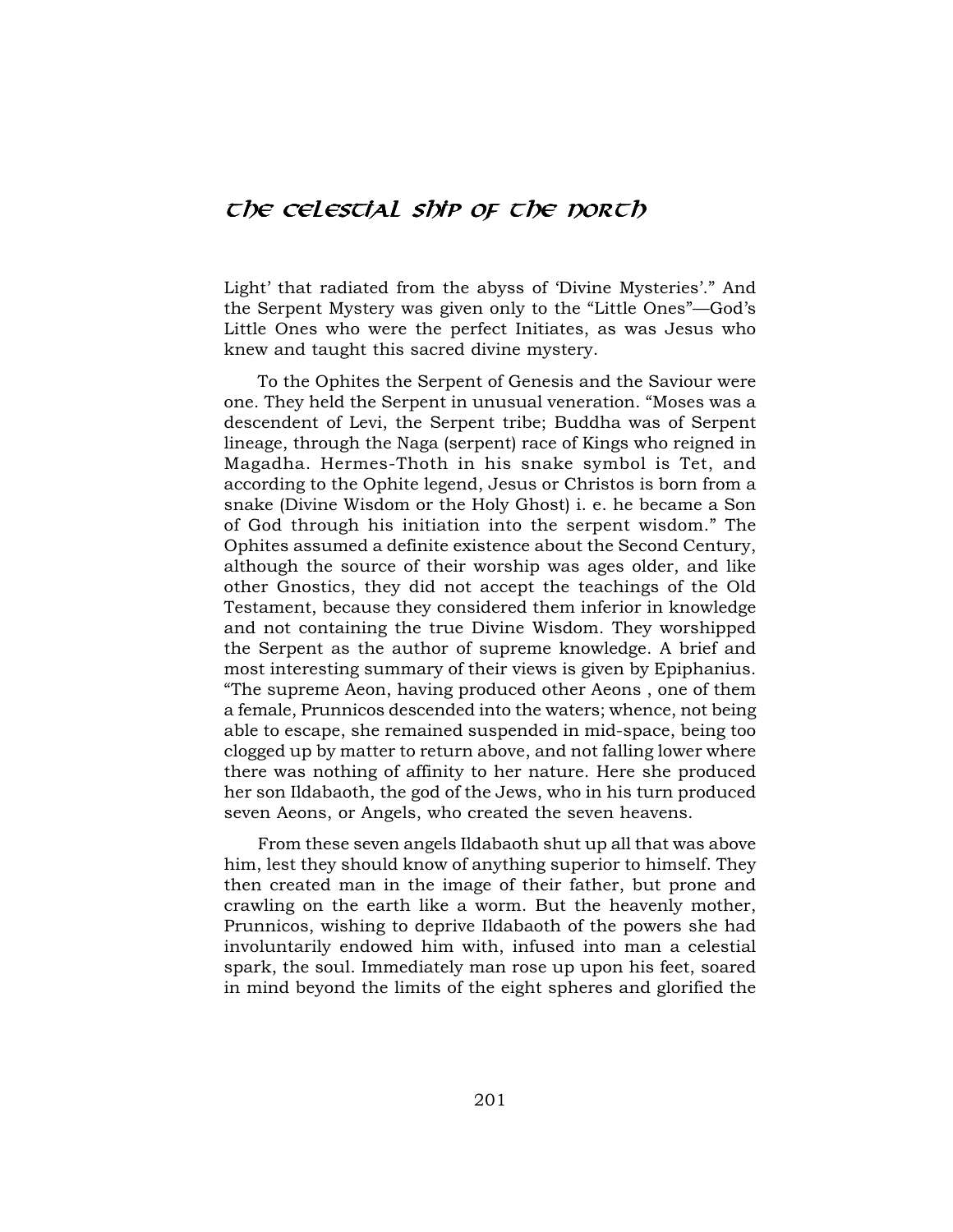Supreme Father, him that is above Ildabaoth. Hence Ildabaoth, full of jealousy, cast down his eyes upon the lowest stratum of matter, and begot a virtue in the form of a serpent, whom they call his son. Eve obeying him as the son of God, was readily persuaded to eat of the tree of knowledge."

The angels recognized by the Roman Church were included in the Ophite planetary groups. Michael is figured as the Lion; Suriel as the Bull; Raphael as the Serpent; and Gabriel as the Eagle.

There were renowned subterranean caves or crypts under the cities of Memphis and Thebes. Those of Thebes were on the western side of the River Nile, extending towards the Lybian desert. They were known as the "Serpent's Catacombs," or passages wherein were performed the sacred mysteries "of the Unavoidable Cycle' generally known as the 'Circle of Necessity', the inexorable doom imposed upon every soul after the bodily death, when it had been judged in the Amentian region." 1 1 Blavatsky, H. P.-Isis Unveiled, Vol. i, p. 553.

In Egypt the "Circle of Necessity" was called the "Inevitable" Circle," that of gestation, and the serpent became a supreme emblem of this mystery of the mysteries.

All the legends of the Serpent, whether allegories in our Bible or myths of ancient times, can be very easily traced to Astrological Mythology. The Sun conqueror of the Dragon of Darkness, the Celestial Virgin, the Dragon of the Book of Revelation, and many others can be brought from the far off past and traced to their primal origin in the Fixed Stars, the Zodiac and the Constellations.

"Fiery Serpents" was an epithet given the Levites of the priestly caste, after they had departed from the good law, the traditional teaching of Moses, and to all those who followed Black Magic. They were the "rebellious children" against whom the prophets thundered because of their sins and iniquities, and who were to carry their riches "into the land whence came the viper and fiery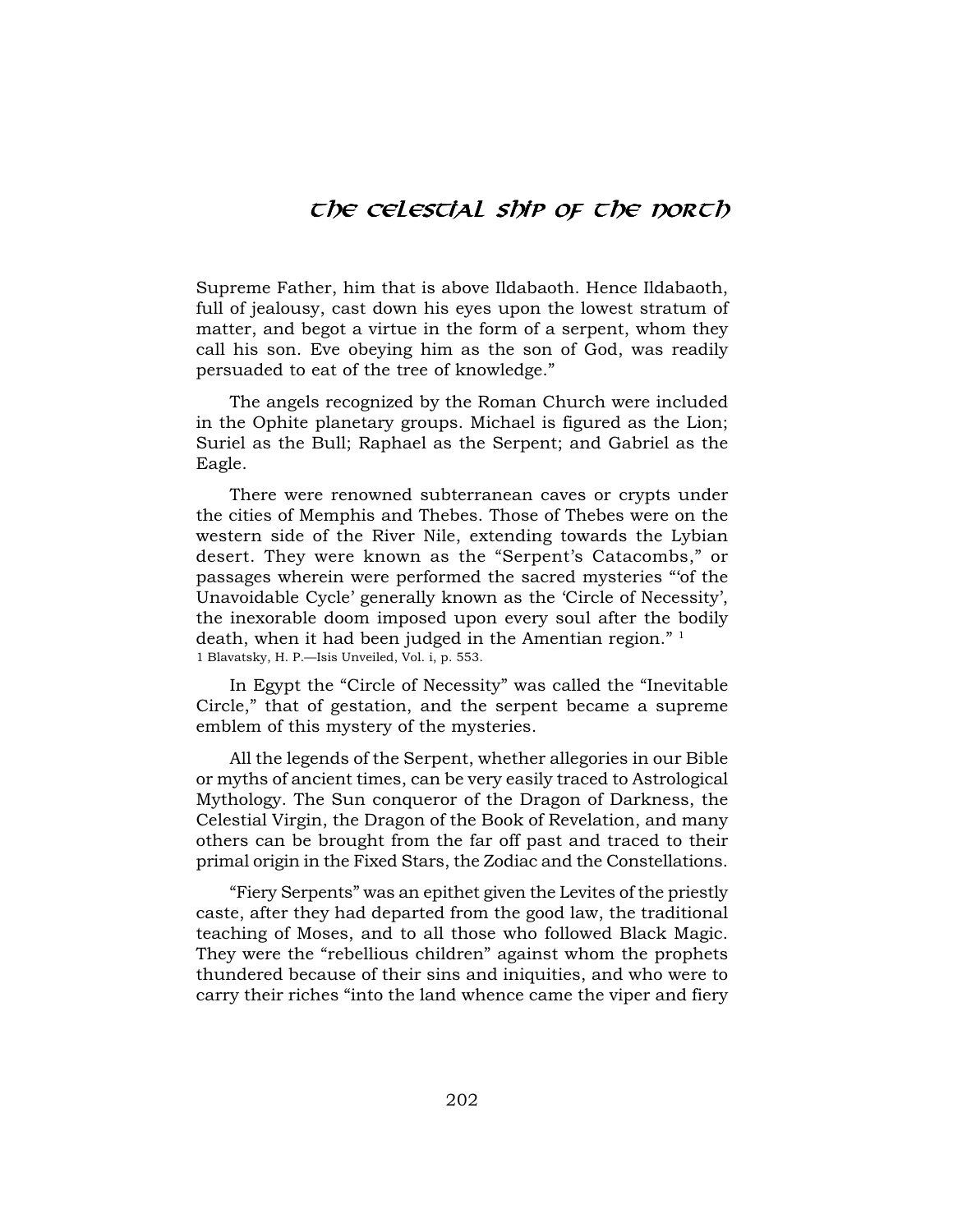flying serpents" (Isaiah, xxx, 6) or Egypt and Chaldea whose Initiates at this time had degenerated (700 B. C.). "But Fiery Serpents' must be carefully distinguished from the 'Fiery Dragons' of Wisdom,' and the 'Sons of the Fire Mist'." 1

1 Blavatsky, H. P.-The Secret Doctrine, Vol. ii, p. 212. 2 One of the Rabbins relates that "when the old serpent shed its skin presently after the fall of man, the Creator made a garment of it to clothe Adam and Eve.

There was an ancient teaching, which called the earth "The Great Sea" and the "Sea of Life," and told of primordial Chaos and the evolution of the Universe, comparing it to the uncoiling of a Serpent "Extending hither and thither with its tail in its mouth, which was a symbol of eternity and also of cyclic periods, and every thousand days it manifested itself." These were the days of Brahma, representing a period so great as to be almost inexpressible.

Mythologically the Serpent encircles the world, clasping all in one embrace, and when travailing in the pangs of a new birth, during the painful process of its sloughing, it was made the symbol of transformation and resurrection. Hor Apollo says of this wonderful serpent, "moreover every year it puts off its old age with its skin,  $2$  as in the Universe the animal period effects a corresponding change and becomes renovated, and the making use of its own body for food implies that all things whatsoever that are generated by Divine Providence in the world, undergo a corruption into it again." The Serpent evolves into an image of Time, like Kronus or Saturn, who devours his own childrenthat is, the days of the week, or hours of the day, or the years. The Serpent Draco was one of the early Time Symbols in the heavens. By the rising and the setting of the stars Time and Seasons were indicated, and later the Stars as divinities became the keepers of Time and the Seasons. Plutarch feared unfolding the secrets of certain constellations lest they declare war against the length of Time.<sup>2</sup> He also held the idea that all the elementaries or forces of nature got their souls from the stars. There is a myth that when the constellation Draco, the Serpent, went once around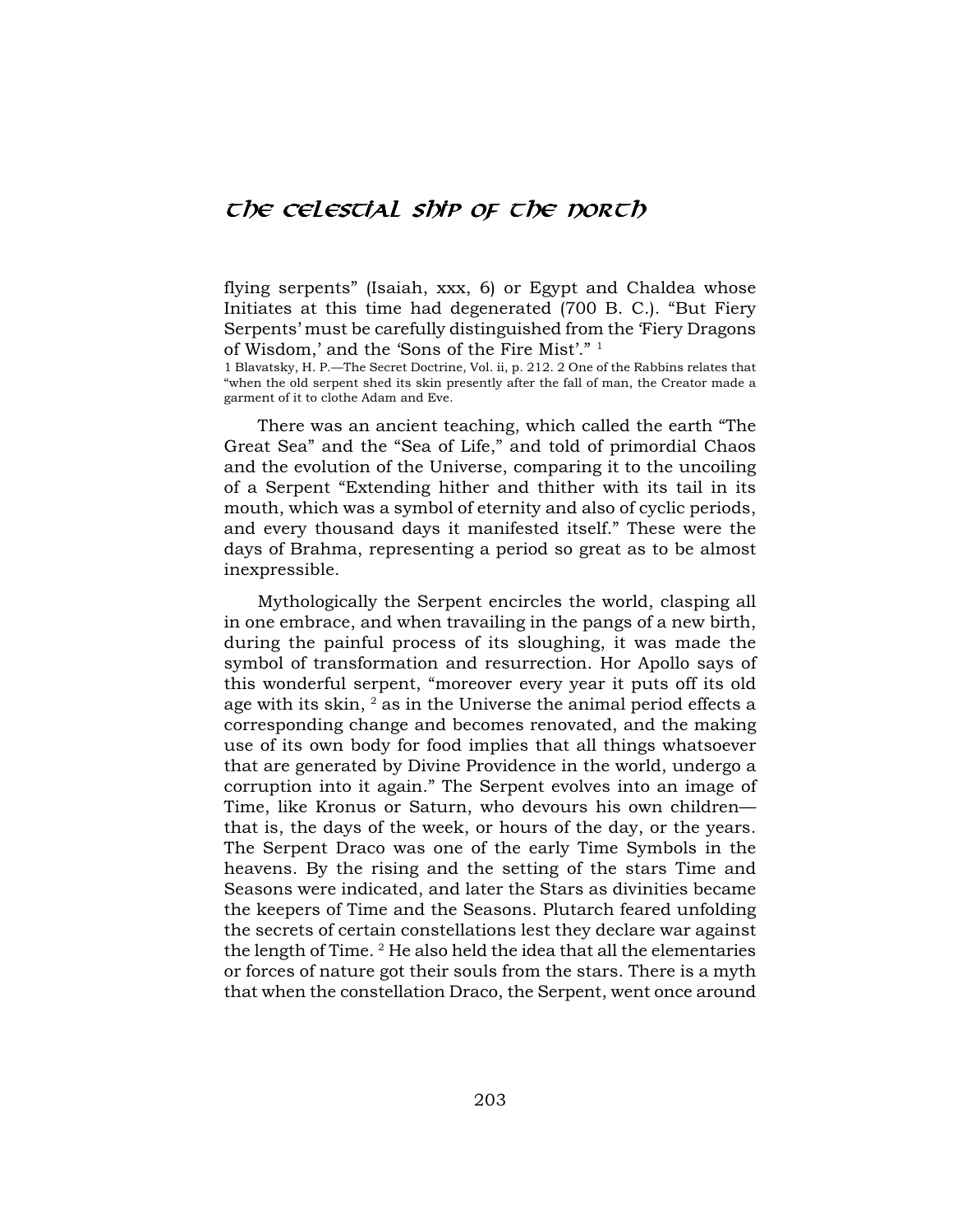the Pole Star, it laid an Egg. This was the Egg of the primary year in heaven. That the Universe was shaped like an Egg, was in the beginning a universal belief. In Egyptian symbology and worship the Egg was always associated with the Serpent. They were really inseparable. The Serpent was a phallic symbol only when dissociated from the Egg. Since the Serpent was oviporous the symbol not only connoted Wisdom, but became an emblem of the Logoi or self-born. It was often depicted with an egg in its mouth which esoterically has reference to the World Serpent bearing the Cosmic Egg in its mouth. The Egg was the symbol of life in Immortality and Eternity. Chaos and Darkness, and the embrace of the primordial waters by the wind (breath and fire) are all connected with the Cosmic Egg, "with the thought that the soul would gestate in the Egg of Immortality, to be reborn into a new life on earth. It not only relates to the incarnation of man but to his spiritual rebirth, or regeneration." <sup>4</sup> In Egypt eggs became sacred to Isis and on this account were never eaten by the Priests. Diodorus states that Brahma and Osiris were born from the Egg. The Brahmans will not eat Eggs, fearing lest they destrov the latent life within and thus commit a sin.

2 Of Isis and Osiris. 2 Blavatsky, H. P.

3 Blavatsky, H. P.-The Secret Doctrine, Vol. i, p. 366.

4 The name of Jacob is sometimes derived from a Hebrew word meaning the "heel."

There was a Chinese belief that the dropping of an egg by the god Tien from heaven to earth and into the waters created the first man. "This symbol is still regarded by some as representing the idea of the origin of life, which is scientific truth, though the human ovum is invisible to the naked eye. Therefore we see respect shown to it from the remotest past, by the Greeks, Phoenicians, Romans, the Japanese, and the Siamese, the North and South American tribes, and even the savages of the remotest islands. $" '$ 

1 Josephus.

In Adams County, Ohio, United States of America, on a great mound has been discovered the figure of a serpent emanating an egg from its mouth, showing knowledge of the serpent mystery.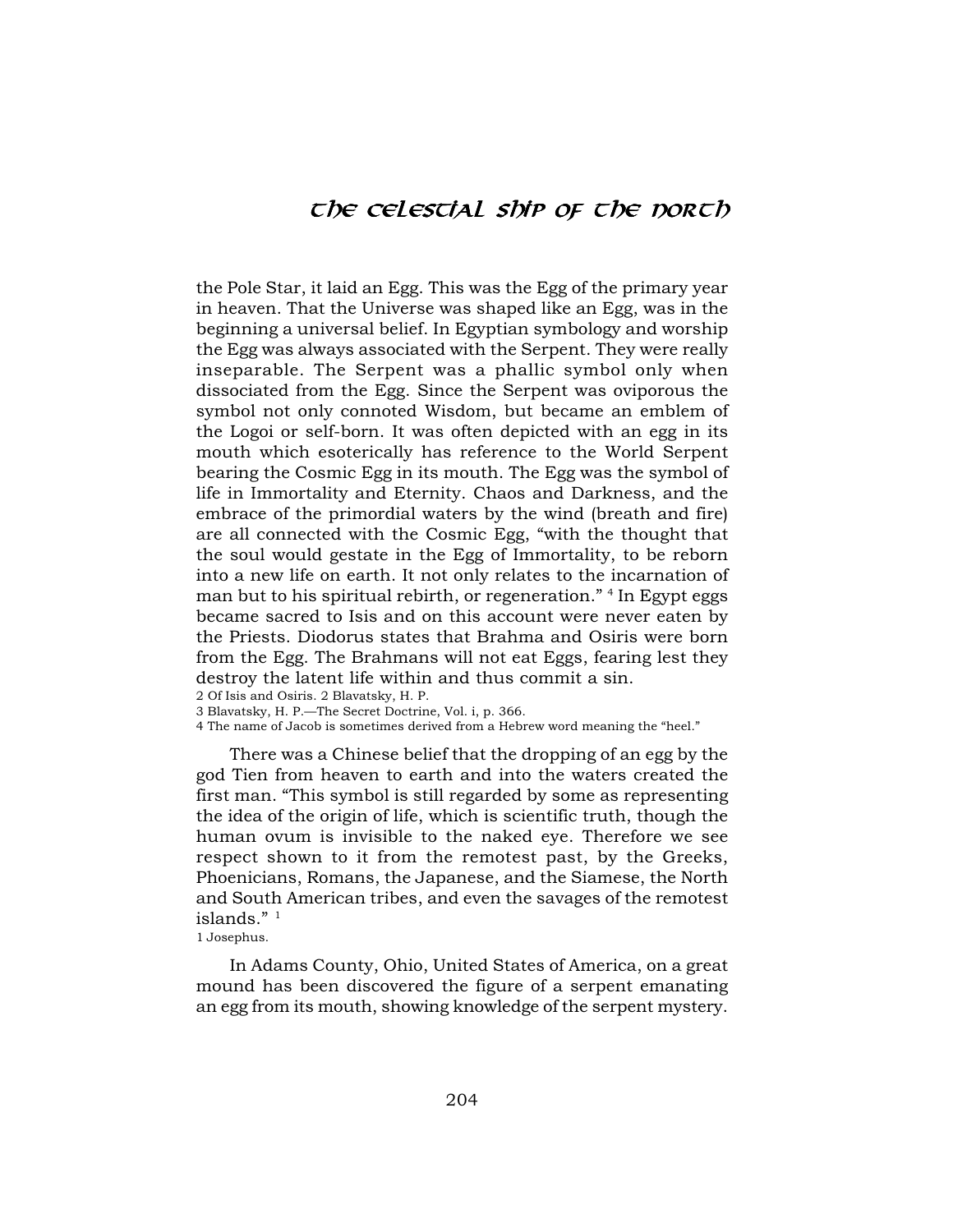It measures one thousand feet in length. The Mound Builders of America outlined their enclosures in the forms of birds and serpents and their hieroglyphs were raised in enormous reliefs. Egg and Age have become synonymous as a cycle of time which is retained at the present time in our Easter Egg.

In the Books of Genesis and Hosea is given the story of Jacob and Esau. Jewish tradition tells us "that Esau when born, had the likeness of a serpent on his heel." Esau personified the "Lightgod that bruised the serpent's head," and Jacob, who in Genesis laid hold of Esau's heel was a demon of darkness, the Egyptian Kak "the Elemental Darkness continued by name Kak or Ka, the Nocturnal Sun." Jacob appears in both phases in the Biblical story. <sup>1</sup> Twin brothers belong to a myth incalculably old primarily belonging to ancient Egypt and found in the folk-tales of many lands.

1 The creative God emerges from the egg that issues from the mouth of Kneph-as a winged serpent—because the Serpent is the symbol of the All-Wisdom. With the Hebrews he is glyphed by the 'flying or fiery serpents' of the Wilderness and Moses, and with the Alexandrian mystics he becomes the Ophio-Christos, the Logos of the Gnostics."-Blavatsky, H. P.-The Secret Doctrine, Vol. i, p. 364.

There are many allusions in the Bible to the serpent, as Fiery, Brazen, Flying, but unfortunately these are seldom understood. Moses and the Israelites in the wilderness were assailed by Flying Fiery Serpents. "The Lord sent fiery serpents among the people, and they bit the people, and much people of Israel died." Then Moses was told to make a serpent of brass and elevate it on a pole, and "it came to pass that if a serpent had bitten any man, when he beheld the serpent of brass, he lived." Num. xxi, 9.

There was the rod of Moses which turned into a serpent and the rod of the Egyptian Taht, the caduceus twined about with two serpents. The army of Moses was saved by his using the Ibises.<sup>2</sup> He is said to have invented baskets, made like Arks, of sedge, which he filled with Ibises (the Ibis is the Stork), which he let loose when he came to the land which bred the serpents which were destroyed. Taht wears the Ibis on his head. 2 Blavatsky, H. P.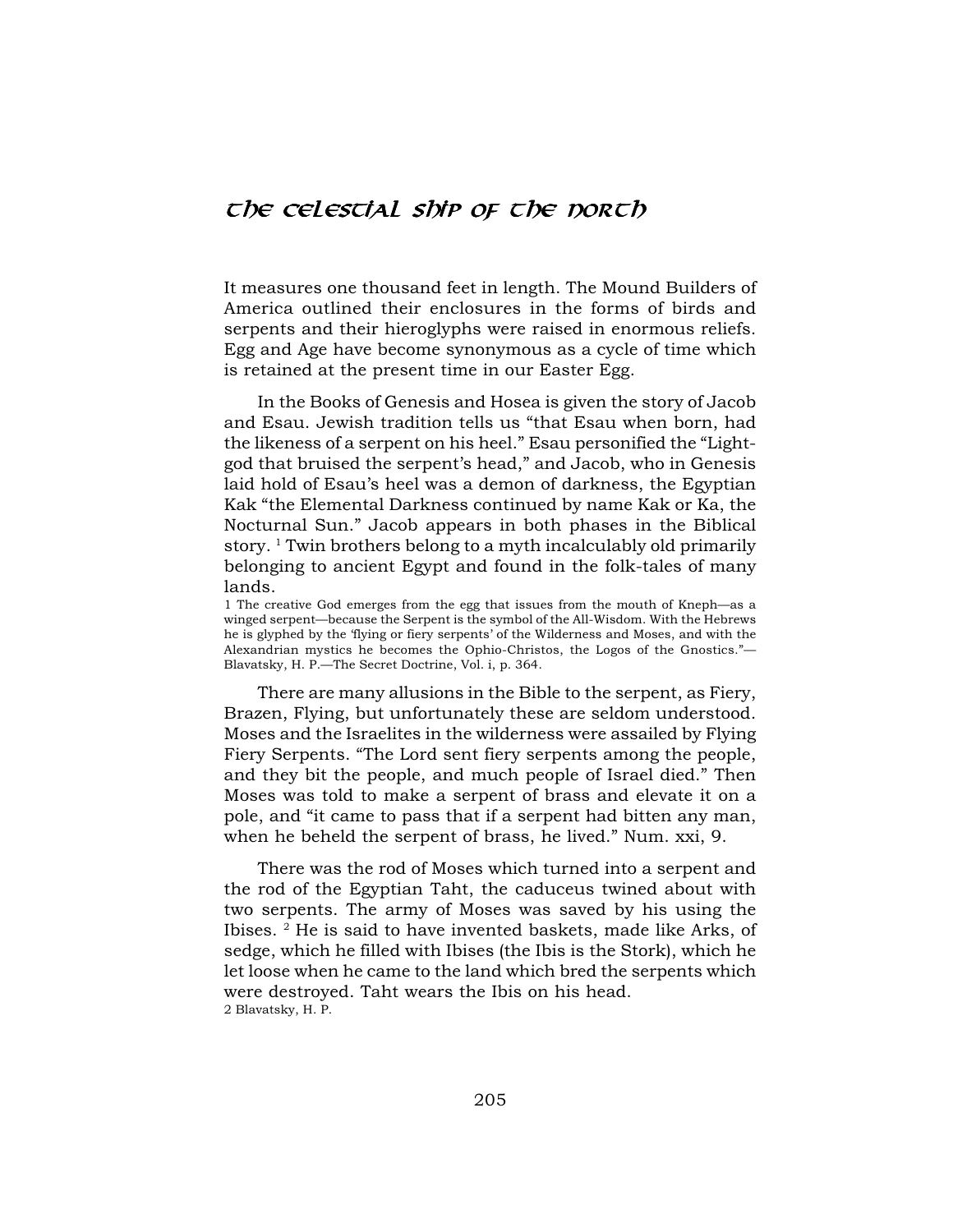Both the Brazen and Fiery Serpents were Saraphs, the "burning fiery" messengers, or the Serpent Gods, the Nagas of India. The Brazen Serpent was the divine healer. In the symbolical meaning of Brazen is found the feminine principle, and in that of Fiery the masculine. The "burning fiery" messenger and the brazen fiery serpent signified Cosmic Creation. <sup>1</sup> A word in Hebrew for Serpent is Nachash, which is a term for brass, and a title of the Serpent is "Brass of Earth," which tallies with the Hebrew Nachusta, Nachus meaning brass, and ta is in Egyptian a word for earth. Brass was a metal that symbolised the nether world, the mother earth, matrix of creation, where life was given. The Serpent guarding the sacred tree that held the treasures of knowledge was the Serpent of Wisdom offering the fruit for the enlightenment of mankind, wherefore the Gnostics were continually calling upon the Serpent for his services to mankind. The Gnostics had full knowledge of the Tree of Good and Evil, and to what heights of wisdom man could be lifted, and what knowledge he could attain by the eating of its fruit. The Gnostics knew that the Tree and the Serpent were divine images.

1 The constellation Hydra was called the serpent of the south, and was followed by the serpent Hapu of the four corners or cardinal points of the world from which were developed the twenty-eight mansions of the lunar Zodiac, that existed prior to the solar Zodiac of twelve signs. From the one whose son Sut or Sevekh was typified by the crocodile when he signified the number seven, because of his superior intelligence the crocodile became synonymous with the soul. This Star-god crocodile was changed into the Sun-god Sebek-Ra and converted into the Lamb. This is the same lamb that is found in the Book of Revelation, which "had two horns like a lamb, and . . . spake as a dragon." Hor Apollo tells us that "the crocodile lays sixty eggs and is sixty days hatching them, and lives sixty years." Sixty is the measure the Egyptian astronomers were supposed to have used in their first operations. Sut, Sevekh or Sebek in planetary type is Saturn, and under this type Saturn in Chaldee is Satur, i. e., Stur. Its numerical value is 666. The Greek S, as well as the Coptic, has the same numerical value as the 6, while S is the symbol of the serpent. Gerald Massey in his Natural Genesis gives very interesting information as to the value of the 666 and SSS and says that old Sut became identified with 666 number of the Beast. Sut, Saturn or Satur end in another double Christian continuation, for he became canonized as the "Saint Satur," known as a martyr, in the Roman Calendar, whose festival occurs on the 29th of March. Theological martyrdom of the heavenly constellation is unique. If theology is the final phase of mythology, it has a strange way of interpreting ancient expression in modern thought. In one of the Hibbard Lectures, Renouf, who was a Roman Catholic, exclaims, evidently with fervor, "Mythology is the disease which springs up at a peculiar stage of human development." Possibly he may have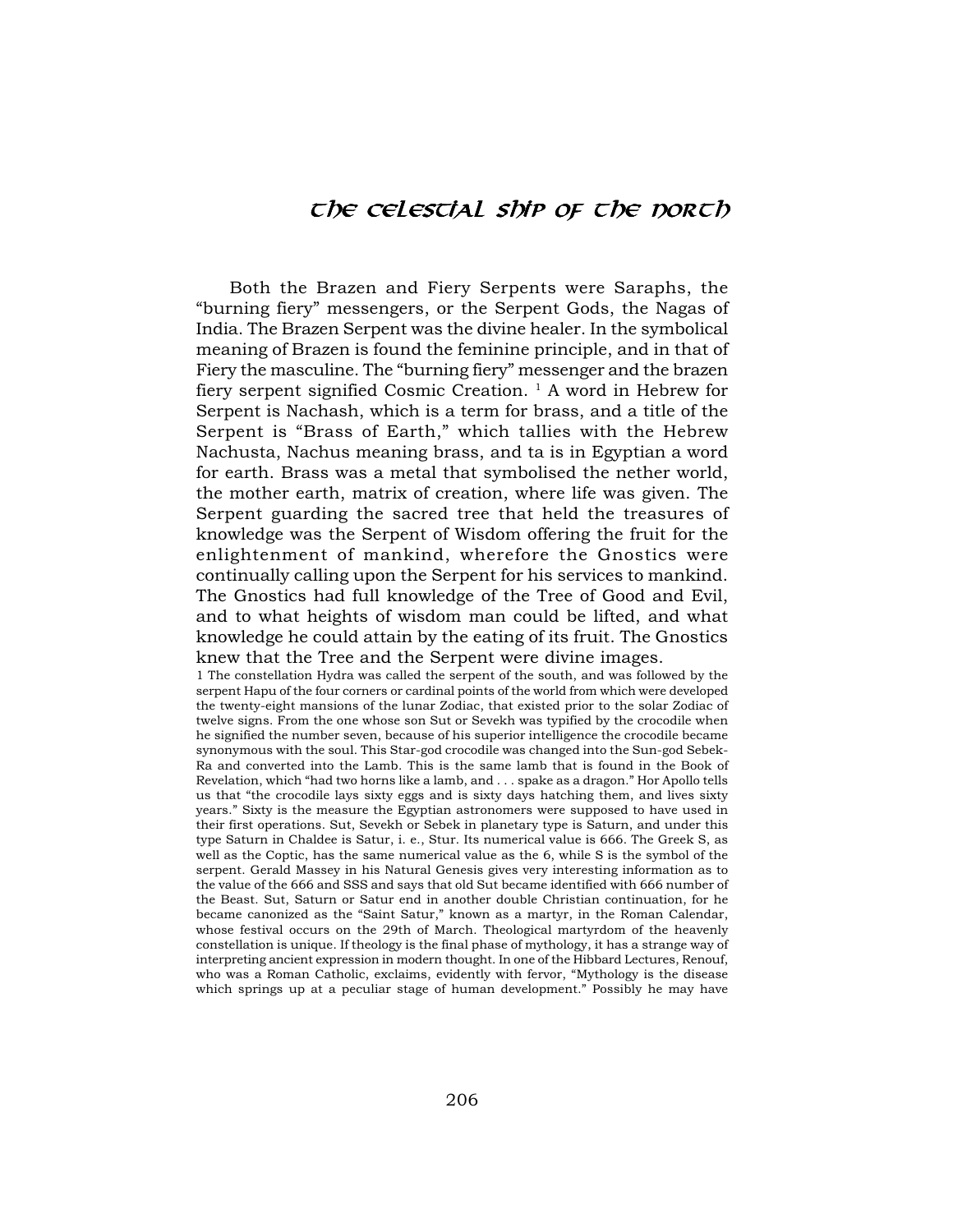meant its modern interpretation which has converted the Most High God into Satan, the Devil, and who in the end was reconverted into a Saint.

By calling their Serpent the evil one, Hebrews and Persians in their later theology perverted and degraded the Starry Intelligences of heaven. "The Archaic Snake, as a malignant Deity, a fiend of Cosmic proportions, is but the creation of theological fancy."  $\frac{1}{1}$  Perhaps much of the demoralization of the present time may be due to listening to the doctrine of the theological Serpent, or Satan, created for the credulity of our present humanity. It seems incredible that this symbol has been so deeply misconstrued in Bible interpretation, when it meant to ancient peoples, from whom we derived our Bible, nothing less than a symbol of Eternity, Wisdom, God. Some one has said that perhaps, after all, Hezekiah was justified in ordering all the old symbols broken into pieces, when we consider the evil imaged concerning them. The symbols of Egg and Serpent have been handed down since the time of Moses, who was versed in the Serpent Wisdom, but latterly were purposely misrepresented. 1 Massey, Gerald.

It is unfortunate that so much of the beauty and reverence once a part of religion has been destroved, by the intrusion of the vicarious atonement and the forgiveness of sins. Some one has said that we have become manufacturers of misery, and to this we can add the saying of Hermes that "The wickedness of the soul is in its ignorance." H. P. Blavatsky has most truly said of today, "All is doubt, negation, iconoclasm and brutal indifference in our age of 'isms' and no religion, every idol seems to be but that of the Golden Calf."

The mythical dragon or serpent has been interpreted variously. In the beginning there was the genitrix Typhon, then came the many depicted in the planispheres, and when the first was referred to, whether as the serpent, or as the mother, or as Typhon of the abyss who emanated from chaos, she is finally identifiable as the Virgin of the Zodiacal sign Virgo who was the original of our Eve, the serpent woman of mystery and eternity.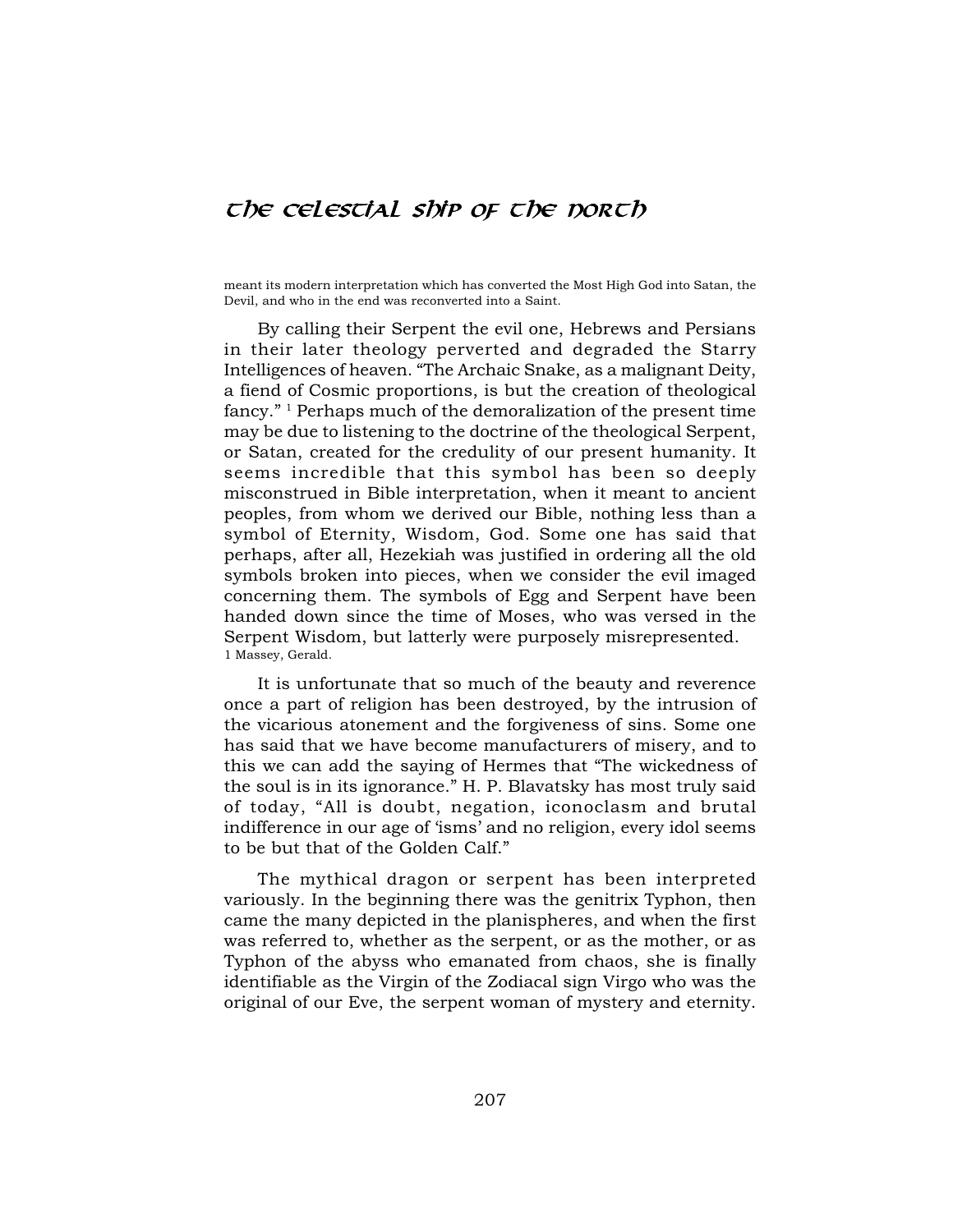The Dragon of the Deep, as Darkness, was ever known as

"The Adversary of the Light." It is the same old Serpent of whom "Theology has made the primal shadow substantial and permanent in the mental sphere; and from the darkness of the beginning it has abstracted the Devil in the end."

Mosseau says that "The Christians were the first to make the existence of Satan a dogma of the Church, arch enemy of God and Prince of Darkness, Spiritualism and Magic the twin brothers. Rome sends her preachers and advocates to rescue these from the 'Bottomless Pit'." And Father Ventura suggests that "To demonstrate the existence of Satan is to re-establish one of the fundamental dogmas of the Christian Church, which serves as a basis for Christianity, and without which, Satan would be but a name."

The Apophis or Akhekh Serpent of the Egyptians was a wicked monster of the deep, symbolized as the crooked serpent, with sword blades set all around it, typical of destruction, and also as a door-keeper to the gate of death. It is depicted on a sarcophagus of Meneptah in the valley of death. It suggests Job's crooked Serpent "Have the gates of death been opened unto thee? Or hast thou seen the doors of the shadow of death?" Job xxxviii, 17. In Isaiah 1, xxvii, both the crooked and the piercing serpent are mentioned, when "in that day the Lord with his sore and great and strong sword shall punish Leviathan, the piercing serpent, even Leviathan that crooked serpent; and he shall slay the dragon that is in the sea." The crooked and piercing serpent of Hebrew Mythology is the Egyptian Bariak. Pra, Egyptian, and Bra, Hebrew, mean to manifest, to eminate, Akh in Egyptian means Fire. Bariak signifies a "Fulminator of Fire."

In Egyptian Tan means division, cutting in two, to divide, to turn away, a separator, and the Serpent covered with sword blades was the piercing, severing Serpent. This was Job's monster of mythology, the Serpent of night, representing powers of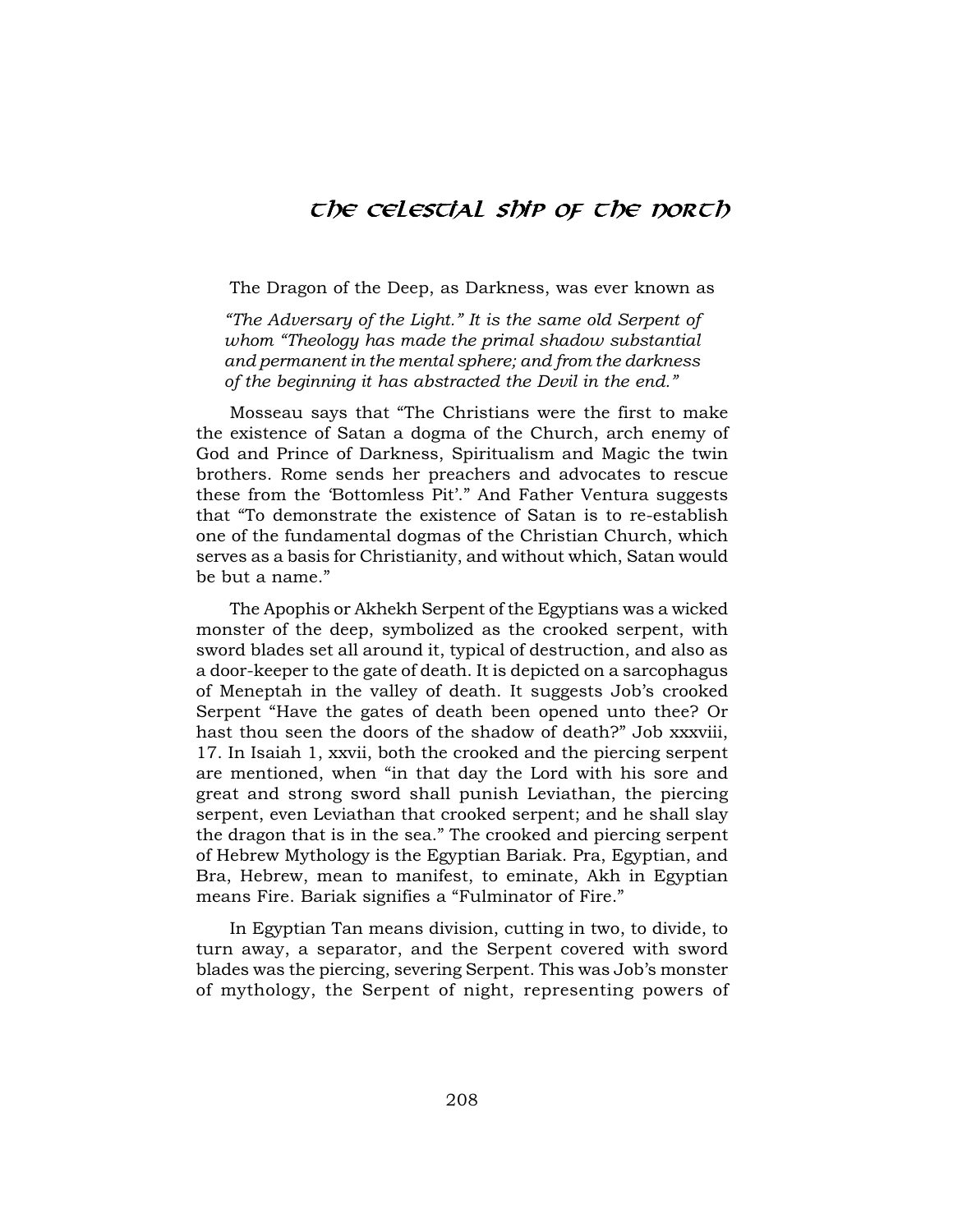darkness and death, which armed with piercing blades severs the light of life in the "bend of the great void" where it lurked. "The lunar eclipses are Tennu. They cut off the light and occur at the dividing place."

The Akhekh Gryphon is a Dragon with wings, wings and feathers were types of Fire. The winged dragon was prefigured by Winged Lightning or the Bird of Thunder. One form of the Egyptian Akhekh is a Gryphon having the winged body of a beast, the tail of a serpent and head of a peacock. This is the Winged Dragon, which became the mythical Cockatrice, mentioned several times in the Old Testament. "A picture of the Temptation of Christ, from a French miniature of the twelfth century, shows Satan as a survival of the Akhekh Gryphon, with the head of a Cockatoo instead of the Peacock, and a serpent for his tail." 1 The Peacock and its feathers are thought to bring misfortune even in our day. 1 Didron, Fig. 70.

There were three types of Serpent. The dark Serpent was lightning, a physical evil in nature and the enemy of man. The Agathodaemon or good Serpent was a type of Time, renewal, eternal life, immortality. And the third Serpent has been called the Devil, or evil on the physical plane. This was Sut, the first son of heaven who once upon a time took care of all souls and their rebirth, but who later became the personal Satan of Theology, the Akhekh, or the Aphophis, monster of Darkness.

"Both two and four-winged snakes are depicted among Egyptian sculptures, and are considered by Mr. Cooper to be emblematic of deities, and to signify that the four corners of the earth are embraced and sheltered by the supreme Providence." 2 They gave the name Apta to a Serpent bearing four mystic signs which denoted the four corners or ends of the world. There was also a Serpent called Hapu which had four heads, symbolizing four secret places or corners. Coatepautli, the Snake-Circuit, was the name of the great Temple of Mexico, which was built of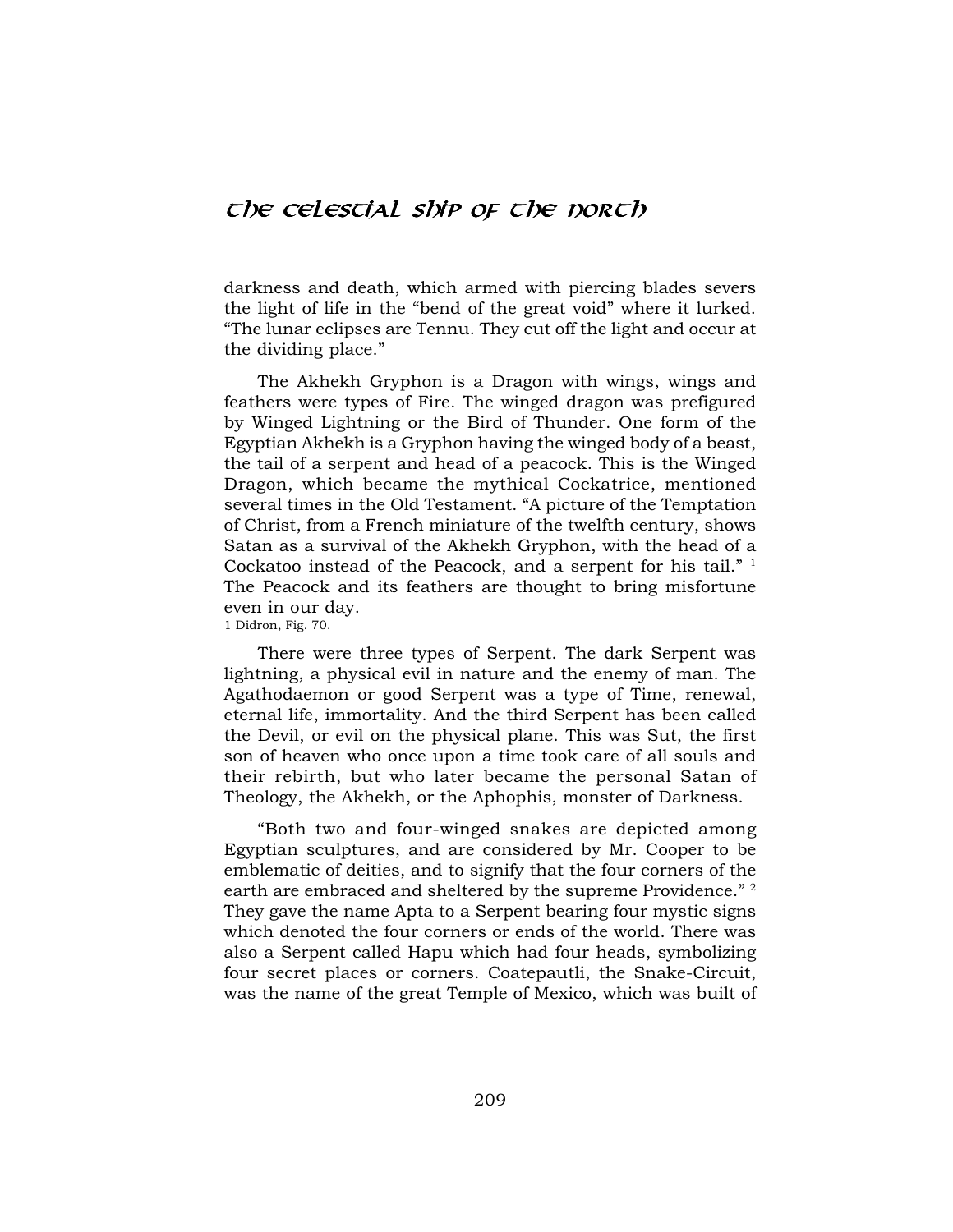stone in the shape of Serpents tied together. The Mexicans represented the four cardinal points by putting four twisted knots in the serpent forming the circumference. Endless are the serpent symbols belonging to the mighty Serpent constellation that circled about the Pole. More than one arcane significance is attached to the primal Serpent and its Seven Heads. "The seven heads were the seven Logoi, reflections of the Logos, as the first manifested Light." For Draco was the Serpent of "Millions of Years" in the High Hill of Heaven, circling and coiling itself about, and enclosing the Hill of the North, the sacred Mount Meru, later discovered as the Biblical Garden of Eden.

2 Gould, G.-Mythical Monsters, p. 185.

The Naga (serpent) found in Hindu sculpture is here represented in its most hidden and mystical meaning as an emblem of the mystery of the mysteries. Its hooded crest towering above and overlooking the human body is visibly displayed as coming from the human body. Sometimes the serpent is portrayed with five, nine, and ten heads, all being typical of periodicity.

All the so-called mysteries convey knowledge of the spirit, the Christ within. Through outward manifestation of the Christ, we acquire the gift of knowing and realizing the mystery of the living Astral Fire of the earth, and dual currents of Light, represented in all ancient theogonies by the Serpent. The double Serpent of the Caduceus, the Winged Dragon of India, and the Tempter in the Book of Genesis, in whom the "Mystics intuitively see an animal emblem and a high spiritual essence; a cosmic force super-intelligent, a 'Great Fallen Light,' whose influence circumambulates the globe with respect to its moral and intellectual COILS."<sup>1</sup> 1 Blavatsky, H. P.

The Brazen Serpent of Moses lifted on the rod, the Serpent Girdle of Isis twined around two poles on ancient monuments, the Serpent with its tail in its mouth, the Serpent as Lightning that fell from heaven, the Fiery Serpent, all represented the Solar Force.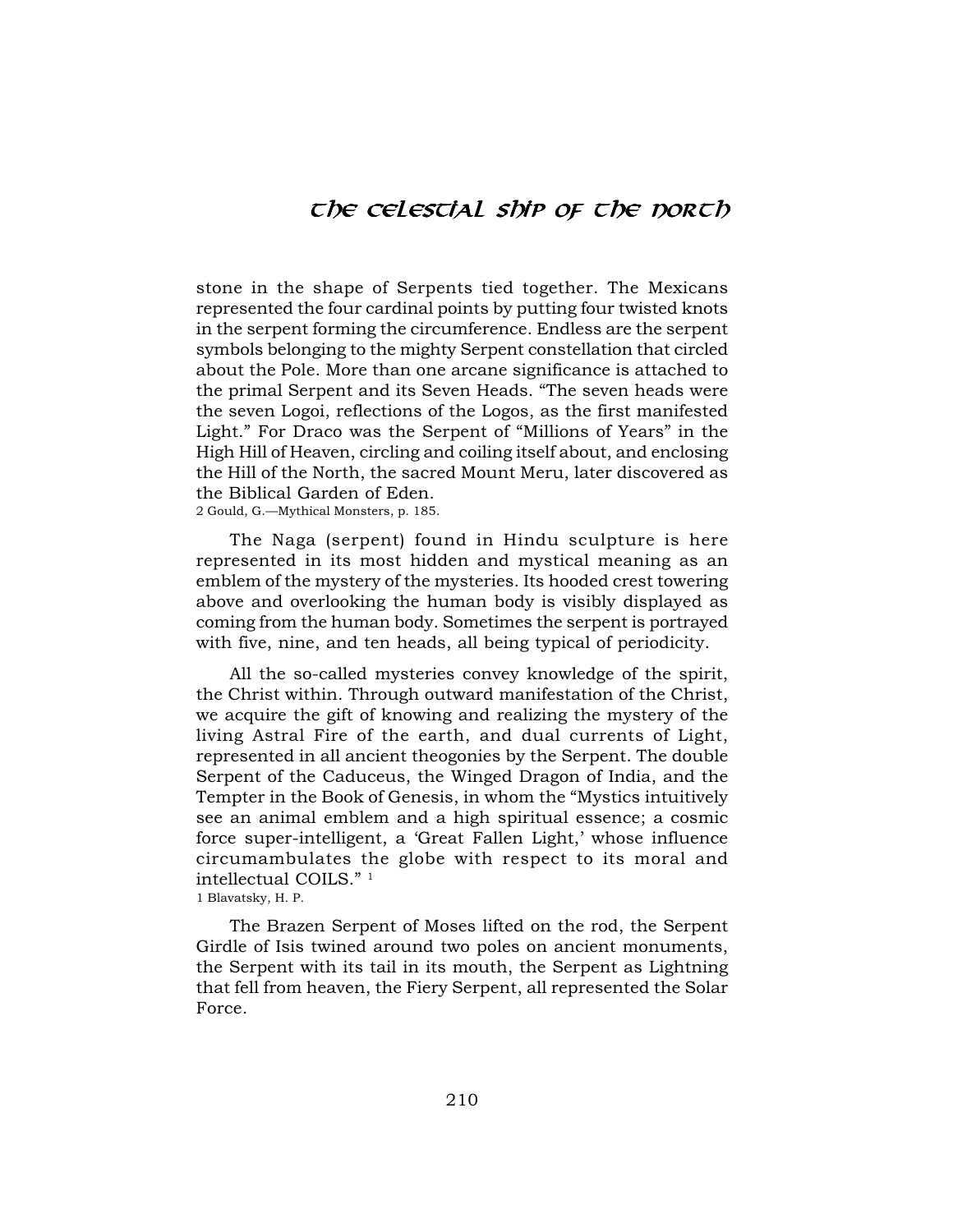"The Wisdom of the Serpent is knowledge resulting from government of the Serpent Fire or Solar Force. . . . The unfoldment of the supersensible or spiritual nature of man is but the progressive manifestation in him of the vital energy derived from the Sun, and its Divine Source, known throughout the ages as the Solar Force or Serpent, and proceeding from the Creator of the Sun and Worlds, the Great Architect of the Universe. 'By His spirit He hath garnished the heavens; His hand hath formed the crooked serpent. Lo, these are parts of His ways; but how little a portion is heard of Him? But the thunder of His Power who can understand"? Job xxvi, 13, 14. "The Solar Force is the Serpent in the ancient symbol of the egg and the serpent."  $\frac{1}{1}$ 1 Comte de Gabalis, Dudley Edition, p. 42.

"I beheld Satan as Lightning fall from Heaven." Luke x, 18.

This is the fiery Serpent or Solar Force which arouses man's brain centers.

Sun and Fire were synonymous. Anent the First Cause, the Word SUS, or Sun, the Sun behind the Sun, was once anciently written @insert. The likeness between this and the serpent Sun of the Egyptians can be seen. The U is feminine and the word represents the matrix of the Serpent Fire, macrocosmic and microcosmic, i. e., Super-solar and mundane. The letter reversed is a symbol of the Serpent Force or Super-solar manifestation. SUS denotes involution and evolution, the descent of the Serpent Force into matter and the return upward through evolution. The Serpent Solar Disk is often seen on Egyptian monuments @insert (the S reversed) the Sun, with the Serpent on either side. The word written @insert shows the Serpent evolving through the Great Mother into the counterpuntal apposition of the Supersolar system. Letters of the ancient alphabet were keys unlocking the originating causation in manifestation of all things.

The S.S. or Z.Z. symbolically used, are interchangeable. Often the "S.S. on sigils and talismans are suggestive of serpentine evil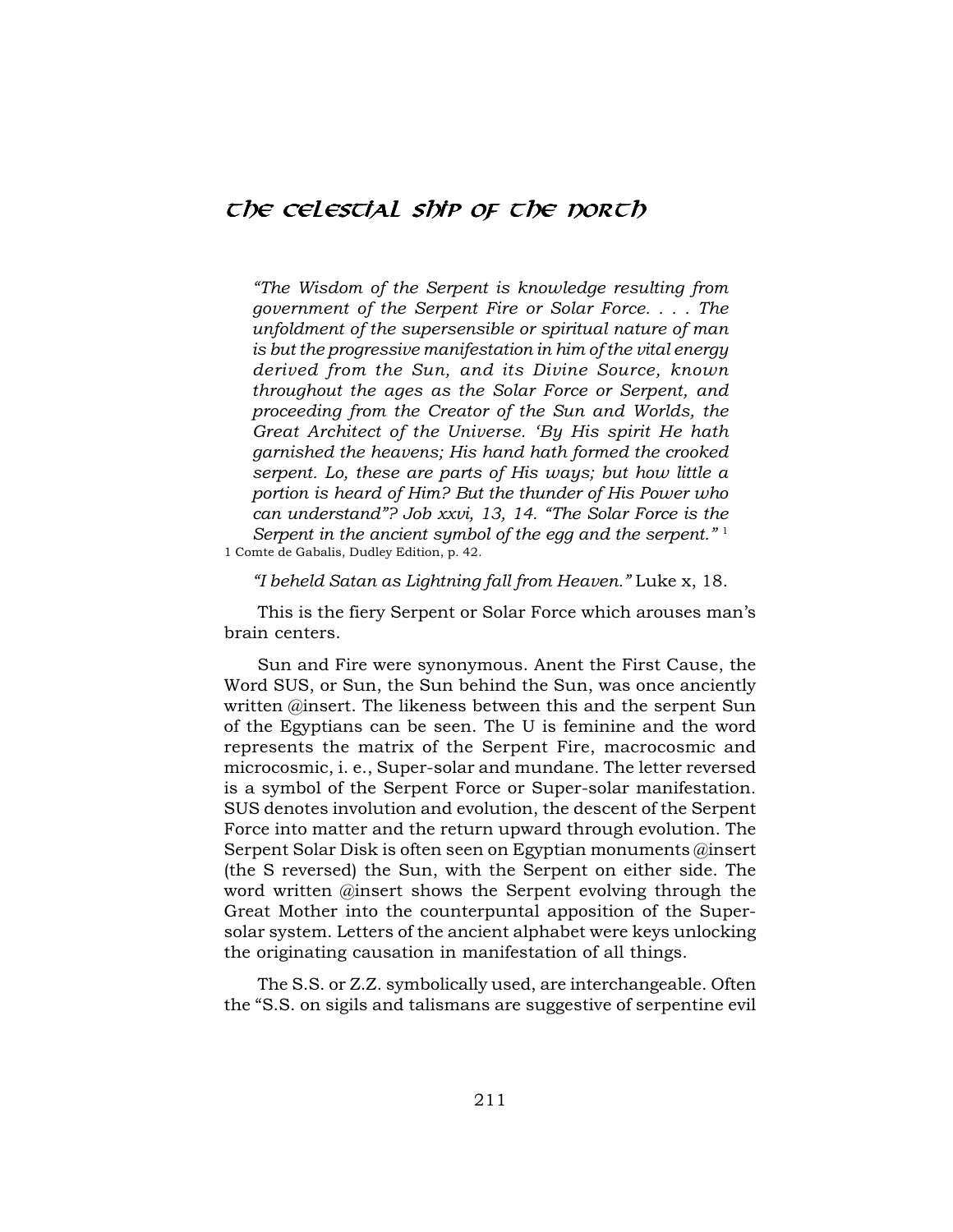influence and denote a sign of black magic upon others, the double S.S. are found on the sacramental cups of the Church and mean the presence of the Holy Ghost, or pure wisdom." 1 1 Blavatsky, H. P.-Isis Unveiled, Vol. ii, p. 449.

Knowledge of the manifestation of the Solar Force has been sacredly guarded in all ages. This force when conquered by man in his lower nature leads to the highest spiritual development. In the Caduceus of Hermes, as in the Rod in Revelation, the Serpents are entwined, representing the spirally moving creative energy in man as well as in the Universe. This energy is the positive and the negative polarization of all life, and was the true Tree of Life, whose trunk was the Rod. The Serpent or Rod was reverenced by all the peoples of antiquity; the Christians alone forgot even the applied wisdom and prudence of the serpent of which Jesus said, "Be ye wise as the serpent and harmless as the dove."

Through research one comes upon a revelation of the importance of this Force. In the ancient mysteries mastery of the Serpent Force was the means of unveiling the secrets of the unseen world. The Gnostics had two Serpents representing good and evil forces. One was known as the Serpent of the Dust; the other was the Serpent of Divine Wisdom, the Solar Ray. The Solar Ray was known in the Celestial Hierarchy as Serapis (Serpent), an angel of the highest order. Many strange and horrifying instances are given of the endeavors to create clairvoyant vision through the use of the Serpent of the Dust.

The Serpent Wisdom had its primordial home in Africa, where the Gnostic Christians paid it highest honors. The Creative Force of the Kabala makes "sketches and spiral lines in the shape of the Serpent," and the Uraeus worn on the forehead by the Egyptian Kings is the Serpent Emblem of this Cosmic Fire.

The beguiling in the Garden of Eden  $\frac{1}{1}$  is a profound allegory concerning the Serpent Force in its dual aspect. The Tree of Life represented the everlasting wisdom of the Most High, wherein